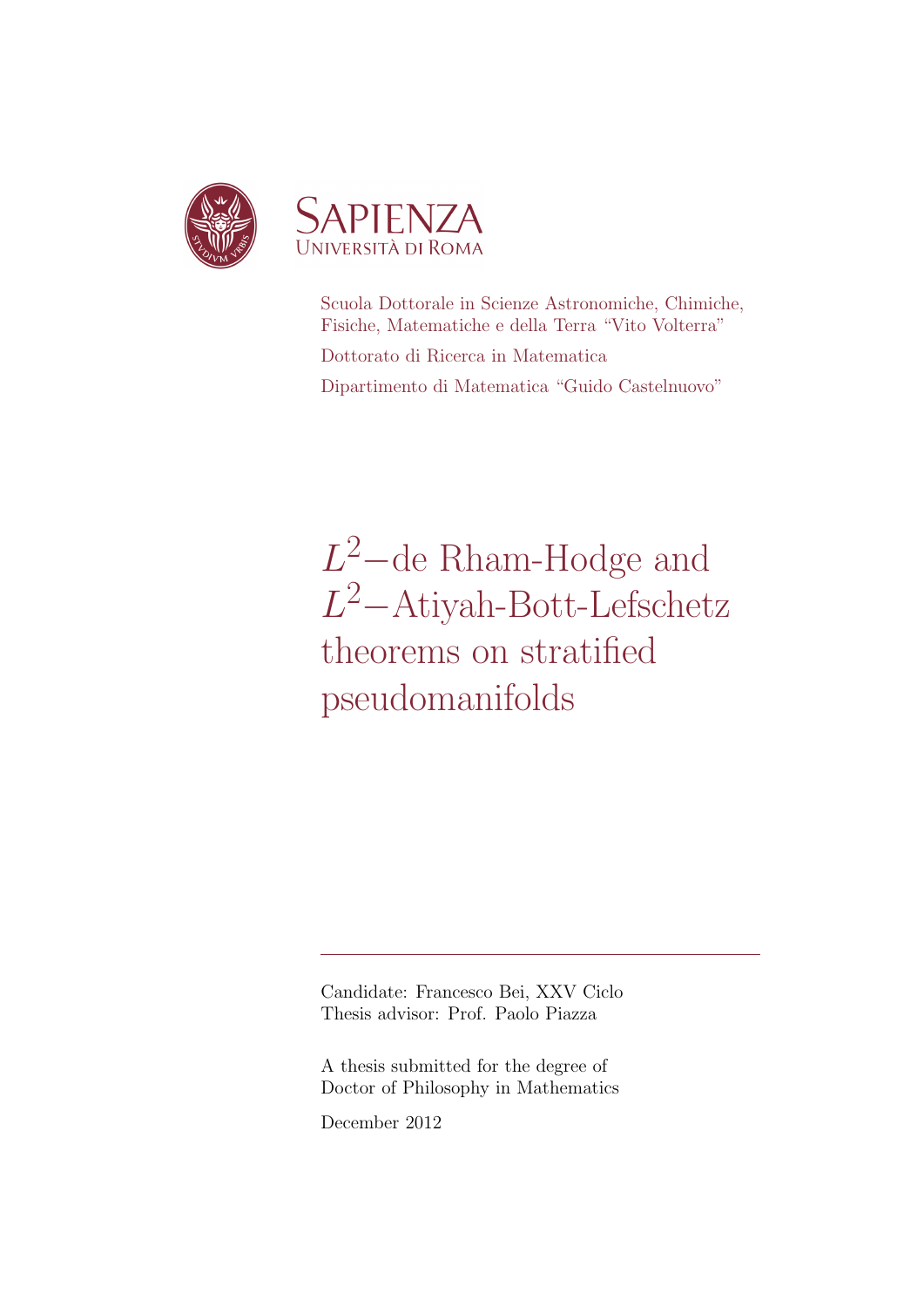Francesco Bei  $L^2$  – de Rham-Hodge and  $L^2$  – Atiyah-Bott-Lefschetz theorems on stratified pseudomanifolds

Ph.D. thesis Sapienza – Univeristà di Roma

email: bei@mat.uniroma1.it francescobei27@gmail.com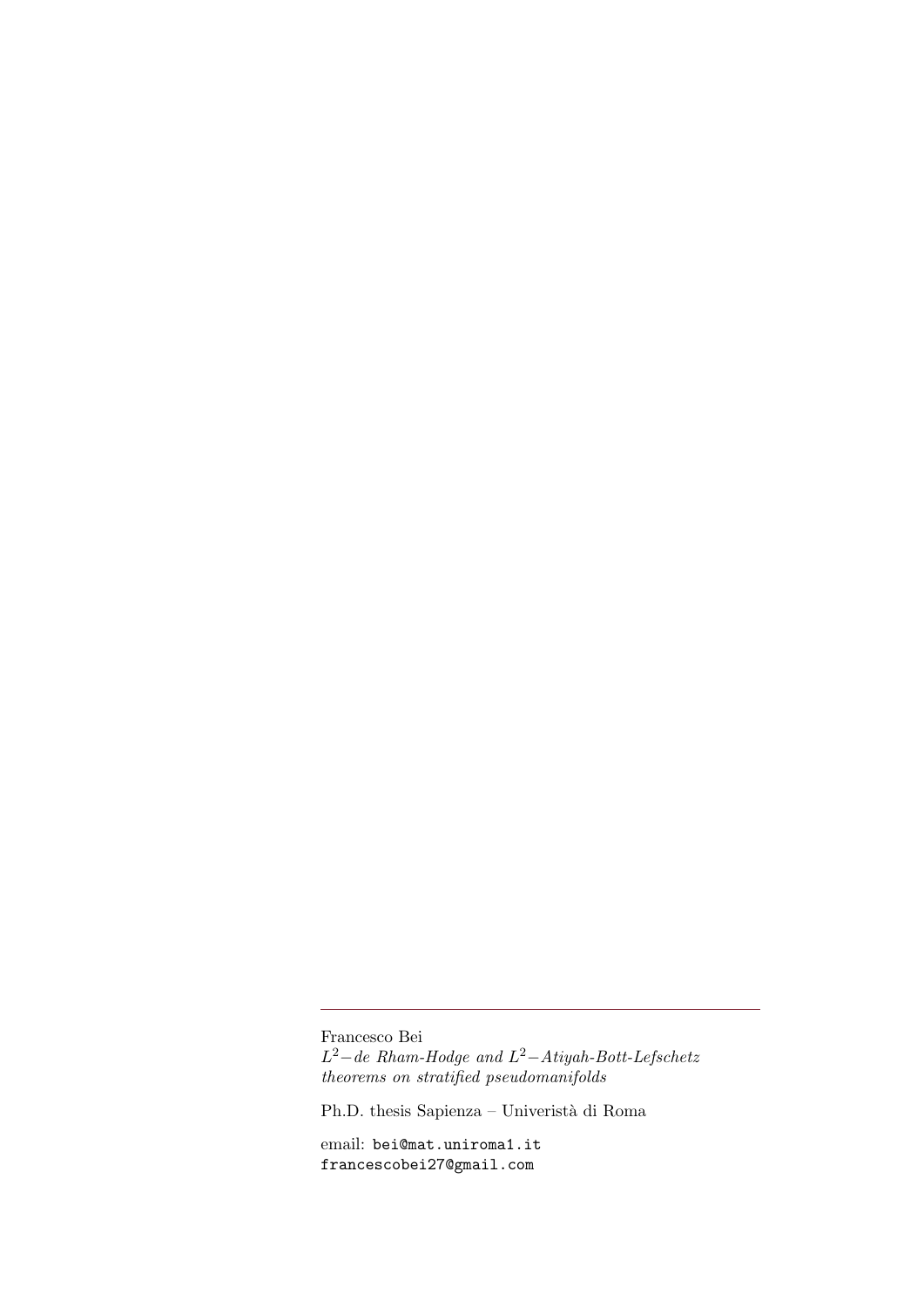# Introduction

<span id="page-2-0"></span>In the last thirty years, starting with the seminal papers of Cheeger and Goresky MacPherson[[23](#page-136-0)], [[24](#page-136-1)], [[25](#page-137-0)] and [[27](#page-137-1)], stratified pseudomanifolds turned out to be a very interesting and reach field of interactions betweens analysis and topology. In particular, on stratified pseudomanifolds, the  $L^2$ -de Rham-Hodge theory and its relationships with intersection cohomology of Goresky-MacPherson turned out to be a very important topic. Roughly speaking the question is the following:

given a compact and smoothly stratified pseudomanifold  $X$  is there a riemannian metric g over its regular part  $reg(X)$  such that the  $L^2$  (maximal or minimal) cohomology of  $req(X)$  relative to q is isomorphic to the intersection cohomology of X relative to some perversity? Is it possible to state a Hodge theorem for these groups? In other words is there a self-adjoint extension of  $\Delta_i : \Omega_c^i (reg(X)) \to \Omega_c^i (reg(X))$  such that its kernel is isomorphic to some  $L^2$  cohomology group?

The first results in this direction were obtained by Cheeger in his celebrated papers [[23](#page-136-0)], [[24](#page-136-1)] and [[25](#page-137-0)]. In these papers Cheeger introduced the notion of adapted riemannian metric over the regular part of a stratified pseudomanifold  $X$  and he proved that

$$
H^i_{2,max}(\operatorname{reg}(X),g)\cong I^{\underline{m}}H^i(X,\mathbb{R})
$$

that is the  $L^2$  maximal de Rham cohomology of  $(reg(X), g)$  is isomorphic the intersection cohomology of  $X$  relative to the lower middle perversity. Moreover, when  $X$  is a Witt space, Cheeger also proved that

$$
\Delta_i: \Omega^i_c(\mathit{reg}(X)) \to \Omega^i_c(\mathit{reg}(X))
$$

as unbounded and densely defined operator on  $L^2\Omega^i(\text{reg}(X),g)$  is essentially self-adjoint. Subsequently many authors have dealt with these problems; we can cite for example the work of Nagase [[57](#page-138-0)] and [[58](#page-138-1)]. In these papers the author showed that if p is a perversity such that  $p \leq m$  then on  $reg(X)$  there is a riemannian metric g such that its  $L^2$  de Rham maximal cohomology is isomorphic to the intersection cohomology of  $X$  associated to the perversity p. Other examples are provided by the work of Hsiang and Pati [[43](#page-137-2)]. In this paper the authors proved the Cheeger-Goresky-MacPherson's conjecture for a class of complex projective surfaces endowed with the Fubini-Study met-ric. Saper's paper [[63](#page-138-2)] which is devoted to the  $L^2$  cohomology of the Weill-Peterson metric, Saper and Stern's paper [[64](#page-138-3)] in which the authors proved the Zucker conjecture (see [[72](#page-138-4)]), the works of Hunsicker [[44](#page-137-3)] and Hunsicker and Mazzeo [[45](#page-137-4)].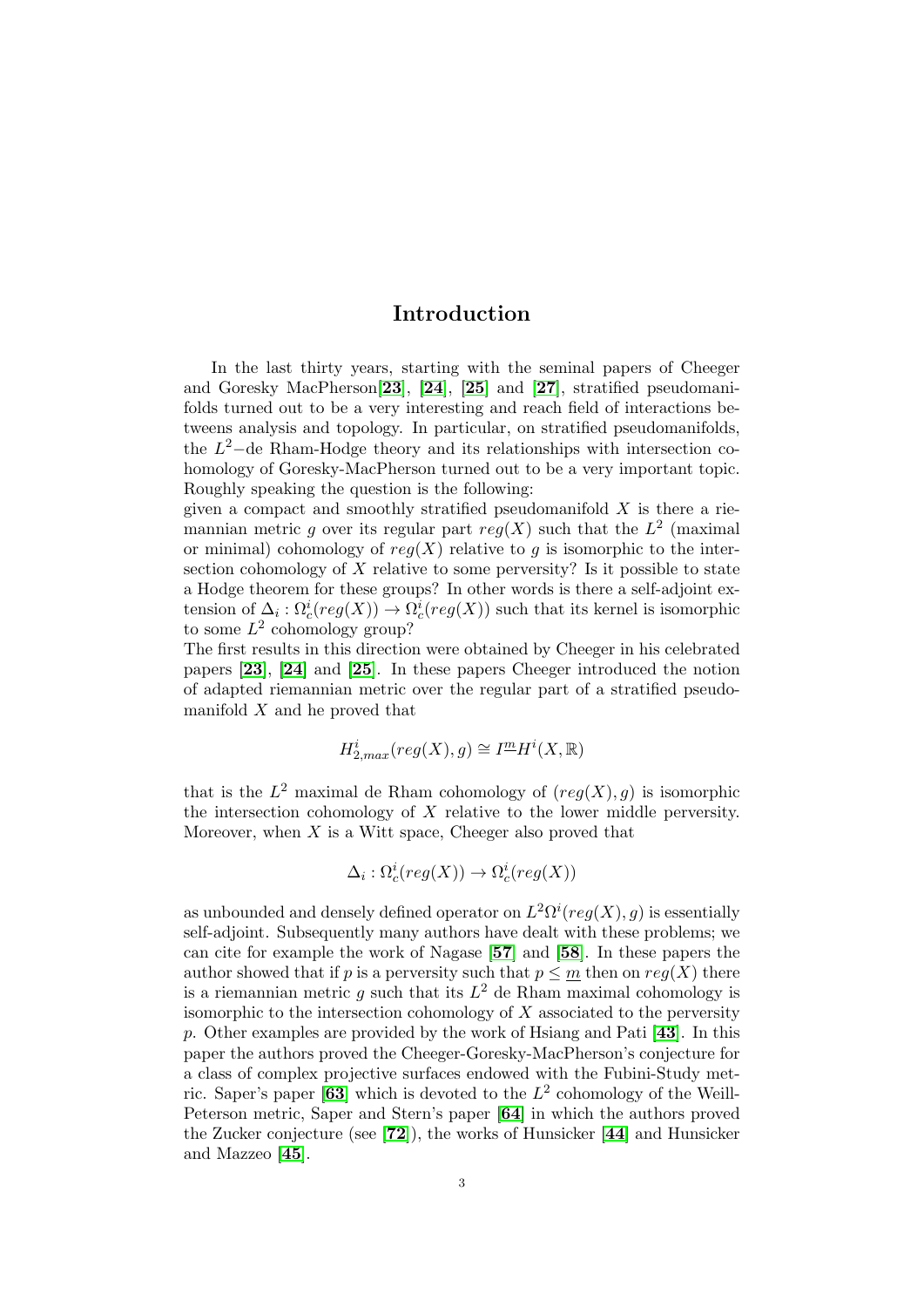The first part of our thesis is devoted to a problem of this kind. More precisely we considerer a compact and oriented smoothly stratified pseudomanifold X. Over its regular part,  $reg(X)$ , we introduce a class of riemannian metrics which we call quasi-edge metrics with weights and which generalize the metrics used by Cheeger in [[23](#page-136-0)]. Our goal is to prove an  $L^2$ -de Rham-Hodge theorem for these metrics.

The first part of the thesis is structured in the following way: in the first chapter we recall the background, that is Hilbert complexes and  $L^2$  cohomology, stratified pseudomanifolds, intersection cohomology, Thom-Mather stratifications and we introduce the particular class of riemannian metrics we will use in the second and in the third chapter and that we call quasiedge metrics with weights. The first two sections of the second chapter are devoted to the calculation of the  $L^2$  maximal cohomology of a cone over a riemannian manifold while in the third section we prove the main theorems of the second chapter: in the first theorem we will show that if  $X$  is a compact, oriented and smoothly stratified pseudomanifold with a Thom-Mather stratification and if g is a quasi-edge metric with weights on  $reg(X)$  then it is possible to associate two general perversities,  $p_g$  and  $q_g$ , to the metric g such that the following Hodge-de Rham isomorphisms hold:

<span id="page-3-1"></span>
$$
I^{q_g}H^i(X, \mathcal{R}_0) \cong H^i_{2,max}(reg(X), g) \cong \mathcal{H}^i_{abs}(reg(X), g) \tag{0.1}
$$

<span id="page-3-0"></span>
$$
I^{p_g}H^i(X, \mathcal{R}_0) \cong H^i_{2, min}(reg(X), g) \cong \mathcal{H}^i_{rel}(reg(X), g)
$$
(0.2)

This theorem generalizes the de Rham theorems proved in [[23](#page-136-0)], [[44](#page-137-3)] and [[45](#page-137-4)]. Our next result, the second theorem of section 3, gives a partial answer to the inverse question: given a general perversity  $p$  on  $X$  is there a riemannian metric g over  $reg(X)$  such that the  $L^2$  (maximal or minimal) cohomology of  $(\text{req}(X), q)$  is isomorphic to the intersection cohomology of X associated to  $p$ ? Generalizing the results obtained by Nagase in [[57](#page-138-0)] and [[58](#page-138-1)] we show that:

- (1) if p is a general perversity on X in the sense of Friedman such that  $p \geq \overline{m}$ , where  $\overline{m}$  is the upper middle perversity, and such that  $p(Y) = 0$  for each stratum with  $cod(Y) = 1$ , then it is possible to construct on  $reg(X)$  a quasi edge metric with weights q such that  $(0.2)$  holds.
- (2) if q is a general perversity on X in the sense of Friedman such that  $p \leq m$ , where m is the lower middle perversity, and such that  $p(Y) = -1$  for each stratum with  $cod(Y) = 1$ , then it is possible to construct on  $reg(X)$  a quasi edge metric with weights g such that  $(0.1)$  holds.

These results were obtained in [[6](#page-136-2)].

The third chapter of the thesis is devoted to the study of the following groups:

$$
H_{2,m\to M}^i(M,g),\ \overline{H}_{2,m\to M}^i(M,g)\tag{0.3}
$$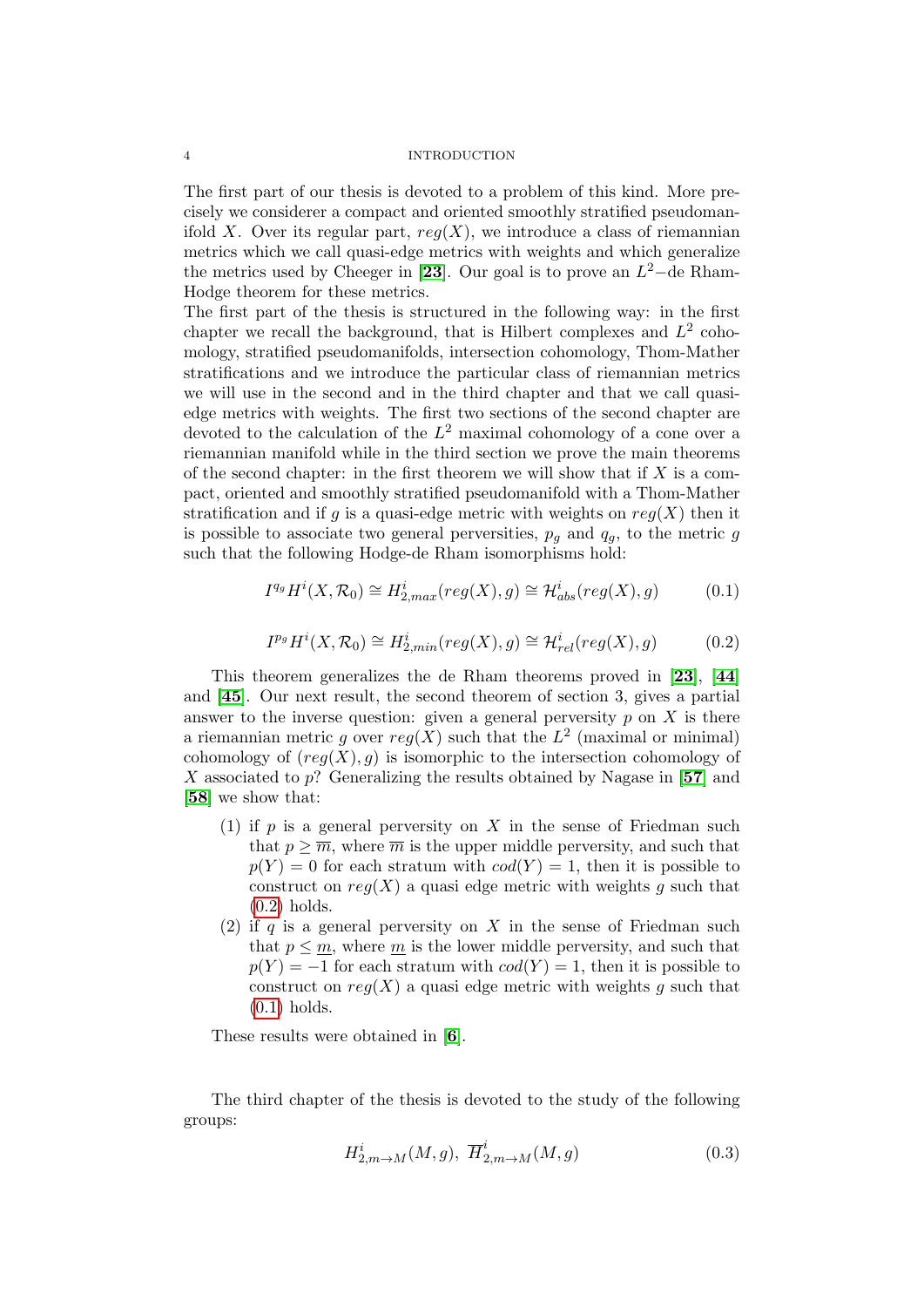where  $(M, g)$  is an open, oriented and incomplete riemannian manifold, the groups are defined as the image

$$
H_{2,min}^{i}(M,g)\longrightarrow H_{2,max}^{i}(M,g),\ \overline{H}_{2,min}^{i}(M,g)\longrightarrow \overline{H}_{2,max}^{i}(M,g)
$$

and the maps are the natural maps induced by the inclusion of complexes  $(L^2\Omega^i(M,g), d_{min,i}) \subset (L^2\Omega^i(M,g), d_{max,i}).$  The reason behind this study is given by the fact that, when  $(M, g)$  is an open and incomplete riemannian manifold, then usually Poincaré duality doesn't hold for the groups  $H_{2,max}^i(M,g)$   $i = 0,...,n$  and  $H_{2,min}^i(M,g)$   $i = 0,...,n$ . As we will see this is not true for the groups:  $\overline{H}^i_{2,m\to M}(M,g)$   $i=0,...,n$ . More precisely the main results we obtained about these groups can be summarized in the following way:

1) If each vector space  $\overline{H}^i_{2,m\to M}(M,g)$  is finite dimensional then Poincaré duality holds for the sequence  $\overline{H}^i_{2,m\to M}(M,g), i=0,...,n$ .

2) If  $d_{min,i}$  has closed range for each i then there exists a Hilbert complex  $(L^2\Omega^i(M,g),d_{\mathfrak{m},i})$  such that

$$
H^i_{2,\mathfrak{m}}(M,g)=H^i_{2,m\to M}(M,g)
$$

where  $H_{2,\mathfrak{m}}^i(M,g)$   $i=0,...,n$  are the cohomology groups of the complex  $(L^2\Omega^i(M,g),d_{\mathfrak{m},i}).$ 

3) If  $(L^2\Omega^i(M,g), d_{min,i})$  is a Fredholm complex then also  $(L^2\Omega^i(M,g), d_{m,i})$ is a Fredholm complex. This implies that for each  $i$  there exists a self-adjoint extension of  $\Delta_i$ :  $\Omega_c^i(M) \to \Omega_c^i(M)$ , the *i*-th Laplacian acting on smooth *i*−forms with compact support, that we label  $\Delta_{m,i}$ , such that  $\Delta_{m,i}$  is a Fredholm operator on its domain with the graph norm and

$$
Ker(\Delta_{\mathfrak{m},i}) \cong H_{2,m \to M}^{i}(M,g).
$$

In particular Poincaré duality holds for the sequence:

$$
H_{2,m\to M}^i(M,g), \ i=0,...,n.
$$

Moreover, when  $(M, g)$  is an open and oriented riemannian manifold of dimension 4n such that  $\text{im}(\overline{H}_{2,min}^{2n}(M,g) \to \overline{H}_{2,max}^{2n}(M,g))$  is finite dimensional, we introduce an  $L^2$ -signature defined as the signature of the non degenerate pairing

$$
\overline{H}_{2,m\to M}^{2n}(M,g) \times \overline{H}_{2,m\to M}^{2n}(M,g) \longrightarrow \mathbb{R}
$$
\n
$$
([\omega],[\eta]) \mapsto \int_M \omega \wedge \eta
$$
\n(0.4)

where  $\omega, \eta \in Ker(d_{min,2n})$ . Using the fact that, if  $\text{im}(\overline{H}_{2,min}^i(M,g) \rightarrow$  $\overline{H}^i_{2, max}(M, g))$  is finite dimensional then also  $\text{im}(H_c^i(M) \to H^i(M))$  is finite dimensional, we show that, if  $(M, g)$  admits the  $L^2$ -signature defined above,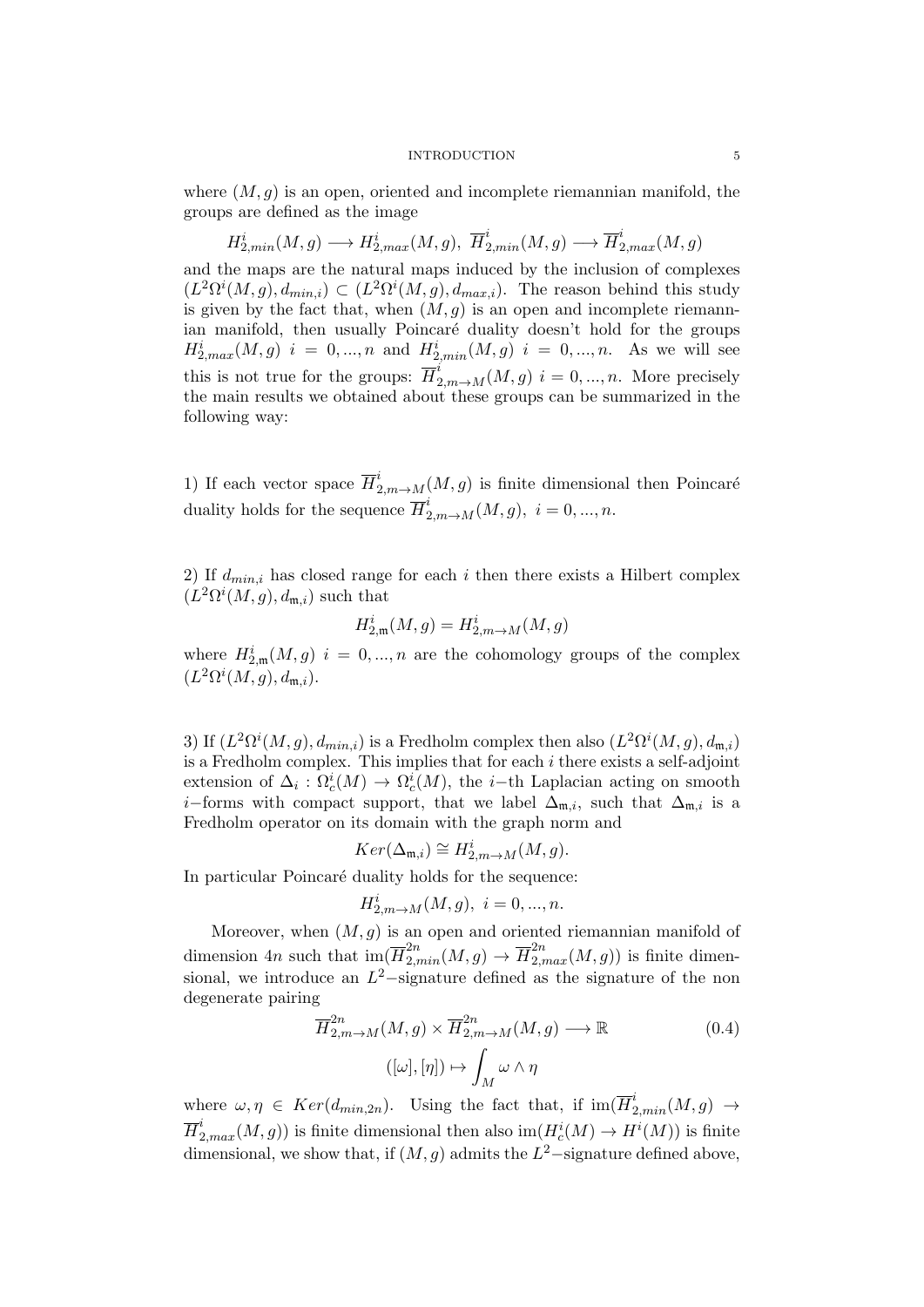then it admits a topological signature as well, defined as the signature of the following pairing:

$$
\operatorname{im}(H_c^i(M) \to H^i(M)) \times \operatorname{im}(H_c^i(M) \to H^i(M)) \longrightarrow \mathbb{R} \tag{0.5}
$$

$$
([\alpha], [\beta]) \mapsto \int_M \alpha \wedge \beta
$$

where  $\alpha$ ,  $\beta$  are closed forms with compact support.

In the rest of the chapter we describe some geometric and topological applications of the above results. In particular we apply them when  $M$  is the regular part of a compact, oriented and smoothly stratified pseudomanifold X and g is a quasi-edge metric with weights on  $reg(X)$ . In this context, as we will see, the kernel of the operator  $\Delta_{m,i}$ , previously introduced, admits a topological interpretation:

$$
Ker(\Delta_{\mathfrak{m},i}) \cong \text{im}(I^{q_g}H^i(X,\mathcal{R}_0) \to I^{p_g}H^i(X,\mathcal{R}_0)).\tag{0.6}
$$

Moreover we have also the following index theorem:

$$
\operatorname{ind}((d_{\mathfrak{m}} + d_{\mathfrak{m}}^*)_{ev}) = I^{p_g \to q_g} \chi(X, \mathcal{R}_0)
$$
\n
$$
(0.7)
$$

where

$$
I^{p_g \to q_g} \chi(X, \mathcal{R}_0) = \sum_i (-1)^i \dim(\text{im}(I^{p_g} H^i(X, \mathcal{R}_0) \to I^{q_g} H^i(X, \mathcal{R}_0)))
$$

and  $(d_{\mathfrak{m}} + d_{\mathfrak{m}}^*)_{ev}$  is the extension of

$$
d + \delta : \bigoplus_i \Omega_c^{2i}(M) \to \bigoplus_i \Omega_c^{2i+1}(M)
$$

defined by

$$
(d_{\mathfrak{m}}+d_{\mathfrak{m}}^*)_{ev}|_{L^2\Omega^{2i}(M,g)}:=d_{\mathfrak{m},2i}+d_{\mathfrak{m},2i-1}^*
$$

which is a Fredholm operator on its domain endowed with the graph norm. We remark as well that in this framework the  $L^2$  signature introduced previously admit a topological interpretation because it coincides with the perverse signature introduced by Friedman and Hunsicker in [[34](#page-137-5)], that is

$$
\sigma_2(\text{reg}(X), g) = \sigma_{p_g \to q_g}(X).
$$

Finally, among the others applications, we get a topological obstruction to existence of a riemannian metric g with finite  $L^2$  cohomology over an open and oriented manifold M and we get some properties of  $\Delta_i^{\mathcal{F}}$ , the Friedrichs extension of  $\Delta_i$ .

More precisely we prove that, if  $(M, g)$  is an open, oriented and incomplete riemannian manifold such that  $(L^2\Omega^i(M,g), d_{max,i})$ , or equivalently  $(L^2\Omega^i(M,g), d_{min,i}),$  is a Fredholm complex, then for each  $i, \Delta_i^{\mathcal{F}},$  the Friedrichs extension of  $\Delta_i$ :  $\Omega_c^i(M) \to \Omega_c^i(M)$ , is a **Fredholm** operator on its domain endowed with the graph norm. Moreover it satisfies:

$$
Ker(\Delta_i^{\mathcal{F}}) = Ker(\Delta_{min,i}) \text{ and } ran(\Delta_i^{\mathcal{F}}) = ran(\Delta_{max,i}).
$$

This last result applies, for example, when M is the regular part of a compact and smoothly stratified pseudomanifold with a Thom-Mather stratification. These results were obtained in [[8](#page-136-3)].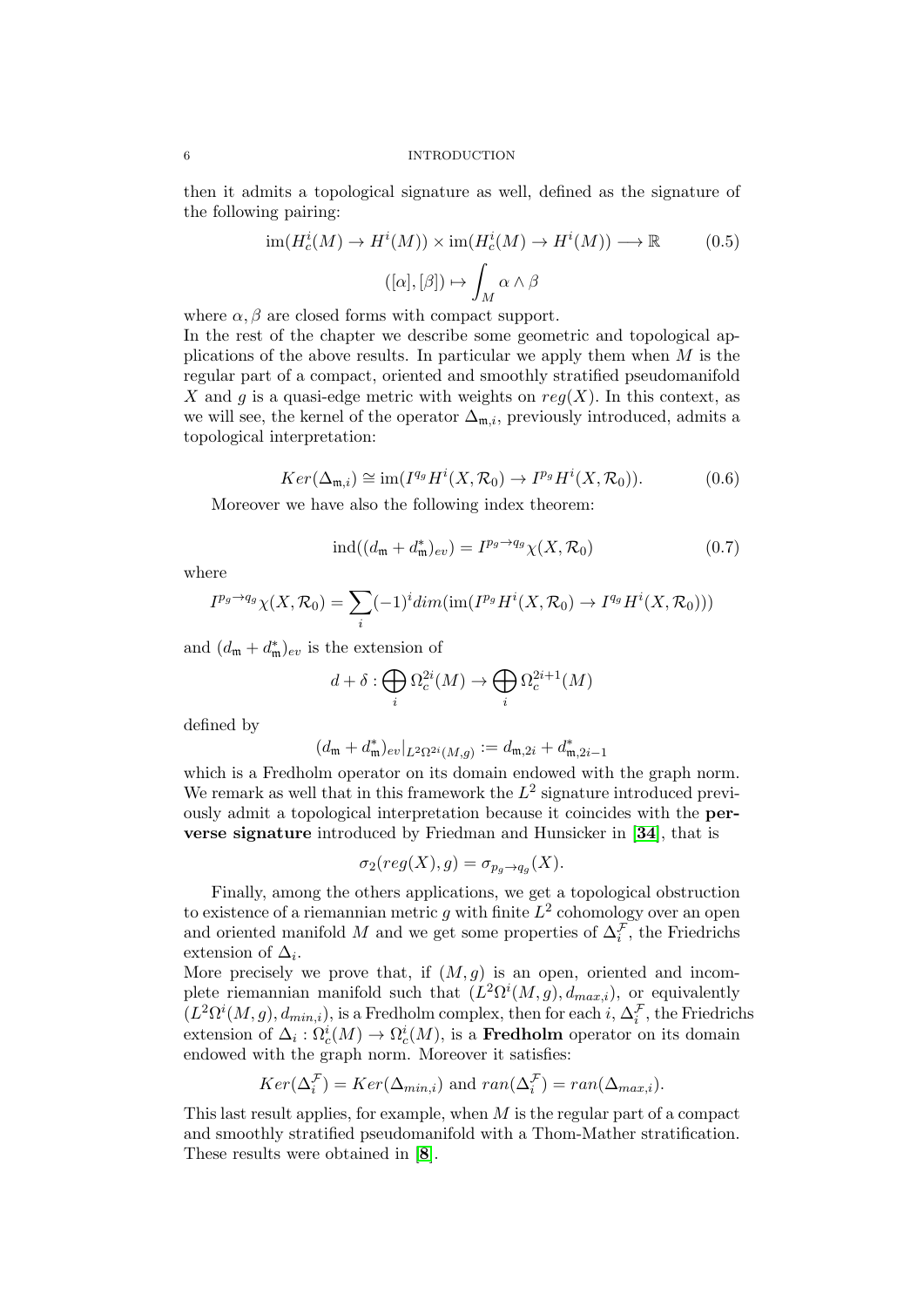The second part of the thesis is devoted to the Atiyah-Bott-Lefschetz theorem over a compact manifold with conical singularities. The Atiyah-Bott-Lefschtz theorem, see [[3](#page-136-4)], is a fundamental result of elliptic theory on closed manifolds proved by Atiyah and Bott in 1969. It provides a formula for the Lefschetz number of a geometric endomorphism acting on an elliptic complex over a closed manifold. More precisely let M be a closed manifold and consider an elliptic complex over M:

$$
0 \to C_c^{\infty}(M, E_0) \stackrel{P_0}{\to} C_c^{\infty}(M, E_1) \stackrel{P_1}{\to} \dots \stackrel{P_{n-1}}{\to} C_c^{\infty}(M, E_n) \stackrel{P_n}{\to} 0 \tag{0.8}
$$

Let  $T = (T_0, ..., T_n)$  be a geometric endomorphism of the above complex where geometric means that, for each  $i = 0, ..., n$ :

$$
T_i = \phi_i \circ f^*
$$

where  $f^*: C^{\infty}(M, E_i) \to C^{\infty}(M, f^*E_i)$  is the natural map induced by a smooth map  $f: M \to M$  and  $\phi_i: f^*E_i \to E_i$  is a bundle homomorphism. Then, assuming that f has only simple fixed points, Atiyah and Bott provided a formula for the Lefschetz number of  $T$ , that is

$$
L(T) := \sum_{i} (-1)^{i} \operatorname{Tr}(T_{i}^{*} : H^{i}(M, E_{*}) \to H^{i}(M, E_{*}))
$$

showing that

$$
L(T) = \sum_{p=f(p)} \sum_{i} \frac{(-1)^i \operatorname{Tr}(\phi_i)}{|det(Id - d_p f)|}.
$$

Moreover in [[4](#page-136-5)] Atiyah and Bott applied their formula to the main complexes arising in differential geometry, that is the de Rham complex, the Dolbeault complex, the signature and the spin complex, obtaining several interesting applications. In particular, for the de Rham complex, they obtained a new proof of the Lefschetz's fixed point theorem for compact and smooth manifolds, that is given a map  $f : M \to M$  with only simple fixed points, then its Lefschetz number is given by the formula:

$$
L(f) = \sum_{p=f(p)} sgn \det(Id - d_p f).
$$

Another important application is the holomorphic Lefschetz formula. Given a complex manifold M and an holomorphic map  $f : M \to M$  with only simple fixed points, they proved that :

$$
L_{\overline{\partial}}(f) = \sum_{f(p)=p} \frac{1}{\det_{\mathbb{C}}(Id - d_p f)}.
$$

The results recalled above inspired various works in the last forty years. In particular several papers have been devoted to the applications of the Atiyah-Bott-Lefschetz theorem, to investigate new approaches to its proof and to find some generalizations. For example in [[11](#page-136-6)], [[36](#page-137-6)], [[49](#page-137-7)], [[50](#page-137-8)] and [[61](#page-138-5)] the heat kernel approach is developed, while in [[10](#page-136-7)] an approach using probabilistic methods is employed. In  $[15]$  $[15]$  $[15]$ ,  $[59]$  $[59]$  $[59]$ ,  $[60]$  $[60]$  $[60]$   $[66]$  $[66]$  $[66]$ ,  $[68]$  $[68]$  $[68]$ ,  $[70]$  $[70]$  $[70]$  and  $[71]$  $[71]$  $[71]$ the Atiyah-Bott-Lefschetz theorem is extended to some kind of manifolds that are not closed: for example [[59](#page-138-6)] is devoted to the case of elliptic conic operators on manifolds with conical singularities defined on suitable Sobolev spaces, in [[66](#page-138-8)] the case of a manifold with cylindrical ends is studied and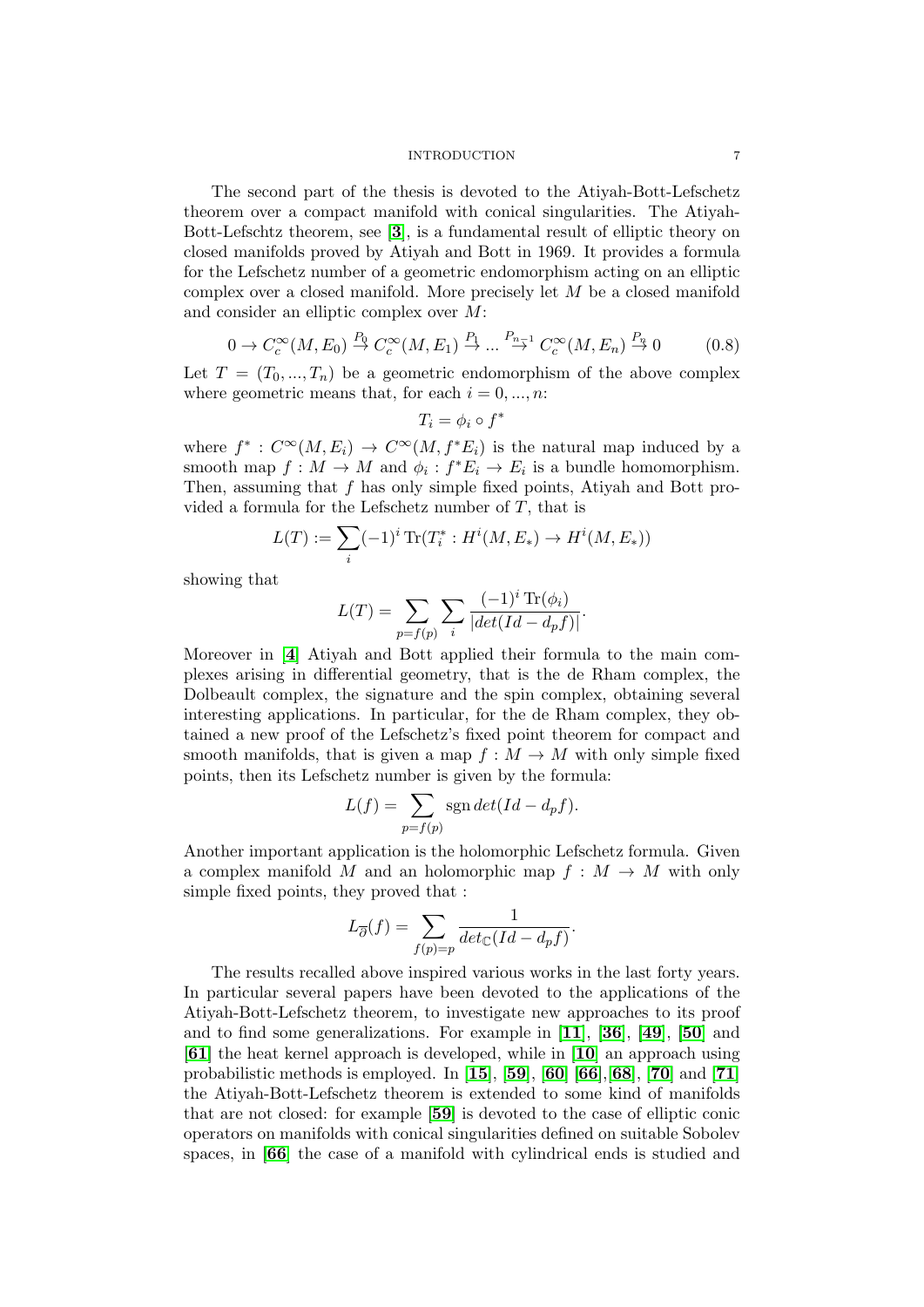[[68](#page-138-9)] concerns the case of a complex of Hecke operators over an arithmetic variety. In particular the use of the heat kernel turned out to be a powerful tool in order to get alternative proofs and extensions of the theorem. Since the heat kernel associated to a conic operator has been intensively studied in the last thirty years, e.g. [[18](#page-136-9)], [[19](#page-136-10)] [[20](#page-136-11)], [[21](#page-136-12)], [[25](#page-137-0)],[[51](#page-137-9)] and [[56](#page-138-12)], it is interesting to explore its applications in this context as well. This is exactly the goal of the second part of this thesis:

to prove an Atiyah-Bott-Lefschetz theorem for the  $L^2$ -Lefschetz numbers (maximal and minimal) associated to a geometric endomorphism of an elliptic complex of differential cone operators using a heat kernel approach.

Also this part is divided in three chapters. The first one is devoted to background material such as differential cone operators, elliptic complexes and heat kernel. In the second chapter we define the class of geometric endomorphisms we consider in the rest of the text, we define the  $L^2$ -Lefschetz numbers  $L_{2,max/min}(T)$  and we prove several properties about them. In the third chapter some explicit formulas for the contribution given by the singular points to the Lefschetz numbers are proved while the last chapter contains the application of the previous results to the  $L^2$  de Rham complexes. Our geometric framework is the following: given a compact and orientable manifold with isolated conical singularities  $X$ , we consider over its regular part,  $reg(X)$  (usually labeled M), a complex of elliptic conic differential operators:

<span id="page-7-0"></span>
$$
0 \to C_c^{\infty}(M, E_0) \stackrel{P_0}{\to} C_c^{\infty}(M, E_1) \stackrel{P_1}{\to} \dots \stackrel{P_{n-1}}{\to} C_c^{\infty}(M, E_n) \stackrel{P_n}{\to} 0 \tag{0.9}
$$

and a geometric endomrphism  $T = (T_0, ..., T_n)$  of the complex, that is for each  $i = 0, ..., n$ ,  $T_i = \phi_i \circ f^*$  where  $f : X \to X$  is an isomorphism and  $\phi_i: f^*E_i \to E_i$  is a bundle homomorphism. Using a conic metric over M we associate to [\(0.9\)](#page-7-0) two Hilbert complexes  $(L^2(M, E_i), P_{max/min,i})$  and then we prove the following properties:

- The cohomology groups of  $(L^2(M, E_i), P_{max/min,i})$  are finite dimensional.
- If f satisfies some conditions (see definition [5.1\)](#page-106-0) then each  $T_i$  extends to a bounded map acting on  $L^2(M, E_i)$  such that  $(T_{i+1} \circ$  $P_{max/min,i}(s) = (P_{max/min} \circ T_i)(s)$  for each  $s \in \mathcal{D}(P_{max/min,i}).$

In this way we can associate to T and  $(0.9)$  two  $L^2$ -Lefschetz numbers  $L_{2,max/min}(T)$  defined as

$$
L_{2,max}(T) := \sum_{i=0}^{n} (-1)^{i} \operatorname{Tr}(T_{i}^{*} : H_{2,max}^{i}(M, E_{i}) \to H_{2,max}^{i}(M, E_{i})) \quad (0.10)
$$

and analogously

$$
L_{2,min}(T) := \sum_{i=0}^{n} (-1)^{i} \operatorname{Tr}(T_{i}^{*} : H_{2,min}^{i}(M, E_{i}) \to H_{2,min}^{i}(M, E_{i})) \quad (0.11)
$$

Subsequently, using the operators  $\mathcal{P}_i := P_i^t \circ P_i + P_{i-1} \circ P_{i-1}^t$ , their absolute and relative extensions and the fact that the respective heat operators  $e^{-t\mathcal{P}_{abs/rel,i}}: L^2(M, E_i) \to L^2(M, E_i)$  are trace-class operators we prove the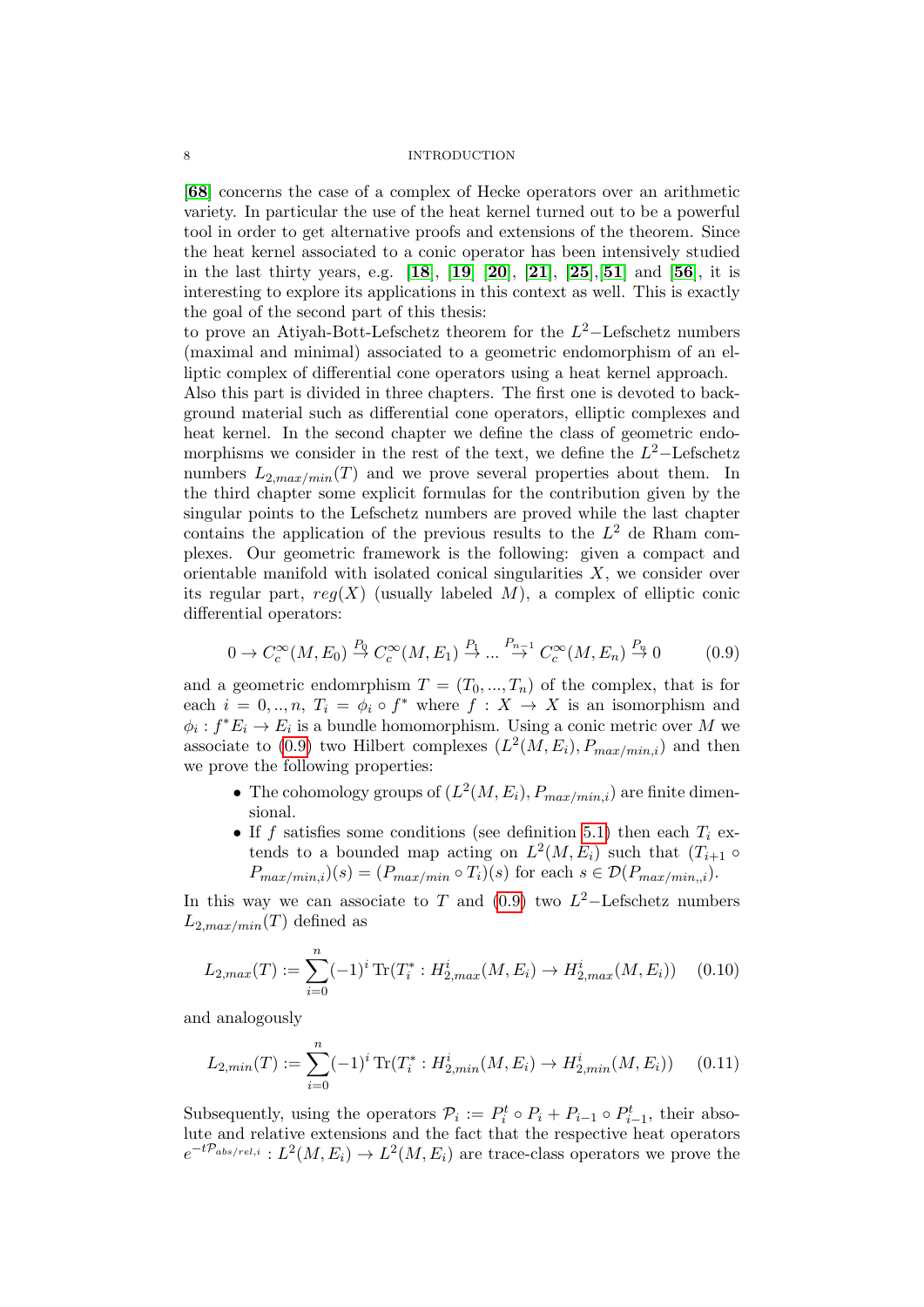following results:

$$
L_{2,max/min}(T) = \sum_{i=0}^{n} (-1)^{i} \operatorname{Tr}(T_i \circ e^{-t\mathcal{P}_{abs/rel,i}}).
$$

In particular, in the expression above, the term on the right end side does not depend on t. Moreover if  $Fix(f)$ , the fixed points of f, is made only by simple fixed points (condition which in turn implies that each  $p \in Fix(f)$  is an isolated fixed point) then we have:

$$
L_{2,max/min}(T) = \sum_{q \in Fix(f)} \sum_{i=0}^{n} (-1)^i \int_{U_q} tr(\phi_i \circ k_{abs/rel,i}(t, f(x), x)) dvol_g
$$

where  $\phi_i \circ k_{abs/rel,i}(t, f(x), x)$  is the smooth kernel of  $T_i \circ e^{-t\mathcal{P}_{abs/rel}, i}$  and  $U_q$  is an open neighborhood of q. Under some additional hypothesis, in particular that f takes the form  $(rA(p), B(p))$  in a suitable neighborhood of each  $q \in sing(X)$  (see theorem [6.3\)](#page-119-0), we have the following formulas:

$$
L_{2,max/min}(T) = \sum_{p \in Fix(f) \cap M} \sum_{i=0}^{n} \frac{(-1)^{i} \text{Tr}(\phi_{i})}{|det(Id - d_{q}(f))|} + \sum_{q \in sing(X)} \sum_{i=0}^{n} (-1)^{i} \zeta_{T_{i},q}(\mathcal{P}_{abs/rel,i})(0)
$$

where each  $\zeta_{T_i,q}(\mathcal{P}_{abs/rel,i})(0)$  satisfies :

$$
\zeta_{T_i,q}(\mathcal{P}_{abs/rel,i})(0) =
$$
\n
$$
= \frac{1}{2\nu} \int_0^\infty \frac{dx}{x} \int_{L_q} tr(\phi_i \circ e^{-x\mathcal{P}_{abs/rel,i}}(A(p), B(p), 1, p)) dvol_h.
$$
\n(0.13)

Finally, in the last part of the paper, we apply the previous results to the de Rham complex. We get an analytic construction of the Lefschetz numbers arising in intersection cohomology and a topological interpretation of the contributions given by the singular points to the  $L^2$ -Lefschetz numbers. In particular, under suitable conditions, we prove the following formula:

<span id="page-8-0"></span>
$$
I^{\underline{m}}L(f) = L_{2,max}(T) = \sum_{q \in Fix(f) \cap reg(X)} \text{sgn} \det(Id - d_q f) + \sum_{q \in sing(X)} \sum_{i < \frac{m+1}{2}} (-1)^i \text{Tr}(B^* : H^i(L_q) \to H^i(L_q)).
$$
\n(0.14)

where  $I^{\underline{m}}L(f)$  is the intersection Lefschetz number arising in intersection cohomology, T is the endomorphism of  $(L^2\Omega^i(M,g), d_{max,i})$  induced by f and B is a diffeomorphism of the link  $L_q$  such that, in a neighborhood of q, f satisfies  $f = (rA(p), B(p))$ . In particular from [\(0.14\)](#page-8-0) we get:

$$
\sum_{i=0}^{m+1} (-1)^i \zeta_{T_i,q}(\Delta_{abs,i})(0) = \sum_{i < \frac{m+1}{2}} (-1)^i \operatorname{Tr}(B^* : H^i(L_q) \to H^i(L_q)). \tag{0.15}
$$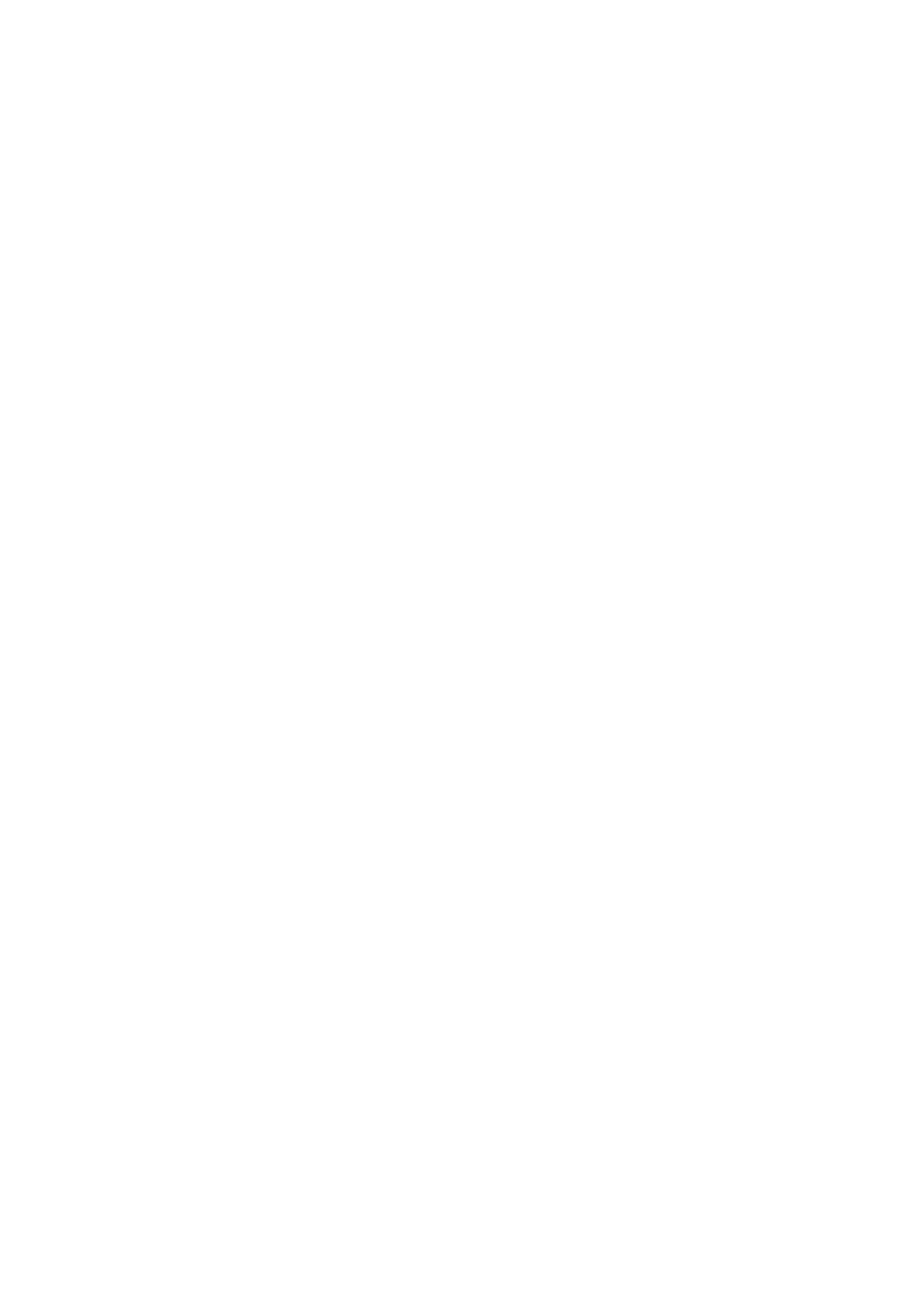# Acknowledgments

<span id="page-10-0"></span>I wish to thank Paolo Piazza for having proposed this interesting research project, for his help, for his constant support and for many helpful discussions. I wish to thank Pierre Albin for having invited me to spend the months of March and April 2012 at the University of Illinois at Urbana-Champaign, for many interesting discussions and for precious hints and Eugenie Hunsicker for having invited me to spend the month of September 2012 at Loughborough University and for many interesting discussions. I wish also to thank Rafe Mazzeo, Greg Friedman and Erich Leicthnam for helpful conversations and emails.

Last but not least I wish to thank my family for its constant support and for its continuous encouragement.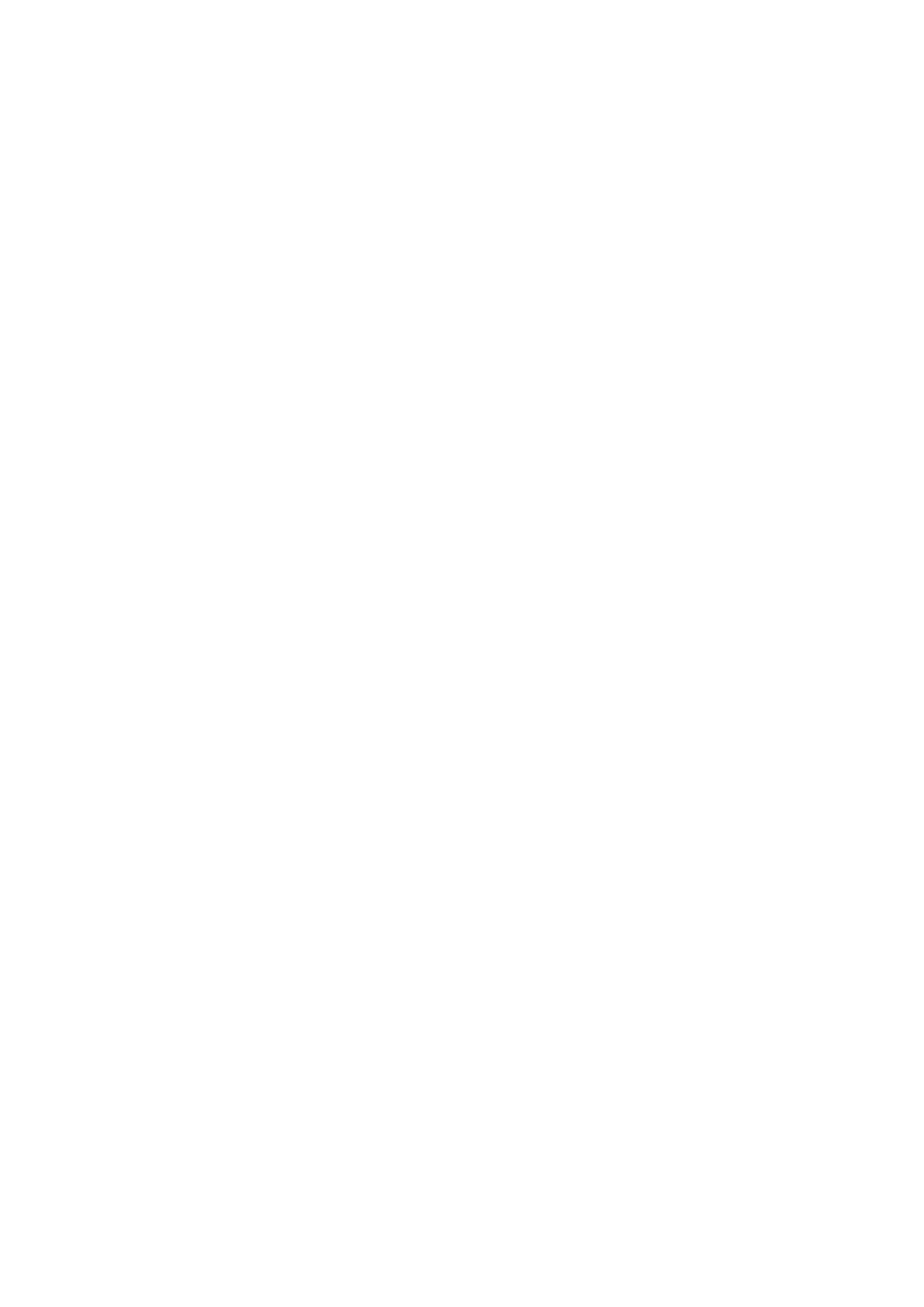# Contents

| Introduction                                                                                                                                                                                                                                                                                                                                                                                                                                                                                                       | 3                                                  |
|--------------------------------------------------------------------------------------------------------------------------------------------------------------------------------------------------------------------------------------------------------------------------------------------------------------------------------------------------------------------------------------------------------------------------------------------------------------------------------------------------------------------|----------------------------------------------------|
| Acknowledgments                                                                                                                                                                                                                                                                                                                                                                                                                                                                                                    | 11                                                 |
| $L^2$ -de Rham-Hodge theorems on stratified<br>Part 1.<br>pseudomanifolds                                                                                                                                                                                                                                                                                                                                                                                                                                          | 15                                                 |
| Chapter 1. Background<br>Hilbert complexes<br>1.<br>2.<br>Stratified pseudomanifolds and intersection homology<br>3.<br>Thom-Mather stratification and quasi edge metrics with weights                                                                                                                                                                                                                                                                                                                             | 17<br>17<br>22<br>28                               |
| Chapter 2. $L^2$ -cohomology and $L^2$ -de Rham-Hodge theorems<br>Preliminary propositions<br>1.<br>$L^2$ cohomology of a cone over a riemannian manifold<br>2.<br>$L^2$ de Rham and Hodge theorems<br>3.                                                                                                                                                                                                                                                                                                          | 35<br>35<br>42<br>45                               |
| $\overline{H}_{2,m\to M}^i(M,g)$ and $H_{2,m\to M}^i(M,g)$ : Poincaré duality and<br>Chapter 3.<br>Hodge theorem.<br>Two theorems on Hilbert complexes<br>1.<br>2.<br>Poincaré duality and Hodge theorem.<br>3.<br>Some geometric applications<br>$L^2$ and topological signature for an incomplete manifold.<br>4.<br>Application to stratified pseudomanifolds<br>5.<br>Manifolds without finite $L^2$ cohomology groups<br>6.<br>Some application to the Friedrichs extension<br>7.<br>8.<br>Additional remarks | 57<br>57<br>65<br>71<br>76<br>78<br>82<br>85<br>89 |
| The $L^2$ -Atiyah-Bott-Lefschetz theorem on manifolds<br>Part 2.<br>with conical singularities.                                                                                                                                                                                                                                                                                                                                                                                                                    | 93                                                 |
| Chapter 4. Background<br>Differential cone operators<br>1.<br>Elliptic complex on manifolds with conical singularities<br>2.<br>A brief reminder on the heat kernel<br>3.                                                                                                                                                                                                                                                                                                                                          | 95<br>95<br>99<br>101                              |
| Chapter 5. $L^2$ -Lefschetz numbers<br>Geometric endomorphism<br>1.<br>$L^2$ -Lefschetz numbers of a geometric endomorphism<br>2.                                                                                                                                                                                                                                                                                                                                                                                  | 107<br>$107\,$<br>111                              |
| The contribution of the singular points<br>Chapter 6.<br>1.<br>First case                                                                                                                                                                                                                                                                                                                                                                                                                                          | 119<br>119                                         |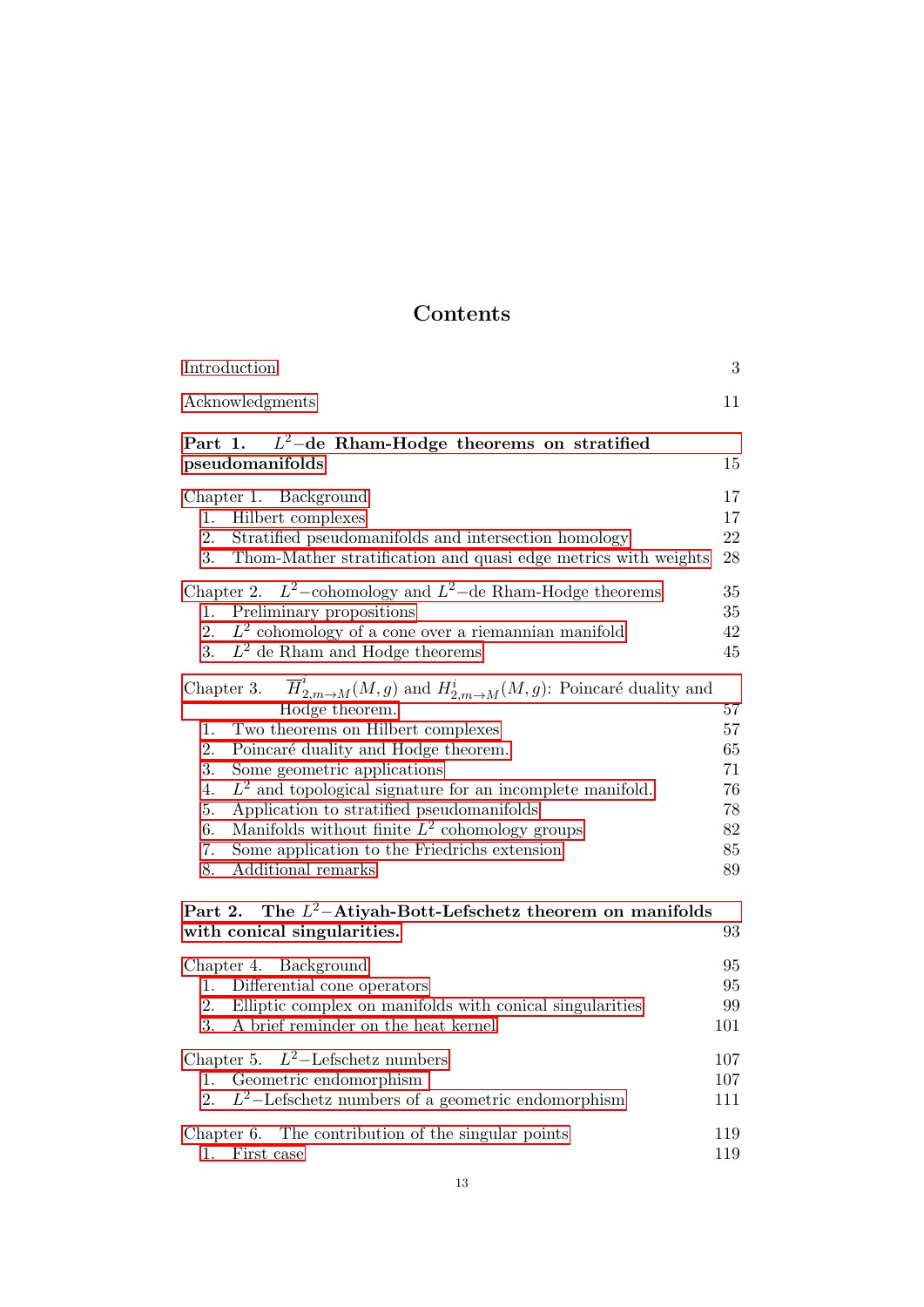| 14 | <b>CONTENTS</b> |
|----|-----------------|
|    |                 |

| 2. The case of a short complex                                  | 125 |
|-----------------------------------------------------------------|-----|
| Chapter 7. A thorough analysis of the de Rham case              | 129 |
| 1. Applications of the previous results                         | 129 |
| 2. Some further results arising from Cheeger's work on the heat |     |
| kernel                                                          | 132 |
| Bibliography                                                    | 137 |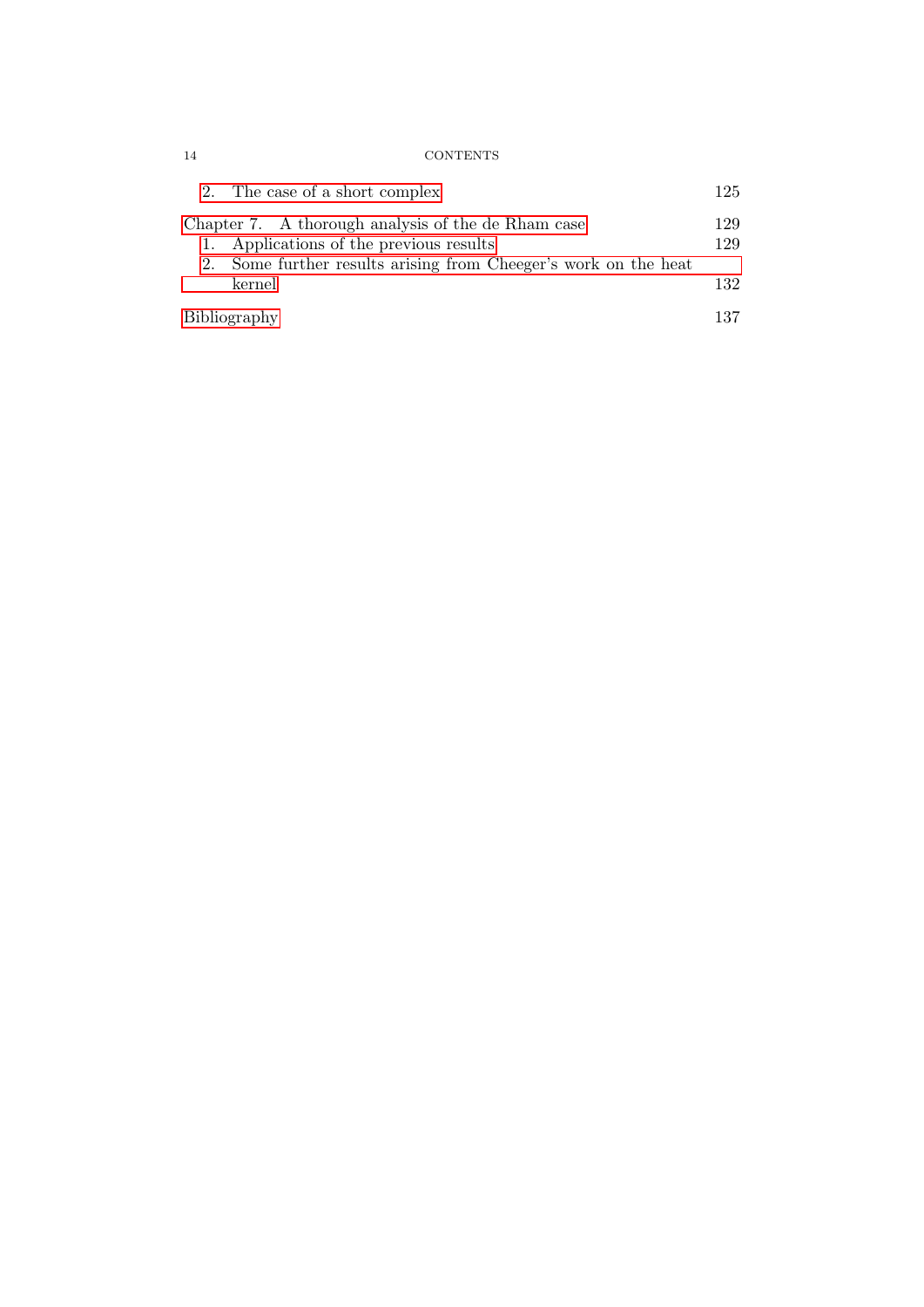# Part 1

# <span id="page-14-0"></span>L <sup>2</sup>−de Rham-Hodge theorems on stratified pseudomanifolds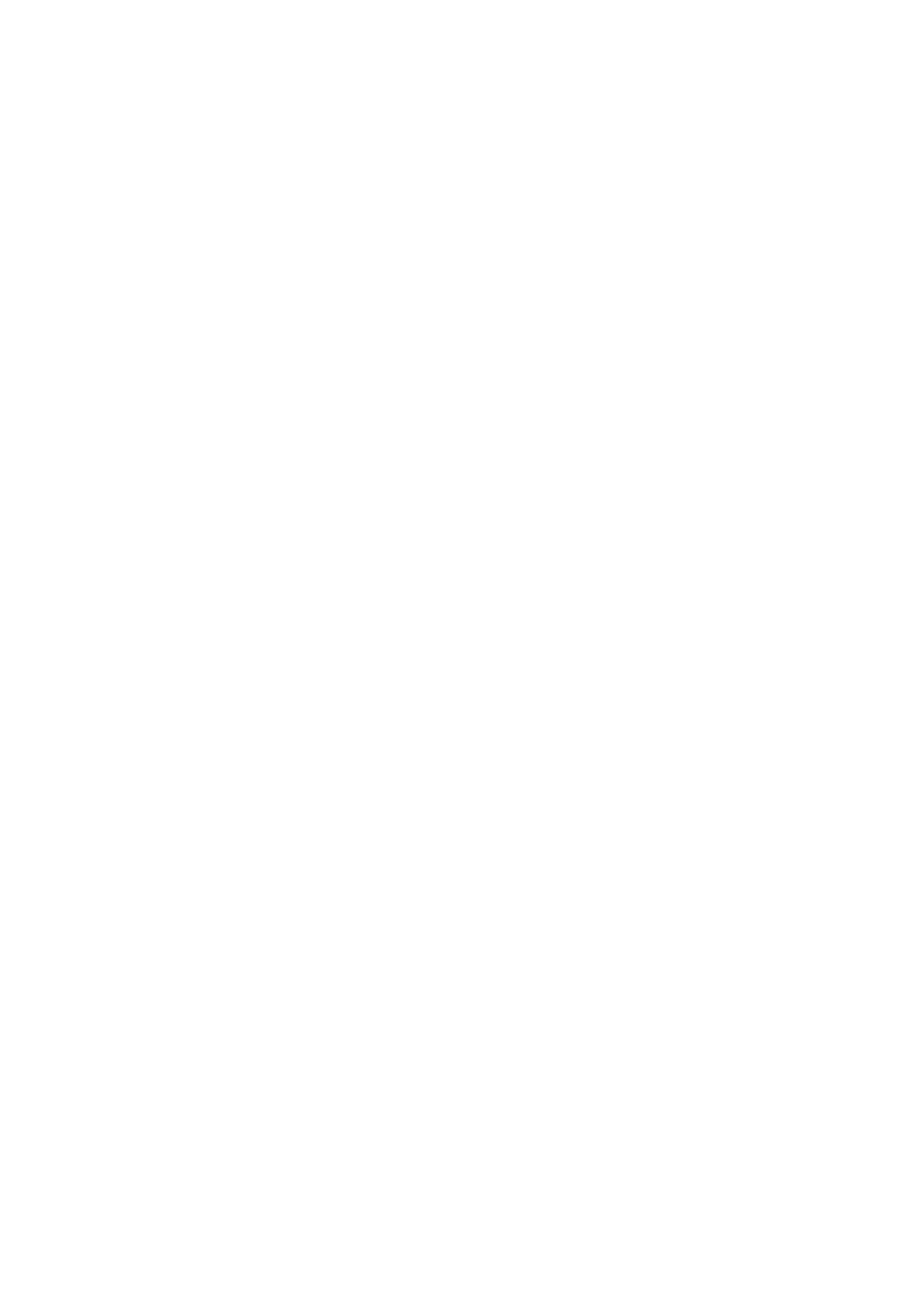# CHAPTER 1

# **Background**

<span id="page-16-0"></span>This chapter contains the background material. It is dived in three sections: in the first section we recall briefly the notion of Hilbert complex and we prove some properties about it. The second section is devoted to a rapid introduction to intersection cohomology. Finally, in the third section, we introduce the notion of Thom-Mather stratification and the class of riemannian metrics we use in the second and in the third chapter.

#### 1. Hilbert complexes

<span id="page-16-1"></span>In this first section we start by recalling the notion of Hilbert complex and how it appears in riemannian geometry. It is a very useful abstract framework to analyze the general properties satisfied by the natural  $L^2$  complexes arising in riemannian geometry. The theory is fully developped in [[16](#page-136-14)] and we refer to it for a deeper discussion on this subject and for the proofs.

DEFINITION 1.1. A Hilbert complex is a complex,  $(H_*, D_*)$  of the form:

$$
0 \to H_0 \stackrel{D_0}{\to} H_1 \stackrel{D_1}{\to} H_2 \stackrel{D_2}{\to} \dots \stackrel{D_{n-1}}{\to} H_n \to 0,
$$
\n(1.1)

where each  $H_i$  is a separable Hilbert space and each map  $D_i$  is a closed operator called the differential such that:

- (1)  $\mathcal{D}(D_i)$ , the domain of  $D_i$ , is dense in  $H_i$ .
- (2)  $ran(D_i) \subset \mathcal{D}(D_{i+1}).$
- (3)  $D_{i+1} \circ D_i = 0$  for all *i*.

The cohomology groups of the complex are  $H^{i}(H_{*}, D_{*}) := Ker(D_{i})/ran(D_{i-1}).$ If the groups  $H^{i}(H_*, D_*)$  are all finite dimensional we say that it is a Fredholm complex.

Given a Hilbert complex there is a dual Hilbert complex

$$
0 \leftarrow H_0 \stackrel{D_0^*}{\leftarrow} H_1 \stackrel{D_1^*}{\leftarrow} H_2 \stackrel{D_2^*}{\leftarrow} \dots \stackrel{D_{n-1}^*}{\leftarrow} H_n \leftarrow 0, \tag{1.2}
$$

defined using  $D_i^* : H_{i+1} \to H_i$ , the Hilbert space adjoints of the differentials  $D_i: H_i \to H_{i+1}$ . The cohomology groups of  $(H_j, (D_j)^*)$ , the dual Hilbert complex, are

$$
H^i(H_j, (D_j)^*) := Ker(D_{n-i-1}^*)/ran(D_{n-i}^*).
$$

For all i there is also a laplacian  $\Delta_i = D_i^* D_i + D_{i-1} D_{i-1}^*$  which is a selfadjoint operator on  $H_i$  with domain

<span id="page-16-2"></span>
$$
\mathcal{D}(\Delta_i) = \{ v \in \mathcal{D}(D_i) \cap \mathcal{D}(D_{i-1}^*) : D_i v \in \mathcal{D}(D_i^*), D_{i-1}^* v \in \mathcal{D}(D_{i-1}) \} \quad (1.3)
$$

and nullspace:

<span id="page-16-3"></span>
$$
\mathcal{H}^i(H_*, D_*) := \ker(\Delta_i) = \operatorname{Ker}(D_i) \cap \operatorname{Ker}(D_{i-1}^*). \tag{1.4}
$$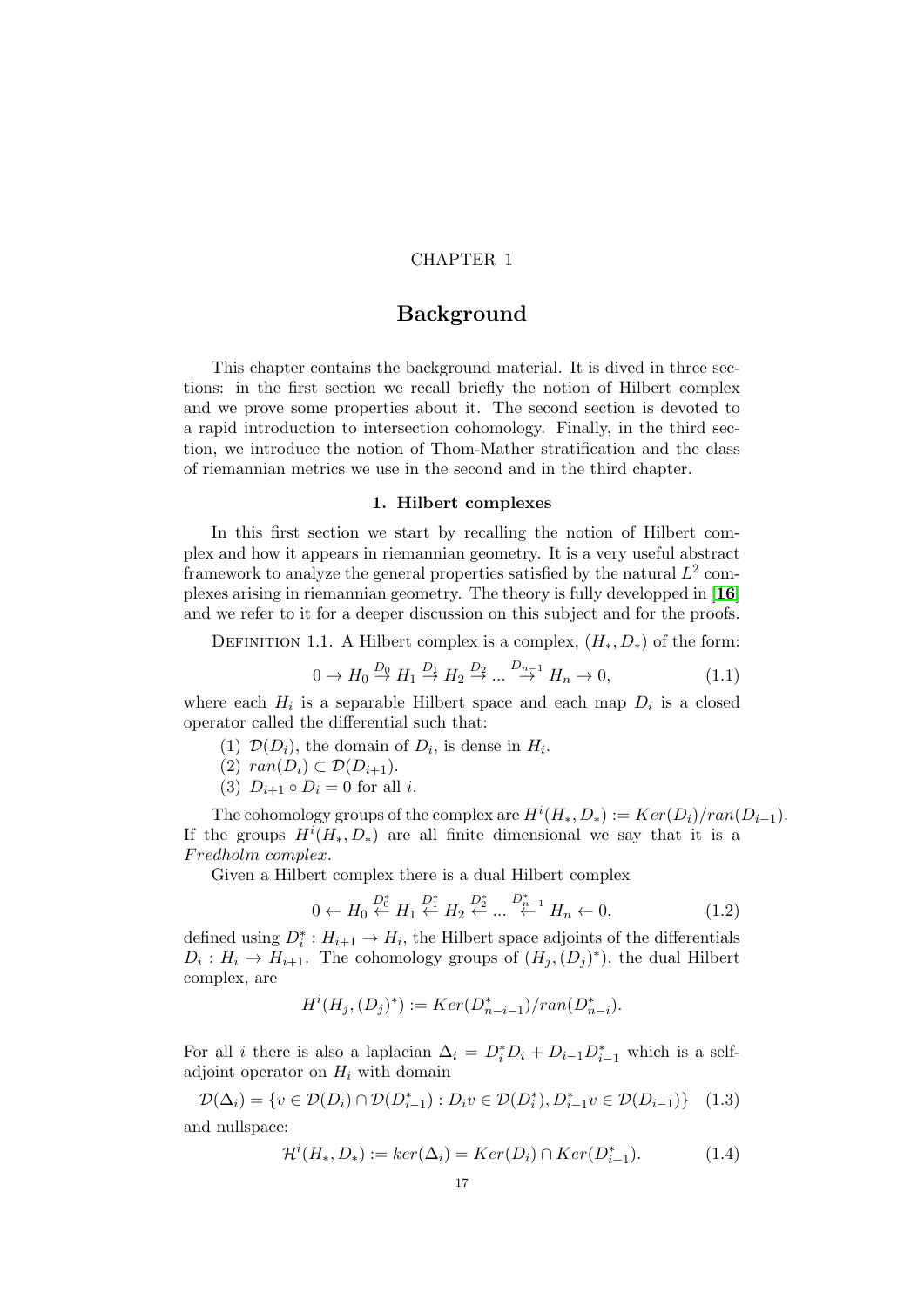The following propositions are standard results for these complexes. The first result is a weak Kodaira decomposition:

<span id="page-17-0"></span>PROPOSITION 1.2.  $[16]$  $[16]$  $[16]$ , Lemma 2.1] Let  $(H_i, D_i)$  be a Hilbert complex and  $(H_i, (D_i)^*)$  its dual complex, then:

$$
H_i = \mathcal{H}^i \oplus \overline{ran(D_{i-1})} \oplus \overline{ran(D_i^*)}.
$$

The reduced cohomology groups of the complex are:

$$
\overline{H}^i(H_*, D_*) := Ker(D_i)/(\overline{ran(D_{i-1})}).
$$

By the above proposition there is a pair of weak de Rham isomorphism theorems:

<span id="page-17-1"></span>
$$
\begin{cases}\n\mathcal{H}^i(H_*, D_*) \cong \overline{H}^i(H_*, D_*) \\
\mathcal{H}^i(H_*, D_*) \cong \overline{H}^{n-i}(H_*, (D_*)^*)\n\end{cases} \tag{1.5}
$$

where in the second case we mean the cohomology of the dual Hilbert complex.

The complex  $(H_*, D_*)$  is said weak Fredholm if  $\mathcal{H}_i(H_*, D_*)$  is finite dimensional for each  $i$ . By the next propositions it follows immediately that each Fredholm complex is a weak Fredholm complex.

PROPOSITION 1.3.  $[16]$  $[16]$  $[16]$ , corollary 2.5] If the cohomology of a Hilbert complex  $(H_*, D_*)$  is finite dimensional then, for all i,  $ran(D_{i-1})$  is closed and  $H^i(H_*, D_*) \cong H^i(H_*, D_*).$ 

PROPOSITION 1.4 ([[16](#page-136-14)], corollary 2.6). A Hilbert complex  $(H_j, D_j)$ , j =  $0, \ldots, n$  is a Fredholm complex (weak Fredholm) if and only if its dual complex,  $(H_j, D_j^*)$ , is Fredholm (weak Fredholm). If it is Fredholm then

$$
\mathcal{H}_i(H_j, D_j) \cong H_i(H_j, D_j) \cong H_{n-i}(H_j, (D_j)^*) \cong \mathcal{H}_{n-i}(H_j, (D_j)^*). \tag{1.6}
$$

Analogously in the the weak Fredholm case we have:

$$
\mathcal{H}_i(H_j, D_j) \cong \overline{H}_i(H_j, D_j) \cong \overline{H}_{n-i}(H_j, (D_j)^*) \cong \mathcal{H}_{n-i}(H_j, (D_j)^*). \tag{1.7}
$$

PROPOSITION 1.5. A Hilbert complex  $(H_i, D_i)$ ,  $j = 0, ..., n$  is a Fredholm complex if and only if for each i the operator  $\Delta_i$  defined in [\(1.3\)](#page-16-2) is a Fredholm operator on its domain endowed with the graph norm.

PROOF. See [[65](#page-138-13)], lemma 1 pag 203.

Now we recall another result which shows that it is possible to compute the cohomology groups of an Hilbert complex using a core subcomplex

$$
\mathcal{D}^{\infty}(H_i) \subset H_i.
$$

For all i we define  $\mathcal{D}^{\infty}(H_i)$  as consisting of all elements  $\eta$  that are in the domain of  $\Delta_i^l$  for all  $l \geq 0$ .

<span id="page-17-2"></span>PROPOSITION 1.6 ([[16](#page-136-14)], Theorem 2.12). The complex  $(\mathcal{D}^{\infty}(H_i), D_i)$  is a subcomplex quasi-isomorphic to the complex  $(H_i, D_i)$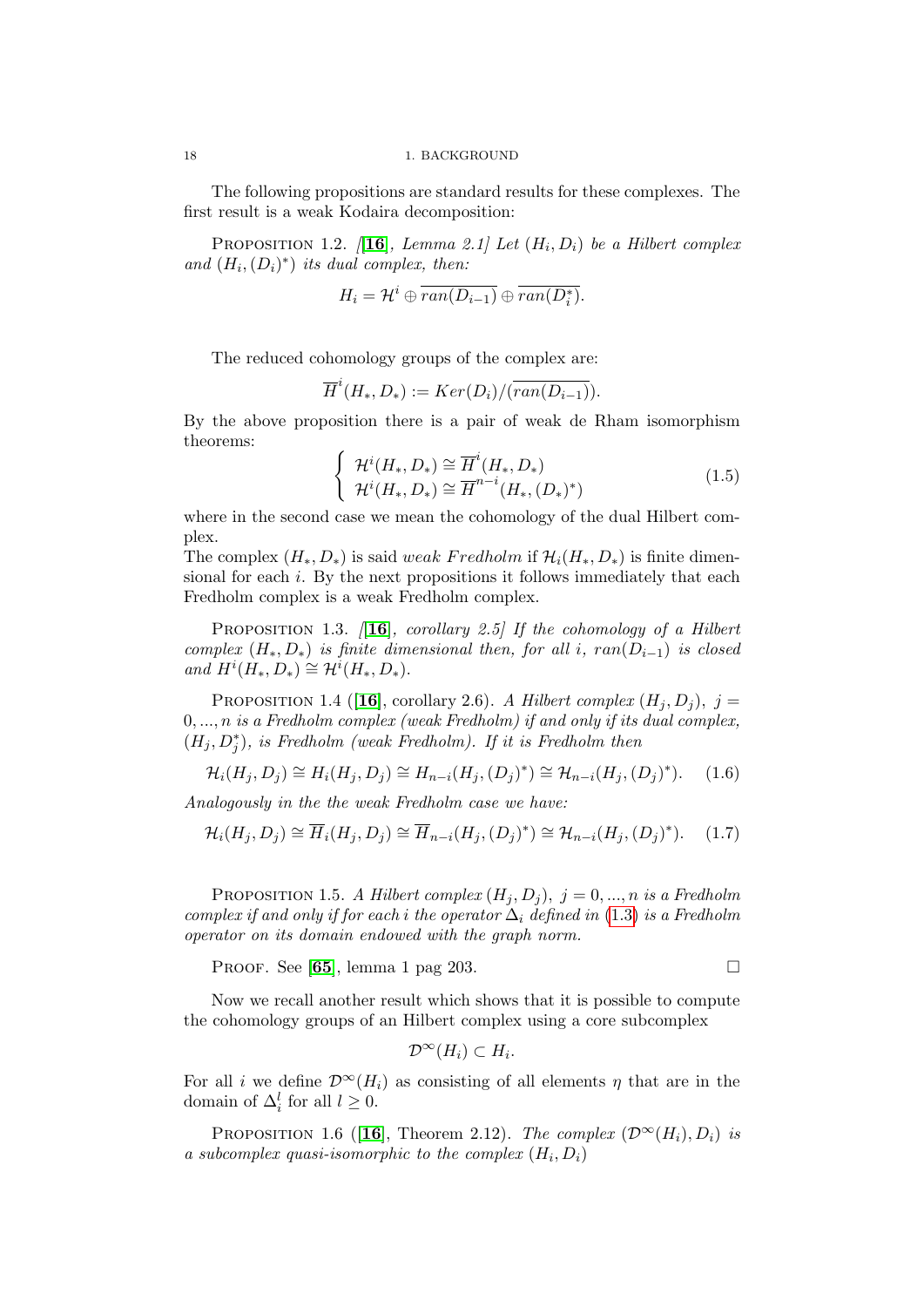#### 1. HILBERT COMPLEXES 19

As it is well known, riemannian geometry offers a framework in which Hilbert and (sometimes) Fredholm complexes can be built in a natural way. The rest of this subsection is devoted to recall these constructions.

Let  $(M, q)$  be an open and oriented riemannian manifold of dimension m and let  $E_0, ..., E_n$  be vector bundles over M. For each  $i = 0, ..., n$  let  $C_c^{\infty}(M, E_i)$ be the space of smooth section with compact support. If we put on each vector bundle a metric  $h_i$  i = 0, ..., n the we can construct in a natural way a sequences of Hilbert space  $L^2(M, E_i)$ ,  $i = 0, ..., n$  as the completion of  $C_c^{\infty}(M, E_i)$ . Now suppose that we have a complex of differential operators :

<span id="page-18-0"></span>
$$
0 \to C_c^{\infty}(M, E_0) \stackrel{P_0}{\to} C_c^{\infty}(M, E_1) \stackrel{P_1}{\to} \dots \stackrel{P_{n-1}}{\to} C_c^{\infty}(M, E_n) \to 0,
$$
 (1.8)

To turn this complex into a Hilbert complex we must specify a closed extension of  $P_*$  that is an operator between  $L^2(M, E_*)$  and  $L^2(M, E_{*+1})$  with closed graph which is an extension of  $P_{\ast}$ . We start recalling the two canonical closed extensions of P.

DEFINITION 1.7. The maximal extension  $P_{max}$ ; this is the operator acting on the domain:

$$
\mathcal{D}(P_{max,i}) = \{ \omega \in L^2(M, E_i) : \exists \eta \in L^2(M, E_{i+1}) \tag{1.9} \}
$$

s.t. 
$$
\langle \omega, P_i^t \zeta \rangle_{L^2(M, E_i)} = \langle \eta, \zeta \rangle_{L^2(M, E_{i+1})} \ \forall \ \zeta \in C_0^{\infty}(M, E_{i+1})
$$

where  $P_i^t$  is the formal adjoint of  $P_i$ .

In this case  $P_{max,i}\omega = \eta$ . In other words  $\mathcal{D}(P_{max,i})$  is the largest set of forms  $\omega \in L^2(M, E_i)$  such that  $P_i \omega$ , computed distributionally, is also in  $L^2(M, E_{i+1}).$ 

DEFINITION 1.8. The minimal extension  $P_{min,i}$ ; this is given by the graph closure of  $P_i$  on  $C_0^{\infty}(M, E_i)$  respect to the norm of  $L^2(M, E_i)$ , that is,

$$
\mathcal{D}(P_{min,i}) = \{ \omega \in L^2(M, E_i) : \exists \ \{\omega_j\}_{j \in J} \subset C_0^{\infty}(M, E_i), \ \omega_j \to \omega, \quad (1.10)
$$

$$
P_i \omega_j \to \eta \in L^2(M, E_{i+1})\}
$$

and in this case  $P_{min,i}\omega = \eta$ 

Obviously  $\mathcal{D}(P_{min,i}) \subset \mathcal{D}(P_{max,i})$ . Furthermore, from these definitions, it follows immediately that

$$
P_{min,i}(\mathcal{D}(P_{min,i})) \subset \mathcal{D}(P_{min,i+1}), \ P_{min,i+1} \circ P_{min,i} = 0
$$

and that

$$
P_{max,i}(\mathcal{D}(P_{max,i})) \subset \mathcal{D}(P_{max,i+1}), \ P_{max,i+1} \circ P_{max,i} = 0.
$$

Therefore  $(L^2(M, E_*)$ ,  $P_{max/min,*}$ ) are both Hilbert complexes and their cohomology groups, reduced cohomology groups, are denoted respectively by  $H_{2,max/min}^i(M, E_*)$  and  $\overline{H}_{2,max/min}^i(M, E_*)$ .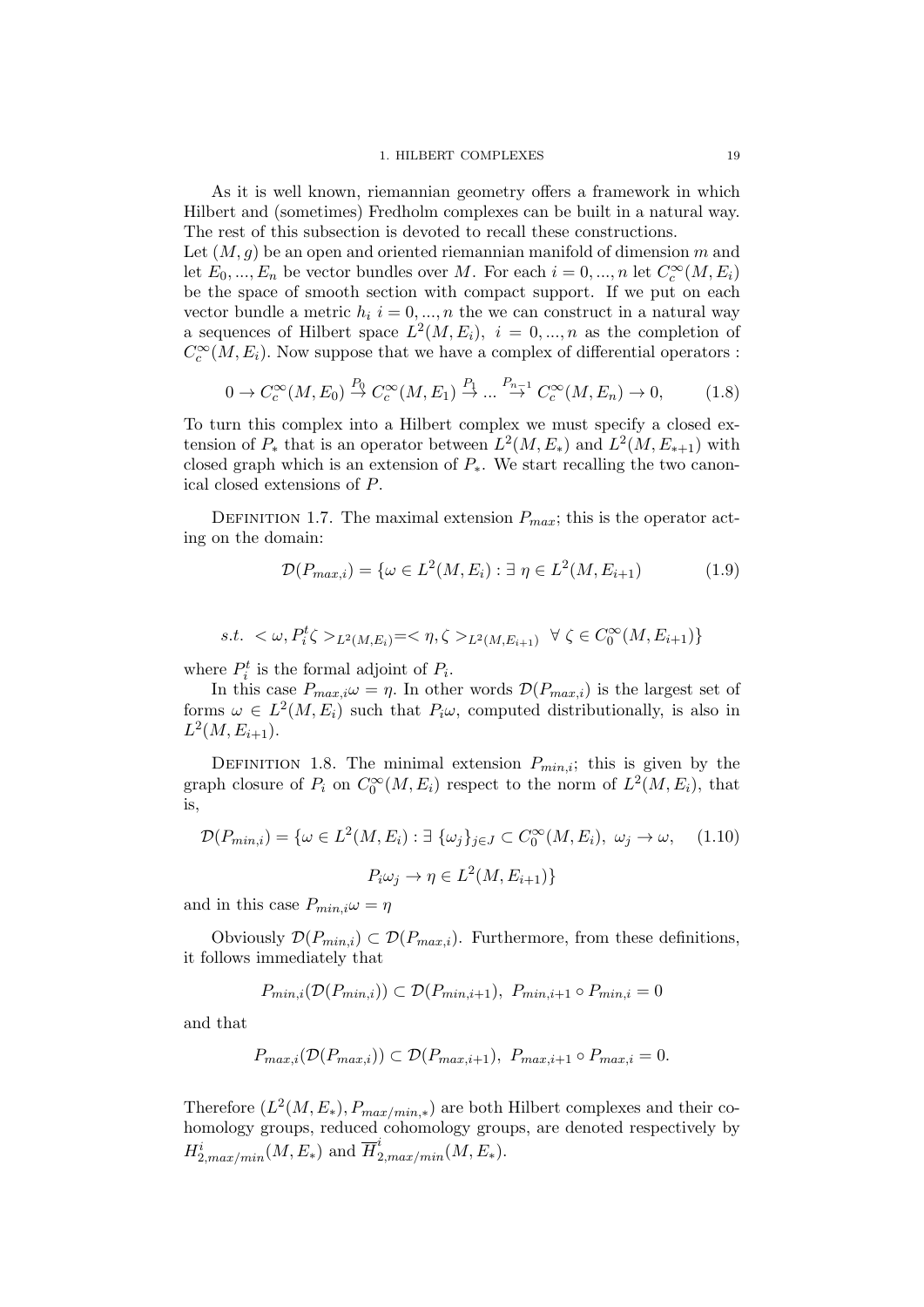Another straightforward but important fact is that the Hilbert complex adjoint of

$$
(L^{2}(M, E_{*}), P_{max/min,*}) \text{ is } (L^{2}(M, E_{*}), P_{min/max,*}^{t}), \text{ that is}
$$

$$
(P_{max,i})^{*} = P_{min,i}^{t}, (P_{min,i})^{*} = P_{max,i}^{t}. \qquad (1.11)
$$

Using proposition [1.2](#page-17-0) we obtain two weak Kodaira decompositions:

$$
L^{2}(M,E_{i}) = \mathcal{H}_{abs/rel}^{i}(M,E_{i}) \oplus \overline{ran(P_{max/min,i-1})} \oplus \overline{ran(P_{min/max,i}^{t})} \tag{1.12}
$$

with summands mutually orthogonal in each case. For the first summand in the right, called the absolute or relative Hodge cohomology, we have by  $(1.4):$  $(1.4):$ 

$$
\mathcal{H}_{abs/rel}^i(M, E_*) = Ker(P_{max/min,i}) \cap Ker(P_{min/max,i-1}^t). \tag{1.13}
$$

We can also consider the natural laplacians associated to the complex [1.8:](#page-18-0)

$$
\mathcal{P}_i := P_i^t \circ P_i + P_{i-1} \circ P_{i-1}^t \tag{1.14}
$$

where we recall that  $P_i^t$  is the formal adjoint of  $P_i$ . Using the Hilbert complexes  $(L^2(M, E_i), P_{max/min,i})$  we can construct for each i two self-adjoint extensions of  $P_i$ :

<span id="page-19-0"></span>
$$
\mathcal{P}_{abs,i} := P^t_{min,i} \circ P_{max,i} + P^t_{min,i-1} \circ P_{max,i-1} \tag{1.15}
$$

and

<span id="page-19-1"></span>
$$
\mathcal{P}_{rel,i} := P^t_{max,i} \circ P_{min,i} + P^t_{max,i-1} \circ P_{min,i-1} \tag{1.16}
$$

with domain described in  $(1.3)$ . Using  $(1.4)$  and  $(1.5)$  it follows that the nullspace of  $(1.15)$  is the absolute Hodge cohomology which is in turn isomorphic to the reduced cohomology of the Hilbert complex  $(L^2(M, E_*)$ ,  $P_{max,*})$ . Analogously, using again [\(1.4\)](#page-16-3) and [\(1.5\)](#page-17-1), it follows that the nullspace of [\(1.16\)](#page-19-1) is the relative Hodge cohomology which is in turn isomorphic to the reduced cohomology of the Hilbert complex  $(L^2(M, E_*)$ ,  $P_{min,*})$ .

Moreover we can define other two Hodge cohomology groups  $\mathcal{H}^i_{max/min}(M,E_*)$ and other two closed extension of  $\mathcal{P}_i$  defined as:

$$
\mathcal{H}^i_{max/min}(M, E_*) = Ker(P_{max/min,i}) \cap Ker(P^t_{max/min,i-1}). \tag{1.17}
$$

$$
\mathcal{P}_{max,i}: L^2(M, E_i) \to L^2(M, E_i)
$$
\n
$$
(1.18)
$$

and

$$
\mathcal{P}_{min,i}: L^2(M, E_i) \to L^2(M, E_i). \tag{1.19}
$$

 $\mathcal{P}_{max,i}$  is defined as the maximal closure of  $\mathcal{P}_i: C_c^{\infty}(M, E_i) \to C_c^{\infty}(M, E_i)$ that is  $u \in \mathcal{D}(\mathcal{P}_{max,i})$  and  $v = \mathcal{P}_{max,i}(u)$  if

$$
\langle u, \mathcal{P}_i^t(\phi) \rangle_{L^2(M,E_i)} = \langle v, \phi \rangle_{L^2(M,E_i)} \text{ for each } \phi \in C_c^{\infty}(M,E_i).
$$

 $\mathcal{P}_{min,i}$  is the minimal closure of  $\mathcal{P}_i$ :  $C_c^{\infty}(M,E_i) \to C_c^{\infty}(M,E_i)$  that is  $u \in \mathcal{D}(\mathcal{P}_{min,i})$  and  $v = \mathcal{P}_{min,i}(u)$  if there is a sequence  $\{\phi\}_{i\in\mathbb{N}} \subset C_c^{\infty}(M, E_i)$ such that

$$
\phi_i \to u
$$
 in  $L^2(M, E_i)$  and  $\mathcal{P}_i(\phi) \to u$  in  $L^2(M, E_i)$ .

<span id="page-19-2"></span>PROPOSITION 1.9. The operators  $P_{max,i}$  and  $P_{min,i}$  satisfy the following properties:

(1) 
$$
(\mathcal{P}_{max,i})^* = \mathcal{P}_{min,i}, (\mathcal{P}_{min,i})^* = \mathcal{P}_{max,i}.
$$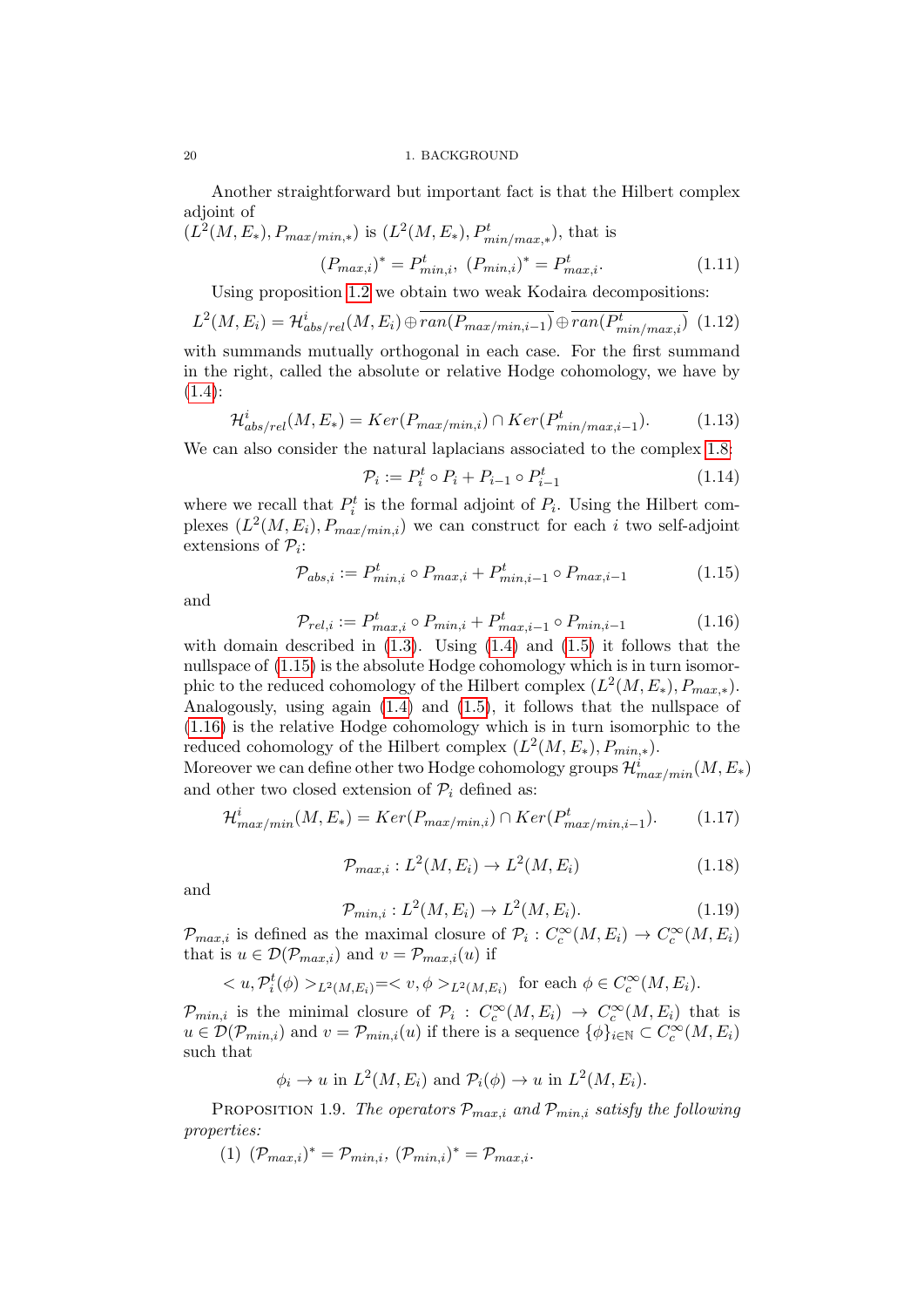(2) 
$$
Ker(\mathcal{P}_{min,i}) = \mathcal{H}_{min}^i(M, g).
$$
  
\n(3) 
$$
Ker(\mathcal{P}_{max,i}) = \mathcal{H}_{max}^i(M, E_i).
$$
  
\n(4) 
$$
\overline{ran(\mathcal{P}_{min,i})} = \overline{ran(P_{min,i-1})} \oplus \overline{ran(P_{min,i})}.
$$
  
\n(5) 
$$
\overline{ran(\mathcal{P}_{max,i})} = \overline{ran(P_{max,i-1}) + ran(P_{max,i}^t)}.
$$

PROOF. The first property is immediate. For the second property consider the following operator:

$$
P_{max,i-1} \circ P_{min,i-1}^{t} + P_{max,i}^{t} \circ P_{min,i} : L^{2}(M, E_{i}) \to L^{2}(M, E_{i}).
$$

We label it  $\mathcal{P}_{m,i}$ . This is a symmetric operator and it is clear that  $\mathcal{P}_{m,i}$  extends  $\mathcal{P}_{min,i}$  that is  $\mathcal{D}(\mathcal{P}_{min,i}) \subset \mathcal{D}(\mathcal{P}_{m,i})$  and  $\mathcal{P}_{min,i}(u) = \mathcal{P}_{m,i}(u)$  for each  $u \in \mathcal{D}(\mathcal{P}_{min,i})$ . From this it follows that  $Ker(\mathcal{P}_{min,i}) \subset \mathcal{H}_{min}^{i}(M, E_i)$  because  $Ker(\mathcal{P}_{min,i}) \subset Ker(\mathcal{P}_{m,i})$  and  $Ker(\mathcal{P}_{m,i}) = \mathcal{H}_{min}^i(M, E_i)$ . By the fact that  $ran(\mathcal{P}_{max,i}) \subset \overline{ran(P_{max,i-1})} + ran(P_{max,i}^t)$  and by the first property it follows that  $Ker(\mathcal{P}_{min,i}) = (ran(\mathcal{P}_{max,i}))^{\perp} \supset (ran(P_{max,i-1}) + ran(P_{max,i}^t))^{\perp}$  $=\mathcal{H}_{min}^i(M, E_i)$ . Therefore  $Ker(\mathcal{P}_{min,i}) = \mathcal{H}_{min}^i(M, E_i)$ . For the third property consider the following operator:

$$
P_{min,i-1} \circ P_{max,i-1}^{t} + P_{min,i}^{t} \circ P_{max,i} : L^{2}(M, E_{i}) \to L^{2}(M, E_{i}).
$$

We label it  $\mathcal{P}_{M,i}$ . Also  $\mathcal{P}_{M,i}$  is a symmetric operator and it is clear that  $\mathcal{P}_{max,i}$ extends  $\mathcal{P}_{M,i}$ . Therefore  $Ker(\mathcal{P}_{max,i}) \supset \mathcal{H}_{max}^{i}(M,E_i)$  because  $Ker(\mathcal{P}_{max,i}) \supset$  $Ker(\mathcal{P}_{M,i})$  and  $Ker(\mathcal{P}_{M,i}) = \mathcal{H}^i_{max}(M, E_i)$ . By the fact that  $ran(\mathcal{P}_{min,i}) \subset$  $\overline{ran(P_{min,i-1}) + ran(P_{min,i}^t)}$  and by the first property it follows that

$$
(ran(\mathcal{P}_{min,i}))^{\perp} \supset (ran(P_{min,i-1}) + ran(P_{min,i}^{t}))^{\perp} = \mathcal{H}_{max}^{i}(M, E_{i}).
$$

In this way we can conclude that  $Ker(\mathcal{P}_{max,i}) = \mathcal{H}_{max}^i(M, E_i)$  because  $Ker(\mathcal{P}_{max,i}) = (ran(\mathcal{P}_{min,i}))^{\perp}.$ 

For the fourth property we can observe that  $ran(\mathcal{P}_{min,i}) \subset ran(\overline{P}_{m,i}) \subset$  $\overline{ran(P_{min,i-1})} \oplus ran(P_{min,i}^t)$ . But, by the third point,  $\overline{(ran(P_{min,i-1})} \oplus$  $\overline{ran(P_{min,i}^t)}$  $\perp$  =  $Ker(\mathcal{P}_{max,i})$  and  $(Ker(\mathcal{P}_{max,i}))$ <sup> $\perp$ </sup> =  $\overline{ran(\mathcal{P}_{min,i})}$ ; therefore the fourth point is proved.

For the fifth property we can observe that

$$
\overline{ran(\mathcal{P}_{max,i})} \subset \overline{ran(P_{max,i-1})} + ran(P_{max,i}^t).
$$

But, by the second point,  $(\overline{ran(P_{max,i-1}) + ran(P_{max,i}^t)})^{\perp} = Ker(\mathcal{P}_{min,i})$ and  $(Ker(\mathcal{P}_{min,i}))^{\perp} = \overline{ran(\mathcal{P}_{max,i})}$  and therefore the fifth point is proved.  $\Box$ 

From proposition [1.9](#page-19-2) follows immediately the following Kodaira decomposition for the Hilbert space  $L^2(M, E_i)$ . It was proved for the de Rham complex in [[48](#page-137-10)].

PROPOSITION 1.10. In the same assumptions of proposition [1.9](#page-19-2) we have the following Kodaira decomposition :

$$
L^{2}(M, E_{i}) = \mathcal{H}^{i}_{max}(M; E_{i}) \oplus \overline{ran(P_{min,i-1})} \oplus \overline{ran(P^{t}_{min,i})}.
$$
 (1.20)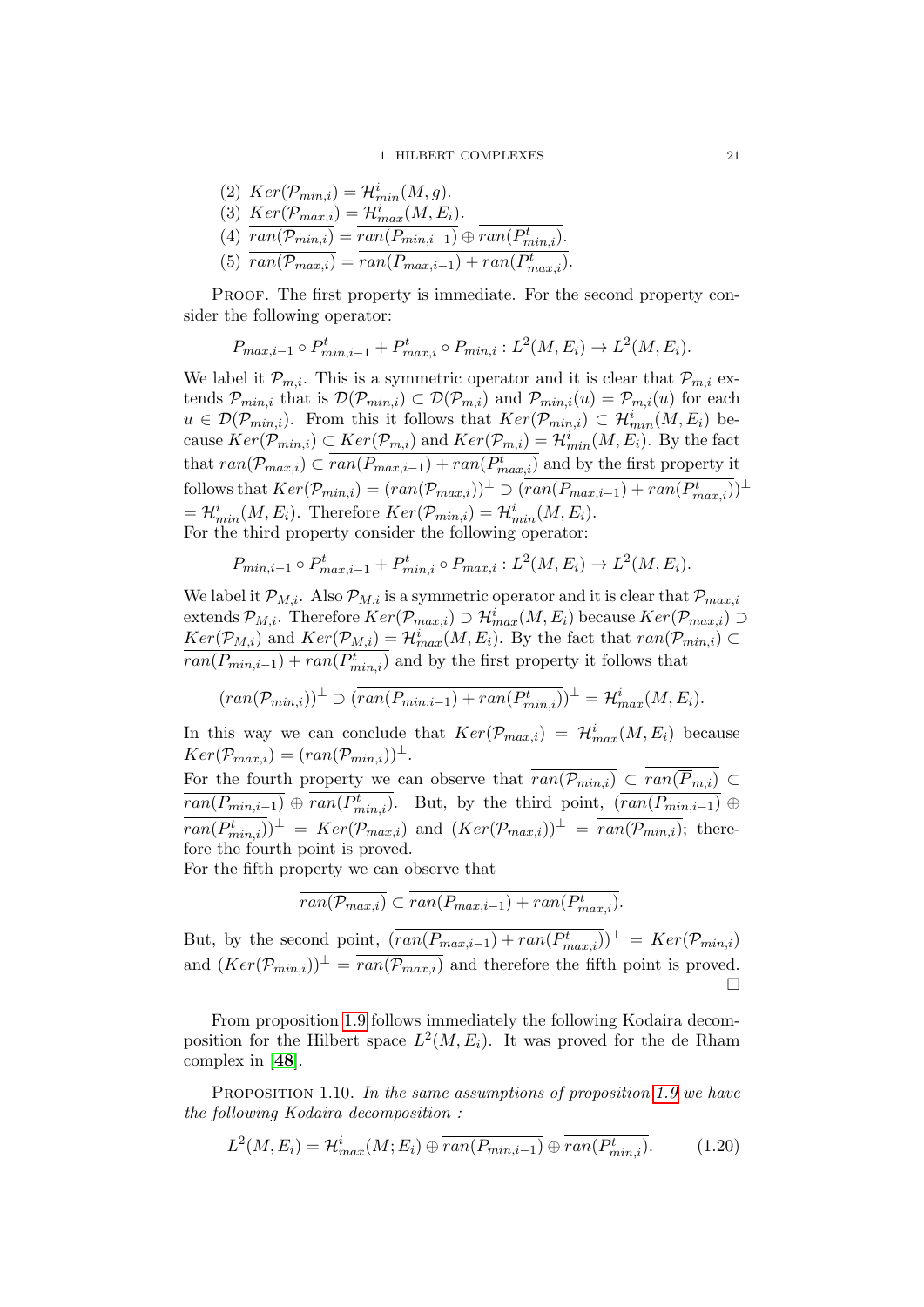PROOF. It is well known that, by the fact that  $(\mathcal{P}_{max,i})^* = \mathcal{P}_{min,i}$  and  $(\mathcal{P}_{min,i})^* = \mathcal{P}_{max,i}$ , the following  $L^2$  decomposition holds for  $L^2(M,E_i)$ :

 $L^2(M,E_i) = Ker(\mathcal{P}_{max,i}) \oplus \overline{ran(\mathcal{P}_{min,i})}.$ 

By proposition [1.9](#page-19-2) we know that  $Ker(\mathcal{P}_{max,i}) = \mathcal{H}_{max}^i(M; E_i)$  and that  $\overline{ran(\mathcal{P}_{min,i})} = \overline{ran(P_{min,i-1})} \oplus \overline{ran(P_{min,i}^t)}$  and this complete the proof.  $\Box$ 

Another useful application of the abstract theory of Hilbert complexes is given in the next proposition:

PROPOSITION 1.11. Consider a complex as in  $(1.8)$ ; suppose moreover that it is an elliptic complex. Consider now the following complex

$$
0 \to \mathcal{D}_2(P_0) \stackrel{P_0}{\to} \mathcal{D}_2(P_1) \stackrel{P_1}{\to} \dots \stackrel{P_{n-1}}{\to} \mathcal{D}_2(P_n) \to 0,
$$
\n(1.21)

where for each  $i = 0, ..., n$  we have:

$$
\mathcal{D}_2(P_i) := \{ s \in C^{\infty}(M, E_i) \cap L^2(M, E_i) : P_i(s) \in L^2(M, E_i) \}.
$$

Then  $(6.8)$  is a subcomplex quasi-isomorphic to the Hilbert complex  $(L^2(M, E_i), P_{max,i}).$ 

PROOF. Clearly [\(6.8\)](#page-121-0) is a subcomplex of  $(L^2(M, E_i), P_{max,i})$ . To show that the inclusion induces an isomorphism between cohomology groups consider proposition [1.6.](#page-17-2) By the fact that [\(1.8\)](#page-18-0) is an elliptic complex it follows that for each  $i = 0, ..., n, \mathcal{P}_i$  is an elliptic operator. In this way, using elliptic regularity, it follows that the complex  $(\mathcal{D}^{\infty}(L^2(M,E_i)), P_{max,i})$  is a subcomplex of  $(6.8)$  and therefore the statement follows.

Obviously, a particular and fundamental case, which satisfies all the previous results is the de Rham complex:

<span id="page-21-1"></span>
$$
0 \to \Omega_c^0(M) \stackrel{d_0}{\to} \Omega_c^1(M) \stackrel{d_1}{\to} \dots \stackrel{d_{n-1}}{\to} \Omega_c^n(M) \to 0,
$$
\n(1.22)

where  $\Omega_c^i(M)$  is the space of smooth *i*–forms with compact support. Subsequently, when we will deal with the Hilbert complexes associated to [\(1.22\)](#page-21-1), we will use the notations  $\Delta_i, \Delta_{abs,i}$  and  $\Delta_{rel,i}$  instead of  $\mathcal{P}_i, \mathcal{P}_{abs,i}$  and  $\mathcal{P}_{rel,i}$ we will label  $(\Omega_2^i(M), g_c), d_i)$  the subcomplex of  $(L^2\Omega^i(M, g), d_{max,i})$  described in proposition [6.8.](#page-121-0)

## 2. Stratified pseudomanifolds and intersection homology

<span id="page-21-0"></span>We begin the section by recalling the concept of stratified pseudomanifold. The definition is given by induction on the dimension.

DEFINITION 1.12. A 0−dimensional stratified space is a countable set with the discrete topology. For  $m > 0$  a m−dimensional topologically stratified space is paracompact Hausdorff topological space X equipped with a filtration

$$
X = X_m \supset X_{m-1} \supset \dots \supset X_1 \supset X_0 \tag{1.23}
$$

of X by closed subsets  $X_j$  such that if  $x \in X_j - X_{j-1}$  there exists a neighbourhood  $N_x$  of x in X, a compact  $(m - j - 1)$ -dimensional topologically stratified space L with a filtration

$$
L = L_{m-j-1} \supset \dots \supset L_1 \supset L_0 \tag{1.24}
$$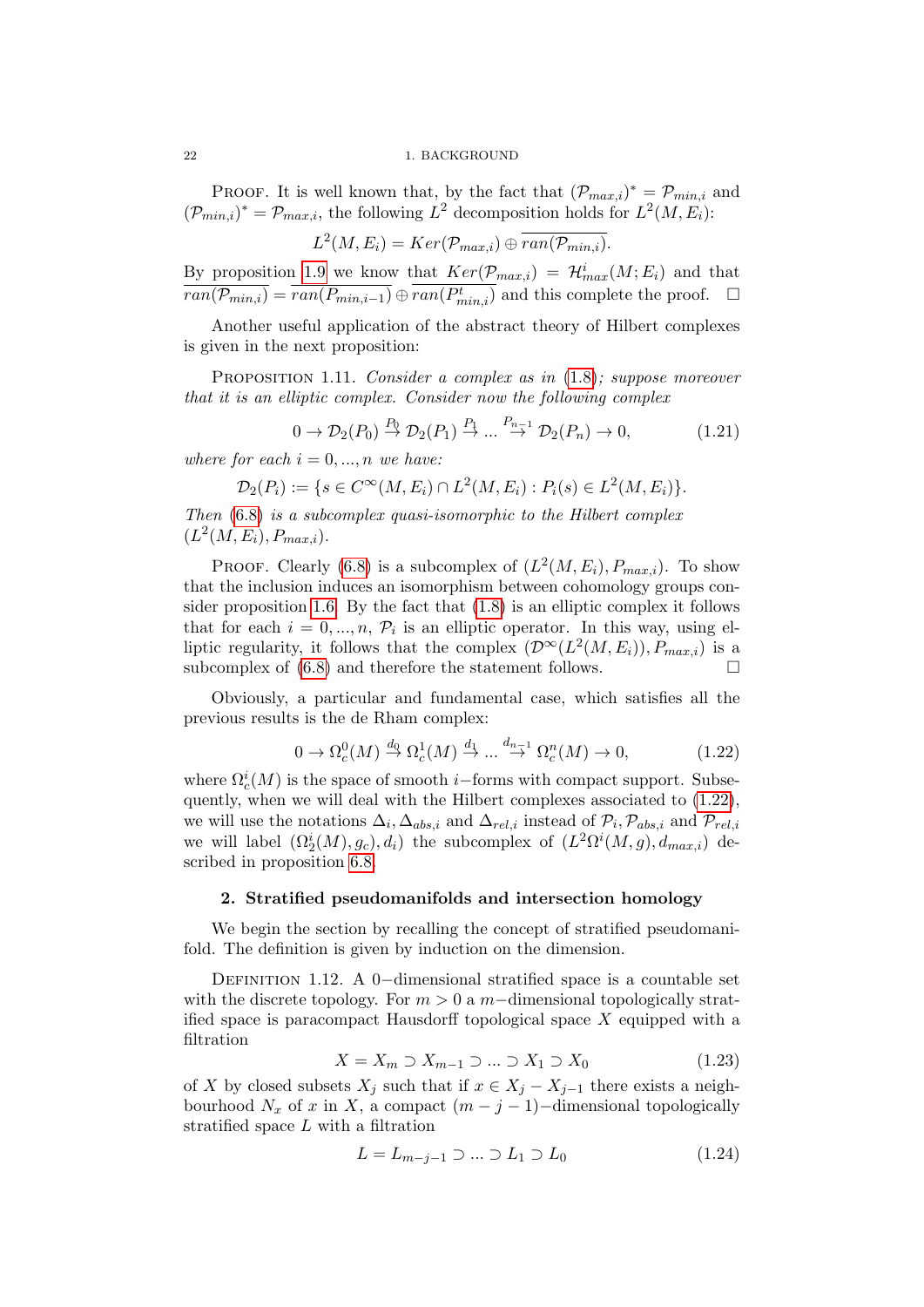and a homeomorphism

$$
\phi: N_x \to \mathbb{R}^j \times C(L) \tag{1.25}
$$

where  $C(L) = L \times [0, 1)/L \times \{0\}$  is the open cone on L, such that  $\phi$  takes  $N_x \cap X_{i+i+1}$  homeomorphically onto

$$
\mathbb{R}^j \times C(L_i) \subset \mathbb{R}^j \times C(L) \tag{1.26}
$$

for  $m - j - 1 \geq i \geq 0$  and  $\phi$  takes  $N_x \cap X_j$  homeomorphically onto

$$
\mathbb{R}^j \times \{vertex \ of \ C(L)\}
$$
\n(1.27)

This definition guaranties that, for each j, the subset  $X_i - X_{i-1}$  is a topological manifold of dimension  $j$ . The **strata** of  $X$  are the connected components of these manifolds. If a stratum Y is a subset of  $X - X_{n-1}$  it is called a regular stratum; otherwise it is called a singular stratum. The space L is referred as to the link of the stratum. In general it is not uniquely determined up to homeomorphism, though if  $X$  is a stratified pseudomanifold it is unique up to stratum preserving homotopy equivalence  $(see [32]$  $(see [32]$  $(see [32]$  pag 108).

DEFINITION 1.13. A topological pseudomanifold of dimension  $m$  is a paracompact Hausdorff topological space X which posses a topological stratification such that

$$
X_{m-1} = X_{m-2} \tag{1.28}
$$

and  $X - X_{m-2}$  is dense in X.(For more details see [[5](#page-136-15)] or [[47](#page-137-12)]).

Over these spaces, at the end of the seventies, Mark Goresky and Robert MacPherson have defined a new homological theory known as intersection homology. On of the reasons that led Goresky and MacPherson to introduce this new theory was the idea to extend Poincaré duality to these kind of singular spaces. Here we recall briefly the main definitions and we refer to  $[5]$  $[5]$  $[5]$ ,  $[12]$  $[12]$  $[12]$ ,  $[38]$  $[38]$  $[38]$ ,  $[39]$  $[39]$  $[39]$  and  $[47]$  $[47]$  $[47]$  for a complete development of the theory.

DEFINITION 1.14. A perversity is a function  $p: \{2, 3, 4, ..., n\} \rightarrow \mathbb{N}$  such that

<span id="page-22-0"></span>
$$
p(2) = 0 \text{ and } p(i) \le p(i+1) \le p(i) + 1. \tag{1.29}
$$

EXAMPLE 1.15. Some example of perversities are the following:

- (1) The lower middle perversity:  $m(k) = \frac{k}{2}$  $\left[\frac{k}{2}\right] - 1$  where  $\lfloor x \rfloor$  is the integer part of  $x$ .
- (2) The upper middle perversity:  $\overline{m}(k) = \lceil \frac{k}{2} \rceil$  $\left[\frac{k}{2}\right] - 1$  where  $\left[x\right]$  is the smallest integer bigger or equal than  $x$ .
- (3) The top perversity:  $t(k) = k 2$

Finally it is immediate verify that, given a perversity p, than also  $t - p$  is a perversity. It is called the dual is the perversity of p.

REMARK 1.1.  $\overline{m}$  is the dual perversity of m. The trivial perversity is the dual perversity of t.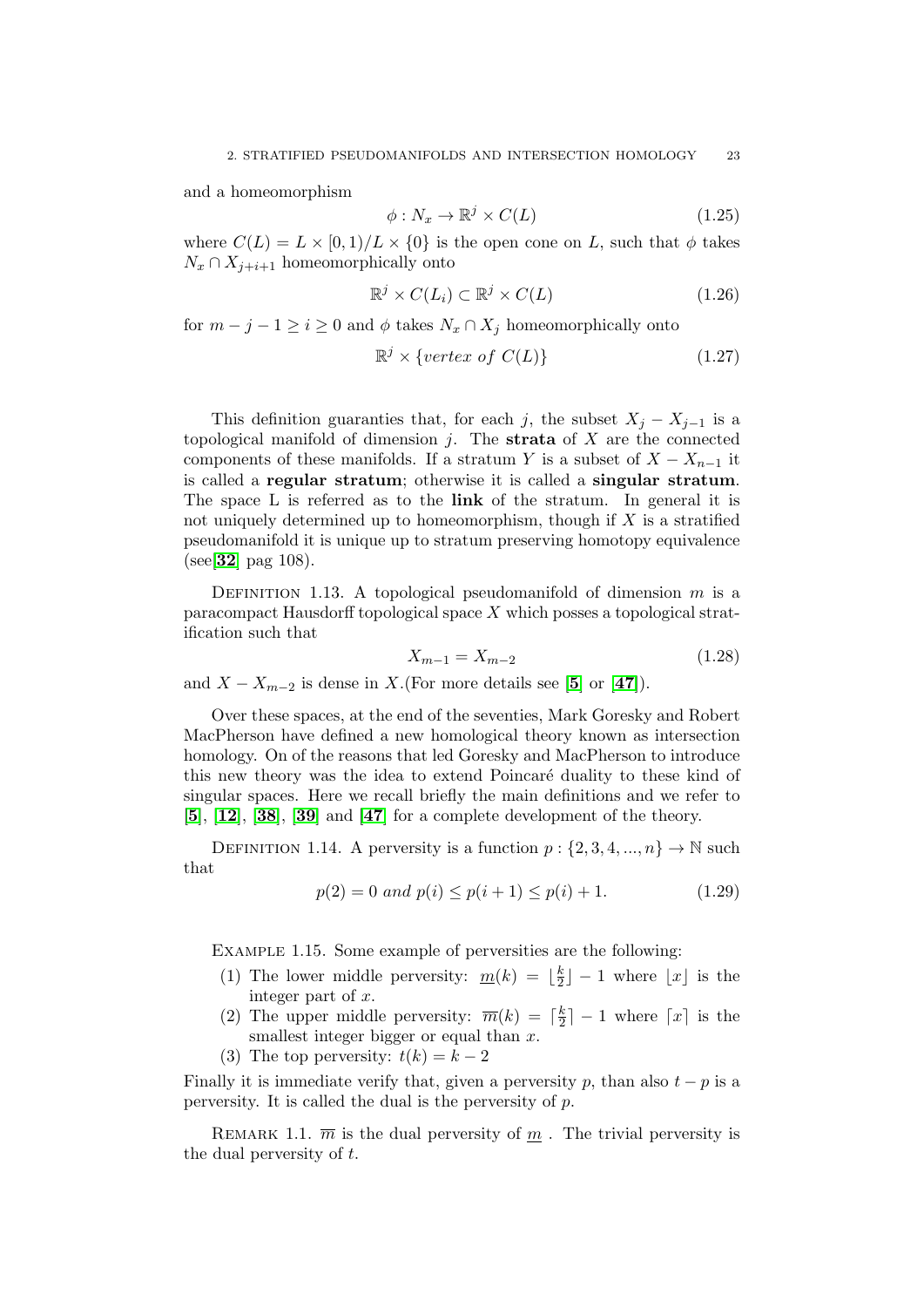Let  $\Delta_i \subset \mathbb{R}^{i+1}$  the standard *i*-simplex. The *j*-skeleton are of  $\Delta_i$  is the set of j–subsimplices. We say a singular  $i$ –simplex in X, i.e. a continuous map  $\sigma : \Delta_i \to X$ , is p−allowable if for all  $k \geq 2$ 

$$
\sigma^{-1}(X_{m-k}-X_{m-k-1}) \subset \{(i-k+p(k)) - skeleton \ of \ \Delta_i\}.
$$
 (1.30)

The elements of the space  $I^pS_i(X)$  are the finite linear combinations of singular i–simplex  $\sigma : \Delta_i \to X$  such that  $\sigma$  and  $\partial \sigma$  are p–allowable. Clearly  $(I^{p}S_{i}(X), \partial_{i})$  is a complex, more precisely a subcomplex of  $(S_{i}(X), \partial_{i})$ , and the perversity p singular intersection homology groups,  $I^p H_i(X)$ , are the homology groups of this complex.

REMARK 1.2. The above definition is not the original definition given by Goresky and MacPherson in [[38](#page-137-13)]. In fact in their paper Goresky and MacPherson use a simplicial point of view and in particular the notion of p-allowable simplicial chains. The definition that we have recalled here was given in [[46](#page-137-15)] by H. King. Over a PL-stratified pseudomanifold it is equivalent to the Goresky and MacPherson's definition but the advantage is that it holds even if  $X$  is only a stratified pseudomanifold.

Some of the fundamental results proved by Goresky and MacPherson are the following (see [[38](#page-137-13)], [[39](#page-137-14)], [[5](#page-136-15)], [[12](#page-136-16)] and [[47](#page-137-12)]):

Let X a stratified pseudomanifold,  $\mathfrak X$  a fixed stratification on X, p a perversity on X, G a local system on  $X - X_{n-2}$  and O the orientation sheaf on  $X - X_{n-2}$ .

Consider now the following set of axioms  $(AX1)_{p,\mathfrak{X},\mathcal{G}\otimes\mathcal{O}}$  for a complex of sheaves  $(S^*, d_*)$ :

- (1)  $S^*$  is bounded,  $S^i = 0$  for  $i < 0$  and  $S^*|_{X-X_{n-2}}$  is quasi-isomorphic to  $\mathcal{G} \otimes \mathcal{O}$ .
- (2) If  $x \in Z$  for a stratum Z, then  $H_i(\mathcal{S}_x^*) = 0$  for  $i > p(k)$  where k is the codimension of Z.
- (3) Let  $U_k = X X_{n-k}$  and let  $i_k : U_k \to U_{k+1}$  the natural inclusion. Then for  $x \in Z \subset U_{k+1}$  the attachment map

$$
\alpha_k: \mathcal{S}^*|_{U_{k+1}} \to Ri_{k*}i_k^*\mathcal{S}^*|_{U_{k+1}}
$$

given by the composition of natural morphism

$$
\mathcal{S}^*|_{U_{k+1}} \to i_{k*}i_k^*\mathcal{S}^*|_{U_{k+1}} \to Ri_{k*}i_k^*\mathcal{S}^*|_{U_{k+1}}
$$

is a quasi-isomorphism at x up to  $p(k)$ .

In almost all references the previous axioms are formulated in the derived category of sheaves on  $X$ . In that case the term quasi-isomorphism should be replaced with the term isomorphism.

THEOREM 1.16. Let  $X$  a compact stratified pseudomanifold of dimension n, p a perversity on X and  $(S^*, d_*)$  a complex of sheaves that satisfies the set of axioms  $(AX1)_{p,\mathfrak{X},\mathcal{G}\otimes\mathcal{O}}$ . Then the following isomorphism holds:

$$
\mathbb{H}^i(X, \mathcal{S}^*) \cong I^p H_{n-i}(X, \mathcal{G}) \tag{1.31}
$$

that is the i–th hypercohomology group of the complex  $(S^*, d_*)$  is isomorphic to the  $(n - i)$ −th intersection homology group with coefficient in the local system  $G$  and relative to the perversity p.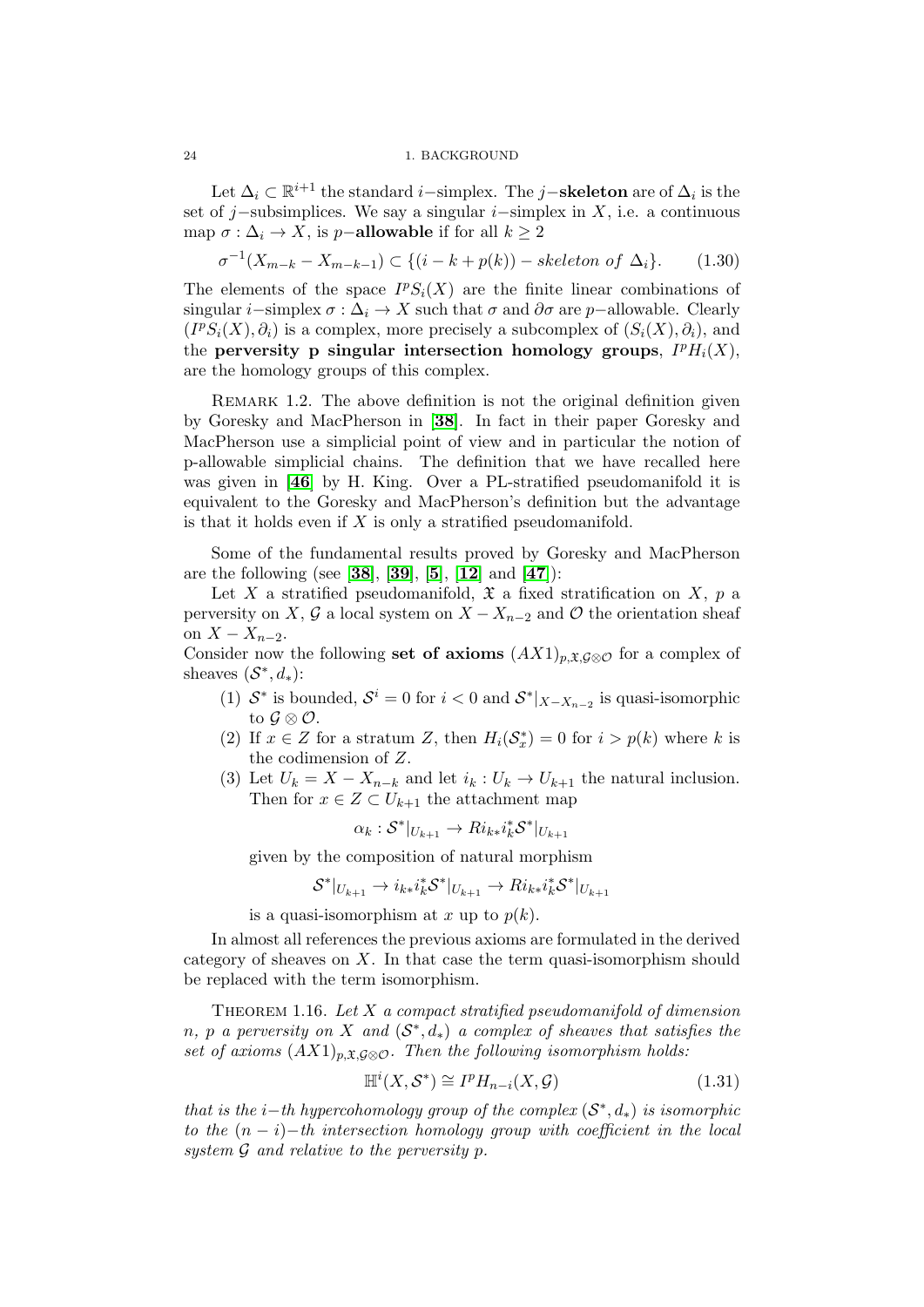Corollary 1.17. In the same hypothesis of the previous theorem if  $(S^*, d_*)$  is a complex of fine or flabby or soft sheaves then the following isomorphism holds:

$$
H^i(\mathcal{S}^*(X), d_*) \cong I^p H_{n-i}(X, \mathcal{G})
$$
\n(1.32)

where  $H^{i}(S^{*}(X), d_{*})$  are the cohomology groups of the complex

$$
0... \stackrel{d_{i-1}}{\to} \mathcal{S}^i(X) \stackrel{d_i}{\to} \mathcal{S}^{i+1}(X) \stackrel{d_{i+1}}{\to} \mathcal{S}^{i+2}(X) \stackrel{d_{i+2}}{\to} ...
$$

THEOREM 1.18. Let F a field, X a compact and F-oriented stratified pseudomanifold of dimension n, p, q perversities on X such that  $p + q = t$ and F a local system over X that is  $(X-X_{n-2})\times F$  over  $X-X_{n-2}$  where the fibers F have the discrete topology. Then the following isomorphism holds:

$$
I^p H_i(X, \mathcal{F}) \cong Hom(I^q H_{n-i}(X, \mathcal{F}), F). \tag{1.33}
$$

Before to recall the last result we give the following definition:

DEFINITION 1.19. Let X be a stratified pseudomanifold. Then X is called a Witt space if the following property is satisfied: let Y be a singular stratum of  $X$  and let  $L_Y$  be its link. Suppose that  $Y$  has odd codimension  $2f + 1$ . Then

$$
I^{\underline{m}}H_{\frac{f}{2}}(L_Y,\mathbb Q)=0
$$

THEOREM 1.20. Let  $X$  be a compact and orientable Witt space. Then the natural inclusion of complexes  $(I^{\underline{m}}S_i(X), \partial_i) \subset (I^{\overline{m}}S_i(X), \partial_i)$  induces an isomorphism between the homology groups  $I^{\underline{m}}H_i(X,\mathbb{Q}) \cong I^{\overline{m}}H_i(X,\mathbb{Q})$ . In this case we have  $Poincaré$  duality:

$$
I^{\underline{m}}H_i(X,\mathbb{Q}) \cong Hom(I^{\overline{m}}H_{n-i}(X,\mathbb{Q}),Q). \tag{1.34}
$$

However, for our goals we need a more general notion of perversity and associated intersection homology. A generalization of the theory of Goresky and MacPherson that is suited for our needs was made by Greg Friedman. As in the previous case we recall only the main definitions and results and we refer to the  $[31]$  $[31]$  $[31]$ ,  $[32]$  $[32]$  $[32]$  and  $[33]$  $[33]$  $[33]$  for a complete development of the theory. First, we remember that the theory proposed by Friedman applies to a wider class of spaces: from now on a stratified pseudomanifold will be simply a paracompact Hausdorff topological space  $X$  which posses a topological stratification and such that  $X - X_{n-1}$  is dense in X. That is, we do not require that the condition  $X_{m-1} = X_{m-2}$ apply. In the following propositions each stratified pseudomanifolds will have a fixed stratification. We start by introducing the notion of general perversity:

DEFINITION 1.21. A general perversity on a stratified pseudomanifold X is any function

$$
p: \{Singular \;Strata \; of \; X\} \to \mathbb{Z}.\tag{1.35}
$$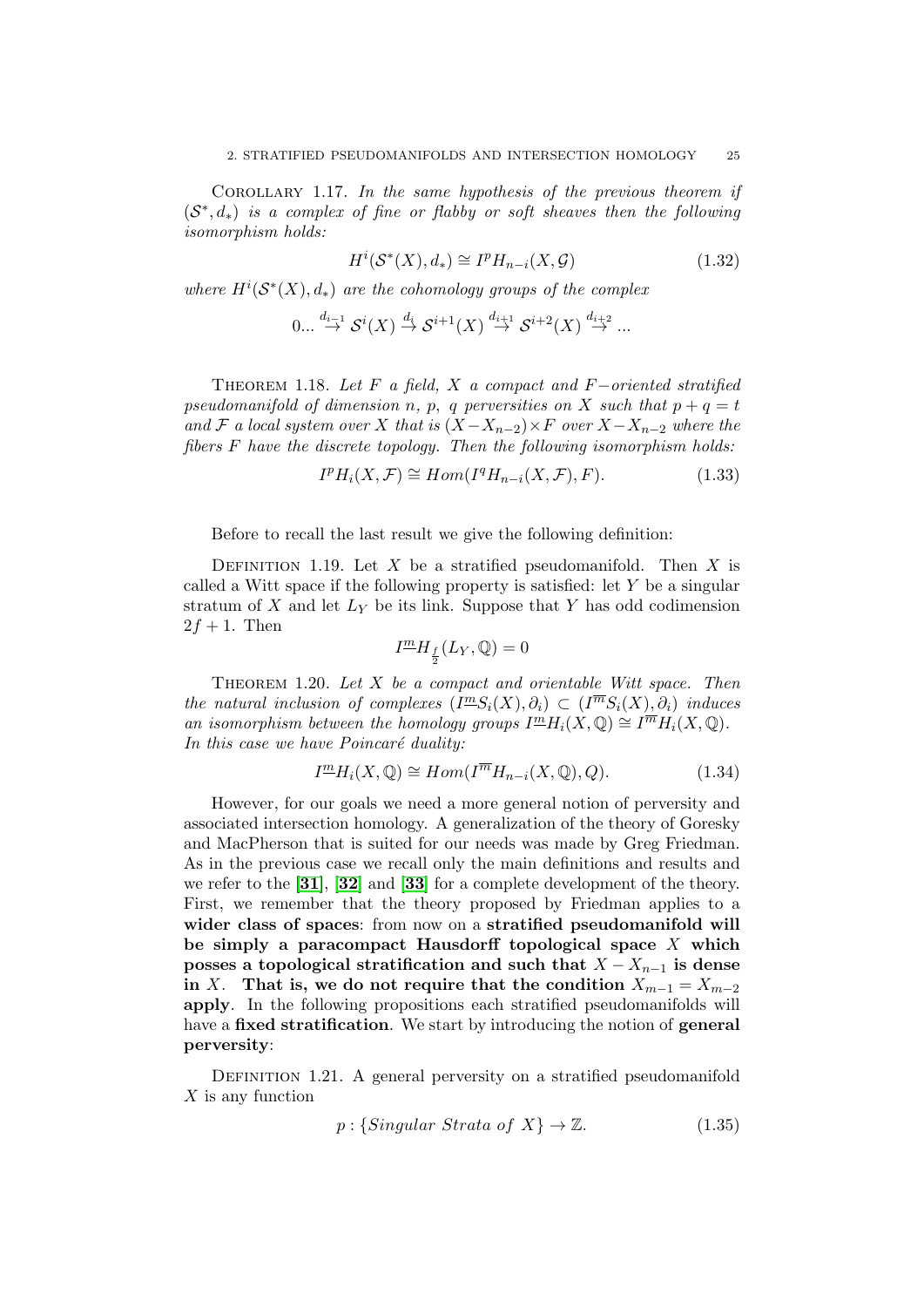The notion of  $p-\text{allowable singular simplex}$  is modified in the following way: a singular *i*−simplex in X, i.e. a continuous map  $\sigma : \Delta_i \to X$ , is p−allowable if

$$
\sigma^{-1}(Y) \subset \{(i - cod(Y) + p(Y)) - skeleton \ of \ \Delta_i\} \tag{1.36}
$$

# for any singular stratum Y of X.

A key ingredient in this new theory is the notion of **homology with** stratified coefficient system. (The definition uses the notion homology with local coefficient system; for the definition of local coefficient system see  $[28]$  $[28]$  $[28]$ ,  $[42]$  $[42]$  $[42]$  and  $[67]$  $[67]$  $[67]$ )

DEFINITION 1.22. Let X stratified pseudomanifold and let  $\mathcal G$  a local system on  $X - X_{n-1}$ . Then the stratified coefficient sistem  $\mathcal{G}_0$  is defined to consist of the pair of coefficient systems given by  $\mathcal G$  on  $X - X_{n-1}$  and the constant 0 system on  $X_{n-1}$  i.e. we think of  $\mathcal{G}_0$  as consisting of a locally constant fiber bundle  $\mathcal{G}_{X-X_{n-1}}$  over  $X-X_{n-1}$  with fiber G with the discrete topology together with the trivial bundle on  $X_{n-1}$  with the stalk 0.

Then a **coefficient** n of a singular simplex  $\sigma$  can be described by a lift of  $\sigma|_{\sigma^{-1}(X-X_{n-1})}$  to  $\mathcal G$  over  $X-X_{n-1}$  together with the trivial lift of  $\sigma|_{\sigma^{-1}(X_{n-1})}$ to the 0 system on  $X_{n-1}$ . A coefficient of a simplex  $\sigma$  is considered to be the 0 coefficient if it maps each points of  $\Delta$  to the 0 section of one of the coefficient systems. Note that if  $\sigma^{-1}(X - X_{n-1})$  is path-connected then a coefficient lift of  $\sigma$  to  $\mathcal{G}_0$  is completely determined by the lift at a single point of  $\sigma^{-1}(X - X_{n-1})$  by the lifting extension property for G. The intersection homology chain complex  $(I^pS_*(X, \mathcal{G}_0), \partial_*)$  are defined in the same way as  $I^{p}S_{*}(X, G)$ , where G is any field, but replacing the coefficient of simplices with coefficient in  $\mathcal{G}_0$ . If  $n\sigma$  is a simplex  $\sigma$  with its coefficient n, its boundary is given by the usual formula  $\partial(n\sigma) = \sum_j (-1)^j (n \circ i_j)(\sigma \circ i_j)$  where  $i_j$ :  $\Delta_{i-1} \rightarrow \Delta_i$  is the j–face inclusion map. Here  $n \circ i_j$  should be interpreted as the restriction of n to the jth face of  $\sigma$ , restricting the lift to G where possible and restricting to 0 otherwise. The basic idea behind the definition is that when we consider if a chain is allowable with respect to a perversity, simplices with support entirely in  $X_{n-1}$  should vanish and thus not be counted for admissibility considerations. (For more details see [[31](#page-137-16)], [[32](#page-137-11)] and [[33](#page-137-17)]).

The next proposition shows that Friedman's theory is an extension of the classical theory made by Goresky and MacPherson.

<span id="page-25-0"></span>PROPOSITION 1.23. (see  $[32]$  $[32]$  $[32]$  pag. 110,  $[33]$  $[33]$  $[33]$  pag. 1985) If p is a traditional perversity, that is a perversity like those defined in definition [1.14,](#page-22-0) and  $X_{n-1} = X_{n-2}$  then

$$
I^p S_*(X, \mathcal{G}) = I^p S_*(X, \mathcal{G}_0).
$$

EXAMPLE 1.24. Let X be a stratified pseudomanifold and p a general perversity on X. Consider as stratified coefficient system  $\mathcal{R}_0$ , that is the pair of coefficient systems given by  $(X - X_{n-1}) \times \mathbb{R}$  over  $X - X_{n-1}$  where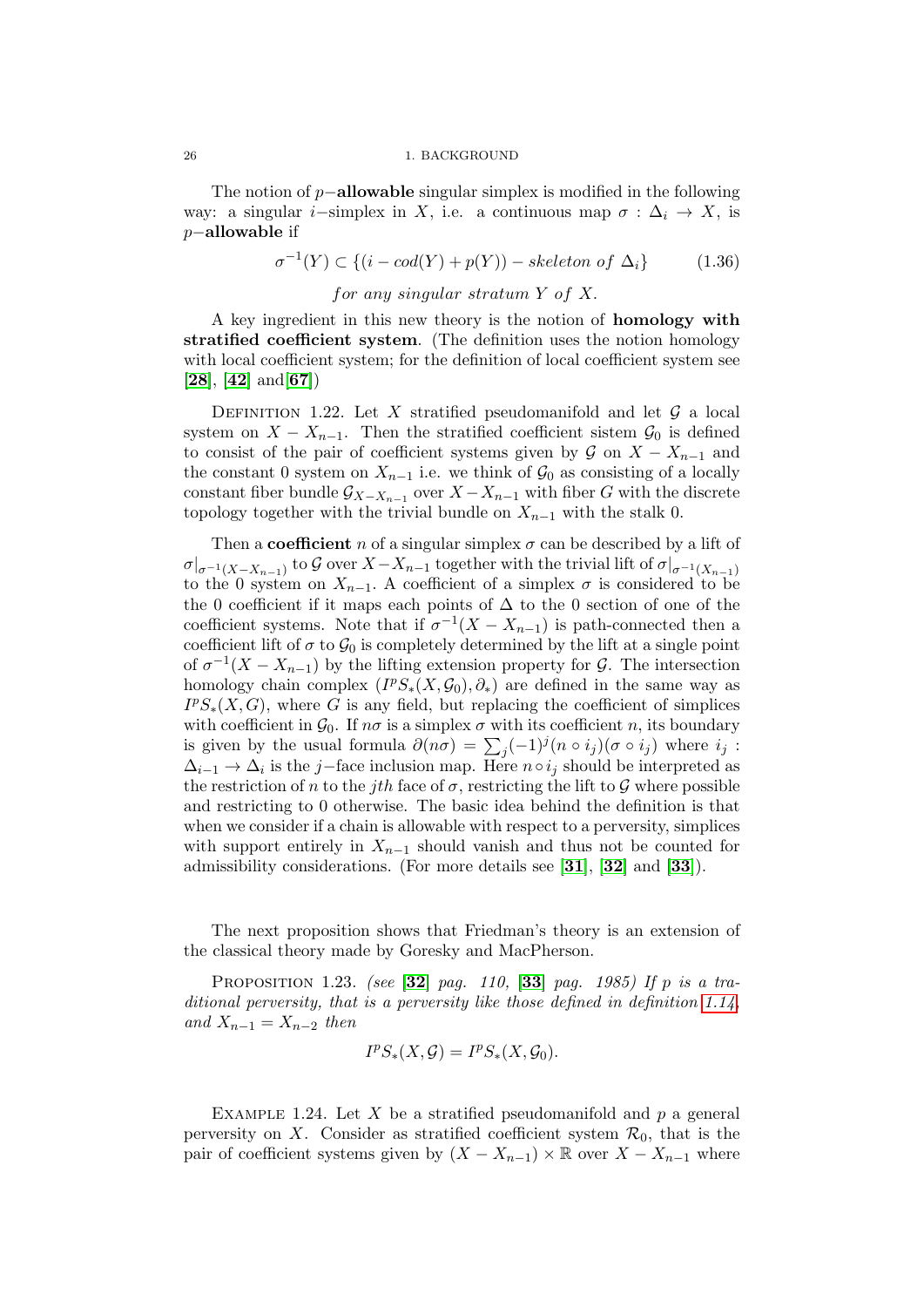the fibers R have the discrete topology and the constant 0 system on  $X_{n-1}$ . Now suppose that  $X$  and  $p$  satisfy the assumptions of proposition [1.23;](#page-25-0) then

$$
I^p S_*(X,\mathbb{R}) = I^p S_*(X,\mathcal{R}_0)
$$

where  $I^pS_*(X,\mathbb{R})$  is the usual intersection homology chain complex with coefficient in the field R.

We conclude this section recalling the generalizations, obtained by Friedman, of the previous results obtained by Goresky and MacPherson.

Again let X be a stratified pseudomanifold,  $\mathfrak X$  a fixed stratification on X, p a generalized perversity on X, G a local system on  $X - X_{n-1}$  and O the orientation sheaf on  $X - X_{n-1}$ .

Consider now the following set of axioms  $(AX1)_{p,\mathfrak{X},\mathcal{G}\otimes\mathcal{O}}$  for a complex of sheaves  $(S^*, d_*)$ :

- (1)  $S^*$  is bounded,  $S^i = 0$  for  $i < 0$  and  $S^*|_{X-X_{n-1}}$  is quasi-isomorphic to  $\mathcal{G} \otimes \mathcal{O}$ .
- (2) If  $x \in Z$  for a stratum Z, then  $H_i(\mathcal{S}_x^*) = 0$  for  $i > p(Z)$ .
- (3) Let  $U_k = X X_{n-k}$  and let  $i_k : U_k \to U_{k+1}$  the natural inclusion. Then for  $x \in Z \subset U_{k+1}$  the attachment map

$$
\alpha_k: \mathcal{S}^*|_{U_{k+1}} \to Ri_{k*}i_k^*\mathcal{S}^*|_{U_{k+1}}
$$

given by the composition of natural morphism

$$
\mathcal{S}^*|_{U_{k+1}} \to i_{k*}i_k^*\mathcal{S}^*|_{U_{k+1}} \to Ri_{k*}i_k^*\mathcal{S}^*|_{U_{k+1}}
$$

is a quasi-isomorphism at x up to  $p(Z)$ .

We recall again for the benefit of the reader that in almost all references the previous axioms are formulated in the derived category of sheaves on  $X$ . In that case the term quasi-isomorphism should be replaced with the term isomorphism.

THEOREM 1.25. (see [[31](#page-137-16)] pag 116) Let X a compact stratified pseudomanifold of dimension n, p a general perversity on X and  $(S^*, d_*)$  a complex of sheaves that satisfies the set of axioms  $(AX1)_{p,\mathfrak{X},\mathcal{G}\otimes\mathcal{O}}$ . Then the following isomorphism holds:

<span id="page-26-0"></span>
$$
\mathbb{H}^i(X, \mathcal{S}^*) \cong I^p H_{n-i}(X, \mathcal{G}_0)
$$
\n(1.37)

that is the i–th hypercohomology group of the complex  $(S^*, d_*)$  is isomorphic to the  $(n-i)-th$  intersection homology group with coefficient in the stratified system  $\mathcal{G}_0$  and relative to the perversity p.

COROLLARY 1.26. In the same hypothesis of the previous theorem if  $(S^*, d_*)$  is a complex of fine or flabby or soft sheaves then the following isomorphism holds:

<span id="page-26-1"></span>
$$
H^i(\mathcal{S}^*(X), d_*) \cong I^p H_{n-i}(X, \mathcal{G}_0)
$$
\n
$$
(1.38)
$$

where  $H^{i}(S^{*}(X), d_{*})$  are the cohomology groups of the complex

$$
0...\stackrel{d_{i-1}}{\to} \mathcal{S}^{i}(X)\stackrel{d_{i}}{\to}\mathcal{S}^{i+1}(X)\stackrel{d_{i+1}}{\to}\mathcal{S}^{i+2}(X)\stackrel{d_{i+2}}{\to}...
$$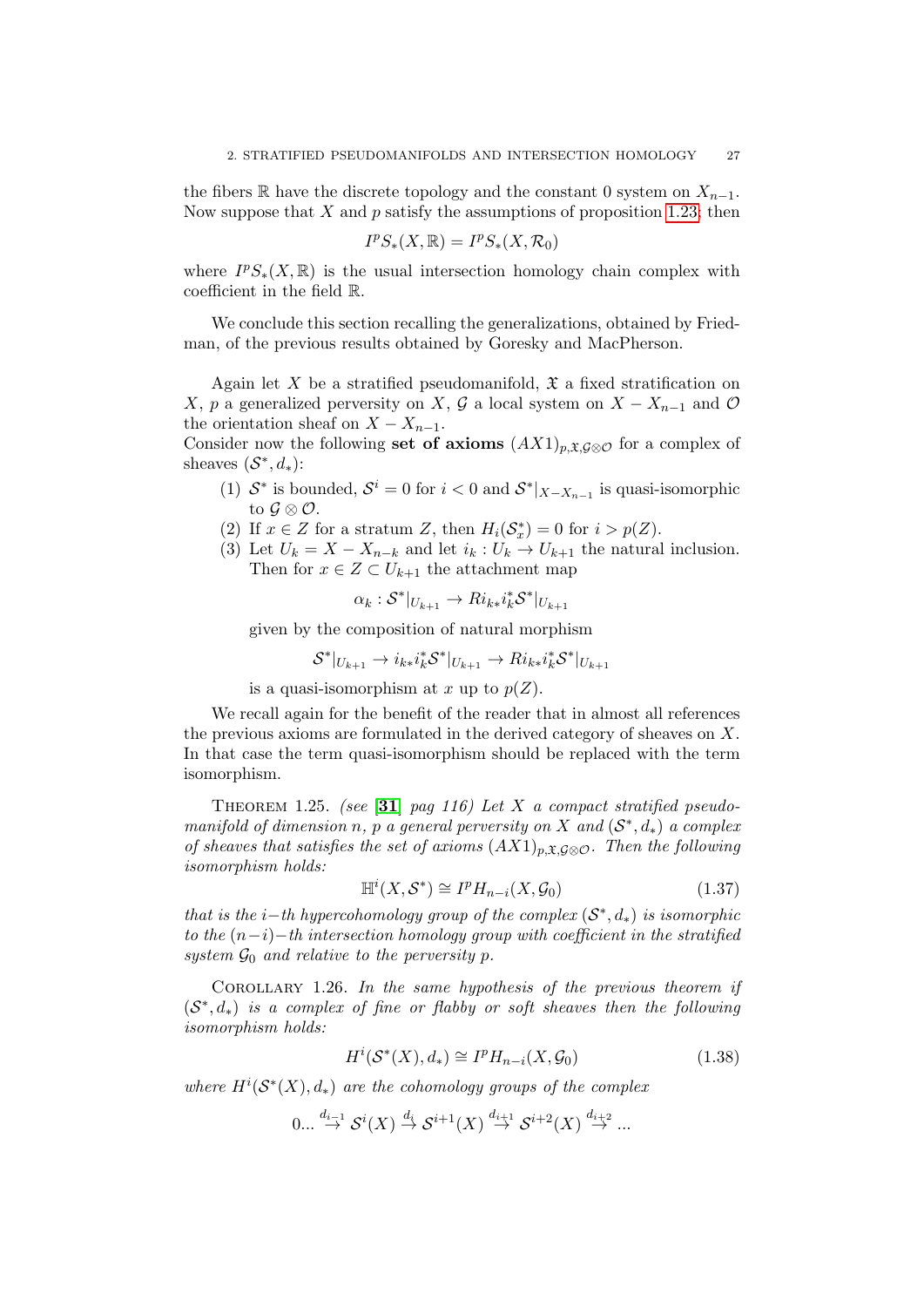THEOREM 1.27. (see [[31](#page-137-16)] pag 122 or  $[32]$  $[32]$  $[32]$  pag 25.) Let F a field, X a compact and  $F$ -oriented stratified pseudomanifold of dimension n, p, q general perversities on X such that  $p+q = t$  (that is for each stratum  $Z \subset X$  $p(Z) + q(Z) = codim(Z) - 2$  and  $\mathcal{F}_0$  a stratified coefficient system over X, consisting of the pair of coefficient systems given by  $(X - X_{n-1}) \times F$  over  $X - X_{n-1}$  where the fibers F have the discrete topology and the constant 0 system on  $X_{n-1}$ . Then the following isomorphism holds:

<span id="page-27-1"></span>
$$
IpHi(X, \mathcal{F}_0) \cong Hom(IqHn-i(X, \mathcal{F}_0), F).
$$
 (1.39)

REMARK 1.3. In this paper with the symbol  $I^p H^i(X, \mathcal{G}_0)$  we mean the cohomology of the complex

$$
(Hom(I^{p}S_{i}(X,\mathcal{G}_{0}),G),(\partial_{i})^{*}).
$$

We call it the  $i-th$  intersection cohomology group of X with respect to the perversity p and the stratified coefficient system  $\mathcal{G}_0$ . When  $G = F$  is a field then

$$
I^p H^i(X, \mathcal{F}_0) \cong Hom(I^p H_i(X, \mathcal{F}_0), F).
$$

REMARK 1.4. Summarizing, by theorems [1.25](#page-26-0) and [1.27,](#page-27-1) it follows that if  $(\mathcal{S}^*, d_*)$  is a complex of sheaves that satisfies the set of axioms  $(AX1)_{p,\mathfrak{X},\mathcal{F}\otimes\mathcal{O}}$ then

$$
\mathbb{H}^i(X, \mathcal{S}^*) \cong I^q H^i(X, \mathcal{F}_0)
$$
\n(1.40)

where  $p + q = t$  and if  $(S^*, d_*)$  is a complex of fine or flabby or soft sheaves then, by corollary [1.26,](#page-26-1)

$$
H^i(\mathcal{S}^*(X), d_*) \cong I^q H^i(X, \mathcal{F}_0)
$$
\n(1.41)

# <span id="page-27-0"></span>3. Thom-Mather stratification and quasi edge metrics with weights

In this section we introduce stratified pseudomanifolds with a Thom-Mather stratification and quasi-edge metrics wight weights. Following [[1](#page-136-17)], we start recalling the definition of a smoothly stratified pseudomanifold with a Thom-Mather stratification.

<span id="page-27-2"></span>DEFINITION 1.28. A smoothly stratified pseudomanifold  $X$  with a Thom-Mather stratification is a metrizable, locally compact, second countable space which admits a locally finite decomposition into a union of locally closed strata  $\mathfrak{G} = \{Y_{\alpha}\}\$ , where each  $Y_{\alpha}$  is a smooth, open and connected manifold, with dimension depending on the index  $\alpha$ . We assume the following:

- (1) If  $Y_{\alpha}$ ,  $Y_{\beta} \in \mathfrak{G}$  and  $Y_{\alpha} \cap \overline{Y}_{\beta} \neq \emptyset$  then  $Y_{\alpha} \subset \overline{Y}_{\beta}$
- (2) Each stratum Y is endowed with a set of control data  $T_Y, \pi_Y$  and  $\rho_Y$ ; here  $T_Y$  is a neighbourhood of Y in X which retracts onto Y,  $\pi_Y : T_Y \to Y$  is a fixed continuous retraction and  $\rho_Y : T_Y \to [0, 2)$ is a proper radial function in this tubular neighbourhood such that  $\rho_Y^{-1}$  $y_Y^{-1}(0) = Y$ . Furthermore, we require that if  $Z \in \mathfrak{G}$  and  $Z \cap T_Y \neq \emptyset$ then  $(\pi_Y, \rho_Y) : T_Y \cap Z \to Y \times [0, 2)$  is a proper differentiable submersion.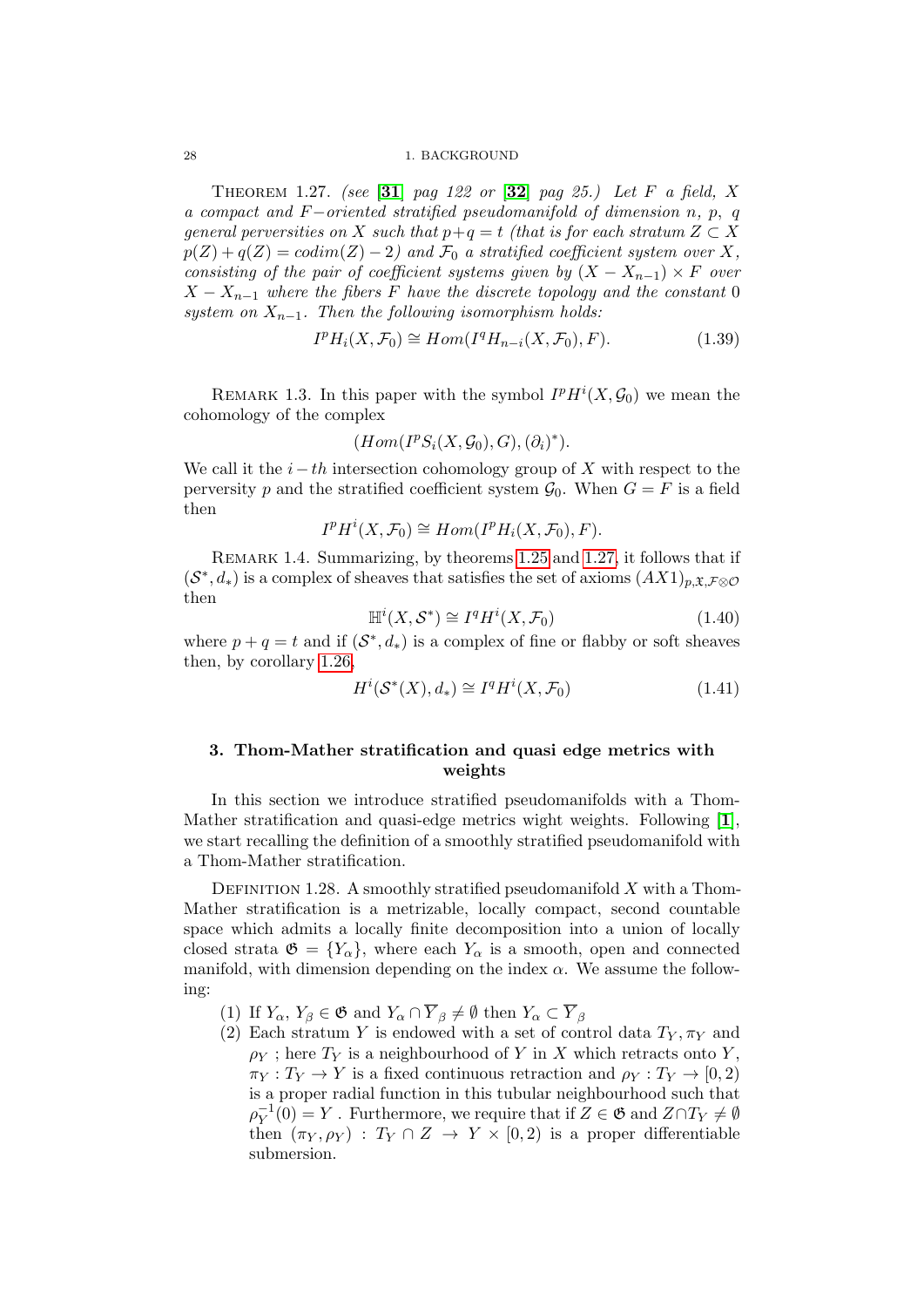#### 3. THOM-MATHER STRATIFICATION AND QUASI EDGE METRICS WITH WEIGHT29

- (3) If  $W, Y, Z \in \mathfrak{G}$ , and if  $p \in T_Y \cap T_Z \cap W$  and  $\pi_Z(p) \in T_Y \cap Z$  then  $\pi_Y(\pi_Z(p)) = \pi_Y(p)$  and  $\rho_Y(\pi_Z(p)) = \rho_Y(p)$ .
- (4) If  $Y, Z \in \mathfrak{G}$ , then  $Y \cap \overline{Z} \neq \emptyset \Leftrightarrow T_Y \cap Z \neq \emptyset$ ,  $T_Y \cap T_Z \neq \emptyset \Leftrightarrow Y \subset Y$  $\overline{Z}, Y = Z \text{ or } Z \subset \overline{Y}.$
- (5) For each  $Y \in \mathfrak{G}$ , the restriction  $\pi_Y : T_Y \to Y$  is a locally trivial fibration with fibre the cone  $C(L_Y)$  over some other stratified space  $L_Y$  (called the link over Y), with atlas  $\mathcal{U}_Y = \{(\phi, \mathcal{U})\}$  where each  $\phi$  is a trivialization  $\pi_Y^{-1}$  $V_Y^{-1}(U) \to U \times C(L_Y)$ , and the transition functions are stratified isomorphisms which preserve the rays of each conic fibre as well as the radial variable  $\rho_Y$  itself, hence are suspensions of isomorphisms of each link  $L<sub>Y</sub>$  which vary smoothly with the variable  $y \in U$ .
- (6) For each j let  $X_i$  be the union of all strata of dimension less or equal than  $j$ , then

$$
X - X_{n-1}
$$
 is dense in X

We make a few comments to the previous definition (for more details we refer to  $[1]$  $[1]$  $[1]$ :

(1) The previous definition is more general than that given in [[1](#page-136-17)]. In [[1](#page-136-17)] a space that satisfies the definition [1.28](#page-27-2) is only a smoothly stratified spaces (with a Thom-Mather stratification). To be a smoothly stratified pseudomanifold (with a Thom-Mather stratification) there is another requirement to satisfy: let  $Xi$  be the union of all strata of dimensions less or equal than  $j$ , then

$$
X = X_n \supset X_{n-1} = X_{n-2} \supset X_{n-3} \supset \dots \supset X_0 \tag{1.42}
$$

and  $X - X_{n-2}$  is dense in X. For our goals, thanks to the results of Friedman, we can waive the requirement  $X_{n-1} = X_{n-2}$  and therefore we will call smoothly stratified pseudomanifold with a Thom-Mather stratification each space  $X$  that satisfies the definition [1.28.](#page-27-2)

- (2) The link  $L<sub>Y</sub>$  is uniquely determined, up to isomorphism (see point) number 5 below for the notion of isomorphism), by the stratum  $Y$ .
- (3) The depth of a stratum Y is largest integer  $k$  such that there is a chain of strata  $Y = Y_k, ..., Y_0$  such that  $Y_j \subset \overline{Y_{j-1}}$  for  $i \leq j \leq k$ . A stratum of maximal depth is always a closed subset of  $X$ . The maximal depth of any stratum in  $X$  is called the depth of  $X$  as stratified spaces.
- (4) Consider the filtration

$$
X = X_n \supset X_{n-1} \supset X_{n-2} \supset X_{n-3} \supset \dots \supset X_0 \tag{1.43}
$$

We refer to the open subset  $X-X_{n-1}$  of a stratified pseudomanifold X as its regular set, and the union of all other strata as the singular set,

$$
reg(X) := X - sing(X) \text{ where } sing(X) := \bigcup_{Y \in \mathfrak{G}, depthY > 0} Y.
$$

(5) If  $X, X'$  are two stratified spaces a stratified isomorphism between them is a homeorphism  $F: X \to X'$  which carries the strata of X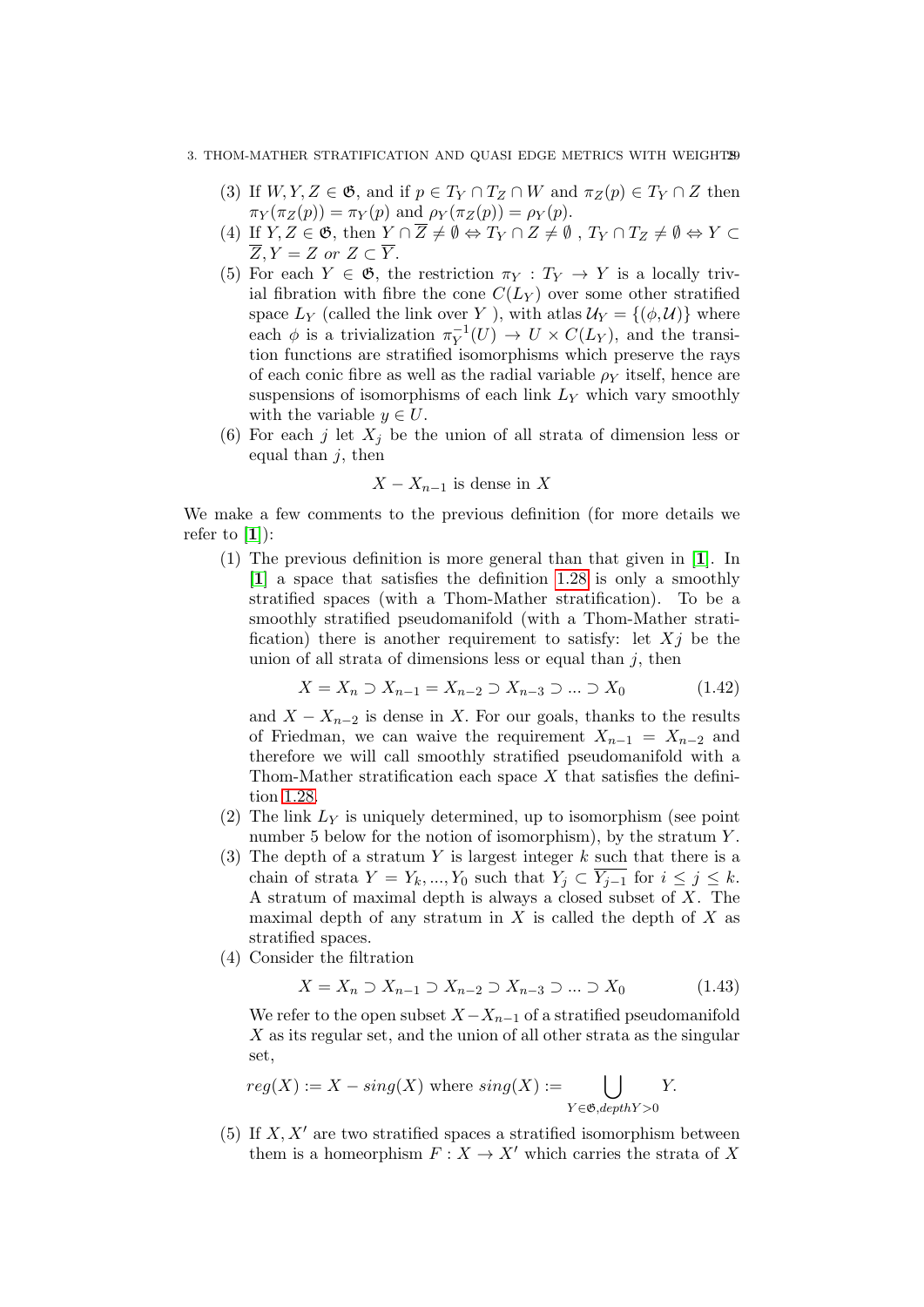to the strata of X' diffeomorphically, and such that  $\pi'_{F(Y)} \circ F =$  $F \circ \pi_Y$ ,  $\rho_Y = \rho'_{(F(Y))} \circ F$  for all  $Y \in \mathcal{G}(X)$ .

Summarizing a smoothly stratified pseudomanifold with Thom-Mather stratification is a stratified pseudomanifold with a richer structure from a differentiable and topological point of view.

Now we introduce an important class of riemannian metrics on the regular part of a smoothly stratified pseudomanifold with a Thom-Mather stratification. Before giving the definition we recall that two riemannian metrics  $q, h$  on a smooth manifold M are **quasi-isometric** if there are constants  $c_1, c_2$  such that  $c_1 h \leq g \leq c_2 h$ .

<span id="page-29-1"></span>DEFINITION 1.29. Let X be a smoothly stratified pseudomanifold with a Thom-Mather stratification and let q a riemannian metric on  $req(X)$ . We call g a quasi edge metric with weights if it satisfies the following properties:

(1) Take any stratum Y of X; by definition [1.28](#page-27-2) for each  $q \in Y$  there exist an open neighbourhood U of q in Y such that  $\phi : \pi_V^{-1}$  $\overline{Y}^1(U) \rightarrow$  $U \times C(L_Y)$  is a stratified isomorphism; in particular  $\phi : \pi_Y^{-1}$  $\overline{Y}^1(U) \cap$  $reg(X) \to U \times reg(C(L_Y))$  is a diffeomorphism. Then, for each  $q \in Y$ , there exists one of these trivializations  $(\phi, U)$  such that g restricted on  $\pi_Y^{-1}$  $Y^{-1}(U) \cap reg(X)$  satisfies the following properties:

<span id="page-29-0"></span>
$$
(\phi^{-1})^*(g|_{\pi_Y^{-1}(U) \cap reg(X)}) \cong dr \otimes dr + h_U + r^{2c} g_{L_Y}
$$
 (1.44)

where  $h_U$  is a riemannian metric defined over  $U, c \in \mathbb{R}$  and  $c > 0$ ,  $g_{L_Y}$  is a riemannian metric on  $reg(L_Y)$ ,  $dr \otimes dr + h_U + r^{2c}g_{L_Y}$  is a riemannian metric of product type on  $U \times reg(C(L_Y))$  and with ≅ we mean quasi-isometric.

(2) If p and q lie in the same stratum Y then in  $(1.44)$  there is the same weight. We label it  $c_Y$ .

Before continuing we make some remarks:

(1) Obviously if the codimension of Y is 1 then  $L<sub>Y</sub>$  is just a point and therefore by the previous definition

$$
(\phi^{-1})^*(g|_{\pi_Y^{-1}(U)\cap reg(X)}) \cong dr \otimes dr + h_U.
$$

- (2) In the first point of the previous definition the metric  $g_{Ly}$  depends also on the open neighborhood  $U$  and the stratified isomorphism  $\phi$ . However we prefer to use the notation  $g_{L_Y}$  instead of  $g_{L_Y,U,\phi}$  for the sake of simplicity.
- (3) Let  $g$  and  $U$  be like in the first point of the previous definition and let  $\psi : \pi_Y^{-1}$  $Y^{-1}(U) \to U \times C(L_Y)$  another stratified isomorphism that satisfies the requirements of definition [1.28.](#page-27-2) From the fifth point of definition [1.28](#page-27-2) it follows that  $\psi \circ \phi^{-1} : U \times C(L_Y) \to U \times C(L_Y)$ acts in this way: given  $p = (y, [r, x]) \in U \times C(L_Y)$   $(\psi \circ \phi^{-1})(p) =$  $(y, [r, f(y, x)])$  where the maps  $x \mapsto f(y, x)$  are a family of smooth stratified isomorphisms of  $L<sub>Y</sub>$  which vary smoothly with the variable  $y \in U$ . From this it follows immediately that if we fix a point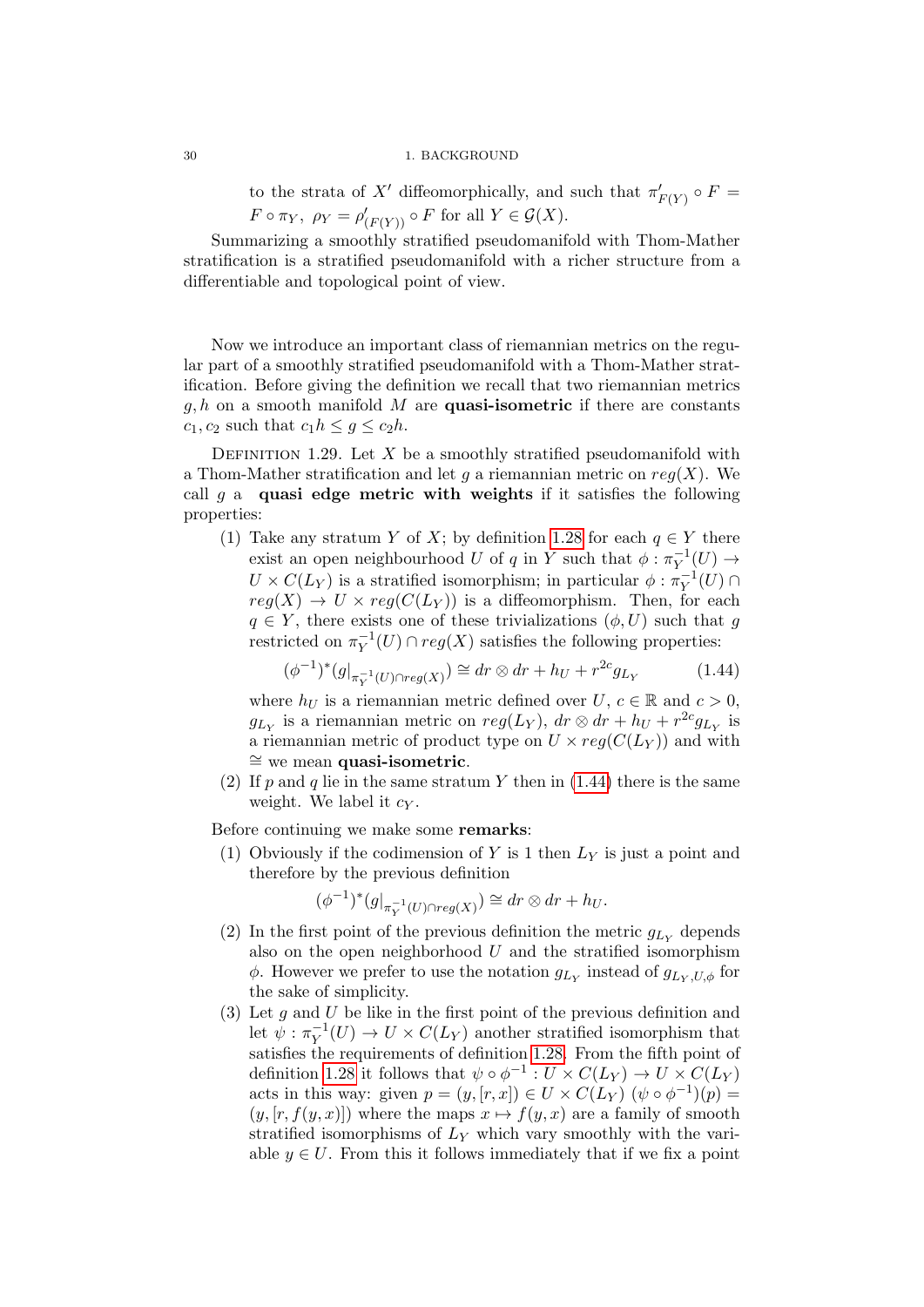$y_0 \in U$  and if we put  $h_{Ly} = (f(y_0, x)^{-1})^*(g_{Ly})$  then there exists an open subset  $V \subset U, y_0 \in V$  such that  $(\psi^{-1})^*(g|_{\pi_Y^{-1}(V) \cap reg(X)}) \cong$  $dr \otimes dr + h_U|_V + r^{2c_Y}h_{Ly}$  where  $h_U|_V$  is the metric  $h_U$  restricted to  $V$ . Therefore the weight  $c<sub>Y</sub>$  does not depend from the particular trivialization  $\phi$  that it is chosen.

Now we give a definition which is a more refined version of the previous one; it is also a slight generalization of the definition of the adapted metric given by Brasselet, Hector and Saralegi in [[13](#page-136-18)]. This definition is given by induction on  $depth(X)$ .

DEFINITION 1.30. Let X be a stratified pseudomanifold with a Thom-Mather stratification and let q a riemannian metric on  $reg(X)$ . If  $depth(X)$ 0, that is  $X$  is a closed manifold, a quasi rigid iterated edge metric with weights is any riemannian metric on X. Suppose now that  $depth(X) = k$ and that the definition of quasi rigid iterated edge metric with weights is given in the case  $depth(X) \leq k-1$ ; then we call a riemannian metric g on  $reg(X)$  a quasi rigid iterated edge metric with weights if it satisfies the following properties:

(1) Take any stratum Y of X; by definition [1.28](#page-27-2) for each  $q \in Y$  there exist an open neighbourhood U of q in Y such that  $\phi : \pi_V^{-1}$  $\overline{Y}^1(U) \rightarrow$  $U \times C(L_Y)$  is a stratified isomorphism; in particular  $\phi : \pi_Y^{-1}$  $\overline{Y}^1(U) \cap$  $reg(X) \to U \times reg(C(L_Y))$  is a diffeomorphism. Then, for each  $q \in Y$ , there exists one of these trivializations  $(\phi, U)$  such that g restricted on  $\pi_V^{-1}$  $Y^{-1}(U) \cap reg(X)$  satisfies the following properties:

<span id="page-30-0"></span>
$$
(\phi^{-1})^*(g|_{\pi_Y^{-1}(U) \cap reg(X)}) \cong dr \otimes dr + h_U + r^{2c} g_{L_Y}
$$
 (1.45)

where  $h_U$  is a riemannian metric defined over  $U, c \in \mathbb{R}$  and  $c > 0$ ,  $g_{L_Y}$  is a quasi rigid iterated edge metric with weights on  $reg(L_Y)$ ,  $dr \otimes dr + h_U + r^{2c} g_{L_Y}$  is a riemannian metric of product type on  $U \times reg(C(L_Y))$  and with ≅ we mean quasi-isometric.

<span id="page-30-1"></span>(2) If p and q lie in the same stratum Y then in  $(1.45)$  there is the same weight. We label it  $c_Y$ .

Also in this case a remark to the previous definition is in order. Let  $\psi: \pi_Y^{-1}$  $Y<sub>Y</sub><sup>-1</sup>(U) \rightarrow U \times C(L_Y)$  another stratified isomorphism that satisfies the requirements of definition [1.28.](#page-27-2) Using the same observations and notations of the second remark of definition [1.29](#page-29-1) we can conclude that there exists an open subset  $V \subset U$  and a quasi rigid iterated edge metric with weights  $h_{Ly}$ on  $reg(L_Y)$  such that  $(\psi^{-1})^*(g|_{\pi_V^{-1}(V) \cap reg(X)}) \cong dr \otimes dr + h_U|_V + r^{2c_Y}h_{L_Y}^{-1}.$ Furthermore, by the fact that  $f(y_0, x)$  is a smooth stratified isomorphism between  $L_Y$  and  $L_Y$  such that  $(f(y_0, x))^*(h_{L_Y}) = g_{L_Y}$ , it follows that  $g_{L_Y}$ and  $h_{Ly}$  have the same weights and therefore, by proposition [1.32](#page-31-0) below,  $g_{L_Y}$  and  $h_{L_Y}$  are quasi-isometric on  $reg(L_Y)$  when  $L_Y$  is compact.

PROPOSITION 1.31. Let  $X$  be a smoothly stratified pseudomanifold with a Thom-Mather stratification  $\mathfrak{X}$ . For any stratum  $Y \subset X$  fix a positive real number  $c_Y$ . Then there exists a quasi rigid iterated edge metric with weights g on reg(X) having the numbers  $\{c_Y\}_{Y \in \mathfrak{X}}$  as weights.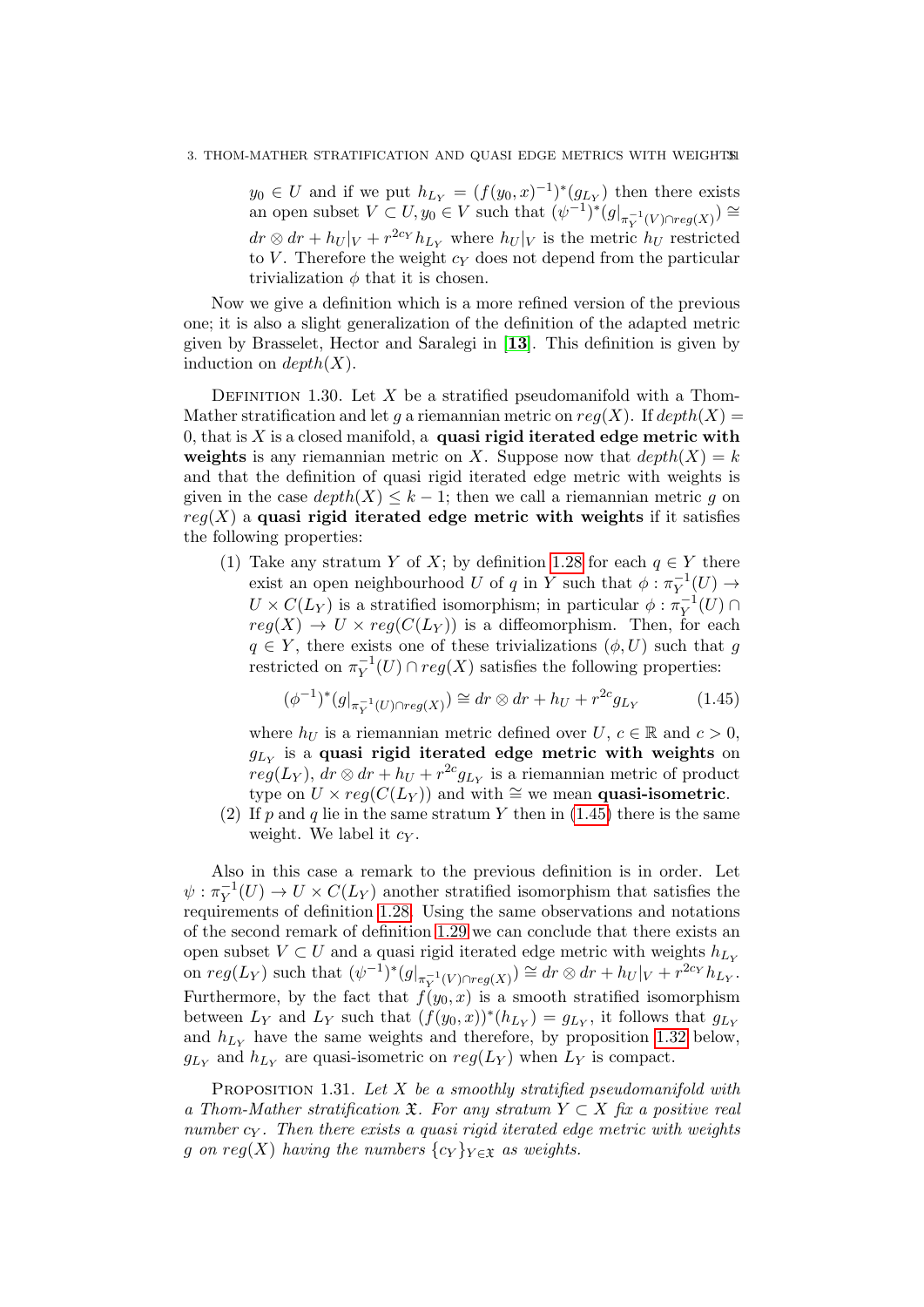PROOF. In [[1](#page-136-17)] is defined a class of riemannian metric called **rigid iter**ated edge metric and in prop. 3.1 of the same paper is proved the existence of such metrics. Using the same notation of definition [1.30](#page-30-1) a riemannian metric g on  $reg(X)$  is a rigid iterated edge metric if  $(\phi^{-1})^*(g|_{\pi_Y^{-1}(U)\cap reg(X)}) =$  $dr \otimes dr + h_U + r^2 g_{L_Y}(u, y)$ , with  $u \in U$ ,  $y \in L_Y$ , and for any fixed  $u, g_{L_Y}(u, y)$ is a rigid iterated edge metric on  $reg(L_Y)$ . In [[1](#page-136-17)] proposition 3.1 is proved in the case  $X_{n-1} = X_{n-2}$  but it is easy to see that it holds also in our case that is when  $X_{n-1} \neq X_{n-2}$  and  $c_Y \neq 1$ . Therefore on  $reg(X)$  there is a rigid iterated edge metric g having the numbers  $\{c_Y\}_{Y \in \mathfrak{X}}$  as weights. Using again the notation of definition [1.30](#page-30-1) this means that for each stratum  $Y$  and for any point  $q \in Y$   $(\phi^{-1})^*(g|_{\pi_Y^{-1}(U) \cap reg(X)}) = dr \otimes dr + h_U + r^{2c_Y} g_{L_Y}(u, y)$ , with  $u \in U, y \in L_Y$ , and for any fixed  $u, g_{L_Y}(u, y)$  is a rigid iterated edge metric with weights on  $reg(L_Y)$ . Now it is clear that g is a quasi rigid iterated edge metric on  $reg(X)$  having the numbers  $\{c_Y\}_{Y \in \mathfrak{X}}$  as weights. Alternatively the existence of such metrics follows using the same arguments used by Brasselet, Hector and Saralegi in [[13](#page-136-18)].

 $\Box$ 

<span id="page-31-0"></span>PROPOSITION 1.32. Let  $X$  be a compact smoothly stratified pseudomanifold with a Thom-Mather stratification. For any stratum  $Y \subset X$  fix a positive real number  $c_Y$ . Let  $g, g'$  two quasi edge metrics with weights on  $reg(X)$  having both the numbers  $\{c_Y\}_{Y \in \mathfrak{X}}$  as weights. Then g and g' are quasi-isometric.

PROOF. Let K be a compact subset of X such that  $K \subset \text{req}(X)$ . Obviously  $g|_K$  is quasi-isometric to  $g'|_K$ . Now let Y be a stratum such that  $Y \subset X_{n-1} - X_{n-2}$ . Let  $x \in Y$ ; consider  $\pi_Y^{-1}$  $Y_Y^{-1}(x)$  and let  $V_{Y,x} :=$  $\pi_Y^{-1}$  $\bar{Y}^{1}(x) \cap \rho_{Y}^{-1}$  $Y^{1}(1)$ . Then there exists a compact subset of X, K such that  $K \subset reg(X)$  and  $reg(V_{Y,x}) \subset K$ . Therefore  $g|_{reg(V_{Y,x})}$  is quasi-isometric to  $g'|_{reg(V_{Y,x})}$  and from this it follows that, given an open neighbourhood U of x in Y sufficiently small such that  $\pi_Y^{-1}$  $Y^{-1}(U) \cong U \times C(L_Y), g|_{reg(\pi_Y^{-1}(U))}$  is quasiisometric to  $g'|_{reg(\pi_V^{-1}(U))}$ . This last assertion is a consequence of the fact that, by definition [1.29](#page-29-1) and remarks following it, there is an isomorphism  $\phi: \pi_Y^{-1}$  $V_Y^{-1}(U) \to U \times C(L_Y)$  such that, by definition [1.29,](#page-29-1)  $(\phi^{-1})^*(g|_{reg(\pi_Y^{-1}(U))})$ is quasi isometric to  $h + dr^2 + r^{2cy} g_{Ly}$  and analogously  $(\phi^{-1})^*(g'|_{reg(\pi_V^{-1}(U))})$ is quasi isometric to  $h' + dr^2 + r^{2cy} g'_{Ly}$ . But from the fact that  $g|_{reg(V_{Y,x})}$ is quasi-isometric to  $g'|_{reg(V_{Y,x})}$  it follows that  $g_{L_Y}$  is quasi-isometric to  $g'_{L_Y}$ and therefore for a sufficiently small U we get  $g|_{reg(\pi_Y^{-1}(U))}$  is quasi-isometric to  $g'|_{reg(\pi_Y^{-1}(U))}$ . So we can conclude that if  $K \subset (X - X_{n-2})$  is a compact subset then  $g|_{reg(K)}$  is quasi-isometric to  $g'|_{reg(K)}$ . Now consider a stratum  $Z \subset X_{n-2} - X_{n-3}$  and let  $x \in Z$ . As before consider  $\pi_Z^{-1}$  $\overline{z}^{\perp}(x)$  and let  $V_{Z,x} = \pi_Z^{-1}$  $Z^{-1}(x) \cap \rho_Z^{-1}$  $Z_Z^{-1}(1)$ . Then there exists a compact subset  $K \subset (X - X_{n-2})$ such that  $V_{Z,x} \subset K$ . From this it follows that  $g|_{reg(V_{Z,x})}$  is quasi-isometric to  $g'|_{reg(V_{Z,x})}$  and now, as before, we can conclude that given an open neighbourhood U of x in Z sufficiently small such that  $g|_{\pi_Z^{-1}(U)} \cong U \times C(L_Z)$ ,  $g|_{reg(\pi_Z^{-1}(U))}$  is quasi-isometric to  $g'|_{reg(\pi_Z^{-1}(U))}$ . As before from this it follows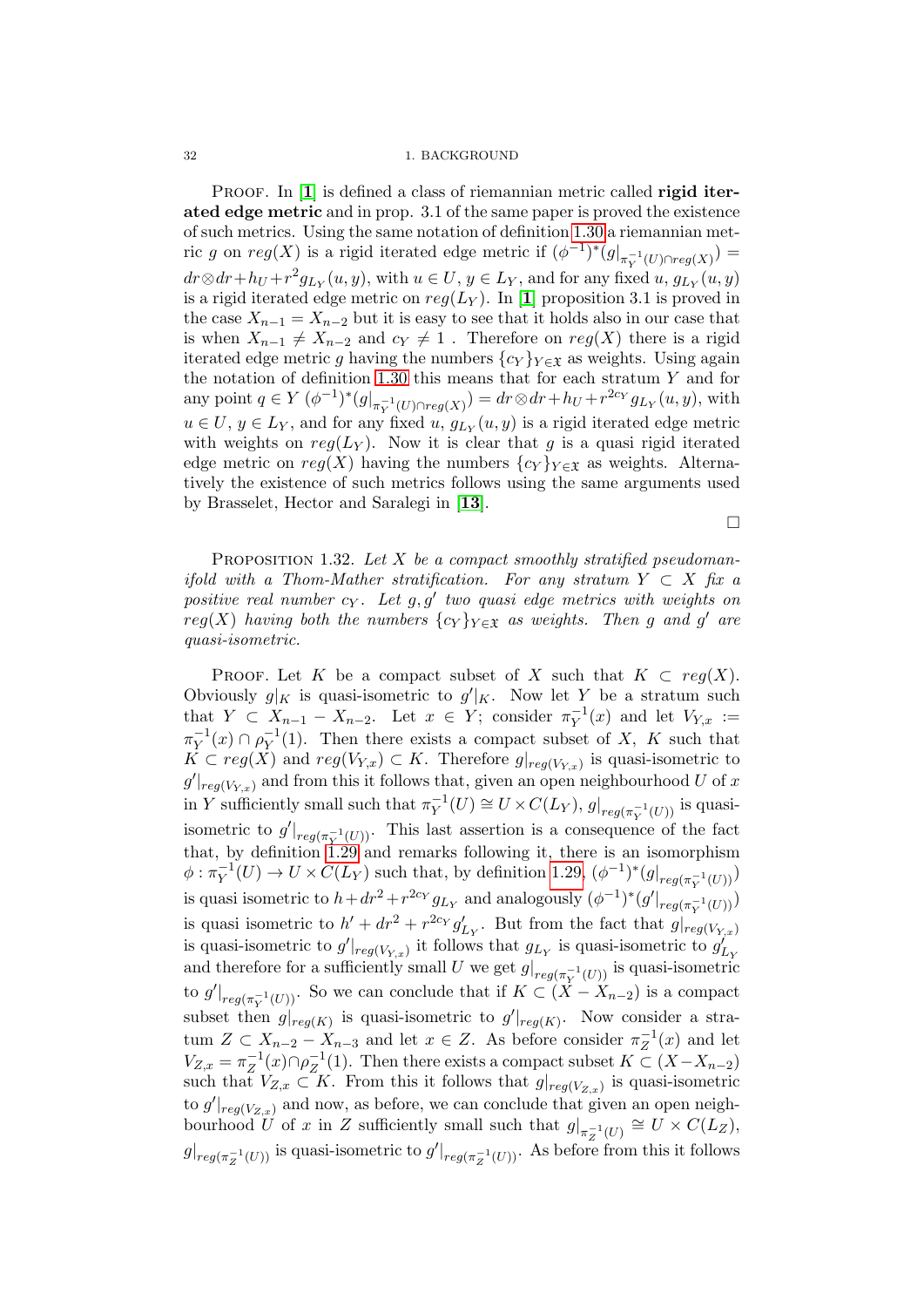that if  $K \subset (X - X_{n-3})$  is a compact subset then  $g|_{reg(K)}$  is quasi-isometric to  $g'|_{reg(K)}$ . Now it is obvious that iterating this procedure we obtain what was asserted.  $\square$ 

COROLLARY 1.33. Let  $X$  be a compact smoothly stratified pseudomanifold with a Thom-Mather stratification and let g a quasi edge metric with weights on  $reg(X)$ . Then there exist  $g'$ , a quasi rigid iterated edge metric with weights on  $reg(X)$ , that is quasi-isometric to g.

We conclude this section introducing the notion of general perversity associated to a quasi edge metric with weights.

DEFINITION 1.34. Let  $X$  be a smoothly stratified pseudomanifold with a Thom-Mather stratification and let  $g$  a quasi edge metric with weights on  $reg(X)$ . Then the general perversity  $p<sub>g</sub>$  associated to g is:

$$
p_g(Y) := Y \longmapsto \left[\left[\frac{l_Y}{2} + \frac{1}{2c_Y}\right]\right] = \begin{cases} 0 & l_Y = 0\\ \frac{l_Y}{2} + \left[\left[\frac{1}{2c_Y}\right]\right] & l_Y \text{ even and } l_Y \neq 0\\ \frac{l_Y - 1}{2} + \left[\left[\frac{1}{2} + \frac{1}{2c_Y}\right]\right] & l_Y \text{ odd} \end{cases}
$$
\n(1.46)

where  $l_Y = dim L_Y$  and, given any real and positive number x, [[x]] is the greatest integer strictly less than x.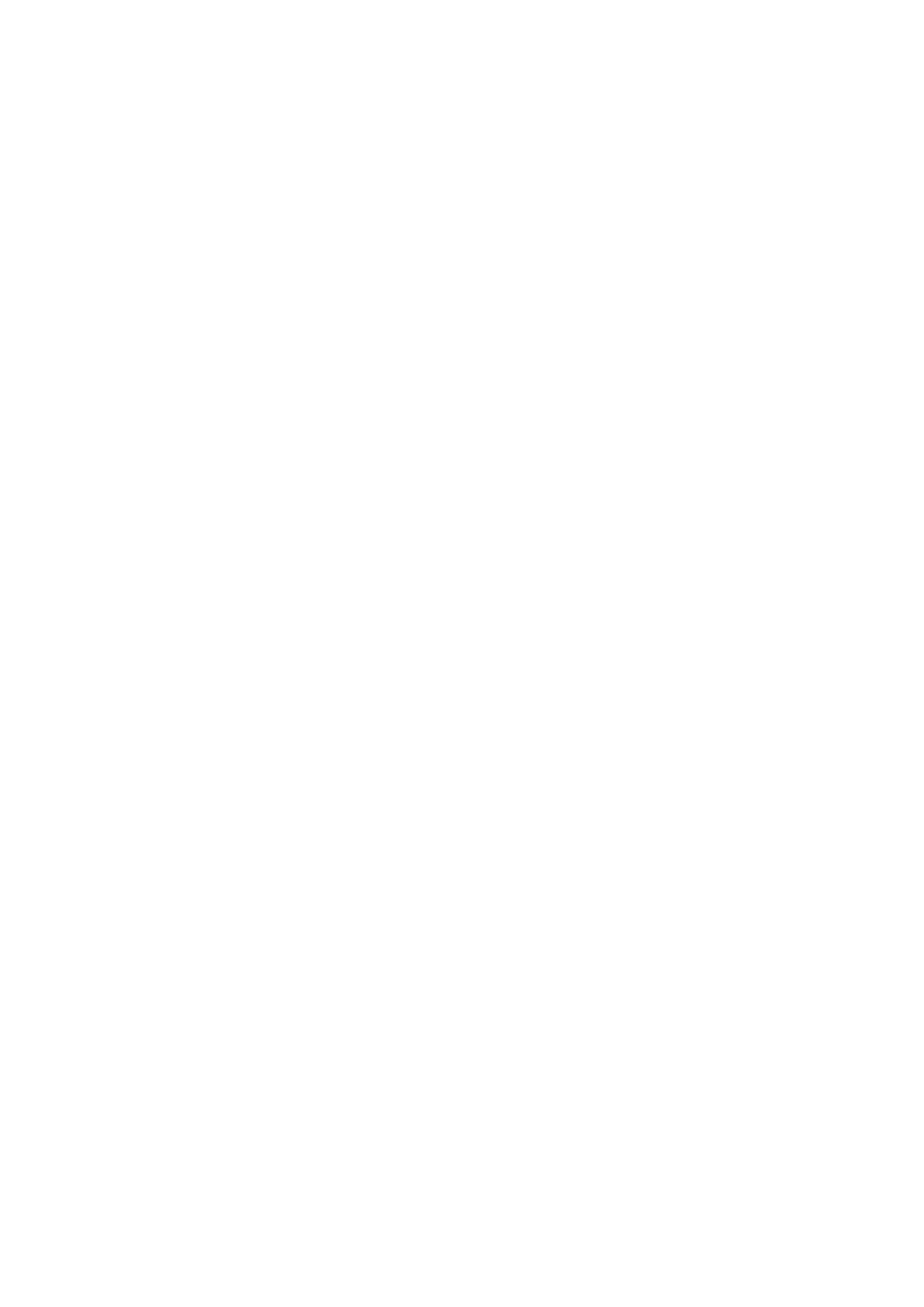### CHAPTER 2

# <span id="page-34-0"></span> $L^2$ –cohomology and  $L^2$ –de Rham-Hodge theorems

In this chapter we prove an  $L^2$ -de Rham-Hodge theorem for a stratified pseudomanifold endowed with a quasi edge metric with weights. The chapter is divided in three sections: in the first section some technical proposition we need in order to prove the theorems are proved. In the second sections we calculate the  $L^2$  de Rham maximal cohomology groups of a cone over a riemannian manifold. Finally, in the last section, the  $L^2$ -de Rham-Hodge theorems are stated and proved.

### 1. Preliminary propositions

<span id="page-34-1"></span>In this section we establish the necessary tools to calculate the  $L^2$  maximal cohomology of a cone over a riemannian manifold. We follow, with some modifications, [[23](#page-136-0)]. Given an oriented riemannian manifold  $(F, q)$  of dimension f,  $C^*(F)$  will be the regular part of  $C(F)$ , that is  $C(F) - \{v\}$ , and  $g_c$  will be the riemannian metric on  $C^*(F)$ 

$$
g_c = dr \otimes dr + r^{2c} \pi^* g \tag{2.1}
$$

where  $\pi: C^*(F) \to F$  is the projection over F and  $c \in \mathbb{R}, c > 0$ . With the symbol  $d_F : \Omega^i(C^*(F)) \to \Omega^{i+1}(C^*(F))$  we mean the exterior differential obtained by ignoring the variable  $r$ .

PROPOSITION 2.1. Let  $\phi \in L^2\Omega^i(F, g), \phi \neq 0$  and let  $\pi : C^*(F) \longrightarrow F$ be the projection. Then  $\pi^*(\phi) \in L^2\Omega^i(C^*(F), g_c)$  if and only if  $i < \frac{f}{2} + \frac{1}{2a}$  $\frac{1}{2c}$ . In this case the pullback map is also bounded.

PROOF. If  $\phi \in L^2\Omega^i(F, g)$  then

$$
\|\pi^*(\phi)\|_{L^2(C^*(F),g_c)}^2 = \int_{C^*(F)} \|\pi^*(\phi)\|_{C^*(F)}^2 dvol_{C^*(F)} =
$$
  

$$
\int_0^1 \int_F r^{c(f-2i)} \|\phi\|_F^2 dvol_F dr = \|\phi\|_{L^2(F,g)}^2 \int_0^1 r^{c(f-2i)} dr < \infty
$$

if and only if  $i < \frac{f}{2} + \frac{1}{2a}$  $\frac{1}{2c}$ . Since  $\int_0^1 r^{c(f-2i)} dr$  is independent of  $\phi$ , the pullback map is bounded.  $\Box$ 

PROPOSITION 2.2. There exists a constant  $K > 0$  such that for all  $\alpha =$  $\phi + dr \wedge \omega \in L^2\Omega^i(C^*(F), g_c)$  and for any null set  $S \subset (1/2, 1)$  there is an  $a \in (1/2, 1) - S$  such that

$$
\|\phi(a)\|_{L^2(F,g)}^2 \le K \|\phi\|_{L^2(C^*(F),g_c)}^2 \le K \|\alpha\|_{L^2(C^*(F),g_c)}^2.
$$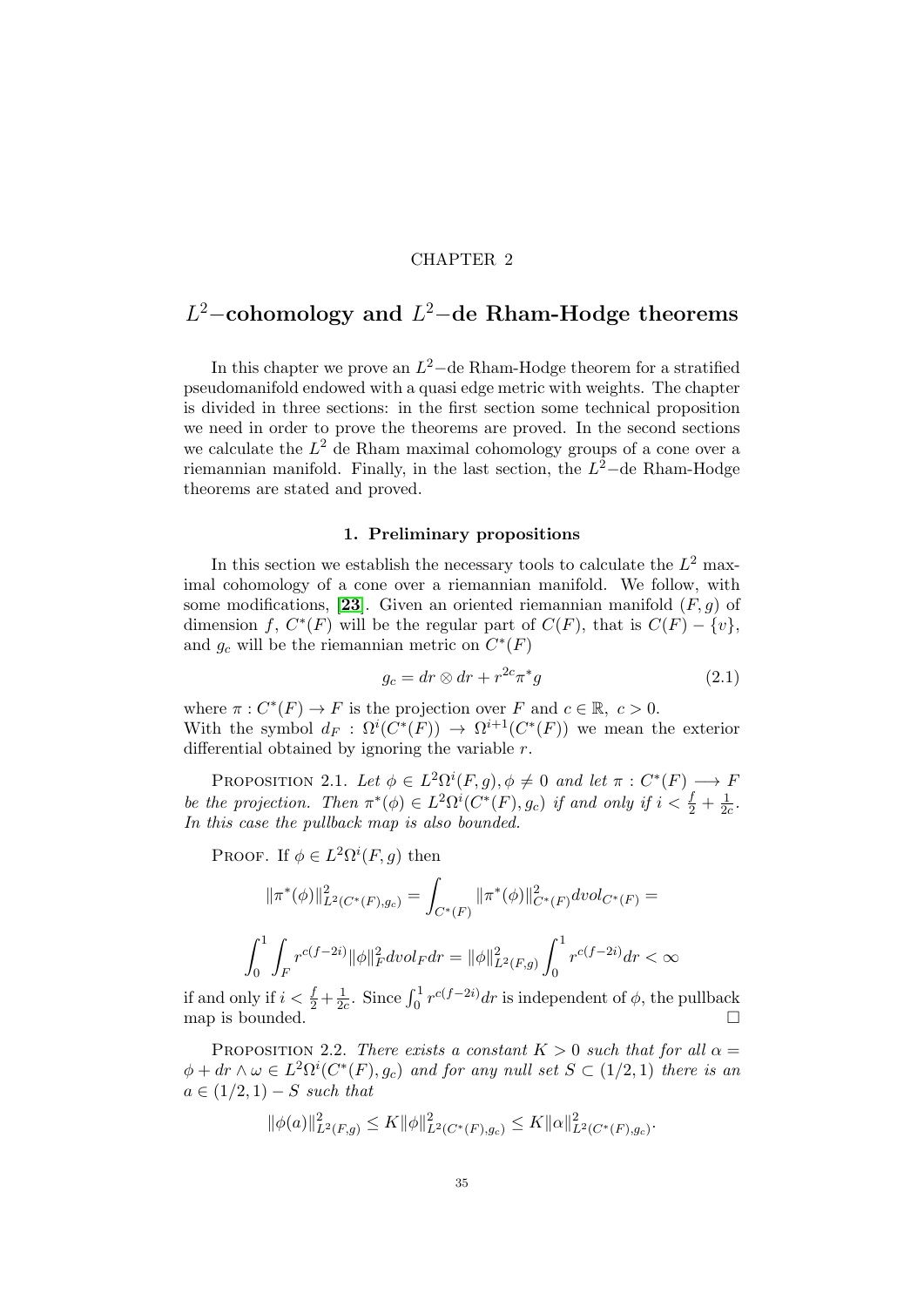PROOF. Suppose that this proposition is false. Then for any  $K > 0$ there is a form  $\phi \in L^2\Omega^i(C^*(F), g_c)$  such that

$$
\|\phi\|_{L^2(C^*(F),g_c)}^2 \ge \int_{1/2}^1 \int_F r^{c(f-2i)} \|\phi\|_F^2 dv \, dF dr =
$$
\n
$$
\int_{1/2}^1 r^{c(f-2i)} \|\phi(r)\|_{L^2(F,g)}^2 dr > K \|\phi\|_{L^2(C^*(F),g_c)}^2 \int_{(1/2,1)-S} r^{c(f-2i)} dr
$$
\n
$$
= K \|\phi\|_{L^2(C^*(F),g_c)}^2 \int_{(1/2,1)}^1 r^{c(f-2i)} dr.
$$

In this way by choosing  $K > (\int_{(1/2,1)} r^{c(f-2i)} dr)^{-1}$  we obtain a contradiction.  $\Box$ 

PROPOSITION 2.3. If  $i < \frac{f}{2} + \frac{1}{2c} + 1$  and  $\alpha = \phi + dr \wedge \omega \in L^2\Omega^i(C^*(F), g_c)$ , then for any  $a \in (1/2, 1)$ 

$$
K_a(\alpha) = \int_a^r \omega(s)ds \in L^2 \Omega^{i-1}(C^*(F), g_c)
$$

and  $K_a$  is a bounded operator uniformly in  $a \in (1/2, 1)$ .

PROOF. By definition

$$
||K_a(\alpha)||_{L^2(C^*(F),g_c)}^2 = || \int_a^r \omega(s)ds ||_{L^2(C^*(F),g_c)}^2 =
$$
  
= 
$$
\int_0^1 \int_F || \int_a^r \omega(s)ds ||_F^2 r^{c(f-2i+2)} dvol_F dr.
$$

We consider the term  $\| \int_a^r \omega(s) ds \|_F^2$ . The following inequality holds :

$$
\|\int_a^r \omega(s)ds\|_F^2 \le \left(\int_a^r \|\omega(s)ds\|_F\right)^2
$$

and using the Schwartz inequalities the right side of this becomes:

$$
\begin{aligned} &\left(\int_a^r\|\omega(s)\|_{F}ds\right)^2\leq\int_a^rds\int_a^r\|\omega(s)\|_{F}^2ds\\ \leq&\int_a^1ds\int_a^r\|\omega(s)\|_{F}^2ds=(1-a)\int_a^r\|\omega(s)\|_{F}^2ds\leq(1-a)\int_a^1\|\omega(s)\|_{F}^2ds.\\ \text{So we have obtained that}\end{aligned}
$$

$$
||K_a(\alpha)||_{L^2(C^*(F),g_c)}^2 \le (1-a) \int_0^1 \int_F \int_a^1 ||\omega(s)||_F^2 ds r^{c(f-2i+2)} dvol_F dr.
$$
  
Now consider the term  $\int_0^1 \int_F \int_a^1 ||\omega(s)||_F^2 ds r^{c(f-2i+2)} dvol_F dr$ 

$$
= \int_0^1 \int_F \int_a^1 \|\omega(s)\|_F^2 (s^{c(f-2i+2)} + 1 - s^{c(f-2i+2)}) ds r^{c(f-2i+2)} dvol_F dr.
$$

We can bound the term  $\int_a^1 \|\omega(s)\|_F^2 s^{c(f-2i+2)} ds$  in the following way

$$
\int_{a}^{1} \|\omega(s)\|_{F}^{2} s^{c(f-2i+2)} ds \le \int_{0}^{1} \|\omega(s)\|_{F}^{2} s^{c(f-2i+2)} ds
$$

and therefore

$$
\int_{F} \int_{a}^{1} \|\omega(s)\|_{F}^{2} s^{c(f-2i+2)} ds dvol_{F} \leq \int_{F} \int_{0}^{1} \|\omega(s)\|_{F}^{2} s^{c(f-2i+2)} ds dvol_{F} =
$$

$$
36\,
$$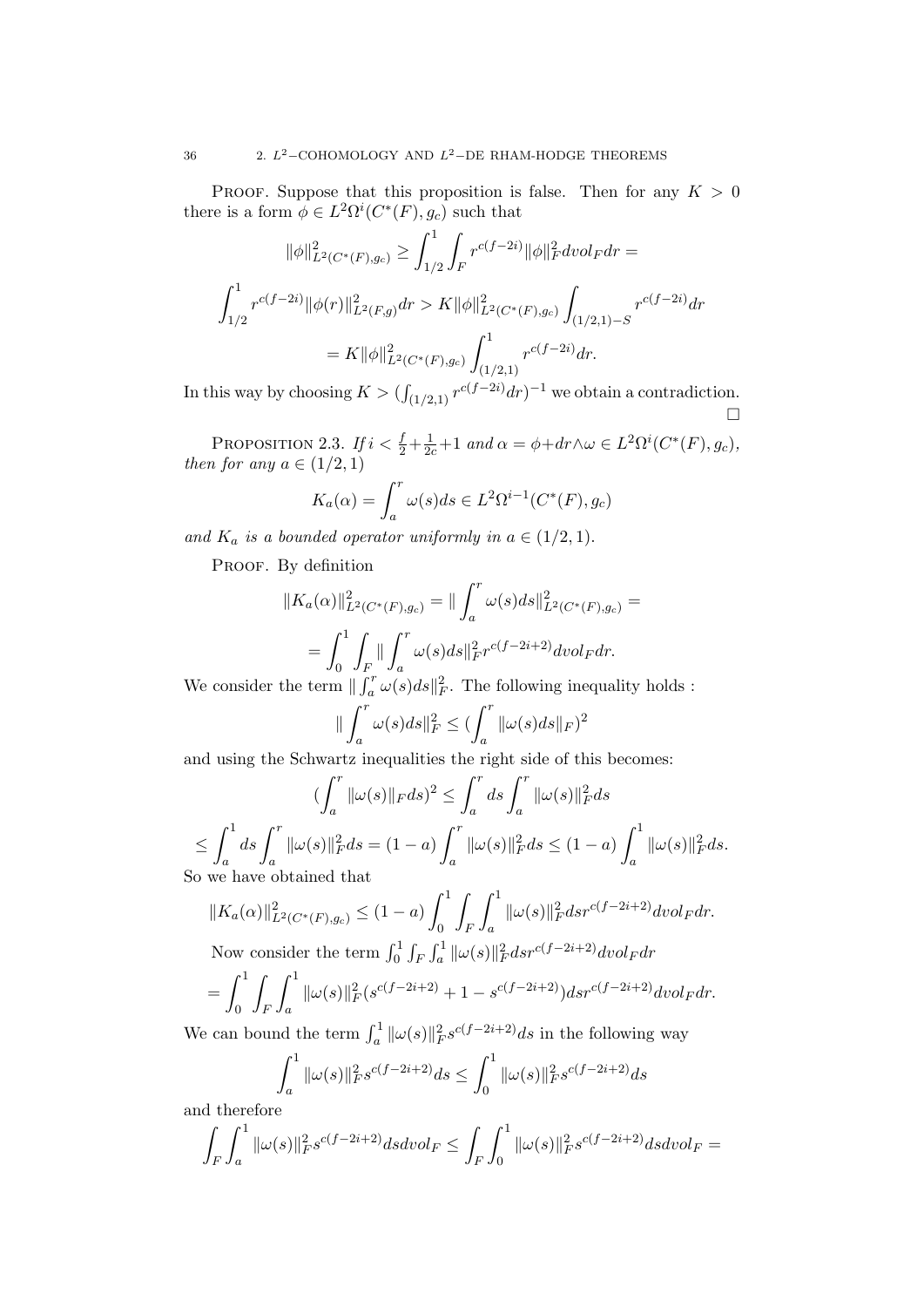$$
= \|\omega\|_{L^2(C^*(F),g_c)}^2
$$

while for the term  $\int_a^1 \|\omega(s)\|_F^2 (1 - s^{c(f-2i+2)}) ds$  we can use the following observation: there exist  $l > 0$  such that  $1 - s^{c(f-2i+2)} \leq |1 - s^{c(f-2i+2)}| \leq$  $ls^{c(f-2i+2)}$  for any  $s \in (\frac{1}{2})$  $\frac{1}{2}$ , 1]. Therefore:

$$
\int_{a}^{1} \|\omega(s)\|_{F}^{2} (1 - s^{c(f - 2i + 2)}) ds \leq \int_{a}^{1} \|\omega(s)\|_{F}^{2} |(1 - s^{c(f - 2i + 2)})| ds \leq
$$
  

$$
l \int_{a}^{1} \|\omega(s)\|_{F}^{2} s^{c(f - 2i + 2)} ds \leq l \int_{0}^{1} \|\omega(s)\|_{F}^{2} s^{c(f - 2i + 2)} ds
$$

and similarly to the previous case we get

$$
\int_{F} \int_{a}^{1} \|\omega(s)\|_{F}^{2} (1 - s^{c(f - 2i + 2)}) ds dvol_{F} \leq l \|\omega\|_{L^{2}(C^{*}(F), g_{c})}^{2}
$$

and the constant l is independent of the choice of the form  $\omega$  and of the choice of a. The fact that  $i < \frac{f}{2} + \frac{1}{2c} + 1$  implies that  $\int_0^1 r^{c(f-2i+2)} dr =$  $\frac{1}{1+c(f-2i+2)} < \infty$  and so the following inequalities hold:

$$
||K_a(\alpha)||_{L^2(C^*(F),g_c)}^2 \le (1-a) \int_0^1 \int_F \int_a^1 ||\omega(s)||_F^2 ds r^{c(f-2i+2)} dvol_F dr
$$
  

$$
\le \int_0^1 r^{c(f-2i+2)} dr (1-a)(1+l) ||\omega||_{L^2(C^*(F,g_c))}^2 \le
$$
  

$$
\frac{1}{2} \frac{1+l}{1+c(f-2i+2)} ||\alpha||_{L^2(C^*(F),g_c)}^2.
$$

Therefore we can conclude that for  $i < \frac{f}{2} + \frac{1}{2c} + 1$ 

$$
K_a: L^2\Omega^i(C^*(F),g_c) \longrightarrow L^2\Omega^{i-1}(C^*(F),g_c)
$$

is a bounded operator uniformly in  $a \in (\frac{1}{2})$  $\frac{1}{2}$ , 1).

$$
\Box
$$

<span id="page-36-0"></span>PROPOSITION 2.4. Let  $0 < \rho < 1$  and endow  $(\rho, 1) \times F$  with the metric  $g_c$ restricted from  $C^*(F)$ . Let  $\alpha = \phi + dr \wedge \omega \in L^2\Omega^i(C^*(F), g_c)$ . If  $i \geq \frac{f}{2} + \frac{1}{2\phi^2}$  $\overline{2}c$ then there exists a sequences  $\epsilon_s \rightarrow 0$  such that

$$
\lim_{\epsilon_s \to 0} \|\phi(\epsilon_s)\|_{L^2((\rho, 1) \times F, g_c)}^2 = 0
$$

PROOF. By the fact that  $\alpha \in L^2\Omega^i(C^*(F), g_c)$  follows that  $\phi \in L^2\Omega^i(C^*(F), g_c)$ , so we know that  $\int_0^1 \int_F ||\phi(r)||_F^2 r^{c(f-2i)} dvol_F dr < \infty$ . This means that

$$
\int_F \|\phi(r)\|_F^2 r^{c(f-2i)} dvol_F \in L^1(0,1).
$$

Thus by [[23](#page-136-0)] lemma 1.2 there is a sequences  $\epsilon_s \to 0$  for wich

$$
\left| \int_F \|\phi(\epsilon_s)\|_F^2 \epsilon_s^{c(f-2i)} dvol_F \right| < \frac{C}{\epsilon_s |\ln(\epsilon_s)|}
$$

for some constant  $C > 0$ . In this way we obtain

$$
\left| \int_F \|\phi(\epsilon_s)\|_F^2 dvol_F \right| < \frac{C \epsilon_s^{c(f-2i)-1}}{|ln(\epsilon_s)|}.
$$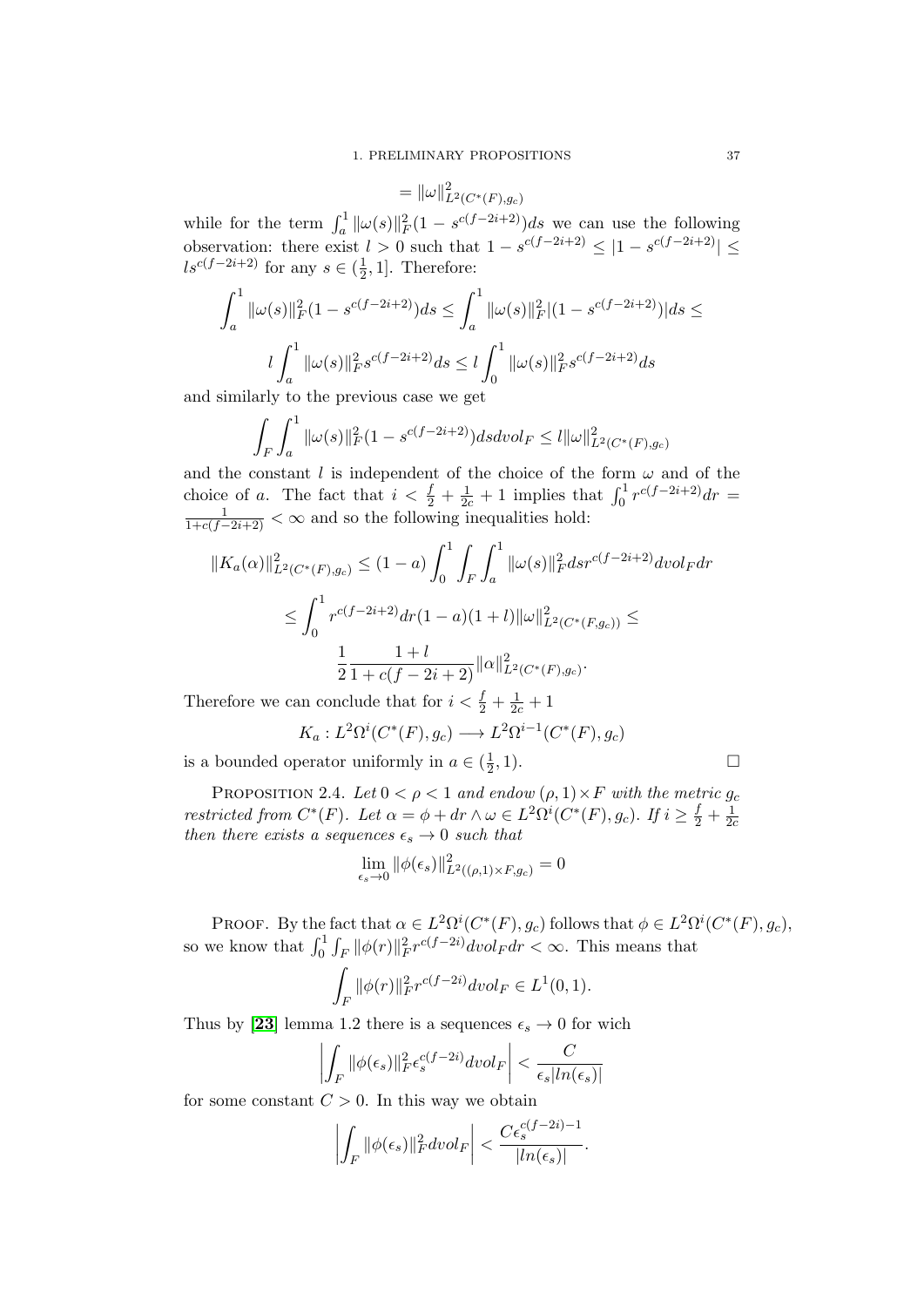Since  $i \geq \frac{f}{2} + \frac{1}{2a}$  $\frac{1}{2c}$  the right side tends to zero as  $\epsilon_s \to 0$ . Thus we obtain:

$$
\|\phi(\epsilon_s)\|_{L^2((\rho,1)\times F,g_c)}^2 = \int_{\rho}^1 \int_F \|\phi(\epsilon_s)\|_F^2 \epsilon_s^{c(f-2i)} dvol_F dr
$$

$$
= \|\phi(\epsilon_s)\|_{L^2(F,g)}^2 \int_{\rho}^1 r^{c(f-2i)} dr \longrightarrow 0
$$
  
when  $\epsilon_s \to 0$ .

<span id="page-37-1"></span>PROPOSITION 2.5. If  $i > \frac{f}{2} - \frac{1}{2c} + 1$  and  $\alpha = \phi + dr \wedge \omega \in L^2\Omega^i(C^*(F), g_c)$ , then

$$
K_0(\alpha) = \int_0^r \omega(s)ds \in L^2 \Omega^{i-1}(C^*(F), g_c)
$$

and  $K_0: L^2\Omega^i(C^*(F),g_c) \longrightarrow L^2\Omega^{i-1}(C^*(F),g_c)$  is a bounded operator.

PROOF. By definition

$$
||K_0(\alpha)||_{L^2(C^*(F),g_c)}^2 = \int_0^1 \int_F ||\int_0^r \omega(s)ds||_F^2 r^{c(f-2i+2)} dvol_F dr.
$$

We consider the term  $\| \int_0^r \omega(s) ds \|_F^2$ . Then:

$$
\|\int_0^r \omega(s)ds\|_F^2 \le \left(\int_0^r \|\omega(s)\|_F ds\right)^2 = \left(\int_0^r s^{\frac{c}{2}(f-2i+2)} s^{\frac{c}{2}(2i-f-2)} \|\omega(s)\|_F ds\right)^2
$$

and applying the Schwartz inequality we get that

$$
\leq \int_0^r s^{c(2i-f-2)} ds \int_0^r s^{c(f-2i+2)} ||\omega(s)||_F^2 ds =
$$
  
= 
$$
\frac{r^{1+c(f-2i+2)}}{1+c(f-2i+2)} \int_0^r s^{c(f-2i+2)} ||\omega(s)||_F^2 ds.
$$

The last equality is a consequence of the fact that  $i > \frac{f}{2} - \frac{1}{2c} + 1$ . Substituting the previous inequality in the definition of  $||K_0(\alpha)||_{L^2(C^*(F),g_c)}^2$  we get:

$$
||K_0(\alpha)||_{L^2(C^*(F),g_c)}^2 \le
$$
  

$$
\int_0^1 \int_F \int_0^1 s^{c(2i-f-2)} ds \int_0^r s^{c(f-2i+2)} ||\omega(s)||_F^2 ds dvol_F r^{c(f-2i+2)} dr
$$
  

$$
\leq \int_0^1 \frac{r}{1+c(2i-f-2)} dr \int_F \int_0^1 s^{c(f-2i+2)} ||\omega(s)||_F^2 ds dvol_F
$$
  

$$
= \frac{1}{2+2c(2i-f-2)} ||\omega||_{L^2(C^*(F),g_c)}^2 \leq \frac{1}{2+2c(2i-f-2)} ||\alpha||_{L^2(C^*(F),g_c)}.
$$
  
Thus

Th

$$
K_0: L^2\Omega^i(C^*(F), g_c) \longrightarrow L^2\Omega^{i-1}(C^*(F), g_c)
$$
  
is a bounded operator.

<span id="page-37-0"></span>

PROPOSITION 2.6. Let

$$
K_{\epsilon}(\alpha) = \int_{\epsilon}^{r} \omega(s)ds
$$

and let  $0 < \rho < 1$ . If  $i > \frac{f}{2} - \frac{1}{2c} + 1$  then on  $(\rho, 1) \times F$  with the restricted metric  $g_c$ ,

$$
K_{\epsilon}(\alpha) \longrightarrow K_0(\alpha)
$$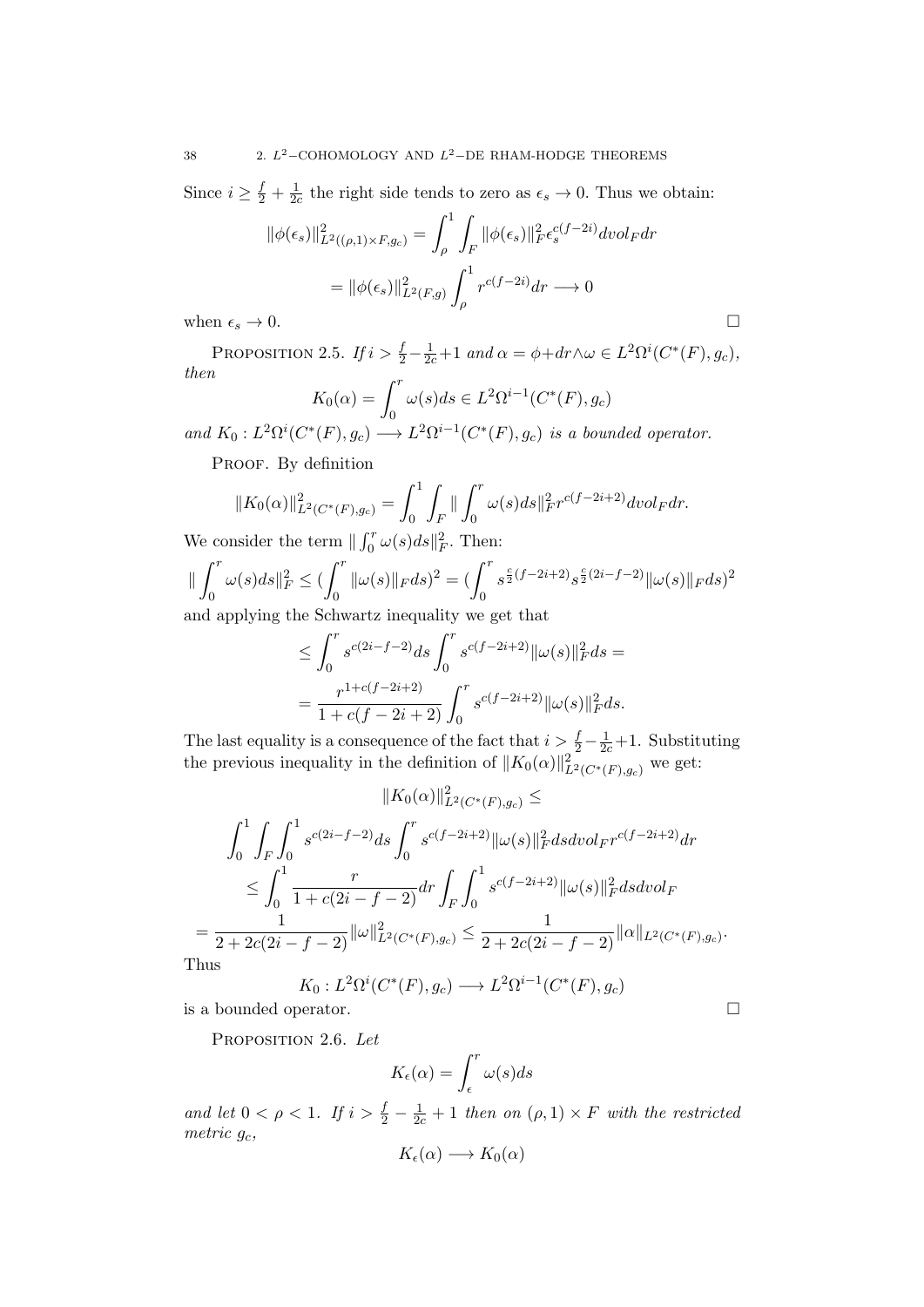in the  $\| \t\|_{L^2((\rho,1)\times F,g_c)}$  norm when  $\epsilon \to 0$ .

PROOF. We have

$$
||K_{\epsilon}(\alpha) - K_0(\alpha)|| = \int_{\rho}^{1} \int_{F} || \int_{0}^{\epsilon} \omega(s) ds ||_{F}^{2} r^{c(f - 2i + 2)} dvol_{F} dr.
$$

Using the same techniques of the previous proof we obtain that the right hand side is at most

$$
\frac{\epsilon^{1+c(2i-f-2)}}{1+c(2i-f-2)} \left(\int_{\rho}^{1} r^{c(f-2i+2)} dr\right) ||\omega||_{L^{2}(C^{*}(F),g_{c})}^{2}.
$$

Since  $i > \frac{f}{2} - \frac{1}{2c} + 1$  the whole expression tends to 0 as  $\epsilon \to 0$ .

PROPOSITION 2.7. Let  $(F, g)$  be an oriented riemannian manifold. Let  $\phi \in \mathcal{D}(d_{max,i-1}) \subset L^2\Omega^{i-1}(F,g), \eta \in L^2\Omega^{i}(F,g)$  such that  $d_{max,i-1}\phi = \eta$ . Then for all  $\rho \in (0,1)$  on  $(\rho,1) \times F$  with the restricted metric  $g_c$ .

- (1)  $\pi^*\phi \in L^2\Omega^{i-1}((\rho,1)\times F)$
- (2)  $\pi^*\eta \in L^2\Omega^i((\rho,1)\times F)$
- <span id="page-38-0"></span>(3) For all  $\beta \in C_0^{\infty} \Omega^{i}((\rho, 1) \times F)$  we have

$$
<\pi^*\phi, \delta_{i-1}\beta>_{L^2((\rho,1)\times F)}=<\pi^*\eta, \beta>_{L^2((\rho,1)\times F)}
$$

that is on  $(\rho, 1) \times F$  with the restricted metric  $g_c$ 

$$
d_{\max,i-1}\pi^*\phi = \pi^*\eta.
$$

PROOF.

$$
\begin{aligned} \|\pi^*\phi\|^2_{L^2((\rho,1)\times F)} &= \int_\rho^1 r^{c(f-2i+2)} dr \int_F \|\phi\|^2_F dvol_F = \\ &= \int_\rho^1 r^{c(f-2i+2)} dr \|\phi\|^2_{L^2(F,g)} < \infty \end{aligned}
$$

so  $\pi^*\phi \in L^2\Omega^{i-1}((1,\rho)\times F);$ 

$$
\begin{aligned} \|\pi^*\eta\|^2_{L^2((\rho,1)\times F)} &= \int_{\rho}^1 r^{c(f-2i)} dr \int_F \|\eta\|^2_F dvol_F = \\ &= \int_{\rho}^1 r^{c(f-2i)} dr \|\eta\|^2_{L^2(F,g)} < \infty \end{aligned}
$$

so  $\pi^*\eta \in L^2\Omega^i((1,\rho)\times F)$ . By a Cheeger's result, [[23](#page-136-0)] pag 93,

 $<\pi^*\phi, \delta_i\beta>_{L^2((\rho,1)\times F)}=<\pi^*\eta, \beta>_{L^2((\rho,1)\times F)}$  for all  $\beta\in C_0^{\infty}\Omega^i((\rho,1)\times F)$ if and only if there is a sequence of smooth forms  $\alpha_j \in L^2 \Omega^{i-1}((\rho, 1) \times F)$ such that  $d_{i-1}\alpha_j \in L^2\Omega^i((\rho,1)\times F)$ ,

$$
\|\pi^*\phi - \alpha_j\|_{L^2((\rho,1)\times F)} \to 0, \ \|\pi^*\eta - d_{i-1}\alpha_j\|_{L^2((\rho,1)\times F)} \to 0
$$

for  $j \to \infty$ .

Using this Cheeger's result, from the fact that  $\phi \in Dom(d_{i-1,max})$ , it follows that there is a sequences of smooth forms  $\phi_j \in L^2 \Omega^{i-1}(F,g)$  such that  $d_{i-1}\phi_j \in L^2\Omega^{i}(F,g),\ \|\phi-\phi_j\|_{L^2(F,g)}\to 0, \|\eta-d_{i-1}\phi_j\|_{L^2(F,g)}\to 0 \,\,\text{for}\,\,j\to j$  $\infty$ . Now if we put  $\alpha_j = \pi^*(\phi_j)$  we obtain a sequence of smooth forms in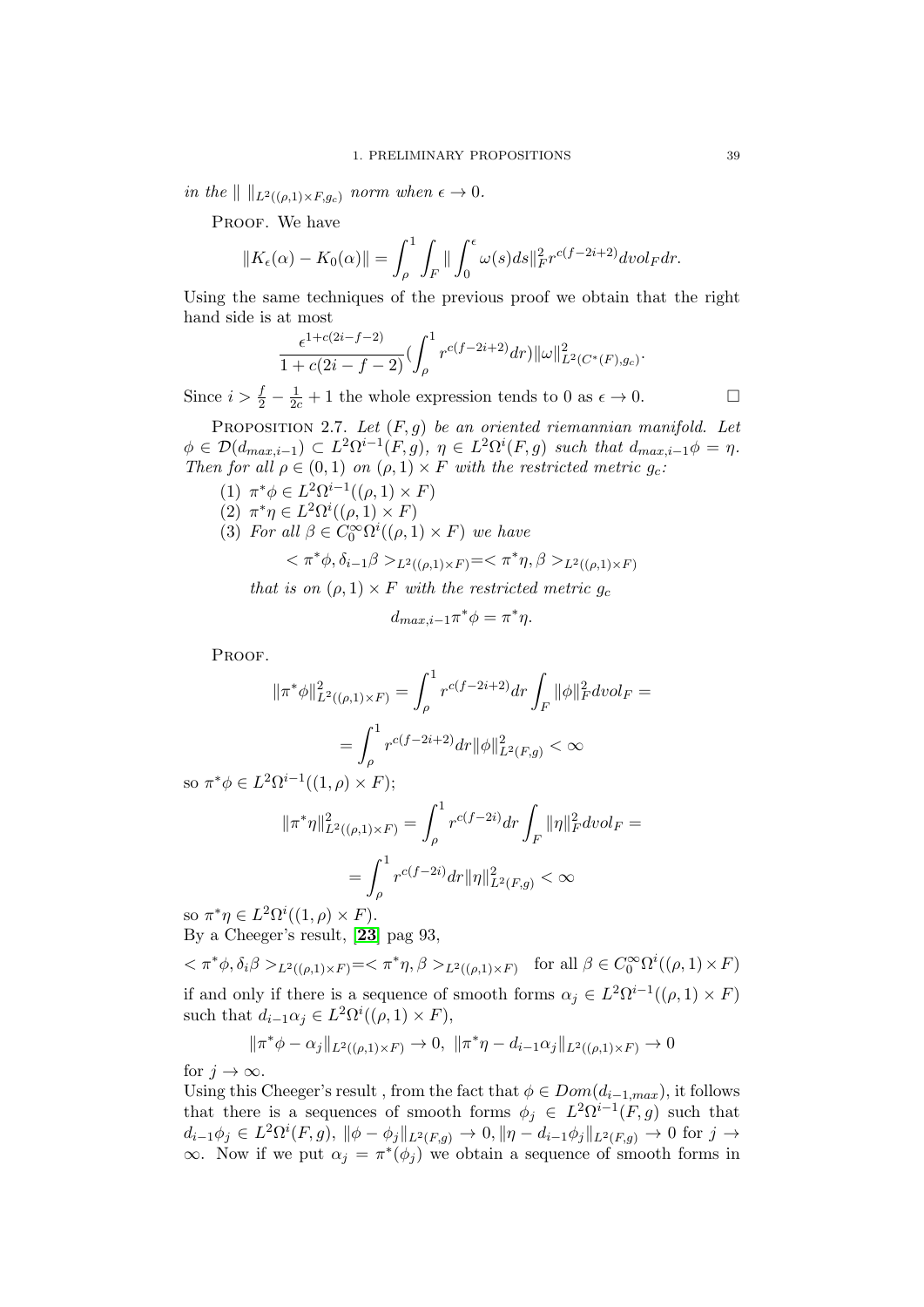$L^2\Omega^{i-1}((\rho,1)\times F)$  satisfying the assumptions of the same Cheeger's result cited above. Indeed for each j

$$
d_i \alpha_j \in L^2 \Omega^i((\rho, 1) \times F)
$$

$$
\|\alpha_j - \pi^* \phi\|_{L^2((\rho, 1) \times F)} = \int_{\rho}^1 r^{c(f - 2i + 2)} dr \int_F \|\phi - \alpha_j\|_F^2 dvol_F \to 0
$$

for  $j \to \infty$  and similarly

$$
||d\alpha_j - \pi^* \eta||_{L^2((\rho,1)\times F)} \to 0
$$

for  $j \to \infty$ . Therefore we can conclude that for all  $\beta \in C_0^{\infty} \Omega^{i}(\rho, 1) \times F$ 

$$
<\pi^*\phi,\delta_i\beta>_{L^2((\rho,1)\times F)}=<\pi^*\eta,\beta>_{L^2((\rho,1)\times F)}
$$

 $\Box$ 

.

PROPOSITION 2.8. Let  $(F, g)$  be an oriented odd dimensional riemannian manifold such that

 $d_{max,i-1} : \mathcal{D}(d_{max,i-1}) \longrightarrow L^2\Omega^{i}(F,g)$  has closed range, where  $i = \frac{f+1}{2}$  $rac{+1}{2}$  and  $f = dimF$ . Let  $\alpha \in L^2\Omega^i(C^*(F), g_c)$  a smooth i–form such that  $d_i\alpha \in$  $L^2\Omega^{i+1}(C^*(F),g_c)$ . Then:

(1) For almost all  $b \in (0,1)$  there is an exact  $i-form \eta_b \in \mathcal{D}(d_{max,i}) \subset$  $L^2\Omega^i(F,g),\ \eta_b\ =\ d_{max,i-1}\psi_b,\ \ \psi_b\ \in\ {\cal D}(d_{max,i-1})\ \subset\ L^2\Omega^{i-1}(F,g),$ such that for all  $0 < \rho < 1$  on  $(\rho, 1) \times F$  with the restricted metric  $g_c$ 

$$
||d_{i-1}(K_b \alpha) - (\alpha - K_0(d_i \alpha) - \pi^*(\eta_b))||_{L^2((\rho, 1) \times F)} = 0
$$

<span id="page-39-0"></span>(2) On 
$$
L^2\Omega^{i-1}(C^*(F), g_c)
$$
 we have:  
\n
$$
d_{max,i-1}(K_b\alpha + \pi^*(\psi_b)) + K_0(d_i\alpha) = \alpha
$$

PROOF. 1) Let  $\alpha = \phi + dr \wedge \omega$ . Consider  $K_{\epsilon}(d_i \alpha) = \phi - \pi^* \phi(\epsilon) - \int_{\epsilon}^{r} d_F \omega ds$ . Obviously for each  $0 < \rho < 1$   $K_{\epsilon}(d_i \alpha) \in L^2 \Omega^i((\rho, 1) \times F)$  with the restricted metric  $g_c$ . From the fact that  $\alpha$  is an i– form and that  $i + 1 = \frac{f+1}{2} + 1 >$  $\frac{f}{2}+1-\frac{1}{20}$  $\frac{1}{2c}$  follows that we can use prop. [2.6](#page-37-0) to conclude that

$$
K_0(d_i\alpha) \in L^2\Omega^i(C^*(F), g_c)
$$

and

$$
||K_{\epsilon}(d_i\alpha) - K_0(d_i\alpha)||_{L^2((\rho,1)\times F)} \to 0
$$

for  $\epsilon \to 0$ . For the same reasons we can use prop. [2.4](#page-36-0) to say that there is a sequence  $\epsilon_j \to 0$  such that, on  $(\rho, 1) \times F$  with the restricted metric  $g_c$ ,

$$
\lim_{\epsilon_j \to 0} \|\pi^* \phi(\epsilon_j)\|_{L^2((\rho, 1) \times F, g_c)}^2 = 0.
$$

Therefore using these facts we can conclude that

$$
\lim_{\epsilon_j \to 0} \int_{\epsilon_j}^r d_F \omega ds \text{ exists in } L^2\Omega^i((\rho, 1) \times F)
$$

and, if we call this limit  $\gamma$ , we have

$$
K_0(d_i(\alpha)) = \phi - \gamma
$$

in  $L^2\Omega^i((\rho,1)\times F)$  with the restricted metric  $g_c$ . From this fact it follows that for almost all  $b \in (0,1)$   $\int_{\epsilon_j}^b d_F \omega ds \to \gamma(b)$  in  $L^2\Omega^i(F,g)$  for  $\epsilon_j \to 0$ .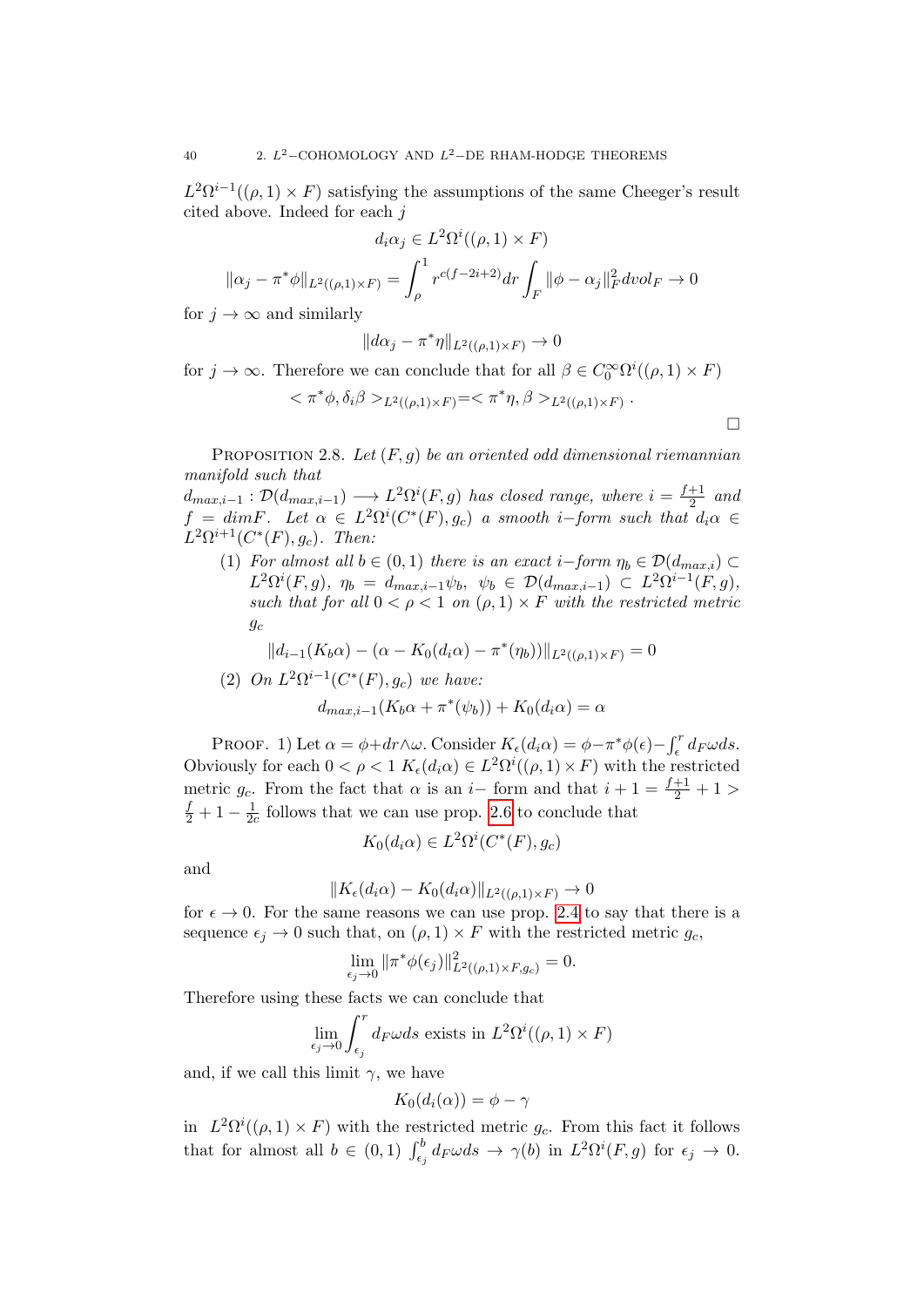But  $\int_{\epsilon_j}^b d_F \omega ds$  is a smooth form in  $L^2\Omega^i(F,g)$ ;  $\int_{\epsilon_j}^b \omega ds$  is a smooth form in  $L^2\Omega^{i-1}(F,g)$  and  $d_{i-1}(\int_{\epsilon_j}^b \omega ds) = \int_{\epsilon_j}^b d_F\omega ds$ . So we can conclude that  $\int_{\epsilon_j}^b d_F \omega ds = d_{max,i-1}(\int_{\epsilon_j}^b \omega ds)$  with  $d_{max,i-1} : \mathcal{D}(d_{max,i-1}) \to L^2\Omega^i(F, g)$ . From this it follows that  $\gamma(b)$  is in the closure of the image of  $d_{max,i-1}$ :  $\mathcal{D}(d_{max,i-1}) \to L^2\Omega^{i}(F,g)$  and so it follows from the assumptions that there is  $\psi_b \in \mathcal{D}(d_{max,i-1}) \subset L^2 \Omega^{i-1}(F,g)$  such that

$$
d_{max,i-1}\psi_b=\gamma(b).
$$

We choose one of these  $b$  and  $\epsilon$  such that  $b > \epsilon.$ Now we consider  $d_{i-1}(K_b(\alpha)) = dr \wedge \omega + \int_b^r d_F \omega$ . Adding  $d_{i-1}(K_b(\alpha))$  and  $K_{\epsilon}(d_i\alpha)$  we obtain

$$
d_{i-1}(K_b(\alpha)) = \alpha - K_{\epsilon}(d_i\alpha) - \pi^* \phi(\epsilon) - \pi^* \left( \int_{\epsilon}^b d_F \omega ds \right) \in L^2 \Omega^i((\rho, 1) \times F))
$$

with the restricted metric  $g_c$  for all  $\rho \in (0,1)$ .

We analyze in detail the terms on the right of equality. As noted above from the prop. [2.4](#page-36-0) we know that there is a sequence  $\epsilon_j \to 0$  such that

$$
\lim_{\epsilon_j \to 0} \|\pi^* \phi(\epsilon_j)\|_{L^2((\rho, 1) \times F, g_c)}^2 = 0.
$$

Similarly from the proposition [2.6](#page-37-0) we know that

$$
||K_{\epsilon_j}(d_i\alpha) - K_0(d_i\alpha)||_{L^2((\rho,1)\times F)} \longrightarrow 0
$$

for  $\epsilon_j \to 0$ . For the term  $\pi^*(\int_{\epsilon_j}^b d_F \omega ds)$  we know, by the observations made at the beginning of the proof and prop. [2.7,](#page-38-0) that there is an  $(i - 1)$ -form  $\psi_b \in Dom(d_{max,i-1}) \subset L^2 \Omega^{i-1}(F,g)$  such that

$$
\|\pi^*(\int_{\epsilon_j}^b d_F\omega ds) - \pi^*(d_{max,i-1}(\psi_b))\|_{L^2((\rho,1)\times F)} \longrightarrow 0
$$

for  $\epsilon_j \to 0$ . Summarizing, for all  $\rho \in (0, 1)$ , we have on  $(\rho, 1) \times F$  with the restricted metric  $g_c$ 

$$
\lim_{\epsilon_j \to 0} \|\alpha - K_{\epsilon_j}(d_i \alpha) - \phi(\epsilon_j) +
$$

$$
-\pi^* \left( \int_{\epsilon_j}^b d_F \omega ds \right) - (\alpha - K_0(d_i \alpha) - \pi^*(d_{i-1, \max}(\psi_b))) \|_{L^2((\rho, 1) \times F)} = 0.
$$

Therefore, if we put  $\eta_b = \gamma(b)$ , by the fact that

$$
d_{i-1}(K_b(\alpha)) = \alpha - K_{\epsilon_j}(d_i\alpha) - \pi^* \phi(\epsilon_j) - \pi^* \left( \int_{\epsilon_j}^b d_F \omega ds \right)
$$

for all  $j$ , we can conclude that

$$
||d_{i-1}(K_b \alpha) - (\alpha - K_0(d_i \alpha) - \pi^*(\eta_b))||_{L^2((\rho, 1) \times F)} = 0
$$

2) Before proving the statement we observe that from that fact that  $i = \frac{f+1}{2}$  $\frac{+1}{2}$  it follows that we can use prop [2.3](#page-35-0) to conclude that  $K_b \alpha \in$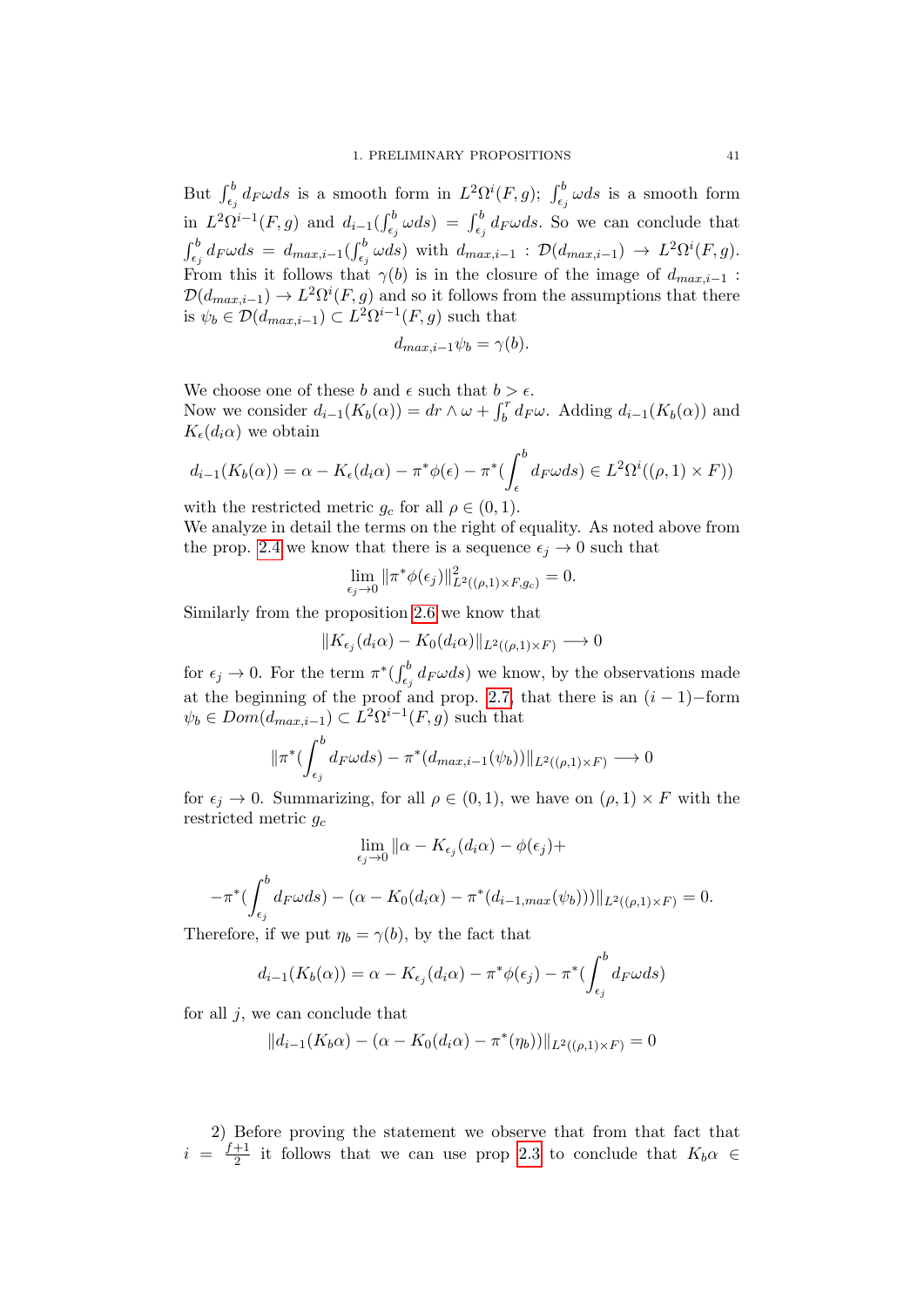$L^2\Omega^{i-1}(C^*(F), g_c)$ . Analogously we can use prop [2.1](#page-34-0) to conclude that  $\pi^*\psi_b \in$  $L^2\Omega^{i-1}(C^*(F), g_c)$ . Let  $\phi \in C_0^{\infty}\Omega^{i}(C^*(F))$ . Then there is  $\rho \in (0,1)$  such that  $supp(\phi) \subset (\rho, 1) \times F$ . We consider now:

$$
\langle K_b \alpha, \delta_{i-1} \phi \rangle_{L^2(C^*(F),g_c)} = \langle K_b \alpha, \delta_{i-1} \phi \rangle_{L^2((\rho,1) \times F)}.
$$

By the fact that  $K_b(\alpha)$  is a smooth  $(i-1)$ –form such that

$$
||K_b(\alpha)||_{L^2((1,\rho)\times F)} < \infty, ||d_{i-1}(K_b\alpha)||_{L^2((1,\rho)\times F)} < \infty
$$

and that  $\phi$  is a smooth form with compact support it follows that:

$$
\langle K_b \alpha, \delta_{i-1} \phi \rangle_{L^2((\rho, 1) \times F)} = \langle d_{i-1}(K_b(\alpha), \phi \rangle_{L^2((\rho, 1) \times F)} =
$$
\n
$$
= \langle \alpha - K_0(d_i \alpha) - \pi^*(\eta_b), \phi \rangle_{L^2((\rho, 1) \times F)} =
$$
\n
$$
= \langle \alpha, \phi \rangle_{L^2((\rho, 1) \times F)} - \langle K_0(d_i \alpha), \phi \rangle_{L^2((\rho, 1) \times F)} +
$$
\n
$$
- \langle \pi^*(\eta_b), \phi \rangle_{L^2((\rho, 1) \times F)} =
$$
\n
$$
= \langle \alpha, \phi \rangle_{L^2((\rho, 1) \times F)} - \langle K_0(d_i \alpha), \phi \rangle_{L^2((\rho, 1) \times F)} +
$$
\n
$$
- \langle \pi^*(\psi_b), \delta_{i-1} \phi \rangle_{L^2((\rho, 1) \times F)} =
$$
\n
$$
= \langle \alpha, \phi \rangle_{L^2(C^*(F), g_c)} - \langle K_0(d_i \alpha), \phi \rangle_{L^2(C^*(F), g_c)} +
$$
\n
$$
- \langle \pi^*(\psi_b), \delta_{i-1} \phi \rangle_{L^2(C^*(F), g_c)}.
$$

In particular the equality:

$$
\langle \pi^*(\psi_b), \delta_{i-1}\phi \rangle_{L^2((\rho,1)\times F)} = \langle \pi^*(\eta_b), \phi \rangle_{L^2((\rho,1)\times F)}
$$

follows from prop. [2.7.](#page-38-0) We have obtained that for all  $\phi \in C_0^{\infty} \Omega^{i}(C^*(F))$ 

$$
\label{eq:Kb} _{L^2(C^*(F),g_c)}=<\alpha-K_0(d_i\alpha), \phi>_{L^2(C^*(F),g_c)}.
$$
 So we can conclude that

$$
\frac{1}{2}
$$

$$
d_{max,i-1}(K_b\alpha + \pi^*(\psi_b)) + K_0(d_i\alpha) = \alpha.
$$

 $\Box$ 

## 2.  $L^2$  cohomology of a cone over a riemannian manifold

In this section we continue to use the notations of the previous section.

<span id="page-41-0"></span>THEOREM 2.9. Let  $(F, g)$  be an oriented riemannian manifold. Then for the riemannian manifold  $(C^*(F), g_c)$ , with  $g_c$  as in  $(2.1)$  the following isomorphism holds:

$$
H_{2,max}^{i}(C^{*}(F), g_{c}) = \begin{cases} H_{2,max}^{i}(F, g) & i < \frac{f}{2} + \frac{1}{2c} \\ 0 & i > \frac{f}{2} + 1 - \frac{1}{2c} \end{cases} \tag{2.2}
$$

PROOF. In the first part of the proof we use the complex

$$
(\Omega^*_2(C^*(F),g_c),d_*)
$$

of prop. [1.11.](#page-21-0) Let  $\alpha \in \Omega_2^i(C^*(F), g_c)$ ,  $\alpha = \phi + dr \wedge \omega$ ,  $i = 0, ..., f + 1$ . Let  $a \in (\frac{1}{2})$  $(\frac{1}{2}, 1)$ . Consider the following map

<span id="page-41-1"></span>
$$
v_a: \Omega_2^i(C^*(F), g_c) \to \Omega_2^i(F, g), \ v_a(\alpha) = \phi(a). \tag{2.3}
$$

By prop[.2.2](#page-34-2)  $v_a(\alpha) \in L^2 \Omega^i(F, g)$ . Furthermore this map satisfies  $v_a \circ d_i = d_i \circ$  $v_a$  where on the left of the equality  $d_i$  is the i-th differential of the complex  $(\Omega_2^*(C^*(F),g_c),d_*)$  while on the right of the equality the operator  $d_i$  is the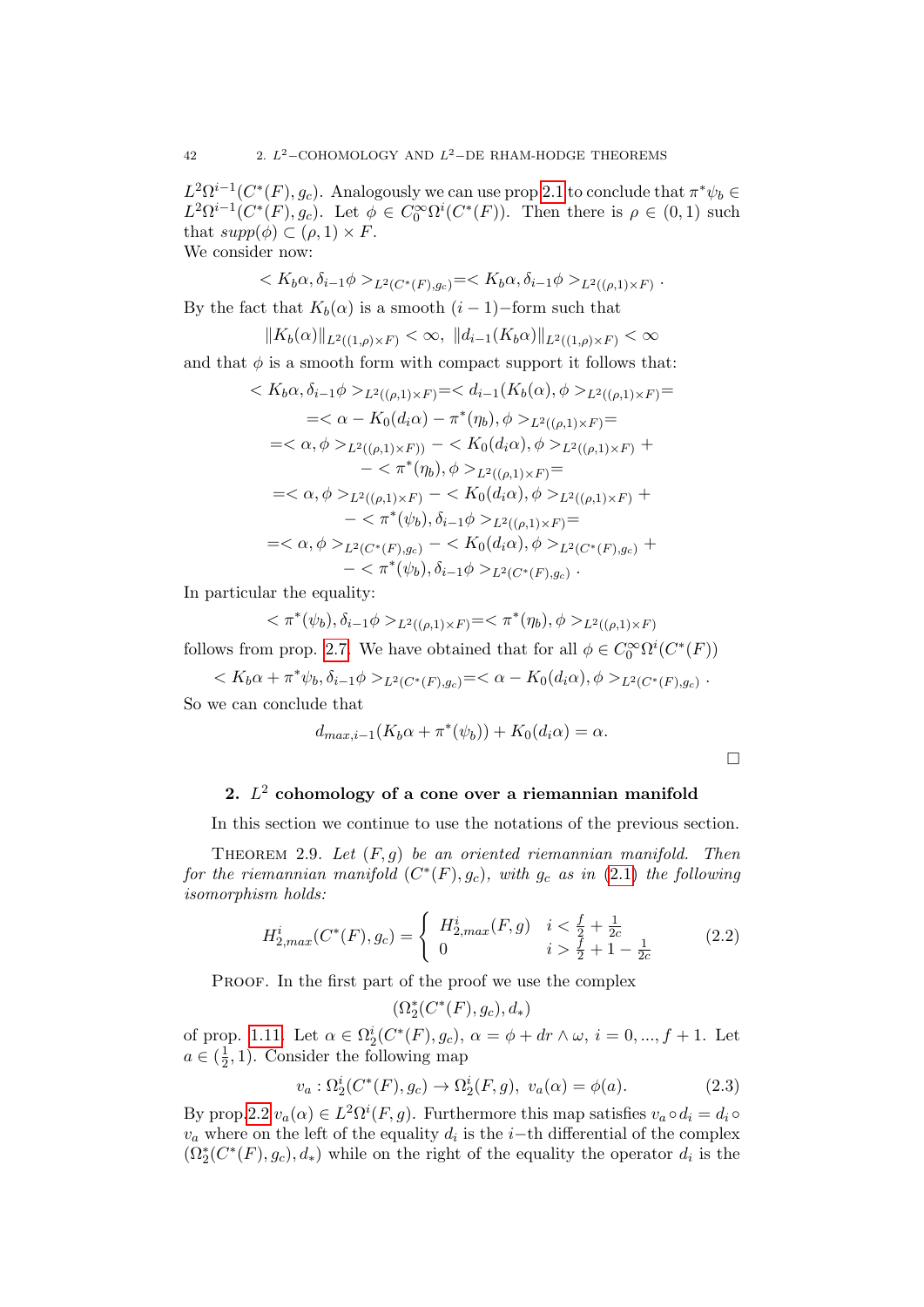*i*−th differential of the complex  $(\Omega_2^*(F, g), d_*)$ . Therefore  $v_a$  is a morphism between the complex  $(\Omega_2^*(C^*(F), g_c), d_*)$  and the complex  $(\Omega_2^*(F, g), d_*)$  so it induces a map between the cohomology groups

$$
v_a^*: H_2^i(C^*(F), g_c) \to H_2^i(F, g)
$$
\n(2.4)

where  $H_2^i(F, g)$  is the  $i-th$  cohomology group of the complex  $(\Omega_2^*(F, g), d_*)$ . Now in the case  $i < \frac{f}{2} + \frac{1}{2a}$  $\frac{1}{2c}$ , by proposition [2.3,](#page-35-0) we know that  $K_a(\alpha)$  and  $K_a(d_i\alpha)$  are two smooth form such that

 $\|K_a(d_i\alpha)\|_{L^2(C^*(F),g_c)} < \infty$  and  $\|K_a\alpha\|_{L^2(C^*(F),g_c)} < \infty$ . If we add the two following terms,  $d_{i-1}(K_a(\alpha))$  and  $K_a(d_i(\alpha))$  we obtain:

<span id="page-42-0"></span>
$$
d_{i-1}(K_a \alpha) + K_a(d_i(\alpha)) = \tag{2.5}
$$

$$
= dr \wedge \omega(s) ds + \int_a^r d_F(s) ds \omega + \phi - \phi(a) - \int_a^r d_F(s) ds \omega = \alpha - \pi^*(v_a(\alpha)).
$$

So we have obtained that  $||d_{i-1}(K_a\alpha)||_{L^2(C^*(F),g_c)} < \infty$  and from this and [\(2.5\)](#page-42-0) it follows that

$$
(\pi^*)^* \circ v_a^* : H_2^i(C^*(F), g_c) \to H_2^i(C^*(F), g_c)
$$

is an isomorphism for  $i < \frac{f}{2} + \frac{1}{2a}$  $\frac{1}{2c}$ . Now from this fact it follows that for the same i:

$$
v_a^*: H_2^i(C^*(F), g_c) \to H_2^i(F, g)
$$

is injective and that

$$
(\pi^*)^* : H_2^i(F, g) \to H_2^i(C^*(F), g_c)
$$

is surjective. But from prop. [2.1](#page-34-0) we know that  $v_a^*$ :  $H_2^i(C^*(F), g_c) \rightarrow$  $H_2^i(F, g)$  is surjective. So for  $i < \frac{f}{2} + \frac{1}{2c} H_2^i(C^*(F), g_c)$  and  $H_2^i(F, g)$  are isomorphic and therefore by proposition [1.11](#page-21-0) for the same i we have

$$
H^i_{2,max}(C^*(F), g_c) \cong H^i_{2,max}(F, g).
$$

Now we start the second part of the proof. We know that for each  $i$  every cohomology class  $[\alpha] \in H_{2,max}^i(C^*(F))$  has a smooth representative. So let  $\alpha \in L^2\Omega^i(C^*(F),g_c), i > \frac{f}{2} + 1 - \frac{1}{2a}$  $\frac{1}{2c}$ , a smooth form such that  $d_i\alpha = 0$ . Observe that from the fact that  $\alpha$  is closed follows that  $\phi' = d_F \omega$  and therefore, given  $\epsilon \in (0,1)$  we have:

$$
d_{i-1}(K_{\epsilon}\alpha) = d_{i-1}(\int_{\epsilon}^{r} \omega(s)ds) = dr \wedge \omega + \int_{\epsilon}^{r} d_{F}\omega(s)ds = dr \wedge \omega + \int_{\epsilon}^{r} \phi'(s)ds =
$$

$$
= dr \wedge \omega + \phi - \phi(\epsilon) = \alpha - \phi(\epsilon).
$$

Consider  $K_0(\alpha)$ ; by proposition [2.5](#page-37-1) we know that  $K_0(\alpha) \in L^2\Omega^i(C^*(F), g_c)$ . We want to show that  $d_{max,i-1}(K_0(\alpha)) = \alpha$ .

Let  $\beta \in C_0^{\infty} \Omega^i(C^*(F))$ . Then there is  $\rho > 0$  such that  $supp(\beta) \subset (\rho, 1) \times F$ . Therefore:

$$
\langle K_0 \alpha, \delta_{i-1} \beta \rangle_{L^2(C^*(F))} = \langle K_0 \alpha, \delta_{i-1} \beta \rangle_{L^2((\rho,1) \times F)} = (by \text{ prop } 2.6)
$$
  
= 
$$
\lim_{\epsilon \to 0} \langle K_{\epsilon} \alpha, \delta_{i-1} \beta \rangle_{L^2((\rho,1) \times F)}.
$$

By the fact that  $K_{\epsilon}(\alpha)$  is a smooth form such that

$$
||K_{\epsilon}(\alpha)||_{L^{2}((1,\rho)\times F)} < \infty, ||d_{i-1}(K_{\epsilon}\alpha)||_{L^{2}((1,\rho)\times F)} < \infty
$$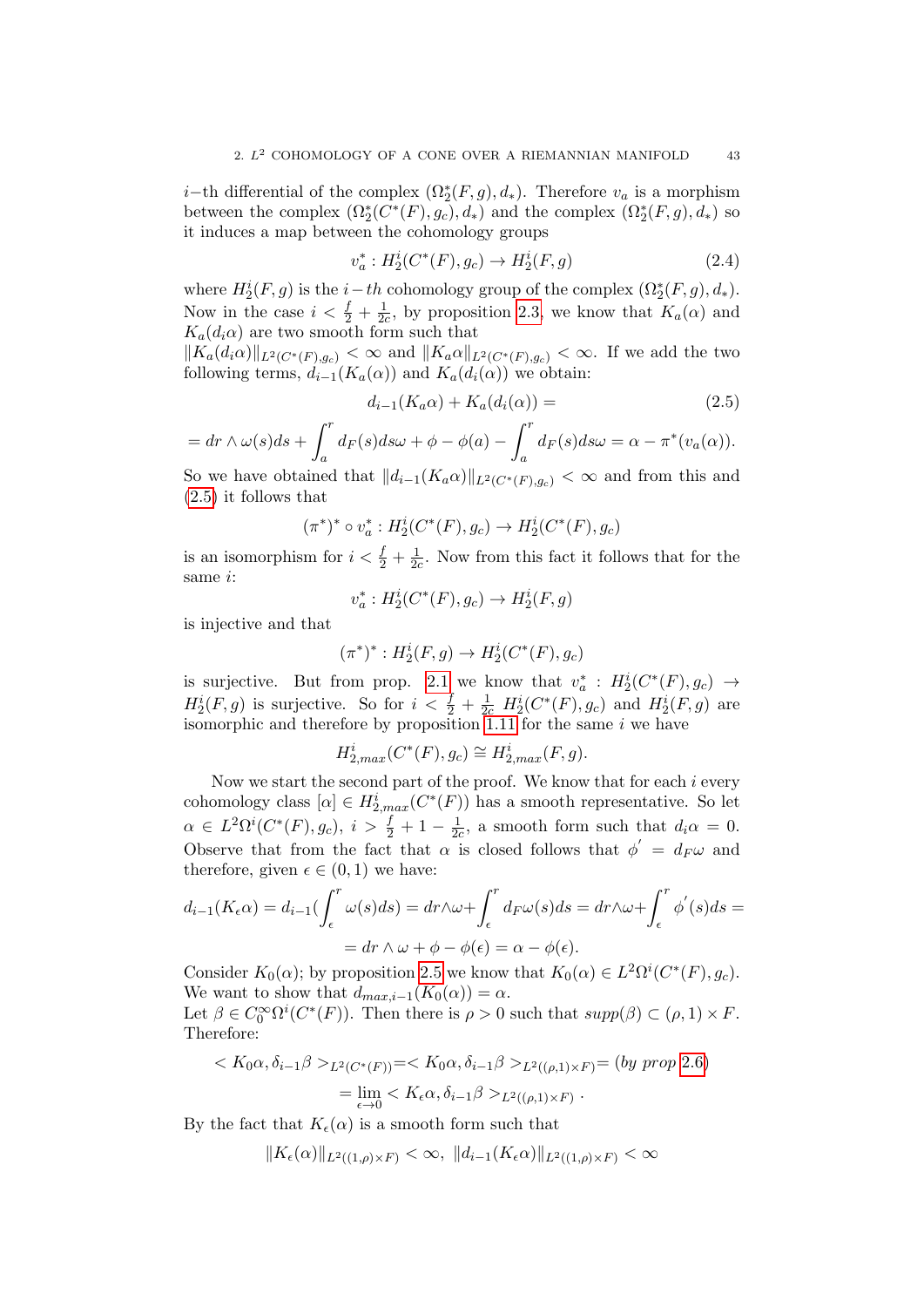and that  $\phi$  is a smooth form with compact support it follows that:

$$
\lim_{\epsilon \to 0} \langle K_{\epsilon} \alpha, \delta_{i-1} \beta \rangle_{L^2((\rho, 1) \times F)} = \lim_{\epsilon \to 0} \langle d_{i-1}(K_{\epsilon} \alpha), \beta \rangle_{L^2((\rho, 1) \times F)} =
$$
\n
$$
= \lim_{\epsilon \to 0} \langle \alpha - \phi(\epsilon), \beta \rangle_{L^2((\rho, 1) \times F)} =
$$
\n
$$
= \langle \alpha, \beta \rangle_{L^2((\rho, 1) \times F)} - \lim_{\epsilon \to 0} \langle \phi(\epsilon), \beta \rangle_{L^2((\rho, 1) \times F)}.
$$

In particular the limit

$$
\lim_{\epsilon \to 0} <\phi(\epsilon), \beta>_{L^2((\rho,1)\times F)}
$$

exist. But from prop. [2.4](#page-36-0) we know that there is a sequence  $\epsilon_i \rightarrow 0$  such that

$$
\lim_{\epsilon_j \to 0} <\phi(\epsilon_j), \beta>_{L^2((\rho,1)\times F)}=0.
$$

Therefore

 $K_0 \alpha, \delta_{i-1} \beta >_{L^2((\rho,1)\times F)} = \langle \alpha, \delta_{i-1} \beta >_{L^2((\rho,1)\times F)} = \langle \alpha, \delta_{i-1} \beta >_{L^2(C^*(F),g_c)} \rangle$ Thus we can conclude that  $d_{max,i-1}(K_0(\alpha)) = 0$  and hence that

$$
H_{2,max}^i(C^*(F), g_c) = 0 \text{ for } i > \frac{f}{2} + 1 - \frac{1}{2c}.
$$

 $\Box$ 

COROLLARY 2.10. Suppose that one of three following hypotheses applies:

- (1)  $0 < c < 1$ .
- (2)  $c > 1$  and  $f = dimF$  is even.
- (3)  $c \geq 1$ , f is odd and  $d_{max,i-1} : \mathcal{D}(d_{max,i-1}) \to L^2\Omega^i(F,g)$  has close range where  $i = \frac{f+1}{2}$  $\frac{+1}{2}$ . (By prop [1.3](#page-17-0) this happen for example when  $H_{2,max}^i(F, g)$  is finite dimensional.)

Then for the riemannian manifold  $(C^*(F), g_c)$  the following isomorphism holds:

<span id="page-43-0"></span>
$$
H_{2,max}^i(C^*(F), g_c) = \begin{cases} H_{2,max}^i(F, g) & i < \frac{f}{2} + \frac{1}{2c} \\ 0 & i \ge \frac{f}{2} + \frac{1}{2c} \end{cases} \tag{2.6}
$$

PROOF. If  $0 < 1 < c$  then  $\frac{f}{2} + \frac{1}{2c} > \frac{f}{2} + 1 - \frac{1}{2c}$  $\frac{1}{2c}$ . If  $c \geq 1$  and f is even then  $i > \frac{f}{2} + 1 - \frac{1}{2d}$  $\frac{1}{2c}$  if and only if  $i \geq \frac{f}{2} + \frac{1}{2c}$  $\frac{1}{2c}$ . Finally if  $c \geq 1$ , f is odd and  $d_{max,i-1} : Dom(d_{max,i-1}) \to L^2\Omega^i(F, g)$  has close range then the thesis immediately follows from prop. [2.8.](#page-39-0)  $\Box$ 

Remark 2.1. Now we make a simple remark; theorem [2.9](#page-41-0) also holds in the following two cases:

1) If we replace  $C(F)$  with  $C_{\epsilon}(F)$  where  $C_{\epsilon}(F) = F \times [0, \epsilon)/F \times \{0\}$  and where  $\epsilon$  is any real positive number. In this case we have only to modify prop. [2.2](#page-34-2) and prop. [2.3](#page-35-0) choosing  $a \in (\gamma, \epsilon)$  where  $\gamma$  is a fixed and positive real number strictly smaller than  $\epsilon$ . Furthermore if  $\epsilon < \delta$ 

$$
i^*: (L^2\Omega^*(C^*_\delta(F), g_c), d_{max,*}) \to (L^2\Omega^*(C^*_\epsilon(F), g_c), d_{max,*})
$$

where  $i^*$  is the morphism of complexes induced by the inclusion  $i: C_{\epsilon}(F) \rightarrow$  $C_{\delta}(F)$ , induces an isomorphism between the cohomology groups

$$
H_{2,max}^i(C_{\epsilon}^*(F), g_c)
$$
 and  $H_{2,max}^i(C_{\delta}^*(F), g_c)$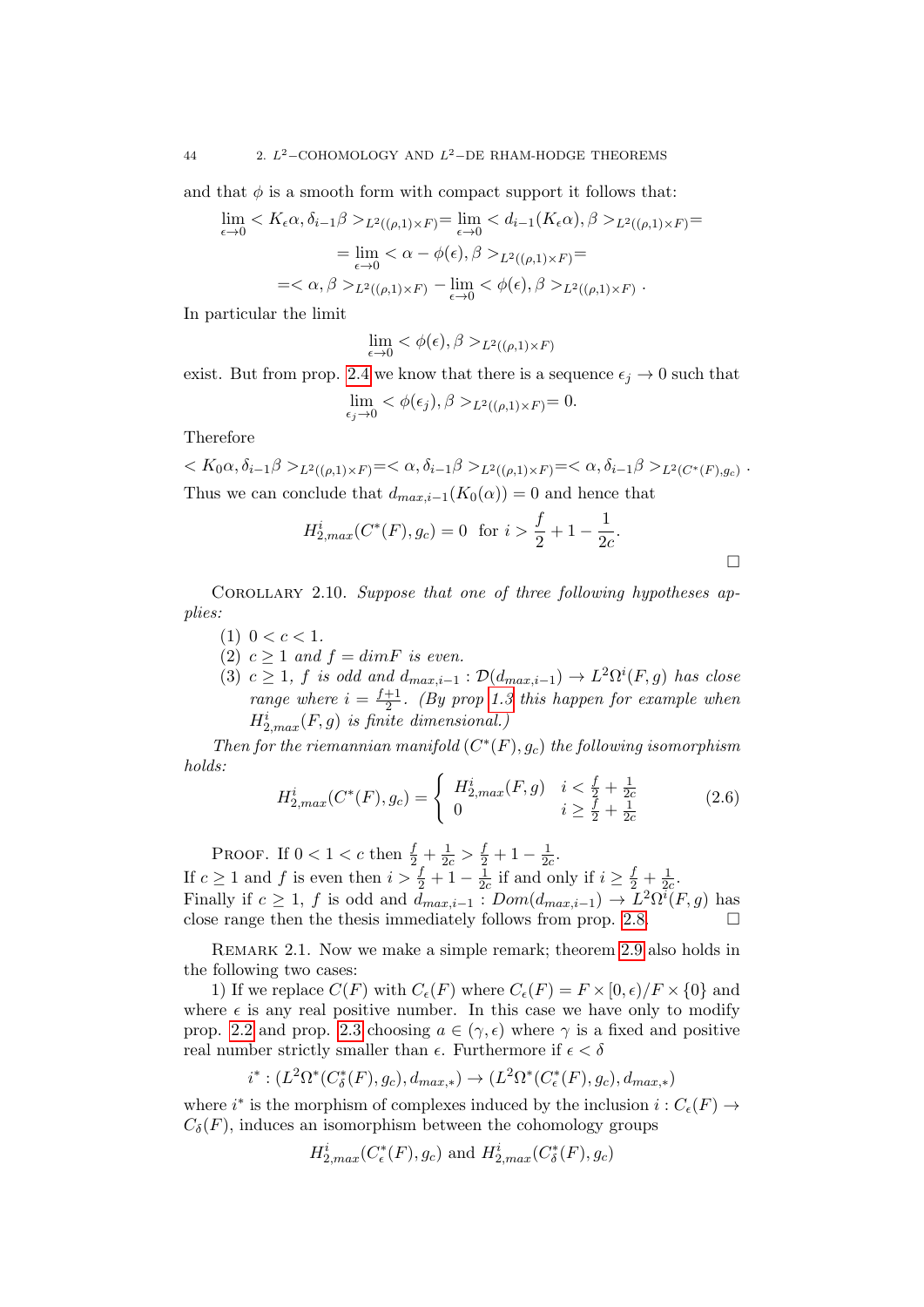for each  $i < \frac{f}{2} + \frac{1}{2a}$  $\frac{1}{2c}$  or  $i > \frac{f}{2} + 1 - \frac{1}{2d}$  $\frac{1}{2c}$ . This last assertion is easy to see. When  $i > \frac{f}{2} + 1 - \frac{1}{2a}$  $\frac{1}{2c}$  it is obvious because the cohomology groups are both null; when  $i < \frac{f}{2} + \frac{1}{2a}$  $\frac{1}{2c}$  it follows by the fact that given  $a \in (\gamma, \epsilon)$  and given  $v_a$ , which is the evaluation map defined like in [\(2.3\)](#page-41-1), we have  $v_a = v_a \circ i^*$  where at the left of the equality  $v_a$  is between  $\Omega_2^i(C^*_\delta(F), g_c)$  and  $\Omega_2^i(F, g)$  and at the right of the equality it is between  $\Omega_2^i(C^*_\epsilon(F), g_c)$  and  $\Omega_2^i(F, g)$  . Finally if the hypotheses of corollary [2.10](#page-43-0) holds then the same corollary holds for  $C_{\epsilon}^*(F)$ and in this case i<sup>\*</sup> induces an isomorphism between  $H_{2,max}^i(C_{\epsilon}^*(F), g_c)$  and  $H_{2,max}^i(C^*_\delta(F), g_c)$  for all *i*.

2) When  $(F, g)$  is a disconnected riemannian manifold made of a finite number of connected components all having the same dimension, that is  $(F,g) = \bigcup_{j\in J}(F_j,g_j)$ ,  $dimF_i = dimF_j$  for each  $i,j \in J$  and J is finite. Indeed in this case:

$$
H_{2,max}^i(C^*(F), g_c) = H_{2,max}^i(C^*(\bigcup_{j \in J} F_j), g_c) = (2.7)
$$

<span id="page-44-0"></span>
$$
=\bigoplus_{j\in J} H_{2,max}^i(C^*(F_j), g_{c,j}) =
$$
\n(2.8)

$$
= \bigoplus_{j \in J} \left\{ \begin{array}{ll} H_{2,max}^i(F_j, g_j) & i < \frac{f}{2} + \frac{1}{2c} \\ 0 & i > \frac{f}{2} + 1 - \frac{1}{2c} \end{array} \right. = \left\{ \begin{array}{ll} H_{2,max}^i(F, g) & i < \frac{f}{2} + \frac{1}{2c} \\ 0 & i > \frac{f}{2} + 1 - \frac{1}{2c} \end{array} \right.
$$

Obviously if each  $(F_j, g_j)$  satisfies the assumptions of corollary [2.10](#page-43-0) then also corollary [2.10](#page-43-0) holds for  $(C^*(F), g_c)$ . This situation could happen in theorem [2.12](#page-45-0) of the next section. In that case the manifold  $F$  will be the regular part of a link and it could happen that it is disconnected.

We conclude the section recalling a result from [[23](#page-136-0)] that we will use in the proof of theorem [2.12.](#page-45-0)

PROPOSITION 2.11. Let  $(M, q)$  be a Riemannian manifold. Then for the riemannian manifold  $((0,1) \times M, dr \otimes dr + g)$  the following isomorphism holds:

<span id="page-44-1"></span>
$$
H_{2,max}^{i}((0,1) \times M, dr \otimes dr + g) \cong H_{2,max}^{i}(M,g) \text{ for all } i = 0, ..., dimM + 1
$$
\n(2.9)

PROOF. See [[23](#page-136-0)] pag 115.

## 3.  $L^2$  de Rham and Hodge theorems

In this section we prove the mail results of the chapter. The first one is an  $L^2$ -de Rham-Hodge theorem for  $reg(X), g$ ) where X is a compact and oriented smoothly stratified pseudomanifol with a Thom-Mather stratification and q is a quasi-edge metric with weights over  $req(X)$ . We will show that the absolute and relative Hodge cohomology groups are respectively isomorphic to the maximal and minimal  $L^2$  de Rham cohomology which are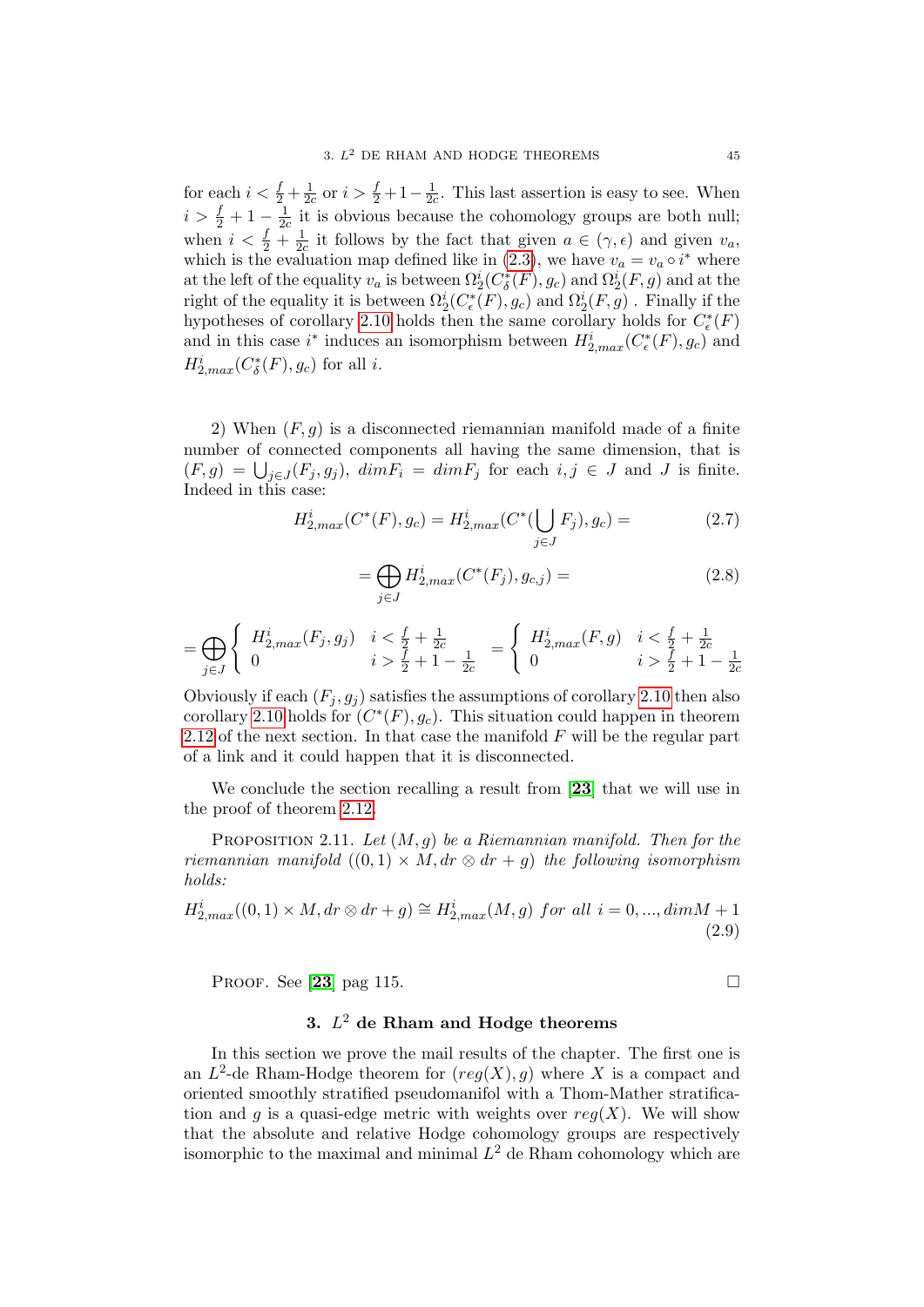in turn isomorphic respectively to the intersection cohomology groups associated to  $t - p_q$  and  $p_q$ . Moreover we give a partial answer to the inverse question: given a general perversity  $p$  on  $X$  is there a riemannian metric over  $reg(X)$  such that its maximal (or minimal ) $L^2$  de Rham cohomology is isomorphic to the intersection cohomology relative to  $p$ ? Under some assumptions we will show that the answer is positive.

Before starting we make a remark about the notation. Given an open subset  $U \subset X$  with  $\mathcal{D}(U, d_{max/min,i})$  we mean the domain of  $d_{max/min,i}$  in  $L^2\Omega^i(\text{reg}(U),g|_{\text{reg}(U)})$  Given a complex of sheaves  $(\mathcal{L}^*,d_*)$  over X and an open subset U of X with the symbol  $H^i(\mathcal{L}^*(U), d_*)$  we mean the *i*-th cohomology group of the complex

$$
...\stackrel{d_{i-2}}{\rightarrow}\mathcal{L}^{i-1}(U)\stackrel{d_{i-1}}{\rightarrow}\mathcal{L}^{i}(U)\stackrel{d_{i}}{\rightarrow}\mathcal{L}^{i+i}(U)\stackrel{d_{i+1}}{\rightarrow}...
$$

Finally with  $\mathbb{H}^i(\mathcal{L}^*, d_*)$  we mean the *i*-th cohomology sheaf associated to the complex  $(\mathcal{L}^*, d_*)$ .

THEOREM 2.12. Let  $X$  be a compact and oriented smoothly stratified pseudomanifold of dimension n with a Thom-Mather stratification X. Let g be a quasi edge metric with weights on  $reg(X)$ , see definition [1.29.](#page-29-0) Let  $\mathcal{R}_0$  be the stratified coefficient system made of the pair of coefficient systems given by  $(X - X_{n-1}) \times \mathbb{R}$  over  $X - X_{n-1}$  where the fibers  $\mathbb R$  have the discrete topology and the constant 0 system on  $X_{n-1}$ . Let  $p_q$  be the general perversity associated to the metric g, see definition [1.34.](#page-32-0) Then, for all  $i = 0, ..., n$ , the following isomorphisms holds:

<span id="page-45-1"></span>
$$
I^{q_g}H^i(X, \mathcal{R}_0) \cong H^i_{2,max}(reg(X), g) \cong \mathcal{H}^i_{abs}(reg(X), g)
$$
 (2.10)

<span id="page-45-0"></span>
$$
I^{p_g}H^i(X, \mathcal{R}_0) \cong H^i_{2, min}(reg(X), g) \cong \mathcal{H}^i_{rel}(reg(X), g)
$$
\n(2.11)

where  $q_q$  is the complementary perversity of  $p_q$ , that is,  $q_q = t - p_q$  and t is the usual top perversity. In particular, for all  $i = 0, ..., n$  the groups

 $H_{2,max}^i (reg(X), g), H_{2,min}^i (reg(X), g), H_{abs}^i (reg(X), g), H_{rel}^i (reg(X), g)$ are all finite dimensional.

THEOREM 2.13. Let X be as in the previous theorem. Let p a general perversity in the sense of Friedman on  $X$ . If p satisfies the following conditions:

$$
\begin{cases}\np \geq \overline{m} \\
p(Y) = 0 & \text{if } cod(Y) = 1\n\end{cases} \tag{2.12}
$$

then there exists q, a quasi edge edge metric with weights on  $reg(X)$ , such that

<span id="page-45-3"></span>
$$
I^p H^i(X, \mathcal{R}_0) \cong H^i_{2, min}(reg(X), g) \cong \mathcal{H}^i_{rel}(reg(X), g). \tag{2.13}
$$

Conversely if p satisfies:

$$
\begin{cases} p \leq \underline{m} \\ p(Y) = -1 & if \text{ cod}(Y) = 1 \end{cases}
$$
 (2.14)

then, also in this case, there exists a quasi edge metric with weights h on  $req(X)$  such that

<span id="page-45-2"></span>
$$
I^{p}H^{i}(X,\mathcal{R}_{0}) \cong H^{i}_{2,max}(reg(X),h) \cong \mathcal{H}^{i}_{abs}(reg(X),h).
$$
 (2.15)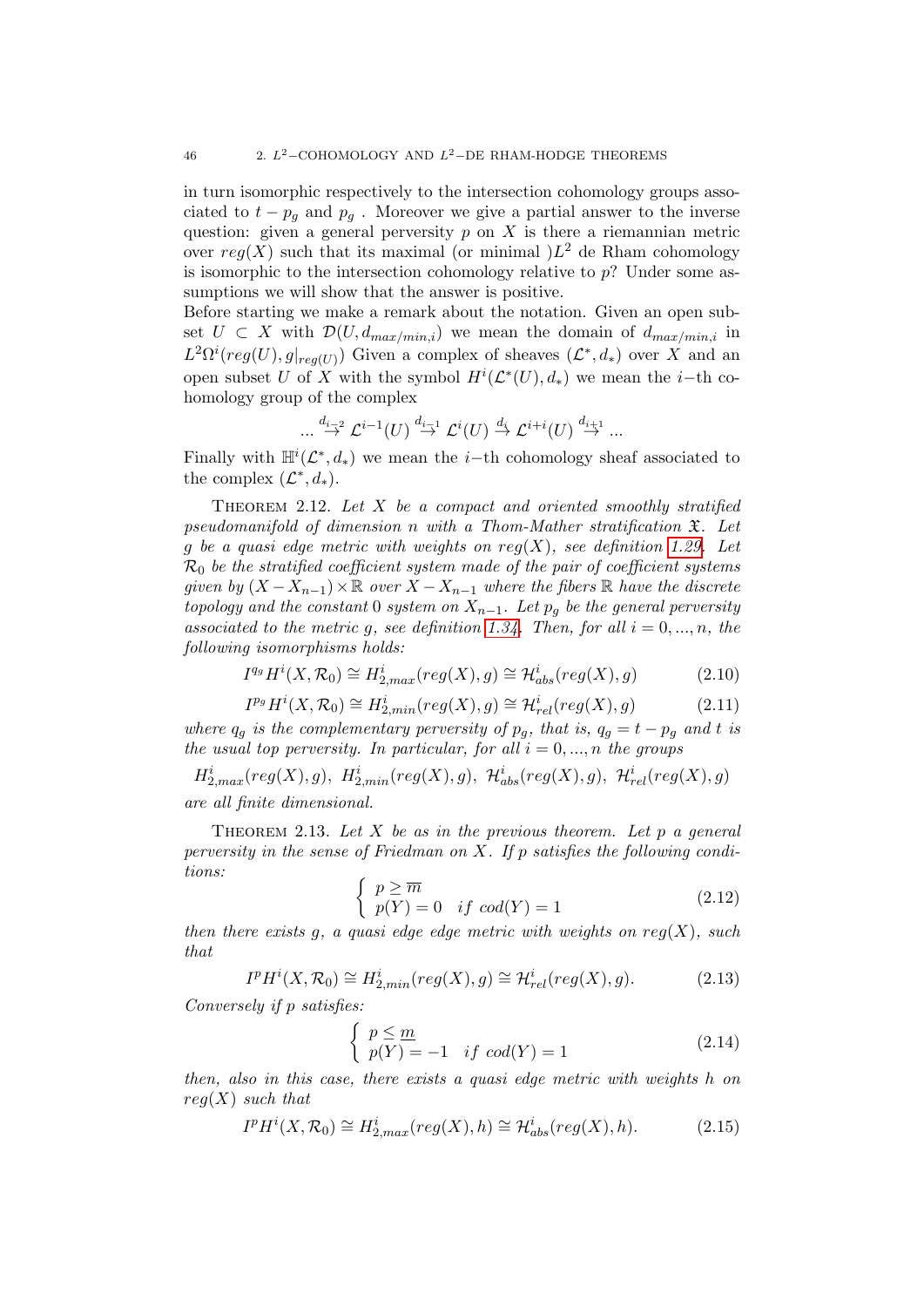Before proving these theorems we need some preliminary results.

PROPOSITION 2.14. Let  $X$  be an oriented smoothly stratified pseudomanifold of dimension n with a Thom-Mather stratification and let g a riemannian metric on reg(X). Consider, for every  $i = 0, ..., n$ , the following presheaf:

$$
U \longmapsto \mathcal{D}(U, d_{max,i}) = \begin{cases} \mathcal{D}(U, d_{max,i}) & U \cap X_{n-1} = \emptyset \\ \mathcal{D}(U - (U \cap X_{n-1}), d_{max,i}) & U \cap X_{n-1} \neq \emptyset \end{cases}
$$
(2.16)

or

$$
U \longmapsto \begin{cases} \omega \in \Omega_2^i(U, g|_U) & U \cap X_{n-1} = \emptyset \\ \omega \in \Omega_2^i(\text{reg}(U), g|_{\text{reg}(U)}) & U \cap X_{n-1} \neq \emptyset \end{cases} \tag{2.17}
$$

Let  $\mathcal{L}^i_{2,max}$  and  $\mathcal{L}^i_2$  be the sheaves associated to the previous presheaves; then for these sheaves we have the following explicit descriptions:

- (1) let U an open subset of X then:  $\mathcal{L}_{2,max}^{i}(U) \cong \{ \omega \in L_{Loc}^{2}\Omega^{i}(reg(U), g|_{reg(U)}) : \forall p \in U \exists V \text{ open} \}$
- neighbourhood of p in U such that  $\omega|_{req(V)} \in \mathcal{D}(reg(V), d_{max,i})$ .
- (2)  $\mathcal{L}_2^i(U) \cong {\omega \in \Omega^i(reg(U),g|_{reg(U)}) : \forall p \in U \exists V \ open \ neighborhood}$ 
	- of p in U such that  $\omega|_{reg(V)} \in \Omega_2^i(reg(V), g|_{reg(V)})\}.$
- (3) If X is compact  $\mathcal{L}_{2,max}^{i}(X) = \mathcal{D}(reg(X), d_{max,i}).$
- (4)  $\mathcal{L}_2^i(X) = \{ \omega \in \Omega^i (reg(X)) : \omega \in L^2 \Omega^i (reg(X), g), \}$

 $d_i \omega \in L^2 \Omega^i (reg(X), g) \}.$ 

<span id="page-46-0"></span>(5) The complexes  $\mathcal{L}_{2,max}^i$  and  $\mathcal{L}_{2}^i$  are quasi isomorphic.

PROOF. The first and the second statement follow from the fact that the sheaves  $\mathcal{L}_{2,max}^i$ ,  $\mathcal{L}_2^i$  and the respective sheaves at the right of  $\cong$  have isomorphic stalks. The third and fourth statement are an immediate consequences of the compactness of  $X$ . The fifth statement follows immediately from proposition [1.11.](#page-21-0)

<span id="page-46-1"></span>PROPOSITION 2.15. Let  $X$  be an oriented smoothly stratified pseudomanifold with a Thom-Mather stratification of dimension n such that for each stratum Y the link  $L_Y$  is compact and let g be a quasi rigid iterated edge metric with weights on reg(X). Then, for each  $i = 0, ..., n$ ,  $\mathcal{L}_{2,max}^{i}$  and  $\mathcal{L}_{2}^{i}$ are fine sheaves.

PROOF. From the description of the sheaves  $\mathcal{L}_{2,max}^i$ ,  $\mathcal{L}_2^i$  given in prop. [2.14](#page-46-0) it follows that in order to prove this proposition it is sufficient to show that on X, given an open cover  $\mathcal{U}_A = \{U_\alpha\}_{\alpha \in A}$ , there is a bounded partition of unity with bounded differential subordinate to  $\mathcal{U}_A$ , that is a family of functions  $\lambda_{\alpha}: X \to [0,1], \alpha \in A$  such that

- (1) Each  $\lambda_{\alpha}$  is continuous and  $\lambda_{\alpha}|_{reg(X)}$  is smooth.
- (2)  $supp(\lambda_{\alpha}) \subset U_{\alpha}$  for some  $\alpha \in A$ .
- (3)  $\{supp(\lambda_{\alpha})\}_{\alpha \in A}$  is a locally finite cover of X.
- (4) For each  $x \in X \sum_{\alpha \in A} \lambda_{\alpha}(x) = 1$ .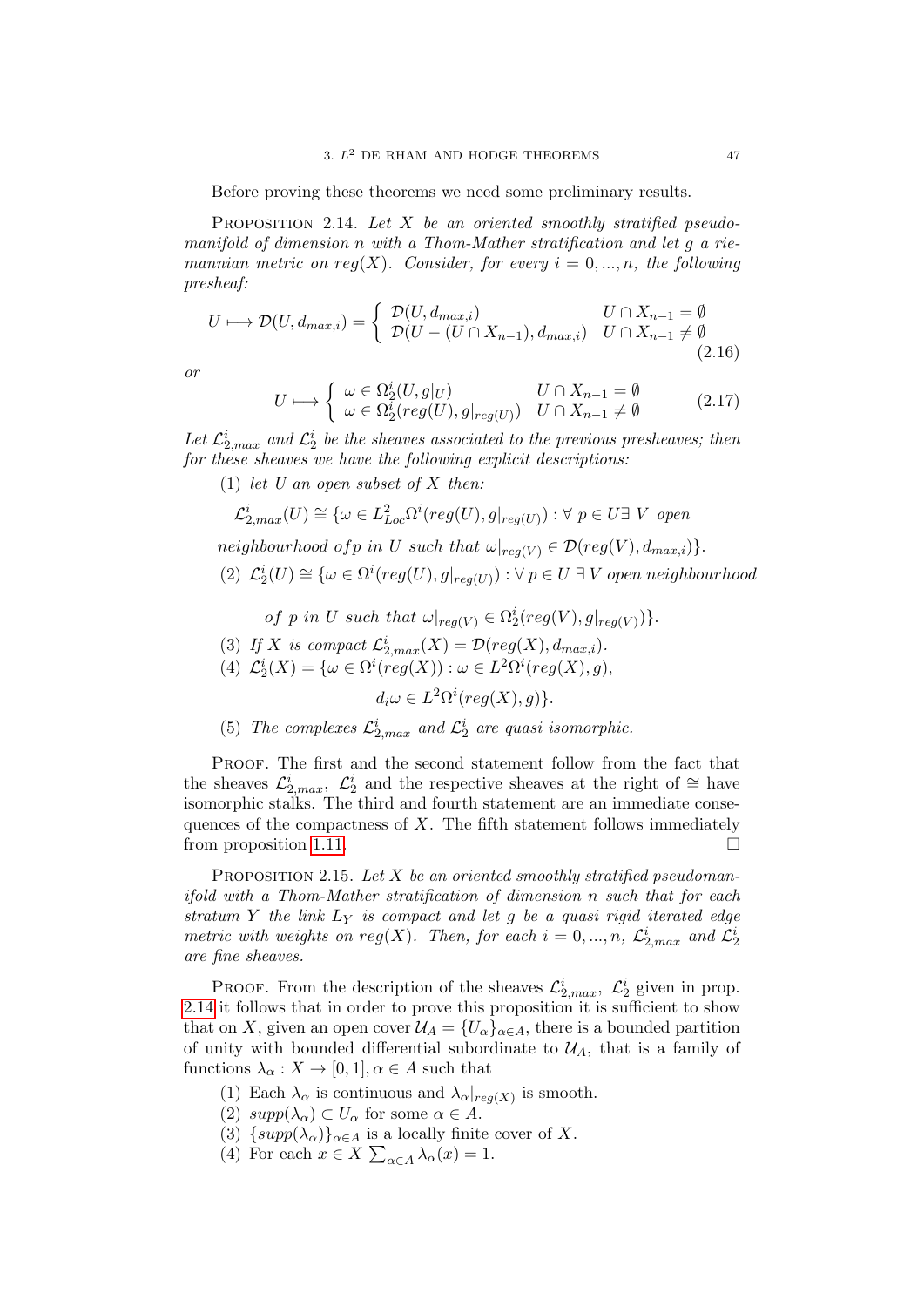(5) There are constants  $C_{\alpha} > 0$  such that each  $\lambda_{\alpha}$  satisfies

$$
||d(\lambda_{\alpha}|_{reg(X)})||_{L^{2}(reg(X), g)} \leq C_{\alpha}.
$$

The proof is given by induction on the depth of X. If  $depth(X) = 0$ the statement is immediate because in this case  $X$  is a differentiable manifold. Suppose now that the statement is true if  $depth(X) \leq k-1$  and that  $depth(X) = k$ . Let  $\mathcal{U}_J = \{U_j\}_{j \in J}$  be a locally finite refinement of  $\mathcal{U}_A$  such that for each  $U_J$  there is a diffeomorphism  $\phi_j: U_j \to \mathbb{R}^n$  if  $U_j \cap X_{n-1} = \emptyset$ or, in the case  $U_j \cap X_{n-1} \neq \emptyset$ , an isomorphism  $\phi_j: U_j \to W_j \subset \mathbb{R}^k \times C(L_j)$ between  $U_j$  and an open subset,  $W_j$ , of the product  $\mathbb{R}^k \times C(L_j)$  for some  $k < n$  and stratified space  $L_i$ . Let  $\mathcal{V}_J = \{V_j\}_{j\in J}$  a shrinking of  $\mathcal{U}_J$ ; this means that  $\mathcal{V}_J$  is a refinement

of  $\mathcal{U}_J$  such that if  $V_j \subset U_j$  then  $V_j \subset U_j$ . Now let  $V_j \in \mathcal{V}_J$ ,  $U_j \in \mathcal{U}_J$ such that  $V_j \subset U_j$  and  $U_j \cap X_{n-1} = \emptyset$ . Let  $\psi_j : \mathbb{R}^n \to [0,1]$  be a smooth function such that  $\psi_j|_{\overline{\phi_j(V_j)}} = 1$  and  $supp(\psi_j) \subset \phi_j(U_j)$ . Define  $\lambda_j: X \to [0,1], \lambda_j := \psi_j \circ \phi_j$ . Now let  $V_j \in \mathcal{V}_J$ ,  $U_j \in \mathcal{U}_J$  such that  $V_j \subset U_j$  and  $U_j \cap X_{n-1} \neq \emptyset$ . We can take two functions  $\eta : \mathbb{R}^k \to [0,1],$  $\xi : [0,1] \rightarrow [0,1]$  and, using the inductive hypothesis and the fact that  $L_Y$ is compact, a third function  $\tau_j : L_j \to [0,1]$  smooth on  $reg(L_j)$  and with bounded differential such that  $\psi_j := \eta_j \xi_j \tau_j$  is a a continuous function on  $\mathbb{R}^k \times C(L_j) \to [0, 1]$  smooth on the regular part and with bounded differential such that  $\psi_j|_{\overline{\phi_j(V_j)}} = 1$  and  $supp(\psi_j) \subset \phi_j(U_j)$ . Also in this case define  $\lambda_j: X \to [0,1], \ \lambda_j := \psi_j \circ \phi_j.$  Finally define

$$
\mu_j: X \to [0, 1], \mu_j = \frac{\lambda_j}{\sum_{j \in J} \lambda_j} \tag{2.18}
$$

 $\{\mu_i\}_{i\in J}$  is a partition of unity with bounded differential subordinated to the cover  $\mathcal{U}_J$  and therefore from this follows immediately that there exist a partition of unity with bounded differential subordinated to the cover  $\mathcal{U}_A$ . Now the statement of the proposition is an immediate consequence.  $\Box$ 

Now we state the last proposition that we will use in the proof of theorem [2.12.](#page-45-0)

<span id="page-47-0"></span>PROPOSITION 2.16. Let  $L$  be a compact smoothly stratified pseudomanifold with a Thom-Mather stratification and let  $q_L$  be a riemannian metric on reg(L). Let  $C(L)$  be the cone over L and on reg( $C(L)$ ) consider the metric dr  $\otimes$  dr +  $r^{2c}g_L$ . Finally consider on  $C(L)$  the complex of sheaves  $(\mathcal{L}^*_{2,max}, d_{max,*})$  associated to the metric dr⊗dr+r<sup>2c</sup>g<sub>L</sub>. Then the canonical inclusion

$$
i_v : C(L) - \{v\} \longrightarrow C(L),
$$

where  $v$  is the vertex of the cone, induces a quasi-isomorphism between the complexes

$$
(\mathcal{L}_{2,max}^*,d_{max,*})\ and\ (i_{v*}i_v^*\mathcal{L}_{2,max}^*,d_{max,*})
$$

for  $i \leq \left[\left(\frac{dim L}{2} + \frac{1}{2e}\right)\right]$  $\frac{1}{2c}$ ].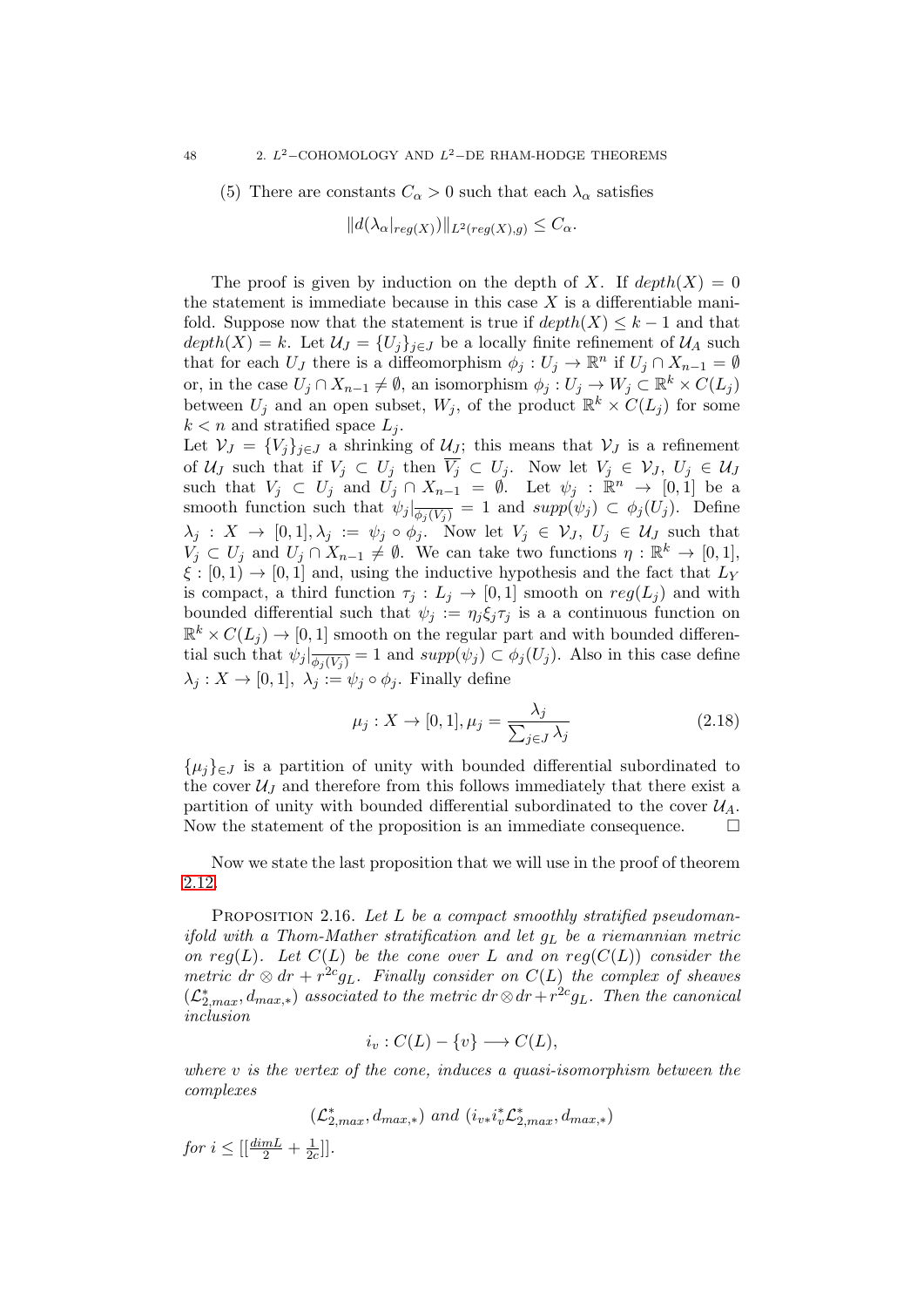PROOF. We start the proof showing that the complexes  $(\mathcal{L}_{2,max}^*, d_{max,*})$ and  $(i_{v*}i_v^*\mathcal{L}_{2,max}^*, d_{max,*})$  are quasi isomorphic for  $i \leq [\frac{dimL}{2} + \frac{1}{2a}]$  $\frac{1}{2c}]$ . This is equivalent to show that for each  $x \in C(L)$ 

$$
(\mathbb{H}^i(\mathcal{L}^*_{2,max},d_{max,*}))_x \cong (\mathbb{H}^i(i_{v*}i_v^*\mathcal{L}^*_{2,max},d_{max,*}))_x
$$

where each term in the previous isomorphism is the stalk at the point  $x$  of the *i*−th cohomology sheaf associated to  $(\mathcal{L}_{2,max}^*, d_{max,*})$  and  $(i_{v*}i_v^*\mathcal{L}_{2,max}^*, d_{max,*})$ respectively. For every  $i = 0, ..., dimL+1$  the sheaf  $i_{v*}i_v^*\mathcal{L}_{2,max}^i$  is isomorphic to the following sheaf; let  $U \subset C(L)$  be an open subset then:

 $i_{v*}i_v^*\mathcal{L}_{2,max}^i(U) \cong \{ \omega \in L_{Loc}^2 \Omega^i (reg(U), dr \otimes dr + r^{2c} g_L|_{reg(U)}): \forall p \in U - \{v\}$  $\exists V$  open neighbourhood of p in U such that  $\omega|_{reg(V)} \in \mathcal{D}(reg(V), d_{max,i})\}.$ From this fact and prop. [2.14](#page-46-0) it follows that for every  $x \in C(L) - \{v\}$ 

<span id="page-48-0"></span>
$$
(\mathbb{H}^i(\mathcal{L}_{2,max}^*, d_{max,*}))_x \cong (\mathbb{H}^i(i_{v*}i_v^*\mathcal{L}_{2,max}^*, d_{max,*}))_x. \tag{2.19}
$$

Now by theorem [2.9](#page-41-0) and remark [2.1](#page-44-0) we know that for  $i \leq \left[\frac{dim L}{2} + \frac{1}{2a}\right]$  $\frac{1}{2c}$ ]]

$$
(\mathbb{H}^i(\mathcal{L}_{2,max}^*,d_{max,*}))_v \cong H^i(\mathcal{L}_{2,max}^*(C(L)),d_{max,*}) \cong H^i_{2,max}(reg(L),g_L).
$$

Using the same techniques it is easy to show that for each  $i$ 

$$
(\mathbb{H}^i(i_{v*}i_v^*\mathcal{L}_{2,max}^*,d_{max,*}))_v \cong H^i(i_{v*}i_v^*\mathcal{L}_{2,max}^*(C(L)),d_{max,*}).
$$

Therefore we have to show that for  $i \leq \left[\frac{dim L}{2} + \frac{1}{2d}\right]$  $\frac{1}{2c}$ ]]

$$
H^{i}(i_{v*}i_{v}^{*}\mathcal{L}_{2,max}^{*}(C(L)),d_{max,*}) \cong H^{i}_{2,max}(reg(L),d_{max,*}).
$$

On the whole cone  $C(L)$  the main difference between the complexes

$$
(\mathcal{L}^*_{2, max}, d_{max,*})
$$
 and  $(i_{v*}i_v^*\mathcal{L}^*_{2, max}, d_{max,*})$ 

is that for each  $\omega \in \mathcal{L}^i_{2,max}(L)$ , by prop. [2.1,](#page-34-0)

$$
\pi^*\omega \in \mathcal{L}_{2,max}^i(C(L))
$$
 if and only if  $i < \frac{\dim L}{2} + \frac{1}{2c}$ .

Instead

$$
\pi^*\omega \in i_{v*}i_v^*\mathcal{L}_{2,max}^i(C(L))
$$
 for every  $i = 0, ..., dimL$ .

Therefore by the proof of the first part of theorem [2.9](#page-41-0) and in particular from [\(2.5\)](#page-42-0) follows that

<span id="page-48-1"></span>
$$
H^{i}(i_{v*}i_{v}^{*}\mathcal{L}_{2,max}^{*}(C(L)), d_{max,*}) \cong H^{i}_{2,max}(reg(L), g_{L})
$$
\n
$$
\tag{2.20}
$$

for every  $i = 0, ..., dim L + 1$ . But from theorem [2.10](#page-43-0) we know that for  $i \leq \left[\frac{dim L}{2} + \frac{1}{2d}\right]$  $\frac{1}{2c}$ ]]

<span id="page-48-2"></span>
$$
H^{i}(\mathcal{L}_{2,max}^{*}(C(L)), d_{max,*}) \cong H^{i}_{2,max}(reg(L), g_{L}).
$$
\n(2.21)

So for  $i \leq \left[\frac{dim L}{2} + \frac{1}{2e}\right]$  $\frac{1}{2c}$ ]]

$$
(\mathbb{H}^i(i_{v\ast}i_v^*\mathcal{L}_{2,max}^*,d_{max,\ast}))_v\cong(\mathbb{H}^i(\mathcal{L}_{2,max}^*,d_{max,\ast}))_v
$$

and therefore we can conclude that for the same  $i$  the complexes

$$
(\mathcal{L}_{2,max}^*,d_{max,*}) \text{ and } (i_{v*}i_v^*\mathcal{L}_{2,max}^*,d_{max,*})
$$

are quasi-isomorphic.

Now let j be the morphism between  $(\mathcal{L}_{2,max}^*, d_{max,*})$  and  $(i_{v*}i_v^*\mathcal{L}_{2,max}^*, d_{max,*})$ induced from  $i_v : C(L) - \{v\} \rightarrow C(L)$ . It is immediate to note that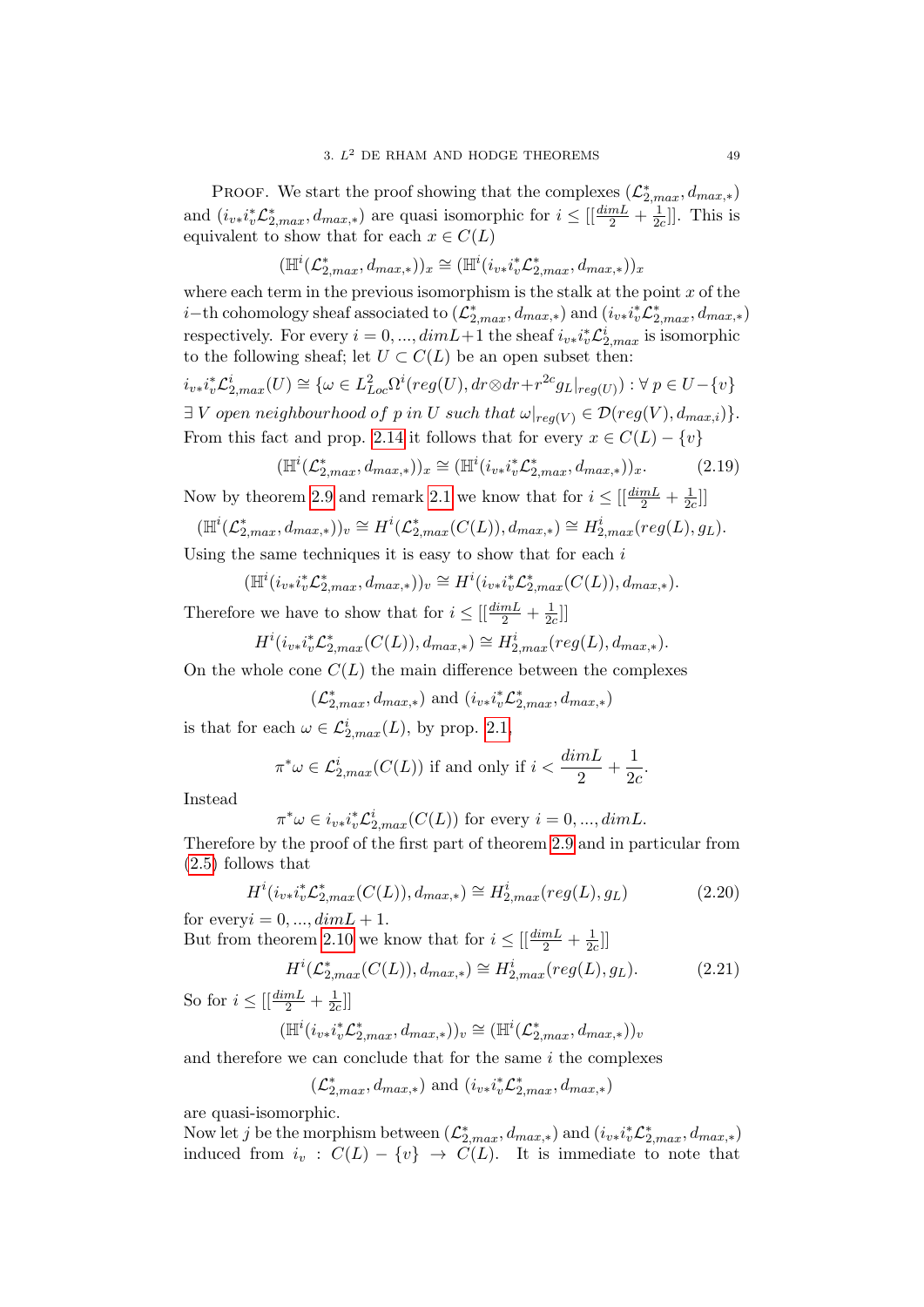for each open subset  $U \subset C(L)$  just the inclusion of  $\mathcal{L}_{2,max}^*(U)$  in  $i_{v*}i_v^*\mathcal{L}_{2,max}^*(U)$ . Therefore if we call  $j^*$  the morphism induced from  $j$  between the cohomology sheaves  $H^i(\mathcal{L}_{2,max}^*,d_{max,*})$  and  $H^i(i_{v*}i_v^*\mathcal{L}_{2,max}^*,d_{max,*})$  it is immediate to note that  $j^*$  induces the isomorphism  $(2.19)$ . Finally if we call  $\phi$  and  $\psi$  respectively the isomorphisms [\(2.20\)](#page-48-1) and [\(2.21\)](#page-48-2) we have that for  $i \leq [\frac{dim L}{2} + \frac{1}{2d}]$  $\frac{1}{2c}$ ]

$$
\phi \circ j^* = \psi.
$$

Therefore we can conclude that

$$
j: (\mathcal{L}_{2,max}^*, d_{max,*}) \to (i_{v*}i_v^*\mathcal{L}_{2,max}^*, d_{max,*})
$$
  
orphism for  $i \leq [\frac{dimL}{2} + \frac{1}{2c}]]$ .

is a quasi-isomorphism for  $i \leq \left[\frac{dimL}{2} + \frac{1}{2a}\right]$  $\overline{2c}$ 

<span id="page-49-1"></span>COROLLARY 2.17. Let  $(M, h)$  be an oriented riemannian manifold, let L be a compact smoothly stratified pseudomanifold with a Thom-Mather stratification and let  $g_L$  be a riemannian metric on reg( $L$ ). Consider now  $M \times C(L)$  and on  $reg(M \times C(L))$  consider the metric  $h + dr \otimes dr + r^{2c}g_L$ . Let  $i_M : M \times C(L) - (M \times \{v\}) \rightarrow M \times C(L)$  be the canonical inclusion where v is the vertex of the cone. Finally consider over  $M \times C(L)$  the complex of sheaves  $(\mathcal{L}_{2,max}^*, d_{max,*})$ . Then the canonical inclusion

$$
i_M: M \times C(L) - (M \times \{v\}) \longrightarrow M \times C(L)
$$

induces a quasi-isomorphism between the complexes

$$
(\mathcal{L}^*_{2, max}, d_{max,*}) \ and \ (i_{M*}i_M^*\mathcal{L}^*_{2, max}, d_{max,*})
$$

for  $i \leq \left[\left(\frac{dim L}{2} + \frac{1}{2e}\right)\right]$  $\frac{1}{2c}$ ].

PROOF. The proof is completely analogous to the proof of proposition [2.16.](#page-47-0) For every  $i = 0, ..., dimM + dimL + 1$  the sheaf  $i_{M*}i_M^*\mathcal{L}_{2,max}^i$  is isomorphic to the following sheaf; let  $U \subset M \times C(L)$  an open subset then:

$$
i_{M*}i_M^* \mathcal{L}_{2,max}^i(U) \cong \{ \omega \in L_{Loc}^2 \Omega^i (reg(U), h + dr \otimes dr + r^{2c} g_L|_{reg(U)}) : \forall p \in U - (U \cap (M \times \{v\}) \exists V \text{ open neighbourhood of } p \text{ in } U
$$
  
such that  $\omega|_{reg(V)} \in \mathcal{D}(reg(V), d_{max,i}) \}.$ 

From this it follows that for every  $x \in M \times C(L) - (M \times \{v\})$ 

$$
(\mathbb{H}^i(\mathcal{L}_{2,max}^*,d_{max,*}))_x \cong (\mathbb{H}^i(i_{M*}i_M^*\mathcal{L}_{2,max}^*,d_{max,*}))_x.
$$

Now let  $p = (m, v) \in M \times \{v\}$ . By theorem [2.9,](#page-41-0) remark [2.1](#page-44-0) and proposition [2.11](#page-44-1) we know that:

<span id="page-49-0"></span>
$$
(\mathbb{H}^i(\mathcal{L}_{2,max}^*, d_{max,*}))_p \cong H^i(\mathcal{L}_{2,max}^*(U \times C(L)), d_{max,*}) \cong
$$
  

$$
\cong H_{2,max}^i(reg(L), g_L)
$$
 (2.22)

for  $i \leq \left[\left(\frac{dim L}{2} + \frac{1}{2}\right)\right]$  $\frac{1}{2c}$ ] where U is an open neighborhood of m in M diffeomorphic to an open ball in  $\mathbb{R}^s$  where  $s = dim M$ . Moreover, like in the proof of the previous proposition, it is easy to show that

$$
(\mathbb{H}^i(i_{v*}i_v^*\mathcal{L}_{2,max}^*,d_{max,*}))_p \cong H^i(i_{v*}i_v^*\mathcal{L}_{2,max}^*(U \times C(L)),d_{max,*})
$$
 (2.23)

where  $U$  is as in  $(2.22)$ . Therefore in order to show that

$$
(\mathbb{H}^i(i_{M*}i_M^*\mathcal{L}_{2,max}^*,d_{max,*}))_p\cong (\mathbb{H}^i(\mathcal{L}_{2,max}^*,d_{max,*}))_p
$$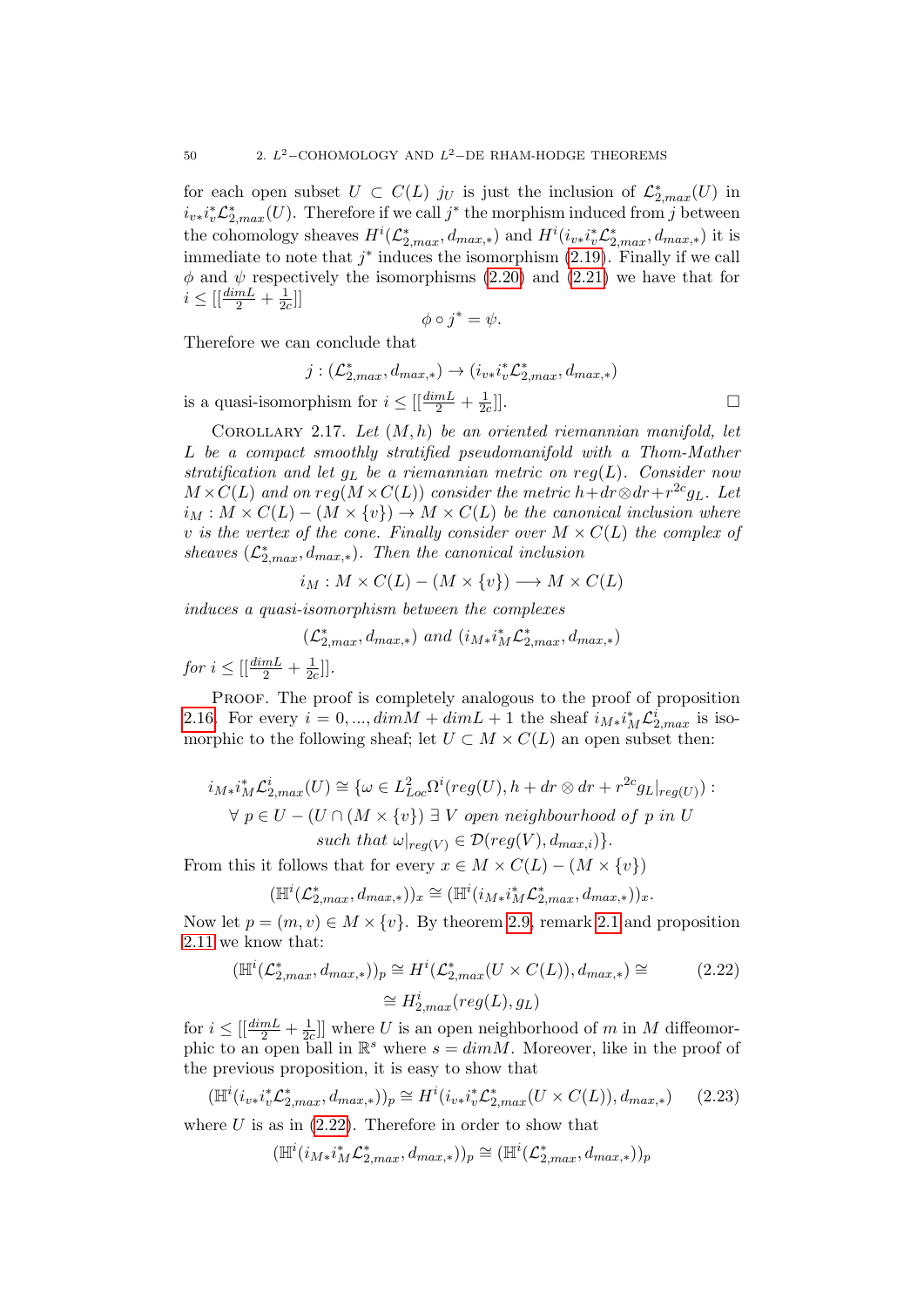for  $i \leq \left[\left(\frac{dim L}{2} + \frac{1}{2e}\right)\right]$  $\frac{1}{2c}$ ] it is sufficient to show that for the same i

$$
H^i(i_{M*}i_M^* \mathcal{L}_{2,max}^*(U \times C(L)), d_{max,*}) \cong H^i(\mathcal{L}_{2,max}^*(U \times C(L)), d_{max,*})
$$

where  $U$  is as in  $(2.22)$ . But from the same observations of the proof of prop. [2.16](#page-47-0) and prop. [2.11](#page-44-1) follows immediately that

$$
H^i(i_{M*}i_M^* \mathcal{L}_{2,max}^*(U \times C(L)), d_{max,*}) \cong H^i_{2,max}(reg(L), g_L)
$$
 for each  $i$ 

and that

$$
H^{i}(\mathcal{L}_{2,max}^{*}(U \times C(L)), d_{max,*}) \cong H_{2,max}^{i}(reg(L), g_{L}) \text{ for } i \leq [[\frac{dimL}{2} + \frac{1}{2c}]].
$$
  
So for  $i \leq [[\frac{dimL}{2} + \frac{1}{2c}]]$   

$$
(\mathbb{H}^{i}(i_{M*}i_{M}^{*}\mathcal{L}_{2,max}^{*}, d_{max,*}))_{p} \cong (\mathbb{H}^{i}(\mathcal{L}_{2,max}^{*}, d_{max,*}))_{p}
$$

and therefore we can conclude that for the same  $i$  the complexes

 $(\mathcal{L}_{2,max}^*, d_{max,*})$  and  $(i_{M*}i_M^*\mathcal{L}_{2,max}^*, d_{max,*})$ 

are quasi-isomorphic. Now using the same final considerations of the previous proof we get the conclusion.

Finally we can give the proof of the theorem announced at the beginning of the section:

PROOF. (of theorem [2.12\)](#page-45-0). Using corollary [1.33](#page-32-1) we know that there is a quasi rigid iterated edge metric on reg $(X)$ ,  $g'$ , that is quasi-isometric to g. So, without loss of generality, we can suppose that  $g$  is a quasi rigid iterated edge metric with weights. We start by proving the isomorphism [2.10.](#page-45-1) The proof is given by induction on the depth of X. If  $depth(X) = 0$ there is nothing to show because, in this case,  $X$  is a closed manifold and therefore the isomorphisms [2.10](#page-45-1) are the well know theorems of Hodge and de Rham. Suppose now that the theorem is true if  $depth(X) \leq k-1$  and that  $depth(X) = k$ . We will show that the theorem is also true in this case. We begin showing the first isomorphism,  $H_{2,max}^i(\text{reg}(X), g) \cong I^{q_g}H^i(X, \mathcal{R}_0);$ to do this we will use theorem [1.25,](#page-26-0) corollary [1.26](#page-26-1) and remark [1.4.](#page-27-0) More precisely we will show that the complex  $(\mathcal{L}_{2,max}^i, d_{max,i})$  satisfies the three axioms of theorem [1.25](#page-26-0) respect to the perversity  $p_q$ , the stratification  $\mathfrak X$  and the local system over  $reg(X)$  given by  $\mathcal{R} \otimes \mathcal{O}$  where  $\mathcal{R}$  is  $(X - X_{n-1}) \times \mathbb{R}$ with  $\mathbb R$  endowed of the discrete topology and  $\mathcal O$  is the orientation sheaf (see example [1.24\)](#page-25-0). By proposition [2.15](#page-46-1) we know that  $(\mathcal{L}_{2,max}^i, d_{max,i})$  is a complex of fine sheaves. The first two requirements of axiom 1 are clearly satisfied. The third requirement of the same axiom follows by proposition [2.11](#page-44-1) wich implies that for each  $x \in reg(X)$  ( $\mathbb{H}^i(\mathcal{L}_{2,max}^*, d_{max,*})$ )<sub>x</sub>, that is the stalk at the point x of the  $i$ −th cohomology sheaf associated to the complex  $(\mathcal{L}_{2,max}^*, d_{max,*}),$  satisfies:

$$
(\mathbb{H}^i(\mathcal{L}_{2,max}^*, d_{max,*}))_x = \begin{cases} \mathbb{R} & i = 0 \\ 0 & i > 0 \end{cases} \tag{2.24}
$$

Consider now a stratum  $Y \subset X$  and a point  $x \in Y$ . Let  $l = dimY$ . If  $l = n-1$ , that is if the codimension of Y is 1, then it is clear from proposition [2.11](#page-44-1) that for all  $x \in Y$  the second axiom of theorem [1.25](#page-26-0) is satisfied. So we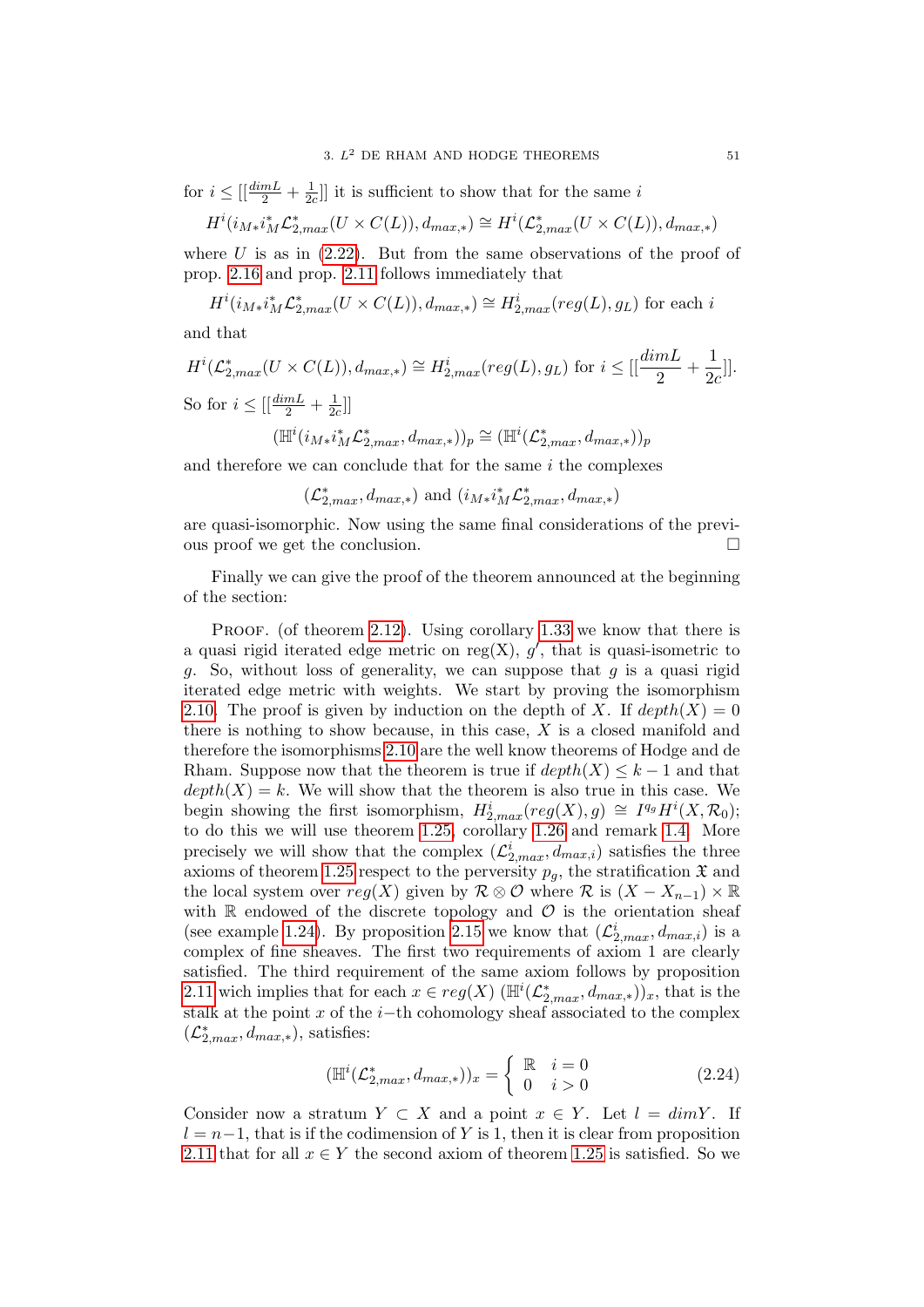can suppose that  $l \leq n-2$ . By definition [1.30](#page-30-0) we know that there exists an open subset  $V \subset Y$  such that  $\pi_Y^{-1}$  $Y_Y^{-1}(V) \cong V \times C(L_Y)$  and such that

$$
\phi: (\pi_Y^{-1}(V) \cap reg(X), g|_{\pi_Y^{-1}(V) \cap reg(X)}) \to (V \times reg(C(L_Y)), dr^2 + h_V + r^{2c_Y} g_{L_Y})
$$

is a quasi-isometry. Therefore by the invariance of  $L^2$ -cohomology under quasi-isometry we can use  $(V \times reg(C(L_Y)), dr^2 + h_V + r^{2c_Y} g_{L_Y})$  to calculate the  $L^2$ -cohomology of  $\pi_Y^{-1}$  $\overline{Y}^{-1}(V) \cap reg(X)$ . Choosing V diffeomorphic to  $(0, \epsilon)^{l}$ with  $\epsilon$  sufficiently small we have that

<span id="page-51-0"></span>
$$
(V \times reg(C(L_Y)), dr^2 + h_V + r^{2c_Y} g_{L_Y})
$$
\n(2.25)

is quasi-isometric to

$$
((0, \epsilon)^l \times reg(C(L_Y)), ds_1^2 + ... + ds_l^2 + dr^2 + r^{2c_Y} g_Y).
$$

Therefore from proposition [2.11](#page-44-1) and the invariance of  $L^2$  –cohomology under quasi-isometry it follows that:

$$
H_{2,max}^{i}(V \times reg(C(L_{Y})), dr^{2} + h_{V} + r^{2c_{Y}} g_{L_{Y}}) \cong
$$
 (2.26)

$$
\cong H^i_{2,max}(reg(C(L_Y)), dr^2 + r^{2c_Y} g_{L_Y}).
$$

In this way we have obtained that:

<span id="page-51-1"></span>
$$
H_{2,max}^{i}(reg(\pi_Y^{-1}(V)), g|_{reg(\pi_Y^{-1}(V))}) \cong
$$
\n
$$
\cong H_{2,max}^{i}(reg(C(L_Y)), dr^2 + r^{2c_Y} g_{L_Y}).
$$
\n(2.27)

As we have already observed in the proof of corollary [2.17](#page-49-1) we know that

$$
(\mathbb{H}^i(\mathcal{L}_{2,max}^*, d_{max,*}))_x \cong H_{2,max}^i(\text{reg}(\pi_Y^{-1}(V)), g|_{\text{reg}(\pi_Y^{-1}(V))})
$$

where  $V$  is as in [2.25.](#page-51-0) Therefore from this and  $(2.27)$  we get that

$$
(\mathbb{H}^i(\mathcal{L}_{2,max}^*, d_{max,*}))_x \cong H_{2,max}^i(\text{reg}(C(L_Y)), dr \otimes dr + r^{2c_Y} g_{L_Y}) \quad (2.28)
$$

Now, using the inductive hypothesis we know that this theorem is true for  $(L_Y, g_{L_Y})$  that is  $H_{2,max}^i (reg(L_Y), g_{L_Y}) \cong I^{q_{g_{L_Y}}} H^i(L_Y, \mathcal{R}_0)$  where  $q_{g_{L_Y}} =$  $t - p_{g_{L_Y}}$  and  $p_{g_{L_Y}}$  is the general perversity associated to  $g_{L_Y}$  on  $L_Y$ . This implies that  $dim \overline{H}^i_{2,max}(reg(L_Y), g_{L_Y}) < \infty$  for each  $i = 0, ..., dim L_Y$ . From this it follows that at least one of the three hypotheses of corollary [2.10](#page-43-0) is always satisfied. So we can use the same corollary to get:

$$
H_{2,max}^{i}(reg(C(L_Y)), g_c) = \begin{cases} H_{2,max}^{i}(reg(L_Y), g_{L_Y}) & i < \frac{\dim L_Y}{2} + \frac{1}{2c_Y} \\ 0 & i \ge \frac{\dim L_Y}{2} + \frac{1}{2c_Y} \end{cases} \tag{2.29}
$$

In this way we can conclude that for each  $x \in Y$ 

$$
(\mathbb{H}^i(\mathcal{L}_{2,max}^*,d_{max,*}))_x=0 \ for \ i > p_g(Y)
$$

and therefore the complex  $(\mathcal{L}_{2,max}^*, d_{max,*})$  satisfies the second axiom of theorem [1.25.](#page-26-0)

To conclude the first part of the proof we have to show that given any stratum  $Z \subset X_{n-k} - X_{n-k-1}$  and any point  $x \in Z$  the attaching map, that is the morphism given by the composition of

$$
\mathcal{L}_{2,max}^*|_{U_{k+1}} \to i_{k*} \mathcal{L}_{2,max}^*|_{U_k} \to Ri_{k*} \mathcal{L}_{2,max}^*|_{U_k}
$$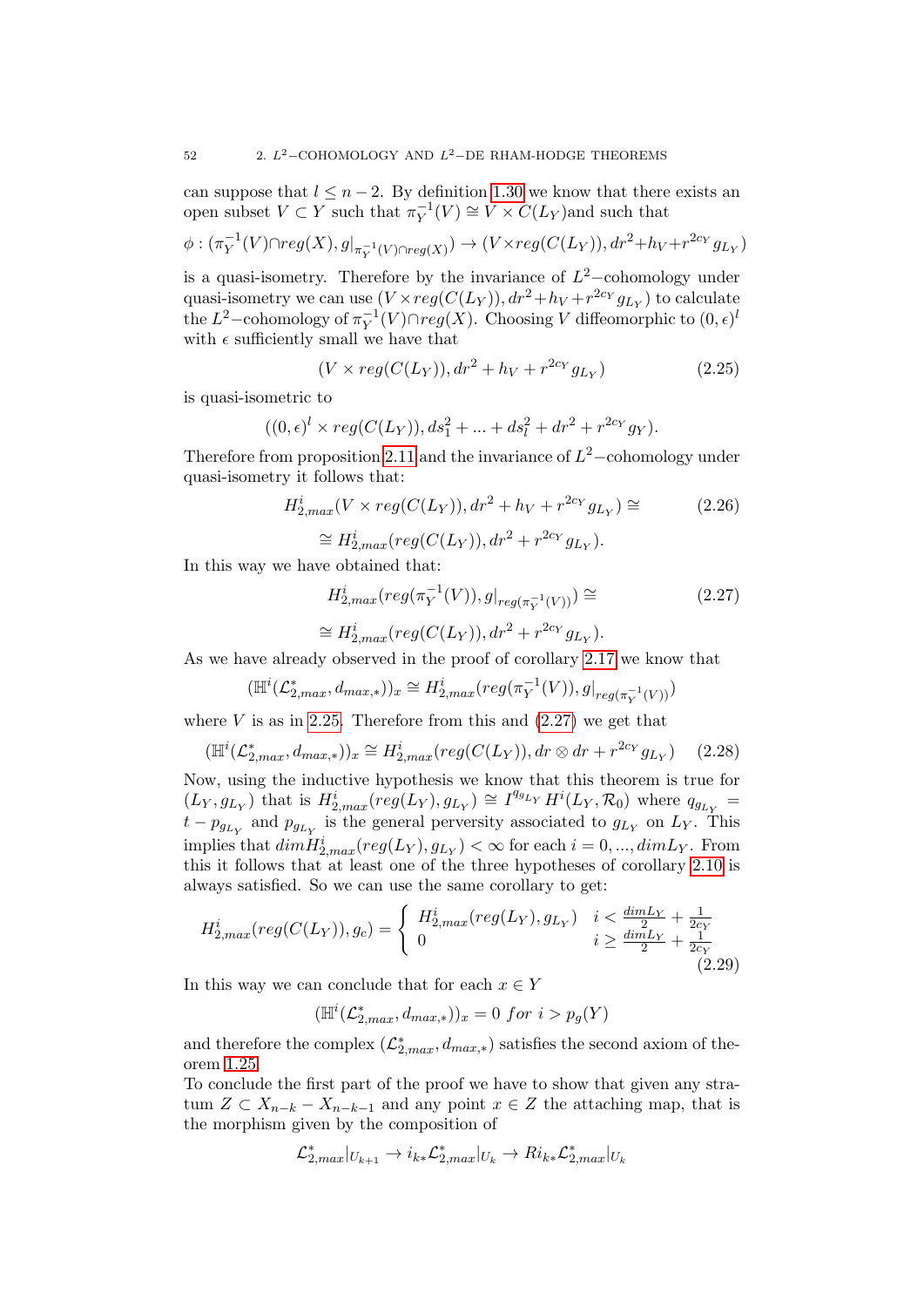where the first morphism is induced by the inclusion  $i_k : U_k \to U_{k+1}$ , is a quasi-isomorphism at x up to  $p_g(Z)$ . By the fact that  $(\mathcal{L}_{2,max}^*, d_{max,*})$  is a complex of fine sheaves it follows that  $i_{k*} \mathcal{L}_{2,max}^* |_{U_k} \to Ri_{k*} \mathcal{L}_{2,max}^* |_{U_k}$  is a quasi-isomorphism (for example see [[12](#page-136-1)] pag. 32 or [[16](#page-136-2)] pag. 222). Therefore, to conclude, we have only to show that the morphism  $\mathcal{L}_{2,max}^*|_{U_{k+1}} \to$  $i_{k*} \mathcal{L}_{2,max}^* |_{U_k}$  is a quasi-isomorphism at x up to  $p_g(Z)$ , that is, for each  $x \in Z$ it induces an isomorphism

$$
(\mathbb{H}^{i}(\mathcal{L}_{2,max}^{*}|_{U_{k+1}}, d_{max,*}))_{x} \cong (\mathbb{H}^{i}(i_{k*}\mathcal{L}_{2,max}^{*}|_{U_{k}}, d_{max,*}))_{x}
$$
(2.30)

for  $i \leq p_q(Z)$ . Now, like in the previous case to prove the validity of the second axiom, to show that for each  $x \in Z$ 

$$
(\mathbb{H}^i(\mathcal{L}^*_{2, max}|_{U_{k+1}}, d_{max,*}))_x \cong (\mathbb{H}^i(i_{k*}\mathcal{L}^*_{2, max}|_{U_k}, d_{max,*}))_x \text{ for } i \leq p_g(Z)
$$

it is sufficient to show that there exists an open neighbourhood U of  $x \in Z$ such that  $\pi_Z^{-1}$  $Z_Z^{-1}(U) \cong U \times C(L_Z)$  and such that

$$
H^{i}(\mathcal{L}_{2,max}^{*}|_{U_{k+1}}(\pi_{Z}^{-1}(U)), d_{max,*}) \cong H^{i}(i_{k*}\mathcal{L}_{2,max}^{*}|_{U_{k}}(\pi_{Z}^{-1}(U)), d_{max,*})
$$

for  $i \leq p_g(Z)$ , where the isomorphism is induced by the inclusion  $i_k : U_k \to$  $U_{k+1}$ . Finally this last statement follows from corollary [2.17.](#page-49-1) So given a stratum  $Z \subset X_{n-k} - X_{n-k-1}$  and a point  $x \in Z$  we can conclude that for  $i \leq p_q(Z)$  the natural maps induced by the inclusion of  $U_k$  in  $U_{k+1}$  induces a quasi isomorphism between

$$
\mathcal{L}_{2,max}^*|_{U_{k+1}} \to i_{k*} \mathcal{L}_{2,max}^*|_{U_k}.
$$

So also the third axiom of theorem [1.25](#page-26-0) is satisfied. Therefore for all  $i = 0, ..., n$   $H^{i}(\mathcal{L}_{2,max}(reg(X)), d_{max,*}) \cong I^{q_g}H^{i}(X, \mathcal{R}_0).$ Finally by the compactness of  $X$ , see the third point of proposition [2.14,](#page-46-0) we get, for each  $i = 0, ..., n$ , the desired isomorphisms:

$$
H^i_{2,max}(reg(X), g) \cong I^{q_g} H^i(X, \mathcal{R}_0).
$$

From the isomorphism  $H_{2,max}^i(\text{reg}(X), g) \cong I^{q_g}H^i(X, \mathcal{R}_0)$  it follows that  $H_{2,max}^{i}(reg(X), g)$  is finite dimensional and then the isomorphism

$$
\mathcal{H}^i_{abs}(reg(X)) \cong H^i_{2,max}(reg(X), g)
$$

is an immediate consequence of proposition [1.3](#page-17-0) and formula [1.12.](#page-19-0) The first part of the proof is completed.

To prove the second part of the theorem it is sufficient observe that the finite dimension of  $H_{2,max}^i (reg(X), g)$  for all  $i = 0, ..., n$  implies that the complex  $(L^2\Omega^*(reg(X), g), d_{max,*})$  is a Fredholm complex.

Now, using the isomorphism induced by the Hodge star operator ∗ between the Hilbert complexes  $(L^2\Omega^*(reg(X), g), d_{min,*})$  and the adjoint complex of  $(L^2\Omega^*(reg(X), g), d_{max,*})$  and proposition [1.4,](#page-17-1) it follows that

$$
H^i_{2,max}(reg(X),g) \cong H^{n-i}_{2,min}(reg(X),g).
$$

Finally, using Poincaré duality for intersection homology, that is theorem [1.27,](#page-27-1) we get the isomorphism

$$
H^i_{2, min}(reg(X), g) \cong I^{p_g} H^i(X, \mathcal{R}_0).
$$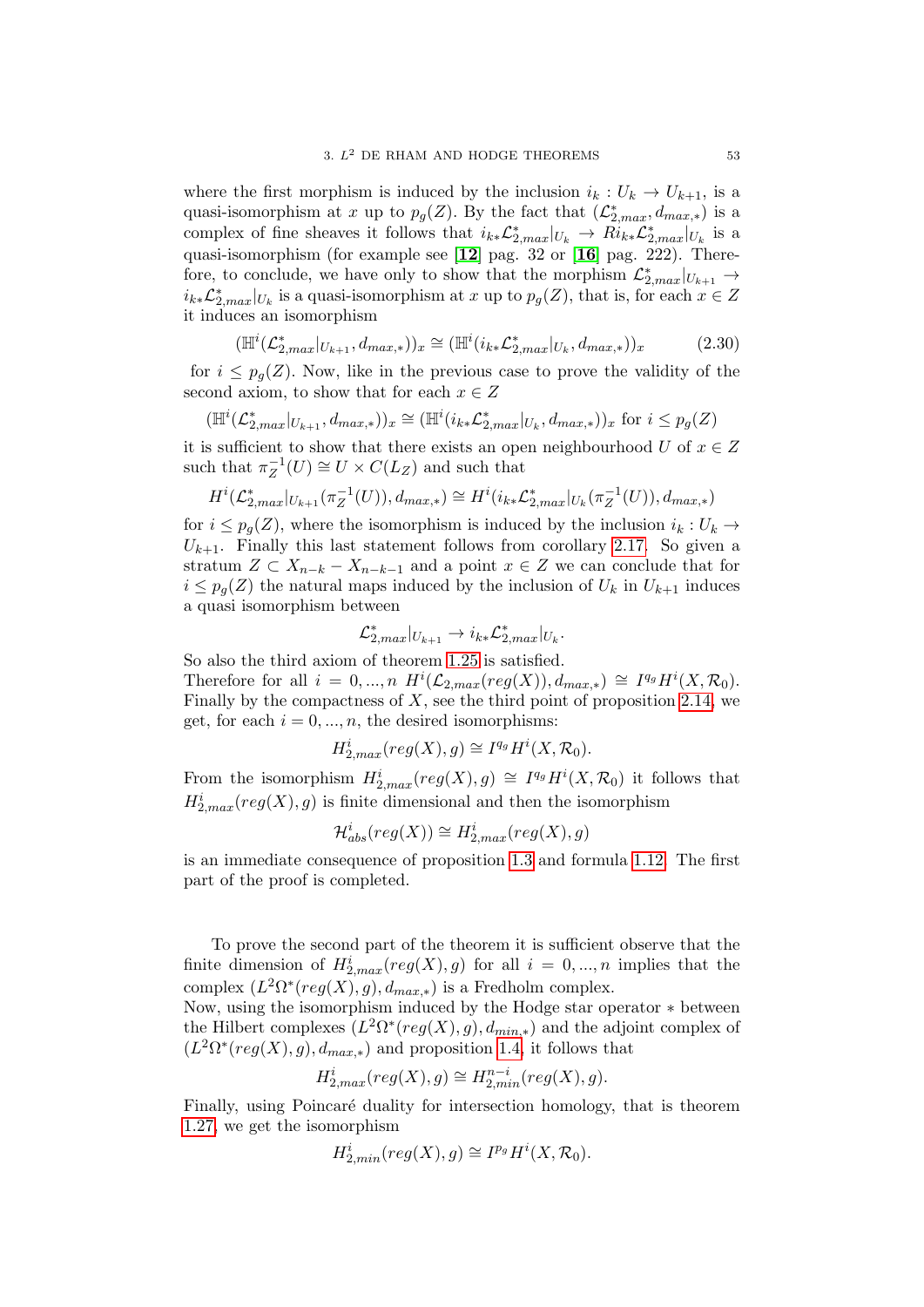Now, like in the previous case, we know that  $H^i_{2, min}(reg(X), g)$  is finite dimensional and then the isomorphism  $\mathcal{H}^i_{rel}(reg(X)) \cong H^i_{2, min}(reg(X), g)$  is an immediate consequences of proposition [1.3](#page-17-0) and formula [1.12.](#page-19-0)

PROOF. (of theorem [2.13\)](#page-45-2). Suppose that p is a general perversity in the sense of Friedman on X such that  $p \geq \overline{m}$  and  $p(Y) = 0$  for each one codimensional stratum Y of X. We recall that  $\overline{m}$  is defined in the following way: if  $Y \subset X$  is a stratum of X and if  $L_Y$  is the link relative to Y with  $l_Y = dimL_Y$  then

$$
\overline{m}(Y) = \begin{cases} \frac{l_Y}{2} & l_Y \ even \\ \frac{l_Y - 1}{2} & l_Y \ odd \end{cases}
$$

Therefore it follows that for each stratum  $Y$  there is a non negative integer  $n_Y$  such that

$$
p(Y) = \begin{cases} 0 & l_Y = 0\\ \frac{l_Y}{2} + n_Y & l_Y \text{ even, } l_Y \neq 0\\ \frac{l_Y - 1}{2} + n_Y & l_Y \text{ odd} \end{cases}
$$

Now we can choose some non negative real numbers  $\{c_Y\}_{Y \in \mathfrak{X}}$  such that  $n_Y = \left[\frac{1}{2c_Y}\right]$  if  $l_Y$  is even and  $n_Y = \left[\frac{1}{2} + \frac{1}{2c}\right]$  $\frac{1}{2c_Y}$ ] if  $l_Y$  is odd. By proposition [1.31](#page-30-1) we know that there is a quasi rigid iterated edge metric g on  $reg(X)$ having the numbers  ${c_Y}_{Y \in \mathfrak{X}}$  like weights. In this way  $p = p_q$ , the general perversity associated to  $g$ , and therefore by theorem [2.12](#page-45-0) we can get the isomorphism [\(2.13\)](#page-45-3) .

Conversely if p satisfies  $p \leq m$  and  $p(Y) = -1$  for each one codimensional stratum Y of X, then  $q := t - p$ , where t is top perversity, satisfies  $q \geq \overline{m}$ and  $q(Y) = 0$  for each one codimensional stratum Y of X. Therefore by the previous point there exists a quasi edge metric with weights h on  $reg(X)$  such that  $p_h = q$ . Finally using again theorem [2.12](#page-45-0) we can get the isomorphism  $(2.15).$  $(2.15).$ 

In the same hypothesis of the theorem [2.12](#page-45-0) we have the following corollaries:

COROLLARY 2.18. For each  $i = 0, ..., n$  on  $L^2\Omega^i(\text{reg}(X), g)$  we have the following decompositions:

<span id="page-53-0"></span>
$$
L^{2}\Omega^{i}(reg(X), g) = \mathcal{H}_{abs}^{i} \oplus ran(d_{max,i-1}) \oplus ran(\delta_{min,i})
$$
\n(2.31)

<span id="page-53-1"></span>
$$
L^{2}\Omega^{i}(reg(X), g) = \mathcal{H}_{rel}^{i} \oplus ran(d_{min,i-1}) \oplus ran(\delta_{max,i})
$$
 (2.32)

and

<span id="page-53-2"></span>
$$
L^{2}\Omega^{i}(reg(X), g) = \mathcal{H}^{i}_{max} \oplus ran(d_{min,i-1}) \oplus ran(\delta_{min,i})
$$
 (2.33)

PROOF. By theorem [2.12](#page-45-0) we know that  $H_{2,max}^i (reg(X), g)$  and  $H_{2,min}^i(\text{reg}(X), g)$  are finite dimensional. Therefore by prop. [1.3,](#page-17-0) the fact that  $(L^2\Omega^*(M,g), \delta_{min,*})$  is the dual complex of  $(L^2\Omega^*(M,g), d_{max,*}),$  $(L^2\Omega^*(M,g), \delta_{max,*})$  is the dual complex of  $(L^2\Omega^*(M,g), d_{min,*})$  and propo-sition [1.4](#page-17-1) it follows that, for each i,  $ran(d_{max,i}), ran(d_{min,i}), ran(\delta_{max,i})$  and  $ran(\delta_{min,i})$  are closed. Now applying [\(1.12\)](#page-19-0) we can get [\(2.31\)](#page-53-0) and [\(2.32\)](#page-53-1) and applying  $(1.20)$  we can get  $(2.33)$ .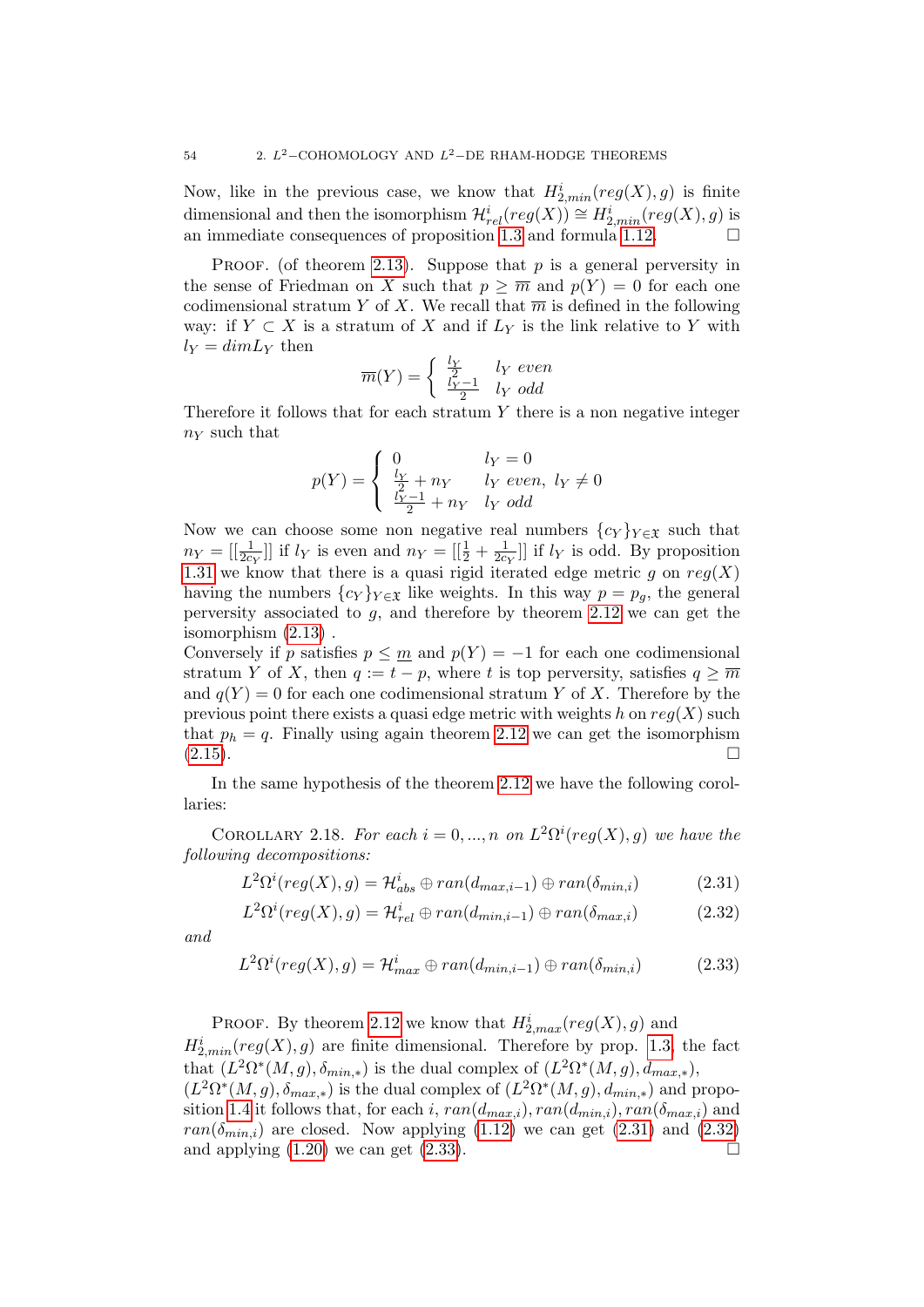Corollary 2.19.

 $d_{max} + \delta_{min}, d_{min} + \delta_{max}: L^2\Omega^*(reg(X), g) \rightarrow L^2\Omega^*(reg(X), g)$ and for each i

$$
\Delta_{abs,i}, \ \Delta_{rel,i}: L^2\Omega^i (reg(X),g) \to L^2\Omega^i (reg(X),g)
$$

are Fredholm operators. Moreover also

 $d_{max} + \delta_{min}, d_{min} + \delta_{max}: L^2\Omega^{even}(reg(X), g) \rightarrow L^2\Omega^{odd}(reg(X), g)$ 

are Fredholm operators and their indexes satisfy:

$$
ind(d_{max} + \delta_{min}) = \sum_{i=0}^{n} (I^{q_g} b_{2i}(X) - I^{p_g} b_{2i+1}(X))
$$

$$
ind(d_{min} + \delta_{max}) = \sum_{i=0}^{n} (I^{p_g} b_{2i}(X) - I^{q_g} b_{2i+1}(X))
$$

where  $I^{p_g}b_{2i}(X) = dim(I^{p_g}H^i(X, \mathcal{R}))$  and  $I^{q_g}b_{2i}(X) = dim(I^{q_g}H^i(X, \mathcal{R})).$ Finally

 $\Delta_{max,i}: L^2\Omega^i (reg(X),g) \to L^2\Omega^i (reg(X),g)$ 

has closed range and its orthogonal complement is finite dimensional while

 $\Delta_{min,i}: L^2\Omega^i(\text{reg}(X),g) \to L^2\Omega^i(\text{reg}(X),g)$ 

has closed range and finite dimensional nullspace; in other words  $\Delta_{max,i}$  is essentially surjective and  $\Delta_{min,i}$  is essentially injective.

PROOF. The first three assertions follow immediately from theorem [2.12.](#page-45-0) For the last two we know that  $ran(\Delta_{abs,i}) \subset ran(\Delta_{max})$ . This implies that there exists a surjective map from

$$
\frac{L^2\Omega^i(M,g)}{ran(\Delta_{abs,i})} \longrightarrow \frac{L^2\Omega^i(M,g)}{ran(\Delta_{max,i})}.
$$

But we know that  $\Delta_{abs}$  is Fredholm; this implies that the term on the left in the above equality is finite dimensional and therefore also the term on the right is finite dimensional. So  $\Delta_{max,i}$  from its natural domain endowed with the graph norm to  $L^2\Omega^i(M,g)$  is a continuous operator with finite dimensional cokernel and this implies the statement of the corollary about  $\Delta_{max,i}$ . For  $\Delta_{min,i}$  we know, see prop. [1.9,](#page-19-1) that  $Ker(\Delta_{min,i})$  $Ker(d_{min,i}) \cap Ker(\delta_{min,i-1})$  and therefore by theorem [2.12](#page-45-0) it follows that  $Ker(\Delta_{min,i})$  is finite dimensional. Using again proposition [1.9](#page-19-1) we know that  $(\Delta_{max,i})^* = \Delta_{min,i}$  and therefore by the fact that  $\Delta_{max,i}$  has closed range it follows that also  $\Delta_{min,i}$  has closed range.

Finally the remaining corollaries follow immediately from theorem [2.12](#page-45-0) and from the definition of intersection cohomology with general perversity.

COROLLARY 2.20. Consider the following complex  $(C_0^{\infty} \Omega^{i}(reg(X)), d_i)$ . Then a necessary condition to have the minimal exstension equal to the maximal one is that the perversities  $p_g$  and  $q_g$  gives isomorphic intersection cohomology groups.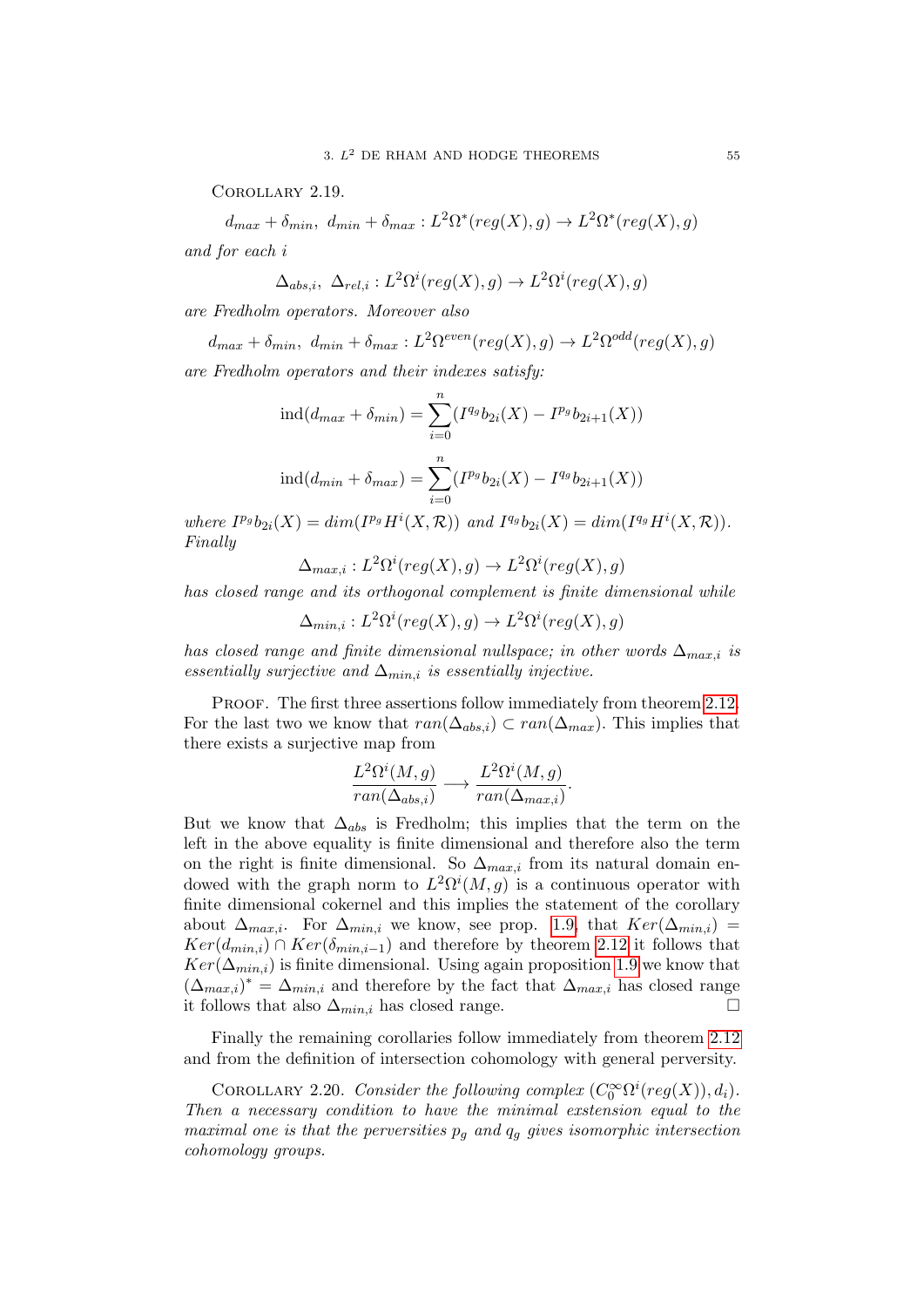COROLLARY 2.21. If every weight is greater or equal than 1, that is for every stratum Y  $c_Y \geq 1$ , then, for all i, we obtain the following isomorphisms:

$$
\mathcal{H}_{abs}^i(\text{reg}(X), g) \cong H_{2,\text{max}}^i(\text{reg}(X), g) \cong I^{\underline{m}} H^i(X, \mathcal{R}_0)
$$
\n(2.34)

$$
\mathcal{H}^i_{rel}(reg(X), g) \cong H^i_{2, min}(reg(X), g) \cong I^{\overline{m}} H^i(X, \mathcal{R}_0)
$$
\n(2.35)

where m is the lower middle perversity and  $\overline{m}$  is the upper middle perversity.

COROLLARY 2.22. Suppose that the general perversity associated to the quasi edge metric with weights g satisfies  $p_q(Z) \geq \text{cod}(Z) - 1$  for each sinqular stratum  $Z$ . Then, for all  $i$ , we have the following isomorphisms:

$$
\mathcal{H}^i_{abs}(reg(X), g) \cong H^i_{2,max}(reg(X), g) \cong H^i(X - X_{n-1}, \mathbb{R})
$$
\n(2.36)

$$
\mathcal{H}^i_{rel}(reg(X), g) \cong H^i_{2, min}(reg(X), g) \cong H^i(X, \mathcal{R}_0). \tag{2.37}
$$

COROLLARY 2.23. If  $p<sub>g</sub>$  is classical perversity in the sense of Goresky-MacPherson and  $X_{n-1} = X_{n-2}$  then, for all i, we have the following isomorphisms:

$$
\mathcal{H}^i_{abs}(reg(X), g) \cong H^i_{2,max}(reg(X), g) \cong I^{q_g} H^i(X, \mathbb{R})
$$
\n(2.38)

$$
\mathcal{H}^i_{rel}(reg(X), g) \cong H^i_{2, min}(reg(X), g) \cong I^{p_g} H^i(X, \mathbb{R})
$$
\n(2.39)

COROLLARY 2.24. Let  $q, h$  be two quasi edge metrics with weights on  $reg(X)$  such that  $p_g = p_h$ . Then for all i:

$$
\mathcal{H}^i_{abs}(reg(X), g) \cong H^i_{2,max}(reg(X), g) \cong H^i_{2,max}(reg(X), h) \cong
$$
\n
$$
\cong \mathcal{H}^i_{abs}(reg(X), h)
$$
\n
$$
(2.40)
$$

and

$$
\mathcal{H}^i_{rel}(reg(X), g) \cong H^i_{2, min}(reg(X), g) \cong H^i_{2, min}(reg(X), h) \cong
$$
\n
$$
\cong \mathcal{H}^i_{rel}(reg(X), h).
$$
\n(2.41)

In particular a necessary condition for two quasi edge metrics with weights are quasi-isometric is that they induce perversities with isomorphic intersection cohomology groups.

COROLLARY 2.25. Let  $X'$  be another compact and oriented smoothly stratified pseudomanifold with a Thom-Mather stratification and h a quasi edge metric with weights on reg(X'). Let  $f : X \to X'$  a stratum preserving homotopy equivalence, see [[47](#page-137-0)] pag 62 for the definition. Suppose that both  $p_q$  and  $p_h$  depend only on the codimension of the strata and that  $p_q = p_h$ . Then for all i

$$
\mathcal{H}_{abs}^i(reg(x), g) \cong H_{2,max}^i(reg(X), g) \cong H_{2,max}^i(reg(X'), h)
$$
\n
$$
\cong \mathcal{H}_{abs}^i(reg(X'), h)
$$
\n(2.42)

and

$$
\mathcal{H}^i_{rel}(reg(x), g) \cong H^i_{2, min}(reg(X), g) \cong H^i_{2, min}(reg(X'), h)
$$
\n
$$
\cong \mathcal{H}^i_{rel}(reg(X'), h).
$$
\n(2.43)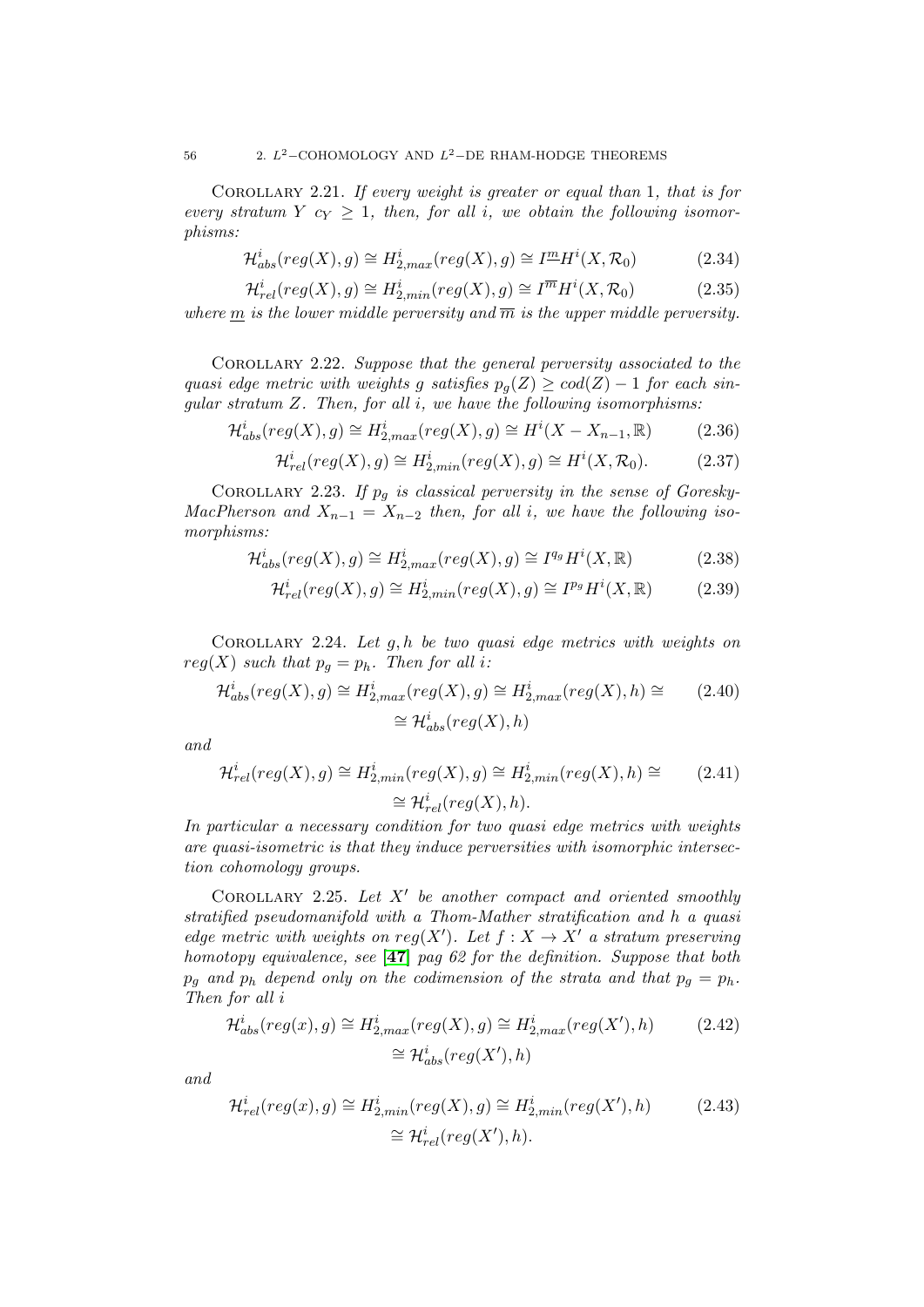### CHAPTER 3

# $\overline{H}^i_{2, m \to M}(M,g)$  and  $H^i_{2, m \to M}(M,g)$ : Poincaré duality and Hodge theorem.

This chapter is devoted to the study of the following groups:

$$
\overline{H}^i_{2,m\to M}(M,g) \text{ and } H^i_{2,m\to M}(M,g)
$$

defined respectively as the image of  $\text{im}(\overline{H}_{2,min}^i(M,g) \to \overline{H}_{2,max}^i(M,g))$  and  $\text{im}(H_{2,min}^i(M,g) \to H_{2,max}^i(M,g))$ . The reason behind this study is given by the fact that usually, when  $(M, g)$  is an open oriented and incomplete riemannian manifold, Poincaré duality does not hold for the complexes  $(L^2\Omega^i(M,g), d_{max/min,i})$ . Conversely, as we will see, this is not true for the groups:  $\overline{H}_{2,m\to M}^{i}(M,g), i = 0,...,n, n = dim(M)$ . Therefore, when  $\overline{H}^i_{2,m\to M}(M,g) = H^i_{2,m\to M}(M,g)$ , it is interesting to investigate the existence of a Hilbert complex having the groups  $H^i_{2,m\to M}(M,g)$  as cohomology groups. The chapter is structured in the following way: in the first section two abstract theorems on Hilbert complexes are proved. They provide the necessary tools to investigate the groups  $\overline{H}^i_{2,m\to M}(M,g)$  and  $H^i_{2,m\to M}(M,g)$ . The second section contains the main results about these groups. We show that Poincaré duality holds for  $\overline{H}^i_{2,m\to M}(M,g)$ ,  $i = 0, ..., n$  and, under suitable hypothesis, we show the existence of a Hilbert complex having  $H_{2,m\rightarrow M}^{i}(M,g)$  as cohomology groups. In particular this lead us to prove a Hodge theorem for the groups  $\text{im}(H_{2,min}^i(M,g) \to H_{2,max}^i(M,g))$ . Finally the subsequent sections contain several applications of the previous results. In particular in the fourth section an  $L^2$ -signature in defined and in fifth section the previous results are applied to the case of a compact and oriented smoothly stratified pseudomanifold X such that  $reg(X)$  is endowed with a quasi edge metric with weights.

### 1. Two theorems on Hilbert complexes

In this section we continue the theory of Hilbert complexes introducing the notion of pair of complementary Hilbert complexes and proving two theorem about it. We will use these theorems subsequently to investigate the groups  $\overline{H}_{2,m\to M}^i(M,g)$  and  $H_{2,m\to M}^i(M,g)$ .

Given a pair of Hilbert complexes  $(H_j, D_j)$  and  $(H_j, D'_j)$  we will write  $(H_j, D_j) \subseteq (H_j, D'_j)$  if for each j one of the two following properties is satisfied:

(1)  $D'_j: H_i \to H_{j+1}$  is equal to  $D_j: H_j \to H_{j+1}$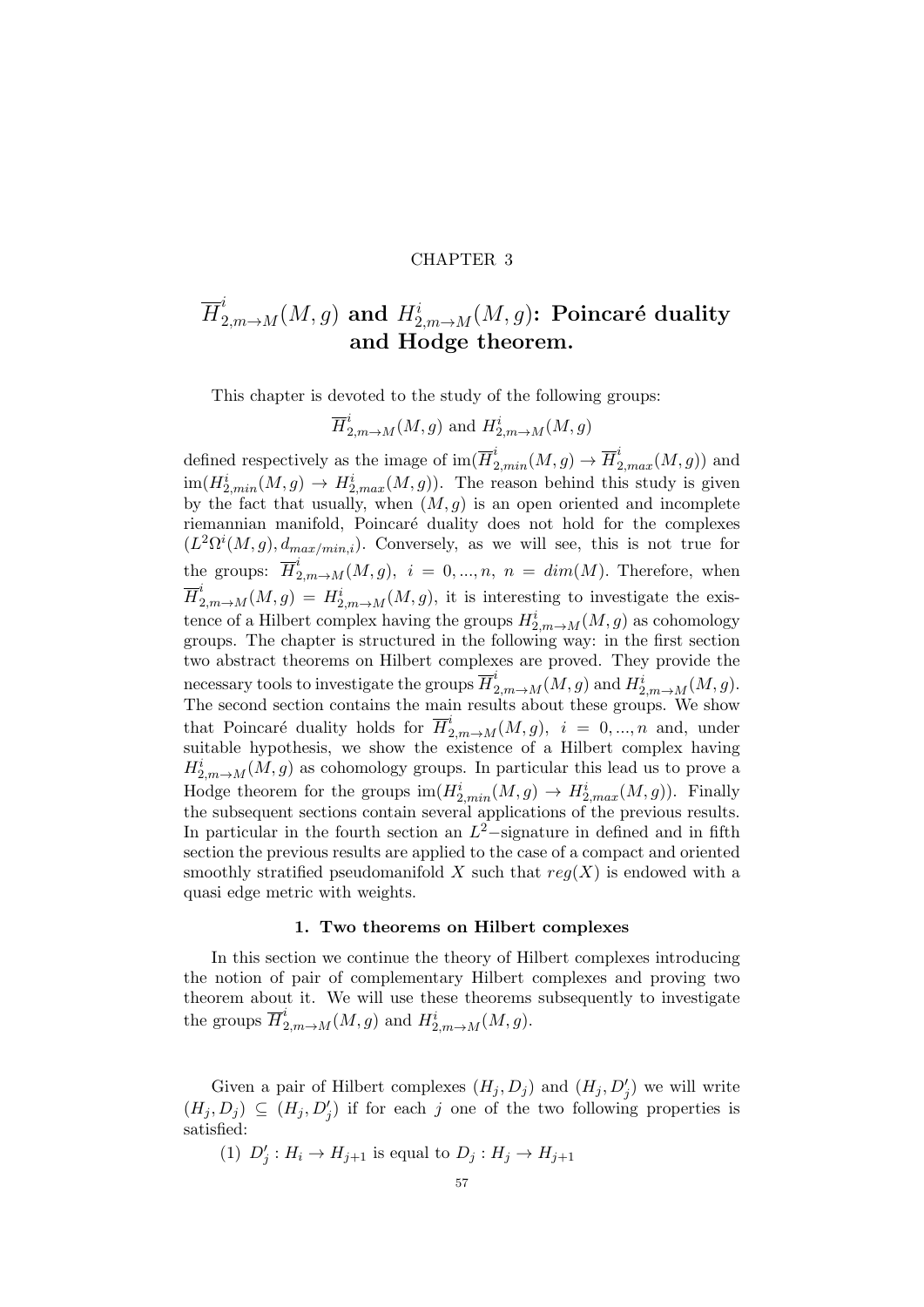38  $\overline{H}^i_{2,m \to M}(M,g)$  and  $H^i_{2,m \to M}(M,g)$ : POINCARÉ DUALITY AND HODGE THEOREM.

(2)  $D'_j: H_j \to H_{j+1}$  is a proper closed extension of  $D_j: H_i \to H_{j+1}$ 

We will write  $(H_j, D_j) \subset (H_j, D'_j)$  when the second of the above properties is satisfied. For each j let  $i_j : \mathcal{D}(D_j) \to \mathcal{D}(L_j)$  denote the natural inclusion of the domain of  $D_j$  into the domain of  $L_j$ . Obviously  $i_j$  induces a maps between  $H^j(H_*, D_*)$  and  $H^j(H_*, L_*)$  and between  $\overline{H}^j(H_*, D_*)$  and  $\overline{H}^j(H_*, L_*)$ . We will label the first as

$$
i_j^* : H^j(H_*, D_*) \to H^j(H_*, L_*)
$$
\n(3.1)

and the second as

<span id="page-57-1"></span>
$$
i_{r,j}^* : \overline{H}^j(H_*, D_*) \to \overline{H}^j(H_*, L_*)
$$
\n(3.2)

Consider again a pair of Hilbert complexes  $(H_i, D_i)$  and  $(H_i, L_i)$  with  $i =$  $0, ...n$ .

<span id="page-57-0"></span>DEFINITION 3.1. The pair  $(H_i, D_i)$  and  $(H_i, L_i)$  is said to be related if the following property is satisfied

• for each *i* there exist a linear, continuous and bijective map  $\phi_i$ :  $H_i \to H_{n-i}$  such that  $\phi_i(\mathcal{D}(D_i)) = \mathcal{D}(L_{n-i-1}^*)$  and  $L_{n-i-1}^* \circ \phi_i =$  $C_i(\phi_{i+1} \circ D_i)$  on  $\mathcal{D}(D_i)$  where  $L_{n-i-1}^* : H_{n-i} \to H_{n-i-1}$  is the adjoint of  $L_{n-i-1}: H_{n-i-1} \to H_{n-i}$  and  $C_i \neq 0$  is a constant which depends only on i.

Furthermore we call the maps  $\phi_i$  link maps.

• We call the complexes **complementary** if each  $\phi_i$  is an isometry between  $H_i$  and  $H_{n-i}$ .

We have the following propositions:

<span id="page-57-2"></span>PROPOSITION 3.2. Let  $(H_i, D_i)$  and  $(H_i, L_i)$  be related Hilbert complexes. Then:

- (1) Also  $(H_i, L_i)$  and  $(H_i, D_i)$  are related Hilbert complexes. Moreover if  $\{\phi_i\}$  are the link maps which make  $(H_i, D_i)$  and  $(H_i, L_i)$  related then  $\{\phi_i^*\}$ , the family of respective adjoint maps, are the link maps which make  $(H_i, L_i)$  and  $(H_i, D_i)$  related.
- (2) The complexes  $(H_i, D_i)$  and  $(H_i, L_i^*)$  have isomorphic cohomology groups and isomorphic reduced cohomology groups. In the same way the complexes  $(H_i, L_i)$  and  $(H_i, D_i^*)$  have isomorphic cohomology groups and isomorphic reduced cohomology groups.
- (3) The following isomorphisms hold:

 $\mathcal{H}^j(H_i, D_i) \cong \mathcal{H}^{n-j}(H_i, L_i), \ \overline{H}^j(H_i, D_i) \cong \overline{H}^{n-j}(H_i, L_i).$ 

(4) If the complexes  $(H_i, D_i)$  and  $(H_i, L_i^*)$  are complementary then each  $\phi_j$  induces an isomorphism between  $\mathcal{H}^j(H_i, D_i)$  and  $\mathcal{H}^{n-j}(H_i, L_i)$ .

PROOF. By definition [3.1](#page-57-0) we know that  $\phi_i^*: H_{n-i} \to H_i$ , the adjoint of  $\phi_i: H_i \to H_{n-i}$ , is a family of linear continuous and bijective maps. In this way if we look at  $L_{n-i-1}^* \circ \phi_i$  as an unbounded linear map between  $H_i$ and  $H_{n-i-1}$  with domain  $\mathcal{D}(L_{n-i-1}^* \circ \phi_i) = \phi_i^{-1}(\mathcal{D}(L_{n-i-1}^*)) = \mathcal{D}(D_i)$  we have that  $(L_{n-i-1}^* \circ \phi_i)^* = \phi_i^* \circ L_{n-i-1}$  that is the adjoint of  $L_{n-i-1}^* \circ \phi_i$  is  $\phi_i^* \circ L_{n-i-1}$  with  $\mathcal{D}(\phi_i^* \circ L_{n-i-1}) = \mathcal{D}(L_{n-i-1}).$ In the same way we have  $(\phi_{i+1} \circ D_i)^* = (D_i^* \circ \phi_{i+1}^*)$  where  $\mathcal{D}(\phi_{i+1} \circ D_i) =$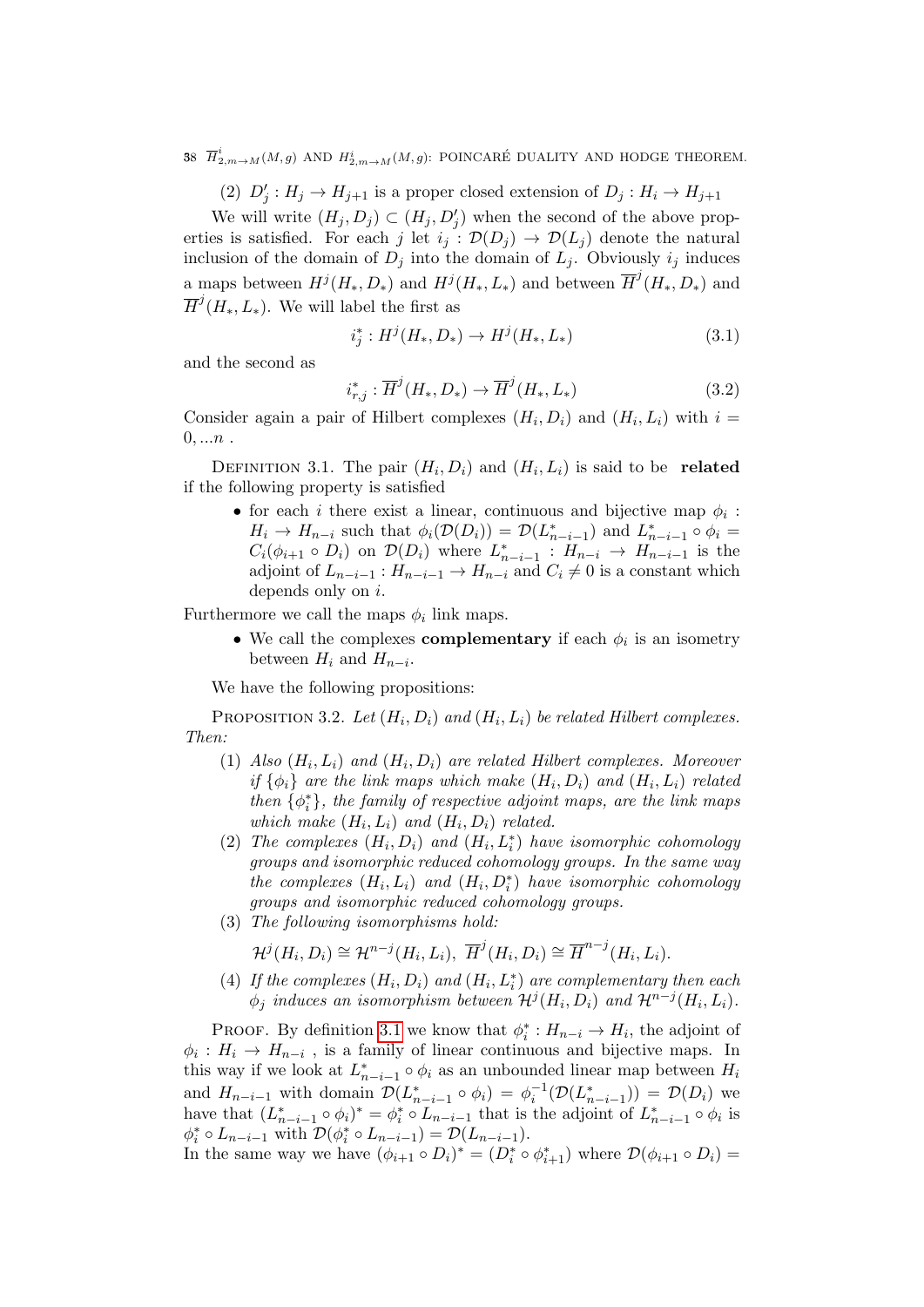$\mathcal{D}(D_i)$  and  $\mathcal{D}(D_i^* \circ \phi_{i+1}^*) = (\phi_{i+1}^*)^{-1}(\mathcal{D}(D_i^*))$ . In this way it follows that, for each  $i, \mathcal{D}(D_i^* \circ \phi_{i+1}^*) = \mathcal{D}(\phi_i^* \circ L_{n-i-1}), C_i(D_i^* \circ \phi_{i+1}^*) = \phi_i^* \circ L_{n-i-1}$  on  $\mathcal{D}(L_{n-i-1})$  and that  $\phi_{i+1}^*(\mathcal{D}(L_{n-i-1})) = \mathcal{D}(D_i^*)$ . So we can conclude that the complexes  $(H_i, L_i)$  and  $(H_i, D_i)$  are related with  $\{\phi_i^*\}$  as link maps. The second property is an immediate consequences of definition [3.1](#page-57-0) and the first point of the proposition . Now if we compose the isomorphisms of the second point with the isomorphisms of [\(1.5\)](#page-17-2) we can get the isomorphisms of the third point. Finally if each  $\phi_i$  is an isometry then  $\phi_i^* = \phi_i^{-1}$ . By definition [3.1](#page-57-0) we know that  $\phi_i$  induces an isomorphism between  $Ker(D_i)$ and  $Ker(L_{n-i-1}^*)$ . In the same way by the first point of the proposition we know that  $\phi_i^*$  induces an isomorphism between  $Ker(L_{n-i})$  and  $Ker(D_{i-1}^*)$ . But now we know that  $\phi_i^* = \phi_i^{-1}$  and so we can conclude that for each  $i \phi_i$  induces an isomorphism between  $Ker(D_i) \cap Ker(D_{i-1}^*)$ and  $Ker(L_{n-i}) \cap Ker(L_{n-i-1})^*$ , that is an isomorphism between  $\mathcal{H}^i(H_*, D_*)$ and  $\mathcal{H}^{n-i}(H_*,L_*)$ .

PROPOSITION 3.3. Let  $(H_i, D_i)$ ,  $i = 0, ..., n$  a Hilbert complex and suppose that for each i there exists  $\phi_i : H_i \to H_{n-i}$  that is linear, continuous and bijective. Then there exist a Hilbert complex  $(H_i, L_i)$  such that the complexes  $(H_i, D_i)$  and  $(H_i, L_i)$  are related with  $\{\phi_i\}$  as link maps. Moreover if each  $\phi_j$ is an isometry then the complexes  $(H_i, D_i)$  and  $(H_i, L_i)$  are complementary with  $\{\phi_i\}$  as link maps.

PROOF. Consider the following complexes  $(H_i, L_i)$  where each  $L_i$  is the adjoint of the closed and densely defined operator  $(\phi_{n-i} \circ D_{n-i-1} \circ \phi_{n-i-1}^{-1})$ :  $H_{i+1} \to H_i$ . It clear that  $(H_i, L_i)$  is a Hilbert complex and by its construction it follows immediately that  $(H_i, D_i)$  and  $(H_i, L_i)$  are a pair of related Hilbert complexes having the maps  $\{\phi_i\}$  as link maps. Finally it is clear that if each  $\phi_j$  is an isometry then the complexes  $(H_i, D_i)$  and  $(H_i, L_i)$  are complementary with  $\{\phi_i\}$  as link maps.

Now we give the following definition which we will use later.

DEFINITION 3.4. Let  $V_0, V_1, ..., V_n$  be a finite sequence of finite dimensional vector spaces. We will say that it is a finite sequence of finite dimensional vector spaces with Poincaré duality if for each  $i$ :

$$
V_i \cong V_{n-i}.
$$

We are now in position to state the first of the two main results of this section.

<span id="page-58-0"></span>THEOREM 3.5. Let  $(H_i, D_i) \subseteq (H_i, L_i)$  be a pair of complementary Hilbert complexes. Let  $i_{r,j}^*$  be the map defined in [\(3.2\)](#page-57-1). Suppose that for each j

$$
\operatorname{im}(\overline{H}^j(H_*, D_*) \xrightarrow{i^*_{r,j}} \overline{H}^j(H_*, L_*))
$$
\n(3.3)

is finite dimensional. Then

$$
\operatorname{im}(\overline{H}^j(H_*, D_*) \xrightarrow{i^*_{r,j}} \overline{H}^j(H_*, L_*)), \ j = 0, ..., n \tag{3.4}
$$

is a finite sequence of finite dimensional vector spaces with Poincaré duality.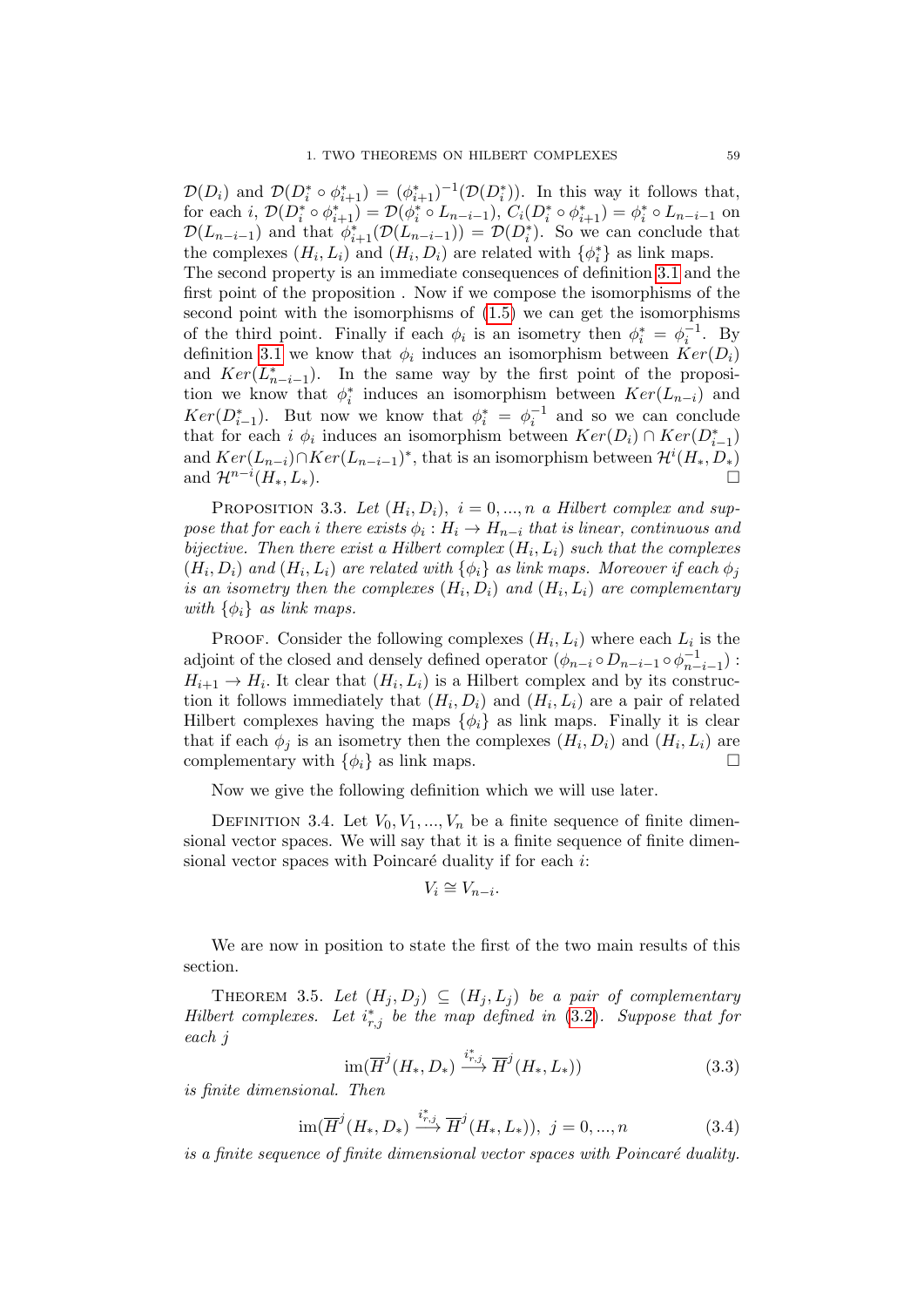60  $\overline{H}^i_{2,m\rightarrow M}(M,g)$  and  $H^i_{2,m\rightarrow M}(M,g)$ : POINCARÉ DUALITY AND HODGE THEOREM.

Now we state some propositions which we will use in the proof of theorem [3.5.](#page-58-0)

<span id="page-59-0"></span>PROPOSITION 3.6. Let H, K be two Hilbert spaces and let  $T : H \to K$  be a linear and continuous map. Let  $T^*: K \to L$  the adjoint of T. Suppose that  $ran(T)$  is closed. Then  $T: Ker(T)^{\perp} \rightarrow Ker(T^{*})^{\perp}$  is continuous, bijective with bounded inverse.

PROOF. We have  $K = Ker(T^*) \oplus Ker(T^*)^{\perp}$  and  $Ker(T^*)^{\perp} = \overline{ran(T)}$ . Therefore by the fact that  $ran(T)$  is closed it follows that T is a bijection between  $Ker(T)^{\perp}$  and  $Ker(T^*)^{\perp}$ . Now from the fact that  $Ker(T)^{\perp}$  and  $(Ker(T^*))^{\perp}$  are closed subspace of H and K respectively it follows we can look at them as Hilbert spaces with the products induced by the products of  $H$  and  $K$  respectively. In this way we can use the closed graph theorem to conclude that  $T|_{Ker(T)^{\perp}}$  has a continuous inverse.

<span id="page-59-1"></span>PROPOSITION 3.7. Let  $H$  be a Hilbert space and let  $M, N$  be two closed subspace of it. Let  $\pi_M, \pi_N$  be the orthogonal projection on M and N respectively. Consider M and N as Hilbert spaces with the scalar product induced by the one of H. Then

$$
\pi_M|_N = (\pi_N|_M)^*
$$

that is if we look at  $\pi_N |_M$  as a linear and continuous map from the Hilbert space M to the Hilbert space N then  $\pi_M|_N$  is its adjoint.

PROOF. During the proof we use  $\langle \cdot, \cdot \rangle_H$  to indicate the scalar product of H and  $\langle \xi, \xi \rangle_M, \langle \xi, \xi \rangle_N$  to indicate the scalar product induced by  $\langle \xi, \xi \rangle_H$  on M and N respectively. For each  $u \in M$ ,  $v \in N$  we have  $\langle \pi_N(u), v \rangle_N = \langle$  $\pi_N(u) + \pi_{N^{\perp}}(u), v >_H = _H = _H = _M$ and so we get the assertion.

Now we are in position to prove theorem [3.5](#page-58-0) .

PROOF. From proposition [1.2](#page-17-3) we know that

$$
H_j = \mathcal{H}^j(H_*, D_*) \bigoplus \overline{ran(D_{i-1})} \bigoplus \overline{ran(D_i^*)}
$$

and that

$$
H_j = \mathcal{H}^j(H_*, L_*) \bigoplus \overline{ran(L_{i-1})} \bigoplus \overline{ran(L_i^*)}.
$$

So for each j we can define  $\pi_{D_j}$  as the orthogonal projection of  $H_j$  on  $\mathcal{H}^{j}(H_*, D_*)$  and  $\pi_{L_j}$  as the orthogonal projection of  $H_j$  on  $\mathcal{H}^{j}(H_*, L_*)$ . In the same way we can define  $\pi_{\overline{ran(D_{j-1})}}$ ,  $\pi_{\overline{ran(L_{j-1})}}$ ,  $\pi_{\overline{ran(D_j^*)}}$  and  $\pi_{\overline{ran(L_j^*)}}$ . Finally we define:

$$
\pi_{1,j} := (\pi_{L_j})|_{\mathcal{H}^j(H_*,D_*)}, \ \pi_{2,j} := (\pi_{\overline{ran(L_{j-1})}})|_{\mathcal{H}^j(H_*,D_*)},
$$

$$
\pi_{3,j} := (\pi_{\overline{ran(L_j^*)}})|_{\mathcal{H}^j(H_*,D_*)}.
$$

Analogously, but now projecting from  $\mathcal{H}^{j}(H_{*}, L_{*})$  on the orthogonal components of the sum  $H_j = \mathcal{H}^j(H_*, D_*) \bigoplus \overline{ran(D_{i-1})} \bigoplus \overline{ran(D_i^*)}$ , we define  $\pi_{4,j}, \pi_{5,j}, \pi_{6,j}.$ 

Our first claim is tho show that for each  $j$ 

$$
\pi_{1,j}(\mathcal{H}^j(H_*, D_*)) \cong \text{im}(\overline{H}^j(H_*, D_*) \xrightarrow{i_{r,j}^*} \overline{H}^j(H_*, L_*))
$$
\n(3.5)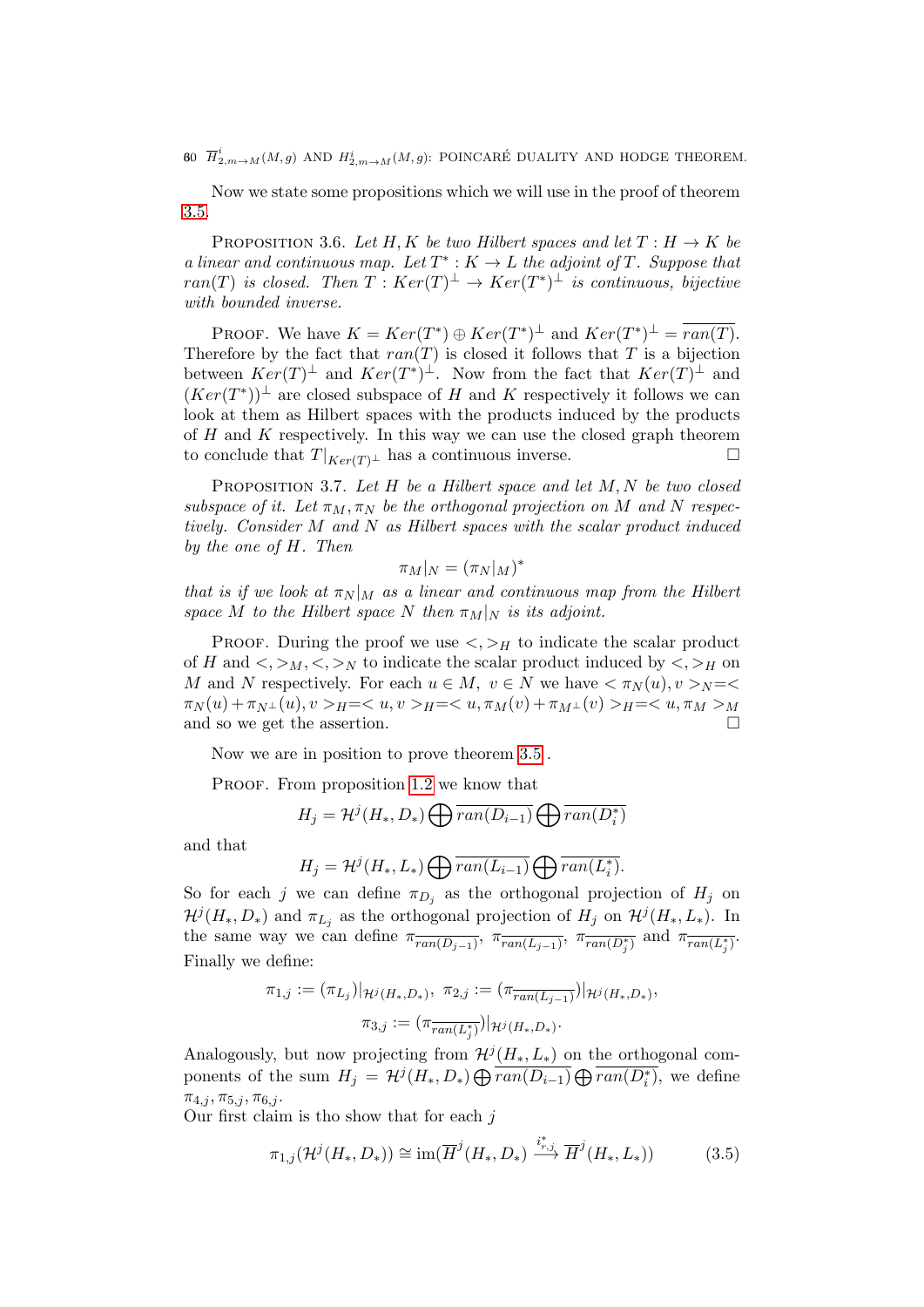Let  $[h] \in \overline{H}^j(H_*, D_*)$  a cohomology class. By [\(1.5\)](#page-17-2) we know that there exists a unique representative of [h] in  $\mathcal{H}^j(H_*, D_*)$ . We call it  $\omega$ . Every other representative of [h] differs from  $\omega$  by an element in  $\overline{ran(D_{i-1})}$ ; therefore  $i^*_{r,j}([h]) = [i_j(\omega)]$ . Now we can decompose  $\omega$  as  $\omega = \pi_{1,j}(\omega) +$  $\pi_{2,j}(\omega) + \pi_{3,j}(\omega)$ . Clearly  $[i_j(\omega)] = [\pi_{1,j}(\omega)] + [\pi_{3,j}(\omega)]$ . So if we show that  $\pi_{3,j}|_{\mathcal{H}^{j}(H_*,D_*)}\equiv 0$  we get the claim. Now let  $\eta\in\mathcal{H}^{j}(H_*,D_*)$ . Then  $\pi_{3,j}(\eta)\in\mathcal{H}^{j}(H_*,D_*)$  $\overline{ran(L_j^*)} \cap Ker(L_j)$  because  $\pi_{3,j}(\eta) = \eta - \pi_{1,j}(\eta) - \pi_{2,j}(\eta)$  and each term on the right hand side of the equality lies in  $Ker(L_i)$ . But  $(Ker(L_i))^{\perp}$  $\overline{ran(L_j^*)}$  and therefore  $\pi_{3,j}(\eta) = 0$ . So for each  $\eta \in \mathcal{H}^j(H_*, D_*)$  we have  $\pi_{3,j}(\eta)=0$ . Therefore the claim is proved.

In this way we know that  $\pi_{1,j}$  has closed range and that  $Ker(\pi_{1,j})$  $\overline{ran(L_{j-1})} \cap H^{j}(H_{*}, D_{*})$ . Analogously it follows that  $Ker(\pi_{4,j}) = \overline{ran(D_{j}^{*})} \cap$  $\mathcal{H}^{j}(H_{*}, L_{*})$ . Finally from the observations above and from propositions [3.6](#page-59-0) and [3.7](#page-59-1) we get:

- (1)  $\mathcal{H}^{j}(H_{*}, D_{*}) = ran(\pi_{4,j}) \oplus ( \overline{ran(L_{j-1})} \cap \mathcal{H}^{j}(H_{*}, D_{*})) =$  $= ran(\pi_{4,j}) \oplus Ker(\pi_{1,j})$  for each j.
- (2)  $\mathcal{H}^{j}(H_{*}, L_{*}) = \text{ran}(\pi_{1,j}) \oplus (\overline{\text{ran}(D_{j}^{*})} \cap \mathcal{H}^{j}(H_{*}, L_{*})) =$  $= ran(\pi_{1,j}) \oplus Ker(\pi_{4,j})$  for each j.
- (3)  $(\pi_{1,j})^* = \pi_{4,j}$  and both induce an isomorphism between  $ran(\pi_{4,j})$ and  $ran(\pi_{1,j}).$

By the fourth point of proposition [3.2](#page-57-2) it follows that each  $\phi_j$  induces an isomorphism between  $\mathcal{H}^{j}(H_*, D_*)$  and  $\mathcal{H}^{n-j}(H_*, L_*)$ . For the same reason  $\phi_j$  induces an isomorphism between  $\overline{ran(L_{j-1})}$  and  $\overline{ran(D_{n-j}^*)}$  and between  $\overline{ran(D_{j-1})}$  and  $\overline{ran(L_{n-j}^*)}$ . This implies that each  $\phi_j$  induces an isomorphism between  $\mathcal{H}^{j}(H_*, D_*) \cap \overline{ran(L_{j-1})}$  and  $\mathcal{H}^{n-j}(H_*, L_*) \cap \overline{ran(D_{n-j}^*)}$  that is an isomorphism between  $Ker(\pi_{1,j})$  and  $Ker(\pi_{4,n-j})$ . In this way we can conclude that each  $\phi_j$  induces an isomorphism between

$$
\frac{\mathcal{H}^j(H_*, D_*)}{Ker(\pi_{1,j})}
$$
 and 
$$
\frac{\mathcal{H}^{n-j}(H_*, L_*)}{Ker(\pi_{4,n-j})}.
$$

But

$$
\frac{\mathcal{H}^{j}(H_{*}, D_{*})}{Ker(\pi_{1,j})} \cong ran(\pi_{4,j}) \cong ran(\pi_{1,j}) \cong \text{im}(\overline{H}^{j}(H_{*}, D_{*}) \xrightarrow{i_{r,j}^{*}} \overline{H}^{j}(H_{*}, L_{*}))
$$

and similarly

$$
\frac{\mathcal{H}^{n-j}(H_*,L_*)}{Ker(\pi_{4,n-j})} \cong ran(\pi_{1,n-j}) \cong \text{im}(\overline{H}^{n-j}(H_*,D_*) \stackrel{i_{r,n-j}^*}{\longrightarrow} \overline{H}^{n-j}(H_*,L_*)).
$$

The composition of the above isomorphisms gives

$$
\operatorname{im}(\overline{H}^j(H_*,D_*)\xrightarrow{i^*_{r,j}} \overline{H}^j(H_*,L_*))\cong \operatorname{im}(\overline{H}^{n-j}(H_*,D_*)\xrightarrow{i^*_{r,n-j}} \overline{H}^{n-j}(H_*,L_*))
$$
  
and this complete the proof.

REMARK 3.1. By the above proof it follows that given a pair of Hilbert complexes  $(H_*, D_*) \subseteq (H_*, L_*),$  without any other assumption, the following isomorphism holds for each  $j$ :

$$
ran(\pi_{1,j}) \cong \text{im}(\overline{H}^{j}(H_*, D_*) \xrightarrow{i_{r,j}^*} \overline{H}^{j}(H_*, L_*)).
$$
\n(3.6)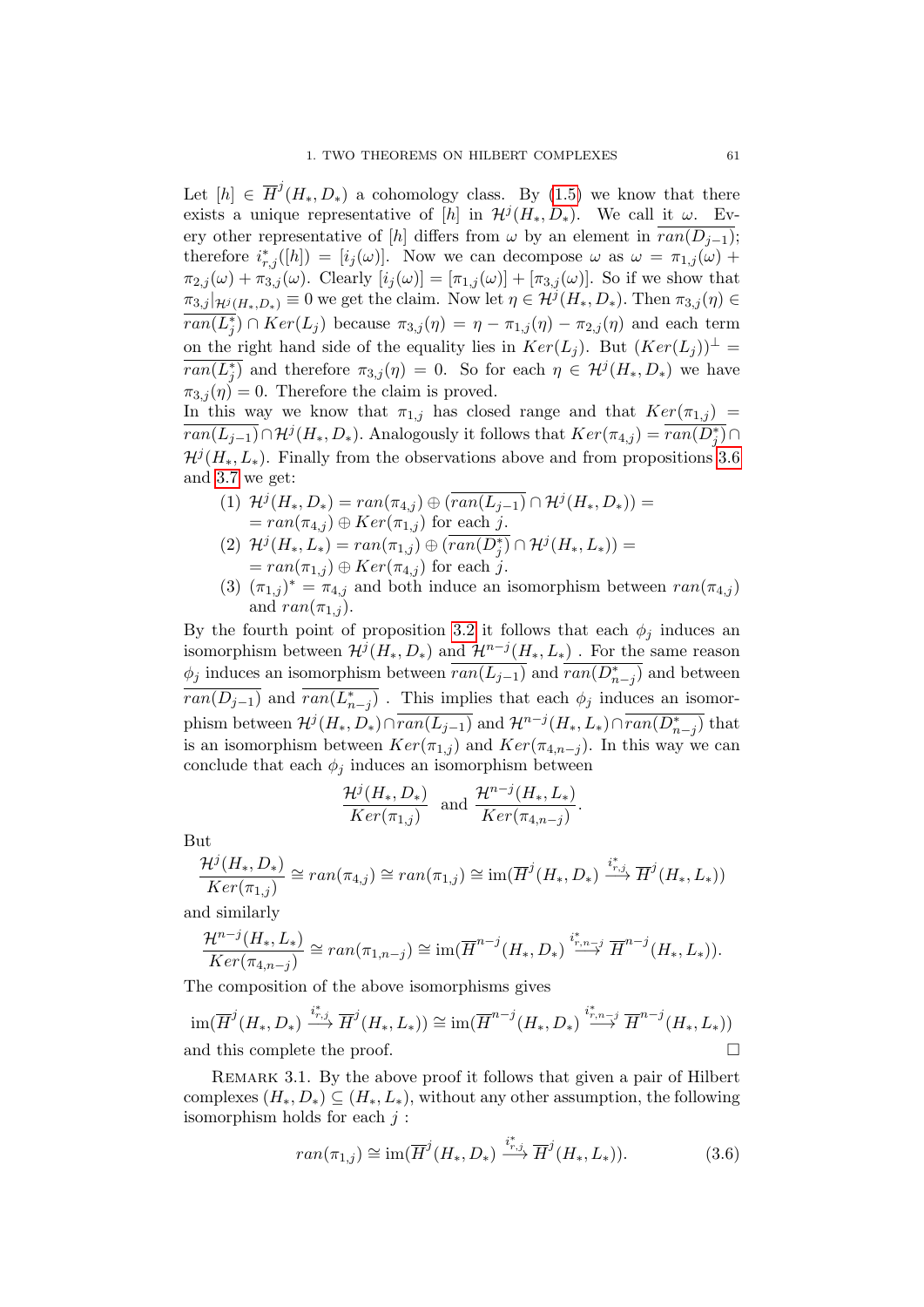62  $\overline{H}^i_{2,m\rightarrow M}(M,g)$  and  $H^i_{2,m\rightarrow M}(M,g)$ : POINCARÉ DUALITY AND HODGE THEOREM.

Moreover when the sequences of vector spaces on the right hand side of the above equality isomorphism is finite dimensional we have

$$
\mathcal{H}^{j}(H_{*}, D_{*}) \cap (\mathcal{H}^{j}(H_{*}, D_{*}) \cap \overline{ran(L_{j-1})})^{\perp} \cong
$$
  

$$
\cong (\mathcal{H}^{j}(H_{*}, L_{*}) \cap \overline{ran(D_{j}^{*})})^{\perp} \cap \mathcal{H}^{j}(H_{*}, L_{*})
$$

that is

$$
ran(\pi_{1,j}) \cong ran(\pi_{4,j}).
$$

The following statements are immediate consequences of theorem [3.5.](#page-58-0)

Corollary 3.8. Suppose that one of the two complexes of theorem [3.5](#page-58-0) is Fredholm; then also the other complex is Fredholm and

$$
\text{im}(H^{j}(H_{*}, D_{*}) \longrightarrow H^{j}(H_{*}, L_{*})), \ j = 0, ..., n \tag{3.7}
$$

is a finite sequence of finite dimensional vector spaces with Poincaré duality. Moreover

$$
ran(\pi_{1,j}) \cong \text{im}(H^j(H_*, D_*) \longrightarrow H^j(H_*, L_*)).
$$
\n(3.8)

and

$$
\mathcal{H}^j(H_*, D_*) \cap (\mathcal{H}^j(H_*, D_*) \cap ran(L_{j-1}))^\perp \cong \tag{3.9}
$$

$$
\cong (\mathcal{H}^{j}(H_*,L_*) \cap ran(D_j^*))^{\perp} \cap \mathcal{H}^{j}(H_*,L_*).
$$

PROPOSITION 3.9. Let  $(H_*, D_*) \subseteq (H_*, L_*)$  be a couple of complementary Hilbert complexes. Furthermore suppose that there is a third Hilbert complex  $(H_*, P_*)$  with the following properties:

(1)  $(H_*, D_*) \subseteq (H_*, P_*) \subseteq (H_*, L_*).$ 

(2) The reduced cohomology of  $(H_*, P_*)$  is finite dimensional.

Then

$$
\operatorname{im}(\overline{H}^{j}(H_{*}, D_{*}) \xrightarrow{i_{r,j}^{*}} \overline{H}^{j}(H_{*}, L_{*})), \ j = 0, ..., n
$$

is a finite sequence of finite dimensional vector spaces with Poincaré duality.

PROOF. The assertion is an immediate consequence of the following, simple fact. Let  $i_{1,j}$  be the natural inclusion of  $(H_*, D_*)$  in  $(H_*, P_*)$ , let  $i_{2,j}$ be the natural inclusion of  $(H_*, P_*)$  in  $(H_*, L_*)$  and finally let  $i_{3,j}$  be the natural inclusion of  $(H_*, D_*)$  in  $(H_*, L_*)$ . Obviously we have  $i_{3,j} = i_{2,j} \circ i_{1,j}$ . This implies that also the respective maps induced between the reduced cohomology groups commute. So we have  $i^*_{r,3,j} = i^*_{r,2,j} \circ i^*_{r,1,j}$  and therefore

$$
\operatorname{im}(\overline{H}^j(H_*,D_*)\stackrel{i^*_{r,3,j}}{\longrightarrow}\overline{H}^j(H_*,L_*))\subseteq\operatorname{im}(\overline{H}^j(H_*,P_*)\stackrel{i^*_{r,2,j}}{\longrightarrow}\overline{H}^j(H_*,L_*)).
$$

In this way, by the second hypothesis, we know that

$$
\operatorname{im}(\overline{H}^j(H_*, D_*) \stackrel{i^*_{r,3,j}}{\longrightarrow} \overline{H}^j(H_*, L_*))
$$

is a finite sequence of finite dimensional vector spaces. Now we are in posi-tion to apply theorem [3.5](#page-58-0) and so the proposition follows.

Now we state the following theorem:

<span id="page-61-0"></span>THEOREM 3.10. Let  $(H_j, D_j) \subseteq (H_j, L_j)$ ,  $j = 0, ..., n$ , be a pair of Hilbert complexes. Suppose that for each j  $ran(D_i)$  is closed in  $H_{i+1}$ . Then there exists a third Hilbert complex  $(H_j, P_j)$  such that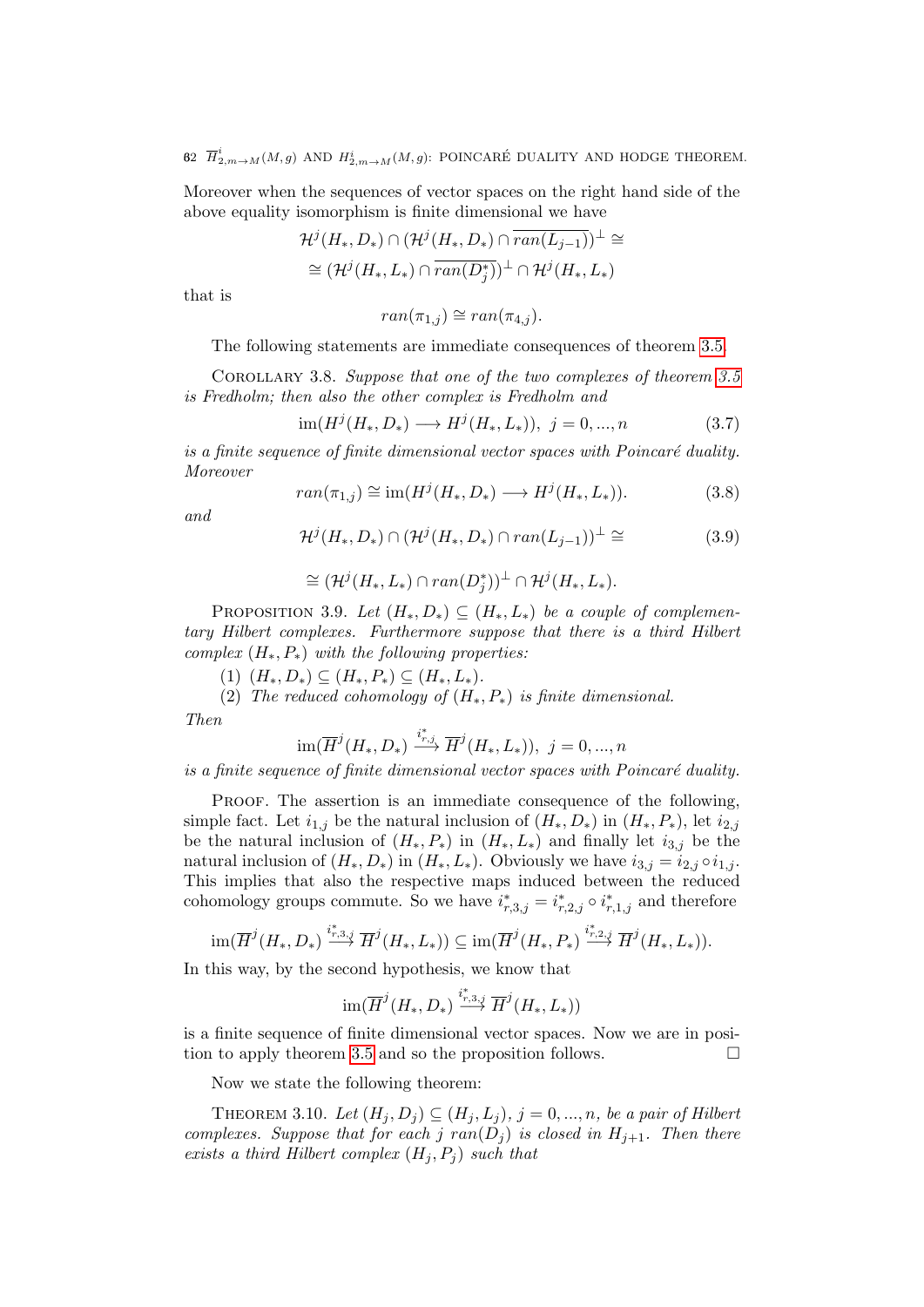$$
(1) \ (H_j, D_j) \subseteq (H_j, P_j) \subseteq (H_j, L_j).
$$
  

$$
(2) \ H^i(H_*, P_*) = \text{im}(H^i(H_*, D_*) \to H^i(H_*, L_*)).
$$

Moreover if  $(H_j, D_j) \subseteq (H_j, L_j)$  are complementary and  $(H_j, D_j)$ , or equivalently  $(H_j, L_j)$ , is Fredholm then  $(H_j, P_j)$  is a Fredholm complex with Poincaré duality.

PROOF. It is immediate that

$$
\operatorname{im}(H^i(H_*, D_*) \to H^i(H_*, L_*)) = \frac{Ker(D_i)}{ran(L_{i-1}) \cap \mathcal{D}(D_i)}.
$$

Therefore for each  $i = 0, ..., n$  we have to construct a closed extension of  $D_i$ , that we call  $P_i$ , such that  $Ker(P_i) = Ker(D_i)$  and  $ran(P_{i-1}) = ran(L_{i-1}) \cap$  $\mathcal{D}(D_i)$ . To do this, from now on we will consider the following Hilbert space  $(\mathcal{D}(L_i), <, >g)$ , which is by definition the domain of  $L_i$  endowed with the graph scalar product. Therefore all the direct sum that will appear and all the assertions of topological type are referred to this Hilbert space  $(\mathcal{D}(L_i), <, >g)$ . We can decompose  $(\mathcal{D}(L_i), <, >g)$  in the following way:

$$
(\mathcal{D}(L_i), <, >g) = Ker(L_i) \oplus V_i \tag{3.10}
$$

where  $V_i = \{ \alpha \in \mathcal{D}(L_i) \cap \overline{ran(L_i^*)} \}$  and obviously these subspaces are both closed in  $(\mathcal{D}(L_i), <, >g).$ 

Consider now  $(\mathcal{D}(D_i), <, >g)$ ; it is a closed subspace of  $(\mathcal{D}(L_i), <, >g)$  and we can decompose it as

$$
(\mathcal{D}(D_i), <\gt;_{\mathcal{G}}) = Ker(D_i) \oplus A_i.
$$
\n(3.11)

Analogously to the previous case  $A_i = \{ \alpha \in \mathcal{D}(D_i) \cap \overline{ran(D_i^*)} \}$  and obviously these subspaces are both closed in  $(\mathcal{D}(D_i), \langle > \rangle_G)$ . Now let  $C_i = \{ \alpha \in \mathcal{D}(L_i) :$  $L_i(\alpha) \in \mathcal{D}(D_{i+1})\}$ .  $C_i$  is closed in  $(\mathcal{D}(D_i), <)_{\mathcal{G}}$  because it is the preimage of a closed subspace under a continuous map. Finally let  $W_i = C_i \cap V_i$ . Then it is clear that

<span id="page-62-0"></span>
$$
C_i = Ker(L_i) \oplus W_i.
$$
\n(3.12)

Obviously if  $Ker(D_i) = Ker(L_i)$  then it enough to define  $P_i := L_i|_{C_i}$ . So we can suppose that  $Ker(D_i)$  is properly contained in  $Ker(L_i)$ . Let  $\pi_1$  be the orthogonal projection of  $A_i$  onto  $Ker(L_i)$  and analogously let  $\pi_2$  be the orthogonal projection of  $A_i$  onto  $V_i$ . We have the following properties:

- (1)  $\pi_2$  is injective
- $(2)$  ran $(\pi_2) \subseteq W_i$
- (3)  $ran(\pi_2)$  is closed.

The first property follows from the fact that  $Ker(\pi_2) = A_i \cap Ker(L_i)$ . But  $L_i$  is an extension of  $D_i$ ; therefore if an element  $\alpha$  lies in  $A_i \cap Ker(L_i)$ then it lies also in  $Ker(D_i)$  and so  $\alpha = 0$ . For the second property, given  $\alpha \in A_i$ , we have  $D_i(\alpha) = L_i(\alpha) = L_i(\pi_1(\alpha) + \pi_2(\alpha)) = L_i(\pi_2(\alpha))$  and therefore  $\pi_2(\alpha) \in W_i$ . Finally, for the third property, consider a sequence  $\{\gamma_m\}_{m\in\mathbb{N}}\subset A_i$  such that  $\pi_2(a_m)$  converges to  $\gamma\in W_i$ . Then

$$
\lim_{m \to \infty} D_j(a_m) = \lim_{m \to \infty} L_j(a_m) = \lim_{m \to \infty} L_j(\pi_2(a_m)) = L_j(\gamma).
$$

This implies that

$$
\lim_{m \to \infty} D_j(a_m) = L_j(\gamma)
$$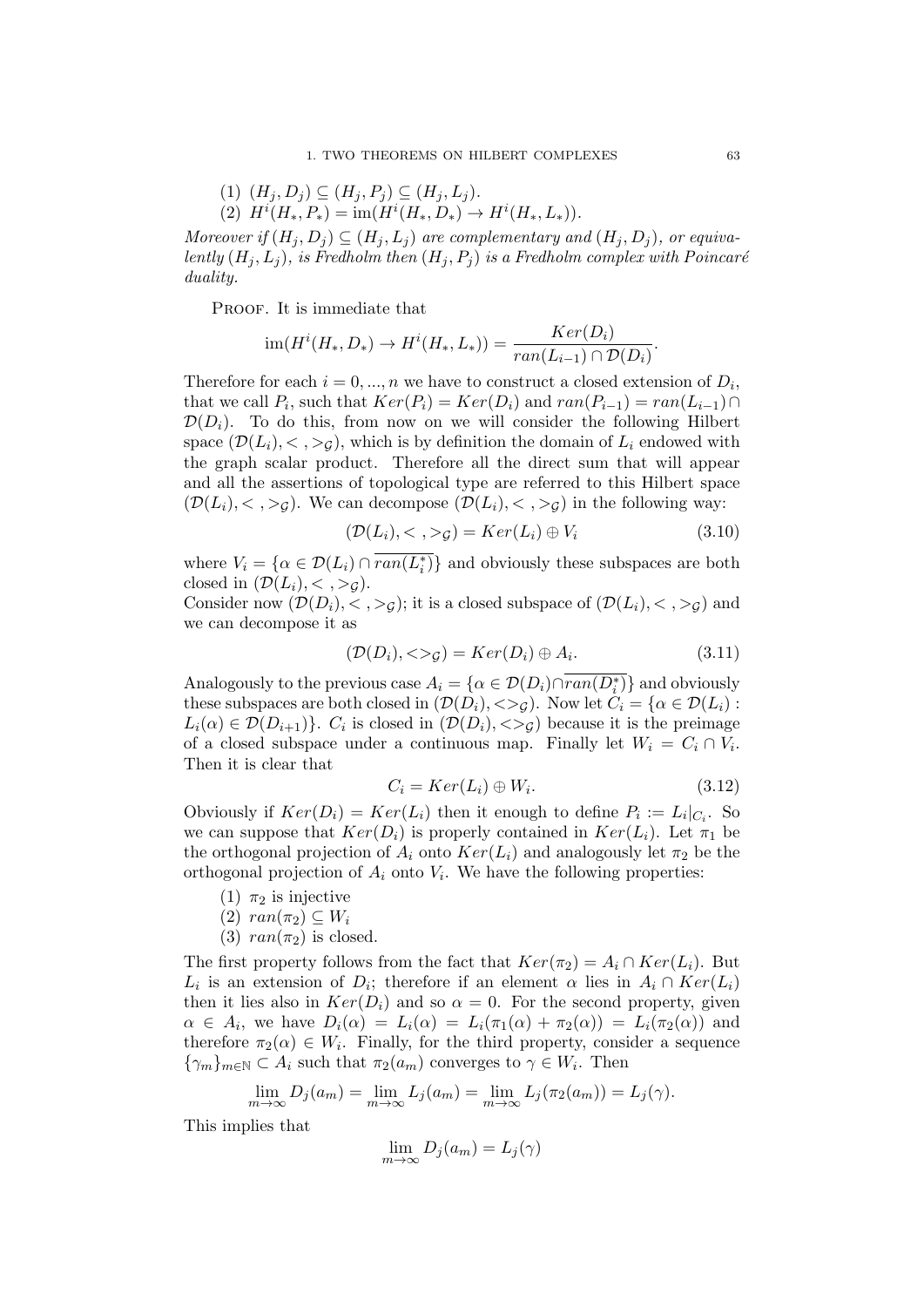and therefore the limit exists. So by the assumptions about the range of  $D_i$ it follows that there exists an element  $\eta \in A_i$  such that

$$
\lim_{m \to \infty} D_j(a_m) = D_j(\eta).
$$

Moreover  $L_j(\gamma) = D_j(\eta) = L_j(\eta) = L_j(\pi_2(\eta))$ . This implies that  $L_j(\pi_2(\eta) - \eta)$  $\gamma$ ) = 0 and therefore  $\pi_2(\eta) = \gamma$  because  $\pi_2(\eta)$ ,  $\gamma \in W_i$  and  $L_i$  is injective on  $W_i$ . In this way we showed that  $\pi_2$  is closed.

Now define  $N_i$  as the orthogonal complement of  $ran(\pi_2)$  in  $W_i$ . Then for each  $\alpha \in A_i$  and for each  $\beta \in N_i$  we have  $\langle \alpha, \beta \rangle_{\mathcal{G}} = \langle \pi_1(\alpha) + \pi_2(\alpha), \beta \rangle = 0$ . This last property, joined with the fact that both  $A_i$  and  $N_i$  are closed, implies that the vector space generated by  $A_i$  and  $N_i$  is closed and, if we call it  $M_i$ , then we have  $M_i = A_i \oplus N_i$ . Again for each  $\alpha \in Ker(D_i)$  and for each  $\beta \in M_i$  we have  $\langle \alpha, \beta \rangle_{\mathcal{G}} = 0$ . This is because for each  $\beta \in M_i$  there exist unique  $\beta_1 \in A_i$ ,  $\beta_2 \in N_i$  such that  $\beta = \beta_1 \oplus \beta_2$ . Now it is clear that  $<\alpha, \beta_1>_{\mathcal{G}}=0=\langle \alpha, \beta_2>_{\mathcal{G}}$  because  $Ker(D_i)\subset Ker(L_i), N_i\subset W_i, W_i$  and  $Ker(L_i)$  are orthogonal and  $Ker(D_i)$  and  $A_i$  are orthogonal. Therefore, also in this case, if we call  $B_i$  the vector space generated by  $Ker(D_i)$  and  $M_i$ we have that  $B_i = Ker(D_i) \oplus M_i = \mathcal{D}(D_i) \oplus N_i$  and therefore  $B_i$  is closed. Finally define  $P_i$  as

$$
P_i := L_i|_{B_i} \tag{3.13}
$$

By the construction it is clear that for each  $\alpha \in B_i$  then  $P_i(\alpha) \in \mathcal{D}(D_{i+1}) \cap$  $ran(L_i)$  and that  $\mathcal{D}(D_i) \subset B_i$ . Therefore this implies that the composition  $P_{i+1} \circ P_i$  is defined on the whole  $B_i$  and that  $P_{i+1} \circ P_i \equiv 0$ . Moreover, if we look at  $P_i$  as an unbounded operator from  $H_i$  to  $H_{i+1}$ , then it clear that it is densely defined and closed.

To conclude the proof we have to check that  $Ker(P_i) = Ker(D_i)$  and that  $ran(P_i) = ran(L_i) \cap \mathcal{D}(D_{i+1})$ . Let  $\alpha \in Ker(P_i)$ . We can decompose  $\alpha$  in a unique way as  $\alpha_1 + \alpha_2 + \alpha_3$  where  $\alpha_1 \in Ker(D_i)$ ,  $\alpha_2 \in A_i$  and  $\alpha_3 \in N_i$ . The assumption on  $\alpha$  implies that  $\alpha_2 + \alpha_3 \in Ker(P_i)$ . We can decompose  $\alpha_2$  in a unique way as  $\alpha_2 = \beta_1 + \beta_2$  where  $\beta_1 \in ran(\pi_1)$  and  $\beta_2 \in ran(\pi_2)$ . Again from the assumption on  $\alpha$  it follows that  $L_i(\beta_2 + \alpha_3) = 0$ . This implies that  $\beta_2 + \alpha_3 \in W_i \cap Ker(L_i)$  and therefore from [\(3.12\)](#page-62-0) we can conclude that  $\beta_2 + \alpha_3 = 0$ . But  $\beta_2 + \alpha_3 \in ran(\pi_2) \oplus N_i$ ,  $\beta_2 \in ran(\pi_2)$ ,  $\alpha_3 \in N_i$  and so we got  $0 = \beta_2 = \alpha_3$ . Now we have  $\alpha_2 = \beta_1$  that is  $\alpha_2 \in A_i \cap Ker(L_i)$ Ker( $\pi_2$ ). By the injectivity of  $\pi_2$  it follows that  $\alpha_2 = 0$  and therefore  $\alpha = \alpha_1 \in Ker(D_i)$ . So we got  $Ker(P_i) \subseteq Ker(D_i)$ ; the other inclusion is trivial and therefore we have  $Ker(P_i) = Ker(D_i)$ . Now we have to check that  $ran(P_i) = ran(L_i) \cap D(D_{i+1})$ . Clearly, as observed above, the inclusion  $\subseteq$  follows immediately by the construction of  $P_i$ . So we have to prove the converse. Let  $\gamma \in W_i$ . Then there exist and are unique  $\gamma_1 \in ran(\pi_2)$  and  $\gamma_2 \in N_i$  such that  $\gamma = \gamma_1 + \gamma_2$ . Now let  $\theta \in A_i$  be the unique element in  $A_i$  such that  $\pi_2(\theta) = \gamma_1$ . Finally consider  $\theta + \gamma_2$ . Then  $\theta + \gamma_2 \in B_i$  and  $P_i(\theta + \gamma_2) = L_i(\theta + \gamma_2) = L_i(\pi_1(\theta) + \pi_2(\theta) + \gamma_2) = L_i(\gamma_1 + \gamma_2) = L_i(\gamma).$ In this way we showed that  $ran(L_i) \cap D(D_{i+1}) = ran(P_i)$ .

Finally if  $(H_j, D_j)$  or equivalently  $(H_j, L_j)$  is Fredholm then  $H^{i}(H_*, D_*)$  is finite dimensional for each i and therefore  $ran(D_i)$  is closed in  $H_{i+1}$  for each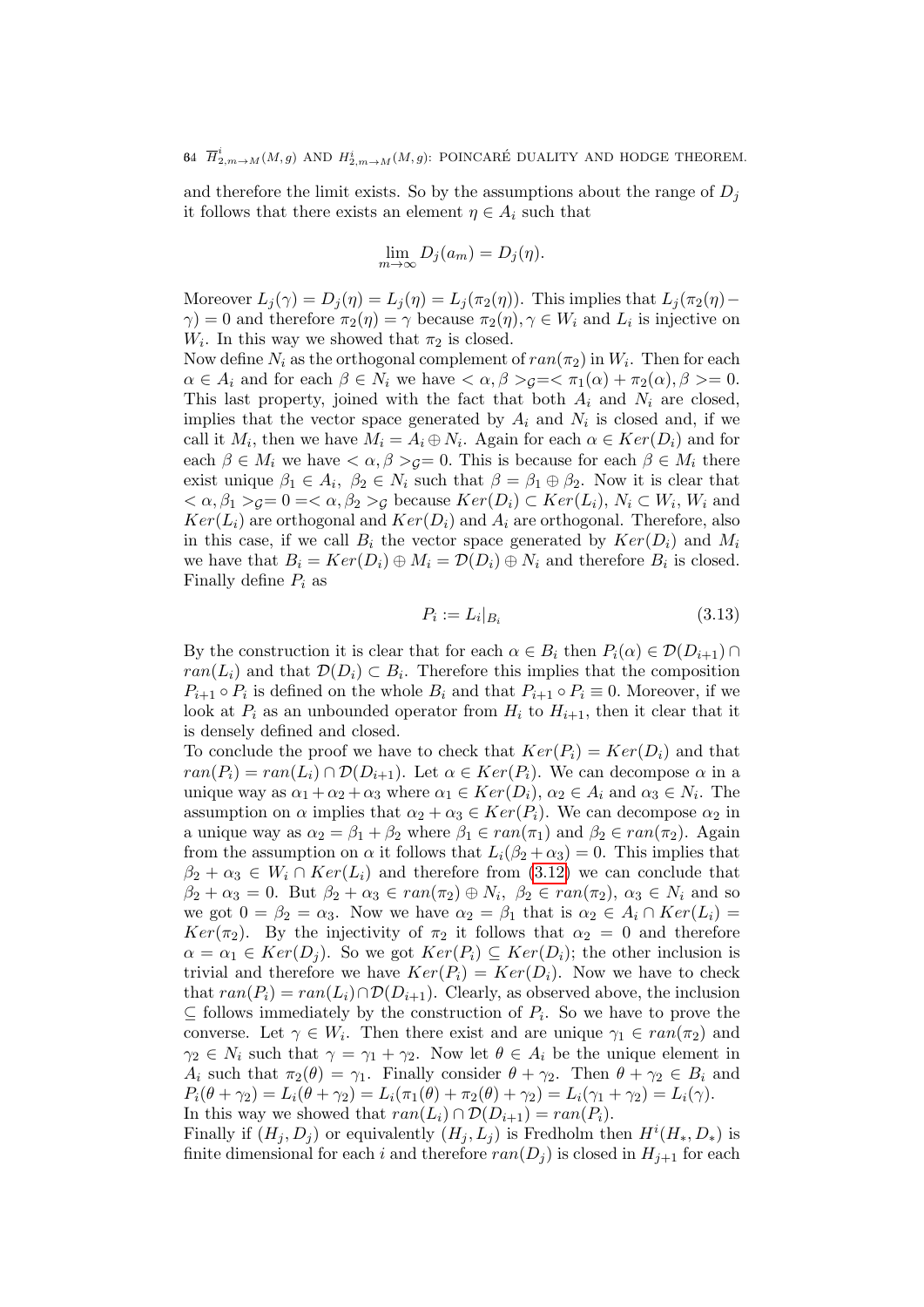j. We have the following natural and surjective map

$$
\frac{Ker(D_{i+1})}{ran(D_i)} \longrightarrow \frac{Ker(D_{i+1})}{ran(P_i)}.
$$

This implies that also  $H^i(H_*, P_*)$  is finite dimensional, that is  $(H_j, P_j)$  is a Fredholm complex, and now using theorem [3.5](#page-58-0) it follows that Poincaré duality holds for it. This complete the proof.

Finally we conclude the section stating the following proposition which assures, under some conditions, that an operator is self-adjoint.

PROPOSITION 3.11. Let  $T : H \rightarrow H$  be a closed and densely defined operator such that  $ran(T) \subset \mathcal{D}(T)$  and  $T^2(u) = 0$  for each  $u \in \mathcal{D}(T)$ . Then

 $T+T^*:H\to H$ 

with domain given by  $\mathcal{D}(T+T^*) = \{u : u \in \mathcal{D}(T) \cap \mathcal{D}(T^*)\}$  is self-adjoint.

PROOF. Clearly  $T + T^*$  is a symmetric operator. Therefore, to prove the statement, we have to show that  $(T+T^*)^*$  is extended by  $T+T^*$ . Let  $u \in \mathcal{D}((T+T^*)^*)$ . This means that for each  $v \in \mathcal{D}(T+T^*)$  we have that

$$
v \longmapsto \langle T(v) + T^*(v), u \rangle
$$

is bounded. Now, by the fact that  $T$  is closed and densely defined it follows that  $H = Ker(T) \oplus ran(T^*)$ . Therefore  $\mathcal{D}(T) = Ker(T) \oplus \mathcal{D}(T) \cap ran(T^*)$ and this implies that

$$
ran(T) = ran(T|_{\mathcal{D}(T) \cap \overline{ran(T^*)}}).
$$

Now consider again an element  $u \in \mathcal{D}((T+T^*)^*)$  and let  $\alpha \in \mathcal{D}(T)$ . Then  $\langle T(\alpha), u \rangle = \langle T(\alpha_1) + T(\alpha_2), u \rangle = \langle T(\alpha_2), u \rangle$  where  $\alpha = \alpha_1 \oplus \alpha_2$  with  $\alpha_1 \in \text{Ker}(T)$  and  $\alpha_2 \in \mathcal{D}(T) \cap \overline{\text{ran}(T^*)}$ . But  $\alpha_2 \in \mathcal{D}(T + T^*)$  and this implies that for each  $\alpha \in \mathcal{D}(T)$  the linear application

$$
\alpha \longmapsto \langle T(\alpha), u \rangle
$$

is bounded.

By the properties of  $T$  it follows that  $T^*$  is closed, densely defined and that  $ran(T^*) \subset Ker(T^*)$ . Therefore we can applying the same argumentations to  $T^*$  getting that for each  $\beta \in \mathcal{D}(T^*)$  the linear application

$$
\beta \longmapsto \langle T^*(\beta), u \rangle
$$

is bounded. This implies that  $u \in \mathcal{D}(T^*) \cap \mathcal{D}(T)$  and therefore the proposition is proved.

### 2. Poincaré duality and Hodge theorem.

In this section we apply, to the pairs of complementary Hilbert complexes arising in riemannian geometry, the results stated in the previous section.

<span id="page-64-1"></span>THEOREM 3.12. Let  $(M, g)$  be an open and oriented riemannian manifold of dimension m and let  $E_0, ..., E_n$  be vector bundles over M endowed with metrics  $h_i$  i = 0, ..., n. Suppose that we have a complex of differential operator :

<span id="page-64-0"></span>
$$
0 \to C_c^{\infty}(M, E_0) \stackrel{P_0}{\to} C_c^{\infty}(M, E_1) \stackrel{P_1}{\to} \dots \stackrel{P_{n-1}}{\to} C_c^{\infty}(M, E_n) \to 0,
$$
 (3.14)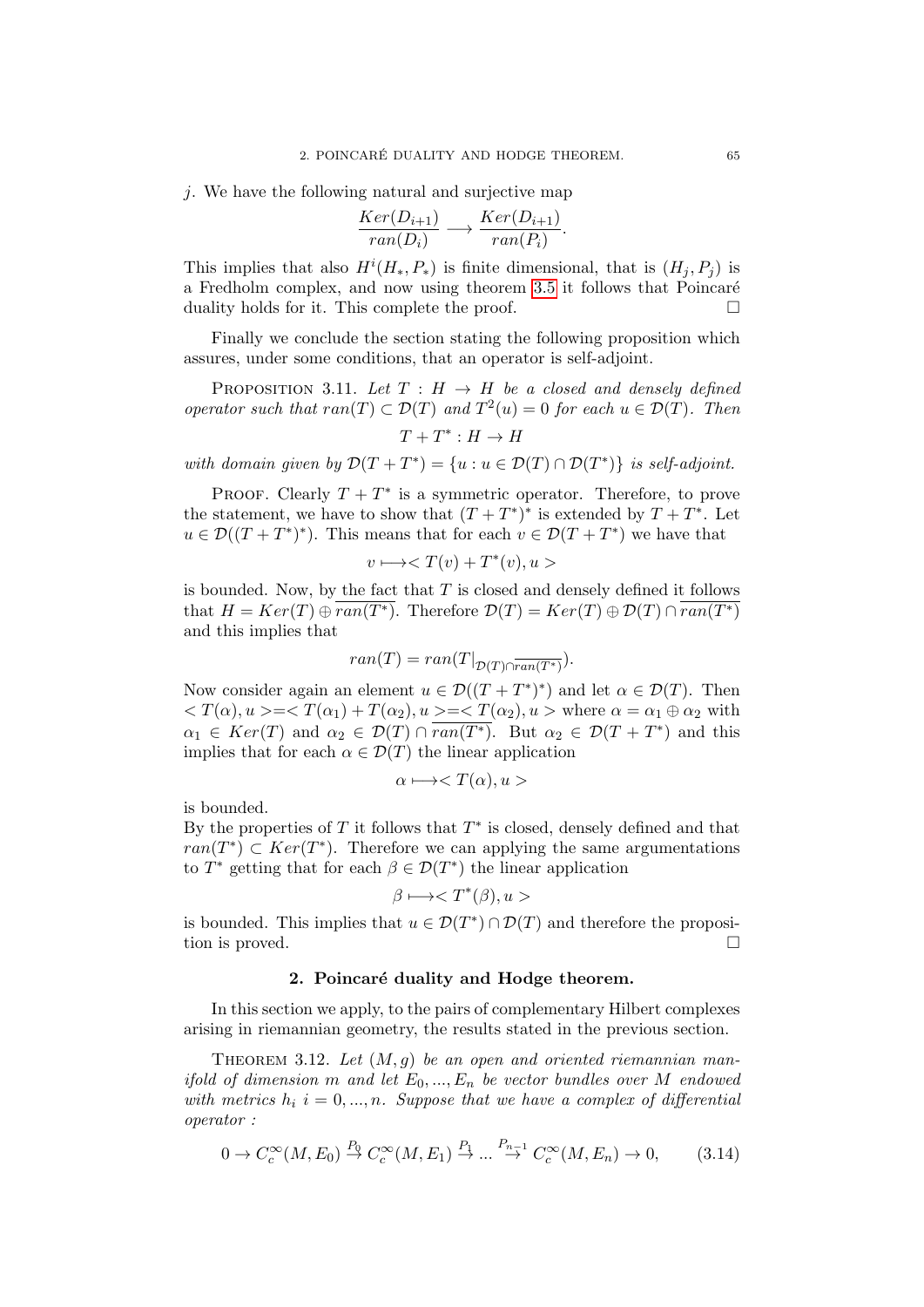66  $\overline{H}^i_{2,m\rightarrow M}(M,g)$  and  $H^i_{2,m\rightarrow M}(M,g)$ : POINCARÉ DUALITY AND HODGE THEOREM. and let

$$
0 \to L^2(M, E_0) \stackrel{P_{max,0}}{\to} L^2(M, E_1) \stackrel{P_{max,1}}{\to} \dots \stackrel{P_{max,n-1}}{\to} L^2(M, E_n) \to 0, \tag{3.15}
$$

and

$$
0 \to L^2(M, E_0) \stackrel{P_{min,0}}{\to} L^2(M, E_1) \stackrel{P_{min,1}}{\to} \dots \stackrel{P_{min,n-1}}{\to} L^2(M, E_n) \to 0, \quad (3.16)
$$

the two natural Hilbert complexes associated to [\(3.14\)](#page-64-0) as described above. Suppose that for each  $i = 0, ..., n$  there exists an isometry  $\phi_i : (E_i, h_i) \rightarrow$  $(E_{n-i}, h_{n-i})$ ; with a little abuse of notation let still  $\phi_i$  denotes the induced isometry from  $L^2(M, E_i)$  to  $L^2(M, E_{n-i})$ . Finally suppose that  $P^t_{n-i-1} \circ \phi_i =$  $c_i(\phi_{i+1} \circ P_i)$ , where  $c_i$  is a constant which depends only on i.

If  $\text{im}(\overline{H}^i_{2, min}(M, E_*) \xrightarrow{i_{r,i}^*} \overline{H}^i_{2, max}(M, E_*))$  is finite dimensional for each i then

$$
\operatorname{im}(\overline{H}^i_{2, min}(M,E_{\ast}) \stackrel{i_{r,i}^*}{\longrightarrow} \overline{H}^i_{2, max}(M,E_{\ast}))
$$

is a finite sequence of finite dimensional vector spaces with Poincaré duality.

PROOF. From the hypothesis we know that for each  $i = 0, ..., n$  there exists an isometry  $\phi_i : (E_i, h_i) \to (E_{n-i}, h_{n-i})$  such that  $P^t_{n-i-1} \circ \phi_i =$  $c_i(\phi_{i+1} \circ P_i)$ , where  $c_i$  is a constant which depends just by i. This isometries of vector bundles induces isometries from  $L^2(M, E_i)$  to  $L^2(M, E_{n-i})$ , that with a little abuse of notation we still label  $\phi_i$ , such that  $\phi_i(\mathcal{D}(P_{min,i}))$  $\mathcal{D}(P_{min,n-i-1}^t)$  and  $P_{min,n-i-1}^t \circ \phi_i = c_i(\phi_{i+1} \circ P_{min,i})$ . So we showed that the complexes  $(L^2(M, E_*)$ ,  $P_{min,*}) \subseteq (L^2(M, E_*), P_{max,*})$  are a pair of complementary Hilbert complexes. Now, applying theorem [3.5,](#page-58-0) we can get the conclusion. □

THEOREM 3.13. In the same hypothesis of the previous theorem, suppose furthermore that for each  $i = 0, ..., n$  ran $(P_{min,i})$  is closed in  $L^2(M, E_{i+1})$ . Then there exists a Hilbert complex  $(L^2(M, E_i), P_{m,i})$  such that for each  $i =$  $0, ..., n$ 

$$
\mathcal{D}(P_{min,i}) \subset \mathcal{D}(P_{\mathfrak{m},i}) \subset \mathcal{D}(P_{max,i}),
$$

 $P_{max,i}$  is an extension of  $P_{m,i}$  which is an extension of  $P_{min,i}$  and

$$
H_{2,\mathfrak{m}}^i(M,E_i)=\text{im}(H_{2,min}^i(M,E_*)\stackrel{i_*^*}{\longrightarrow} H_{2,max}^i(M,E_*))
$$

where  $H_{2,\mathfrak{m}}^i(M,E_i)$  is the cohomology of the Hilbert complex  $(L^2(M,E_i),P_{\mathfrak{m},i})$ . Finally if  $(L^2(M, E_i), P_{max,i})$  or equivalently  $(L^2(M, E_i), P_{min,i})$  is Fredholm then  $(L^2(M, E_i), P_{m,i})$  is a Fredholm complex with Poincaré duality.

PROOF. It follows immediately from the previous theorem and from theorem [3.10.](#page-61-0)  $\Box$ 

As a particular and important case we have the following two theorems:

<span id="page-65-0"></span>THEOREM 3.14. Let  $(M, g)$  be an open, oriented and incomplete riemannian manifold of dimension m. Then the complexes

$$
(L^2\Omega^*(M,g), d_{max,*})
$$
 and  $(L^2\Omega^*(M,g), d_{min,*})$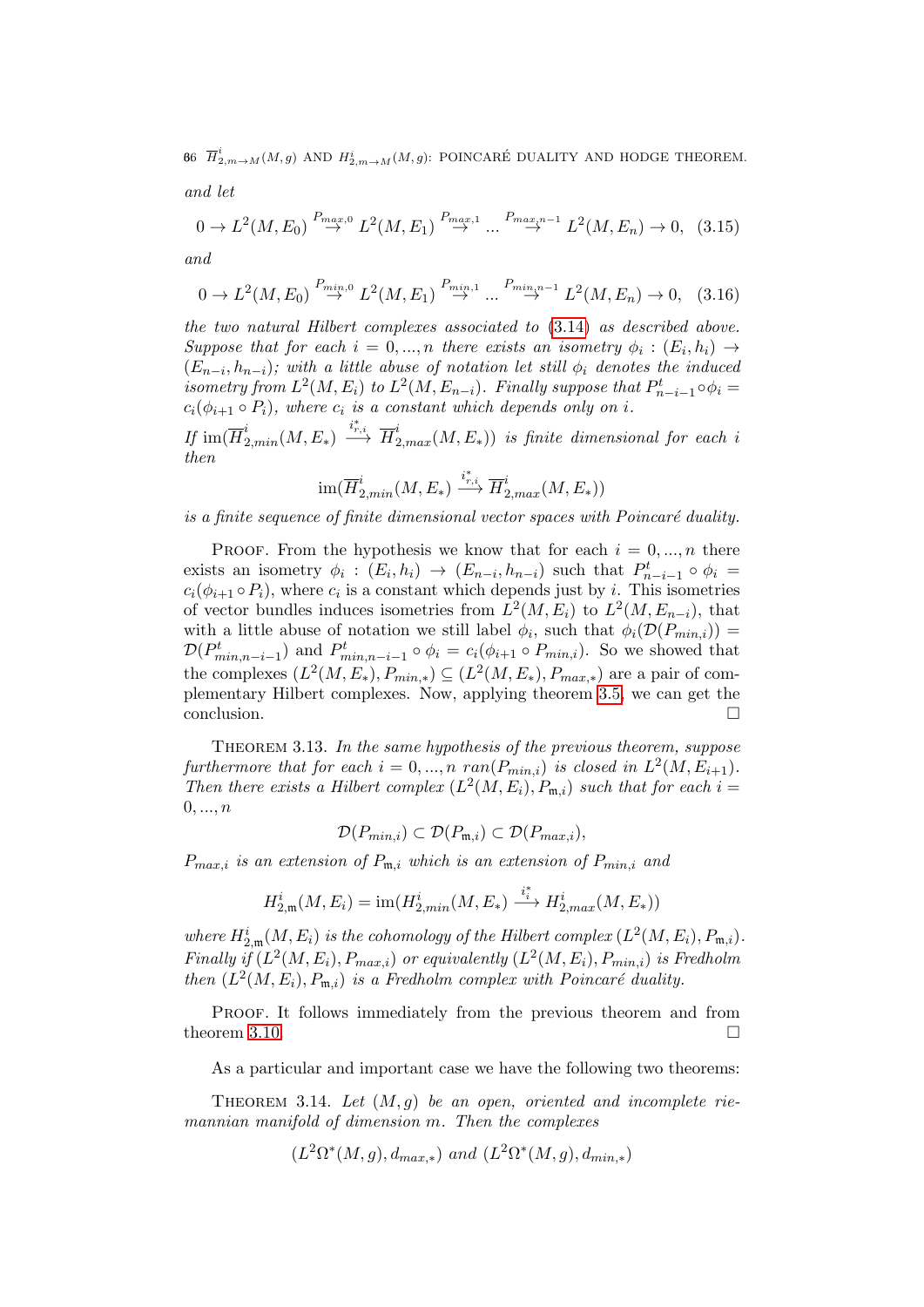are a pair of complementary Hilbert complexes.

In particular if  $\operatorname{im}(\overline{H}^i_{2, min}(M,g) \xrightarrow{i_{r,i}^*}\overline{H}^i_{2, max}(M,g))$  is finite dimensional for each i then

$$
\operatorname{im}(\overline{H}^i_{2, min}(M,g) \xrightarrow{i^*_{r,i}} \overline{H}^i_{2, max}(M,g))
$$

is a finite sequence of finite dimensional vector spaces with  $Poincaré$  duality.

PROOF. Let  $* : \Lambda^{i}(M) \to \Lambda^{n-i}(M)$  the Hodge star operator. Then  $*$ induces a map between  $\Omega_c^i(M)$  and  $\Omega_c^{n-i}(M)$  such that for  $\eta, \omega \in \Omega_c^i(M)$  we have:

$$
\langle \ast \eta, \ast \omega \rangle_{L^2(M, g)} = \int_M \langle \ast \eta, \ast \omega \rangle_M \, dvol_M = \int_M \ast \eta \wedge \ast \ast \omega = \int_M \omega \wedge \ast \eta =
$$
  
= $\langle \omega, \eta \rangle_{L^2(M, g)} = \langle \eta, \omega \rangle_{L^2(M, g)}$ 

that is  $*$  is an isometry between  $\Omega_c^i(M)$  and  $\Omega_c^{n-i}(M)$ . This implies that  $*$ extends to an isometry between  $L^2\Omega^i(M,g)$  and  $L^2\Omega^{n-i}(M,g)$ . Now it is an immediate consequence of definition [1.7](#page-18-0) and definition [1.8](#page-18-1) that

$$
*d_{min,i} = \pm \delta_{min,n-i-1} *
$$
 and that  $*d_{max,i} = \pm \delta_{max,n-i-1} *$ 

and the sign depends only on the parity of the degree  $i$ . So we can apply theorem [3.5](#page-58-0) and the assertion follows.

REMARK 3.2. The previous theorem shows that pair of complementary Hilbert complexes appear naturally in riemannian geometry. In fact the Hodge star operator provides naturally a family of link maps and so we do not need to assume their existence.

<span id="page-66-0"></span>THEOREM 3.15. Let  $(M, g)$  be an open, oriented and incomplete riemannian manifold of dimension n. Suppose that for each  $i = 0, ..., n$  ran $(d_{min,i})$ is closed in  $L^2\Omega^{i+1}(M,g)$ . Then there exists a Hilbert complex:

$$
(L^2\Omega^i(M,g)),d_{\mathfrak{m},i})
$$

such that for each  $i = 0, \ldots n$ 

$$
\mathcal{D}(d_{min,i}) \subset \mathcal{D}(d_{\mathfrak{m},i}) \subset \mathcal{D}(d_{max,i}),
$$

 $d_{max,i}$  is an extension of  $d_{m,i}$  which is an extension of  $d_{min,i}$  and

$$
H_{2,\mathfrak{m}}^i(M,g)=\text{im}(H_{2,min}^i(M,g)\xrightarrow{i_i^*} H_{2,max}^i(M,g))
$$

where  $H_{2,\mathfrak{m}}^i(M,g)$  is the cohomology of the Hilbert complex  $(L^2\Omega^i(M,g), d_{\mathfrak{m},i}).$ Finally, if  $(L^2\Omega^i(M,g), d_{max,i})$  or equivalently  $(L^2\Omega^i(M,g), d_{min,i})$  is Fredholm, then  $(L^2\Omega^i(M,g), d_{\mathfrak{m},i})$  is a Fredholm complex with Poincaré duality.

PROOF. Also in this case it follows immediately from the previous theorem and from theorem [3.10.](#page-61-0)

We have the following corollary which is a **Hodge theorem** for the  $L^2$ cohomology groups  $\text{im}(H_{2,min}^i(M,g) \xrightarrow{i^*} H_{2,max}^i(M,g))$ :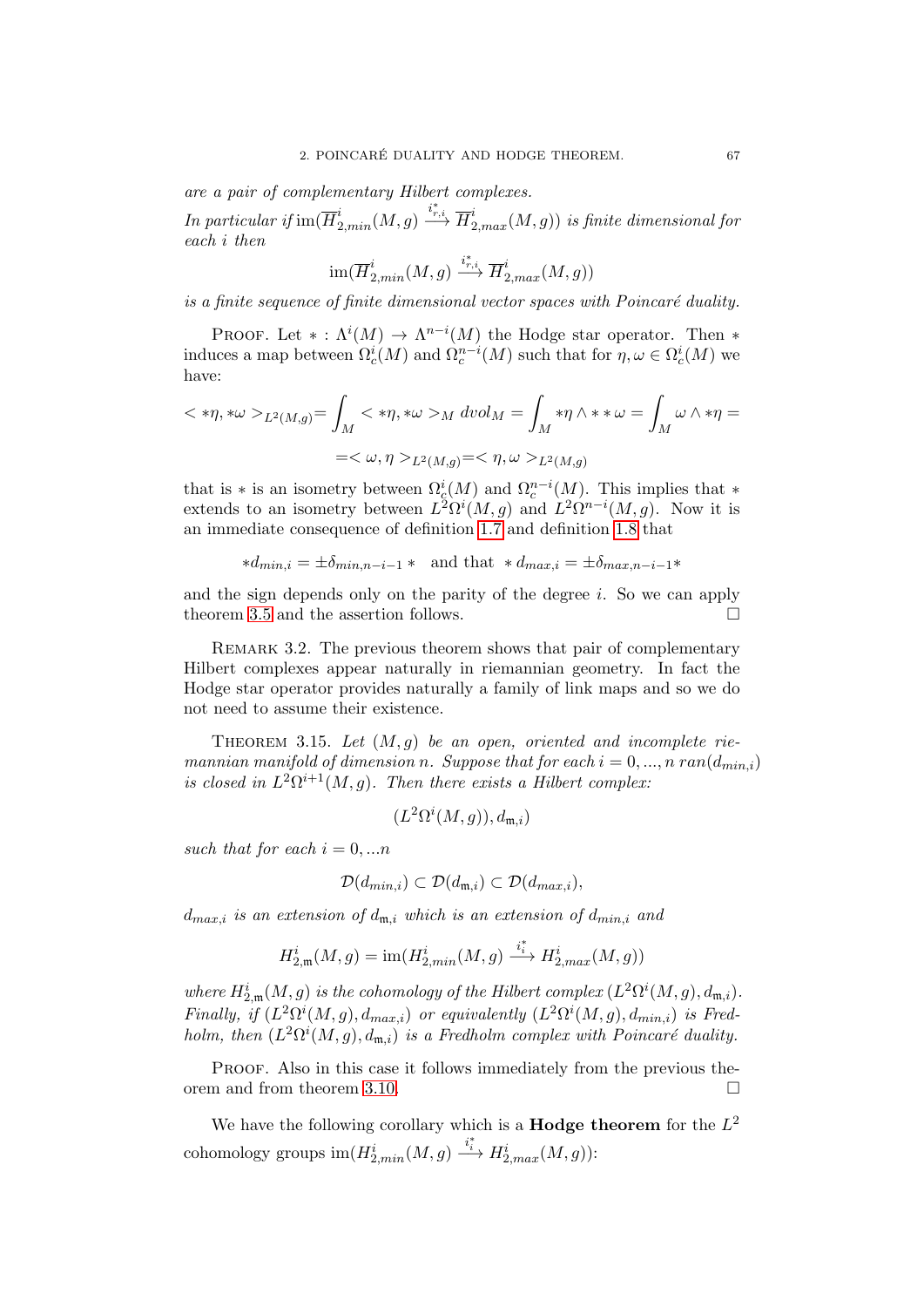68  $\overline{H}^i_{2,m\rightarrow M}(M,g)$  and  $H^i_{2,m\rightarrow M}(M,g)$ : POINCARÉ DUALITY AND HODGE THEOREM.

<span id="page-67-1"></span>COROLLARY 3.16. In the same assumptions of theorem [3.15;](#page-66-0) Let  $\Delta_i$ :  $\Omega^{i}_c(M) \ \to \ \Omega^{i}_c(M)$  be the Laplacian acting on the space of smooth compactly supported forms. Then there exists a self-adjoint extension  $\Delta_{m,i}$ :  $L^2\Omega^i(M,g) \to L^2\Omega^i(M,g)$  with closed range such that

$$
Ker(\Delta_{\mathfrak{m},i}) \cong \text{im}(H_{2,min}^i(M,g) \xrightarrow{i_i^*} H_{2,max}^i(M,g)).
$$

Moreover, if  $(L^2\Omega^i(M,g), d_{max,i})$  or equivalently  $(L^2\Omega^i(M,g), d_{min,i})$  is Fredholm, then  $\Delta_{m,i}$  is a Fredholm operator on its domain endowed with the graph norm.

PROOF. Consider the Hilbert complex  $(L^2\Omega^i(M,g), d_{\mathfrak{m},i})$ . For each  $i =$  $0, \ldots, n$  define

<span id="page-67-0"></span>
$$
\Delta_{\mathfrak{m},i} := d_{\mathfrak{m},i}^* \circ d_{\mathfrak{m},i} + d_{\mathfrak{m},i-1} \circ d_{\mathfrak{m},i-1}^* \tag{3.17}
$$

with domain given by

$$
\mathcal{D}(\Delta_{\mathfrak{m},i}) = (3.18)
$$

$$
\{\omega \in \mathcal{D}(d_{\mathfrak{m},i}) \cap \mathcal{D}(d_{\mathfrak{m},i-1}^*) : d_{\mathfrak{m},i}(\omega) \in \mathcal{D}(d_{\mathfrak{m},i}^*) \text{ and } d_{\mathfrak{m},i-1}^*(\omega) \in \mathcal{D}(d_{\mathfrak{m},i-1})\}.
$$

In other words, for each  $i = 0, ..., n$ ,  $\Delta_{m,i}$  is the  $i - th$  Laplacian associated to the Hilbert complex  $(L^2\Omega^i(M,g), d_{\mathfrak{m},i})$ . So, as recalled in the first section, it follows that [\(3.17\)](#page-67-0) is a self-adjoint operator. Moreover, by the fact that  $d_{min,i}$  has closed range for each  $i = 0, ..., n$  it follows that also  $\delta_{min,i}$ has closed range for each i. Finally this implies that also  $d_{max,i}$  has closed range because  $d_{max,i} = \delta^*_{min,i}$ . This means that for the Hilbert complex  $(L^2\Omega^i(M,g), d_{\mathfrak{m},i})$  the  $L^2$  cohomology and the reduced  $L^2$  cohomology are exactly the same. The reason is that  $\overline{ran(d_{m,i})} = \overline{ran(d_{max,i}) \cap Ker(d_{min,i+1})}$  $= ran(d_{max,i}) \cap Ker(d_{min,i+1})$  because they are both closed in  $L^2\Omega^{i+1}(M, g)$ and clearly  $ran(d_{max,i}) \cap Ker(d_{min,i+1}) = ran(d_{m,i})$ . So we can apply [\(1.5\)](#page-17-2) to get the first conclusion. Moreover by the fact that  $ran(\Delta_{m,i})$  =  $ran(d_{m,i-1}) \oplus ran(\delta_{m,i})$  it follows that  $\Delta_{m,i}$  is an operator with closed range. Finally, using the fact that  $(L^2 \Omega^i(M, g), d_{m,i})$  is Fredholm, we get that  $\Delta_{m,i}$ is self-adjoint, with finite dimensional nullspace and with closed range and therefore it is a Fredholm operator on its domain endowed with the graph norm.

Remark 3.3. We remark that from the previous proof it follows that, under the assumptions of theorem [3.15,](#page-66-0) the operator  $d_{m,i}$  has closed range for each i and therefore for the Hilbert complex  $(L^2\Omega^i(M,g), d_{\mathfrak{m},i})$  the  $L^2$ cohomology coincides with the reduced  $L^2$  cohomology.

From now on we will focus our attention exclusively on the vector spaces  $\dim(\overline{H}_{2,min}^i(M,g) \xrightarrow{i_{r,i}^*} \overline{H}_{2,max}^i(M,g))$  because, using these, we will get some geometric and topological applications concerning the manifold M. Anyway it will be clear that all the following corollaries of the remaining part of this subsection apply also for the vector spaces  $\text{im}(\overline{H}^i_{2, min}(M, E_*) \xrightarrow{i_{r,i}^*}$ 

 $\overline{H}_{2,max}^i(M, E_*)$  under the hypothesis of theorem [3.12.](#page-64-1)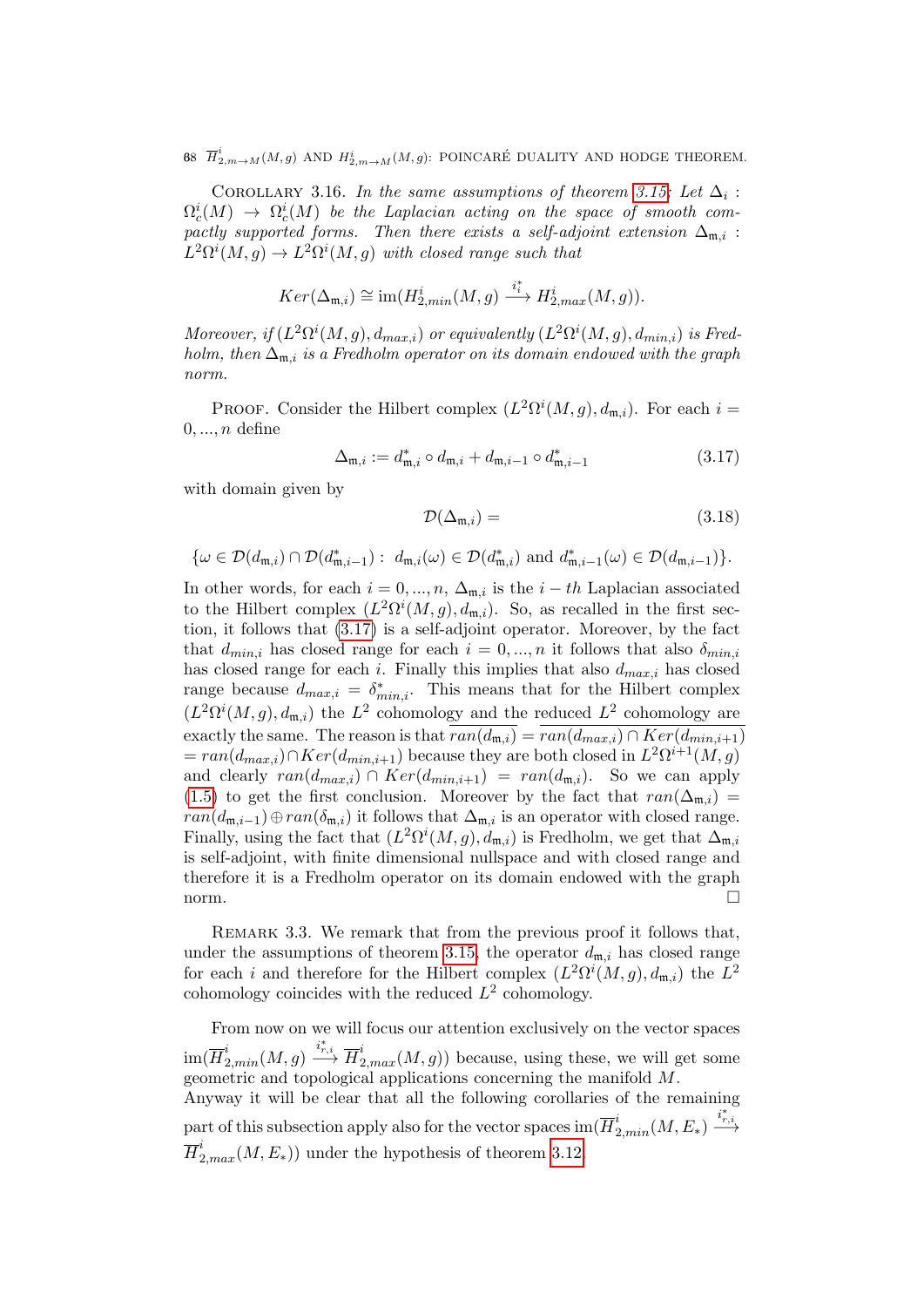Now, to get a lighter notation, we label the vector spaces

$$
\operatorname{im}(\overline{H}^i_{2,min}(M,g) \xrightarrow{i^*_{r,i}} \overline{H}^i_{2,max}(M,g)) := \overline{H}^i_{2,m \to M}(M,g) \text{ and } H^i_{2,m \to M}(M,g)
$$

in the non reduced case. Moreover, when it makes sense, we define

$$
\overline{\chi}_{2,m \to M}(M,g) := \sum_{i=0}^{m} (-1)^i \dim(\overline{H}_{2,m \to M}^i(M,g)) \tag{3.19}
$$

and in the non reduced case :

$$
\chi_{2,m \to M}(M,g) := \sum_{i=0}^{m} (-1)^{i} dim(H_{2,m \to M}^{i}(M,g))
$$
 (3.20)

We have the following propositions:

PROPOSITION 3.17. In the hypothesis of theorem [3.14,](#page-65-0) if m is odd then

<span id="page-68-0"></span>
$$
\overline{\chi}_{2,m \to M}(M,g) = 0. \tag{3.21}
$$

If m is even then

<span id="page-68-1"></span>
$$
\overline{\chi}_{2,m \to M}(M,g) = 2dim(\overline{H}_{2,m \to M}^{0}) + dim(\overline{H}_{2,m \to M}^{\frac{m}{2}}(M,g)
$$
(3.22)

when  $\frac{m}{2}$  is still even while if  $\frac{m}{2}$  is odd then

<span id="page-68-2"></span>
$$
\overline{\chi}_{2,m \to M}(M,g) = 2dim(\overline{H}_{2,m \to M}^{0}) - dim(\overline{H}_{2,m \to M}^{\frac{m}{2}}(M,g). \tag{3.23}
$$

Finally if the complex  $(L^2\Omega^i(M,g), d_{max,i})$  is Fredholm, or equivalently if  $(L^2\Omega^i(M,g), d_{min,i})$  is Fredholm, then we have: if m is odd

<span id="page-68-3"></span>
$$
\chi_{2,m \to M}(M,g) = 0. \tag{3.24}
$$

If m is even then

<span id="page-68-4"></span>
$$
\chi_{2,m \to M}(M,g) = 2dim(H_{2,m \to M}^{0}) + dim(H_{2,m \to M}^{\frac{m}{2}}(M,g)
$$
(3.25)

when  $\frac{m}{2}$  is still even while if  $\frac{m}{2}$  is odd then

<span id="page-68-5"></span>
$$
\chi_{2,m \to M}(M,g) = 2dim(H_{2,m \to M}^{0}) - dim(H_{2,m \to M}^{\frac{m}{2}}(M,g). \tag{3.26}
$$

PROOF. The equalities  $(3.21)$ ,  $(3.22)$  and  $(3.23)$  are an immediate conse-quence of theorem [3.14.](#page-65-0) Finally, if for example  $(L^2\Omega^i(M,g), d_{max,i})$  is Fredholm then  $H_{2,max}^i(M, g) \cong \overline{H}_{2,max}^i(M, g) \cong \overline{H}_{2,m}^{n-i}$  $u_{2,min}^{n-i} \cong H_{2,min}^{n-i}(M,g)$  and so also  $(L^2\Omega^i(M,g), d_{min,i})$  is Fredholm. Obviously the same arguments show that, if  $(L^2\Omega^i(M,g), d_{min,i})$  is Fredholm, then also  $(L^2\Omega^i(M,g), d_{max,i})$  is Fredholm and therefore in  $(3.24)$ ,  $(3.25)$  and  $(3.26)$  follow immediately because the  $L^2$  cohomology coincides with the reduced  $L^2$  cohomology.  $\square$ 

PROPOSITION 3.18. In the hypothesis of theorem [3.5.](#page-58-0) Suppose that one of the two following properties is satisfied

(1)  $i_{r,i}^* : \overline{H}_{2,min}^i(M,g) \longrightarrow \overline{H}_{2,max}^i(M,g)$  is injective, (2)  $i_{r,i}^* : \overline{H}_{2,min}^i(M,g) \longrightarrow \overline{H}_{2,max}^i(M,g)$  is surjective.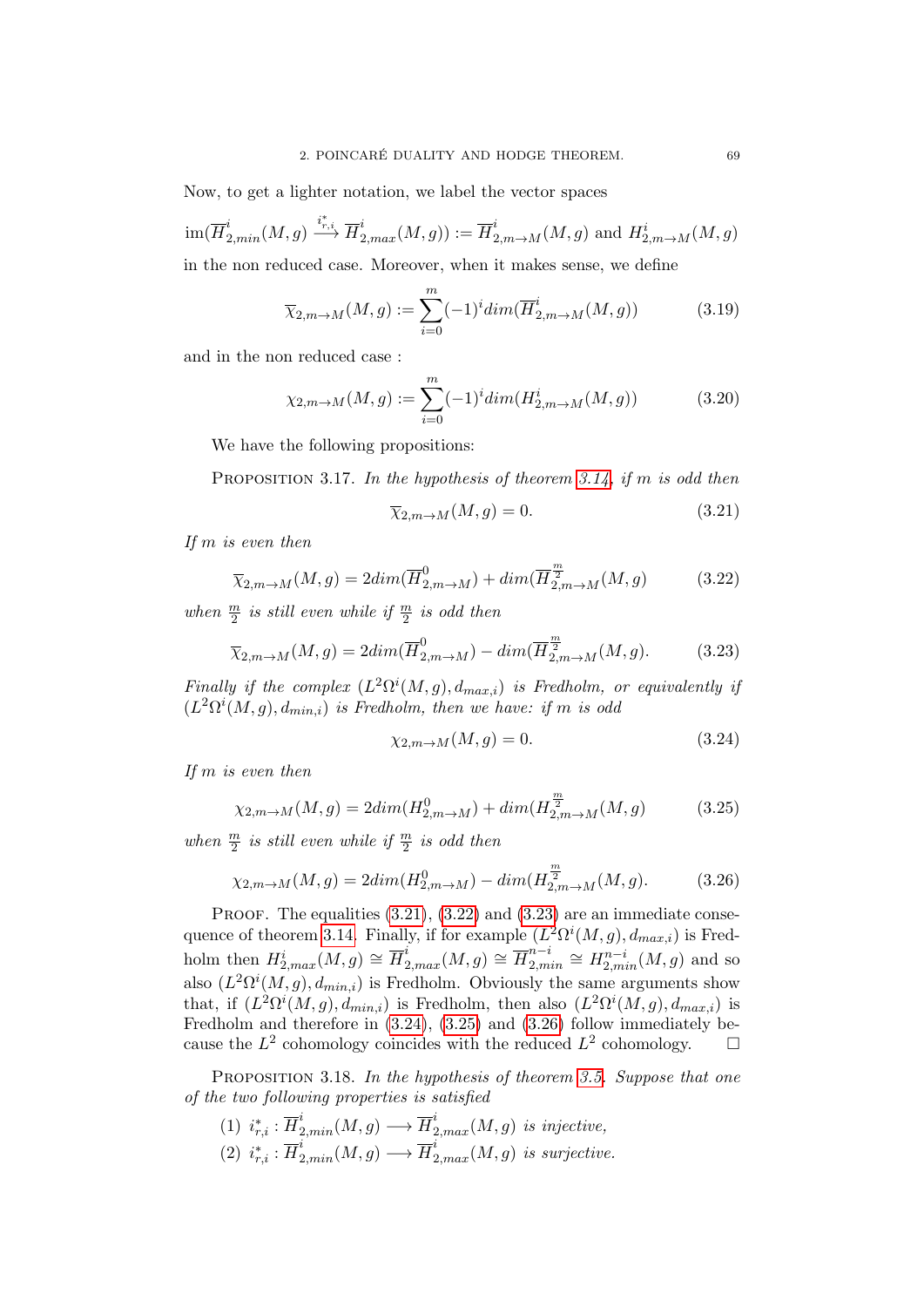30  $\overline{H}^i_{2,m \to M}(M,g)$  and  $H^i_{2,m \to M}(M,g)$ : POINCARÉ DUALITY AND HODGE THEOREM.

Then

$$
\overline{H}_{2,min}^{i}(M,g), \ \overline{H}_{2,max}^{i}(M,g) \ i = 0, ..., n \tag{3.27}
$$

are both a finite sequences of finite dimensional vector spaces with Poincaré duality. Finally, under the same hypothesis, if one of the two complexes  $(L^2\Omega^i(M,g), d_{max/min,i})$  is Fredholm then the same conclusion holds for

$$
H_{2,min}^{i}(M,g), H_{2,max}^{i}(M,g) i = 0, ..., n
$$
  
PROOF. If  $i_{r,i}^{*}: \overline{H}_{2,min}^{i}(M,g) \longrightarrow \overline{H}_{2,max}^{i}(M,g)$  is injective then  

$$
\overline{H}_{2,min}^{i}(M,g) \cong \overline{H}_{2,m \to M}^{i}(M,g).
$$

This implies that each  $\overline{H}_{2,min}^{i}(M,g)$  is finite dimensional and therefore, us-ing theorem [3.14,](#page-65-0) we get  $\overline{H}_{2,min}^i(M,g) \cong \overline{H}_{2,min}^{n-i}(M,g)$ . Finally by the fact that the Hodge star operator induces an isomorphism between  $\overline{H}^i_{2, min}(M, g)$ and  $\overline{H}_{2,max}^{n-i}(M,g)$  it follows that  $\overline{H}_{2,max}^{i}(M,g)$  is a finite sequences of finite dimensional vector spaces with Poincaré duality. In the same way if  $i_{r,i}^* : \overline{H}_{2,min}^i(M,g) \longrightarrow \overline{H}_{2,max}^i(M,g)$  is surjective then  $\overline{H}_{2,max}^i(M,g) \cong$  $\overline{H}_{2,m\rightarrow M}^{i}(M,g)$ . Now the same arguments used in the injective case shows that  $\overline{H}_{2,max}^i(M,g)$  is a finite sequence of finite dimensional spaces with Poincaré duality. Finally, using again the isomorphism induced by the Hodge star operator between  $\overline{H}_{2,min}^i(M,g)$  and  $\overline{H}_{2,max}^{\overline{n}-i}(M,g)$  we get the same conclusions for  $\overline{H}^i_{2, min}(M, g)$ .

Finally we conclude the section with the following proposition; before stating it we give some definitions: let

<span id="page-69-0"></span>
$$
d_{\mathfrak{m}} + d_{\mathfrak{m}}^* : \bigoplus_{i=0}^n L^2 \Omega^i(M, g) \longrightarrow \bigoplus_{i=0}^n L^2 \Omega^i(M, g) \tag{3.28}
$$

the operator defined as  $d_{\mathfrak{m}} + d_{\mathfrak{m}}^*|_{L^2\Omega^i(M,g)} = d_{\mathfrak{m},i} + d_{\mathfrak{m},i-1}^*$  where  $d_{\mathfrak{m},i}$  is defined in theorem [3.15](#page-66-0) and the domain of [\(3.28\)](#page-69-0) is

$$
\mathcal{D}(d_{\mathfrak{m}}+d_{\mathfrak{m}}^*)=\bigoplus_{i=0}^n\mathcal{D}(d_{\mathfrak{m},i}+d_{\mathfrak{m},i-1}^*)
$$

and  $\mathcal{D}(d_{\mathfrak{m},i} + d_{\mathfrak{m},i-1}^*) = \mathcal{D}(d_{\mathfrak{m},i}) \cap \mathcal{D}(d_{\mathfrak{m},i-1}^*)$ .

PROPOSITION 3.19. Let  $(M, q)$  be an open oriented and incomplete riemannian manifold of dimension n. Suppose that for each  $i = 0, ..., n$  ran $(d_{min,i})$ is closed in  $L^2\Omega^{i+1}(M,g)$  and that  $(L^2\Omega^i(M,g), d_{\mathfrak{m},i})$  is a Fredholm complex. Then the operator  $(d_{\mathfrak{m}} + d_{\mathfrak{m}}^*)_{ev}$  defined as

$$
d_{\mathfrak{m}} + d_{\mathfrak{m}}^* : \bigoplus_{i=0}^n L^2 \Omega^{2i}(M, g) \longrightarrow \bigoplus_{i=0}^n L^2 \Omega^{2i+1}(M, g)
$$

with domain given by

$$
\mathcal{D}((d_{\mathfrak{m},i} + d_{\mathfrak{m},i-1}^*)_{ev}) := \mathcal{D}(d_{\mathfrak{m}} + d_{\mathfrak{m}}^*) \cap \bigoplus_{i=0}^n L^2 \Omega^{2i}(M,g)
$$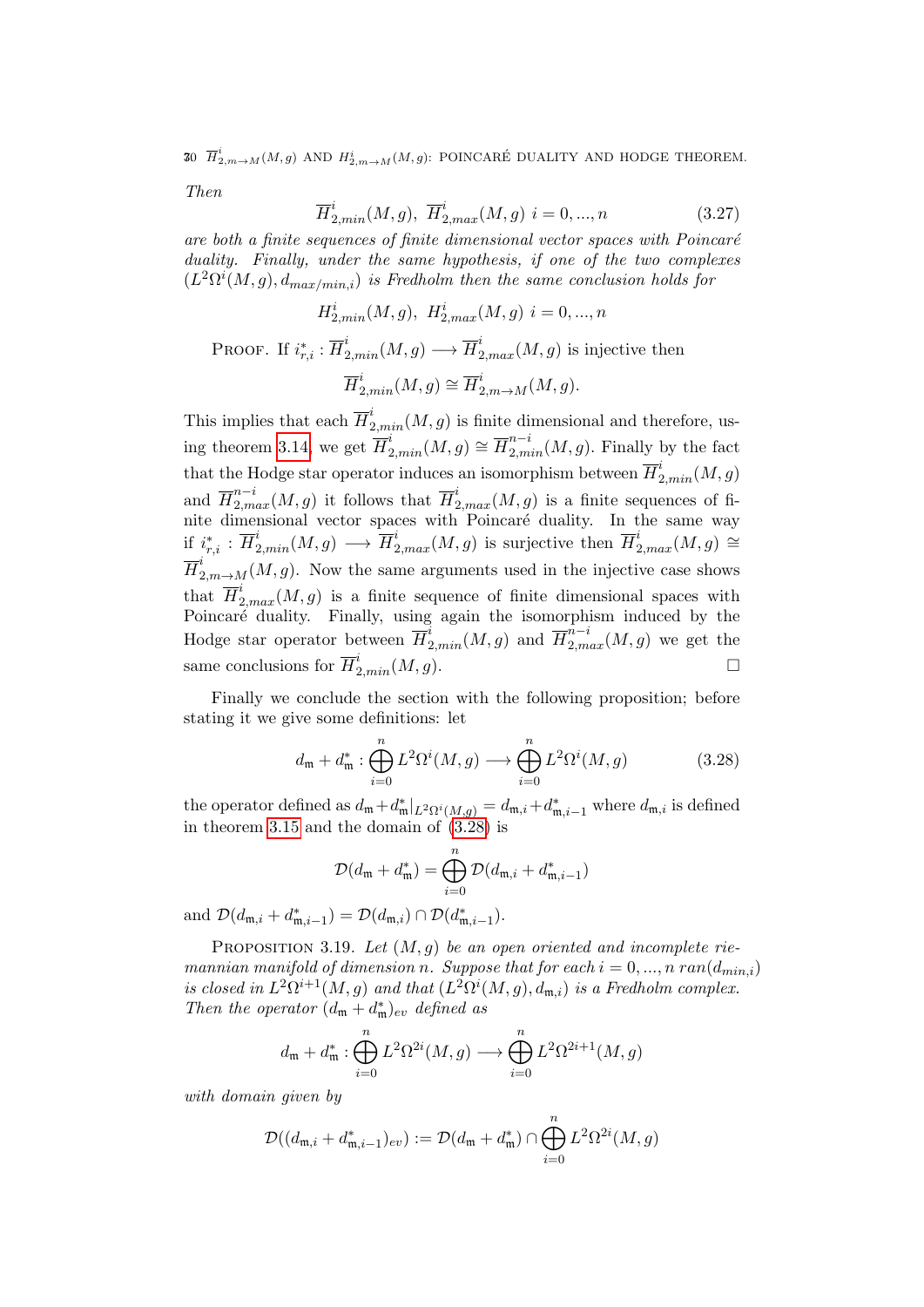is a Fredholm operator on its domain endowed with the graph norm and its index satisfies

<span id="page-70-0"></span>
$$
\text{ind}((d_{\mathfrak{m}} + d_{\mathfrak{m}}^*)_{ev}) = \chi_{m \to M}(M, g) \tag{3.29}
$$

PROOF. By the fact that  $(L^2\Omega^i(M,g), d_{\mathfrak{m},i})$  is a Fredholm complex it follows that  $d_{\mathfrak{m}} + d_{\mathfrak{m}}^*$  is a Fredholm operator on its domain endowed with graph norm. Now if we define  $(d_m + d_m^*)_{odd}$  analogously to  $(d_m + d_m^*)_{ev}$ , then it is clear that  $\mathcal{D}(d_{\mathfrak{m}}+d_{\mathfrak{m}}^*)=\mathcal{D}((d_{\mathfrak{m}}+d_{\mathfrak{m}}^*)_{ev})\oplus \mathcal{D}((d_{\mathfrak{m}}+d_{\mathfrak{m}}^*)_{odd}),$  that  $Ker(d_{\mathfrak{m}}+d_{\mathfrak{m}}^*)=Ker((d_{\mathfrak{m}}+d_{\mathfrak{m}}^*)_{ev})\oplus Ker((d_{\mathfrak{m}}+d_{\mathfrak{m}}^*)_{odd})$  and that  $ran(d_{\mathfrak{m}}+d_{\mathfrak{m}}^*)$  $= ran((d_{\mathfrak{m}}+d_{\mathfrak{m}}^*)_{ev})\oplus ran((d_{\mathfrak{m}}+d_{\mathfrak{m}}^*)_{odd})$ . This implies immediately that also  $(d_{\mathfrak{m}} + d_{\mathfrak{m}}^*)_{ev}$  is a Fredholm operator on its domain endowed with the graph norm. Finally [\(3.29\)](#page-70-0) is an easy consequence of the Hodge theorem stated in corollary [3.16.](#page-67-1)

### 3. Some geometric applications

The aim of this section is show some geometric application of the groups  $\overline{H}^i_{2,m\to M}(M,g)$  and  $H^i_{2,m\to M}(M,g)$ . In particular we will show that, using them, we can deduce the presence of a topological obstruction to the existence of a riemannian metric (complete ore incomplete) with finite  $L^2$ cohomology.

Consider again the complex  $(\Omega_c^*(M), d_*)$ . We will call a **closed extension** of  $(\Omega_c^*(M), d_*)$  any Hilbert complex  $(L^2\Omega^i(M, g), D_i)$  where

$$
D_i: L^2\Omega^i(M,g) \to L^2\Omega^{i+1}(M,g)
$$

is a densely defined, closed operator which extends  $d_i: \Omega^i_c(M, g) \to \Omega^{i+1}_c(M, g)$ and such that the action of  $D_i$  on  $\mathcal{D}(D_i)$ , its domain, coincides with the action of  $d_i$  on  $\mathcal{D}_i$  in a distributional way. Obviously for every closed extension of  $(\Omega_c^*(M), d_*)$  we have  $(L^2\Omega^*(M, g), d_{min,*}) \subseteq (L^2\Omega^*(M, g), D_i) \subseteq$  $(L^2\Omega^*(M,g), d_{max,*})$ . We will label with  $\overline{H}_2^i$  $L_{2,D_*}^i(M,g), H_{2,D_*}^i(M,g)$  respectively the reduced cohomology and the cohomology groups of  $(L^2 \Omega^i(M,g), D_i)$ and with  $\mathcal{H}_{D_*}^i(M, g)$  its Hodge cohomology groups.

Moreover if  $(L^2\Omega^*(M,g), D'_i)$  is another closed extension of  $(\Omega_c^*(M), d_*)$  such that  $(L^2\Omega^*(M,g), D_i) \subseteq (L^2\Omega^*(M,g), D_i')$  we will label with

$$
H_{2,D\rightarrow D'}^{i}(M,g),\ \overline{H}_{2,D\rightarrow D'}^{i}(M,g)
$$

respectively the image of the cohomology groups, reduced cohomology groups, of the complex  $(L^2\Omega^*(M,g), D_i)$  into the cohomology groups, reduced cohomology groups, of the complex  $(L^2\Omega^*(M,g), D_i')$  induced by the natural inclusion of complexes.

Before we proceed we need the following propositions.

PROPOSITION 3.20. Let  $(M, q)$  be an incomplete and oriented riemannian manifold of dimension m. For each  $i = 0, ..., m$  consider  $\mathcal{D}(d_{max,i})$ . Let  $\omega \in \mathcal{D}(d_{max,i})$ . Then there exists a sequence of smooth forms  $\{\omega_i\}_{i\in\mathbb{N}}$  $\Omega^{i}(M) \cap L^{2}\Omega^{i}(M,g)$  such that :

- (1)  $d_i \omega_j \in L^2 \Omega^{i+1}(M, g)$ .
- (2)  $\omega_j \to \omega$  in  $L^2\Omega^i(M, g)$ .
- <span id="page-70-1"></span>(3)  $d_i \omega_j \rightarrow d_{max,i} \omega$  in  $L^2 \Omega^{i+1}(M, g)$ .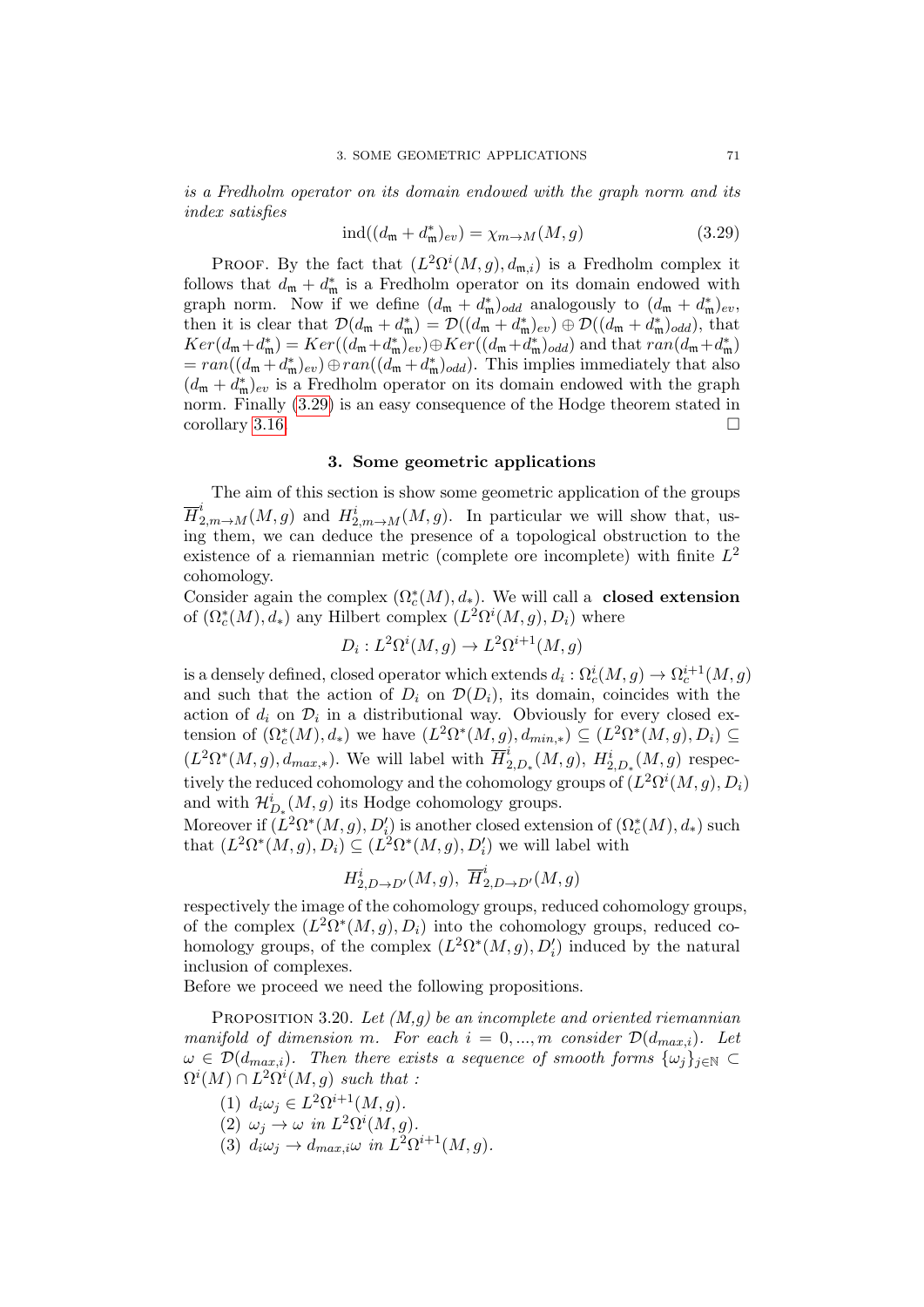32  $\overline{H}^i_{2,m \to M}(M,g)$  and  $H^i_{2,m \to M}(M,g)$ : POINCARÉ DUALITY AND HODGE THEOREM.

PROOF. See [[23](#page-136-0)] pag 93.

The next proposition is a variation of a result of de Rham, see [[29](#page-137-1)] theorem 24.

<span id="page-71-0"></span>PROPOSITION 3.21. Let  $(M, q)$  be an incomplete and oriented riemannian manifold of dimension m. For each  $i = 0, ..., m$  consider  $\mathcal{D}(d_{max,i})$ . Let  $\omega \in \overline{ran(d_{max,i})}$  such that  $\omega$  is smooth. Then there exist  $\eta \in \Omega^{i}(M)$  such that  $d_i \eta = \omega$ .

PROOF. By Poincaré duality between de Rham cohomology and compactly supported de Rham cohomology on an open and oriented manifold we know that it sufficient to show that

$$
\int_M \omega \wedge \phi = 0
$$

for each closed and compactly supported  $n - i$ -form  $\phi$  to get that  $\omega$  is an exact i−form in the smooth de Rham complex. Now, by proposition [3.20,](#page-70-1) we know that there exists a sequence of smooth *i*–forms  $\{\omega_i\}_{i\in\mathbb{N}}$  such that  $d_i\omega_j \to \omega$  in  $L^2\Omega^{i+1}(M,g)$ . Then:

$$
\int_M \omega \wedge \phi = \int_M (\lim_{j \to \infty} d_i \omega_j) \wedge \phi = \lim_{j \to \infty} \int_M d_i \omega_j \wedge \phi = \pm \lim_{j \to \infty} \int_M d_i \omega_j \wedge (\ast \ast \phi) =
$$
\n
$$
= \pm \lim_{j \to \infty} \langle d_i \omega_j, \ast \phi \rangle_{L^2(M, g)} = \pm \lim_{j \to \infty} \langle \omega_j, \delta_{i-1}(\ast \phi) \rangle_{L^2(M, g)} = 0.
$$

So the proposition is proved.

and

<span id="page-71-1"></span>PROPOSITION 3.22. Let  $(L^2\Omega^i(M,g), D_i)$  be any closed extension of  $(\Omega_c^*(M), d_*)$  where  $(M, g)$  is an incomplete oriented riemannian manifold. Then every cohomology class in  $\overline{H}_2^i$  $\int_{2,D_*}^{L}(M,g)$  has a smooth representative. The same conclusion holds for every cohomology class in  $H^i_{2,D_*}(M,g)$ .

PROOF. By [\(1.5\)](#page-17-2) we know that every cohomology class in  $\overline{H}_2^i$  $\stackrel{\iota}{_{2,D}}_{\ast}(M,g)$ has a representative in  $\mathcal{H}^i_{D_*}(M,g)$ . Now, by elliptic regularity (see for ex-ample de Rham book [[29](#page-137-1)]), it follows that every element in  $\mathcal{H}_{D_*}^i(M, g)$  is smooth. Now if we look at proposition [1.6,](#page-17-4) elliptic regularity tells us again that every element in  $\mathcal{D}^{\infty}(L^2\Omega^i(M,g))$  is smooth. Therefore form this it follows immediately the statement for  $H_{2,D_*}^i(M, g)$ .

From the above propositions [3.21](#page-71-0) and [3.22](#page-71-1) it follows that that there exists a well defined map from  $\overline{H}_2^i$  $L_{2,D_*}^i(M,g)$ , respectively from  $H_{2,D_*}^i(M,g)$ , to the ordinary de Rham cohomology of  $M$  which assigns to each cohomology class  $[\omega] \in \overline{H}_2^i$ <sup>2</sup><sub>2,D<sup>\*</sup></sub>(*M*, *g*), respectively [ω] ∈  $H_{2,D}^i(M, g)$ , the cohomology class in  $H^i_{dR}(M)$  given by the smooth representatives of  $[\omega]$ . By proposition [3.21](#page-71-0) this cohomology class in  $H_{dR}^i(M)$  does not depend from the choice of the smooth representative of  $[\omega]$  and therefore this map is well defined. We will label these maps:

$$
s_{D,i}^* : H_{2,D_*}^i(M, g) \longrightarrow H_{dR}^i(M) \text{ in the non reduced case} \tag{3.30}
$$

$$
s_{r,D,i}^* : \overline{H}^i_{2,D*}(M,g) \longrightarrow H^i_{dR}(M) \text{ in the reduced case} \tag{3.31}
$$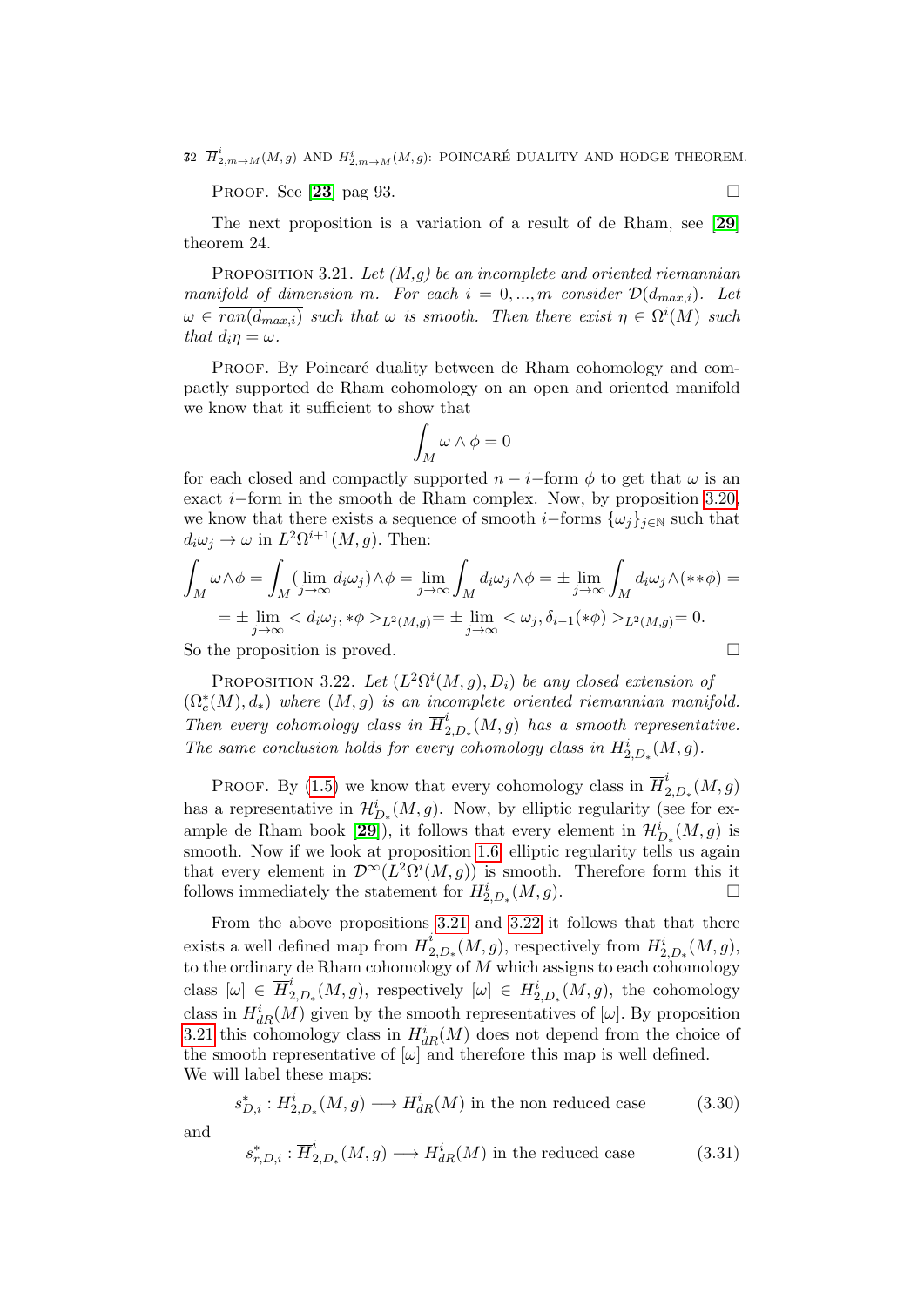In particular for the maximal and minimal extension we will label these maps:

$$
s_{M,i}^* : H^i_{2,max}(M,g) \longrightarrow H^i_{dR}(M) \text{ in the non reduced case} \tag{3.32}
$$

and

$$
s_{r,M,i}^* : \overline{H}^i_{2,max}(M,g) \longrightarrow H^i_{dR}(M) \text{ in the reduced case} \tag{3.33}
$$

and analogously for the minimal extension

$$
s_{m,i}^* : H^i_{2, min}(M, g) \longrightarrow H^i_{dR}(M) \text{ in the non reduced case} \tag{3.34}
$$

and

$$
s_{r,m,i}^* : \overline{H}^i_{2,min}(M,g) \longrightarrow H^i_{dR}(M) \text{ in the reduced case} \tag{3.35}
$$

Now we are ready to state the following proposition:

<span id="page-72-0"></span>PROPOSITION 3.23. Let  $(M, g)$  be an open, oriented and incomplete riemannian manifold. Let  $(L^2\Omega^i(M,g), D_{a,*}), (L^2\Omega^i(M,g), D_{b,*})$  be two closed extension of  $(\Omega_c^*(M), d_*)$  such that

$$
(L^2\Omega^*(M,g), d_{min,*}) \subseteq (L^2\Omega^*(M,g), D_{a,*}) \subseteq (L^2\Omega^*(M,g), D_{b,*}) \subseteq (3.36)
$$
  

$$
\subseteq (L^2\Omega^*(M,g), d_{max,*}).
$$

Then the two following diagrams commute:

$$
H_c^i(M) \longrightarrow H_{dR}^i(M) \qquad H_c^i(M) \longrightarrow H_{dR}^i(M)
$$
\n
$$
H_{2,min}^i(M,g) \longrightarrow H_{2,max}^i(M,g) \qquad \overrightarrow{H}_{2,min}^i(M,g) \longrightarrow \overrightarrow{H}_{2,max}^i(M,g)
$$
\n
$$
H_{2,D_{a,*}}^i(M,g) \longrightarrow H_{2,D_{B,*}}^i(M,g) \qquad \overrightarrow{H}_{2,D_{a,*}}^i(M,g) \longrightarrow \overrightarrow{H}_{2,D_{B,*}}^i(M,g)
$$
\n
$$
(3.37)
$$

where all the above arrows without label are the natural maps between cohomology, respectively reduced cohomology groups, induced by the natural inclusion of the relative complexes.

PROOF. It is clear that both the two following diagrams commute:

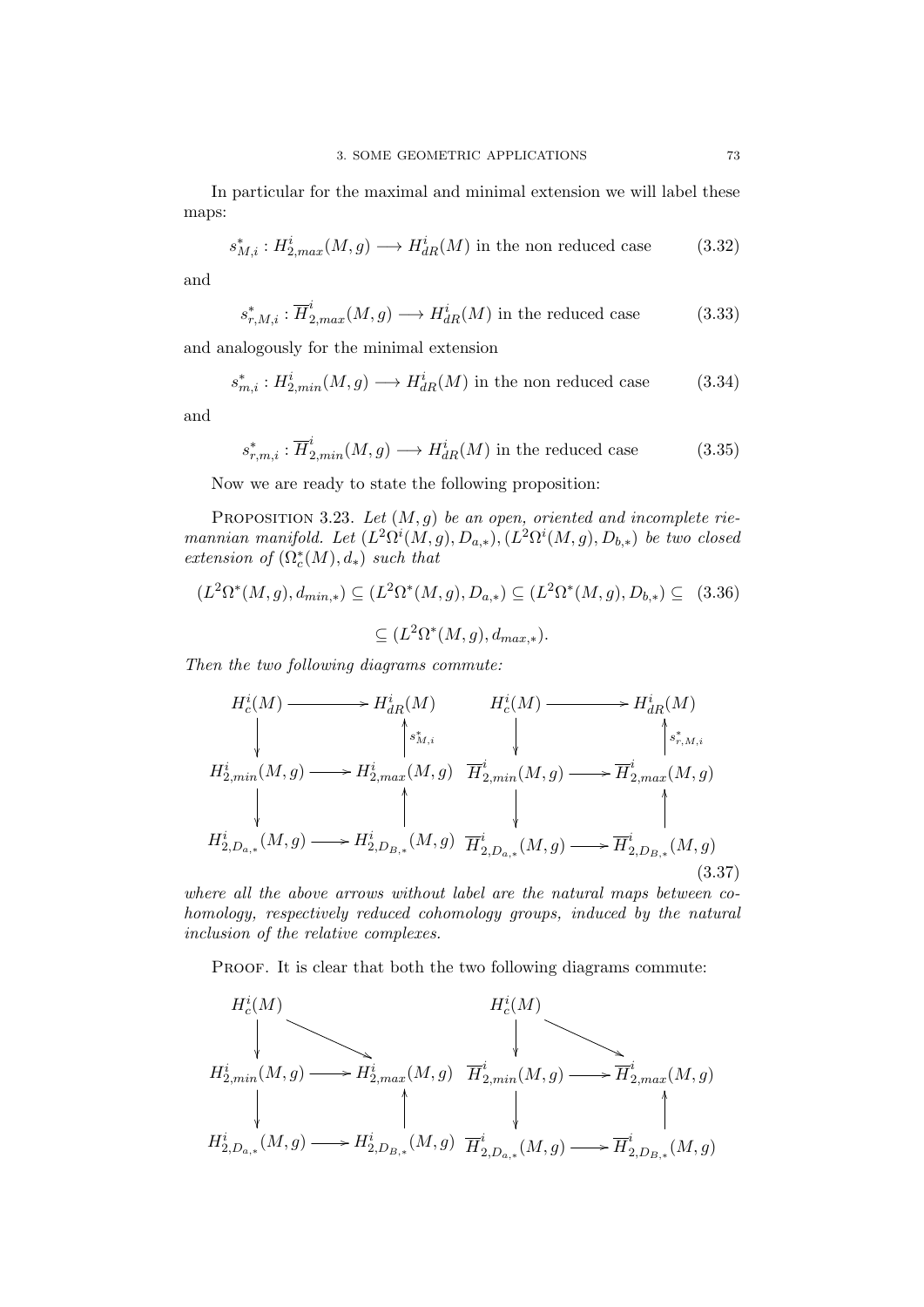34  $\overline{H}^i_{2,m \to M}(M,g)$  and  $H^i_{2,m \to M}(M,g)$ : POINCARÉ DUALITY AND HODGE THEOREM.

So, to complete the proof, we have to show that the two following diagrams are both commutative:



To prove this it is enough to show that given a cohomology class  $[\omega] \in$  $H_{2,max}^i(M, g)$ , respectively  $[\omega] \in \overline{H}_{2,max}^i(M, g)$ , such that  $\omega$  is closed, smooth and with compact support, if  $[\omega] = 0$  in  $H_{2,max}^i(M, g)$  or in  $\overline{H}_{2,max}^i(M, g)$ then also  $s_{M,i}^*(\omega) = 0$ , respectively  $s_{r,M,i}^*(\omega) = 0$ , that is the cohomology class of  $\omega$  in  $H_{dR}^i(M)$  is null. This last statement follows immediately from proposition [3.21.](#page-71-0)

Using the previous proposition we get the following corollary in which the first statement extends a result of Anderson, see [[2](#page-136-0)], to the case of an incomplete riemannian metric both for the reduced and the unreduced  $L^2$ cohomology groups.

<span id="page-73-0"></span>COROLLARY 3.24. Let  $(M, g)$  be as in the previous proposition. Then, for each  $j = 0, ..., dimM$ , there are injective maps:

$$
\operatorname{im}(H_c^j(M) \to H_{dR}^j(M)) \longrightarrow \overline{H}_{2,m \to M}^j(M,g) \longrightarrow \overline{H}_{2,D_a \to D_b}^j(M,g) \quad (3.38)
$$

 $\text{im}(H_c^j(M) \to H_{dR}^j(M)) \longrightarrow H_{2,m \to M}^j(M,g) \longrightarrow H_2^j$  $L_{2,D_a\to D_b}^{j}(M,g)$  (3.39) Moreover if  $H_c^i(M) \to H_{dR}^i(M)$  is injective then

$$
H_c^i(M) \to H_{2,m \to M}^i(M, g), \ H_c^i(M) \to \overline{H}_{2,m \to M}^i(M, g)
$$
 (3.40)

are injective and therefore for each closed extension  $(L^2\Omega^*(M,g), D_*)$  also the following maps are injective:

$$
H_c^i(M) \to H_{2,D}^i(M,g), \ H_c^i(M) \to \overline{H}_{2,D}^i(M,g) \tag{3.41}
$$

PROOF. It is an immediate consequence of the previous proposition.  $\Box$ 

Now we give other three corollaries of proposition [3.23.](#page-72-0) In particular the third corollary shows that it could exist a topological obstruction to the existence of a riemannian metric on  $g$  with certain analytic properties.

COROLLARY 3.25. Let  $M$  be an open manifold such that for some j  $\lim (H_c^j(M) \stackrel{i_j^*}{\to} H^j_{dR}(M))$  is non trivial. Then for every riemmannian metric g on M and for every pair of closed extensions  $(L^2\Omega^*(M,g), D_{a,*}),$  $(L^2\Omega^*(M,g), D_{b,*})$  such that  $(L^2\Omega^*(M,g), D_{a,*}) \subseteq (L^2\Omega^*(M,g), D_{b,*})$  we have that for the same j both vector spaces

$$
H_{2,D_a \to D_b}^j(M,g), \ \overline{H}_{2,D_a \to D_b}^j(M,g)
$$

are non trivial. In particular this implies that for the same j the following four vector spaces are non trivial:

$$
H_{2,D_a}^j(M,g), \ H_{2,D_b}^j(M,g), \ \overline{H}_{2,D_a}^j(M,g), \ \overline{H}_{2,D_b}^j(M,g).
$$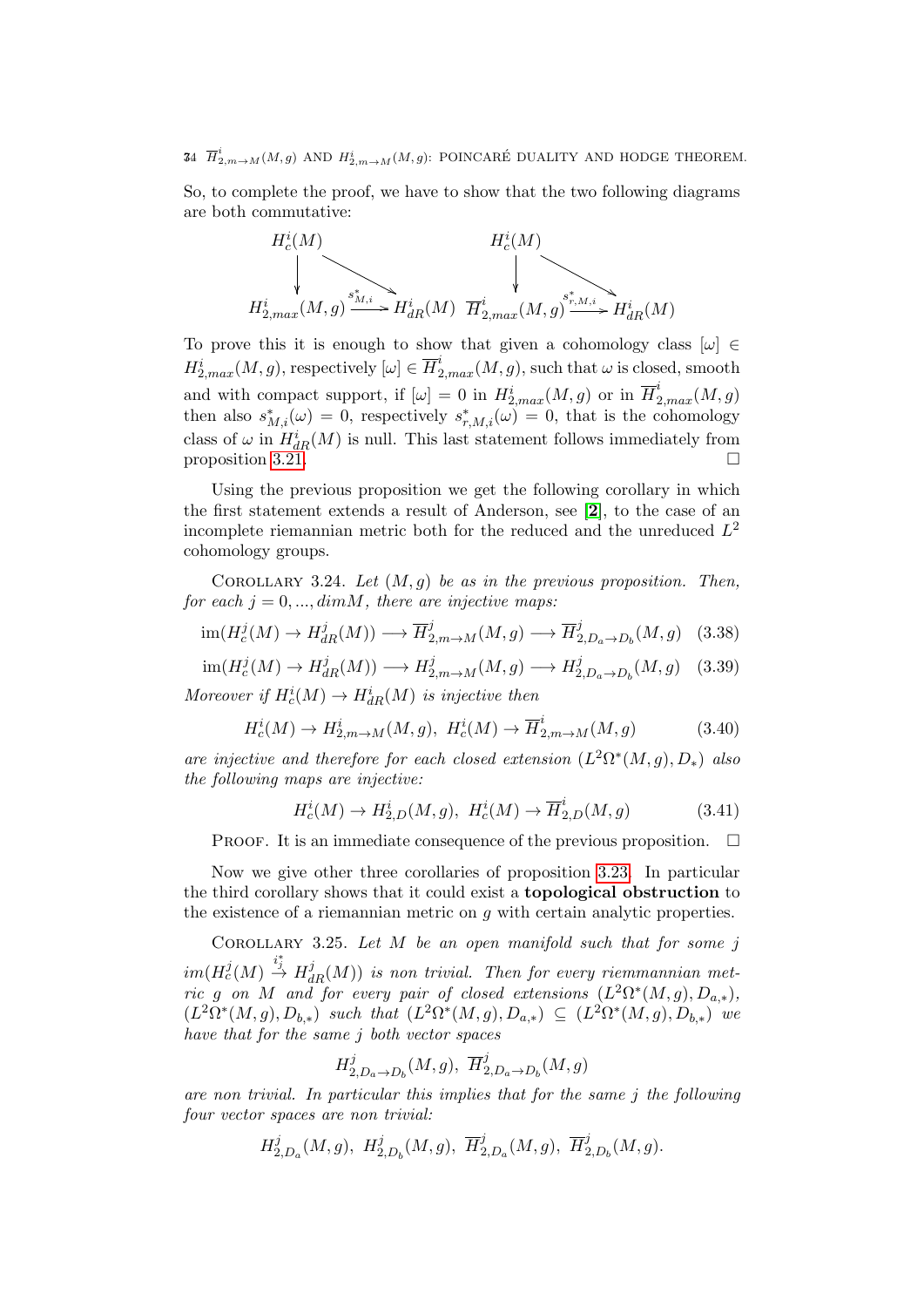COROLLARY 3.26. Let  $(M, q)$  be an open, oriented and incomplete riemannian manifold. Suppose that there exists a pair of closed extension  $(L^2\Omega^*(M,g), D_{a,*}), (L^2\Omega^*(M,g), D_{b,*})$  of  $(\Omega_c^*(M), d_*)$  such that are both weak Fredholm and  $(L^2\Omega^*(M,g), D_{a,*}) \subseteq (L^2\Omega^*(M,g), D_{b,*}).$ 

Then  $im(H_c^j(M) \xrightarrow{i_j^*} H_{dR}^j(M))$  is finite dimensional and we have

$$
dim(\text{im}(H_c^j(M) \xrightarrow{i_j^*} H_{dR}^j(M))) \leq dim \overline{H}_{2,D_a}^j(M,g) \tag{3.42}
$$

$$
\dim(\text{im}(H_c^j(M) \xrightarrow{i_j^*} H_{dR}^j(M))) \leq \dim \overline{H}_{2,D_b}^j(M,g) \tag{3.43}
$$

In particular if one of the two complexes  $(L^2\Omega^*(M,g), d_{max/min,*})$  is weak Fredholm then also the other one is weak Fredholm and for each  $i =$  $0, \ldots, m$  we have:

$$
dim(\text{im}(H_c^j(M) \xrightarrow{i_j^*} H_{dR}^j(M))) \leq dim \overline{H}_{2,max}^j(M,g)
$$
 (3.44)

$$
dim(\text{im}(H_c^j(M) \xrightarrow{i_j^*} H_{dR}^j(M))) \leq dim \overline{H}_{2,min}^j(M,g). \tag{3.45}
$$

Finally if one of the two complexes  $(L^2\Omega^*(M,g), d_{max/min,*})$  is Fredholm then for each  $j = 0, ..., m$  we have:

$$
dim(\text{im}(H_c^j(M) \xrightarrow{i_j^*} H_{dR}^j(M))) \le dim H_{2,max}^j(M,g) \tag{3.46}
$$

$$
dim(\text{im}(H_c^j(M) \xrightarrow{i_j^*} H_{dR}^j(M))) \leq dim H_{2,min}^j(M,g). \tag{3.47}
$$

PROOF. It is an immediate consequence of corollary [3.24.](#page-73-0)  $\Box$ 

<span id="page-74-0"></span>COROLLARY 3.27. Let  $M$  be an open, oriented and incomplete riemannian manifold where  $m = dim(M)$ . Suppose that there exists an  $j \in \{0, ..., m\}$ such that  $\text{im}(H_c^j(M) \xrightarrow{i_j^*} H_{dR}^j(M))$  is infinite dimensional. Then M does not admit any riemannian metrics g (complete or incomplete) such that g implies the existence of a closed extension  $(L^2\Omega^*(M,g), D_*)$  of  $(\Omega_c^*(M), d_*)$ with one of the following properties for the same j:

- $(1)$   $\overline{H}_2^j$  $\frac{j}{2,D_*}(M,g)$  or  $\overline{H}^{m-j}_{2,D_*}$  $\binom{m-j}{2,D^*}(M,g)$  is finite dimensional.
- $(2)$   $H_2^j$  $L_{2,D_*}^{j}(M,g)$  or  $H_{2,D_*}^{m-j}$  $\binom{m-j}{2,D_*}(M,g)$  is finite dimensional.
- (3)  $D_j^* \circ D_j + D_{j-1} \circ D_{j-1}^*$  on its domain (as defined in [\(1.3\)](#page-16-0)) endowed with the graph norm is a Fredholm operator.

Moreover M does not admit any riemannian metric g such that:

- (1)  $\Delta_{max,j}$ , the maximal closed extension of  $\Delta_j : \Omega_c^j(M) \to \Omega_c^j(M)$ , has finite dimensional nullspace.
- (2)  $\Delta_{min,j}$ , the minimal closed extension of  $\Delta_j$ :  $\Omega_c^j(M) \to \Omega_c^j(M)$ , satisfies  $dim(ran(\Delta_{min,j})^{\perp}) < \infty$ .

PROOF. The first two points are immediate consequence of corollary [3.24](#page-73-0) and theorem [3.14.](#page-65-0) The third point follows immediately by  $(1.4)$  and  $(1.5)$ . Finally, for the last two points, if  $Ker(\Delta_{max,i})$  is finite dimensional then all the other closed extensions of  $\Delta_j: \Omega_c^j(M) \to \Omega_c^j(M)$  have finite dimensional nullspace. So we can apply the third point to get the conclusion. Finally if we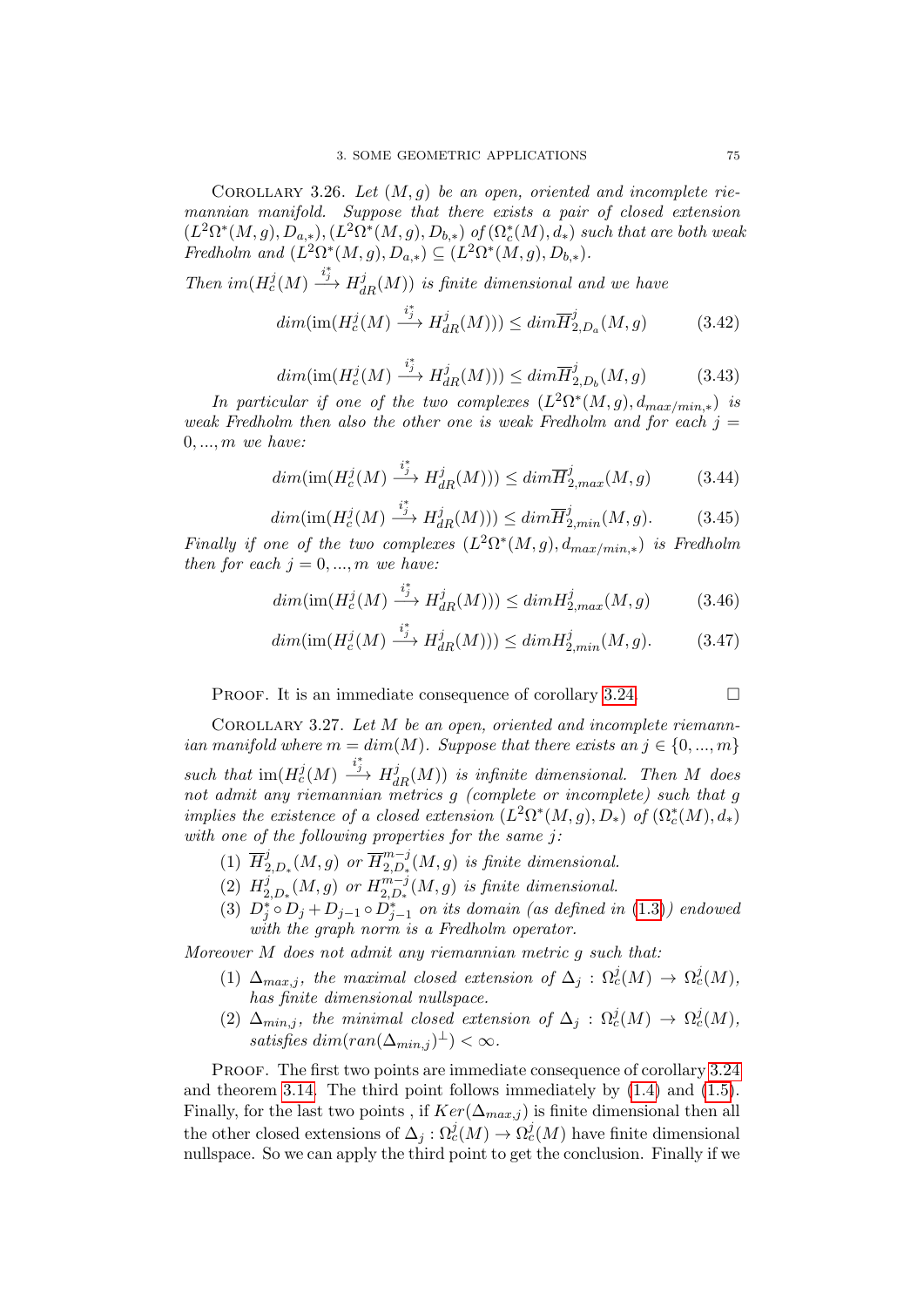# 36  $\overline{H}^i_{2,m \to M}(M,g)$  and  $H^i_{2,m \to M}(M,g)$ : POINCARÉ DUALITY AND HODGE THEOREM.

consider  $\Delta_{min,j}$  then we have  $\Delta^*_{min,j} = \Delta_{max,j}$ . So if  $dim(ran(\Delta_{min,j})^{\perp})$  $\infty$  then  $Ker(\Delta_{max,j})$  is finite dimensional. Now by the previous point we can get the conclusion.

# 4.  $L^2$  and topological signature for an incomplete manifold.

The aim of this subsection is to show that if  $(M, g)$  is an open oriented and incomplete riemannian manifold such that for  $i = 2k \ \overline{H}_{2,m\rightarrow M}^{i}(M,g)$ is finite dimensional, where  $4k = dim M$ , then we can define over M an  $L^2$  signature and a topological signature. The first step is to show that using the wedge product we can construct a well defined and non degenerate pairing between  $\overline{H}_{2,m\to M}^i(M,g)$  and  $\overline{H}_{2,m\to M}^{n-i}(M,g)$  where  $n = dim M$ . In fact any cohomology class  $[\omega] \in \overline{H}^i_{2,m \to M}(M,g)$  is a cohomology class in  $\overline{H}_{2,max}^i(M,g)$  which admits a representative in  $Ker(d_{min,i})$ . So we can define:

<span id="page-75-0"></span>
$$
\overline{H}_{2,m\to M}^{i}(M,g) \times \overline{H}_{2,m\to M}^{n-i}(M,g) \longrightarrow \mathbb{R}, \ (\lbrack \eta \rbrack, [\omega]) \mapsto \int_{M} \eta \wedge \omega \qquad (3.48)
$$

where  $\omega \in Ker(d_{min,i})$  and  $\eta \in Ker(d_{min,n-i})$ 

PROPOSITION 3.28. Let  $(M, q)$  be an open, oriented and incomplete riemannian manifold of dimension n. Then [\(3.48\)](#page-75-0) is a well defined and non degenerate pairing and therefore when the vector spaces  $\overline{H}^i_{2,m\rightarrow M}(M,g)$  i =  $0, \ldots, n$  are finite dimensional it induces an isomorphism between

$$
\overline{H}_{2,m\to M}^i(M,g)
$$
 and  $(\overline{H}_{2,m\to M}^{n-i}(M,g))^*$ .

PROOF. The first step is to show that  $(3.48)$  is well defined.

Let  $\eta'$ ,  $\omega'$  other two forms such that  $[\eta] = [\eta']$  in  $\overline{H}^i_{2,m\to M}(M,g)$ ,  $[\omega] = [\omega']$ in  $\overline{H}_{2,m\to M}^{n-i}(M,g)$  and that  $\omega' \in Ker(d_{min,i}), \eta' \in Ker(d_{min,n-i})$ . Then there exist  $\alpha \in \overline{d_{max,i-1}} \cap \mathcal{D}(d_{min,i})$  and  $\beta \in \overline{d_{max,n-i-1}} \cap \mathcal{D}(d_{min,n-i})$  such that  $\eta = \eta' + \alpha$  and  $\omega = \omega' + \beta$ . Therefore

$$
\int_M \eta \wedge \omega = \int_M (\eta' + \alpha) \wedge (\omega' + \beta) = \int_M \eta' \wedge \omega' + \int_M \eta' \wedge \beta + \int_M \alpha \wedge \omega' + \int_M \alpha \wedge \beta
$$
  
Now

$$
\int_M \eta' \wedge \beta = \pm \int_M \langle \eta', * \beta \rangle \, dvol_M = \langle \eta', * \beta \rangle_{L^2(M, g)} = 0
$$

because  $Ker(d_{min,i})^{\perp} = \overline{ran(\delta_{max,i})}$ . In the same way:

$$
\int_M \alpha \wedge \beta = \pm \int_M < \alpha, * \beta > dvol_M = < \alpha, * \beta >_{L^2(M, g)} = 0.
$$

Finally

$$
\int_M \alpha \wedge \omega' = \pm \int_M \langle \alpha , * \omega' \rangle \, dvol_M = \langle \alpha , * \omega' \rangle_{L^2(M, g)} = 0
$$

because  $Ker(\delta_{min,i-1})^{\perp} = \overline{ran(d_{max,i-1})}$ . So we can conclude that [\(3.48\)](#page-75-0) is well defined. Now fix  $[\eta] \in \overline{H}^i_{2,m\to M}(M,g)$  and suppose that for each  $[\omega] \in \overline{H}_{2,m\to M}^{n-i}(M,g)$  the pairing [\(3.48\)](#page-75-0) vanishes. Then this means that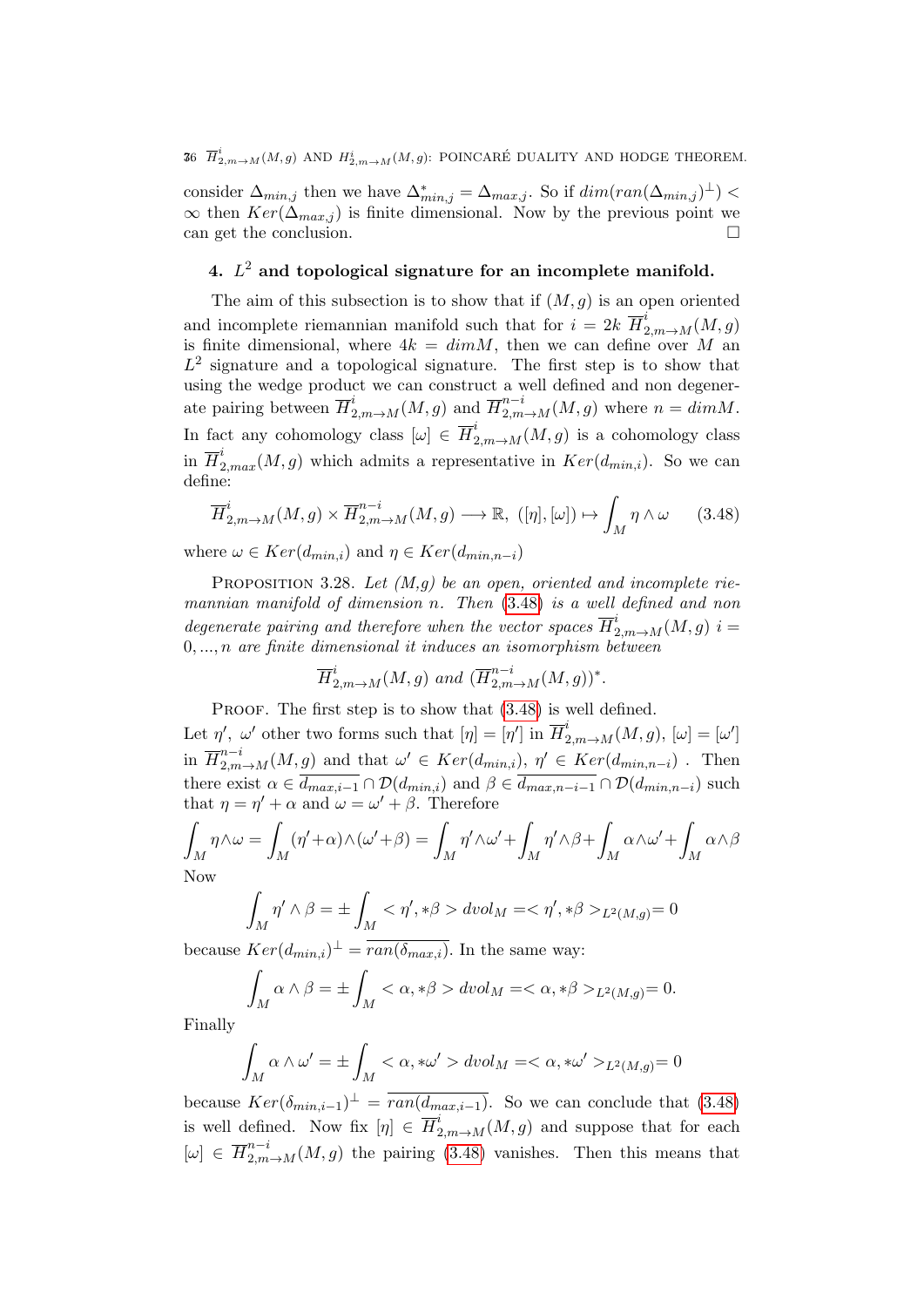for each  $\omega \in \text{Ker}(d_{\min,n-i})$  we have  $\int_M \eta \wedge \omega = 0$ . We also know that R <sup>M</sup> η ∧ ω =< η, ∗ω >L2(M,g) and that ∗(Ker(dmin,n−i)) = Ker(δmin,i−1) . So by the fact that  $(Ker(\delta_{min,i-1}))^{\perp} = \overline{ran(d_{max,i-1})}$  we obtain that  $[\eta] = 0$ . In the same way if  $[\omega] \in \overline{H}_{2,m\to M}^{n-i}(M,g)$  is such that for each  $[\eta] \in \overline{H}_{2,m\to M}^i(M, g)$  the pairing [\(3.48\)](#page-75-0) vanishes then we know that for each  $\eta \in Ker(d_{max,i})$  we have  $\int_M \eta \wedge \omega = 0$ . But we know that  $\int_M \eta \wedge \omega =$  $\eta$ ,\* $\omega >_{L^2(M,g)}$ . So by the fact that \* $(ran(d_{max,n-i-1}) = ran(\delta_{max,i})$  and that  $(Ker(d_{min,i}))^{\perp} = \overline{ran(\delta_{max,i})}$  we obtain that  $[\omega] = 0$ .

So we can conclude that the pairing [\(3.48\)](#page-75-0) is well defined and non degenerate and therefore when the vector spaces  $\overline{H}^i_{2,m\to M}(M,g)$   $i=0,...,n$  are finite dimensional it induces an isomorphism between  $\overline{H}^i_{2,m\to M}(M,g)$  and  $(\overline{H}_{2,m\to M}^{n-i}(M,g))^*$ .

Remark 3.4. We can look at this proposition as an alternative statement (and proof) of theorem [3.14.](#page-65-0)

We have the following immediate corollary:

COROLLARY 3.29. Let  $(M, g)$  be an open, oriented and incomplete riemannian manifold of dimension  $4n$ . Then on  $\overline{H}^{2n}_{2,m \to M}(M,g)$  the pairing [\(3.48\)](#page-75-0) is a symmetric bilinear form.

We can now state the following definition:

<span id="page-76-1"></span>DEFINITION 3.30. Let  $(M, q)$  be an open and oriented riemannian manifold of dimension 4n such that, for  $i = 2n$ ,  $\overline{H}_{2,m\to M}^{2n}(M,g)$  is finite dimensional. Then we define the  $L^2$  signature of  $(M, g)$  and we label it  $\sigma_2(M, g)$ as the signature of the pairing [\(3.48\)](#page-75-0) on  $\overline{H}^{2n}_{2,m\to M}(M,g)$ .

Consider now the sequence of vector spaces  $\text{im}(H_c^i(M) \to H_{dR}^i(M)).$ A cohomology class in  $im(H_c^i(M) \to H_{dR}^i(M))$  is a cohomology class in  $H_{dR}^{i}(M)$  which admits as representative a smooth and closed form with compact support. So in a similar way to the previous case we can define:

<span id="page-76-0"></span>
$$
\operatorname{im}(H_c^i(M) \to H_{dR}^i(M)) \times \operatorname{im}(H_c^{n-i}(M) \to H_{dR}^{n-i}(M)) \longrightarrow \mathbb{R},\qquad(3.49)
$$

$$
([n], [\omega]) \mapsto \int_M \eta \wedge \omega
$$

where  $\omega$  is a *i*−form closed with compact support and in the same way  $\eta$ is a closed  $n - i$ -form with compact support. Now by Poincaré duality for open and oriented manifolds it follows easily that this pairing is well defined and non degenerate. So we can conclude that, if for each  $i = 0, ..., dimM$  $\text{im}(H_c^i(M) \to H_{dR}^i(M))$  is finite dimesional, then [3.49](#page-76-0) induces an isomorphism between  $\text{im}(H_c^i(M) \to H_{dR}^i(M))$  and  $\text{im}(H_c^{n-i}(M) \to H_{dR}^{n-i}(M))^*$ . Moreover it is clear that when  $\overline{dim}M = 4n$  then, for  $i = 2n$ , [\(3.49\)](#page-76-0) is a symmetric bilinear form. This implies that when  $dim M = 4n$  it is possible to define a signature on  $M$ , which is topological by de Rham isomorphism theorem, taking the signature of the pairing  $(3.49)$  for  $i = 2n$ . This leads us to state the next proposition: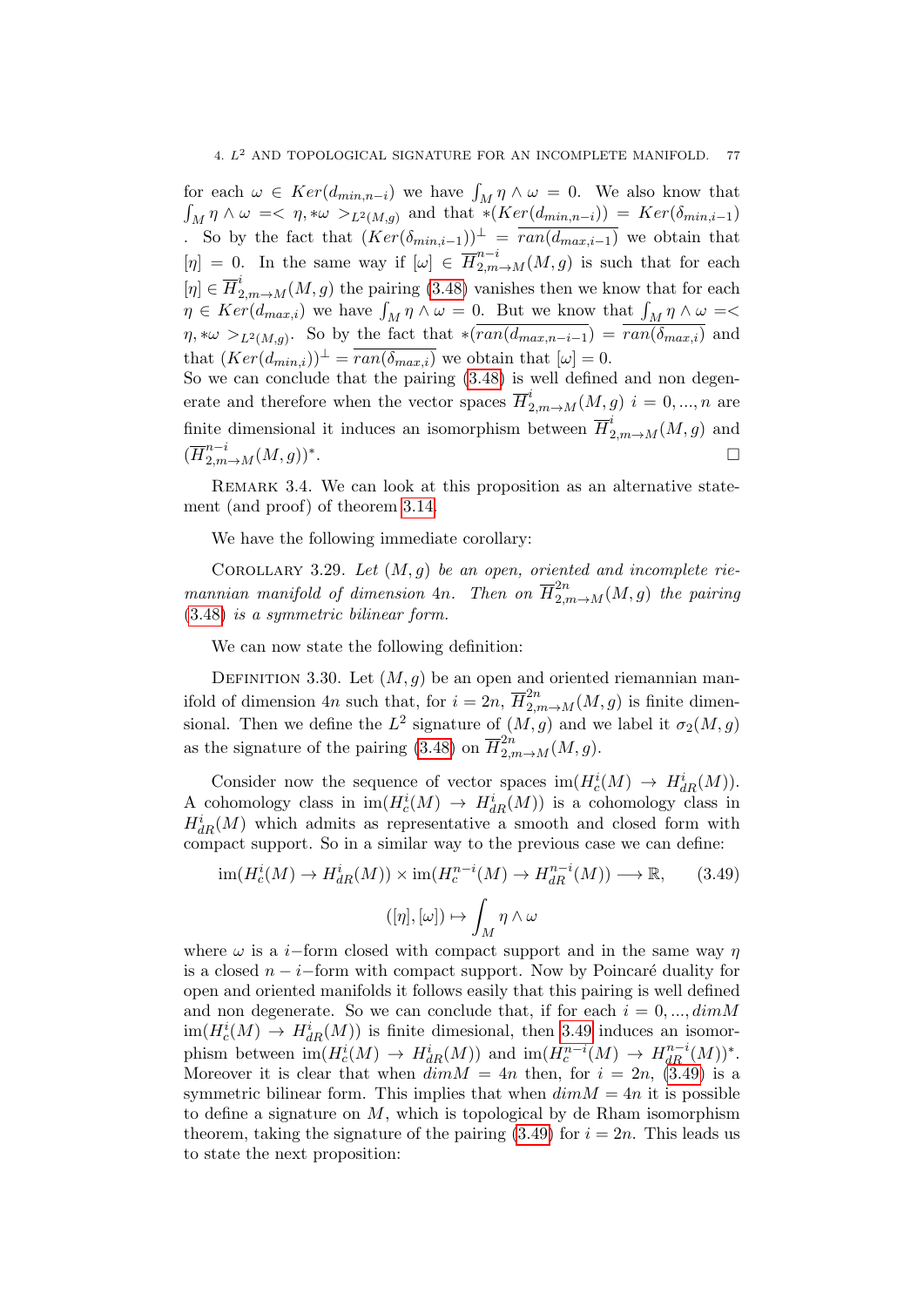38  $\overline{H}^i_{2,m \to M}(M,g)$  and  $H^i_{2,m \to M}(M,g)$ : POINCARÉ DUALITY AND HODGE THEOREM.

PROPOSITION 3.31. Let  $(M, g)$  be an open, oriented and incomplete riemannian manifold of dimension 4n. If  $(M, g)$  admits the  $L^2$  signature  $\sigma_2(M,g)$  of definition [3.30](#page-76-1) then it admits also a topological signature de-fined as the signature of the pairing [\(3.49\)](#page-76-0) on  $\text{im}(H_c^{2n}(M) \to H_{dR}^{2n}(M)).$ 

PROOF. If M admits the signature  $\sigma_2(M,g)$  then, by definition [3.30,](#page-76-1) we know that  $\overline{H}_{2,m\to M}^{2n}(M,g)$  is finite dimensional. Now, by corollary [3.24,](#page-73-0) we know that also  $\text{im}(H_c^{2n}(M) \to H^{2n}(M))$  is finite dimensional and so the pairing [3.49](#page-76-0) admits a signature.

Moreover in the next section we will see that, on a class of open, incomplete and oriented riemannian manifold, the  $L^2$  signature of definition [3.30](#page-76-1) has a topological meaning.

### 5. Application to stratified pseudomanifolds

The aim of this section is to exhibit some applications of the previous results to stratified pseudomanifolds and intersection cohomology.

<span id="page-77-0"></span>PROPOSITION 3.32. Let  $X$  be a compact and oriented smoothly stratified pseudomanifold of dimension n with a Thom-Mather stratification  $\mathfrak{X}$ . Let g be a quasi edge metric with weights on  $req(X)$ . Then

$$
H_{2,m\to M}^{i}(reg(X), g), i = 0, ..., n
$$

is a finite sequence of finite dimensional vector spaces with Poincaré duality. Moreover proposition [3.17](#page-68-0) and proposition [3.18](#page-68-1) apply to this kind of riemannian manifolds.

PROOF. By theorem [2.12](#page-45-0) we know that both cohomology groups

$$
H^i_{2,max}(reg(X),g) \text{ and } H^i_{2,min}(reg(X),g)
$$

are finite dimensional. This implies that in the following sequence

$$
H_{2,m\rightarrow M}^{i}(reg(X),g),\ i=0,...,n
$$

each vector space is finite dimensional. In this way we are in position to apply theorem [3.14,](#page-65-0) proposition [3.17,](#page-68-0) proposition [3.18](#page-68-1) and therefore the thesis follows.

Now consider two general perversities p, q such that  $q \leq p$ . Then the complex associated to  $q$  is a subcomplex of that associated to  $p$  and therefore the inclusion  $i$  induces a maps between the intersection cohomology groups  $I^qH^i(X,\mathcal{R}_0)$  and  $I^pH^i(X,\mathcal{R}_0)$  that we call i<sup>\*</sup>. In analogy to the previous section we define for each  $j = 0, ..., n$ 

$$
I^{q \to p} H^j(X, \mathcal{R}_0) := \text{im}(I^q H^j(X, \mathcal{R}_0) \xrightarrow{i*} I^p H^j(X, \mathcal{R}_0))
$$
(3.50)

and

$$
I^{q \to p} \chi(X, \mathcal{R}_0) := \sum_{i=0}^{n} (-1)^i \dim(I^{q \to p} H^j(X, \mathcal{R}_0))
$$
 (3.51)

Now we are ready to state the following proposition: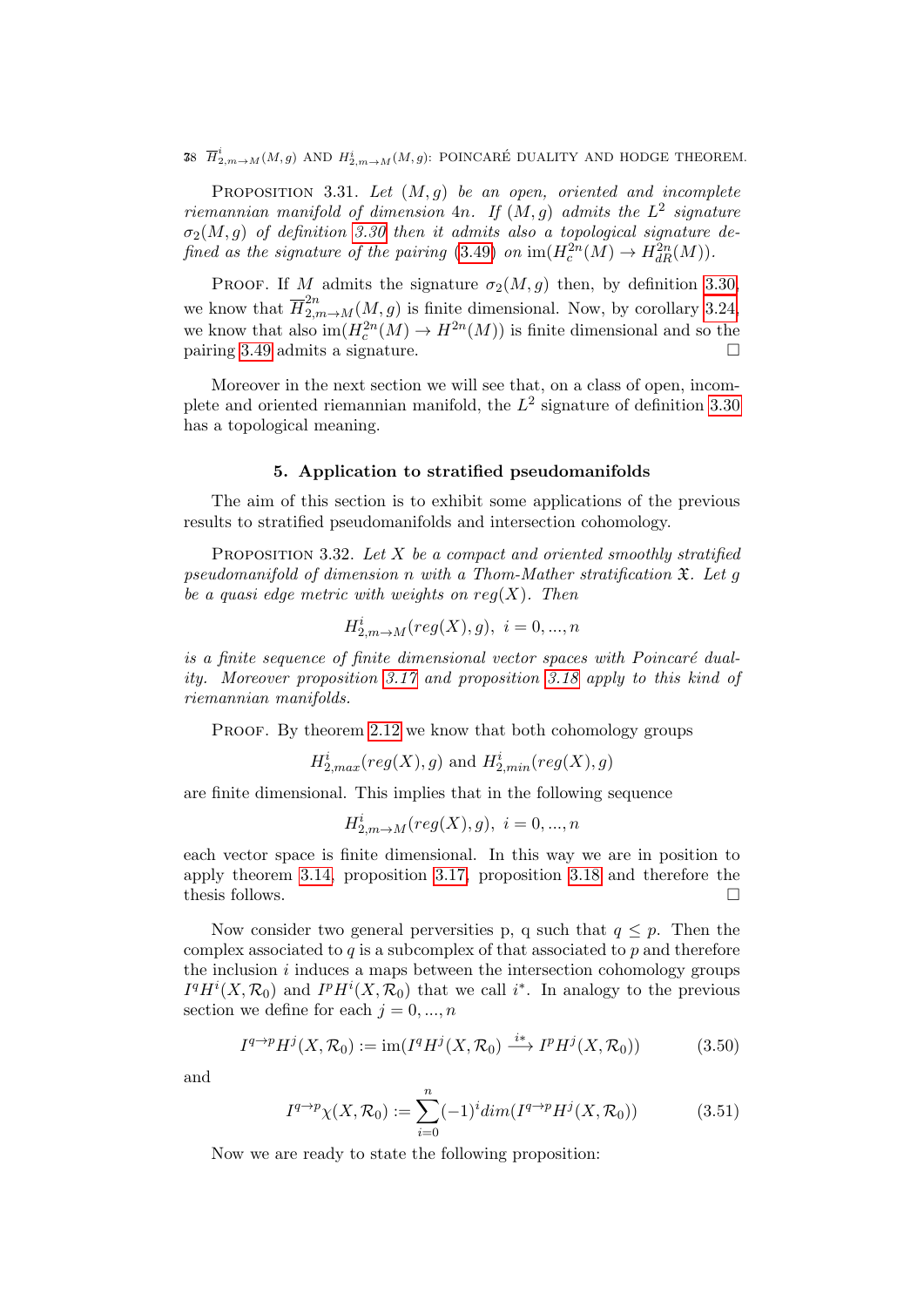<span id="page-78-0"></span>PROPOSITION 3.33. Let  $X$  be a compact and oriented smoothly stratified pseudomanifold of dimension n with a Thom-Mather stratification X. Let

 $p: \{ Singular \;Strata \; of \; X\} \to \mathbb{N}$ 

a general perversity such that

$$
p(Y) = -1
$$

for each stratum Y of X with  $cod(Y) = 1$ . Suppose that, if we call q its dual, then we have

 $p \leq q$ .

Then

$$
I^{q \to p} H^j(X, \mathcal{R}_0), \ j = 0, \dots, n
$$

is a finite sequence of finite dimensional vector spaces with  $Poincaré$  duality. Analogously if

$$
p(Y) = 0
$$

for each stratum Y of X with  $cod(Y) = 1$  and

$$
p \geq q
$$

where  $q$  denote again the dual perversity of  $p$ , then

$$
I^{p \to q} H^j(X, \mathcal{R}_0), \ j = 0, \dots, n
$$

is again a finite sequence of finite dimensional vector spaces with  $Poincar\acute{e}$ duality.

PROOF. We know that  $p \leq q$ . This means that for each singular stratum of codimension i we have  $p \leq i-2-p$  that is  $p \leq \frac{i-2}{2}$  $\frac{-2}{2}$ . But p takes values in N and therefore  $p \leq \frac{i-2}{2}$  $\frac{-2}{2}$  if and only if  $p \leq \left[\frac{i-2}{2}\right]$  $\frac{-2}{2}$  that is  $p \leq \underline{m}$ . This implies that  $p$  satisfies the assumptions of theorem [2.13](#page-45-1) that is there exist a quasi edge metric g on  $reg(X)$  such that  $p<sub>g</sub> = p$ . In this way we can use proposition [3.32](#page-77-0) to get the conclusion.

In the same way if  $p > q$  then we get  $p > \overline{m}$ . So we can use again theorem [2.13](#page-45-1) and proposition [3.32](#page-77-0) to get the assertion.

We have the following four immediate corollaries:

COROLLARY 3.34. In the hypothesis of proposition [3.33,](#page-78-0) if n is odd then

$$
I^{q \to p} \chi(X, \mathcal{R}_0) = 0 \tag{3.52}
$$

If  $n$  is even then

$$
I^{q \to p} \chi(X, \mathcal{R}_0) = 2dim(I^{q \to p}H^0(X, \mathcal{R}_0)) + dim(I^{q \to p}H^{\frac{n}{2}}(X, \mathcal{R}_0)) \quad (3.53)
$$

when  $\frac{n}{2}$  is still even while if  $\frac{n}{2}$  is odd then

$$
I^{q \to p} \chi(X, \mathcal{R}_0) = 2dim(I^{q \to p}H^0(X, \mathcal{R}_0)) - dim(I^{q \to p}H^{\frac{n}{2}}(X, \mathcal{R}_0)) \quad (3.54)
$$

Corollary 3.35. In the same hypothesis of proposition [3.33](#page-78-0) suppose that one of the two following properties is satisfied

- (1)  $i_j^*: I^qH^j(X, \mathcal{R}_0) \longrightarrow I^pH^j(X, \mathcal{R}_0)$  is injective,
- (2)  $i_j^*: I^qH^j(X, \mathcal{R}_0) \longrightarrow I^pH^j(X, \mathcal{R}_0)$  is surjective.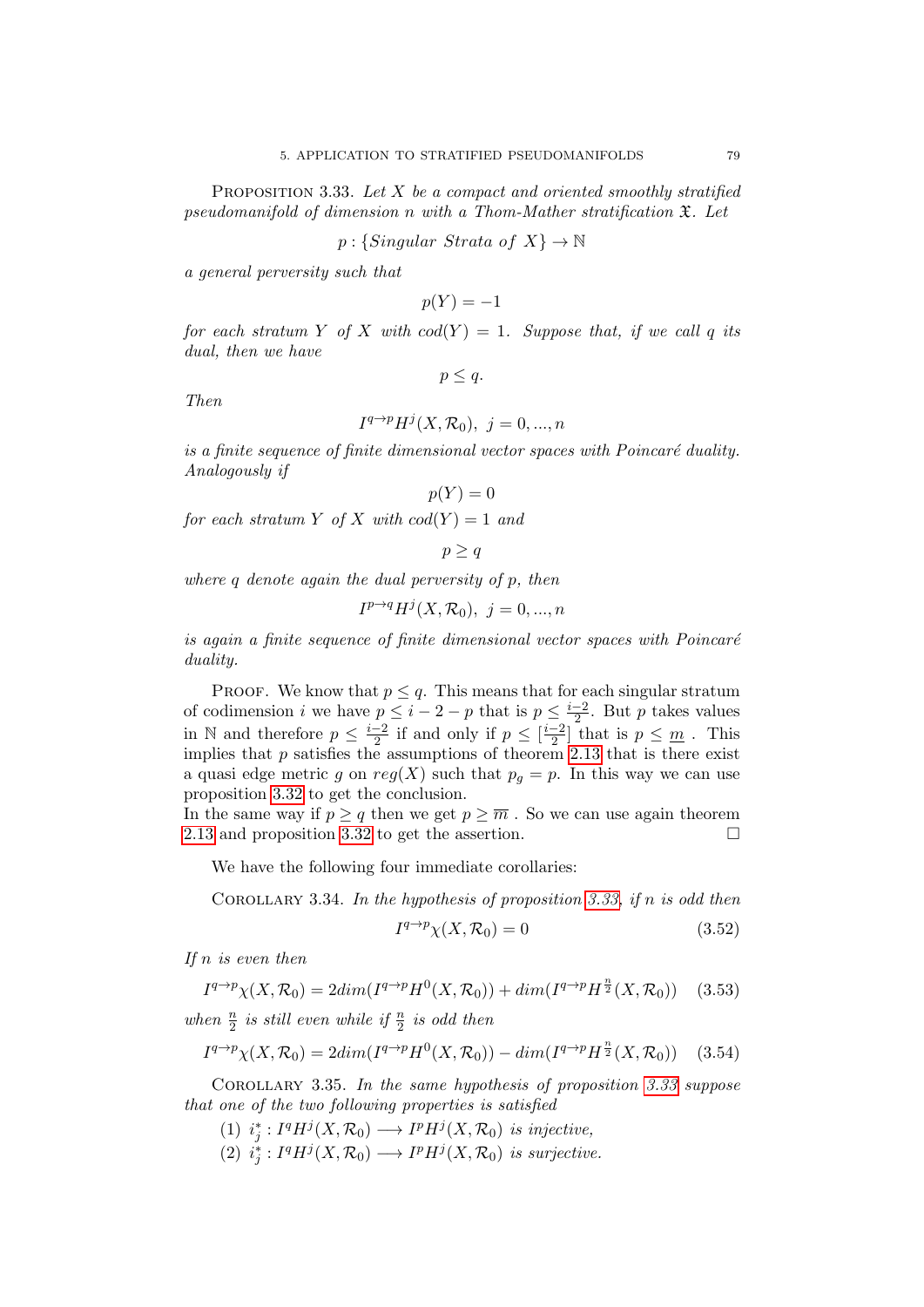80  $\overline{H}^i_{2,m\rightarrow M}(M,g)$  and  $H^i_{2,m\rightarrow M}(M,g)$ : POINCARÉ DUALITY AND HODGE THEOREM.

Then

$$
I^{q}H^{j}(X,\mathcal{R}_{0}),\ I^{p}H^{j}(X,\mathcal{R}_{0})\ j=0,...,n
$$
\n(3.55)

are a finite sequences of finite dimensional vector spaces with Poincaré duality.

<span id="page-79-3"></span>COROLLARY 3.36. In the hypothesis of proposition [3.33](#page-78-0) we have the following inequalities:

<span id="page-79-0"></span>
$$
dim(\text{im}(H_c^j(\text{reg}(X))) \xrightarrow{i^*} H_{dR}^j(\text{reg}(X)))) \leq dim I^p H^j(X, \mathcal{R}_0)
$$
 (3.56)

<span id="page-79-1"></span>
$$
dim(\text{im}(H_c^j(\text{reg}(X))) \xrightarrow{i^*} H_{dR}^j(\text{reg}(X)))) \le dim I^q H^j(X, \mathcal{R}_0). \tag{3.57}
$$

Moreover if on  $reg(X)$  we have that  $im(H_c^j(reg(X))) \stackrel{i_j^*}{\longrightarrow} H_{dR}^j(reg(X)))$  is not trivial for some j then on X  $I^p H^j(X, \mathcal{R}_0)$  and  $I^q H^j(X, \mathcal{R}_0)$  are always non trivial for each general perversity p such that  $p \leq m$  or  $p \geq \overline{m}$ . Finally, if on  $reg(X)$  we have that  $H_c^i(reg(X)) \to H_{dR}^i(reg(X))$  is injective, then we can improve the inequalities  $(3.56)$  and  $(3.57)$  in the following way:

$$
dim(H_c^j(reg(X))) \le dim I^p H^j(X, \mathcal{R}_0)
$$
\n(3.58)

<span id="page-79-2"></span>
$$
dim(H_c^j(reg(X))) \le dim I^q H^j(X, \mathcal{R}_0)
$$
\n(3.59)

$$
b_{n-j}(reg(X)) \le dim I^p H^{n-j}(X, \mathcal{R}_0)
$$
\n
$$
(3.60)
$$

$$
b_{n-j}(reg(X)) \le dim I^q H^{n-j}(X, \mathcal{R}_0)
$$
\n
$$
(3.61)
$$

PROOF. All the previous inequalities from  $(3.56)$  to  $(3.59)$  are immediate consequences of the previous results. For the last two inequalities we observe that by Poincaré duality, we know that  $dim(H_c^j(reg(X)))$  =  $dim(H_{dR}^{n-j}(reg(X))) = b_{n-j}(reg(X)).$  Moreover, from theorem [3.14,](#page-65-0) we know that

$$
H_{2,m \to M}^{j}(reg(X), g) \cong H_{2,m \to M}^{n-j}(reg(X), g).
$$

Therefore using corollary [3.24](#page-73-0) we get

$$
b_{n-j}(reg(X)) \le dim(H_{2,m\to M}^{n-j}(reg(X), g)) \le dim(H_{2,max}^{n-j}(reg(X), g)) =
$$
  
= dim(I<sup>q</sup>H<sup>n-j</sup>(X, R<sub>0</sub>)),  

$$
b_{n-j}(reg(X)) \le dim(H_{2,m\to M}^{n-j}(reg(X), g)) \le dim(H_{2,min}^{n-j}(reg(X), g)) =
$$
  
= dim(I<sup>p</sup>H<sup>n-j</sup>(X, R<sub>0</sub>))

and so the statement follows.  $\Box$ 

Gluing together some of the previous results, now we can state the main result of this section. The first part is a Hodge theorem for  $\text{im}(I^{q_g}H^i(X,\mathcal{R}_0) \to I^{p_g}H^i(X,\mathcal{R}_0)),$  that is we will show the existence of a self-adjoint extension of  $\Delta_i: \Omega^i_c(\text{reg}(X)) \to \Omega^i_c(\text{reg}(X))$  having the nullspace isomorphic to  $\text{im}(I^{q_g}H^i(X,\mathcal{R}_0) \to I^{p_g}H^i(X,\mathcal{R}_0)).$  In the second part we will show that  $(d + \delta)_{ev}$ , that is the Gauss-Bonnet operator having as domain the space of the smooth forms of even degree with compact support, admits a Fredholm extension such that its index has a topological meaning.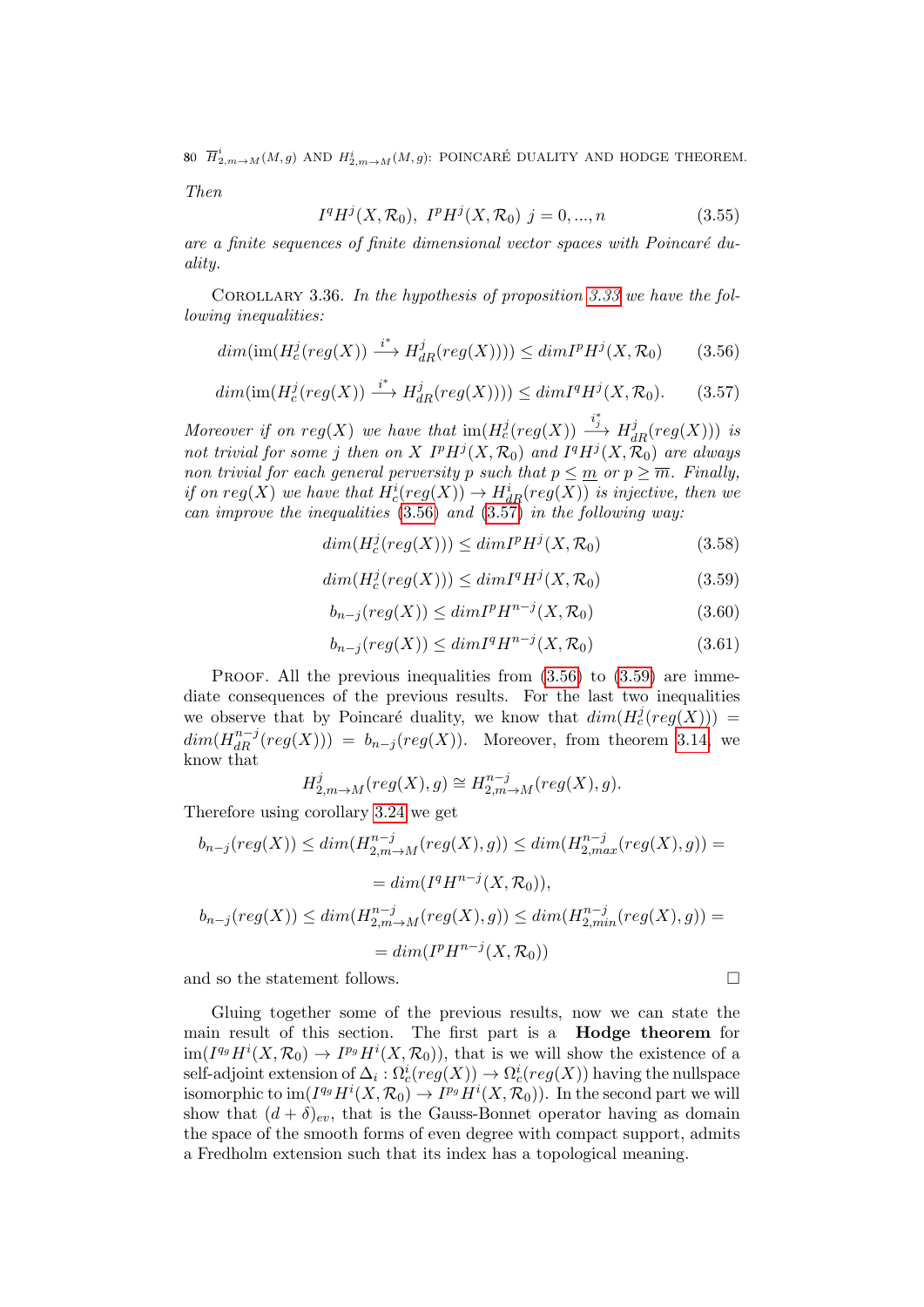THEOREM 3.37. In the same hypothesis or theorem [2.12;](#page-45-0) Let  $\Delta_{m,i}$  and  $(d_m + d_m^*)_{ev}$  be the operators, as defined respectively in corollary [3.16](#page-67-0) and proposition [3.19,](#page-69-0) associated to the riemannian manifold  $reg(X), g$ ). Then we have the following results:

<span id="page-80-0"></span>
$$
Ker(\Delta_{\mathfrak{m},i}) \cong \text{im}(I^{q_g}H^i(X,\mathcal{R}_0) \to I^{p_g}H^i(X,\mathcal{R}_0))
$$
\n(3.62)

<span id="page-80-1"></span>
$$
ind((d_{\mathfrak{m}} + d_{\mathfrak{m}}^*)_{ev}) = I^{p_g \to q_g} \chi(X, \mathcal{R}_0).
$$
 (3.63)

PROOF.  $(3.62)$  follows by theorem [2.12](#page-45-0) and corollary [3.16;](#page-67-0) analogously  $(3.63)$  follows from theorem [2.12](#page-45-0) and from proposition [3.19.](#page-69-0)

Now suppose that  $dim X = 4n$  where X is as in proposition [3.33.](#page-78-0) Let g be a quasi edge metric with weights on  $reg(X)$ . Then, by theorem [2.12,](#page-45-0) it follows that  $(L^2\Omega^i(Reg(X), g), d_{max/min,i})$  are Fredholm complexes and so  $(Reg(X), g)$  admits the  $L^2$  signature  $\sigma_2 (reg(X), g)$  as defined in definition [3.30.](#page-76-1) Moreover, using again theorem [2.12,](#page-45-0) it follows that in this case the  $L^2$  signature  $\sigma_2(reg(X), g)$  is just the analytic version of the **perverse** signature introduced by Hunsicker in [[44](#page-137-0)] in the case of  $depth(X) = 1$  and reintroduced in a purely topological way and generalized to any compact topological pseudomanifolds by Friedman and Hunsicker in [[34](#page-137-1)]. In other words, if  $p_q$  is the general perversity of definition [1.34](#page-32-0) and  $q_q$  it is its dual, then

$$
\sigma_2(\text{reg}(X), g) = \sigma_{q_g \to p_g}(X) \tag{3.64}
$$

and we provided an analytic way to construct  $\sigma_{q_g \to p_g}(X)$  when X is a smoothly stratified pseudomanifold with a Thom-Mather stratification wich generalize the construction given by Hunsicker in [[44](#page-137-0)] in the particular case of  $depth(X) = 1$ . (For the definition of  $\sigma_{q_g \to p_g}(X)$  see [[34](#page-137-1)] pag. 15). We have the following corollaries:

COROLLARY 3.38. Let X be as in theorem [2.12](#page-45-0) and let q and h two quasi edge metrics with weights on  $reg(X)$ . If  $p_g = p_h$  then

$$
\sigma_2 (reg(X), g) = \sigma_2 (reg(X), h).
$$

PROOF. It follows immediately from theorem [2.12.](#page-45-0)  $\Box$ 

COROLLARY 3.39. Let X and X' be as in theorem [2.12.](#page-45-0) Let g and h two a quasi edge metric with weights respectively on  $reg(X)$  and  $reg(X')$ . Let  $f: X \to X'$  be a stratum preserving homotopy equivalence which preserves also the orientations of X and X', see [[47](#page-137-2)] pag 62 for the definition. Suppose that both  $p_q$  and  $p_h$  depend only on the codimension of the strata and that  $p_q = p_h$ . Then

$$
\sigma_2(reg(X), g) = \sigma_2(reg(X'), h).
$$

PROOF. As remarked above, by theorem [2.12,](#page-45-0) it follows that  $\sigma_2(reg(X), g)$ is the perverse signature of Friedman and Hunsicker associated to the general perversities  $p_g$  and  $t - p_g$ . Analogously  $\sigma_2(reg(X'), h)$  is the perverse signature of Friedman and Hunsicker associated to the general perversities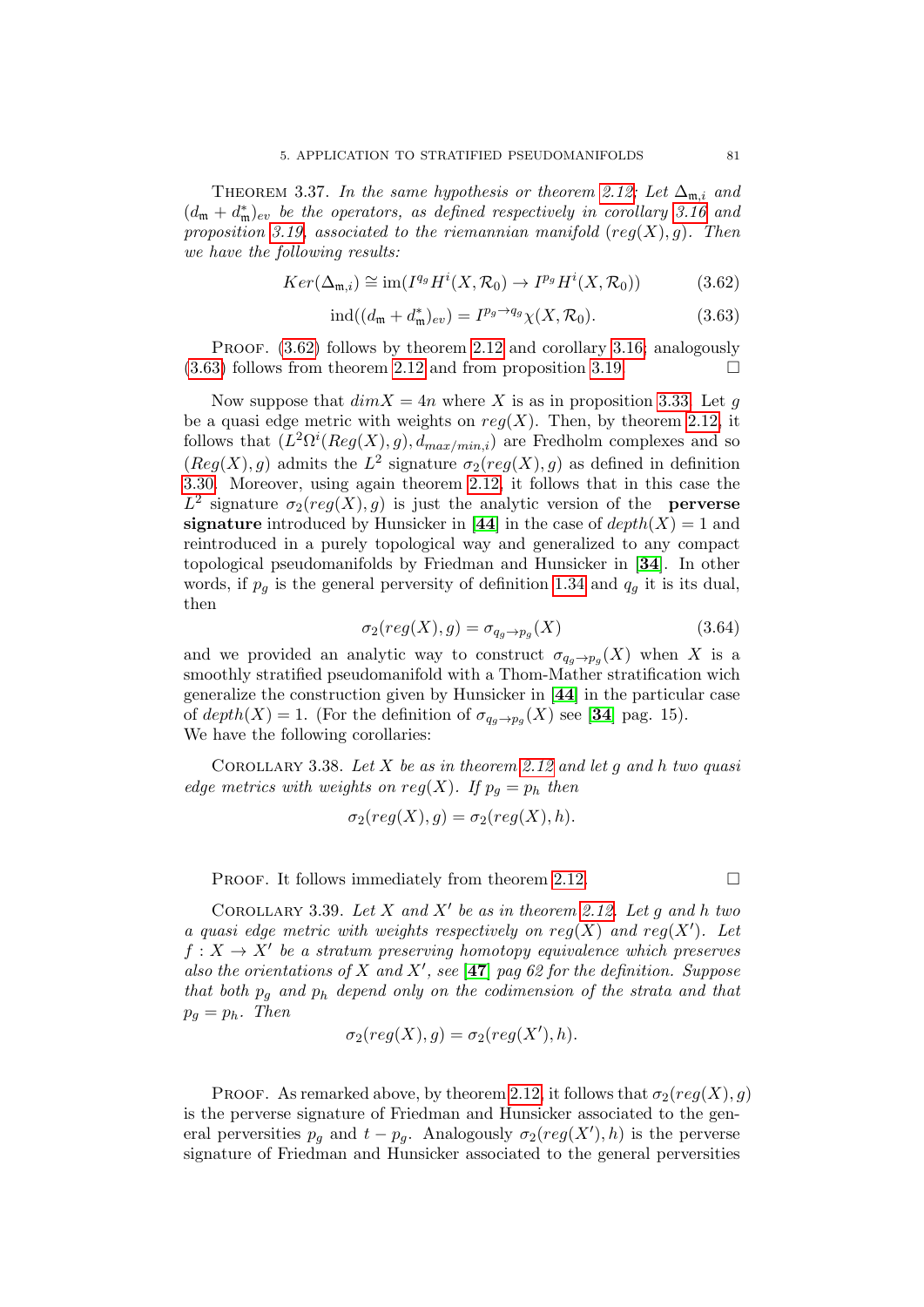$p_h$  and  $t-p_h$ . So the statement follows by the invariance of the perverse signature under the action of stratum preserving homotopy equivalences which preserve also the orientations.

# 6. Manifolds without finite  $L^2$  cohomology groups

In this section we exhibit some example of manifolds which satisfy the assumptions of corollary [3.27](#page-74-0) and that therefore they do not admit any riemannian metric with finite  $L^2$  cohomology groups (reduced ore not.) Finally in the last part we show some other applications to stratified pseudomanifolds. We start with the following definition:

<span id="page-81-1"></span>DEFINITION 3.40. Let M be a smooth manifold and let  $A \subset M$ .

- (1) We will say that A is bounded if its closure,  $\overline{A}$ , is compact.
- $(2)$  We will say that M has only one end if for each compact subset  $K \subset M$  M – K has only one unbounded connected component.
- (3) We will say that M has k ends (where  $k \geq 2$ ) if there is a compact set  $K_0 \subset M$  such that for every compact set  $K \subset M$  containing  $K_0$ ,  $M - K$  has exactly k unbounded connected components.

The following proposition is a modified version of lemma 2.3 in [[22](#page-136-1)]:

<span id="page-81-2"></span>PROPOSITION 3.41. Let  $M$  be a manifold with only one end. Then the natural map

$$
H^1_c(M) \to H^1_{dR}(M)
$$

is injective.

PROOF. Let  $\alpha \in \Omega_c^1(M)$  closed and let  $f : M \to \mathbb{R}$  be a smooth function such that  $df = \alpha$ . This implies the existence of a costant c such that  $f|_{M-supp(\alpha)}=c$ . Therefore, by the fact that M has only one end, it follows that  $f - c$  has compact support.

Now using Poincaré duality for open and oriented manifolds we know that the de Rham cohomology with compact support is infinite dimensional if and only if the de Rham cohomology is infinite dimensional. From this it follows that if  $M$  is a smooth and oriented manifold with only one end and such that  $H^1_{dR}(M)$  is infinite dimensional then also  $\text{im}(H_c^i(M) \to H^i_{dR}(M))$ is infinite dimensional. So we can state the following proposition:

PROPOSITION 3.42. Let M be an open and oriented surface with infinite genus and with only one end. Then  $\text{im}(H_c^i(M) \to H_{dR}^i(M))$  is infinite dimensional and therefore M does not admit a riemannian metric g (complete or incomplete) such that g implies one of the properties listed in the corollary [3.27.](#page-74-0)

The rest of this subsection is devoted to show another example of an open manifold which satisfies corollary [3.27](#page-74-0) but that it is not contemplate in the previous proposition. To do this we state the following lemma which gives another sufficient condition to have  $\text{im}(H_c^i \to H_{dR}(M))$  infinite dimensional for some i.

<span id="page-81-0"></span>Lemma 3.43. Let M be an open and oriented smooth manifold of dimension n. Let  $\{A_i\}_{i\in J}$  a sequence of open subset such that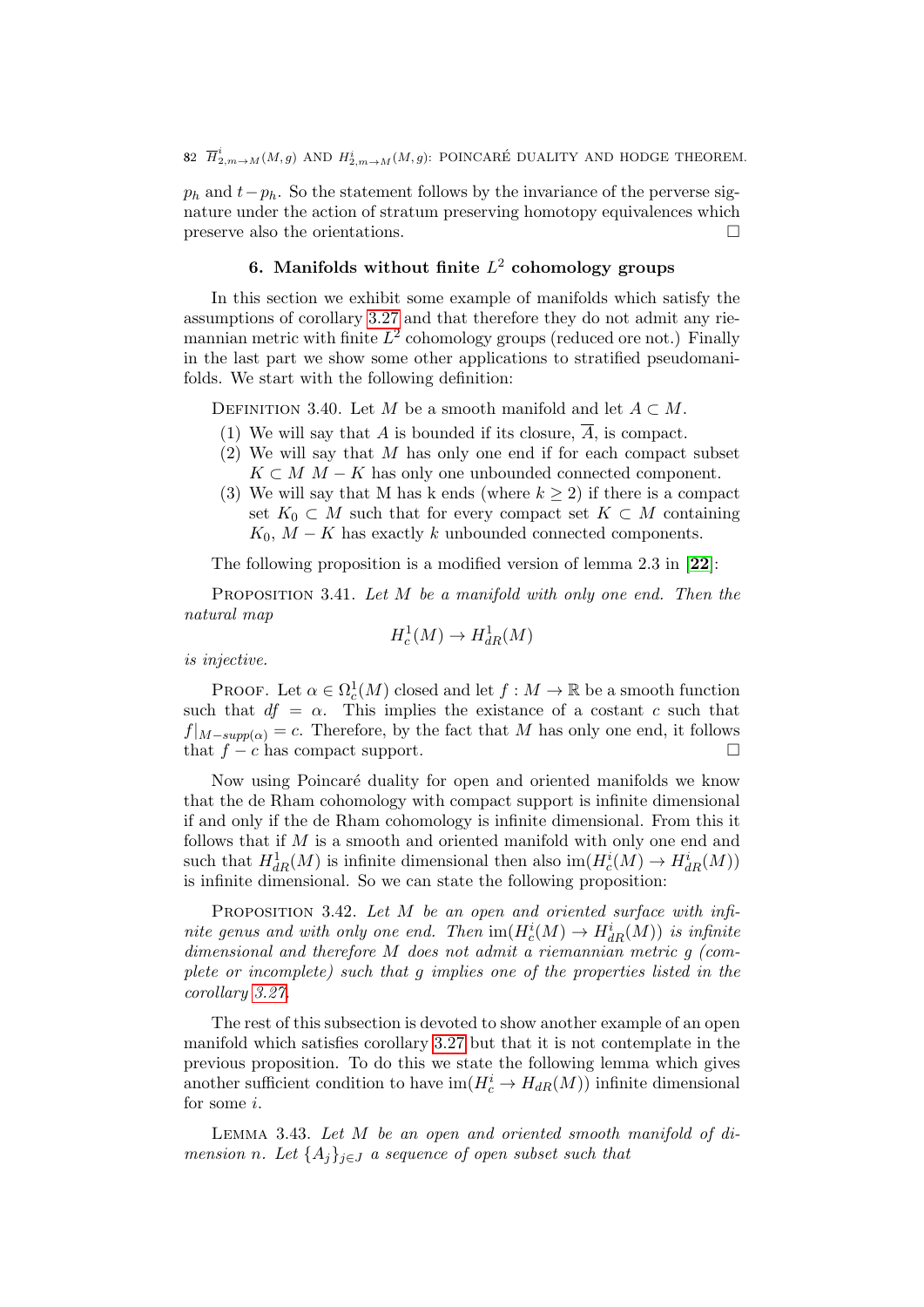- (1)  $\partial \overline{A_j}$  is smooth for each j.
- (2)  $\lim_{j\to\infty} dim(\text{im}(H_c^i(A_j) \to H_{dR}^i(A_j))) = \infty.$

Then for the same i  $\text{im}(H_c^i(M) \to H_{dR}^i(M))$  is infinite dimensional.

PROOF. It is an immediate consequence of the next proposition.  $\Box$ 

PROPOSITION 3.44. Let M be an open and oriented smooth manifold of dimension n. Let  $A \subset M$  an open subset with smooth boundary. Then there a natural injective maps

$$
\operatorname{im}(H_c^{n-i}(A) \to H_{dR}^{n-i}(A)) \longrightarrow (\operatorname{im}(H_c^i(M) \to H_{dR}^i(M))^*
$$

PROOF. Consider the following pairing:

<span id="page-82-0"></span>
$$
\operatorname{im}(H_c^i(M) \to H_{dR}^i(M)) \times \operatorname{im}(H_c^{n-i}(A) \to H_{dR}^{n-i}(A)) \longrightarrow \mathbb{R},\tag{3.65}
$$

$$
([\eta],[\omega]) \mapsto \int_M \eta \wedge \omega
$$

where  $\omega$  is a *i*−form closed with compact support in M and  $\eta$  is a closed  $(n-i)$ –form with compact support in A. As observed at the end of subsection 2.3 this pairing makes sense because a cohomology class in  $\mathrm{im}(H_c^i(M) \to$  $H^i_{dR}(M)$ , or in  $\text{im}(H^i_c(A) \to H^i_{dR}(A))$ , is just a cohomology class in  $H^i_{dR}(M)$ , or in  $H_{dR}^{i}(A)$ , such that it admits a representative with compact support respectively in  $M$  or  $A$ . Moreover from Poincaré duality for open and oriented manifold it follows immediately that this pairing is well defined. Now let  $[\omega] \in \text{im}(H_c^{n-i}(A) \to H_{dR}^{n-i}(A))$  such that for each class  $[\eta] \in \text{im}(H_c^i(M) \to$  $H_{dR}^{i}(M)$ ) the pairing [\(3.65\)](#page-82-0) is zero. This implies that for each smooth and closed i forms  $\phi$  with compact support in M we have

$$
\int_M \phi \wedge \omega = 0.
$$

In particular this is true for each smooth and closed i forms  $\phi$  with compact support in  $A$  and therefore, using again the Poincaré duality for open and oriented manifold, we get that there exists  $\beta \in \Omega^{n-i-1}(A)$  such that  $d\beta = \omega$ . So we can conclude that  $[\omega] = 0$  in  $im(H_c^i(A) \to H_{dR}^i(A))$  and this implies the statement.

Using the previous lemma we have the following corollary that was suggested to the author by Pierre Albin:

COROLLARY 3.45. Let  $M$  be an open and oriented surface obtained gluing an infinite but countable family of tori. Suppose that M has a finite number of ends. Then  $\text{im}(H_c^i(M) \to H_{dR}^1(M))$  is infinite dimensional and therefore M does not admit a riemannian metric g such that g implies one of the properties listed in the corollary [3.27.](#page-74-0)

PROOF. The idea is to show that this is a situation in which the previous lemma applies. By the assumptions for each  $j \in \mathbb{N}$  big enough, we can find an open subset  $A_j$  with the following properties:

- (1)  $M A_j$  is disconnected, made of k unbounded components, where  $k$  is the number of ends of  $M$ .
- (2)  $\partial A_i$  is smooth, and made of k compact connected components.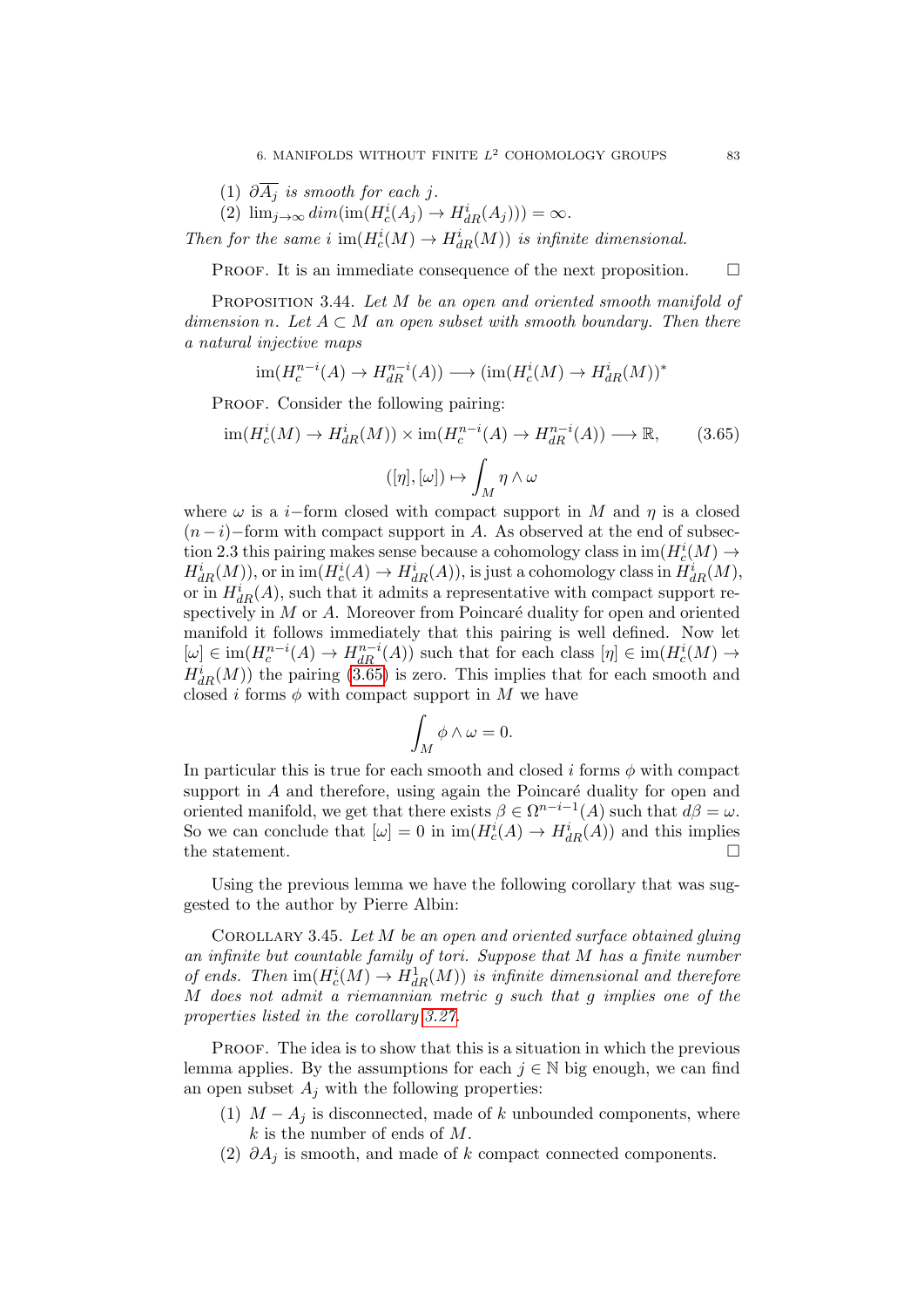- 84  $\overline{H}^i_{2,m\rightarrow M}(M,g)$  and  $H^i_{2,m\rightarrow M}(M,g)$ : POINCARÉ DUALITY AND HODGE THEOREM.
	- (3) By the compactness of  $\partial A_j$  it follows that each of its connected components is a compact smooth one dimensional manifold and therefore it is diffeomorphic to  $S^1$ . So we can glue to  $A_j$  k copies of  $\overline{\mathbb{B}}$ , the unit ball in  $\mathbb{R}^2$  with boundary, to get a closed and oriented surfaces  $\Sigma_j$  of genus j.

Now, recalling that  $2-2j = \chi(\Sigma_i) = b_0(\Sigma_i) - b_1(\Sigma_i) + b_2(\Sigma_i)$  and using the Mayer-Vietoris sequence, it is not hard to see that  $dim(H^1(A_j)) \geq 2j - k$ where  $k$  is the number of ends of  $M$  and therefore it is fixed. By the assumptions this implies that on  $M$  we can find a sequence of open subsets  $A_j$  such that

<span id="page-83-0"></span>
$$
\lim_{j \to \infty} \dim(H_{dR}^1(A_j)) = \infty. \tag{3.66}
$$

Now recall the fact that, on a compact and oriented manifold with boundary  $\overline{M}$ , we have  $H^i(\overline{M}, \partial \overline{M}) \cong H^i_c(M)$  where M is the interior of  $\overline{M}$ . So, from the long exact sequence for the relative de Rham cohomology on a compact manifold with boundary, it is easy to show that  $dim(H^1(A_j)) =$  $dim(\text{im}(H_c^1(A_j) \to H_{dR}^1(A_j))) + \lambda_{A_j}$  where  $\lambda_{A_j} \in \{0, ..., k\}$ . This means that the correction term  $\lambda_{A_j}$  could depends from  $A_j$  but in any case it lies in  $\{0, ..., k\}$  which is a bounded set being k fixed. Therefore, from this equality and from [\(3.66\)](#page-83-0), it follows that if we take a sequence of open subsets  ${A_i}$  such that each  $A_i$  satisfies the properties listed above then

$$
\lim_{j \to \infty} dim(im(H_c^1(A_j) \to H_{dR}^1(A_j))) = \infty.
$$

This implies that we can apply lemma [3.43](#page-81-0) and therefore the statement follows.

Finally, using the notions introduced in definition [3.40](#page-81-1) and proposition [3.41,](#page-81-2) we conclude the section giving another application to the stratified pseudomanifolds and intersection cohomology.

<span id="page-83-1"></span>PROPOSITION 3.46. Let X be as in theorem [2.12.](#page-45-0) Suppose that X is normal, that is for each  $p \in \text{sing}(X)$  there exists an open neighbourhood U such that  $U - (U \cap sing(X))$  is connected. Then, if  $sing(X)$  is connected,  $reg(X)$  is an open manifold with only one end.

PROOF. Let  $K \subset reg(X)$  a compact subset. If  $reg(X)-K$  is connected then we have nothing to show. Suppose therefore that it is disconnected and let  $A_1, ..., A_l$  the connected components. By the fact that X is normal it follows that there exists an open neighbourhood  $sing(X) \subset V \subset X$  such that  $V - sing(X)$  is connected. By the fact that  $K \subset reg(X)$  it follows that  $V = \bigcup_{i=1}^{l} (\overline{A}_{i} \cap V)$  and from this equality it follows that  $V - sing(X) =$  $\cup_{i=1}^{l}(A_i \cap (V-sing(X)).$  Every subset  $A_i \cap (V-sing(X))$  is an open subset of  $V - sing(X)$  and for each  $i, j \in \{1, ..., l\}$  we have  $(A_i \cap (V - sing(X))) \cap$  $(A_i \cap (V - sing(X))) = \emptyset$ . So the fact that  $V - sing(X)$  is connected, joined with the fact that  $V - sing(X) = \bigcup_{i=1}^{l} (A_i \cap (V - sing(X)),$  implies that there exists just one index in  $\{1, ..., l\}$ , which we label  $\gamma$ , such that  $A_{\gamma} \cap (V - sing(X)) \neq \emptyset$ . So we can conclude that

- (1)  $V sing(X) \subset A_{\gamma}$ .
- (2)  $A_{\gamma} \cup sing(X)$  is open in X.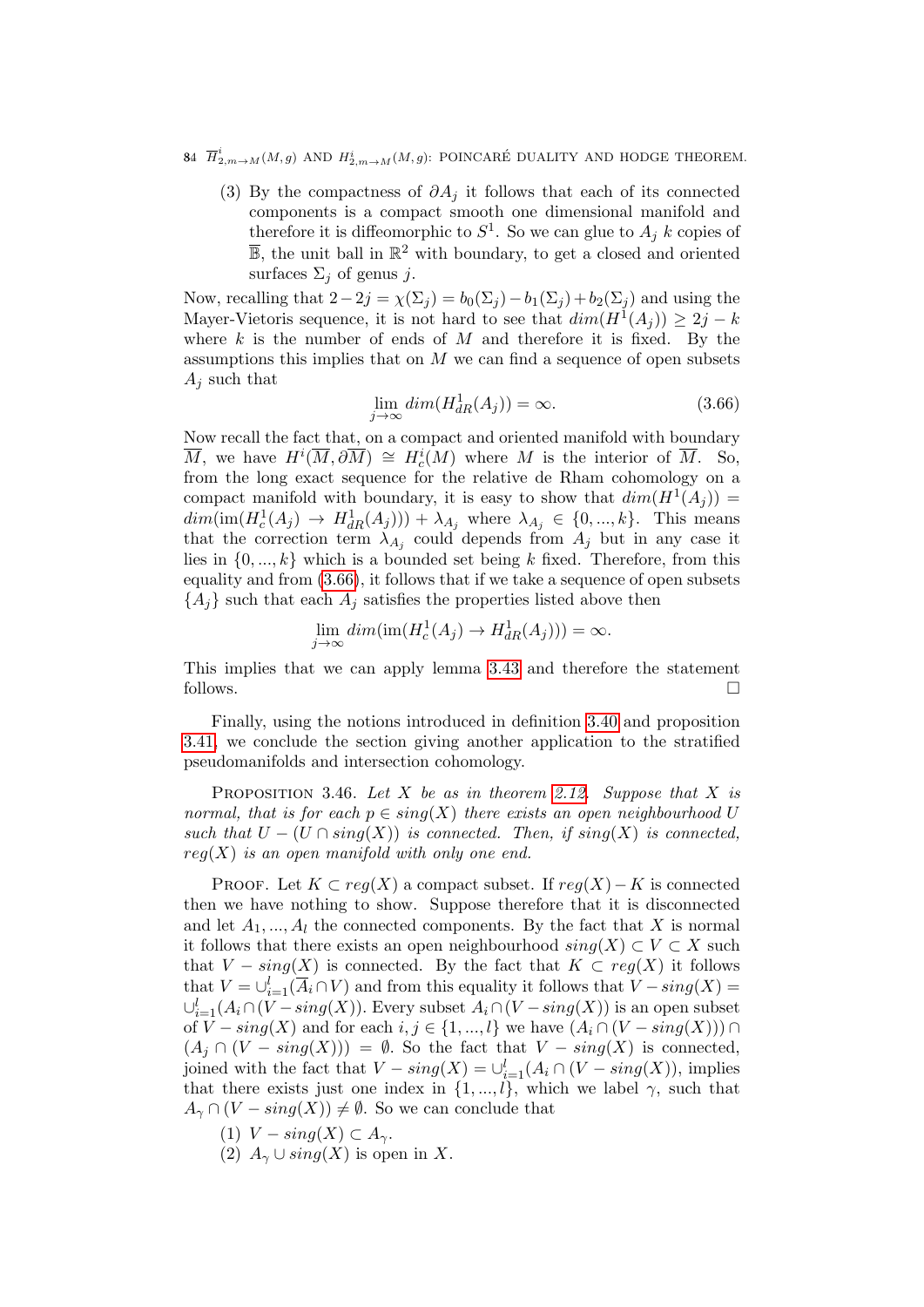This implies that if we label  $\mathfrak K$  the closure in X of

$$
(\bigcup_{i=1, i\neq \gamma}^{l} A_i) \cup K
$$

then we have

<span id="page-84-0"></span>
$$
\mathfrak{K} \subseteq X - (A_{\gamma} \cup sing(X))\tag{3.67}
$$

and therefore  $\mathfrak K$  is a compact subset of X. But from [\(3.67\)](#page-84-0) it follows that  $\mathfrak{K} \subset reg(X)$  and therefore it is a compact subset of  $reg(X)$ . This allow us to conclude that for each  $i \in \{1, ..., l\}, i \neq \gamma$  we have that  $A_i$  is a compact subset of  $reg(X)$  and so we got the statement.

We have the following corollary:

COROLLARY 3.47. Let X be as in theorem [2.12](#page-45-0) such that X is normal and  $sing(X)$  is connected. Let p be a general perversity as in the statement of theorem [2.13](#page-45-1) and let q be its dual. Then we have the following inequalities:

(1)  $\dim(H_c^1(\text{reg}(X))) \leq I^p b_1(X, \mathcal{R}_0), \ \dim(H_c^1(\text{reg}(X))) \leq I^q b_1(X, \mathcal{R}_0)$ (2)  $b_{n-1}(reg(X)) \leq I^p b_{n-1}(X, \mathcal{R}_0), b_{n-1}(reg(X)) \leq I^q b_{n-1}(X, \mathcal{R}_0)$ 

where  $I^p b_i(X, \mathcal{R}_0)$  is the dimension of  $I^p H^i(X, \mathcal{R}_0)$  and  $I^q b_i(X, \mathcal{R}_0)$  is the dimension of  $I^qH^i(X,\mathcal{R}_0)$ . Finally if  $dim X = 2$  and  $cod(sing(X)) = 0$ then

$$
I^{\underline{m}}\chi(X) \le \chi(\text{reg}(X))\tag{3.68}
$$

where  $I^{\underline{m}}\chi(X) = \sum_{i=0}^{2} (-1)^{i} I^{\underline{m}}b_i(X)$ .

PROOF. From proposition [3.46](#page-83-1) we know that  $reg(X)$  has only one end. Therefore from proposition [3.40](#page-81-1) it follows that the maps  $H_c^1(M) \to H_{dR}^1(M)$ is injective and so the thesis follows by corollary [3.36.](#page-79-3) Before to prove the second part of the corollary we do the following observation: by the assumption it follows that  $H_c^1(\text{reg}(X))$  is finite dimensional; using Poincaré duality for open and oriented manifolds this implies that  $b_i(\text{reg}(X))$  is finite dimensional for each  $i = 0, ..., 2$  and therefore  $\chi (reg(X))$  makes sense. Now by the assumptions on X it follows that  $sing(X) = \{p\}$  and X is a Witt space (For the definition of Witt space see for example [[47](#page-137-2)] pag 75). It is well known that, over a Witt space, the intersection cohomology associated to the lower middle perversity satisfies has the Poincaré duality, that is we have  $I^m H^i(X) \cong I^m H^{2-i}(X)$ . Poincaré duality for open and oriented manifolds implies that  $b_2(\text{reg}(X)) = \dim(H_c^0(\text{reg}(X))) = 0$ . So, using the previous statements of this corollary, we have  $I^m(\chi) = -I^m b_1(X) \leq$  $-b_1(\text{reg}(X)) \leq 1 - b_1(\text{reg}(X)) = \chi(\text{reg}(X)).$ 

#### 7. Some application to the Friedrichs extension

This last section is devote to show some properties of the Friedrichs extension of  $\Delta_i : \Omega_c^i(M) \to \Omega_c^i(M)$ .

The main result is to show that if  $(M, g)$  is an open and oriented riemannian manifold such that  $(L^2\Omega^*(M,g), d_{max/min,*})$  are Fredholm complexes then, for each  $i = 0, ..., dimM$ , the Friedrichs extension of  $\Delta_i : \Omega_c^i(M) \to \Omega_c^i(M)$  is a Fredholm operator. In particular this applies when  $M$  is the regular part of a compact and smoothly stratified pseudomanifold with a Thom-Mather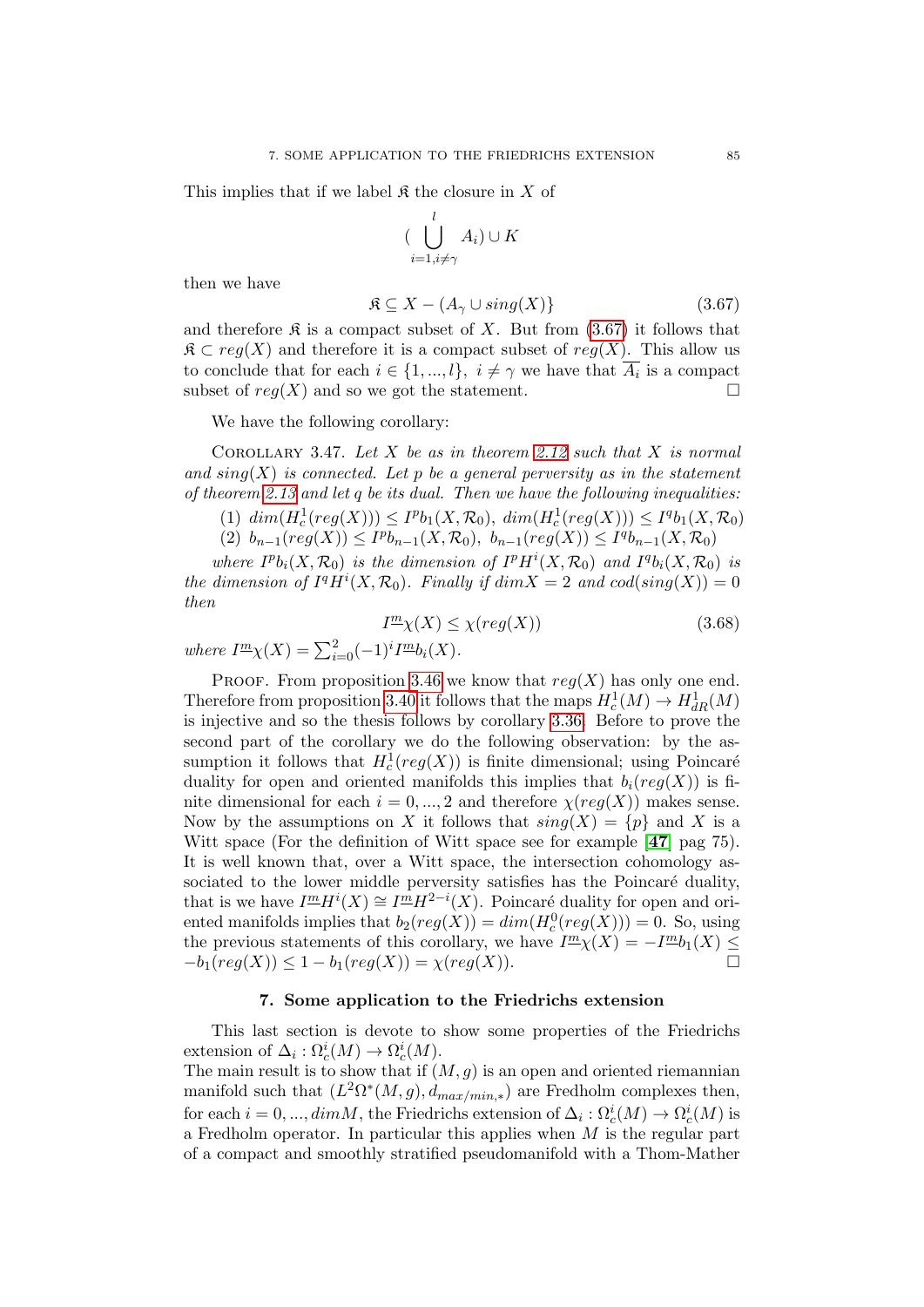86  $\overline{H}^i_{2,m\rightarrow M}(M,g)$  and  $H^i_{2,m\rightarrow M}(M,g)$ : POINCARÉ DUALITY AND HODGE THEOREM.

stratification and g is a quasi edge metric with weights on  $reg(X)$ . We start recalling the definition of the Friedrichs extension:

<span id="page-85-0"></span>DEFINITION 3.48. Let H be an Hilbert space and  $B: H \to H$  a densely defined operator. Suppose that B is positive, that is for each  $u \in \mathcal{D}(B)$  we have  $\langle Bu, u \rangle > 0$ . The Friedrichs extension of B, usually labeled  $B^{\mathcal{F}}$ , is the operator defined in the following way:

$$
\mathcal{D}(B^{\mathcal{F}}) = \{u \in \mathcal{D}(B^*): \text{ there exists } \{u_n\} \subset \mathcal{D}(B) \text{ such that}
$$
  

$$
< u - u_n, u - u_n > \to 0 \text{ and}
$$
  

$$
< B(u_n - u_m), u_n - u_m > \to 0 \text{ for } n, m \to \infty \}; \text{ we put } B^{\mathcal{F}}(u) = B^*(u).
$$

PROPOSITION 3.49. In the same assumptions of the previous definition  $B^{\mathcal{F}}$  is a positive self-adjoint extension of B.

PROOF. See [[53](#page-138-0)] appendix C.

<span id="page-85-2"></span>LEMMA 3.50. Let  $A_j: H_j \to H_j$ ,  $j = 1, 2$ , be two positive and densely defined operators. Then on  $H_1 \oplus H_2$ , with the natural Hilbert space structure of a direct sum, we have

$$
(A_1 \oplus A_2)^{\mathcal{F}} = A_1^{\mathcal{F}} \oplus A_2^{\mathcal{F}}.
$$

PROOF. It follows from the assumptions of the lemma that  $A_1 \oplus A_1$ :  $H_1 \oplus H_2 \rightarrow H_1 \oplus H_2$  is densely defined and positive. Moreover it clear that  $(A_1 \oplus A_2)^* = A_1^* \oplus A_2^*$ .

Now let  $(a, b) \in \mathcal{D}((A_1 \oplus A_2)^{\mathcal{F}})$ . From definition [3.48](#page-85-0) it follows that  $(a, b) \in$  $\mathcal{D}((A_1 \oplus A_2)^*)$  and there exists a sequence  $\{(a_n, b_n)\}\subset \mathcal{D}(A_1 \oplus A_2)$  such that:

$$
(a_n, b_n) \rightarrow (a, b)
$$
 and  $\langle A \oplus B((a_n, b_n) - (a_m, b_m)), (a_n, b_n) - (a_m, b_m) \rangle \rightarrow 0$ . Furthermore from the same definition we know that  $(A_1 \oplus A_2)^F(a, b) = (A_1 \oplus A_2)^*(a, b)$ . But from these requirements it follows immediately that  $a \in \mathcal{D}(A_1^*)$ ,  $b \in \mathcal{D}(A_2^*)$ ,  $\{a_n\} \subset \mathcal{D}(A_1)$ ,  $\{b_n\} \subset \mathcal{D}(A_2)$ ,  $a_n \rightarrow a, \langle A_1(a_n - a_m), a_n - a_m \rangle \rightarrow 0$  and analogously that  $b_n \rightarrow b$  and that  $\langle A_2(b_n - b_m), b_n - b_m \rangle \rightarrow 0$ . So it follows that  $a \in \mathcal{D}(A_1^F)$ ,  $b \in \mathcal{D}(A_2^F)$  and  $(A_1 \oplus A_2)^F(a, b) = A_1^F(a) \oplus A_2^F(b)$ . In this way we know that  $A_1^F \oplus A_2^F$  is an extension of  $(A_1 \oplus A_2)^F$ . Moreover, it is clear that also  $A_1^F \oplus A_2^F$  it is a self-adjoint operator because it is a direct sum of two self-adjoint operators on  $H_1$  and  $H_2$  respectively. Finally, by the fact that both  $A_1^F \oplus A_2^F$  and  $(A_1 \oplus A_2)^F$  are self-adjoint operators, it follows that  $A_1^F \oplus A_2^F = (A_1 \oplus A_2)^F$ .  $\Box$ 

REMARK 3.5. It clear that the previous proposition generalizes to the case of a finite sum, that is if we have  $A_j: H_j \to H_j$  j = 1, ..., n such that for each  $j A_j$  is positive and densely defined then:

$$
(A_1 \oplus \dots \oplus A_n)^{\mathcal{F}} : \bigoplus_{j=1}^n H_j \to \bigoplus_{j=1}^n H_j = A_1^{\mathcal{F}} \oplus \dots \oplus A_n^{\mathcal{F}} : \bigoplus_{j=1}^n H_j \to \bigoplus_{j=1}^n H_j \quad (3.69)
$$

<span id="page-85-1"></span>LEMMA 3.51. Let  $E, F$  be two vector bundles over an open, incomplete and oriented riemannian manifold  $(M, g)$ . Let g and h be two metrics on E and F respectively. Let  $d: C_c^{\infty}(M, E) \to C_c^{\infty}(M, F)$  an unbounded an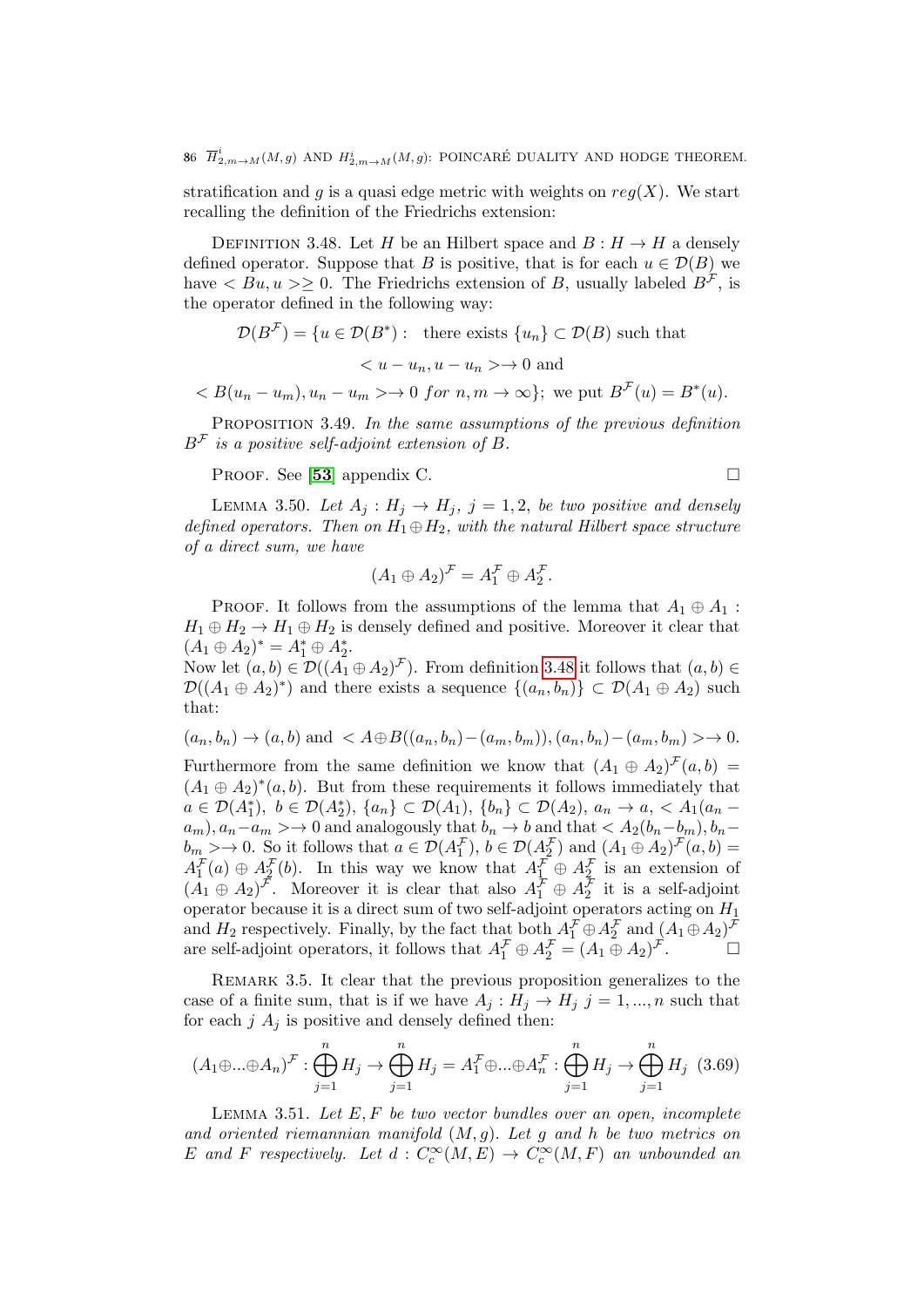densely defined differential operator. Let  $d^t: C_c^{\infty}(M, F) \to C_c^{\infty}(M, E)$  its formal adjoint. Then for  $d^t \circ d : L^2(M, E) \to L^2(M, E)$  we have:

$$
(d^t \circ d)^{\mathcal{F}} = d_{max} \circ d_{min}.
$$

PROOF. See [[17](#page-136-2)], lemma 3.1 pag. 447.

From lemma [3.51](#page-85-1) we get, as it is showed in [[17](#page-136-2)] pag. 448, the following useful corollary:

<span id="page-86-0"></span>COROLLARY 3.52. Let  $(M, g)$  be an open, oriented and incomplete riemannian manifold of dimension n. Consider the Laplacian acting on the space of smooth forms with compact support:

$$
\Delta: \bigoplus_{i=0}^n \Omega^i_c(M) \longrightarrow \bigoplus_{i=0}^n \Omega^i_c(M).
$$

Then for

$$
\Delta^{\mathcal{F}} : \bigoplus_{i=0}^{n} L^{2} \Omega^{i}(M, g) \longrightarrow \bigoplus_{i=0}^{n} L^{2} \Omega^{i}(M, g)
$$

we have

$$
\Delta^{\mathcal{F}} = (d+\delta)_{max} \circ (d+\delta)_{min}.
$$

Now we are in positions to state the following result:

<span id="page-86-1"></span>THEOREM 3.53. Let  $(M, g)$  be an open, oriented and incomplete riemannian manifold of dimension n. Then for each  $i = 0, ..., n$  we have the following properties:

- (1)  $Ker(\Delta_i^{\mathcal{F}}) = \mathcal{H}_{min}^i(M, g) = Ker(\Delta_{min,i}), \overline{ran(\Delta_i^{\mathcal{F}})} = \overline{ran(\Delta_{max,i})}.$
- (2) If  $\overline{H}_{2,m\rightarrow M}^{i}(M,g)$  is finite dimensional then  $Ker(\Delta_i^{\mathcal{F}})$  is finite dimensional.
- (3) If  $(L^2\Omega^*(M,g), d_{max,*})$  is a Fredholm complex, or equivalently if  $(L^2\Omega^*(M,g), d_{min,*})$  is a Fredholm complex, then for each i  $\Delta_i^{\mathcal{F}}$  is a Fredholm operator on its domain endowed with graph norm and  $ran(\Delta_i^{\mathcal{F}}) = ran(\Delta_{max,i}).$

PROOF. In the first point the equality  $\mathcal{H}_{min}^i(M,g) = Ker(\Delta_{min,i})$  is showed in [[6](#page-136-3)] prop. 5. For the other equality, from lemma [3.50](#page-85-2) and corollary [3.52,](#page-86-0) we know that

$$
(d+\delta)_{max} \circ (d+\delta)_{min} = \Delta^{\mathcal{F}} = \bigoplus_{i=0}^{n} \Delta_i^{\mathcal{F}}
$$

and therefore

$$
Ker((d+\delta)_{max} \circ (d+\delta)_{min}) = Ker(\bigoplus_{i=0}^{n} \Delta_i^{\mathcal{F}}) = \bigoplus_{i=0}^{n} Ker(\Delta_i^{\mathcal{F}}).
$$

But for  $Ker((d + \delta)_{max} \circ (d + \delta)_{min})$  we have:  $Ker((d+\delta)_{max} \circ (d+\delta)_{min}) = Ker(d+\delta)_{min}) = Ker(d_{min}) \cap Ker(\delta_{min}) =$  $=\bigoplus^n$  $i=0$  $Ker(d_{min,i}) \cap Ker(\delta_{min,i-1}).$ 

The first equality follows by the fact that for each

 $\eta \in \mathcal{D}((d+\delta)_{max} \circ (d+\delta)_{min}) \langle ((d+\delta)_{max} \circ (d+\delta)_{min})(\eta), \eta \rangle_{L^2(\Omega(M,a))} =$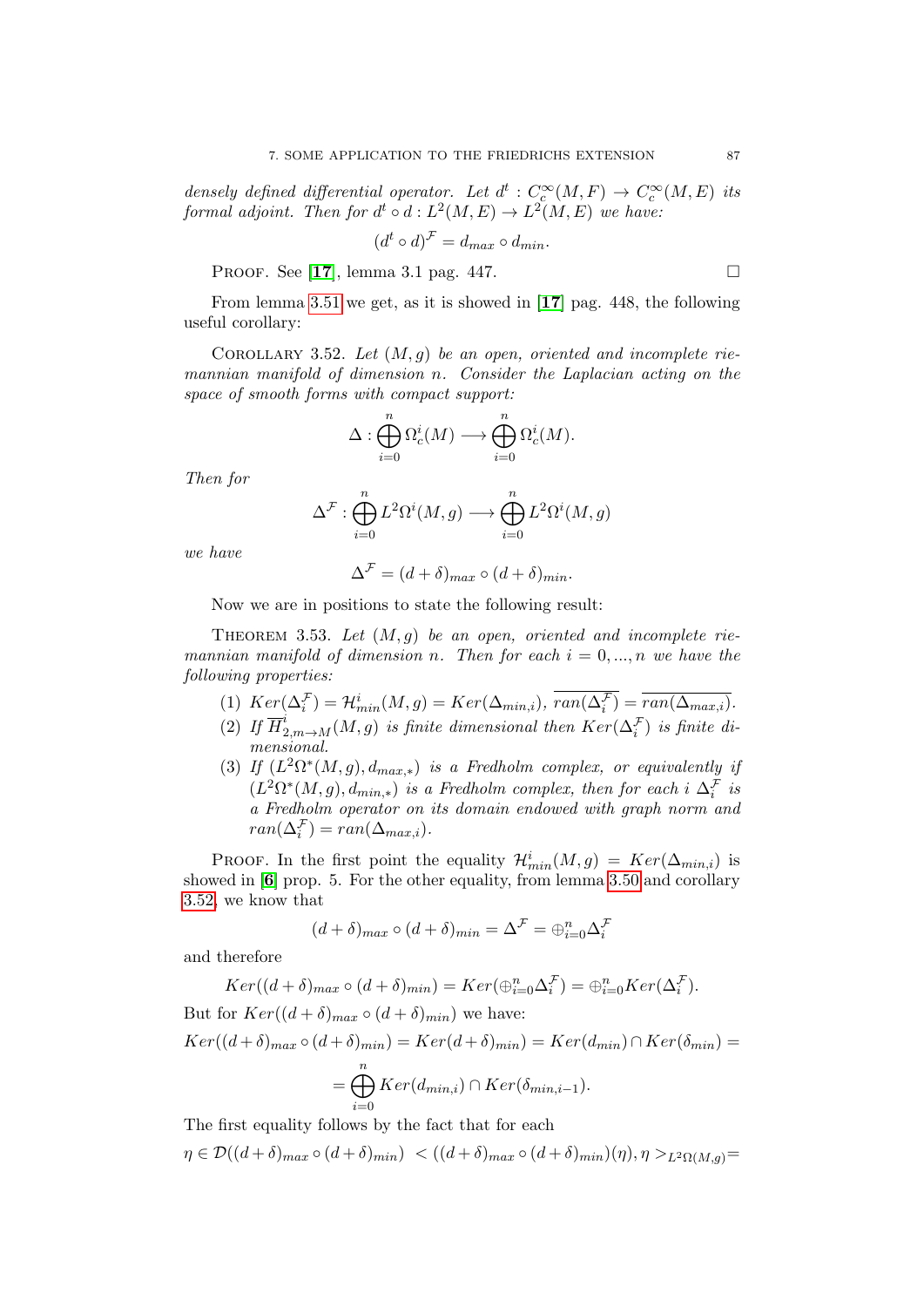88  $\overline{H}^i_{2,m \to M}(M,g)$  and  $H^i_{2,m \to M}(M,g)$ : POINCARÉ DUALITY AND HODGE THEOREM.

$$
=<(d+\delta)_{min})(\eta),(d+\delta)_{min})(\eta)>_{L^2\Omega(M,g)}.
$$

For the second equality it is clear that  $Ker(d + \delta)_{min}$   $\subseteq Ker(d_{min})$  ∩  $Ker(\delta_{min})$ . But  $Ker(d_{min}) \cap Ker(\delta_{min}) = (\overline{ran(d_{max}) + ran(\delta_{max})})^{\perp}$  and  $Ker(d+\delta)_{min}) = (\overline{ran((d+\delta)_{max})})^{\perp}$ . By the fact that  $\overline{(ran((d+\delta)_{max}))} \subseteq$  $(\text{ran}(d_{max}) + \text{ran}(\delta_{max}))$  it follows that  $Ker(d_{min}) \cap Ker(\delta_{min}) \subseteq Ker((d +$  $\delta_{min}$ ) and so we have obtained the second equality. The last equality follows because  $\overline{(ran(d_{max})+ran(\delta_{max}))} = \bigoplus_{i=0}^{n} \overline{(ran(d_{max,i-1})+ran(\delta_{max,i}))}$  that is

$$
(Ker(d_{min}) \cap Ker(\delta_{min}))^{\perp} = \bigoplus_{i=0}^{n} (Ker(d_{min,i}) \cap Ker(\delta_{min,i-1}))^{\perp}
$$

and both  $Ker(d_{min}) \cap Ker(\delta_{min})$  and  $\bigoplus_{i=0}^{n} Ker(d_{min,i}) \cap Ker(\delta_{min,i-1})$  are closed.

In this way can conclude that

$$
\bigoplus_{i=0}^{n} Ker(\Delta_{i}^{\mathcal{F}}) = \bigoplus_{i=0}^{n} \mathcal{H}_{min}^{i}(M, g)
$$

and therefore that

$$
\mathcal{H}_{min}^i(M, g) = Ker(\Delta_i^{\mathcal{F}}).
$$

Finally, using the fact that  $\Delta_i^{\mathcal{F}}$  is self-adjoint and that  $\Delta_{min,i} = (\Delta_{max,i})^*$ it follows that

$$
\overline{ran(\Delta_i^{\mathcal{F}})} = \overline{ran(\Delta_{max,i})}.
$$

For the second point, if we call  $\pi_{abs,i}: L^2\Omega^i(M,g) \to \mathcal{H}_{abs}^i(M,g)$  the projection on  $\mathcal{H}_{abs}^{i}(M,g)$ , we know that  $\pi_{abs,i}(\mathcal{H}_{rel}^{i}) \cong \overline{H}_{2,m\rightarrow M}^{i}(M,g)$ . This property is showed in a more general context in the proof of theorem [3.5](#page-58-0) and remarked in remark [3.1.](#page-60-0) But  $\mathcal{H}_{min}^i(M,g) = Ker(d_{min,i}) \cap Ker(\delta_{min,i-1}) =$  $\mathcal{H}^i_{abs}(M,g)\cap\mathcal{H}^i_{rel}(M,g)$ . So  $\mathcal{H}^i_{min}(M,g)\subseteq\pi_{abs,i}(\mathcal{H}^i_{rel}(M,g))$  and therefore the second statement follows.

Now consider the third point; we want to show that if  $(L^2\Omega^*(M,g), d_{max,*})$ is a Fredholm complex then also  $(d+\delta)_{max} \circ (d+\delta)_{min} : \bigoplus_{i=0}^{n} L^2 \Omega^i(M, g) \to$  $\bigoplus_{i=0}^n L^2\Omega^i(M,g)$  is a Fredholm operator. By the previous point, we already know that the nullspace of  $(d + \delta)_{max} \circ (d + \delta)_{min}$  is finite dimensional. So we have to show that its range it is closed with finite dimensional orthogonal complement. To do this is equivalent to show that the cokernel of  $(d + \delta)_{max} \circ (d + \delta)_{min}$  is finite dimensional. We will do this showing that  $ran((d + \delta)_{max} \circ (d + \delta)_{min}) = ran((d + \delta)_{max})$  and that  $(d + \delta)_{max}$  has finite dimensional cokernel. To do this we observe that, by the fact that  $(d + \delta)_{min}^* = (d + \delta)_{max}$ , it follows that

<span id="page-87-0"></span>
$$
ran((d+\delta)_{max}) =
$$
\n
$$
= \{(d+\delta)_{max}(u) : u \in \overline{ran((d+\delta)_{min})} \cap \mathcal{D}((d+\delta)_{max})\}.
$$
\n
$$
= \text{where } \text{d} \text{ in } \text{ such that } \mathcal{E} \text{ is } (\mathbf{G}^{1}) \text{ is } (\mathbf{G}^{2} \mathbf{C}^{*}(\mathbf{M}, \mathbf{C})) \text{ is a Find}
$$

Now, as we showed in corollary [6](#page-136-3) of [6], if  $(L^2\Omega^*(M,g), d_{max,*})$  is a Fredholm complex then  $d_{max} + \delta_{min}$  is a Fredholm operator. But the fact that  $ran(d_{max} + \delta_{min}) \subset ran((d + \delta)_{max})$  implies that there is a surjective map

$$
\frac{(\bigoplus_{i=0}^n L^2 \Omega^i(M, g))}{ran((d+\delta)_{max})} \longrightarrow \frac{(\bigoplus_{i=0}^n L^2 \Omega^i(M, g))}{ran(d_{max} + \delta_{min})}.
$$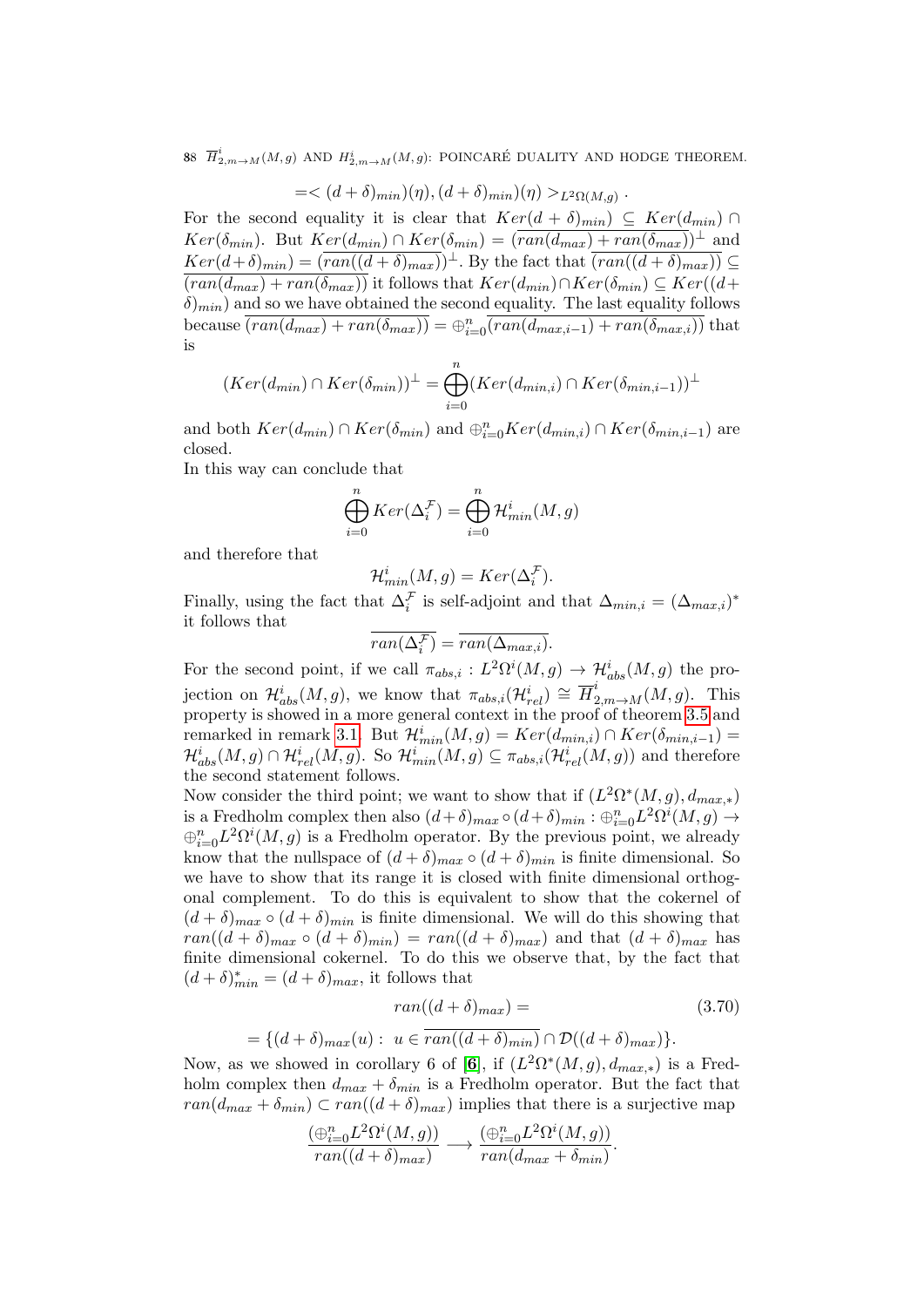So  $(d+\delta)_{max}$  on its domain with the graph norm is a bounded linear operator with finite dimensional cokernel and this implies that the range of  $(d+\delta)_{max}$ is closed with finite dimensional orthogonal complement. But  $((d+\delta)_{max})^*$  $(d+\delta)_{min}$  and therefore also  $(d+\delta)_{min}$  has closed range. In this way [\(3.70\)](#page-87-0) becomes:

$$
ran((d+\delta)_{max}) = \{ (d+\delta)_{max}(u): u \in ran((d+\delta)_{min}) \cap \mathcal{D}((d+\delta)_{max}) \}.
$$

So we can conclude that  $ran((d + \delta)_{max} \circ (d + \delta)_{min}) = ran((d + \delta)_{max})$ and therefore  $(d + \delta)_{max} \circ (d + \delta)_{min}$  is a Fredholm operator.

Now, by the equality  $(d + \delta)_{max} \circ (d + \delta)_{min} = \bigoplus_{i=0}^{n} \Delta_i^{\mathcal{F}}$ , we get, for each  $i = 0, ..., n$ , that also  $\Delta_i^{\mathcal{F}}$  has closed range. Moreover we already know that its nullspace of  $\Delta_i^{\mathcal{F}}$  is finite dimensional and so, because it is self-adjoint and with closed range, we can conclude that it is Fredholm. Finally, as we showed in [[6](#page-136-3)] corollary 6, we know that  $\Delta_{max,i}$  has finite dimensional cokernel and so we can conclude that  $ran(\Delta_{max,i}) = ran(\Delta_i^{\mathcal{F}})$  $\Box$ 

As mentioned at the beginning of the section the following corollary is an application of the previous theorem; it already known when  $X$  is a compact manifold with isolated singularities for any positive conic operator (see [[51](#page-137-3)]) and also for  $\Delta_i^{\mathcal{F}}$  when  $(M, g)$  is a manifold with incomplete edges, see [[54](#page-138-1)].

COROLLARY 3.54. Let  $X$  be a compact smoothly and oriented stratified pseudomanifold of dimension n with a Thom Mather stratification. Let g be a quasi-edge metric with weights on reg(X). Then on  $L^2\Omega^i(\text{reg}(X), g)$ , for each  $i = 0, ..., n$ ,  $\Delta_i^{\mathcal{F}}$  is a Fredholm operator; moreover  $ran(\Delta_i^{\mathcal{F}})$  =  $ran(\Delta_{max,i})$  and  $Ker(\Delta_i^{\mathcal{F}}) = Ker(\Delta_{min,i}) = \mathcal{H}_{min}^i(M, g)$ .

## 8. Additional remarks

Consider again an open, oriented and incomplete riemannian manifold  $(M, q)$  of dimension n. By corollary [3.24](#page-73-0) we now that that there is a copy of  $\text{im}(\overline{H}^i_{2,min}(M,g) \to \overline{H}^i_{2,max}(M,g))$  in each  $i-th$  reduced cohomology group  $\overline{H}^i_2$  $L^2_{2,D_*}(M,g)$  of each closed extension  $(L^2\Omega^*(M,g), D_*)$  of  $(\Omega_c^*(M), d_*)$ . In the same way, using again corollary [3.24,](#page-73-0) we know that there is a copy of  $\text{im}(H_{2,min}^i(M,g) \to H_{2,max}^i(M,g))$  in each  $i-th$  cohomology group  $H_{2,D_*}^i(M,g)$  of each closed extension  $(L^2\Omega^*(M,g), D_*)$  of  $(\Omega_c^*(M), d_*)$ . In particular, by theorem [3.15,](#page-66-0) we know that when  $d_{min,i}$  has closed range for each *i* then the groups  $\text{im}(H_{2,min}^i(M,g) \to H_{2,max}^i(M,g))$  are really the cohomology groups of an Hilbert complex that we labeled  $(L^2\Omega^i(M,g), d_{\mathfrak{m},i}).$ Therefore we can look at  $\text{im}(H_{2,min}^i(M,g) \to H_{2,max}^i(M,g))$  as the smallest possible  $L^2$ -cohomology groups for  $(M, g)$ .

From the Hodge point of view the smallest Hodge cohomology groups are  $\mathcal{H}_{min}^i(M, g)$  defined, for each  $i = 0, ..., n$ , as  $Ker(d_{min,i}) \cap Ker(\delta_{min,i-1})$  or equivalently, see proposition [1.9,](#page-19-0) as the nullspace of  $\Delta_{min,i}$ , where  $\Delta_{min,i}$  is the minimal closed extension of  $\Delta_i$ :  $\Omega_c^i(M) \to \Omega_c^i(M)$ . Therefore a natural question is:

• Is there any relations between

$$
\mathcal{H}_{min}^i(M,g)
$$
 and  $\text{im}(\overline{H}_{2,min}^i(M,g) \to \overline{H}_{2,max}^i(M,g))$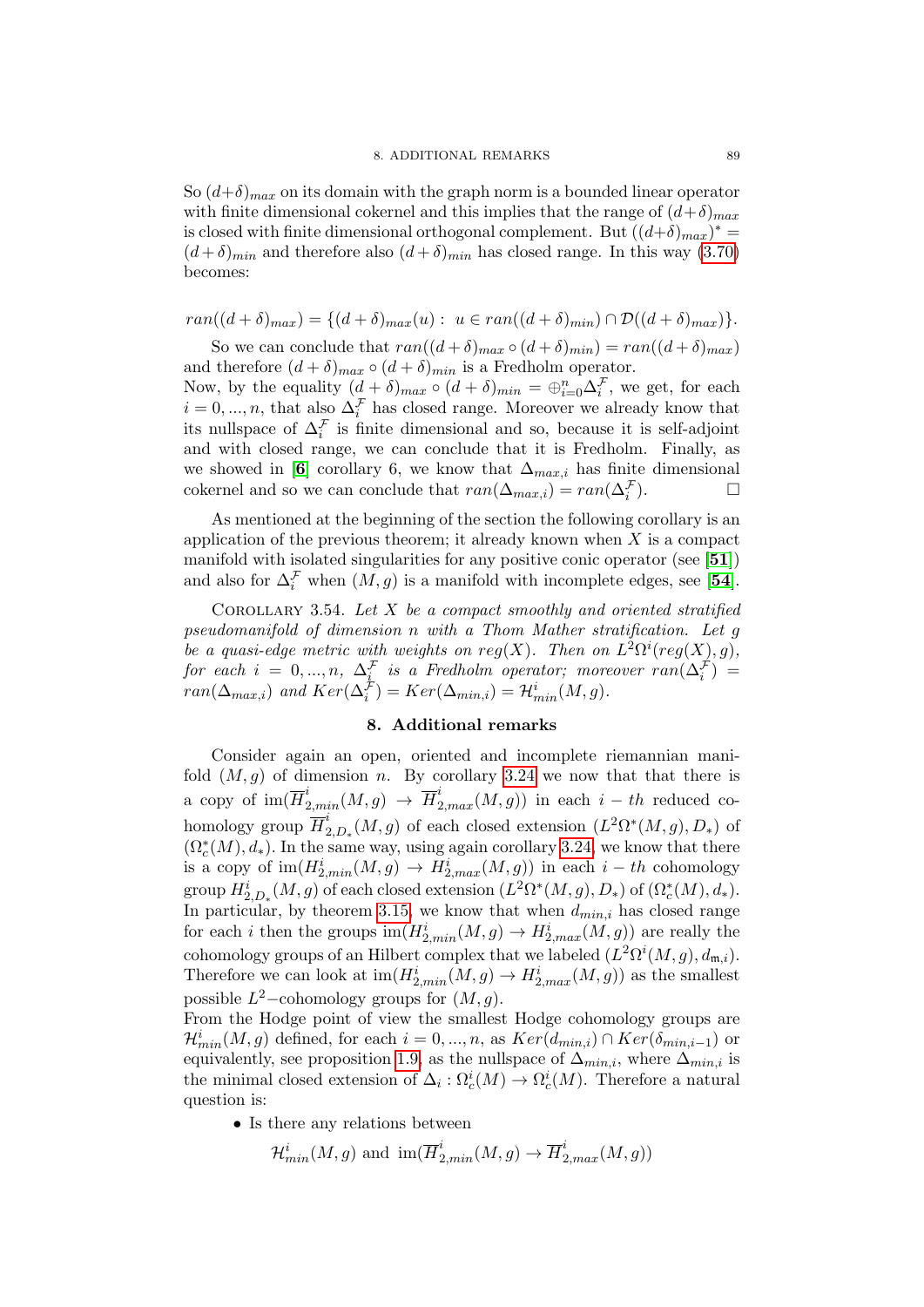90  $\overline{H}^i_{2,m\rightarrow M}(M,g)$  and  $H^i_{2,m\rightarrow M}(M,g)$ : POINCARÉ DUALITY AND HODGE THEOREM.

or between

$$
\mathcal{H}_{min}^i(M,g)
$$
 and  $\text{im}(H_{2,min}^i(M,g) \to H_{2,max}^i(M,g))$ ?

In [[45](#page-137-4)] theorem 4.8, using techniques arising from Mazzeo's edge calculus, the author showed that if  $(M, q)$  is an incomplete manifold with edge then we have the following isomorphism:

<span id="page-89-0"></span>
$$
\mathcal{H}_{min}^i(M,g) \cong \text{im}(H_{2,min}^i(M,g) \to H_{2,max}^i(M,g)).\tag{3.71}
$$

Therefore, using corollary [3.16](#page-67-0) and theorem [3.53,](#page-86-1) we get the following immediate consequences:

COROLLARY 3.55. Let  $(M, q)$  be an incomplete manifold with edge. Then, for each  $i = 0, ..., n$ 

(1)  $Ker(\Delta_{\mathfrak{m},i}) = Ker(\Delta_{min,i}) = Ker(\Delta_i^{\mathcal{F}})$ (2)  $ran(\Delta_{\mathfrak{m},i}) = ran(\Delta_{max,i}) = ran(\Delta_i^{\mathcal{F}})$ 

Finally we conclude the section showing that the isomorphism [\(3.71\)](#page-89-0) is equivalent to require that the Hilbert space  $L^2\Omega^i(M, g)$  satisfies some geometric properties.

PROPOSITION 3.56. Let  $(M, g)$  an open oriented and incomplete riemannian manifold. Suppose that, for each  $i = 0, ..., n$ ,  $\text{im}(\overline{H}_{2,min}^i(M,g) \rightarrow$  $\overline{H}^i_{2, max}(M,g))$  is finite dimensional. Then there exists alway an injective map

$$
\mathcal{H}_{min}^i(M,g) \to \text{im}(\overline{H}_{2,min}^i(M,g) \to \overline{H}_{2,max}^i(M,g)).
$$

Moreover the following properties are equivalent:

- (1)  $\mathcal{H}_{min}^i(M,g) \cong \text{im}(\overline{H}_{2,min}^i(M,g) \to \overline{H}_{2,max}^i(M,g))$
- (2)  $\mathcal{H}_{abs}^{i}(M,g) = \mathcal{H}_{min}^{i}(M,g) \oplus \overline{(ran(\delta_{max,i})} \cap \mathcal{H}_{abs}^{i}(M,g))$
- (3) Let  $\pi_{abs/rel/min,i}: L^2\Omega^i(M,g) \to \mathcal{H}_{abs/rel/min}^i(M,g)$  be the orthogonal projections of  $L^2\Omega^i(M,g)$  respectively on  $\mathcal{H}^i_{abs}(M,g)$ ,  $\mathcal{H}^i_{rel}(M,g)$ and  $\mathcal{H}_{min}^i(M,g)$ . Then:

 $\pi_{rel,i} \circ \pi_{abs,i} = \pi_{min,i} = \pi_{abs,i} \circ \pi_{rel,i}.$ 

- (4)  $\mathcal{H}^{i}_{rel}(M,g) = \mathcal{H}^{i}_{min}(M,g) \oplus (\overline{ran(d_{max,i})} \cap \mathcal{H}^{i}_{rel}(M,g))$
- (5)  $\overline{ran(d_{max,i})} = (\overline{ran(d_{max,i})} \cap \mathcal{H}_{rel}^{i}(M,g)) \oplus \overline{ran(d_{min,i})} \oplus (\overline{ran(d_{max,i})} \cap \mathcal{H}_{rel}^{i}(M,g))$  $ran(\delta_{max,i})$

Finally, if  $(L^2\Omega^i(M,g), d_{max,i})$  or equivalently  $(L^2\Omega^i(M,g), d_{min,i})$  is a Fredholm complex then there exists always an injective map

$$
\mathcal{H}_{min}^i(M,g) \to \text{im}(H_{2,min}^i(M,g) \to H_{2,max}^i(M,g)).
$$

Moreover the previous four equivalent conditions become:

- (1)  $\mathcal{H}_{min}^{i}(M,g) \cong \text{im}(H_{2,min}^{i}(M,g) \to H_{2,max}^{i}(M,g))$
- (2)  $\mathcal{H}_{abs}^{i}(M,g) = \mathcal{H}_{min}^{i}(M,g) \oplus (ran(\delta_{max,i}) \cap \mathcal{H}_{abs}^{i}(M,g))$
- (3) Let  $\pi_{abs/rel/min,i}: L^2\Omega^i(M,g) \to \mathcal{H}^i_{abs/rel/min}(M,g)$  be the orthogonal projections of  $L^2\Omega^i(M,g)$  respectively on  $\mathcal{H}^i_{abs}(M,g)$ ,  $\mathcal{H}^i_{rel}(M,g)$ and  $\mathcal{H}_{min}^i(M,g)$ . Then:

 $\pi_{rel,i} \circ \pi_{abs,i} = \pi_{min,i} = \pi_{abs,i} \circ \pi_{rel,i}.$ 

(4)  $\mathcal{H}_{rel}^{i}(M,g) = \mathcal{H}_{min}^{i}(M,g) \oplus (ran(d_{max,i}) \cap \mathcal{H}_{rel}^{i}(M,g))$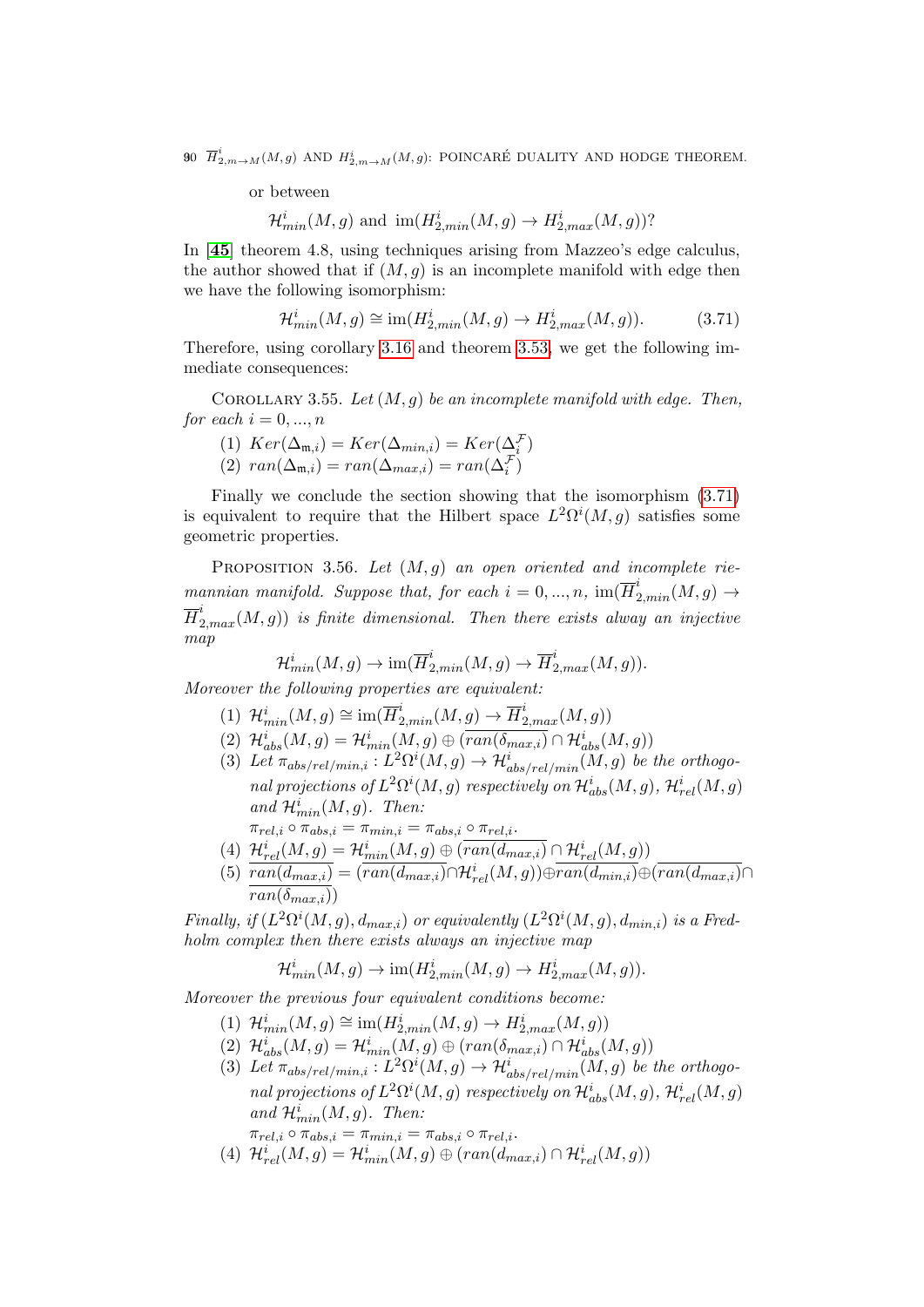#### 8. ADDITIONAL REMARKS 91

(5) 
$$
ran(d_{max,i}) = (ran(d_{max,i}) \cap H_{rel}^i(M, g)) \oplus ran(d_{min,i}) \oplus (ran(d_{max,i}) \cap ran(\delta_{max,i}))
$$

PROOF. Clearly it is enough to prove just the first part of the proposition. The second part follows by the first part of the proposition and by the fact that if  $(L^2\Omega^i(M,g), d_{max/min,i})$  is a Fredholm complex then  $d_{max/min,i}$ has closed range. Let  $\pi_{1,i} : \mathcal{H}^i_{rel}(M,g) \to \mathcal{H}^i_{abs}(M,g)$ ,  $\pi_{4,i} : \mathcal{H}^i_{abs}(M,g) \to$  $\mathcal{H}^{i}_{rel}(M,g)$  as defined in the proof of theorem [3.5.](#page-58-0) Moreover, by proposi-tion [3.7,](#page-59-0) we know that  $(\pi_{1,i})^* = \pi_{4,i}$  and analogously  $(\pi_{1,i})^* = \pi_{4,i}$ . By the proof of theorem [3.5](#page-58-0) we know that  $\pi_{1,i}(\mathcal{H}^i_{rel}(M,g)) \cong \text{im}(\overline{H}^i_{2,min}(M,g) \to$  $\overline{H}_{2,max}^i(M, g)$ ). Clearly, by the fact that

$$
\mathcal{H}_{min}^i(M,g) = \mathcal{H}_{abs}^i(M,g) \cap \mathcal{H}_{rel}^i(M,g)
$$

it follows that  $\mathcal{H}_{min}^i(M, g) \subset \pi_{1,i}(\mathcal{H}_{rel}^i(M, g))$  and so we got the first assertion.

Now we pass to show that 1)  $\Rightarrow$  2). As recalled above we know that  $\pi_{1,i}(\mathcal{H}^i_{rel}(M,g))\cong \text{im}(\overline{H}^i_{2,min}(M,g)\rightarrow \overline{H}^i_{2,max}(M,g))\text{ and that }\mathcal{H}^i_{min}(M,g)=$  $\mathcal{H}^i_{abs}(M,g) \cap \mathcal{H}^i_{rel}(M,g)$ ; therefore using 1) it follows that  $\mathcal{H}^i_{min}(M,g)$  $\pi_{1,i}(\mathcal{H}^i_{rel}(M,g))$ . This implies that

$$
(\mathcal{H}_{min}^i(M,g))^{\perp} \cap \mathcal{H}_{abs}^i(M,g) = (\pi_{1,i}(\mathcal{H}_{rel}^i(M,g)))^{\perp} \cap \mathcal{H}_{abs}^i(M,g) =
$$
  
= 
$$
Ker(\pi_{4,i}) = (\overline{ran(\delta_{max,i})} \cap \mathcal{H}_{abs}^i(M,g))
$$

and this complete the proof of the first implication.

Now suppose that 2) is satisfied. Then it is immediate that  $\pi_{rel,i} \circ \pi_{abs,i} =$  $\pi_{min,i}$  and therefore it is an easy consequence that also  $\pi_{abs,i} \circ \pi_{rel,i}$  $\pi_{min,i}$ . Moreover it is still immediate that 3)  $\Rightarrow$  4) because in this case  $\pi_{4,i}(\mathcal{H}_{abs}^{i}(M,g)) = \mathcal{H}_{min}^{i}(M,g)$ . Now we want to show that  $4) \Rightarrow 5$ ). Clearly  $\mathcal{H}_{min}^i(M,g)$  is orthogonal to  $\overline{ran(\delta_{max,i})}$  and to  $\overline{ran(d_{max,i})}$ . This implies that the range of the orthogonal projection of  $\overline{ran(d_{max,i})}$  onto  $\mathcal{H}^{i}_{rel}(M, g)$  is just the intersection  $\mathcal{H}^{i}_{rel}(M,g) \cap \overline{ran(d_{max,i})}$ . From this it follows that also the range of the orthogonal of projection of  $\overline{ran(d_{max,i})}$  onto  $\overline{ran(\delta_{max,i})}$ is just the intersection  $\overline{ran(d_{max,i})} \cap \overline{ran(\delta_{max,i})}$  and therefore the implication 3)  $\Rightarrow$  4) is proved. Finally, if 5) holds, it is immediate to show that  $\pi_{1,i}(\mathcal{H}^i_{rel}(M,g)) = \mathcal{H}^i_{min}(M,g)$  and this, using the fact that

$$
\pi_{1,i}(\mathcal{H}^i_{rel}(M,g)) \cong \text{im}(\overline{H}^i_{2,min}(M,g) \to \overline{H}^i_{2,max}(M,g))
$$

implies 1). This complete the proof of the proposition.  $\Box$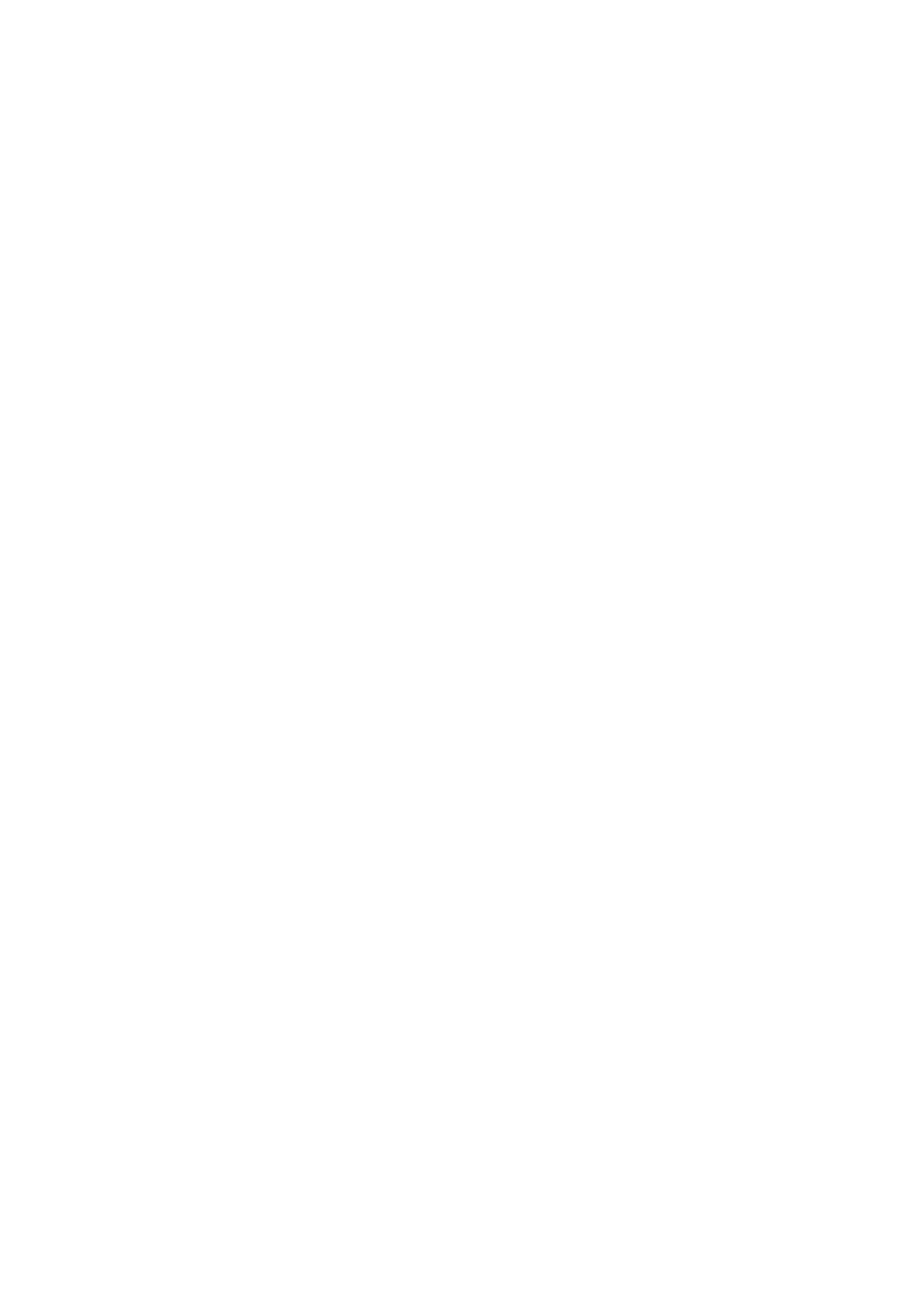# Part 2

The L <sup>2</sup>−Atiyah-Bott-Lefschetz theorem on manifolds with conical singularities.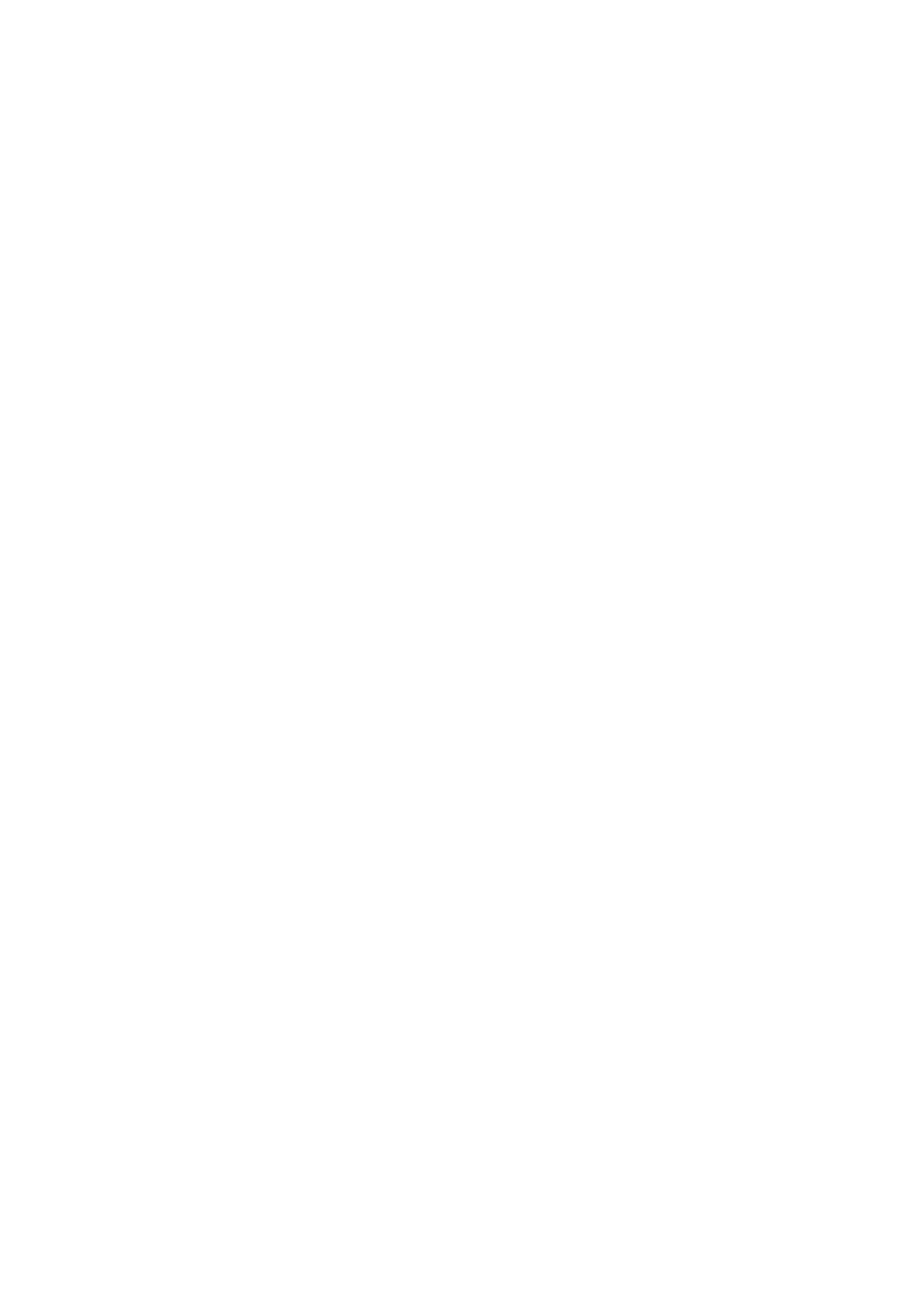## CHAPTER 4

# Background

This chapter contains the background material we need in order to define the  $L^2$ –Lefschetz numbers of a geometric endomorphism acting on an elliptic complex of differential cone operators. In the first section the notion of differential cone operator and the relative notion of ellipticity are given. In the second section the notion of elliptic complex of differential cone operators is introduced. Finally the last section contains a brief remainder on heat kernel.

As recalled during the introduction also [[59](#page-138-2)] is devoted to the Atiyah-Bott-Lefschetz theorem on manifolds with conical singularities. Anyway there are some substantial differences between our paper and [[59](#page-138-2)]: the notion of ellipticity used there, which is taken from [[65](#page-138-3)], is stronger than that one used in this paper; in particular the de Rham complex is not elliptic for the definition given in [[65](#page-138-3)]. Moreover the complexes considered in [[59](#page-138-2)] are complexes of weighted Sobolev space while our complexes are Hilbert complexes of unbounded operator defined on some natural extensions of their core domain; finally also the techniques used are different because we use the heat kernel while in [[59](#page-138-2)] the existence of a parametrix of an elliptic cone operator is used. Some results of this paper are also close to results proved in [[51](#page-137-3)]: indeed in [[51](#page-137-3)] the heat kernel is studied in an equivariant situation and an equivariant index theorem is proved (see corollary 2.4.7 ). Also in this case there are some relevant differences: the Lie group  $G$  acting in [[51](#page-137-3)] is a compact Lie group of isometry, while in our work we just require that the map  $f$  is a diffeomorphism. Moreover the non degeneracy conditions that we require on the fixed point of f led us to different formulas to those stated in [[51](#page-137-3)]. On the other hand, for the geometric endomorphisms considered in [[51](#page-137-3)], that is those induced by isometries g lying in a compact Lie group  $G$ , the formula obtained by Lesch applies to a more general case than the ours because in his work there are not assumptions on the fixed points set while in our work there are.

Moreover the last part of this work contains several applications to the de Rham complex which are not mentioned in the other papers.

#### 1. Differential cone operators

DEFINITION 4.1. Let  $M$  an open manifold. The cone over  $M$ , usually labeled  $C(M)$ , is the topological space defined as

$$
M \times [0, \infty) / (\{0\} \times M). \tag{4.1}
$$

The truncated cone, usually labeled  $C_a(M)$ , is defined as

$$
M \times [0, a) / (\{0\} \times M). \tag{4.2}
$$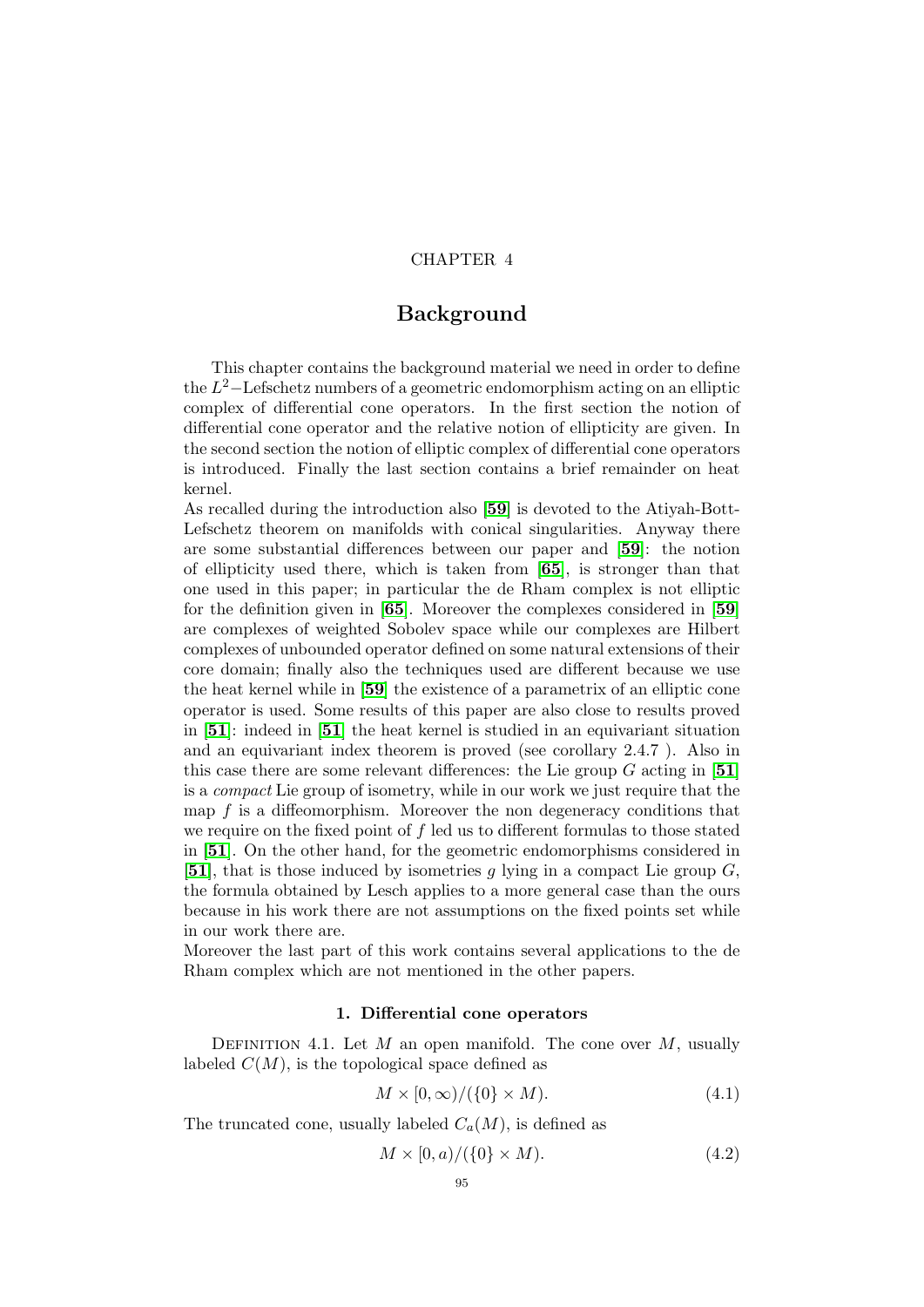Finally with  $\overline{C_a(M)}$  we mean

$$
M \times [0, a]/(\{0\} \times M). \tag{4.3}
$$

In both the above cases, with  $v$ , we will label the vertex of the cone or the truncated cone, that is  $C(M) - (M \times (0, \infty)), C_a(M) - (M \times (0, a))$  and  $C_a(M) - (M \times (0, a])$  respectively.

<span id="page-95-0"></span>DEFINITION 4.2. A manifold with conical singularities  $X$  is a metrizable, locally compact, Hausdorff space such that there exists a sequence of points  $\{p_1, ..., p_n, ...\} \subset X$  which satisfies the following properties:

- (1)  $M \{p_1, ..., p_n, ...\}$  is a smooth open manifold.
- (2) For each  $p_i$  there exist an open neighbourhood  $U_{p_i}$ , a closed manifold  $L_{p_i}$  and a map  $\phi_{p_i}: U_{p_i} \to C_2(L_{p_i})$  such that  $\phi_{p_i}(p_i) = v$  and  $\phi_{p_i}|_{U_{p_i}-\{p_i\}}: U_{p_i}-\{p_i\} \to M\times(0,2)$  is a diffeomorphism.

The regular and the singular part of  $X$  are defined as

$$
sing(X) = \{p_1, ..., p_n, ...\}, reg(X) := X - sing(X) = X - \{p_1, ..., p_n, ...\}.
$$

The singular points  $p_i$  are usually called conical points and the smooth closed manifold  $L_{p_i}$  is usually called the link relative to the point  $p_i$ . If X is compact then it is clear, from the above definition, that the sequences of conical points  $\{p_1, ..., p_n, ...\}$  is made of isolated points and therefore on X there are just a finite number of conical points.

A manifold with conical singularities is a particular case of a compact smoothly stratified pseudomanifold; more precisely it is a compact smoothly stratified pseudomanifold with depth 1 and with the singular set made of a sequence of isolated points. Since in this paper we will work exclusively with compact manifolds with conical singularities we prefer to omit the definition of smoothly compact stratified pseudomanifold and the notions related to it and refer to [[1](#page-136-4)] for a thorough discussion on this subject.

REMARK 4.1. Let  $X$  be a compact manifold with one conical singularity p and let  $L_p$  its link; it follows from definition [4.2](#page-95-0) that we can decompose  $X$  as

$$
X \cong \overline{Y} \cup_{L_p} \overline{C_1(L_p)}
$$

where  $\overline{Y}$  is a compact manifold with boundary defined as  $X - \phi_p^{-1}(C_1(L_p)).$ Obviously this decomposition generalizes in a natural way when  $X$  has several conical points. As we will see in one of the following sections this decomposition is the starting point to study the heat kernel on X and we will use it to calculate the contribution given by the conical points to the Lefschetz number of some geometric endomorphisms.

Now we recall from [[1](#page-136-4)] a particular case, which is suitable for our purpose, of an important result which describe a blowup process to resolve the singularities of a compact smoothly stratified pseudomanifold.

<span id="page-95-1"></span>PROPOSITION 4.3. Let  $X$  be a compact manifold with conical singularities. The there exists a manifold with boundary  $\overline{M}$  and a blow-down map  $\beta : \overline{M} \to X$  which has the following properties: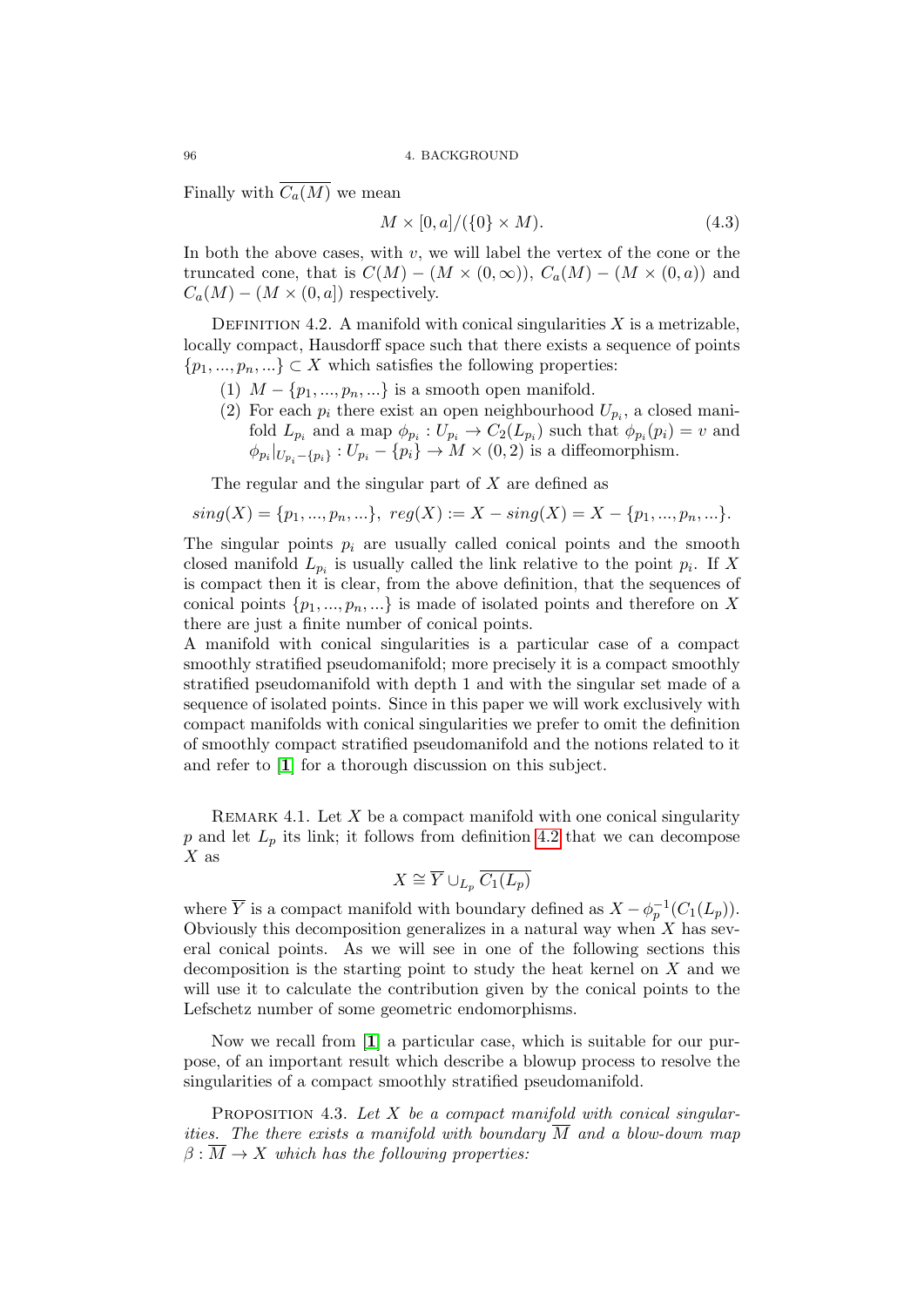- (1)  $\beta|_M : M \to reg(X)$ , where M is the interior of  $\overline{M}$ , is a diffeomorphsim.
- (2) There is a bijective correspondence between the conical points of X and the (possibly disconnected) boundary hypersurfaces of  $\overline{M}$  which blow down to these conical points through  $\beta$ ;
- (3) If for each conical point  $p_i$  the relative link  $L_{p_i}$  is connected, then there is a bijection between the conical points of  $X$  and the connected components of  $\partial \overline{M}$ .

PROOF. See [[1](#page-136-4)], proposition 2.5.

Now we introduce a class of natural riemannian metrics on these spaces.

DEFINITION 4.4. Let  $X$  be a manifold with conical singularities. A conic metric g on  $reg(X)$  is riemannian metric with the following property: for each conical point  $p_i$  there exists a map  $\phi_{p_i}$ , as defined in definition [4.2,](#page-95-0) such that

<span id="page-96-0"></span>
$$
(\phi_{p_i}^{-1})^*(g|_{U_{p_i}}) = dr^2 + r^2 h_{Lp_i}(r)
$$
\n(4.4)

where  $h_{L_{p_i}}(r)$  depends smoothly on r up to 0 and for each fixed  $r \in [0,1)$  it is a riemannian metric on  $L_{p_i}$ . Analogously, if M is manifold with boundary and  $M$  is its interior part, then  $g$  is a conic metric on  $M$  if it is a smooth, symmetric section of  $T^*\overline{M} \otimes T^*\overline{M}$ , degenerate over the boundary, such that over a collar neighborhood U of  $\partial \overline{M}$ , g satisfies [\(4.4\)](#page-96-0) with respect to some diffeomorphism  $\phi: U \to [0,1) \times \partial \overline{M}$ .

The next step is to recall the notion of differential cone operator and its main properties. Before to proceed we introduce some notations that we will use steadily through the paper.

Given an open manifold  $M$  and two vector bundles  $E, F$  over it, with  $\text{Diff}^{n}(M, E, F), n \in \mathbb{N}$ , we will label the space of differential operator P:  $C_c^{\infty}(M, E) \to C_c^{\infty}(M, F)$  of order n. Given  $\overline{M}$ , a manifold with boundary, we will label with N the boundary of  $\overline{M}$  and with M the interior part of  $\overline{M}$ . Given a vector bundle E over  $\overline{M}$ , with  $E_N$  we mean the restriction of E on N. Finally each metric  $\rho$  over E (riemannian if E is real or hermitian if E is complex) is assumed to be a non degenerate metric up to the boundary. The next definition is taken from [[51](#page-137-3)]:

<span id="page-96-1"></span>DEFINITION 4.5. Let  $\overline{M}$  be a manifold with boundary  $N = \partial \overline{M}$ . Let E, F be two vector bundles on  $\overline{M}$ . Let  $\overline{U}_N$  be a collar neighborhood of N,  $\overline{U}_N \cong [0, \epsilon) \times N$  and let  $U_N = \overline{U}_N - N$ . A differential cone operator of order  $\mu \in \mathbb{N}$  and weight  $\nu > 0$  is a differential operator  $P: C_c^{\infty}(M, E) \to$  $C_c^{\infty}(M, F)$  such that on  $U_N$  it takes the form:

$$
P|_{U_N} = x^{-\nu} \sum_{i=0}^{\mu} A_k (-x \frac{\partial}{\partial x})^k
$$
 (4.5)

where  $A_k \in C^{\infty}([0, \epsilon), \text{Diff}^{\mu-k})(E_N, F_N)$  and x is a boundary defining func-tion. As in [[51](#page-137-3)] we will label with  $\text{Diff}_0^{\mu,\nu}(M,E,F)$  the space of differential cone operators between the bundles E and F.

Now we explain what we mean by *differential cone operator* on a manifold  $X$  with conical singularities. In the previous definition we recalled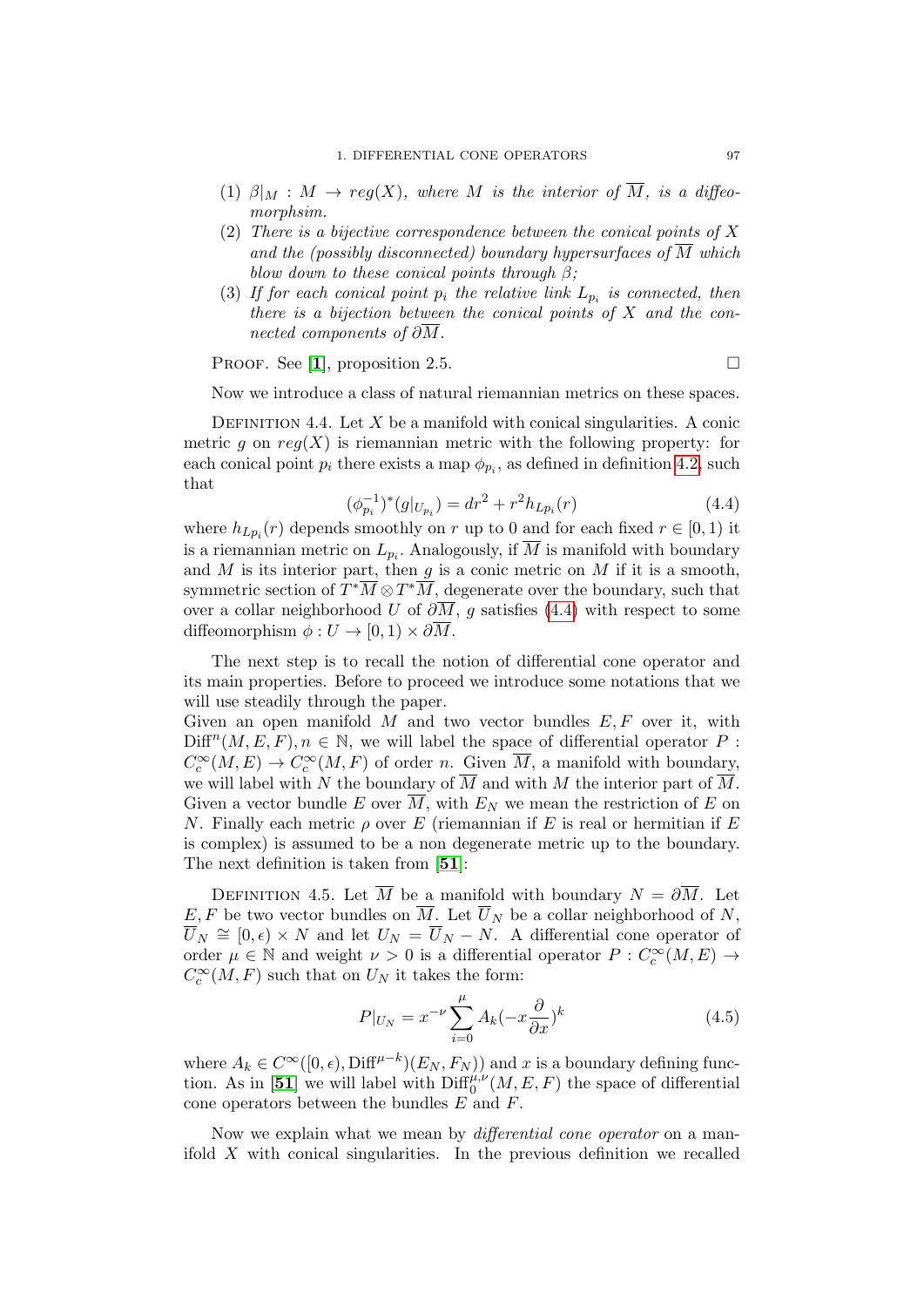#### 98 4. BACKGROUND

the notion of differential cone operator acting on the smooth sections with compact support of two vector bundles  $E, F$  defined on a manifold  $\overline{M}$  with boundary. In proposition [4.3,](#page-95-1) given a manifold with conical singularities  $X$ , we stated the existence of a manifold with boundary  $\overline{M}$  endowed with a blow down map  $\beta : \overline{M} \to X$  which desingularize X. Therefore given two vector bundles  $E, F$  on  $reg(X)$  and  $P \in \text{Diff}(reg(X), E, F)$  we will say that P is a differential cone operators if the following properties are satisfied:

- (1)  $\beta^*(E)$ ,  $\beta^*(F)$  that are vector bundles on M, the interior of  $\overline{M}$ , extend as smooth vector bundles over the whole  $\overline{M}$ . In the same way, if E and F are endowed with metrics  $\rho_1$  and  $\rho_2$  then  $\beta^*\rho_1$  and  $\beta^*\rho_2$  extend as non degenerate metric up to the boundary of  $\overline{M}$ .
- (2) The differential operator induced by P through  $\beta$  acting on  $C_c^{\infty}(M,\beta^*E,\beta^*F)$  is a differential cone operator in the sense of definition [4.5.](#page-96-1)

In the rest of the paper, with a slight abuse of notation, we will identify M with  $reg(X)$ , E with  $\beta^*E$ , F with  $\beta^*F$  and P with the operator that it induces through  $\beta$  between  $C_c^{\infty}(M, \beta^*E, \beta^*F)$ .

REMARK 4.2. We can reformulate definition [4.5](#page-96-1) in the following way: P is differential cone operator of order  $\mu$  and weight  $\nu$  if and only if  $x^{\nu}F$ is a b−differential operator of order  $\mu$  in the sense of Melrose. For the definition of b−operator and the full development of this subject we refer to the monograph [[55](#page-138-4)]. Using this approach we have  $\text{Diff}_{0}^{\mu,\nu}(M,E,F)$  =  $x^{-\nu}$  Diff<sup>u</sup><sub>b</sub> $(M, E, F)$ . This last point of view is used for example in [[35](#page-137-5)].

Now we introduce the notion of ellipticity:

<span id="page-97-0"></span>DEFINITION 4.6. Let  $\overline{M}$  be a manifold with boundary and let E, F be two vector bundles over  $\overline{M}$ . Let  $P \in \text{Diff}^{\mu,\nu}_0(\overline{M},E,F)$  and let  $\sigma^{\mu}(P)$  its principal symbol. Then  $P$  is called elliptic if it is elliptic on  $M$  in the usual sense and if

<span id="page-97-1"></span>
$$
x^{\nu} \sigma^{\mu}(P)(x, p, x^{-1}\tau, \xi) \tag{4.6}
$$

is invertible for  $(x, p) \in [0, \epsilon) \times N$  and  $(\tau, \xi) \in T^*\overline{M} - \{0\}.$ 

In the above definition there is implicit the natural identification of  $T^*\overline{M}|_{[0,\epsilon)\times N}$  with  $\mathbb{R} \times T^*N$ .

DEFINITION 4.7. Let  $\overline{M}$ , E, F and P be as in the previous definition. The conormal symbol of  $P$ , as defined in [[51](#page-137-3)], is the family of differential operators, acting between  $C^{\infty}(N, E_N, F_N)$ , defined as

<span id="page-97-2"></span>
$$
\sigma_M^{\mu,\nu}(P)(z) := \sum_{k=0}^{\mu} A_k(0) z^k \tag{4.7}
$$

Now we make some further comments about the notion of ellipticity introduced in definition [4.6.](#page-97-0) The requirement [\(4.6\)](#page-97-1) in definition [4.6](#page-97-0) means that

$$
\sum_{k=0}^{\mu} \sigma^{\mu-k}(A_k(x))(\xi)\sigma^k((-x\frac{\partial}{\partial x})^k)(x, x^{-1}\tau) = \sum_{k=0}^{\mu} \sigma^{\mu-k}(A_k(x))(\xi)(-i\tau)^k
$$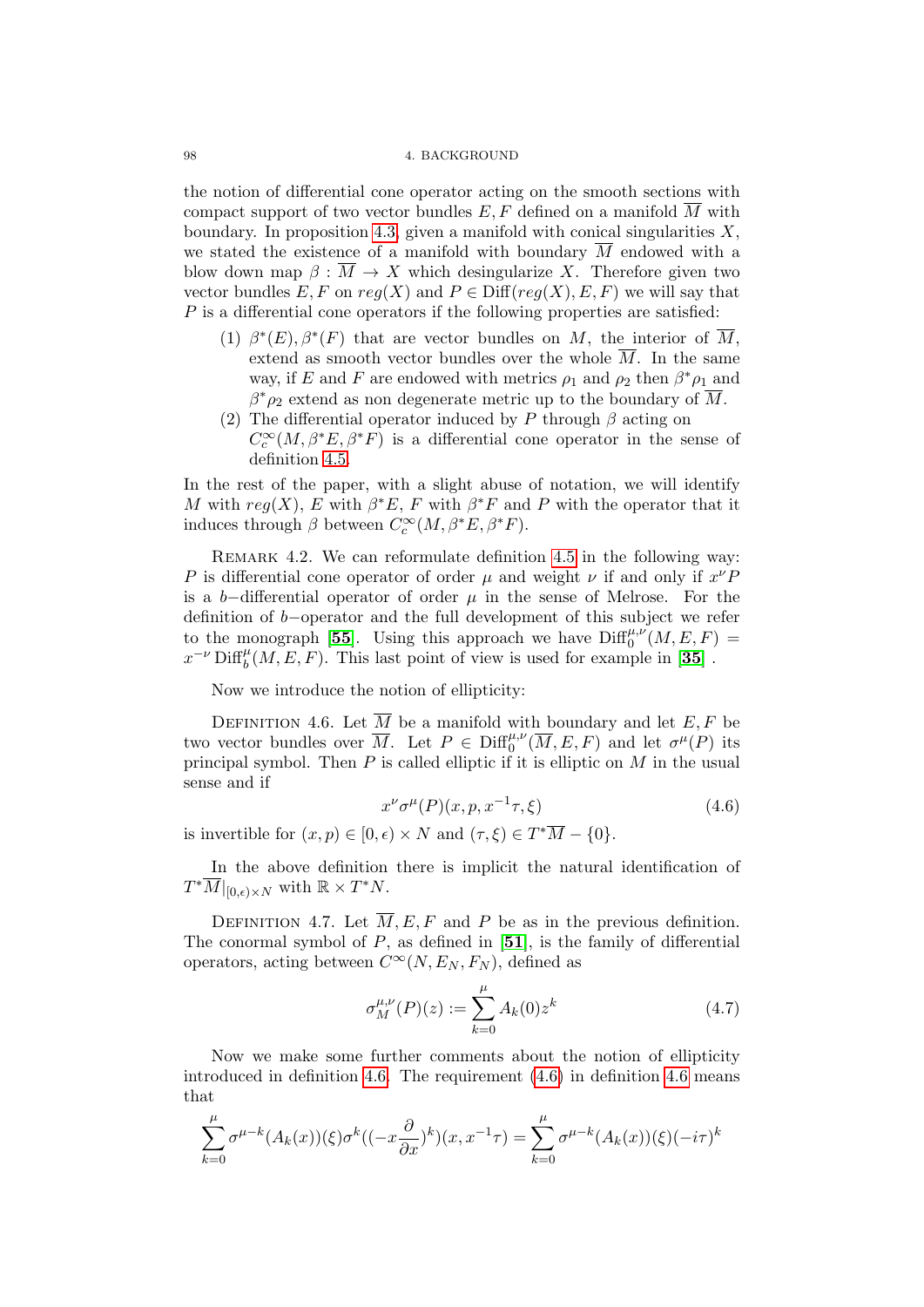is invertible. On M this is covered by classical ellipticity and for  $x = 0$  it is equivalent to require that [\(4.7\)](#page-97-2) is a parameter dependent elliptic family of differential operators with parameters in  $i\mathbb{R}$ .

Using again the  $b$  framework of Melrose, definition [4.6](#page-97-0) is equivalent to say that the *b*-principal symbol of  $P' := x^{\nu} P$ , that is

$$
\sigma^{\mu}_{b}(P'):=\sigma^{\mu}(P')(x,p,x^{-1}\tau,\xi)
$$

as an object lying in  $C^{\infty}(T_b^*\overline{M}, \text{Hom}(\pi_b^*E, \pi_b^*F))$ , where  $\pi_b: T_b^*\overline{M} \to \overline{M}$  is the b–cotangent bundle of  $\overline{M}$ , is an isomorphism on  $T_b^*\overline{M} - \{0\}$ . For further details on these approach see [[35](#page-137-5)] and the relative bibliography.

Finally we remark that in definition [4.6](#page-97-0) we followed [[51](#page-137-3)] and [[35](#page-137-5)]. This is slightly different from those given, for example, in [[59](#page-138-2)], [[60](#page-138-5)] and [[65](#page-138-3)]. The definition given in these papers, in fact, requires the invertibility of the conormal symbol on a certain weight line (for more details see the above papers). By the fact that we are interested to study the operators on their natural domains, that is the maximal and the minimal one, we can waive this requirement (see [[51](#page-137-3)] pag. 13 for more comments about this).

Finally we conclude this subsection stating an important proposition on the theory of differential cone operators:

<span id="page-98-0"></span>THEOREM 4.8. Let  $(\overline{M}, g)$  be a compact and oriented manifold of dimension m with boundary where  $g$  is a conic metric over  $M$ ; let  $E, F$  be two hermitian vector bundles over  $\overline{M}$  and let  $P \in \text{Diff}_{0}^{\mu,\nu}(M,E,F)$  be an elliptic differential cone operator.

- (1) Each closed extension  $\overline{P}: L^2(M, E) \to L^2(M, F)$  of P is a Fredholm operator on its domain,  $\mathcal{D}(\overline{P})$ , endowed with the graph norm.
- (2) Suppose that  $E = F$  and that P is positive. Suppose, in addition, that on a collar neighborhood of  $\partial \overline{M}$  the metric  $\rho$  on E does not depend on r and that the conic metric g satisfies  $g = dr^2 + r^2h$ where h is any riemannian metric over  $\partial \overline{M}$  which does not depend on r. Then, for each positive self-adjoint extension  $\overline{P}$  of  $P$ , the heat operator  $e^{-t\overline{P}}: L^2(M, E) \to L^2(M, E)$  is a trace-class operator. Moreover  $\overline{P}$  is discrete and the sequences of eigenvalues of  $\overline{P}$ satisfies  $\lambda_j \sim C j^{\frac{\mu}{m}}$ .

PROOF. For the first statement see  $[51]$  $[51]$  $[51]$  prop. 1.3.16 or  $[35]$  $[35]$  $[35]$  prop. 3.14. For the second one see [[51](#page-137-3)] theorem 2.4.1 and corollary 2.4.3.  $\Box$ 

#### 2. Elliptic complex on manifolds with conical singularities

The aim of this subsection is to define the notion of elliptic complex on a manifold with conical singularities. As for the notion of ellipticity, the definition of elliptic complex on a manifold with conical singularities was introduced in [[65](#page-138-3)], pag. 205, but our definition is slightly different because we waive some requirements about the sequence of conormal symbols on a certain weight line. The reason is still given by the fact that we are interested on the minimal and maximal extension of a complex differential cone operators.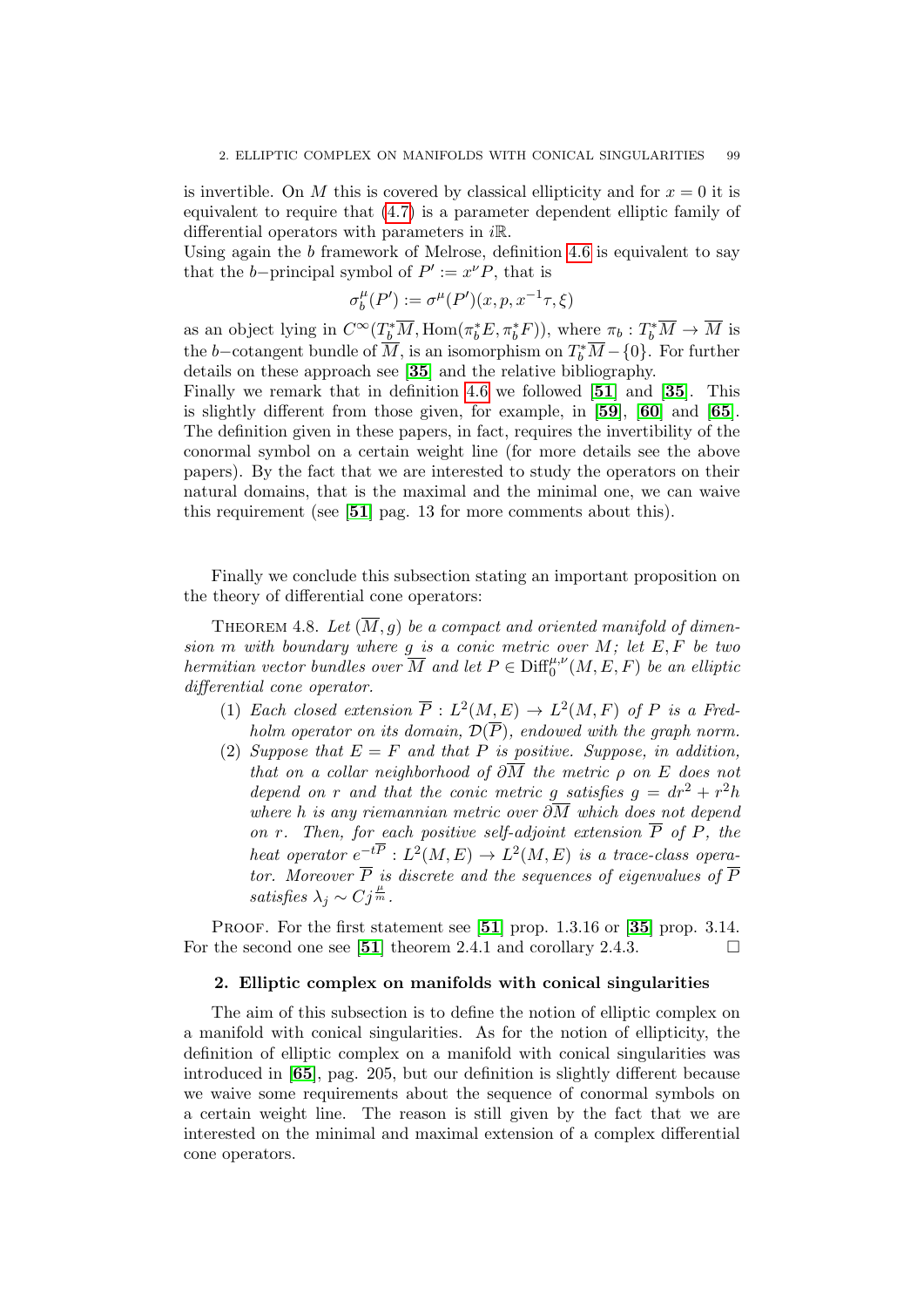Let  $\overline{M}$  be a manifold with boundary,  $E_0, ..., E_n$  a sequence of vector bundle over  $\overline{M}$  and consider  $P_i \in \text{Diff}_0^{\mu,\nu}(M, E_i, E_{i+1})$  such that

<span id="page-99-0"></span>
$$
0 \to C_c^{\infty}(M, E_0) \stackrel{P_0}{\to} C_c^{\infty}(M, E_1) \stackrel{P_1}{\to} \dots \stackrel{P_{n-1}}{\to} C_c^{\infty}(M, E_n) \stackrel{P_n}{\to} 0 \tag{4.8}
$$

is a complex. We have the following definition:

<span id="page-99-1"></span>DEFINITION 4.9. The complex  $(4.8)$  is an elliptic complex if it is an elliptic complex in the usual sense on  $M$  and if the sequence

$$
0 \to \pi^* E_0 \to \pi^* E_1 \to \dots \to \pi^* E_n \to 0 \tag{4.9}
$$

where the maps are given by  $x^{\nu}\sigma^{\mu}(P_i)(x, p, x^{-1}\tau, \xi) : \pi_i^* E_i \to \pi_{i+1}^* E_{i+1}$  is an exact sequence up to  $x = 0$  over  $T^*\overline{M} - \{0\}.$ 

With the help of Melrose's b framework we can reformulate the previous definition in the following way: [\(4.8\)](#page-99-0) is an elliptic complex if and only if the following sequence is exact over  $T_b^*(\overline{M}) - \{0\}$ :

$$
0 \to \pi_b^* E_0 \stackrel{\sigma_b^{\mu}(P_0^{\prime})}{\to} \pi_b^* E_1 \stackrel{\sigma_b^{\mu}(P_1^{\prime})}{\to} \dots \stackrel{\sigma_b^{\mu}(P_{n-1}^{\prime})}{\to} \pi_b^* E_n \stackrel{\sigma_b^{\mu}(P_n^{\prime})}{\to} 0 \tag{4.10}
$$

where  $P' = x^{\nu} P$ , that is the b-operator naturally associated to P,  $\pi_b: T_b^*\overline{M} \to \overline{M}$  is the b-cotangent bundle and

$$
\sigma_b^{\mu}(P_i') \in C^{\infty}(\overline{M}, \text{Hom}(\pi_b^* E_i, \pi_b^* E_{i+1}))
$$

is the *b*-principal symbol of  $P'_i$ .

We have the following proposition:

PROPOSITION 4.10. Consider a complex of differential cone operators as in  $(4.8)$ . Suppose moreover that M is endowed with a conic metric g. Then the complex is an elliptic complex if and only if for each  $i = 0, ..., n$ 

 $P_i^t \circ P_i + P_{i-1} \circ P_{i-1}^t : C_c^{\infty}(M, E_i) \to C_c^{\infty}(M, E_i)$ 

is an elliptic differential cone operator.

PROOF. It is clear that if  $P \in \text{Diff}_{0}^{\mu,\nu}(M,E_i,E_{i+1})$  then also  $P^t \in$  $\text{Diff}_{0}^{\mu,\nu}(M, E_{i+1}, E_i)$  where  $P_t: C_c^{\infty}(M, E_{i+1}) \to C_c^{\infty}(M, E_i)$  is the formal adjoint of P. Now, as in the previous comment, let  $P'_i = x^\nu P$  be the  $b$ -operator that is naturally associated to  $P$ . It is well known that  $\sigma_h^{\mu}$  $\int_b^{\mu} (P'_{i+1} \circ P'_i) = \sigma_b^{\mu}$  $\int_b^{\mu} (P'_{i+1}) \circ \sigma_b^{\mu}$  $\frac{\mu}{b}(P'_i)$  and that  $\sigma_b^{\mu}$  $b^{\mu}((P'_i)^t) = (\sigma^{\mu}_b)$  $_{b}^{\mu}(P'_{i}))^{t}$ . The proof follows now by standard arguments of linear algebra, in complete analogy with the case of an elliptic complex on a closed manifold.  $\Box$ 

From the above proposition it follows the following useful corollary:

COROLLARY 4.11. In the same hypothesis of the previous proposition. The Hilbert complexes  $(L^2(M, E_*)$ ,  $P_{max/min,*})$  are both Fredholm complexes. Moreover each Hilbert complex that extends  $(L^2(M, E_*)$ ,  $P_{min,*})$  and that is extended by  $(L^2(M, E_*)$ ,  $P_{max,*})$  is still an Fredholm complex.

PROOF. From theorem [4.8](#page-98-0) it follows that  $P_{min,i}^t \circ P_{max,i} + P_{max,i-1} \circ P_{max,i}$  $P_{min,i-1}^t$  and  $P_{max,i}^t \circ P_{min,i} + P_{min,i-1} \circ P_{max,i-1}^t$  are both Fredholm operators on their natural domain endowed with the graph norm. Now the statement follows from prop.  $1.5$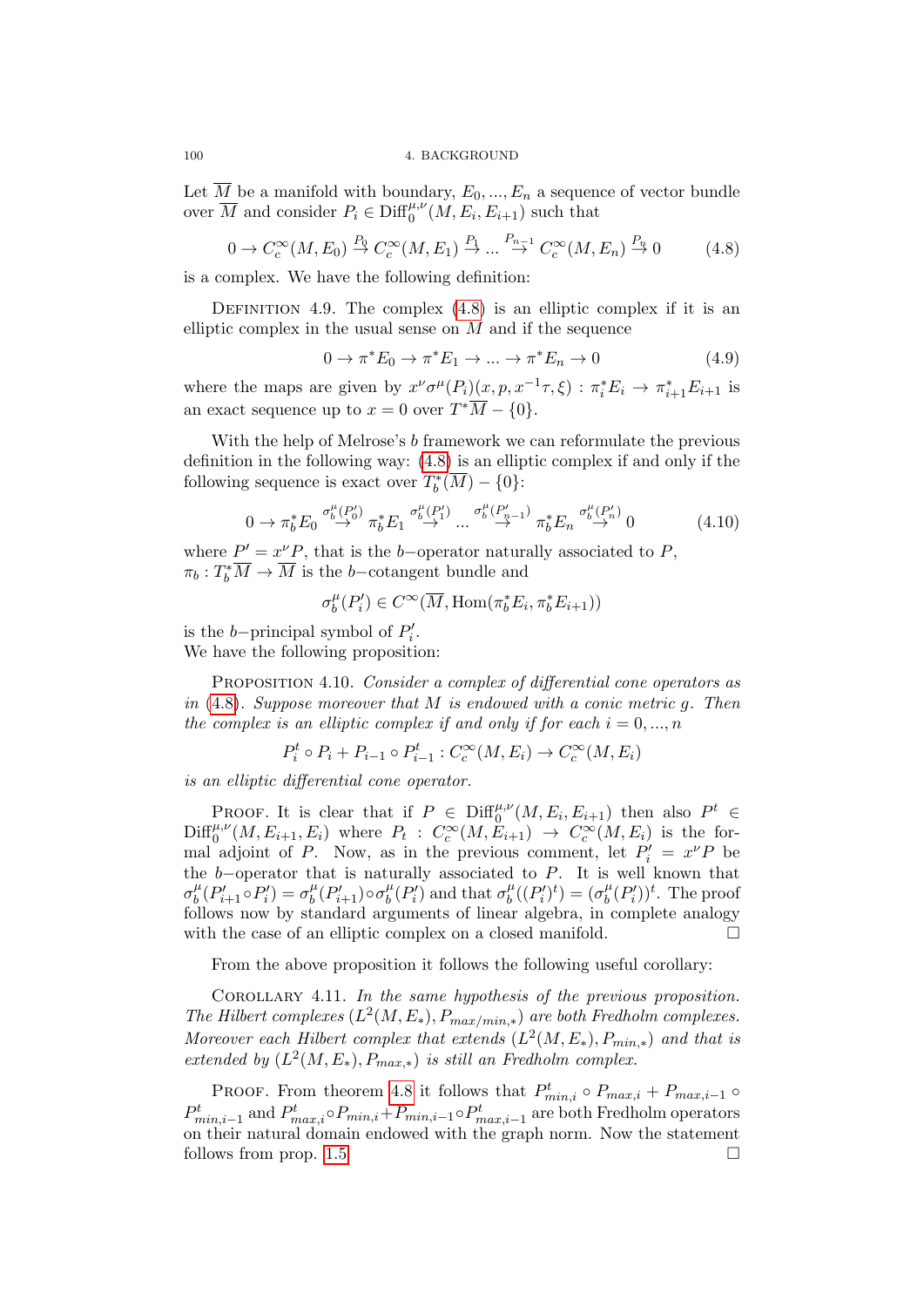We remark the fact that we gave the definition of an elliptic complex of differential cone operators on a manifold with boundary  $\overline{M}$ . Following the remark after definition [4.5](#page-96-1) the notion of elliptic complex of differential cone operators is naturally extended on a manifold  $X$  with conical singularities.

#### 3. A brief reminder on the heat kernel

The aim of this subsection is to recall briefly the main local properties of the heat kernel on an open and oriented riemannian manifold  $(M, g)$ . Let  $(M, q)$  be an open and oriented riemannian manifold, E a vector bundle over M,  $P_0: C_c^{\infty}(M, E) \to C_c^{\infty}(M, E)$  a non-negative symmetric differential operator and  $P: \mathcal{D}(P) \subset L^2(M, E) \to L^2(M, E)$  a non-negative, self-adjoint extension of  $P_0$ . It is well know that, using the spectral theorem for unbounded self-adjoint operators and its associated functional calculus (see [[30](#page-137-6)], chap. XXII), it is possible to construct the operator  $e^{-tP}$ . The next result we are going to recall summarizes the main local properties of  $e^{-tP}$  that we will use in the rest of the paper. We start with the following definitions:

DEFINITION 4.12. A cut-off function is a smooth function  $\eta : [0, \infty) \rightarrow$ [0, 1] which admits a  $\epsilon > 0$  such that  $\eta(x) = 1$  for  $x \leq \frac{\epsilon}{4}$  $\frac{\epsilon}{4}$  and  $\eta = 0$  for  $x \geq \epsilon$ .

DEFINITION 4.13. Let  $M$  be an open manifold,  $E$  a vector bundle over M and  $P_0: C_c^{\infty}(M, E) \to C_c^{\infty}(M, E)$  a differential operator of second order. Then  $P_0$  is a generalized Laplacian if its principal symbol satisfies:

$$
\sigma^2(P_0)(x,\xi) = ||\xi||^2.
$$

An operator of this type is clearly elliptic. We refer to [[9](#page-136-5)] for a comprehensive discussion on this class of operators.

THEOREM 4.14. Let  $(M, g)$  be an open and oriented riemannian manifold, E a vector bundle over M,  $P_0: C_c^{\infty}(M, E) \to C_c^{\infty}(M, E)$  a nonnegative symmetric differential operator of order d and

$$
P: \mathcal{D}(P) \subset L^2(M, E) \to L^2(M, E)
$$

a non-negative, self-adjoint extension of P. Then  $e^{-tP}$  satisfies the following properties:

- $e^{-tP}$  has a  $C^{\infty}$ -kernel, that is usually labeled  $e^{-tP}(s,q)$  or  $k_P(t,s,q)$ , which lies in  $C^{\infty}((0,\infty) \times M \times M, E \boxtimes E^*).$
- If  $K_1, K_2$  are compact subset of M such that  $K_1 \cap K_2 = \emptyset$  then

 $||kp(t, s, q)||_{C^k(K_1 \times K_2, E \boxtimes E^*)} = O(t^n), t \to 0$ 

for all  $k, n \in \mathbb{N}$ .

• Let  $\phi, \chi \in C_c^{\infty}(M)$ ; then the operator  $\phi e^{-tP} \chi$  is a trace-class operator and we have, on  $C^l(K_1 \times K_2, E \boxtimes E^*|_{K_1 \times K_2})$  for each  $l \in \mathbb{N}$ ,

$$
(\phi e^{-tP}\chi)(q,q) \sim_{t \to 0} \sum_{n=0}^{\infty} \phi(q)\chi(q)\Phi_n(q)t^{\frac{n-m}{d}}
$$

and

$$
\text{Tr}((\phi e^{-tP}\chi)(q,q)) \sim_{t\to 0} \sum_{n=0}^{\infty} (\int_M \phi(q)\chi(q) \operatorname{tr}(\Phi(q)) \, dvol_g) t^{\frac{n-m}{d}}
$$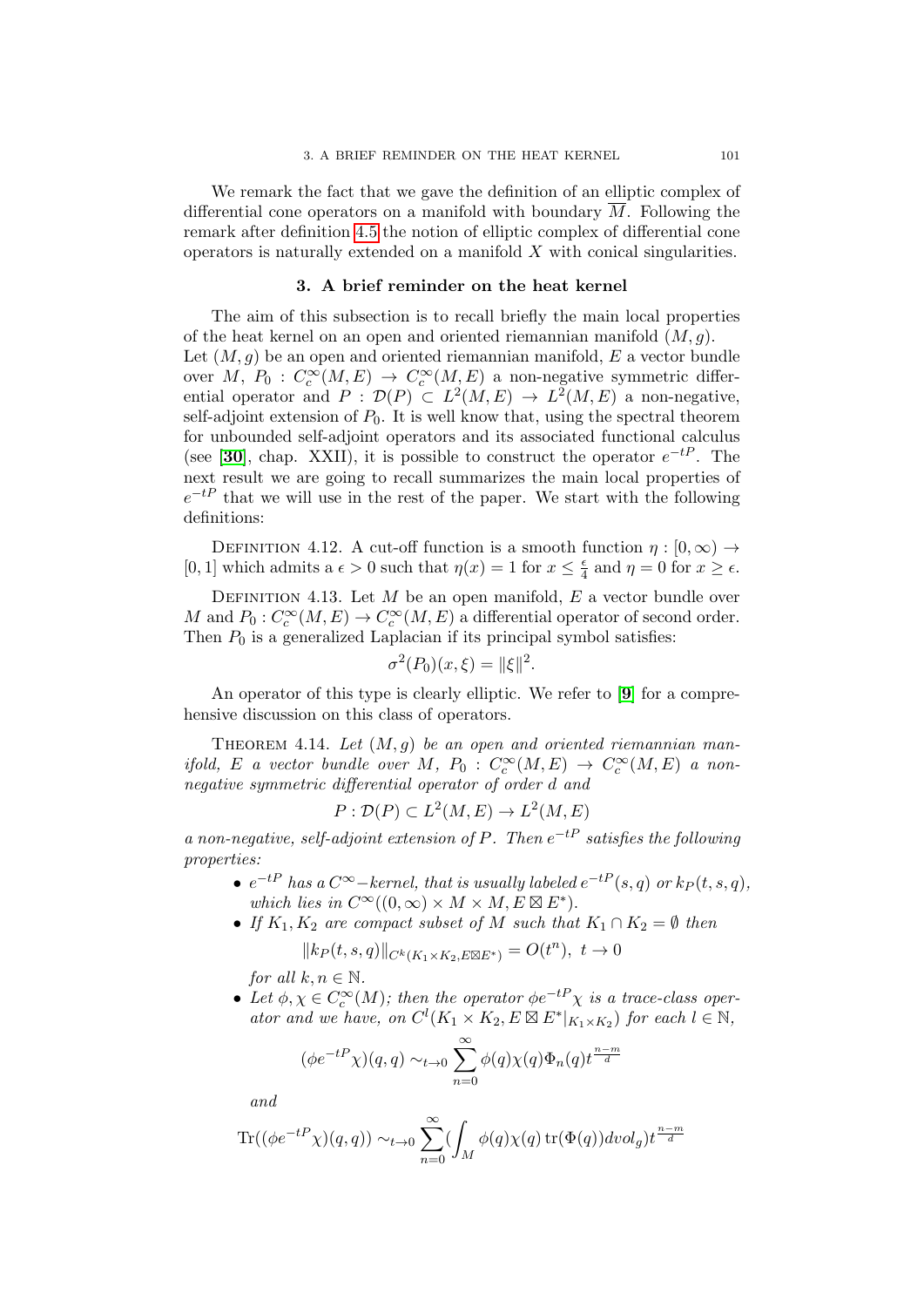#### 102 4. BACKGROUND

where  $q \in M$ ,  $\{\Phi_1, ..., \Phi_n, ..., \}$  is a suitable sequence of sections in  $C^{\infty}(M, End(E)), K_1 = supp(\phi)$  and  $K_2 = supp(\chi)$ .

Finally if  $P_0$  is a generalized Laplacian then the last property above modifies in the following way:

• Let  $\phi, \chi \in C_c^{\infty}(M)$ ; then the operator  $\phi e^{-tP} \chi$  is a trace-class operator and we have

$$
\phi(s)e^{-tP}(s,q)\chi(q) \sim_{t\to 0} h_t(s,q) \sum_{n=0}^{\infty} \phi(s)\chi(q)\Phi_n(s,q)t^n
$$

where  $(s, q) \in M \times M$ ,  $\{\Phi_1, ..., \Phi_n, ..., \}$  is a suitable sequence of sections in  $C^{\infty}(M \times M, E \boxtimes E^*)$  and  $h_t(s,q) = (4\pi t)^{\frac{-n}{2}} e^{\frac{-d(s,q)^2}{4t}} \eta(d(s,q)^2)$ with  $\eta$  a cut-off function. As in the previous case the above expansion holds in  $C^l(K_1 \times K_2, E \boxtimes E^*|_{K_1 \times K_2})$  for each  $l \in \mathbb{N}$ , where  $K_1 = supp(\phi)$  and  $K_2 = supp(\chi)$ .

PROOF. For the first three properties we refer to [[51](#page-137-3)], theorem 1.1.18. As explained there these properties are proved globally, for example in [[37](#page-137-7)], when  $M$  is a closed manifold. A careful examination of those proofs shows that the same properties remain true locally when  $M$  is an open manifold. The same argumentation applies to the last property which is proved glob-ally, on a closed manifold, in [[9](#page-136-5)] prop. 2.46 or in [[62](#page-138-6)] theorem 7.15.  $\Box$ 

The rest of the subsection is a brief reminder about the heat kernel of a differential cone operator. For more details and for the proof we refer to [[51](#page-137-3)]. As already recalled in theorem [4.8](#page-98-0) we know that, if  $\overline{M}$  is a compact and oriented manifold with boundary, M its interior part,  $P_0 \in \text{Diff}_0(M, E; E)$ is a positive operator and  $g$  is a conic metric over  $M$ , then for each positive self-adjoint extension P of  $P_0$ ,  $e^{-tP}$  :  $L^2(M, g) \to L^2(M, g)$  is a trace-class operator. Now we want to recall an important property named scaling property. Before doing this we need to introduce some notations:

Let N be a compact manifold; consider  $C(N)$  and endow it with a product metric  $g = dr^2 + h$  where h is a riemannian metric over N. Finally let E be a vector bundle over  $reg(C(N))$ .

Define  $U_t: L^2(reg(C(N)), E) \to L^2(reg(C(N)), E)$  as  $s(r, p) \mapsto t^{\frac{1}{2}}s(tr, p)$ . It is immediate to show that  $U_t: L^2(reg(C(N)), E) \to L^2(reg(C(N)), E)$  is an isometry and that  $U_{t_1} \circ U_{t_2} = U_{t_1 t_2}$ .

<span id="page-101-0"></span>PROPOSITION 4.15. Let  $N$  be a compact manifold,  $E$  a vector bundle over  $reg(C(N)),$  let  $P_0 \in \mathrm{Diff}_0^{\mu,\nu}(reg(C(N)),E,E)$  be a symmetric differential cone operator and let P be a self-adjoint extension of  $P_0$ . Endow  $reg(C(N))$ with a product metric q, that is  $q = dr^2 + h$  where h is a riemannian metric over N. Finally let  $P_t = t^{\nu} U_t P U_t^*$  and let  $f : \mathbb{R} \to \mathbb{R}$  a function such that  $f(P)$  has a measurable kernel. Then for each  $\lambda > 0$ 

$$
f(P)(r, p, s, q) = \frac{1}{\lambda} f(\lambda^{-\nu} P_{\lambda}) \left(\frac{r}{\lambda}, p, \frac{s}{\lambda}, q\right), \lambda > 0 \tag{4.11}
$$

As particular case, given  $P_0 \in \text{Diff}_0(reg(C(N)), E, E)$  positive and P a positive self-adjoint extension then

$$
e^{-tP}(r, p, r, q) = \frac{1}{r}e^{-tr^{-\nu}P_r}(1, p, 1, q)
$$
\n(4.12)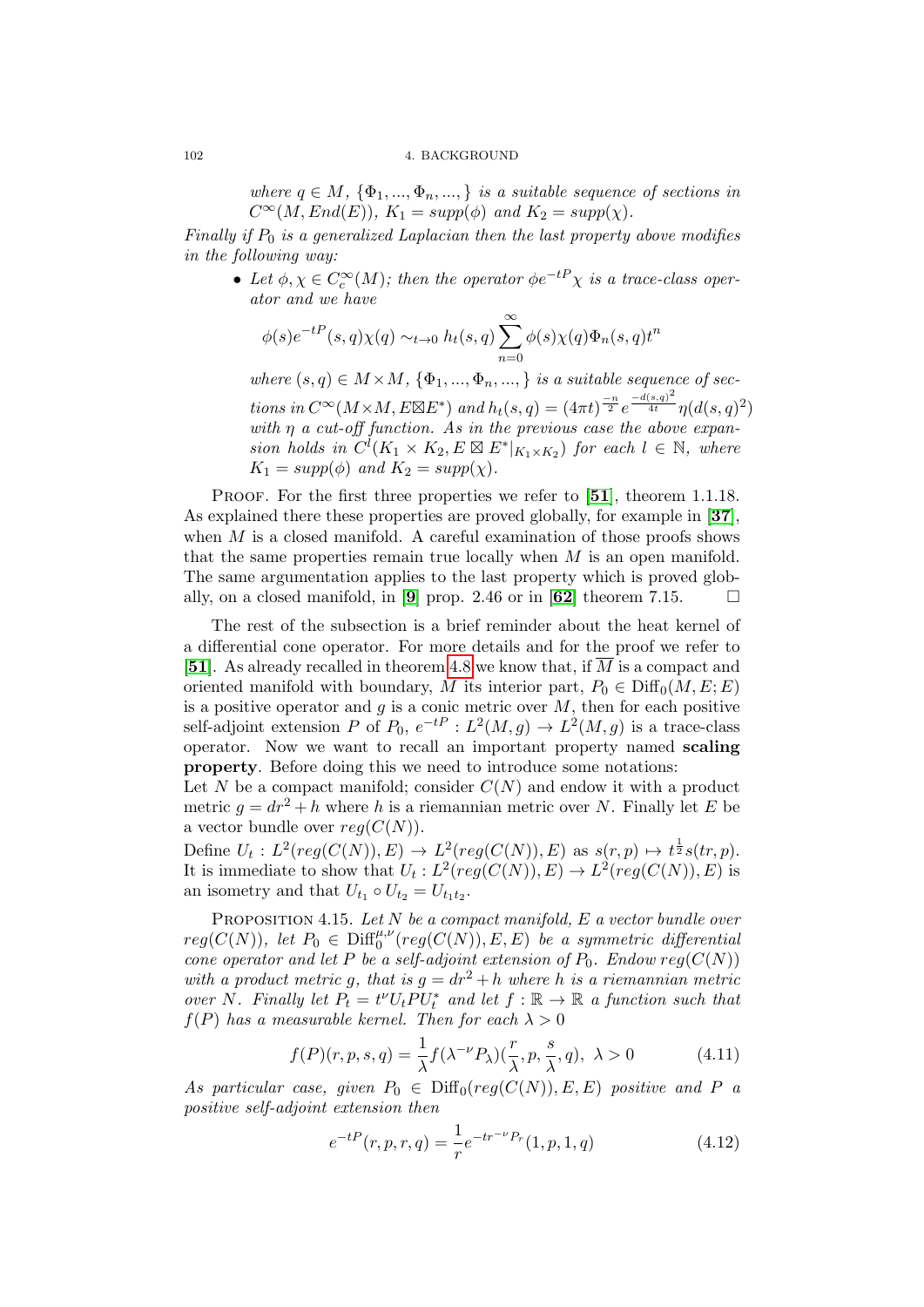PROOF. See [[51](#page-137-3)] lemma 2.2.3.

Now we modify the above proposition for the heat operator in the case that  $g$  is a conic metric over  $M$ . As we will see, we are interested to the study of the  $L^2$ -Lefschetz numbers where the  $L^2$  space are built using a conic metric. The reason is that when the considered complex is the  $L^2$  de Rham complex (built using a conic metric) then its  $L^2$ -cohomology has a topological meaning. More precisely, as showed by Cheeger in [[24](#page-136-6)], we have the following theorem:

THEOREM 4.16. Let  $(F, h)$  be a compact and oriented riemannian manifold of dimension f. Consider the cone  $C_b(F)$  with b a positive real number and endow  $C_b(F)$  with the conic metric  $g = dr^2 + r^2h$ . Then

$$
H_{2,max}^{i}(C_b(F), g) \cong \begin{cases} H^{i}(F) & i < \frac{f}{2} + \frac{1}{2} \\ 0 & i \ge \frac{f}{2} + \frac{1}{2} \end{cases}
$$
(4.13)

If  $X$  is a compact and oriented manifold with conical singularities and if q is a conic metric over  $reg(X)$  then

 $H_{2,max}^i(\text{reg}(X), g) \cong I^{\underline{m}} H^i(X), H_{2,min}^i(\text{reg}(X), g) \cong I^{\overline{m}} H^i$  $(4.14)$ 

PROOF. See [[24](#page-136-6)].

For the definition and the main properties of intersection cohomology we refer to [[38](#page-137-8)] and [[39](#page-137-9)]

LEMMA 4.17. Let  $N$  be a compact manifold of dimension  $n, E$  a vector bundle over  $reg(C(N))$ , let  $P_0 \in \text{Diff}^{\mu,\nu}_0(reg(C(N)), E, E)$  be a positive differential cone operator and let P be a positive self-adjoint extension of  $P_0$ . Endow reg( $C(N)$ ) with a conic metric g, that is  $g = dr^2 + r^2h$  where h is a riemannian metric over N. Then for each  $\lambda > 0$ 

$$
e^{-tP}(r, p, s, q) = \frac{1}{\lambda^{n+1}} e^{-t\lambda^{-\nu} P_\lambda}(\frac{r}{\lambda}, p, \frac{s}{\lambda}, q), \lambda > 0
$$
 (4.15)

In particular we have

$$
e^{-tP}(r, p, r, q) = \frac{1}{r^{n+1}} e^{-t\lambda^{-\nu} P_r}(1, p, 1, q), \ \lambda > 0.
$$
 (4.16)

Proof. The proof is completely analogous to the proof of proposition [4.15.](#page-101-0) We have just to add the natural modifications caused by the fact that now the Hilbert space  $L^2(\text{reg}(C(N)), E)$  is built using the conic metric  $g = dr^2 + r^2h$  and this means that given  $\gamma \in L^2(reg(C(N)), E)$  we have  $\|\gamma\|_{L^2(reg(C(N)),E)} = \int_{reg(C(N))} \|\gamma\| r^n dr dvol_h$  where  $\|\gamma\|$  is the pointwise norm induced by the metric on  $E$  (which is a riemannian metric if  $E$ is a real vector bundle and is a Hermitian metric if  $E$  is complex.). This implies that now the isometry  $U_t$ , introduced above proposition [4.15,](#page-101-0) is defined as  $U_t: L^2(reg(C(N)), E) \to L^2(reg(C(N)), E), U_t(\gamma) = t^{\frac{n+1}{2}} \gamma(tr, p).$ The proof follows now in completely analogy to that one of proposition  $4.15$ . Moreover, in the case that  $P$  is a positive self-adjoint extension of  $\Delta_i$ :  $\Omega_c^i(\text{reg}(C(N))) \to \Omega_c^i(\text{reg}(C(N))),$  the Laplacian constructed using a conic metric and acting on the space of smooth i−forms with compact support, the proof is given in [[25](#page-137-10)], pag. 582.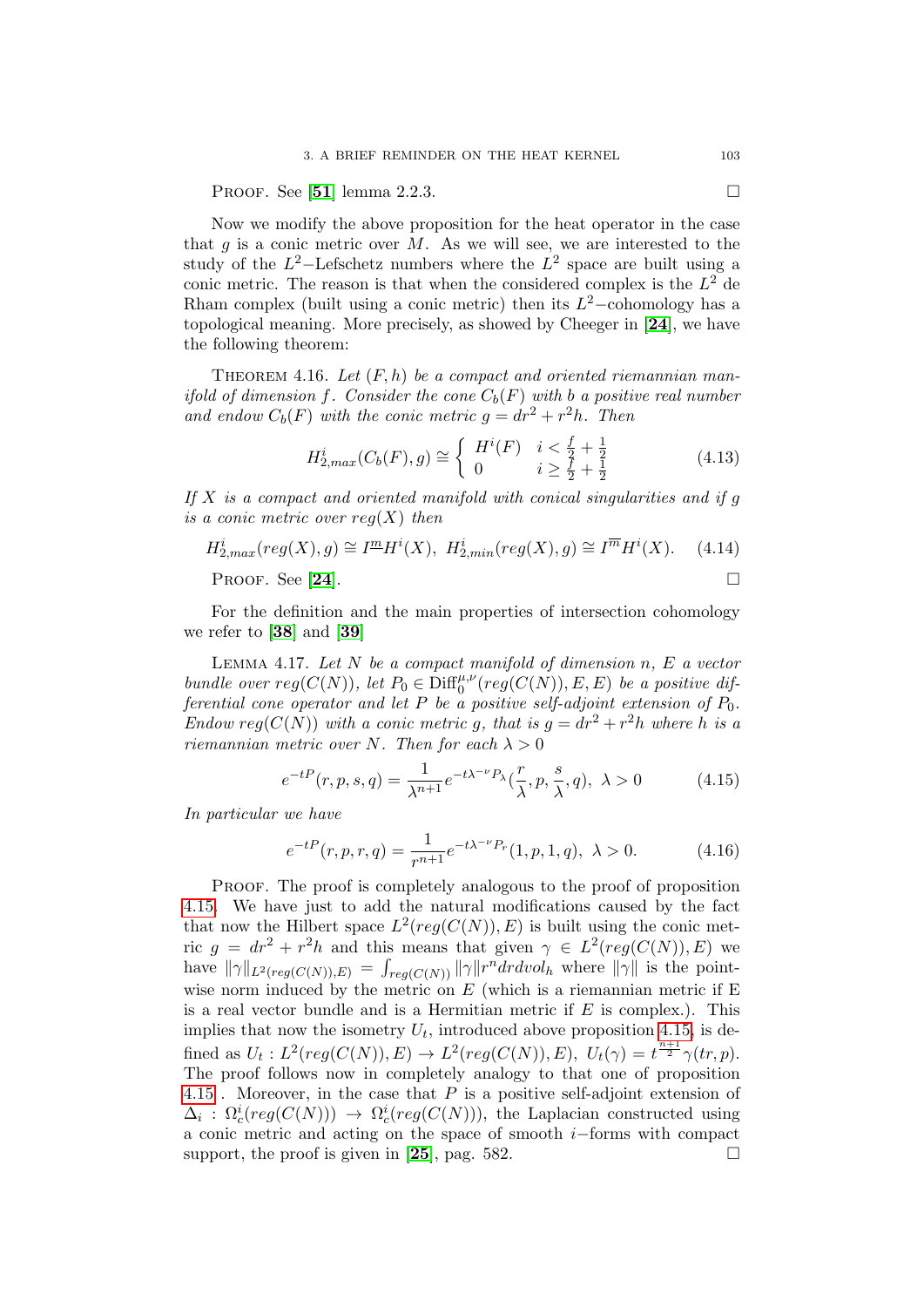Finally we conclude the section with the following proposition; before to state it we introduce some notations. Given  $\lambda \in \mathbb{R}$  we define

$$
p^{+}(\lambda) := |\lambda + \frac{1}{2}| \text{ and}
$$

$$
p^{-}(\lambda) := \begin{cases} |\lambda - \frac{1}{2}| & |\lambda| \ge \frac{1}{2} \\ \lambda - \frac{1}{2} & |\lambda| < \frac{1}{2} \end{cases}
$$
(4.17)

Moreover we recall that  $I_a(x)$  is the modified Bessel function of order a. For the definition see [[51](#page-137-3)] pag. 67.

PROPOSITION 4.18. Let  $(N, h)$  be a compact and oriented riemannian manifold of dimension n. Consider  $C(N)$  and let E be a vector bundle over  $reg(C(N))$  endowed with a metric  $\rho$  (hermitian if it is complex o riemannian if it is real). Suppose that E admits an extension over all  $[0,\infty) \times N$ that we denote  $\overline{E}$ . Let  $E_N = \overline{E}|_N$  and suppose that  $(E, \rho)$  is isometric to  $\pi^*(E_N, \rho|_N)$  where  $\pi : (0, \infty) \times N \to N$  is the natural projection. Finally let  $P: C_c^{\infty}(E) \to C_c^{\infty}(E)$  be an elliptic differential cone operator of order one. Then:

(1) On  $L^2(reg(C_2(N)), E)$  built with the product metric  $g_p = dr^2 + h$ , if P satisfies  $P = \frac{\partial}{\partial r} + \frac{1}{r}$  $\frac{1}{r}S$ , where  $S \in \text{Diff}^1(N, E_N)$  is elliptic, we have

<span id="page-103-0"></span>
$$
e^{-tP_{max}^t \circ P_{min}}(r, p, s, q) = \sum_{\lambda \in \text{spec } S} \frac{1}{2t} (rs)^{\frac{1}{2}} I_{p^+(\lambda)}(\frac{rs}{2t}) e^{-\frac{r^2 + s^2}{4t}} \Phi_\lambda(p, q) \quad (4.18)
$$

and

$$
e^{-tP_{min}\circ P_{max}^t}(r,p,s,q)=\sum_{\lambda\in\text{spec}\,S}\frac{1}{2t}(rs)^{\frac{1}{2}}I_{p^{-}(\lambda)}(\frac{rs}{2t})e^{-\frac{r^2+s^2}{4t}}\Phi_{\lambda}(p,q)
$$

where  $\Phi_{\lambda}(p,q)$  is the smooth kernel of  $\Phi_{\lambda}: L^2(N,E_N) \to V_{\lambda}$ , the orthogonal projection on the eigenspace  $V_{\lambda}$ .

(2) On  $L^2(reg(C_2(N)), E)$  built with the conic metric  $g_c = dr^2 + r^2 h$ , if P satisfies

$$
P = \frac{n}{2r} + \frac{\partial}{\partial r} + \frac{1}{r}S
$$
, where  $S \in \text{Diff}^1(N, E_N)$  is elliptic, we have

<span id="page-103-1"></span>
$$
e^{-tP_{max}^{t}\circ P_{min}}(r,p,s,q) = \sum_{\lambda \in \text{spec } S} \frac{1}{2t}(rs)^{\frac{1-n}{2}} I_{p^{+}(\lambda)}(\frac{rs}{2t}) e^{-\frac{r^{2}+s^{2}}{4t}} \Phi_{\lambda}(p,q)
$$
(4.19)

and

$$
e^{-tP_{min}\circ P_{max}^t}(r, p, s, q) = \sum_{\lambda \in \text{spec } S} \frac{1}{2t}(rs)^{\frac{1-n}{2}} I_{p^{-}(\lambda)}(\frac{rs}{2t}) e^{-\frac{r^2+s^2}{4t}} \Phi_{\lambda}(p, q)
$$

where  $\Phi_{\lambda}(p,q)$  is the smooth kernel of  $\Phi_{\lambda}: L^2(N,E_N) \to V_{\lambda}$ , the orthogonal projection on the eigenspace  $V_{\lambda}$ .

PROOF. The first assertion is proved in [[51](#page-137-3)], see proposition 2.3.11 and pag. 68. The second statement follows using the following argument. Only for the remaining part of this proof let us label  $L^2(reg(C_2(N)), E, g_p)$  the  $L^2$  space of sections built using the product metric  $g_p = dr^2 + h$  and  $L^2 (reg(C_2(N)), E, g_c)$  the  $L^2$  space of sections built using the conic metric  $g_c = dr^2 + r^2 h$ . The measure induced by  $g_p$  is  $dr dvol_h$  while the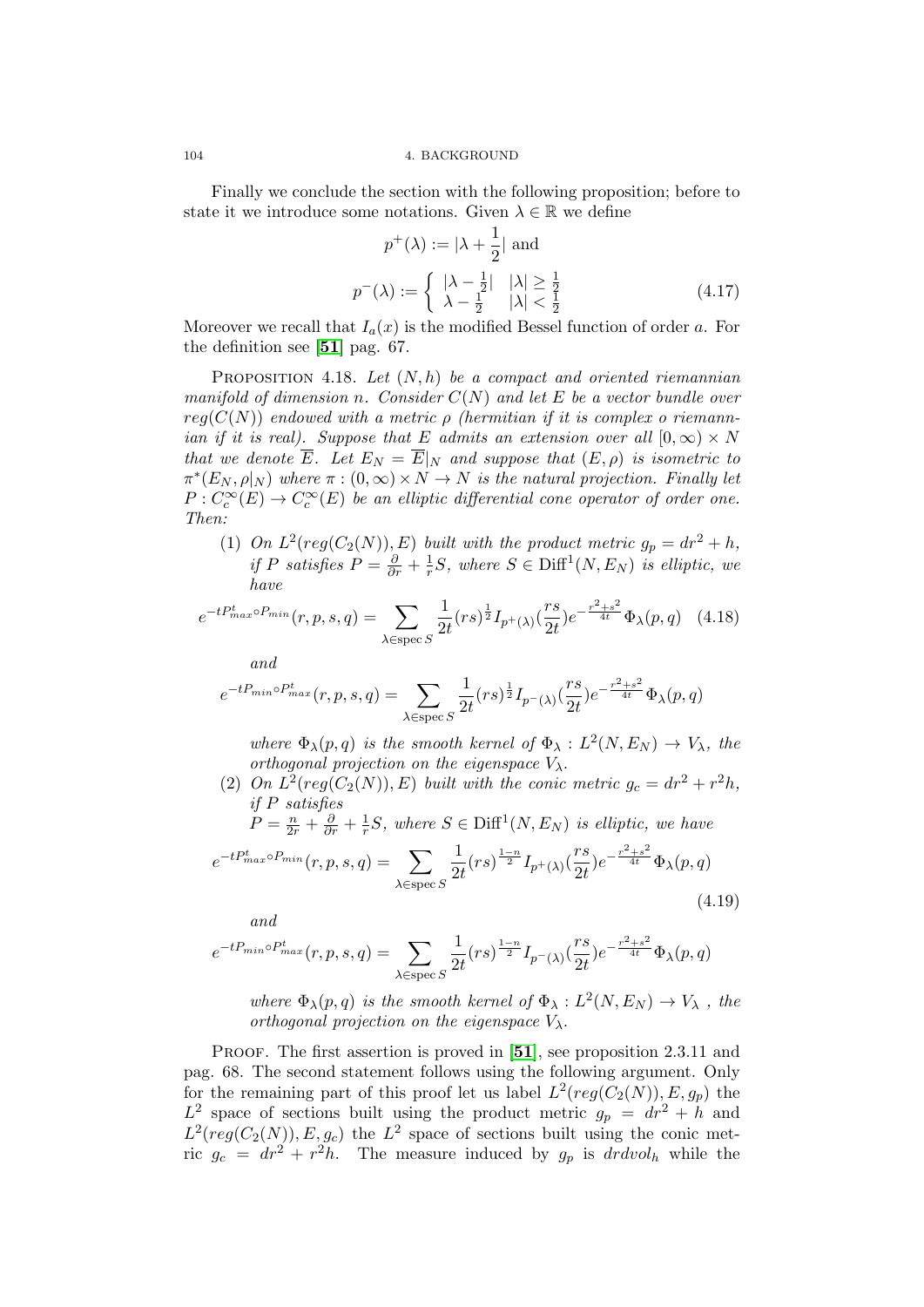measure induce by  $g_c$  is  $r^n dr dvol_h$ . Therefore it is clear that the map  $\tau: L^2(reg(C(N)), E, g_c) \to L^2(reg(C_2(N)), E, g_p), \tau(\gamma) = r^{\frac{n}{2}}\gamma$  is an isometry with inverse given by  $\tau^{-1}(\gamma) = r^{\frac{-n}{2}}\gamma$ . A simple calculation shows that  $\tilde{P} := \tau^{-1} \circ P \circ \tau$  satisfies  $\tilde{P} = \frac{\partial}{\partial r} + \frac{1}{r}$  $\frac{1}{r}S$ . Therefore  $\tilde{P}_{max}^t \circ \tilde{P}_{min} =$  $r^{\frac{n}{2}}P_{max}^t \circ P_{min}r^{\frac{-n}{2}}$  and this implies that

$$
e^{-t\tilde{P}_{max}^t \circ \tilde{P}_{min}} = r^{\frac{n}{2}} e^{-tP_{max}^t \circ P_{min}} r^{\frac{-n}{2}}.
$$

Therefore if we call  $\tilde{k}(t, r, p, s, q)$  the heat kernel relative to  $e^{-t\tilde{P}^t_{max}\circ \tilde{P}_{min}}$  and analogously  $k(t, r, p, s, q)$  the heat kernel relative to  $e^{-tP_{max}^t \circ P_{min}}$  we have, for each  $\gamma \in L^2(\text{reg}(C_2(N)), E, g_p)$ :

$$
\int_{reg(C_2(N))} \tilde{k}(t, r, p, s, q) \gamma(s) ds dvol_h =
$$
\n
$$
= \int_{reg(C_2(N))} r^{\frac{n}{2}} k(t, r, p, s, q) s^{\frac{-n}{2}} \gamma(s) s^n ds dvol_h
$$

and therefore  $\tilde{k}(t, r, p, s, q) = r^{\frac{n}{2}} k(t, r, p, s, q) s^{\frac{n}{2}}$ . Finally, applying this last equality to [\(4.18\)](#page-103-0), we get [\(4.19\)](#page-103-1). For the heat kernel of  $e^{-tP_{min}\circ P_{max}^t}$  the proof is completely analogous to the previous one.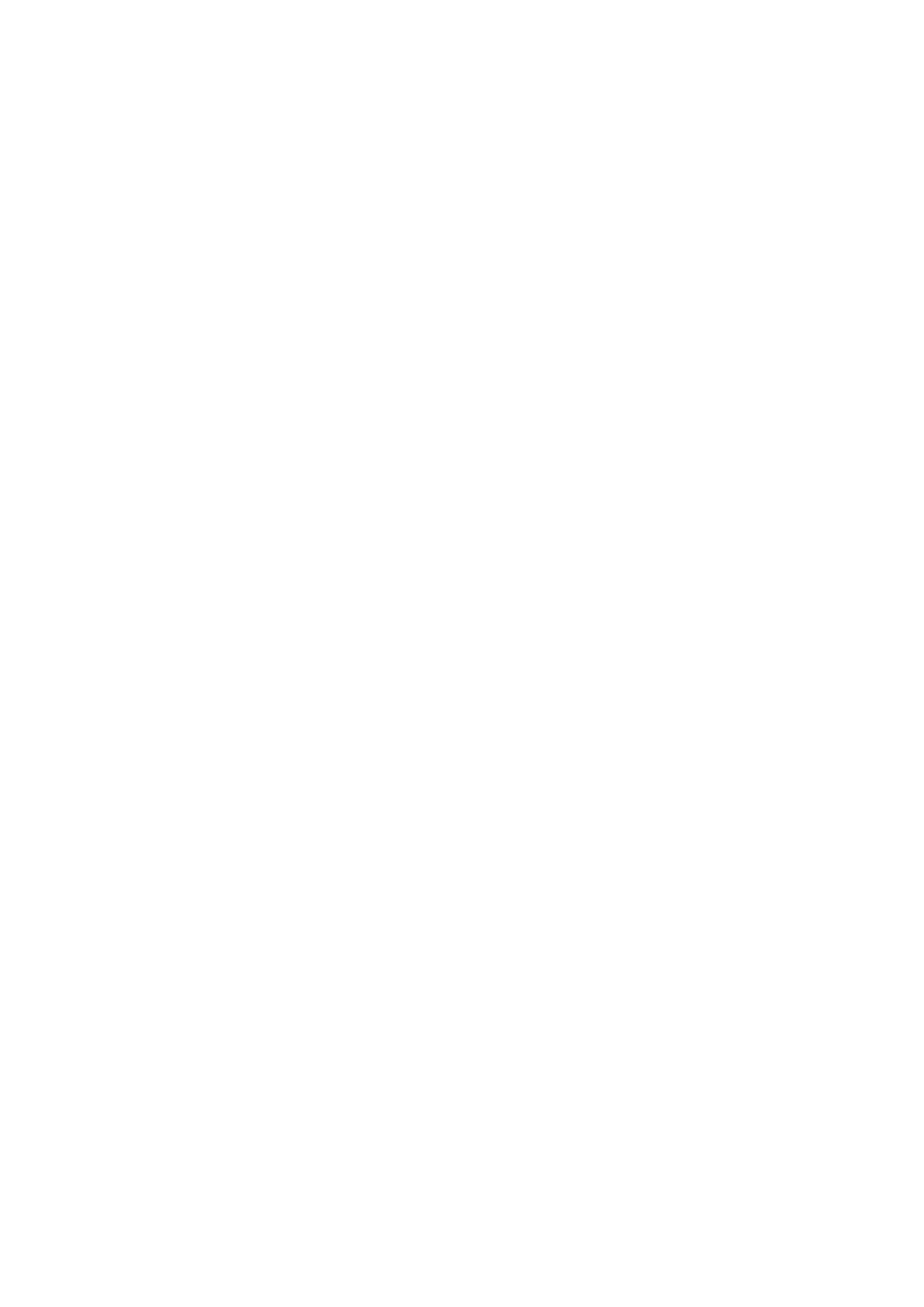## CHAPTER 5

# L <sup>2</sup>−Lefschetz numbers

This chapter is devote to the  $L^2$ -Lefschetz numbers. In the first section the notion of geometric endomorphism is developed. The second section contains the definitions of  $L^2$ -Lefschetz numbers. Finally in the last part the approach using the heat kernel in order to calculate this numbers is developed.

## 1. Geometric endomorphism

The goal of this section is to introduce and study the notion of **geomet**ric endomorphism of an elliptic complex of differential cone operators. Let X be a compact manifold with conical singularities and let  $M$  be its regular part that, as explained after definition [4.5,](#page-96-1) we identify with the interior part of  $\overline{M}$  the manifold with boundary which desingularizes X, see prop. [4.3.](#page-95-1) Finally consider an elliptic complex of differential cone operators as described in definition [4.9:](#page-99-1)

<span id="page-106-0"></span>
$$
0 \to C_c^{\infty}(M, E_0) \stackrel{P_0}{\to} C_c^{\infty}(M, E_1) \stackrel{P_1}{\to} \dots \stackrel{P_{n-1}}{\to} C_c^{\infty}(M, E_n) \stackrel{P_n}{\to} 0 \tag{5.1}
$$

<span id="page-106-1"></span>DEFINITION 5.1. A geometric endomorphism  $T$  of  $(5.1)$  is given by a n−tuple of maps  $T = (T_1, ..., T_n)$  constructed in the following way: there exists a smooth map  $f : \overline{M} \to \overline{M}$  and a n-tuples of morphisms of bundles  $\phi_i: f^*E_i \to E_i$  such that the following properties hold:

- (1)  $f : \overline{M} \to \overline{M}$  is a diffeomorphism.
- (2) If  $\{N_1, ..., N_k\}$  are the connected components of  $\partial \overline{M}$  then  $f(N_i) =$  $N_i$  for each  $i = 1, ..., k$ .
- (3)  $T_i = \phi_i \circ f^*$  where  $f^*$  acts naturally between
- $C^{\infty}(M, E)$  and  $C^{\infty}(M, f^*E)$ .
- (4)  $P_i \circ T_i = T_{i+1} \circ P_i$ .

We make a little comment on the above definition. The second and the third property are exactly the definition of geometric endomorphism of an elliptic complex over a closed manifold given in [[3](#page-136-7)]. However our definition is not a complete extension of that one given by Atiyah and Bott in [[3](#page-136-7)]. The reason is that in the closed case any smooth map is allowed. For our purposes we need that  $T_i$  induce a bounded map from  $L^2(M, E_i)$  to itself and clearly this prevents us to allow every smooth map in definition [5.1.](#page-106-1) As we will see in the following lemma, the property that  $f : \overline{M} \to \overline{M}$  is a diffeomorphism is a reasonable sufficient condition in order to get a bounded extension of  $T_i$  on  $L^2(M, E_i)$ .

LEMMA 5.2. In the same hypothesis of the above definition the endomorphism T satisfies that the following properties: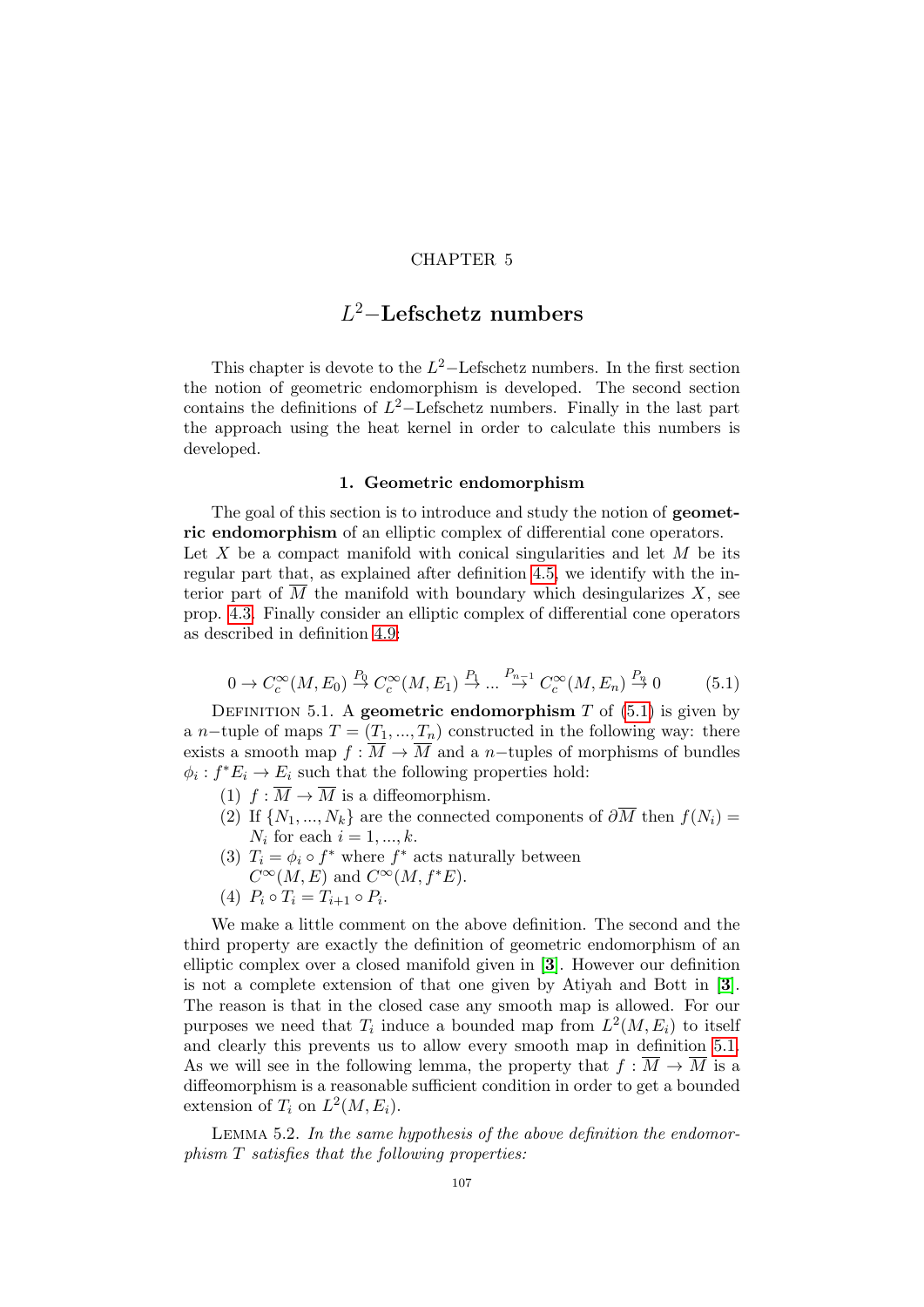#### 108 5.  $L^2$ -LEFSCHETZ NUMBERS

- (1) For each i and for each  $\psi \in C_c^{\infty}(M, E_i)$  we have  $T_i(\psi) \in C_c^{\infty}(M, E_i)$ .
- (2) For each i  $T_i$  extends as a bounded operator from  $L^2(M,E_i)$  to itself; with a small abuse of notation, we denote this again by  $T_i$ .
- (3) Let  $T_i^*: L^2(M, E_i) \to L^2(M, E_i)$  be the adjoint of  $T_i$ . Then for each  $\psi \in C_c^{\infty}(M, E_i)$  we have  $T_i^*(\psi) \in C_c^{\infty}(M, E_i)$ .

PROOF. The first two properties follow immediately by the fact that  $f : \overline{M} \to \overline{M}$  is a diffeomorphism and that  $\overline{M}$  is compact. For the third properties, we observe first of all that  $T_i$  admits an adjoint because it is densely defined and that  $T_i^*$  is bounded and defined over the whole  $L^2(M, E_i)$ because  $T_i$  is bounded. Now consider the bundle  $f^*E$ . The metric over E induces in a natural way through  $f$  a metric over  $f^*E$ . Therefore it make sense consider the bundle homomorphism  $\phi^* : E \to f^*E$  defined in each fiber as the adjoint of  $\phi$ . Now consider the pull-back under f of the volume form dvolg. Then there exists a smooth function  $\tau$  such that  $\tau dvol_g = f^* dvol_g$ and  $\tau > 0$  if f preserves the orientation of M,  $\tau < 0$  if f reverses the orientation of M. Finally define  $S: C_c^{\infty}(M, E_i) \to C_c^{\infty}(M, E_i)$  as

$$
S_i(\psi) := \begin{cases} \tau(\phi_i^* \circ (f^{-1})^*)(\psi) & \text{if } f \text{ preserves the orientation} \\ -\tau(\phi_i^* \circ (f^{-1})^*)(\psi) & \text{if } f \text{ reserves the orientation} \end{cases} \tag{5.2}
$$

It is immediate to check that for each  $\psi_1, \psi_2 \in C_c^{\infty}(M, E_i)$  we have

$$
\langle T_i(\psi_1), \psi_2 \rangle_{L^2(M, E_i)} = \langle \psi_1, S_i(\psi_2) \rangle_{L^2(M, E_i)}.
$$

Therefore, over  $C_c^{\infty}(M,E_i)$  ,  $T_i^*$  coincides with  $S$  and so from this the third property follows immediately.

Now we state the following property :

PROPOSITION 5.3. Let M be an open and oriented riemannian manifold and let g be an incomplete riemannian metric on M. Let  $E_0, ..., E_n$  be a sequence of vector bundles over M and consider a complex of differential operators:

<span id="page-107-0"></span>
$$
0 \to C_c^{\infty}(M, E_0) \stackrel{P_0}{\to} C_c^{\infty}(M, E_1) \stackrel{P_1}{\to} \dots \stackrel{P_{n-1}}{\to} C_c^{\infty}(M, E_n) \stackrel{P_n}{\to} 0 \tag{5.3}
$$

Let  $T$  be an endomorphism of  $(5.3)$  that satisfies the second, the third and the fourth property of definition [5.1.](#page-106-1) Then we have the following properties:

- (1) For each  $i = 0, ..., n$ , for each  $s \in \mathcal{D}(P_{min,i})$  we have  $T_i(s) \in$  $\mathcal{D}(P_{min,i})$  and  $P_{min,i} \circ T_i = T_{i+1} \circ P_{min,i}$ .
- (2) For each  $i = 0, ..., n$ , for each  $s \in \mathcal{D}(P_{max,i})$  we have  $T_i(s) \in$  $\mathcal{D}(P_{max,i})$  and  $P_{max,i} \circ T_i = T_{i+1} \circ P_{max,i}$ .

PROOF. Let  $i \in \{0, ..., n\}$  and let  $s \in \mathcal{D}(P_{min,i})$ . Then there exists a sequence  $\{s_j\}_{j\in\mathbb{N}}$  such that  $s_j \to s$  in  $L^2(M, E_i)$  and  $P_i(s_j) \to P_i(s)$ in  $L^2(M, E_{i+1})$ . Using definition [5.3,](#page-107-0) we know that  $\{T_i(s_j)\}_{j\in\mathbb{N}}$  is a sequence of smooth sections with compact support contained in  $C_c^{\infty}(M, E_i)$ such that  $T_i(s_j) \to T_i(s)$  in  $L^2(M, E_i)$  and  $T_{i+1}(P_i(s_j)) \to T_{i+1}(P_i(s))$  in  $L^2(M, E_{i+1})$ . But  $T_{i+1}(P_i(s_j)) = P_i(T_i(s_j))$ . Therefore  $P_i(T_i(s_j))$  converges in  $L^2(M, E_{i+1})$  and this implies that  $T_i(s) \in \mathcal{D}(P_{min,i})$  and that  $P_{min,i} \circ T_i = T_{i+1} \circ P_{min,i}.$ 

Now we give the proof of the second statement. From the first part of the proof it follows that, if we look at  $T_{i+1} \circ P_{min,i}$ ,  $P_{min,i} \circ T_i$  as unbounded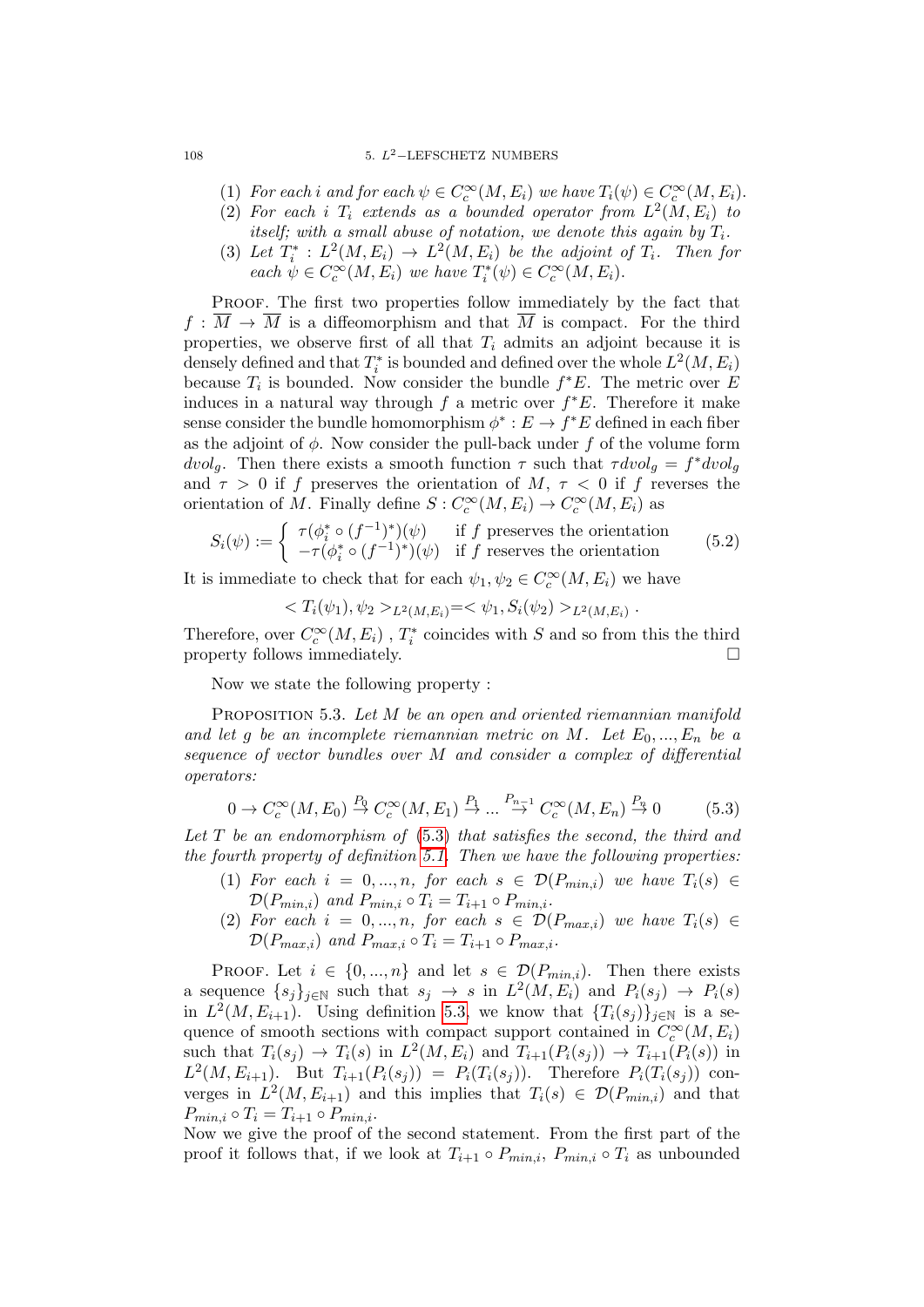operator with domain  $\mathcal{D}(P_{min,i})$  then  $T_{i+1} \circ P_{min,i} = P_{min,i} \circ T_i$  and therefore  $(T_{i+1} \circ P_{min,i})^* = (P_{min,i} \circ T_i)^*$ . Moreover, by the fact that  $T_{i+1}$  is bounded, it follows that  $(T_{i+1} \circ P_{min,i})^* = P^*_{min,i} \circ T^*_{i+1}$  with domain given by  $(T_{i+1}^*)^{-1}(\mathcal{D}(P_{min,i}^*))$ . Now let  $s \in \mathcal{D}(P_{max,i})$  and let  $\phi \in C_c^{\infty}(M, E_{i+1})$ . Then:

$$
\langle T_i(s), P_i^t(\phi) \rangle_{L^2(M, E_i)} = \langle s, T_i^*(P_i^t(\phi)) \rangle_{L^2(M, E_i)} =
$$
\n
$$
= \langle s, (P_{min,i} \circ T_i)^*(\phi) \rangle_{L^2(M, E_i)} =
$$
\n
$$
= \langle s, P_{min,i}^*(T_{i+1}^*(\phi)) \rangle_{L^2(M, E_i)} = \text{(because } T_{i+1}^*(\phi) \in C_c^\infty(M, E_{i+1}))
$$
\n
$$
= \langle s, P_{max,i}^*(T_{i+1}^*(\phi)) \rangle_{L^2(M, E_i)} = \langle P_{max,i}(s), (T_{i+1}^*(\phi)) \rangle_{L^2(M, E_i)}
$$
\n
$$
= \langle T_{i+1}(P_{max,i}(s)), \phi \rangle_{L^2(M, E_i)}.
$$

So we can conclude that  $T_i(s) \in \mathcal{D}(P_{max,i})$  and that  $T_{i+1} \circ P_{max,i} = P_{max,i} \circ P_{max,i}$  $T_i$ . .

In the rest of this section we describe the notion of non degeneracy condition for a fixed point of a map  $f: X \to X$ . As we will see, over the regular part of  $X$ , this is the same of the one used in [[3](#page-136-0)].

Let X be a compact manifold with conical singularities and let  $f: X \to X$ a continuous map such that  $f(sing(X)) \subset sing(X)$ ,  $f(reg(X)) \subset reg(X)$ and  $f|_{reg(X)}$  is a smooth map. Define

$$
Fix(f) := \{ p \in X : f(p) = p \}
$$
\n(5.4)

<span id="page-108-0"></span>DEFINITION 5.4. A point  $p \in reg(X) \cap Fix(f)$  is said to be simple if  $det(Id - d_p f) \neq 0.$ 

Obviously this definition make sense because, being  $p$  a fixed point, it follows that  $d_p f$  is an endomorphism of  $T_p(reg(X))$ . Moreover it is easy to show that definition [5.4](#page-108-0) is equivalent to require that, on  $reg(X) \times reg(X)$ ,  $\mathcal{G}(f)$  meets transversely  $\Delta_{req(X)}$  on  $(p, p)$ , where  $\mathcal{G}(f)$  is the graph of  $f|_{req(X)}$ and  $\Delta_{reg(X)}$  is the diagonal of  $reg(X)$ . In this way we get the following useful corollary:

COROLLARY 5.5. Each simple fixed point in  $reg(X) \cap Fix(f)$  is an isolated fixed point.

Now, following [[59](#page-138-0)], [[60](#page-138-1)] but with little modifications, we recall what is a simple fixed point  $p \in Fix(f) \cap sing(X)$ . As we said above, we assumed that  $f(sing(X)) \subset sing(X)$  and that  $f(reg(X)) \subset reg(X)$ . Therefore if  $q \in$  $sing(X) \cap Fix(f)$  is a fixed conical point it follows that, on a neighborhood  $U_q \cong C_2(L_q)$  of q, f takes the form:

<span id="page-108-1"></span>
$$
f(r,p) = (rA(r,p), B(r,p))
$$
\n
$$
(5.5)
$$

We make the additional assumption that  $A(r, p)$  and  $B(r, p)$  are smooth up to zero, that is

$$
A(r, p) : [0, 2) \times L_q \to [0, 2)
$$

is smooth up to 0 and analogously

$$
B(r,p): [0,2) \times L_q \to L_q
$$

is smooth up to 0. Moreover, by the fact that  $f(sing(X)) \subset sing(X)$  and that  $f(\text{reg}(X)) \subset \text{reg}(X)$  it follows that  $A(r, p) \neq 0$  for  $r > 0$ . Obviously if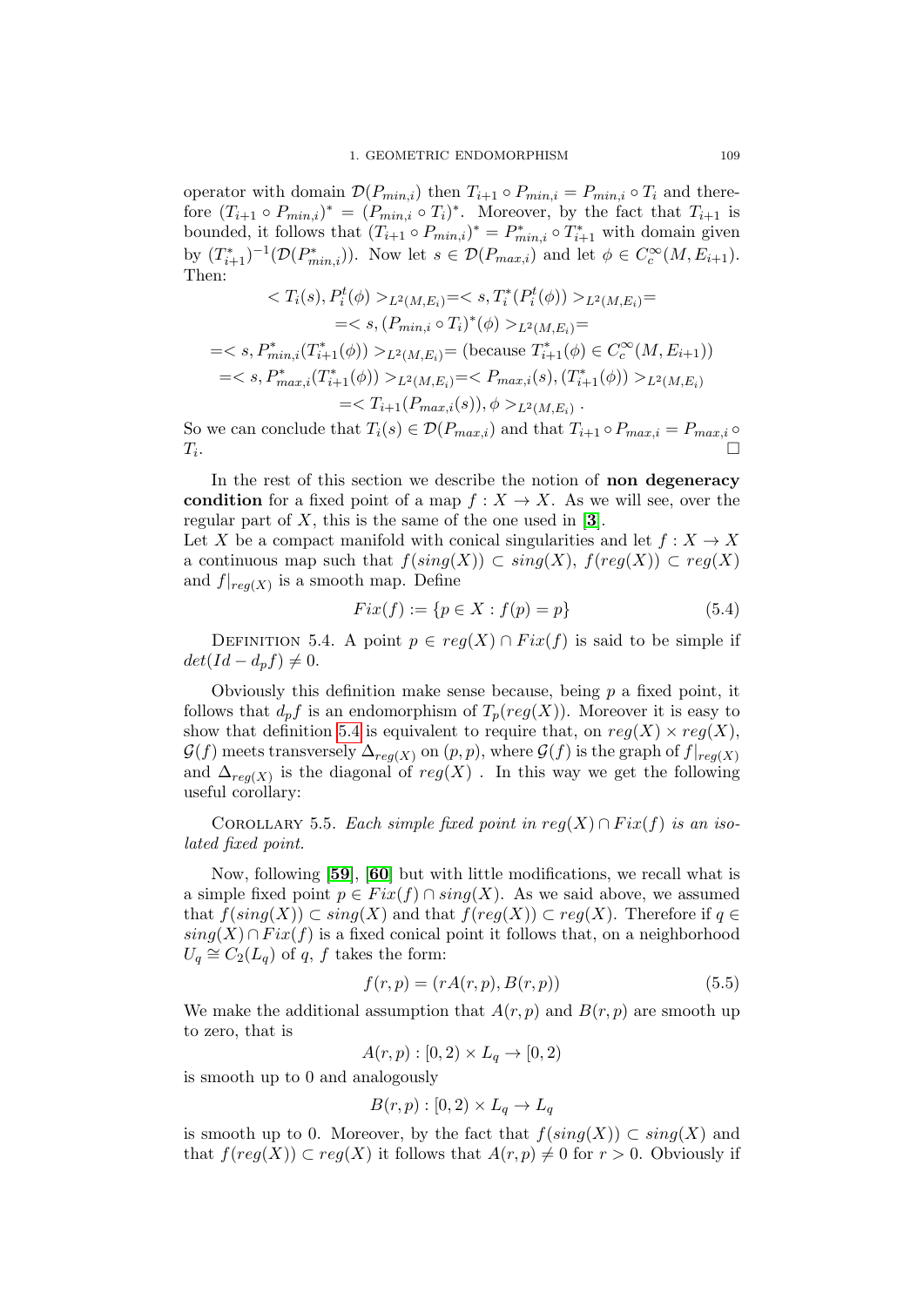our starting point is a diffeomorphism  $\overline{f} : \overline{M} \to \overline{M}$  as in definition [5.1,](#page-106-0) then these requirements are automatically satisfied.

<span id="page-109-0"></span>DEFINITION 5.6. A point  $q \in Fix(f) \cap sing(X)$  is a **simple** fixed point if at least one of the two following conditions is satisfied:

- (1) For each  $p \in L_q$  lim<sub> $r\rightarrow 0$ </sub>  $A(r, p) \neq 1$ .
- (2) There exists  $\epsilon > 0$  such that, for each fixed  $r \in [0, \epsilon), B(r, .) : L_q \rightarrow$  $L_q$  satisfies  $B(r, p) \neq p$ .

Obviously in the first requirement the limit exists because in [\(5.5\)](#page-108-1) we required that  $A(r, p)$  is smooth up to 0. A natural question follows from definition [5.6:](#page-109-0) what is the meaning of these requirements? The answer is that if  $f$  satisfies one of the two requirements above then a sequence of fixed point converging to  $q$  cannot exists and therefore  $q$  is an isolated fixed point. We can show this last properties in the following way: suppose that  $\{(r_j, p_j)\}\$ is a sequence of fixed point of f contained in  $U_q \cong C_2(L_q)$ . Then  $\{p_j\}$  is a sequence of point in  $L_q$  which is compact and therefore there exists a subsequence, that with a little abuse of notations we still label  $\{p_j\}$ , such that  $p_j$  converges to some  $p \in L_q$ . By the assumptions, for each j,  $(r_j, p_j) = (r_j A(r_j, p_j), B(r_j, p_j))$ . Therefore  $A(r_j, p_j) = 1$  $\lim_{i\to\infty} A(r_i, p)$  and  $B(r_i, p_j) = p_j$  and this implies that f does not satisfies both the properties of definition [5.6.](#page-109-0)

So we can state the following useful corollary:

COROLLARY 5.7. Let  $X$  be a compact manifold with conical singularities and let  $f: X \to X$  a map such that  $f(sing(X)) \subset sing(X)$ ,  $f(reg(X)) \subset$  $reg(X), f|_{reg(X)}: reg(X) \rightarrow reg(X)$  is smooth and, on a neighborhood of a conical point,  $A(r, p)$  and  $B(r, p)$  are smooth up to 0. Then, if f has only simple fixed point,  $Fix(f)$  is made of a finite number of points.

**PROOF.** If f has only simple fixed points then we already know that each of this fixed points is an isolated fixed point and this implies that  $Fix(f)$  is a sequence without accumulation points. Therefore, by the compactness of X, it follows that  $Fix(f)$  is made of a finite number of points.

Now we state the following definition:

<span id="page-109-2"></span>DEFINITION 5.8. Let f be as in the previous corollary. Let  $q \in Fix(f) \cap$  $sing(X)$  a simple fixed point for f such that f satisfies the first requirement of definition [5.6.](#page-109-0) Then if for each  $p \in L_q$ 

<span id="page-109-1"></span>
$$
\lim_{r \to 0} A(r, p) < 1 \tag{5.6}
$$

 $q$  is called **attractive simple fixed point** while if

$$
\lim_{r \to 0} A(r, p) > 1 \tag{5.7}
$$

then  $q$  is called repulsive simple fixed point.

Clearly if for each  $q \in sing(X)$  the relative link  $L_q$  is connected then each simple fixed point  $q \in sing(X)$  is necessarily attractive or repulsive.

Finally we conclude the section observing that in [[40](#page-137-0)], pag. 384, Goresky and MacPherson introduced the notion of contracting fixed point. An elementary check shows that [\(5.6\)](#page-109-1) is equivalent to the definition given by Goresky and MacPherson.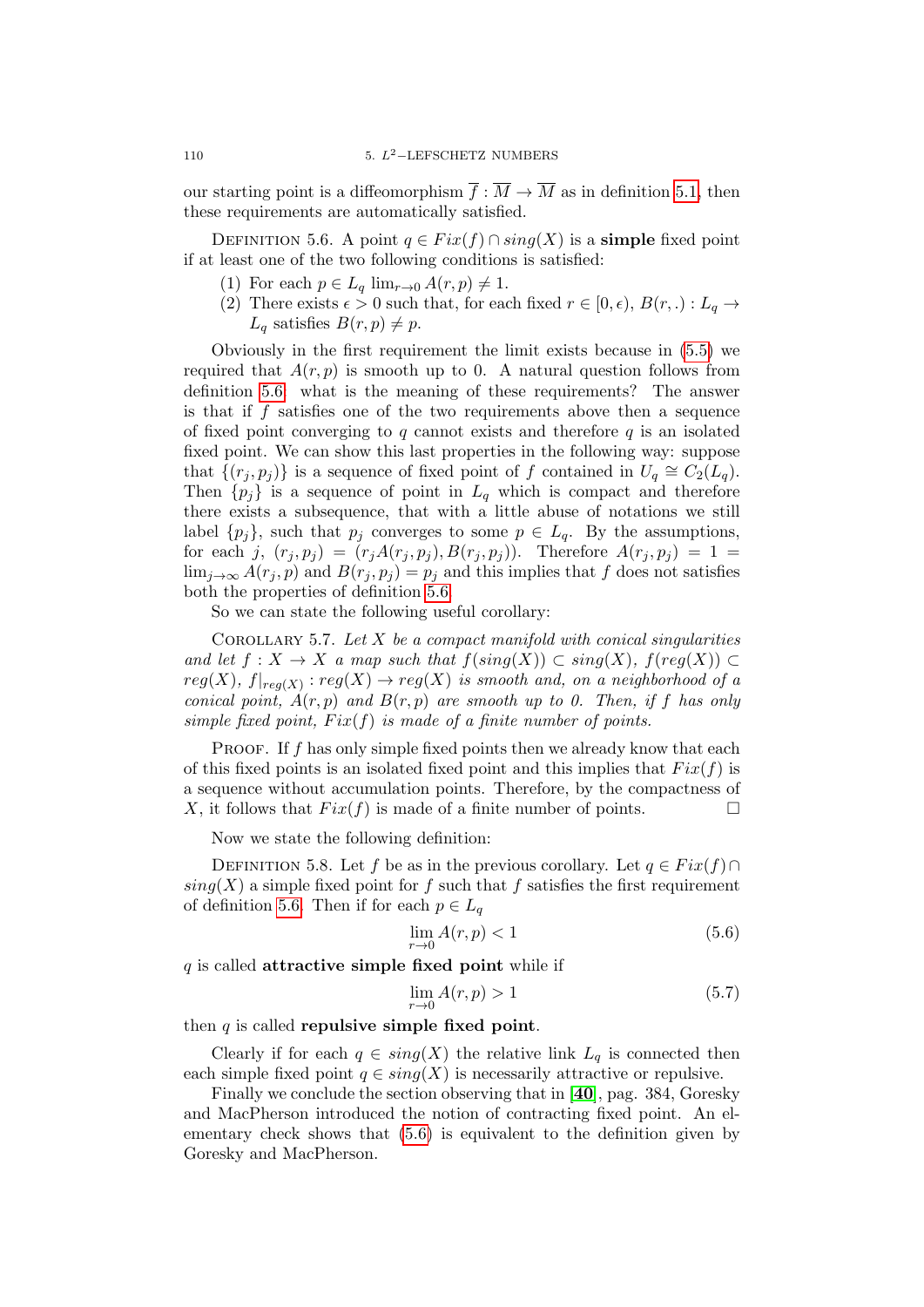## 2.  $L^2$ -Lefschetz numbers of a geometric endomorphism

Let  $X$  be a compact manifold with conical singularities of dimension  $m+1$ . Consider an elliptic complex of cone differential operators as defined in definition [4.9:](#page-99-0)

<span id="page-110-0"></span>
$$
0 \to C_c^{\infty}(M, E_0) \stackrel{P_0}{\to} C_c^{\infty}(M, E_1) \stackrel{P_1}{\to} \dots \stackrel{P_{n-1}}{\to} C_c^{\infty}(M, E_n) \stackrel{P_n}{\to} 0 \tag{5.8}
$$

where  $P_i \in \text{Diff}_0^{\mu,\nu}(M, E_i, E_{i+1})$  and let  $T = \phi \circ f$  be a geometric endomorphism of [\(5.8\)](#page-110-0) as in definition [5.1.](#page-106-0) Obviously, with a small abuse of notation, we are using the same notation for the diffeomorphism  $f: \overline{M} \to \overline{M}$  and for the isomorphism that it induces on X. Clearly the isomorphism  $f: X \to X$ satisfies

- (1)  $f|_{reg(X)} : reg(X) \to reg(X)$  is a diffeomorphism
- (2) For each  $p \in sing(X)$  we have  $f(p) = p$
- (3)  $A(r, p)$  and  $B(r, p)$  (see [\(5.5\)](#page-108-1)) are smooth up to 0.

Using corollary [4.11](#page-99-1) we know that both the complexes  $(L^2(M, E_i), P_{max/min,i})$ are Fredholm complexes, that is the cohomology groups  $H_{2,max/min}^i(M, E_i)$ are finite dimensional.

Moreover by proposition [5.3](#page-107-0) we know that  $T$  is a morphism of both complexes  $(L^2(M, E_i), P_{max/min,i})$ . Therefore, for each  $i = 0, ..., n$ , it induces an endomorphism

$$
T_i^*: H^i_{2,max}(M, E_i) \to H^i_{2,max}(M, E_i)
$$

and analogously

$$
T_i^* : H^i_{2, min}(M, E_i) \to H^i_{2, min}(M, E_i).
$$

So we are in position to give the following definition:

DEFINITION 5.9. The  $L^2$ -Lefschetz numbers of T are defined in the following way:

$$
L_{2,max}(T) = \sum_{i=0}^{n} (-1)^{i} tr(T_{i}^{*} : H_{2,max}^{i}(M, E_{i}) \to H_{2,max}^{i}(M, E_{i}))
$$
 (5.9)

and analogously

$$
L_{2,min}(T) = \sum_{i=0}^{n} (-1)^{i} tr(T_{i}^{*} : H_{2,min}^{i}(M, E_{i}) \to H_{2,min}^{i}(M, E_{i}))
$$
 (5.10)

The  $L^2$ -Lefschetz numbers satisfy the following property:

<span id="page-110-1"></span>PROPOSITION 5.10.  $L_{2,max/min}(T)$  do not depend on the conic metric g that we fix on M and on the metrics  $\rho_0, ..., \rho_n$  that we fix on  $E_0, ..., E_n$ 

**PROOF.** By the fact that  $\overline{M}$  is compact and that, as explained above definition [4.5,](#page-96-0)  $(E_i, \rho_i)$  are defined over all M and  $\rho_i$  is non degenerate up to the boundary, it follows that all the metrics we consider on  $E_i$  are quasi-isometric. Moreover, using proposition [1.32,](#page-31-0) it follows that if  $g$  and  $g'$  are two conic metric over  $M$  then they are quasi-isometric, that is there exists a positive real number c such that  $g' \leq g \leq g'$ . Therefore, for each  $i = 0, ..., n$ ,  $L^2(M, E_i)$  doesn't depend from the metric that we fix on  $E_i$  and from the conic metric that we fix over  $M$ . This in turn implies that same conclusion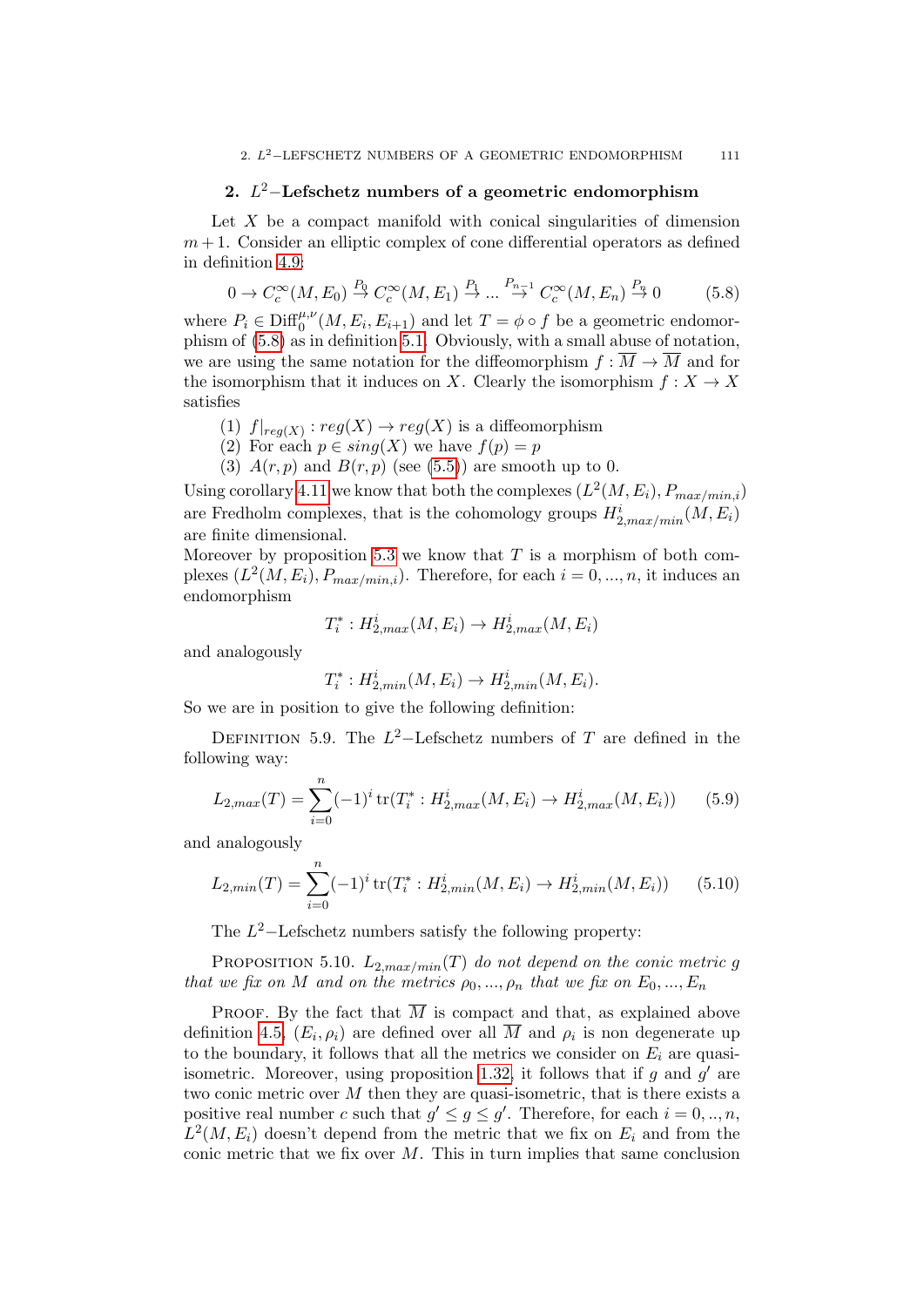holds for  $H_{2,max}^i(M, E_i)$  and for  $H_{2,min}^i(M, E_i)$ , that is they do not depend from the metric that we fix on  $E_i$  and from the conic metric that we fix over M. In this way we can conclude that also the traces of  $T_i^*$  :  $H_{2,max}^i(M, E_*) \rightarrow$  $H_{2,max}^i(M, E_*)$  and  $T_i^*: H_{2,min}^i(M, E_*) \to H_{2,min}^i(M, E_*)$  satisfy the same property and so the proposition is proved.  $\Box$ 

• From the above proposition it follows that in order to calculate  $L_{2, max/min}(T)$  we can use any conic metric g on M and any metrics  $\rho_0, ..., \rho_n$  over  $E_0, ..., E_n$ . Therefore, in the remaining part of this section, we make the following assumptions: for each singular point q there exists  $U_q$ , an open neighborhood of q satisfying  $U_q \cong C_2(L_q)$ , such that on  $reg(C_2(L_q))$  the conic metric g satisfies  $g = dr^2 + r^2h$ where h is any riemannian metric over  $L_q$  that does not depend on r. Moreover we assume that each metric  $\rho_i$  on  $E_i$  does not depend on r in a collar neighborhood of  $\partial \overline{M}$ .

Consider, for each  $i = 0, ..., n$ , the operator

$$
\mathcal{P}_i := P_i^t \circ P_i + P_i \circ P_i^t : C_c^{\infty}(M, E_i) \to C_c^{\infty}(M, E_i).
$$

It is clearly a positive operator. As stated in proposition [4.10,](#page-99-2) we know that  $P_i$  is an elliptic differential cone operator. Therefore, by theorem [4.8,](#page-98-0) we know that for each positive self-adjoint extension of  $P_i$ , the relative heat operator is a trace-class operator. In particular this is true for  $\mathcal{P}_{abs,i}$  that we recall it is defined as  $P_{min,i}^t \circ P_{max,i} + P_{max,i-1} \circ P_{min,i-1}^t$  and for  $\mathcal{P}_{rel,i}$  that it is defined as  $P_{max,i}^t \circ P_{min,i} + P_{min,i-1} \circ P_{max,i-1}^t$ . A well known and basic result of operators theory (see [[62](#page-138-2)], prop. 8.8) says that, given an Hilbert space H, the space of trace-class operators is a two sided ideal of  $\mathcal{B}(H)$ , the space of bounded operators of  $H$ , and that the trace doesn't depend on the order of composition. In this way we know that for each  $i = 0, ..., n$ 

$$
T_i \circ e^{-t\mathcal{P}_{abs/rel,i}} : L^2(M, E_i) \to L^2(M, E_i)
$$

are trace-class operator and that  $\text{Tr}(T_i \circ e^{-t\mathcal{P}_{abs/rel,i}}) = \text{Tr}(e^{-t\mathcal{P}_{abs/rel,i}} \circ T_i)^1$  $\text{Tr}(T_i \circ e^{-t\mathcal{P}_{abs/rel,i}}) = \text{Tr}(e^{-t\mathcal{P}_{abs/rel,i}} \circ T_i)^1$ . Moreover it is clear that  $T_i \circ e^{-t\mathcal{P}_{abs/rel,i}}$  are operators with smooth kernel given by

<span id="page-111-1"></span>
$$
\phi_i \circ k_{abs,i}(t, f(x), y) \text{ for } T_i \circ e^{-t\mathcal{P}_{abs,i}} \tag{5.11}
$$

and analogously

$$
\phi_i \circ k_{rel,i}(t, f(x), y) \text{ for } T_i \circ e^{-t\mathcal{P}_{rel,i}} \tag{5.12}
$$

where  $k_{abs/rel,i}(t, x, y)$  are respectively the smooth kernel of  $e^{-tP_{abs/rel,i}}$ . In both the expressions above  $\phi_i$  acts on the x variable of  $k_{abs/rel,i}(t, f(x), y)$ because  $k_{abs/rel,i}(t, f(x), y)$  is a section of  $f^*E_i \boxtimes E_i^*$  and  $\phi_i : f^*E_i \to E_i$  is a morphism of bundle. So the kernels  $\phi_i \circ k_{abs/rel,i}(t, f(x), y)$  are well defined and they are smooth sections of  $E \boxtimes E^*$ .

Now we are in position to state the following theorem which is one of the main results of this section:

<span id="page-111-0"></span><sup>&</sup>lt;sup>1</sup>This is the reason because we need to require that  $f : \overline{M} \to \overline{M}$  is a diffeomorphism. In this way each  $T_i: L^2(M, E_i) \to L^2(M, E_i)$  is bounded and so we can conclude that  $T_i \circ e^{-t\mathcal{P}_{abs/rel,i}}$  is a trace-class operator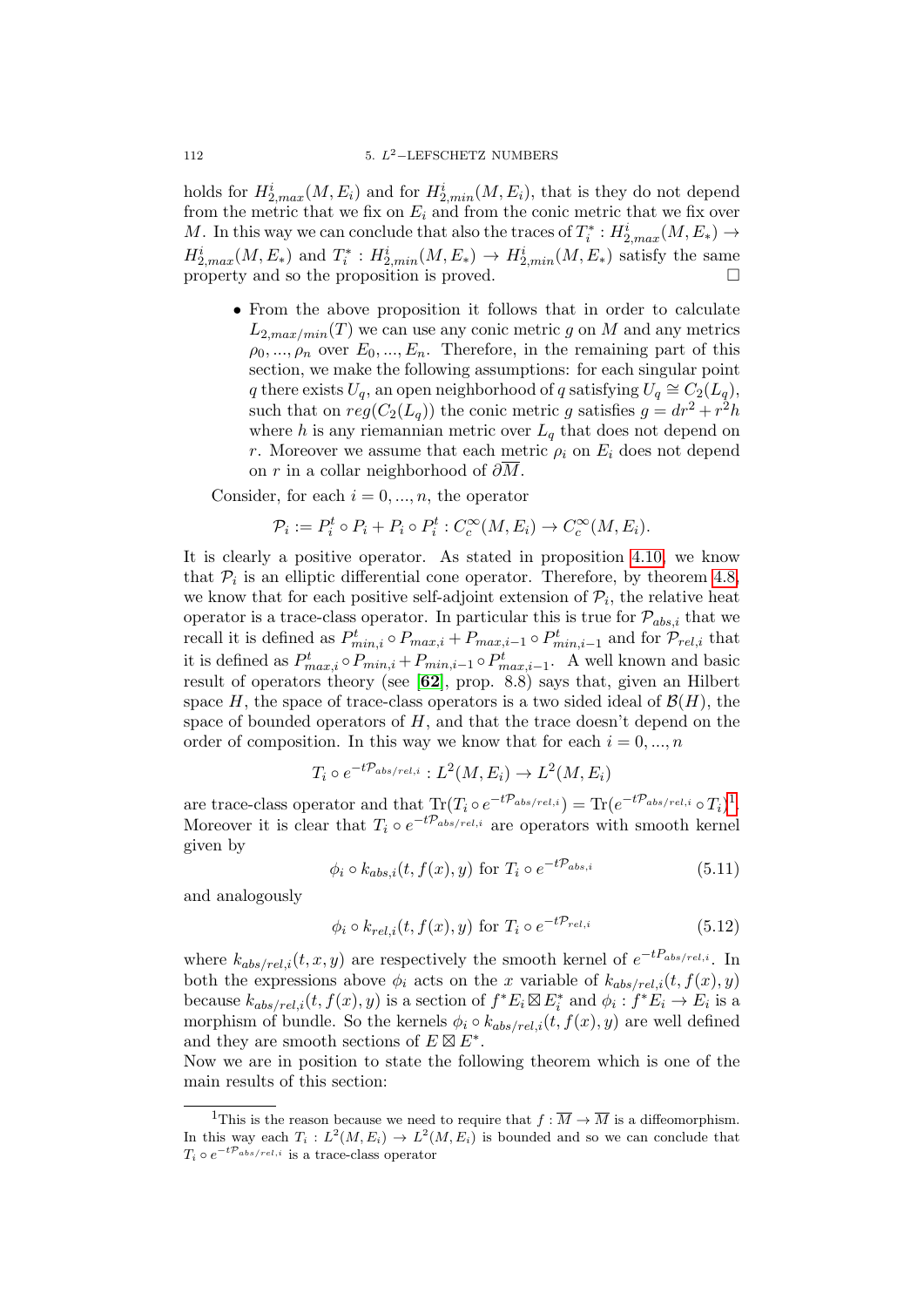<span id="page-112-0"></span>THEOREM 5.11. Consider an elliptic complex of differential cone operators as in  $(5.8)$  and let T be a geometric endomorphism as in definition [5.1.](#page-106-0) Then

<span id="page-112-1"></span>
$$
L_{2,max}(T) = \sum_{i=0}^{n} (-1)^{i} \text{Tr}(T_i \circ e^{-t\mathcal{P}_{abs,i}})
$$
(5.13)

and analogously

<span id="page-112-2"></span>
$$
L_{2,min}(T) = \sum_{i=0}^{n} (-1)^{i} \operatorname{Tr}(T_i \circ e^{-t\mathcal{P}_{rel,i}})
$$
(5.14)

In particular, in both the equalities, the member on the right hand side does not depend on t.

We need to state some propositions in order to prove the above theorem. We give the proof only for the complex  $(L^2(M, E_i), P_{max,i})$ . The other one is completely analogous.

<span id="page-112-3"></span>Lemma 5.12. Consider an abstract Fredholm complex as in [\(1.1\)](#page-16-0) and let T be an endomorphism of this complex, that is  $T = (T_0, ..., T_n)$ , for each  $i = 0, ..., n$   $T_i : H_i \to H_i$  is bounded and  $D_i \circ T_i = T_{i+1} \circ D_i$  on  $\mathcal{D}(D_i)$ . Let  $\pi_i: H_i \to \mathcal{H}_i(H_*, D_*)$  be the orthogonal projection induced by the Kodaira decomposition of proposition [1.2.](#page-17-0) Then for each  $i = 0, ..., n$  we have

$$
\text{Tr}(\pi_i \circ T_i : \mathcal{H}^i(H_*, D_*) \to \mathcal{H}^i(H_*, D_*)) = \text{Tr}(T_i^* : H^i(H_*, D_*) \to H^i(H_*, D_*))
$$

PROOF. Let  $\gamma$ :  $\mathcal{H}^i(H_*, D_*) \to H^i(H_*, D_*)$  the isomorphism of [\(1.6\)](#page-17-1). Then it is clear that  $T_i^*$ , that is the endomorphism of  $H^i(H_*, D_*)$  induced by  $T_i$ , satisfies  $T_i^* = \gamma \circ \pi_i \circ T_i \circ \gamma^{-1}$ . Now from this it follows immediately that  $\text{Tr}(\pi_i \circ T_i : \mathcal{H}^i(H_*, D_*) \to \mathcal{H}^i(H_*, D_*)) = \text{Tr}(T_i^* : H^i(H_*, D_*) \to$  $H^i(H_*,D_*).$ 

Lemma 5.13. We have the following properties.

- (1) For each  $i = 0, ..., n$  the operators  $P_{abs,i}$  have the same non zero eigenvalues.
- (2) Let  $E_i(\lambda)$  be the eigenspace relative to  $\mathcal{P}_{abs,i}$  and the eigenvalue  $\lambda$ . Then  $E_i(\lambda)$  is finite dimensional and made of smooth eigensections.
- (3) Finally, for each eigenvalue  $\lambda \neq 0$ , consider the following complex:

$$
\cdots \xrightarrow{P_{max,i-1}^{\lambda}} E_i(\lambda) \xrightarrow{P_{max,i}^{\lambda}} E_{i+1}(\lambda) \xrightarrow{P_{max,i+1}^{\lambda}} E_{i+2}(\lambda) \xrightarrow{P_{max,i+2}^{\lambda}} \cdots \qquad (5.15)
$$

where  $P_{max,i}^{\lambda} := P_{max,i}|_{E_i(\lambda)}$  Then it is an acyclic complex.

PROOF. Let  $\lambda \neq 0$  an eigenvalue of  $\mathcal{P}_{abs,i}$  and let  $s \in \mathcal{D}(\mathcal{P}_{abs,i})$  such that  $\mathcal{P}_{abs,i}(s) = \lambda s$ . Consider  $P_{max,i}(s)$ . Then  $P_{max,i}(s) \in \mathcal{D}(\mathcal{P}_{abs,i+1})$  if and only if  $P_{min,i}^t(P_{max,i}(s)) \in \mathcal{D}(P_{max,i})$ . Clearly  $P_{min,i}^t(P_{max,i}(s)) \in \mathcal{D}(P_{max,i})$  if and only if  $(P_{min,i}^t(P_{max,i}(s)) + P_{max,i-1}(P_{min,i-1}^t(s))) \in \mathcal{D}(P_{max,i})$ . But this last condition is satisfied because  $P_{min,i}^t(P_{max,i}(s)) + P_{max,i-1}(P_{min,i-1}^t(s))$  $= \mathcal{P}_{abs,i}(s) = \lambda s$  and this implies that  $P_{max,i}(s) \in \mathcal{D}(\mathcal{P}_{abs,i+1})$  and that  $\mathcal{P}_{abs,i+1}(P_{max,i}(s)) = \lambda P_{max,i}(s)$ . In the same way, if  $s \in \mathcal{D}(\mathcal{P}_{abs,i+1})$  satisfies  $\mathcal{P}_{abs,i+1}(s) = \lambda s$ , then  $P^t_{min,i}(s) \in \mathcal{D}(\mathcal{P}_{abs,i})$  and  $\mathcal{P}_{abs,i}(P^t_{min,i}(s)) =$  $\lambda P_{min,i}^t(s)$ . Therefore we can conclude that for each  $i = 0, ..., n$  the operators  $\mathcal{P}_{abs,i}$  and  $\mathcal{P}_{abs,i+1}$  have the same non zero eigenvalues.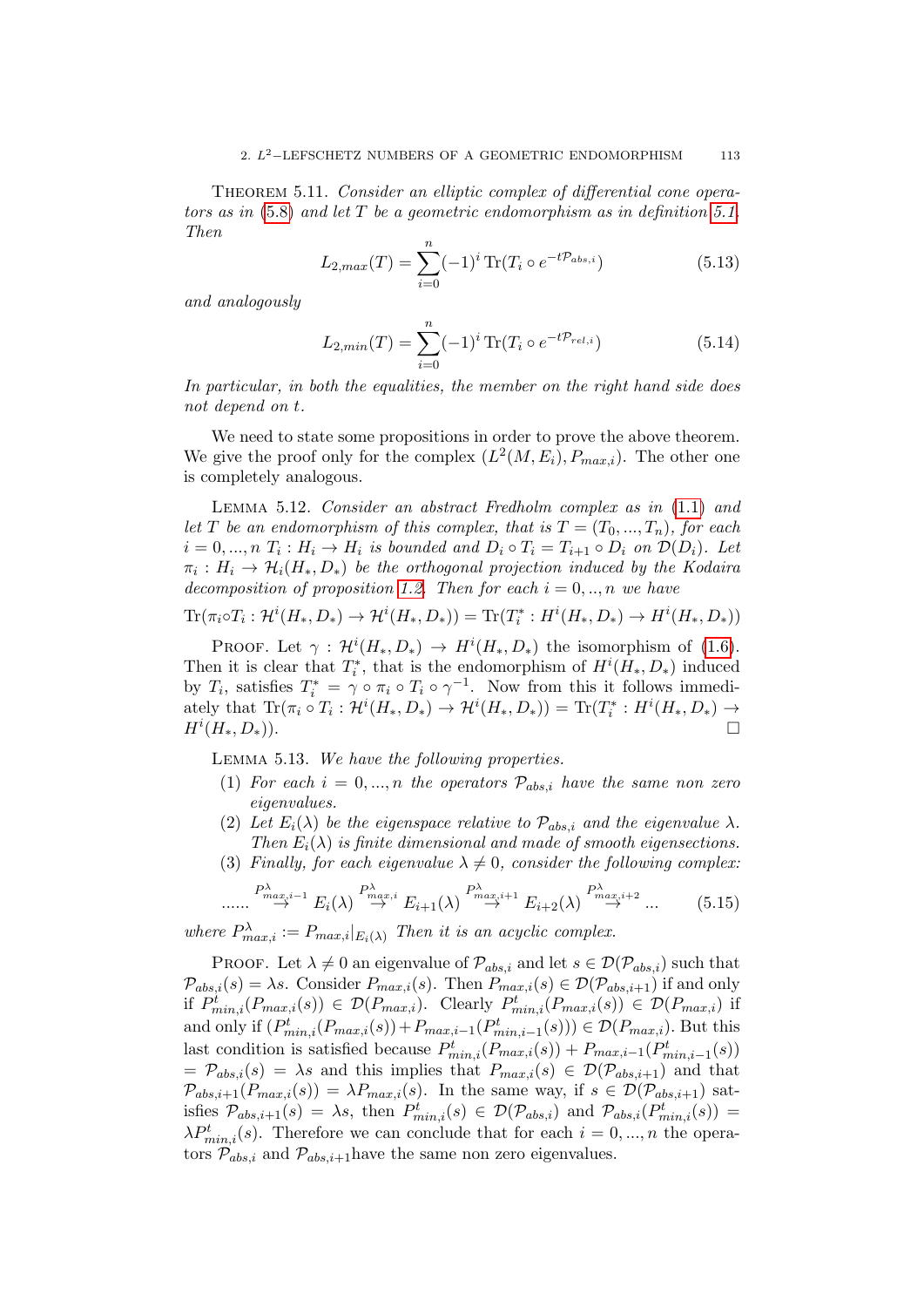Now consider the eigenspaces  $E_i(\lambda)$ . That is finite dimensional for each  $\lambda \neq 0$  follows by the fact that  $e^{-t\mathcal{P}_{abs,i}}$  is a trace-class operator while that it is finite dimensional for  $\lambda = 0$  follows by the fact that  $\mathcal{P}_{abs,i}$  is a Fredholm operator on its domain endowed with the graph norm. Moreover elliptic regularity tells us that  $E_i(\lambda)$  is made of smooth eigensections. Finally consider

<span id="page-113-0"></span>
$$
\cdots \xrightarrow{P_{max,i-1}^{\lambda}} E_i(\lambda) \stackrel{P_{max,i}^{\lambda}}{\rightarrow} E_{i+1}(\lambda) \stackrel{P_{max,i+1}^{\lambda}}{\rightarrow} E_{i+2}(\lambda) \stackrel{P_{max,i+2}^{\lambda}}{\rightarrow} \cdots \qquad (5.16)
$$

where  $P_{max,i}^{\lambda} := P_{max,i}|_{E_i(\lambda)}$ .

Let  $s \in Ker(P_{max,i})$ . Then  $\mathcal{P}_{abs,i}(s) = \lambda s = P_{max,i-1}(P_{min}^t(s))$ . Therefore  $s \in ran(P_{max,i-1})$  and this implies that [\(5.16\)](#page-113-0) is a long exact sequences, or in other words, it is an acyclic complex.

Now we state the last result we need to prove theorem [5.11.](#page-112-0) We take it from  $[3]$  $[3]$  $[3]$ .

Lemma 5.14. Consider a complex of finite dimensional vector space

<span id="page-113-1"></span>
$$
0 \to V_0 \stackrel{f_0}{\to} \dots \stackrel{f_{i-1}}{\to} V_i \stackrel{f_i}{\to} V_{i+1} \stackrel{f_{i+1}}{\to} V_{i+2} \stackrel{f_{i+2}}{\to} \dots \stackrel{f_{n-1}}{\to} V_n \stackrel{f_n}{\to} 0. \tag{5.17}
$$

and for each i let  $G_i : V_i \to V_i$  an endomorphism such that  $f_i \circ G_i = G_{i+1} \circ f_i$ . Then

$$
\sum_{i=0}^{n} (-1)^{i} \operatorname{Tr}(G_{i}) = \sum_{i=0}^{n} (-1)^{i} \operatorname{Tr}(G_{i}^{*})
$$

where  $G_i^*$  is the endomorphism of the i–th cohomology group of the complex  $(5.17)$  induced by  $G_i$ .

Proof. See [[3](#page-136-0)].

PROOF. (of theorem [5.11\)](#page-112-0). As said above we give the proof only for [\(5.13\)](#page-112-1). The proof for [\(5.14\)](#page-112-2) is completely analogous. Consider the heat operator  $e^{-t\mathcal{P}_{abs,i}}: L^2(M, E_i) \to L^2(M, E_i)$ . By the third point of theorem [4.8](#page-98-0) it follows that there exists an Hilbert base of  $L^2(M, E_i)$ ,  $\{\phi_j\}_{j\in\mathbb{N}}$ , made of smooth eigensections of  $\mathcal{P}_{abs,i}$ , in such way the smooth kernel of  $e^{-t\mathcal{P}_{abs,i}}$ satisfies  $k(t, x, y) = \sum_j e^{-t\lambda_j} \dot{\phi}_j(x) \boxtimes \phi_j^*(y)$ . Moreover, by the fact that  $T_i: L^2(M, E_i) \to L^2(M, E_i)$  is bounded, we know that  $T_i \circ e^{-t\mathcal{P}_{abs,i}}$  and  $e^{-t\mathcal{P}_{abs,i}} \circ T_i$  are trace class and that  $\text{Tr}(T_i \circ e^{-t\mathcal{P}_{abs,i}}) = \text{Tr}(e^{-t\mathcal{P}_{abs,i}} \circ T_i)$ . Now, if we label  $\pi(i, \lambda_j)$  the orthogonal projection  $\pi(i, \lambda_j) : L^2(M, E_i) \to E_i(\lambda_j)$ , then we can write  $e^{-t\mathcal{P}_{abs,i}} = \sum_j e^{-t\lambda_j} \pi(i, \lambda_j)$  and therefore  $e^{-t\mathcal{P}_{abs,i}} \circ T_i =$  $(\sum_j e^{-t\lambda_j}\pi(i,\lambda_j)) \circ T_i = \sum_j e^{-t\lambda_j}(\pi(i,\lambda_j) \circ T_i)$ . In this way we get

$$
\text{Tr}(T_i \circ e^{-t\mathcal{P}_{abs,i}}) = \text{Tr}(e^{-t\mathcal{P}_{abs,i}} \circ T_i) = \sum_j e^{-t\lambda_j} \text{Tr}((\pi(i,\lambda_j) \circ T_i)). \tag{5.18}
$$

Consider  $\sum_{i=0}^{n}(-1)^{i}\operatorname{Tr}(T_{i}\circ e^{-t\mathcal{P}_{abs,i}})$ . Then  $\sum_{i=0}^{n}(-1)^{i}\operatorname{Tr}(T_{i}\circ e^{-t\mathcal{P}_{abs,i}})$  =

<span id="page-113-2"></span>
$$
= \sum_{i=0}^{n} (-1)^{i} \sum_{j} e^{-t\lambda_{j}} \operatorname{Tr}((\pi(i,\lambda_{j}) \circ T_{i})) = \sum_{j} e^{-t\lambda_{j}} \sum_{i=0}^{n} (-1)^{i} \operatorname{Tr}((\pi(i,\lambda_{j}) \circ T_{i})).
$$
\n(5.19)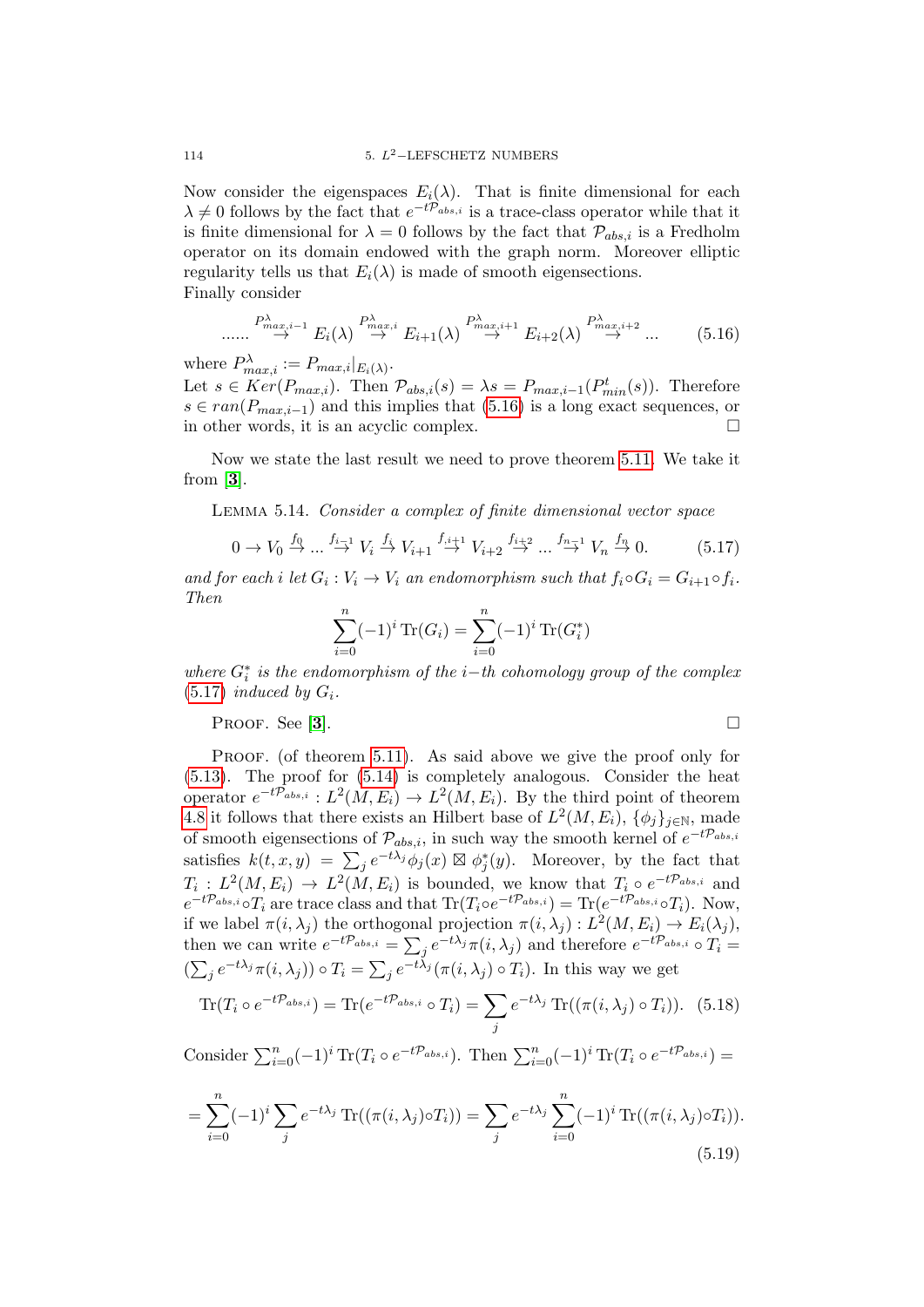Now examine carefully this last expression. Both  $\pi(i, \lambda_j) \circ T_i : L^2(M, E_i) \to$  $E_i(\lambda_j)$  and  $\pi(i, \lambda_j) : L^2(M, E_i) \to E_i(\lambda_j)$  are trace-class operators. This implies that  $\text{Tr}(\pi(i, \lambda_i) \circ T_i) = \text{Tr}(\pi(i, \lambda_i) \circ \pi(i, \lambda_i) \circ T_i) = \text{Tr}(\pi(i, \lambda_i) \circ T_i \circ T_i)$  $\pi(i, \lambda_j)$  and this last one is equal to the trace of  $\pi(i, \lambda_j) \circ T_i : E_i(\lambda_j) \to$  $E_i(\lambda_j)$ . But if we take the following complex for  $\lambda_j \neq 0$ 

$$
\cdots \stackrel{P^{\lambda}_{max,i-1}}{\rightarrow} E_i(\lambda_j) \stackrel{P^{\lambda}_{max,i}}{\rightarrow} E_{i+1}(\lambda_j) \stackrel{P^{\lambda}_{max,i+1}}{\rightarrow} E_{i+2}(\lambda_j) \stackrel{P^{\lambda}_{max,i+2}}{\rightarrow} \cdots \qquad (5.20)
$$

we know that [\(5.20\)](#page-114-0) is an acyclic complex. Moreover it is immediate to check that  $\pi(i, \lambda_j) \circ T_i$  is an endomorphism of [\(5.20\)](#page-114-0) and therefore, applying lemma [5.17,](#page-113-1) we can conclude that  $\sum_{i=0}^{n}(-1)^{i} \text{Tr}(\pi(i, \lambda_j) \circ T_i) = 0$  for  $\lambda_j \neq 0$ . This leads to a relevant simplification of [\(5.19\)](#page-113-2):

$$
\sum_{i=0}^{n} (-1)^{i} \operatorname{Tr}(T_{i}e^{-t\mathcal{P}_{abs,i}}) = \sum_{j} e^{-t\lambda_{j}} \sum_{i=0}^{n} (-1)^{i} \operatorname{Tr}(\pi(i,\lambda_{j}) \circ T_{i}) = (5.21)
$$

$$
\sum_{i=0}^{n} (-1)^{i} \operatorname{Tr}(\pi(i,0) \circ T_{i}).
$$

Finally, using lemma [5.12,](#page-112-3) it follows that  $\text{Tr}(\pi(i,0) \circ T_i) = \text{Tr}(T_i^*)$  and therefore the theorem is proved.

As an immediate consequence of theorem [5.11](#page-112-0) we have the following corollary

<span id="page-114-1"></span>COROLLARY 5.15. In the same assumptions of theorem [5.11](#page-112-0) then

$$
L_{2,max}(T) = \lim_{t \to 0} \sum_{i=0}^{n} (-1)^{i} \operatorname{Tr}(T_i \circ e^{-t\mathcal{P}_{abs,i}})
$$
(5.22)

and analogously

<span id="page-114-0"></span>......

$$
L_{2,min}(T) = \lim_{t \to 0} \sum_{i=0}^{n} (-1)^{i} \operatorname{Tr}(T_i \circ e^{-t\mathcal{P}_{rel,i}})
$$
(5.23)

Before to go ahead we add some comments to theorem [5.11.](#page-112-0)

REMARK 5.1. In the statement of theorem [5.11](#page-112-0) we assume that the endomorphism  $T$  satisfies definition [5.1.](#page-106-0) But from the proof it is clear that the particular structure of the endomorphism, that is  $T_i = \phi_i \circ f^*$ doesn't play any role. It is just a sufficient condition to assure that each  $T_i$  induces a bounded map acting on  $L^2(M, E_i)$  and that T is an endomorphism of  $(L^2(M, E_i), P_{max/min,i})$ . Therefore if we have a n– tuple of map  $T = (T_1, ..., T_n)$  such that, for each  $i = 0, ..., n$ ,  $T_i : L^2(M, E_i) \to L^2(M, E_i)$ is bounded and  $T_{i+1} \circ P_{max/min,i} = P_{max/min,i} \circ T_i$  on  $\mathcal{D}(P_{max/min,i})$  then we can state and prove theorem [5.11](#page-112-0) in the same way.

REMARK 5.2. We stated theorem [5.11](#page-112-0) in the case of an elliptic complex of differential cone operators over a compact manifold with conical singularities. This is because, using the result coming from the theory of elliptic differential cone operators, we know that  $(L^2(M, E_i), P_{max/min,i})$  are Fredholm complexes and that  $e^{-t\mathcal{P}_{abs/rel,i}}$  are trace-class operators. Therefore it is possible to define maximal and minimal  $L^2$ -Lefschetz numbers and to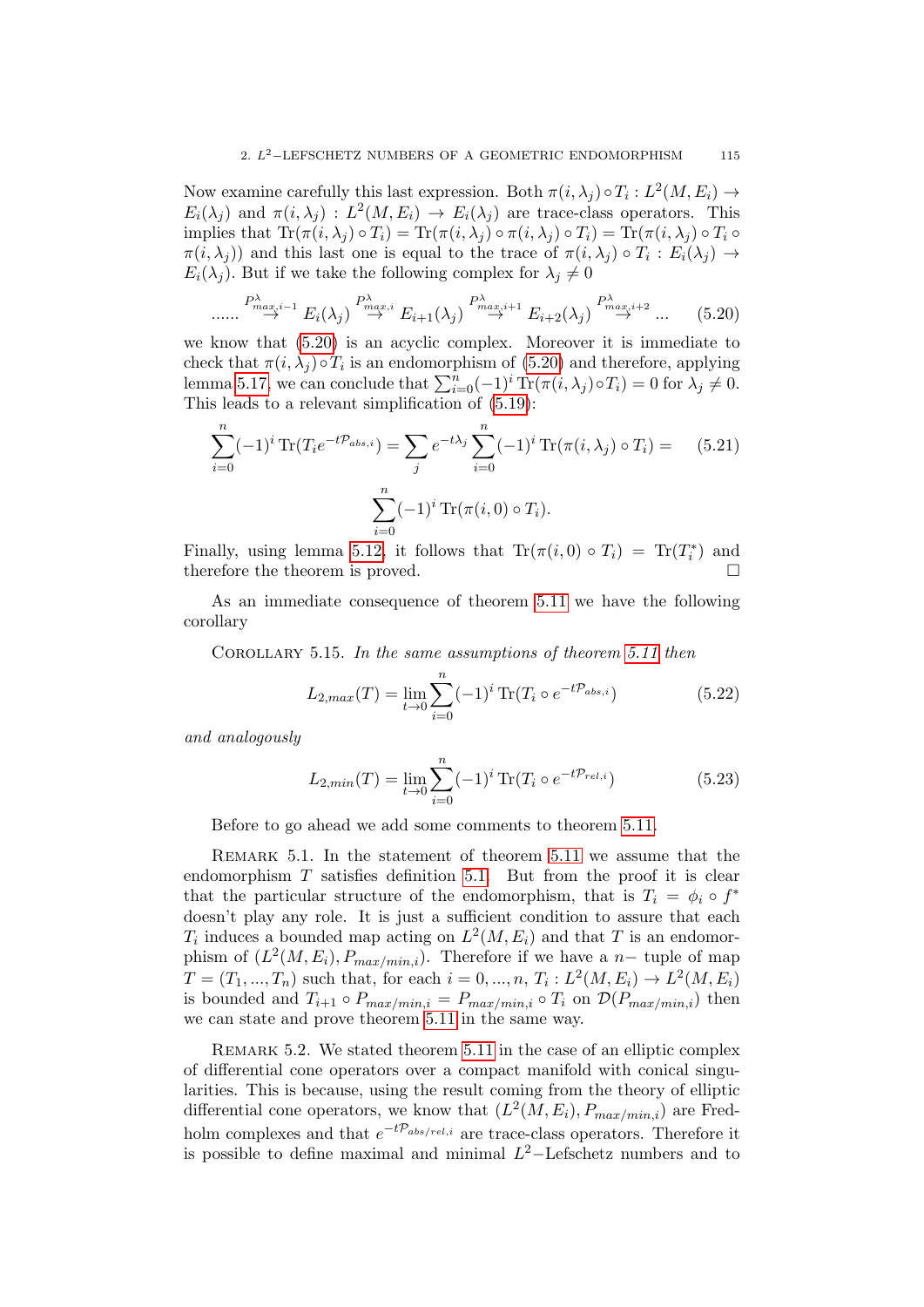prove theorem [5.11.](#page-112-0) A priori it is not possible to do the same for an arbitrary elliptic complex of differential operators over a (possible incomplete) riemannian manifold  $(M, g)$ . But it is clear that if we know that the maximal and the minimal extension of our complex are Fredholm complexes and that for each i the heat operator constructed from the i-th laplacian associated to the maximal/minimal complex is a trace-class operator, then it is possible to state and prove in the same way formulas [\(5.13\)](#page-112-1) and [\(5.14\)](#page-112-2) for the  $L^2$ –Lefschetz numbers associated to the maximal and minimal extension of our complex.

We conclude the section with the following theorems:

<span id="page-115-0"></span>THEOREM 5.16. Let  $X$  be a compact manifold with conical singularities of dimension  $m+1$  and let g be a conic metric on  $reg(X) = M$ . Consider an elliptic complex of differential cone operators as in [\(5.8\)](#page-110-0) and let  $T = \phi \circ f^*$ be a geometric endomorphism of [\(5.8\)](#page-110-0) as in definition [5.1.](#page-106-0) Finally suppose that f has only simple fixed points. Then we have:

$$
L_{2,max/min}(T) = \lim_{t \to 0} (\sum_{q \in Fix(f)} \sum_{i=0}^{n} (-1)^{i} \int_{U_q} tr(T \circ e^{-t\mathcal{P}_{abs/rel,i}}) dvol_g) (5.24)
$$

where  $U_q$  is an open neighborhood of  $q \in Fix(f)$ .

PROOF. We know, by the assumptions, that  $f$  has only simple fixed points. For each of these point, that we label q, let  $U_q$  be an open neighbor-hood of q. Then, using again corollary [5.15,](#page-114-1) we know that  $L_{2,max/min}(T) =$  $\lim_{t\to 0} \sum_i (-1)^i \int_M \text{tr}(T_i \circ e^{-t\mathcal{P}_{abs/rel,i}})$ . Obviously we can break the member on the right as

$$
\sum_{q \in Fix(f)} \sum_{i=0}^{n} (-1)^{i} \int_{U_q} \text{tr}(T_i \circ e^{-t\mathcal{P}_{abs/rel,i}}) dvol_g +
$$
  
+ 
$$
\sum_{i=0}^{n} (-1)^{i} \int_{V} \text{tr}(T_i \circ e^{-t\mathcal{P}_{abs/rel,i}}) dvol_g
$$

where  $V = M - \bigcup_{q \in Fix(f)} U_q$ . Clearly, in the term on the left we mean the regular part of  $U_q$  when  $q \in Fix(f) \cap sing(X)$ . Now, as remarked previously, we know that  $f(q) = q$  for each  $q \in sing(X)$ . This implies  $\{(f(q), q) : q \in V\}$  is a compact subset of  $M \times M$  disjoint from  $\Delta_M$ . So we can use the second property of theorem [4.14](#page-100-0) to conclude that

$$
\lim_{t \to 0} \int_{V} \text{tr}(\phi_i \circ e^{-t\mathcal{P}_{abs/rel,i}}(f(q), q)) dvol_g =
$$
\n
$$
= \int_{V} \lim_{t \to 0} \text{tr}(\phi_i \circ e^{-t\mathcal{P}_{abs/rel,i}}(f(q), q)) dvol_g = 0.
$$

This complete the proof.

The second point in the above theorem suggests to break the Lefschetz numbers as a contribution of two terms, that is

$$
L_{2,max/min}(T) = \mathcal{L}_{max/min}(T, \mathcal{R}) + \mathcal{L}_{max/min}(T, \mathcal{S})
$$
 (5.25)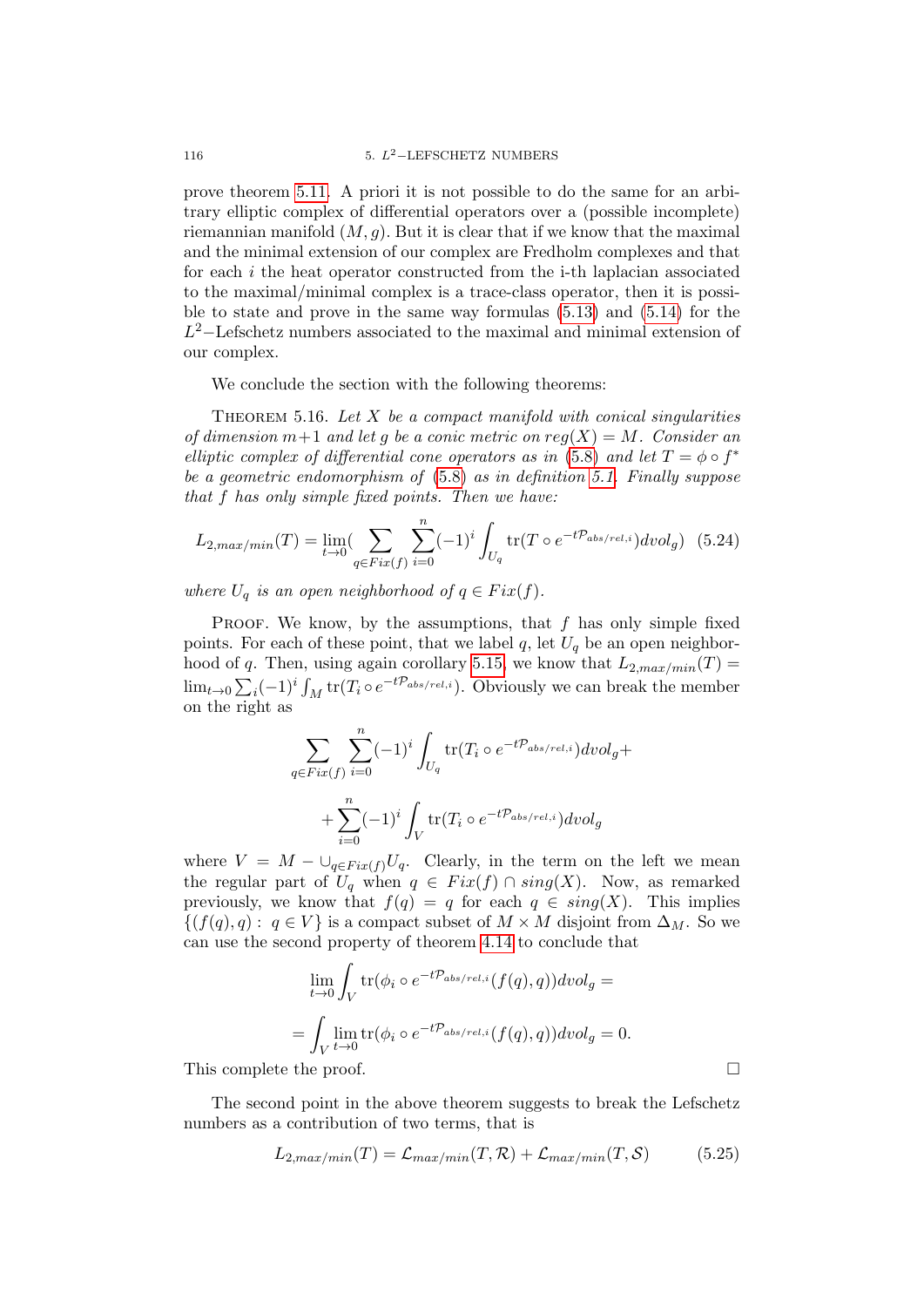where  $\mathcal{L}_{max/min}(T, \mathcal{R})$  is the contribution given by the simple fixed point lying in  $reg(X)$ , that is

$$
\mathcal{L}_{max/min}(T,\mathcal{R}) = \lim_{t \to 0} (\sum_{q \in Fix(f) \cap reg(X)} \sum_{i=0}^{n} (-1)^{i} \int_{U_q} tr(T_i \circ e^{-t\mathcal{P}_{abs/rel,i}}) dvol_g)
$$

and analogously  $\mathcal{L}_{max/min}(T, \mathcal{S})$  is the contribution given by the simple fixed point lying in  $Fix(f) \cap sing(X)$ , that is

$$
\mathcal{L}_{max/min}(T, S) = \lim_{t \to 0} (\sum_{q \in Fix(f) \cap sing(X)} \sum_{i=0}^{n} (-1)^{i} \int_{U_q} tr(T_i \circ e^{-t\mathcal{P}_{abs/rel,i}}) dvol_g).
$$

<span id="page-116-0"></span>THEOREM 5.17. In the hypothesis of the previous theorem, suppose furthermore that for each  $i = 0, ..., n$ 

$$
P_i^t \circ P_i + P_{i-1} \circ P_{i-1}^t : C_c^{\infty}(M, E_i) \to C_c^{\infty}(M, E_i)
$$

is a generalized Laplacian (see definition [4.13\)](#page-100-1). Then we get :

$$
L_{2,max}(T) = \sum_{q \in Fix(f) \cap M} \sum_{i=0}^{n} \frac{(-1)^{i} \operatorname{Tr}(\phi_{i})}{|det(Id - d_{q}f)|} + \mathcal{L}_{2,max}(T, \mathcal{S}).
$$

Analogously for  $L_{2,min}(T)$  we have

$$
L_{2,min}(T) = \sum_{q \in Fix(f) \cap M} \sum_{i=0}^{n} \frac{(-1)^{i} \operatorname{Tr}(\phi_{i})}{|det(Id - d_{q}f)|} + \mathcal{L}_{2,min}(T, \mathcal{S}).
$$

PROOF. By theorem [5.16,](#page-115-0) we know that the  $L^2$ -Lefschetz numbers depend only on the simple fixed point of  $f$  and that we can localize their contribution, that is,

$$
L_{2,max/min}(T) = \lim_{t \to 0} (\sum_{q \in Fix(f)} \sum_{i=0}^{n} (-1)^i \int_{U_q} tr(T \circ e^{-t\mathcal{P}_{abs/rel,i}}) dvol_g)
$$

where  $U_q$  is an arbitrary open neighborhood of q. Now if  $q \in reg(X) \cap$  $Fix(f)$ , by the assumptions, we can use the local asymptotic expansion recalled in the last point of theorem [4.14.](#page-100-0) Now, to get the conclusion, the proof is exactly the same as in the closed case; see for example [[9](#page-136-1)] theorem 6.6 or  $\mathbf{62}$  $\mathbf{62}$  $\mathbf{62}$  theorem theorem 10.12.

We have the following immediate corollary:

<span id="page-116-1"></span>COROLLARY 5.18. In the same hypothesis of theorem [5.17;](#page-116-0) Then:

- (1)  $\mathcal{L}_{max}(T,\mathcal{R}) = \mathcal{L}_{min}(T,\mathcal{R})$  that is, the simple fixed points in M give the same contributions for both the Lefschetz numbers  $L_{2,max/min}(T)$ .
- (2)  $\mathcal{L}_{max/min}(T, \mathcal{S})$  do not depend on the particular conic metric fixed on M and on the metrics  $\rho_0, ..., \rho_n$  respectively fixed on  $E_0, ..., E_n$ .

Proof. The first assertion is an immediate consequence of the second point of theorem [5.17.](#page-116-0) For the second statement, by proposition [5.10,](#page-110-1) we know that  $L_{2,max/min}(T)$  are independent on the conic metric we put over M and on the metric  $\rho_0, ..., \rho_n$  respectively on  $E_0, ..., E_n$ . Again, by the second point of theorem [5.17,](#page-116-0) we know that also  $\mathcal{L}_{max/min}(T, \mathcal{R})$  are independent from the conic metrics and on the metric  $\rho_0, ..., \rho_n$  respectively on  $E_0, ..., E_n$ .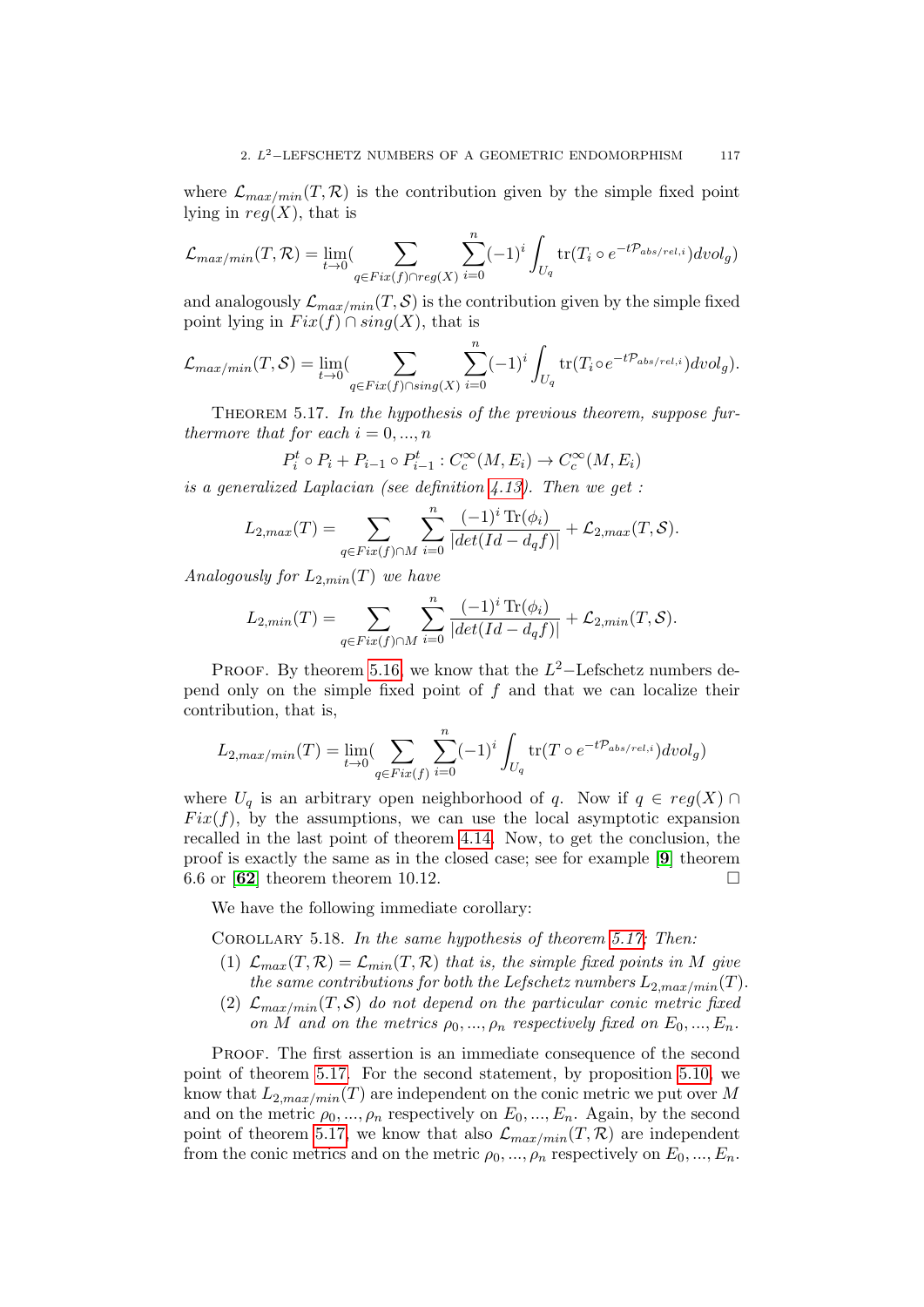Therefore the same conclusion holds for  $\mathcal{L}_{max/min}(T, \mathcal{S})$ . The corollary is  $\Box$  proved.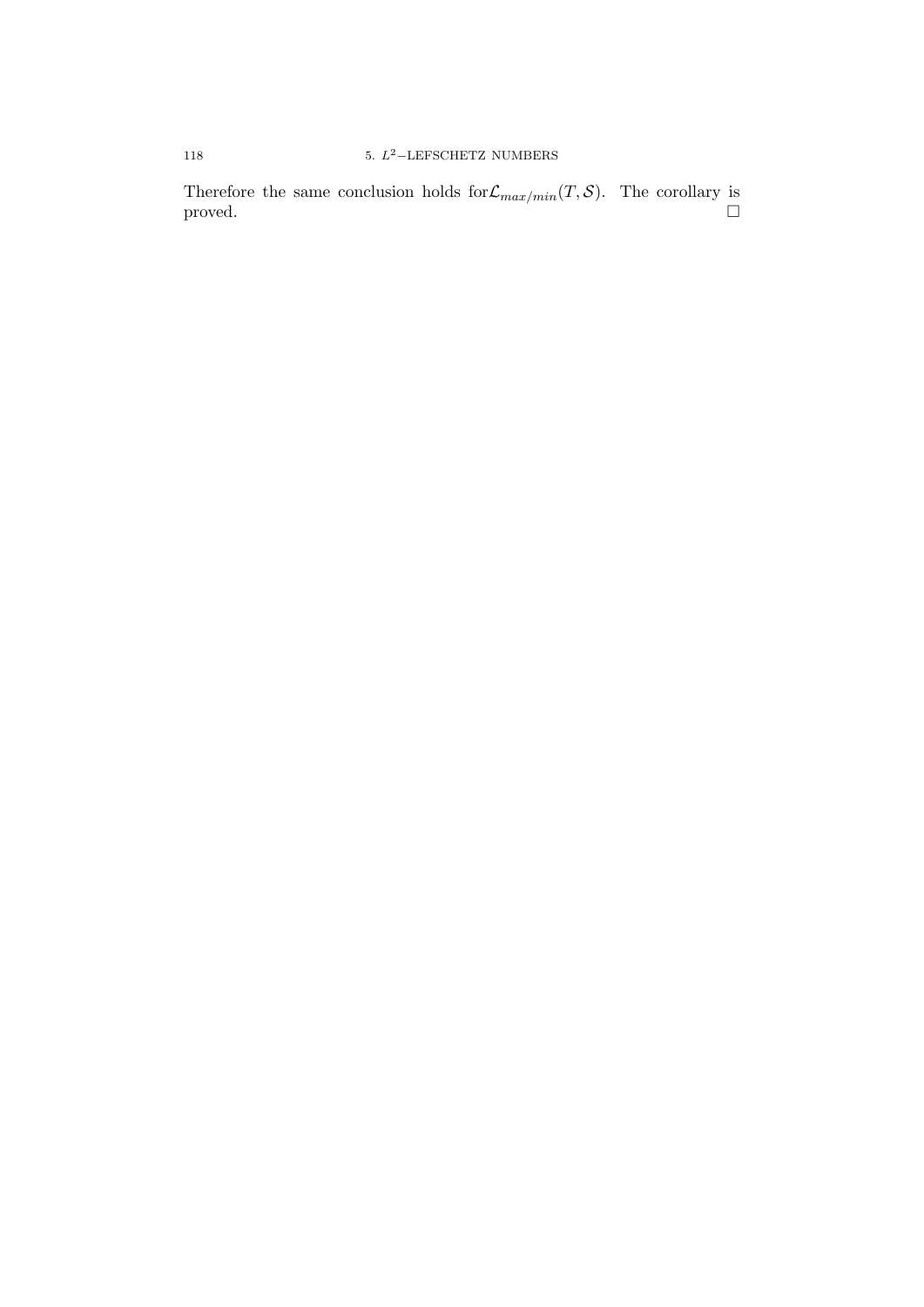### CHAPTER 6

# The contribution of the singular points

In this chapter the main formulas for the  $L^2$ -Lefschetz numbers are proved. In the fist section, under suitable hypothesis, we describe the contribution of the singular points using a sort of "modified zeta function" which involves in its definition the action of the endomorphism  $T$ . Moreover a geometric interpretation for the contribution given by the singular points of attractive or repulsive type is provided. Finally the second section concerns the case of a short elliptic complex of differential operators.

### 1. First case

The aim of this section is to give, in some particular cases, an explicit formula for  $\mathcal{L}_{max/min}(T, \mathcal{S})$ , that is for the contribution given by the singular points to the Lefschetz numbers  $L_{2,max/min}(T)$ .

Consider the same situation described in theorem [5.16.](#page-115-0) Suppose moreover that the following properties hold:

(1) For each  $q \in sing(X)$  there exists an isomorphism  $\chi_q : U_q \to$  $C_2(L_q)$  such that on  $[0, 2) \times L_q$ , using [\(4.5\)](#page-96-1), each operator  $A_k$  is constant in x and, using the decomposition  $(5.5)$ , the map f takes the form:

<span id="page-118-1"></span>
$$
f = (rA(p), B(p)).\tag{6.1}
$$

(2) On  $reg(C_2(L_q))$ , using again the isomorphism  $\chi_q: U_q \to C_2(L_q)$ , the conic metric g satisfies  $g = dr^2 + r^2h$  with h that does not depend on r and each metric  $\rho_i$  on  $E_i$  does not depend on r in a collar neighborhood of  $\partial M$ .

Before stating the next theorem we recall a definition from [[51](#page-137-1)].

<span id="page-118-0"></span>DEFINITION 6.1. Let  $U_t: L^2(\mathit{reg}(C(N)), E) \to L^2(\mathit{reg}(C(N)), E)$  be the isometry as defined in the proof of lemma [\(4.17\)](#page-102-0), that is  $U_t(\gamma) = t^{\frac{n+1}{2}} \gamma(tr, p)$ . Consider an operator  $P_0 \in \text{Diff}_0^{\mu,\nu}(reg(C(N)))$  such that, using the expres-sion [\(4.5\)](#page-96-1), each  $A_k$  is constant in x. Then a closed extension P of  $P_0$  is said scalable if  $U_t^*PU_t = t^{\nu}P$ .

<span id="page-118-2"></span>LEMMA 6.2. Given  $P_0 \in \mathrm{Diff}_0^{\mu,\nu}(\mathit{reg}(C(N)))$  as in definition [6.1](#page-118-0) then  $P_{0,max}$  and  $P_{0,min}$  are always scalable. If we take  $P_0^t$ , the formal adjoint of  $P_0$ , then also  $P_{0,min}^t \circ P_{0,max}$ ,  $P_{0,max}^t \circ P_{0,min}$ ,  $P_{0,min} \circ P_{0,max}^t$  and  $P_{0,max} \circ P_{0,max}^t$  $P_{0,min}^{t}$  are scalable extensions of  $P_0^t \circ P_0$  and  $P_0 \circ P_0^t$  respectively. Finally, if in a complex we consider  $\mathcal{P}_i := P_i^t \circ P_i + P_{i-1} \circ P_{i-1}^t$  (see the statement of theorem [5.17\)](#page-116-0) then also the closed extension  $\mathcal{P}_{abs,i}$  and  $\mathcal{P}_{rel,i}$  (see [\(1.15\)](#page-19-0) and [\(1.16\)](#page-19-1)) are scalable extensions.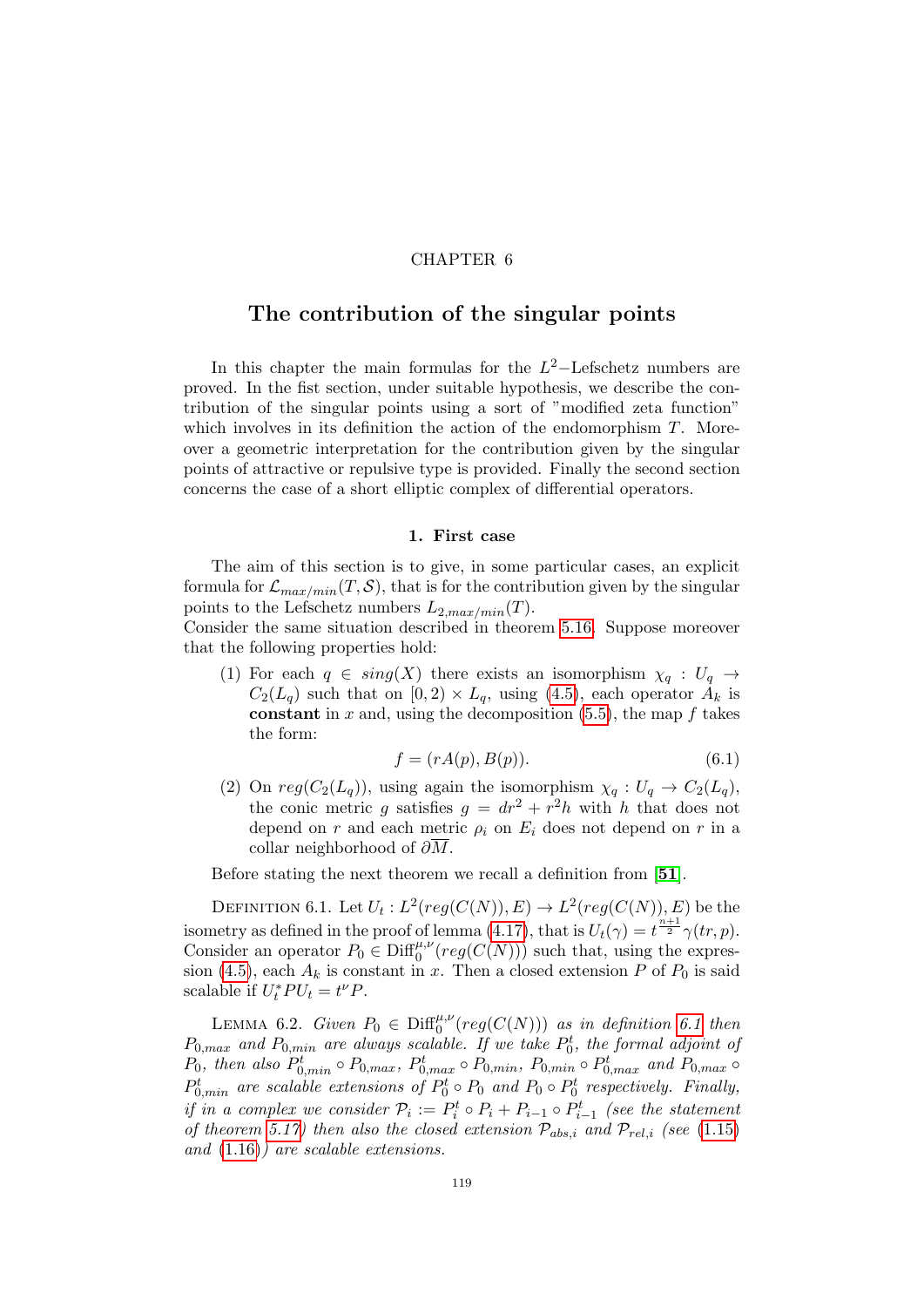PROOF. For the first assertion see [[51](#page-137-1)] pag. 58. The others assertions are an immediate consequence of the previous one and of the definition of scalable extension.

Now we are ready to state the following theorem:

<span id="page-119-0"></span>THEOREM 6.3. In the same hypothesis of theorem [5.16.](#page-115-0) Suppose moreover that the two properties described above definition [6.1](#page-118-0) hold. Then we have:

$$
\mathcal{L}_{max/min}(T, \mathcal{S}) = \tag{6.2}
$$

 $\sum$  $q\in sing(X)$  $\sum_{n=1}^{\infty}$  $i=0$  $(-1)^i\frac{1}{2}$  $2\nu$  $\int^{\infty}$ 0  $dx$  $\boldsymbol{x}$ Z  $L_q$  $\mathrm{tr}(\phi_i \circ e^{-x\mathcal{P}_{abs/rel,i}}(A(p),B(p),1,p)) dvol_h.$ 

PROOF. Let  $q \in sing(X)$ . By the hypothesis we know that there exists an open neighborhood  $U_q$  and an isomorphism  $\chi_q: U_q \to C_2(L_q)$  such that, on  $C_2(L_q)$ , f takes the form [\(6.1\)](#page-118-1) and each  $A_k$  is constant in x. Using the properties stated in [[51](#page-137-1)] pag. 42-43, we get that the limit

$$
\lim_{t \to 0} \int_{reg(U_q)} tr(\phi_i \circ e^{-t\mathcal{P}_{abs/rel,i}}(rA(p), B(p), r, p)) dvol_g
$$

is equal to

$$
\lim_{t \to 0} \int_{reg(C_2(L_q))} \text{tr}(\phi_i \circ e^{-t\mathcal{P}_{abs/rel,i}}(rA(p), B(p), r, p)) r^m dvol_h dr
$$

where, with a little abuse of notation, in the second expression we mean the heat kernel associated to the absolute and relative extension of the operator, induced by  $\mathcal{P}_i|_{U_q}$  through  $\chi_q$ , acting on  $C_c^{\infty}(reg(C_2(L_q)), (\chi_q^{-1})^*E_i)$ . So, for each  $i = 0, ..., n$ , we have to calculate

$$
\lim_{t \to 0} \int_{reg(C_2(L_q))} \text{tr}(\phi_i \circ e^{-t\mathcal{P}_{abs/rel,i}}(rA(p), B(p), r, p)) r^m dr dvol_h.
$$

Moreover, we assumed that, on  $reg(C_2(L_q))$ , the conic metric g satisfies  $g = dr^2 + r^2h$  with h that does not depend on r and that each metric  $\rho_i$  on  $E_i$  does not depend on r in a neighborhood of  $\partial \overline{M}$ . This implies that, for each  $i = 0, ..., n$ , the operator  $P_i$  satisfies the assumption at the beginning of the subsection, that is each  $A_k$  does not depend on x. Therefore, using lemma [6.2,](#page-118-2) we get that  $\mathcal{P}_{abs/rel,i}$  are scalable extensions of  $\mathcal{P}_i$ . Now, after these observations, we can go on to calculate

$$
\lim_{t \to 0} \int_{reg(C_2(L_q))} \text{tr}(\phi_i \circ e^{-t\mathcal{P}_{abs/rel}}(rA(p), B(p), r, p)) dvol_g.
$$

Using lemma [4.17](#page-102-0) and the fact that  $\mathcal{P}_{abs/rel,i}$  are scalable extensions of  $\mathcal{P}_i$ we get

$$
\int_{reg(C_2(L_q))} \text{tr}(\phi_i \circ e^{-t\mathcal{P}_{abs/rel,i}}(rA(p), B(p), r, p)) r^m dr dvol_h =
$$
\n
$$
= \int_0^2 \int_{L_q} \frac{1}{r} \text{tr}(\phi_i \circ e^{-t r^{-2\nu} \mathcal{P}_{abs/rel,i}}(A(p), B(p), 1, p)) dvol_h h dr.
$$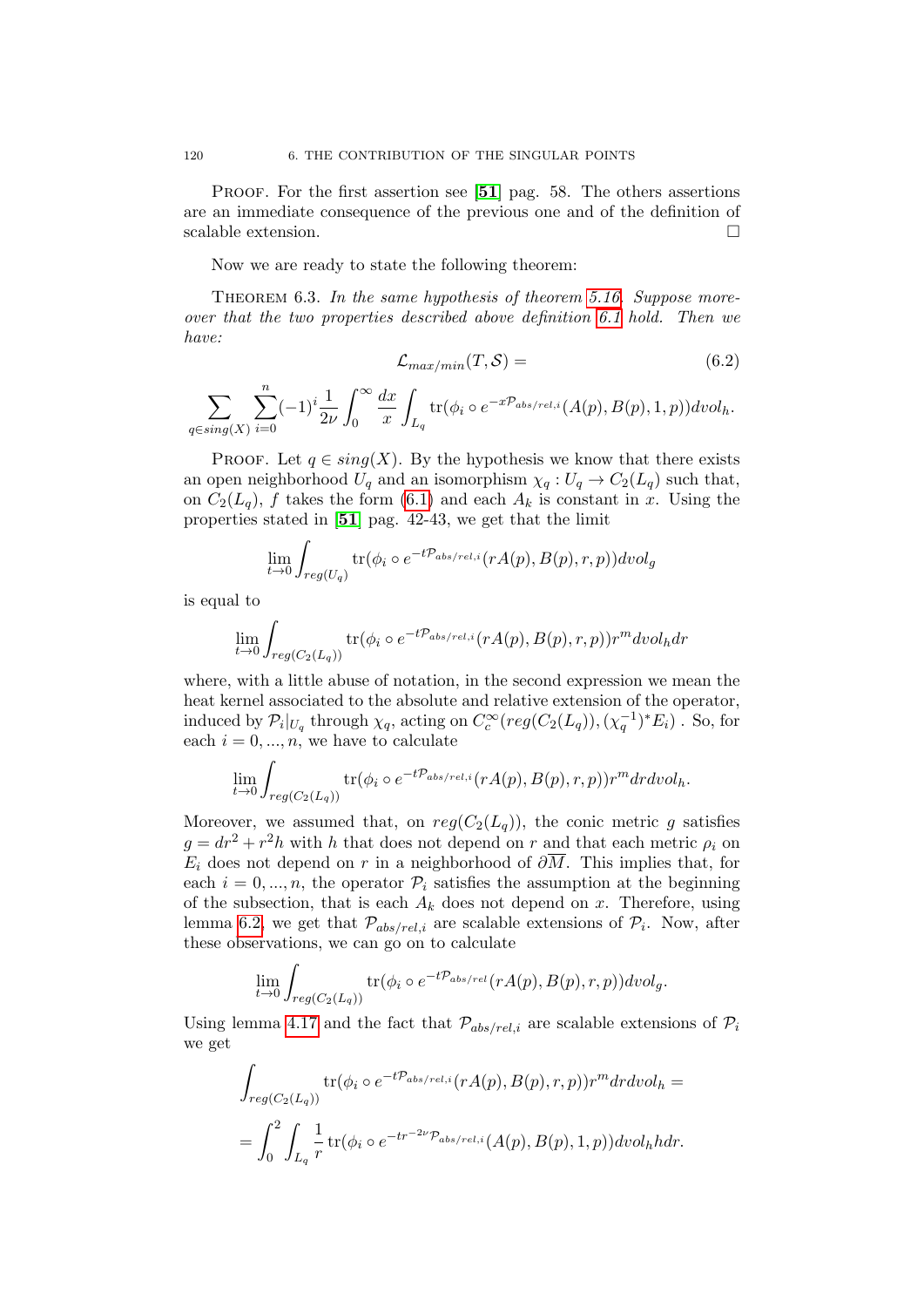Now if we put  $\frac{t}{r^{2\nu}} = x$  we get  $\frac{-2\nu t dr}{r^{2\nu+1}} = dx$  which implies that  $\frac{dr}{r} = \frac{dx}{x} =$  $-2\nu t$ dr  $rac{-2\nu t dr}{r^{2\nu+1}} \frac{r^{2\nu}}{t}$  $\frac{dv}{dt}$  and in conclusion  $\frac{dr}{r} = \frac{-1}{2\nu}$  $2\nu$  $dx$  $\frac{dx}{x}$ . Moreover when r goes to 0 then x goes to  $\infty$  and when r goes to 2 then x goes to  $\frac{t}{4}$ . So we get

<span id="page-120-2"></span>
$$
\int_0^2 \int_{L_q} \frac{1}{r} \operatorname{tr}(\phi_i \circ e^{-tr^{-2\nu} \mathcal{P}_{abs/rel,i}}(A(p), B(p), 1, p)) dvol_h h dr =
$$
  
= 
$$
\frac{1}{2\nu} \int_{t/4}^\infty \frac{dx}{x} \int_{L_q} \operatorname{tr}(\phi_i \circ e^{-x\mathcal{P}_{abs/rel,i}}(A(p), B(p), 1, p)) dvol_h.
$$
 (6.3)

Therefore to conclude we have to evaluate the limit

<span id="page-120-0"></span>
$$
\lim_{t \to 0} \frac{1}{2\nu} \int_{t/4}^{\infty} \frac{dx}{x} \int_{L_q} \text{tr}(\phi_i \circ e^{-x\mathcal{P}_{abs/rel,i}}(A(p), B(p), 1, p)) dvol_h \tag{6.4}
$$

To do this consider the term  $\int_{L_q}$  tr $(\phi_i \circ e^{-x\mathcal{P}_{abs/rel,i}}(A(p),B(p),1,p))dvol_h$ . We know, by the hypothesis, that  $f$  has only simple fixed points. In particular each  $q \in sing(X)$  is a simple fixed point. The conditions described in definition [5.6](#page-109-0) together with [\(6.1\)](#page-118-1) implies that either  $A(p) \neq 1$  for all  $p \in L_q$ or  $B: L_q \to L_q$  has not fixed points. Anyway each of these conditions implies that when p runs over  $L_q$  then  $\{(A(p), B(p), 1, p)\}$  is a compact subset of  $reg(C_2(L_q)) \times reg(C_2(L_q))$  that doesn't intersect the diagonal. Therefore we can use the second property stated in theorem [4.14](#page-100-0) to conclude that, when  $x \to 0$ ,

$$
\int_{L_q} \text{tr}(\phi_i \circ e^{-x\mathcal{P}_{abs/rel,i}}(A(p), B(p), 1, p)) dvol_h = O(x^N) \text{ for each } N > 0.
$$
\n(6.5)

In this way we can conclude that the limit  $(6.4)$  exists and we have

<span id="page-120-1"></span>
$$
\lim_{t \to 0} \frac{1}{2\nu} \int_{t/4}^{\infty} \frac{dx}{x} \int_{L_q} \text{tr}(\phi_i \circ e^{-x\mathcal{P}_{abs/rel,i}}(A(p), B(p), 1, p)) dvol_h =
$$
\n
$$
= \frac{1}{2\nu} \int_0^{\infty} \frac{dx}{x} \int_{L_q} \text{tr}(\phi_i \circ e^{-x\mathcal{P}_{abs/rel,i}}(A(p), B(p), 1, p)) dvol_h. \tag{6.6}
$$

Finally it is also clear that [\(6.6\)](#page-120-1) converges because, given a sufficient small  $\epsilon > 0$  we have

$$
(6.6) = \int_0^{\epsilon} O(x^N) dx + \int_{\epsilon}^{\infty} x^{-1} dx \int_{L_q} tr(\phi_i \circ e^{-x\mathcal{P}_{abs/rel,i}}(A(p), B(p), 1, p)) dvol_h.
$$

The first term is clearly finite and the second one is finite because, by [\(6.3\)](#page-120-2), it is the trace of  $T_i \circ e^{-t\mathcal{P}_{abs/rel,i}}$  valued in  $\epsilon$  and  $T_i \circ e^{-t\mathcal{P}_{abs/rel,i}}$  are trace-class. This completes the proof.

Now, for each  $i = 0, \ldots, n$ , using again the hypothesis and the notations of theorem [6.3,](#page-119-0) and assuming still that q is a simple fixed point for  $f$ , define the following "modified version" of the classical  $\zeta$ -function:

<span id="page-120-3"></span>
$$
\zeta_{T_i,q}(\mathcal{P}_{abs/rel,i})(s) := \tag{6.7}
$$

$$
= \frac{1}{2\nu} \int_0^\infty x^{s-1} dx \int_{L_q} tr(\phi_i \circ e^{-x\mathcal{P}_{abs/rel,i}}(A(p), B(p), 1, p)) dvol_h.
$$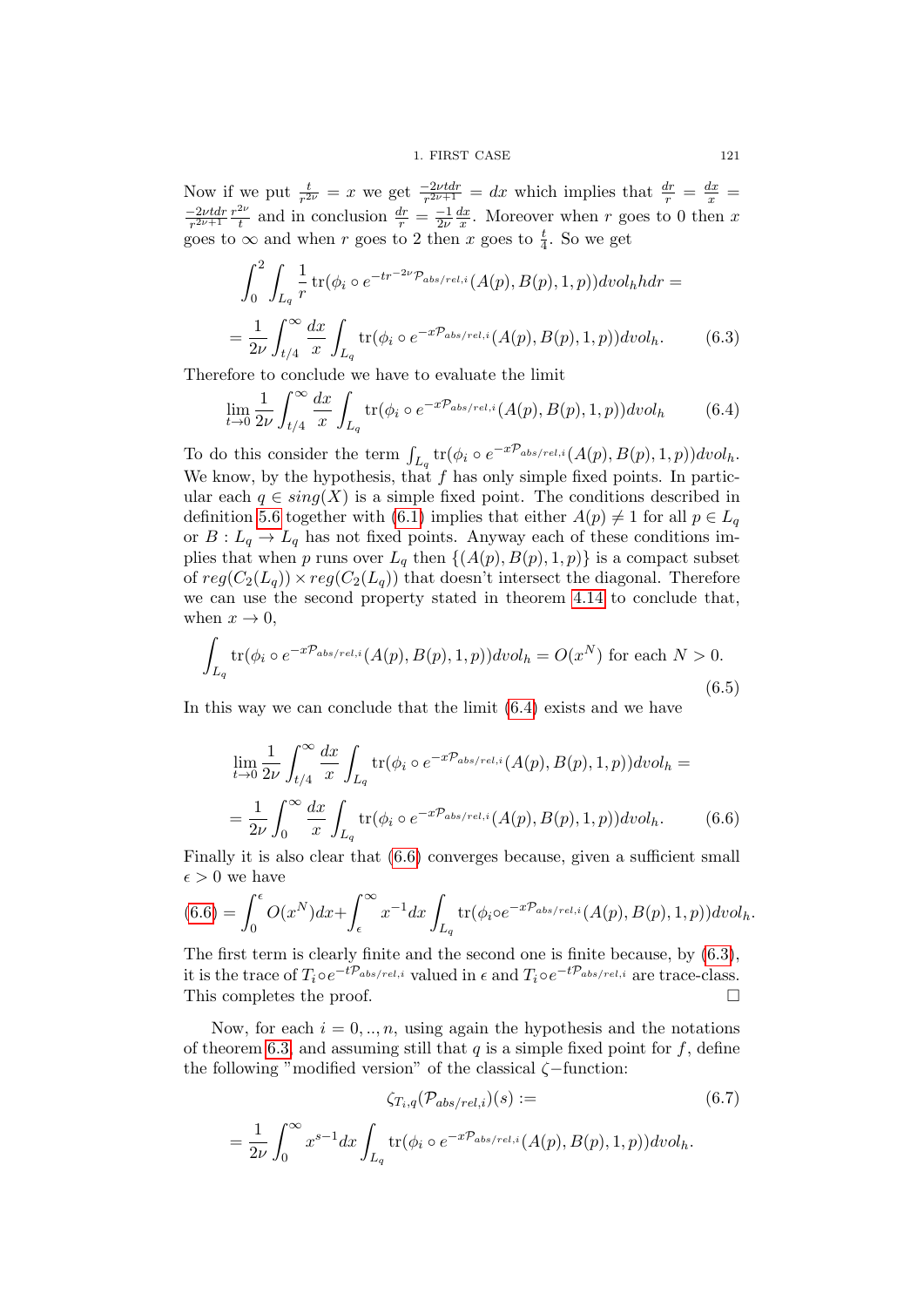The definition makes sense for each  $s \in \mathbb{C}$  because, as observed in the proof of theorem [6.3,](#page-119-0)  $\{(A(p), B(p), 1, p)\}\$ is a compact subset of  $reg(X) \times reg(X)$ that is disjoint from the diagonal  $\Delta_{reg(X)}$ . Therefore we can apply the second point of theorem [4.14](#page-100-0) to conclude that, when  $x \to 0$ ,

$$
\int_{L_q} \text{tr}(\phi_i \circ e^{-x\mathcal{P}_{abs/rel,i}}(A(p), B(p), 1, p)) \, dvol_h = O(x^N) \text{ for each } N > 0. \tag{6.8}
$$

and this implies that  $\zeta_{T_i,q}(\mathcal{P}_{abs/rel,i})(s)$  is a holomorphic function over the whole complex plane. The reason behind  $(6.6)$  is that if we compare  $(6.6)$ with the definitions of the zeta functions for a generalized Laplacian, see for example  $[9]$  $[9]$  $[9]$  pag. 300, then it natural to think at  $(6.6)$  as a sort of zeta function for the operators  $\mathcal{P}_{abs/rel,i}$  valued in 0, which takes account of the action of  $T_i$  in its definition. In this way, using  $(6.7)$ , we can reformulate theorem [6.3](#page-119-0) in a more concise way:

$$
\mathcal{L}_{max/min}(T, S) = \sum_{q \in sing(X)} \sum_{i=0}^{n} (-1)^i \zeta_{T_i, q}(\mathcal{P}_{abs/rel, i})(0). \tag{6.9}
$$

Before to conclude the section we make the following remarks.

In the same hypothesis of theorem [5.16](#page-115-0) consider a point  $q \in sing(X)$  such that  $q$  is an attractive simple fixed point. We recall that over a neighborhood  $U_q \cong [0, 2) \times L_q$  of q we can look at f as a map given by  $(rA(r, p), B(r, p))$ :  $[0, 2) \times L_q \to [0, 2) \times L_q$  with A and B smooth up to 0. From definition [5.8](#page-109-2) we know that q is attractive if  $\lim_{r\to 0} A(r, p) < 1$  for each fixed  $p \in L_q$ . Clearly this implies that  $f(U_q) \subset U_q$ . Therefore it follows that, if we consider the complex

<span id="page-121-0"></span>
$$
0 \to C_c^{\infty}(U_q, E_0|_{U_q}) \stackrel{P_0}{\to} C_c^{\infty}(U_q, E_1|_{U_q}) \stackrel{P_1}{\to} \dots \stackrel{P_{n-1}}{\to} C_c^{\infty}(U_q, E_n|_{U_q}) \stackrel{P_n}{\to} 0
$$
\n
$$
(6.10)
$$

then  $T$  is also a geometric endomorphism of  $(6.10)$  and, using proposition [5.3,](#page-107-0) we get that T extends as a bounded endomorphism of the complexes  $(L^2(U_q, E_i|_{U_q}), (P|_{U_q})_{max/min,i}).$ 

Moreover, by the results proved in the first and the second chapter of [[51](#page-137-1)], it follows that  $(L^2(U_q, E_i|_{U_q}), (P|_{U_q})_{max/min,i})$  are both Fredholm complexes and that, the respective heat operators ,  $e^{-t(\mathcal{P}|_{U_q})_{abs/rel,i}}: L^2(U_q, E_i|_{U_q}) \to$  $L^2(U_q, E_i|_{U_q})$ , are trace-class operators.

Using again the properties stated in [[51](#page-137-1)] at pag. 42-43, it follows that for each open neighborhood  $V_q$  of q, such that  $\overline{V_q}$  is a subset of  $U_q$ , we have

$$
\lim_{t \to 0} \int_{V_q} \text{tr}(\phi_i \circ e^{-t\mathcal{P}_{abs/rel,i}}(rA(r, p), B(r, p), r, p) dvol_g =
$$
\n
$$
= \lim_{t \to 0} \int_{V_q} \text{tr}(\phi_i \circ e^{-t(\mathcal{P}|_{U_q})_{abs/rel,i}}(rA(r, p), B(r, p), r, p) dvol_g.
$$

Suppose now that we are in the hypothesis of theorem [6.3.](#page-119-0) By the proof of the same theorem, it follows that for each  $0 < b \leq 2$ 

$$
\lim_{t\to 0}\int_0^b \int_{L_q} \text{tr}(\phi_i \circ e^{-t(\mathcal{P}|_{U_q})_{abs/rel,i}}) (r A(p), B(p), r, p) r^m dvol_h dr =
$$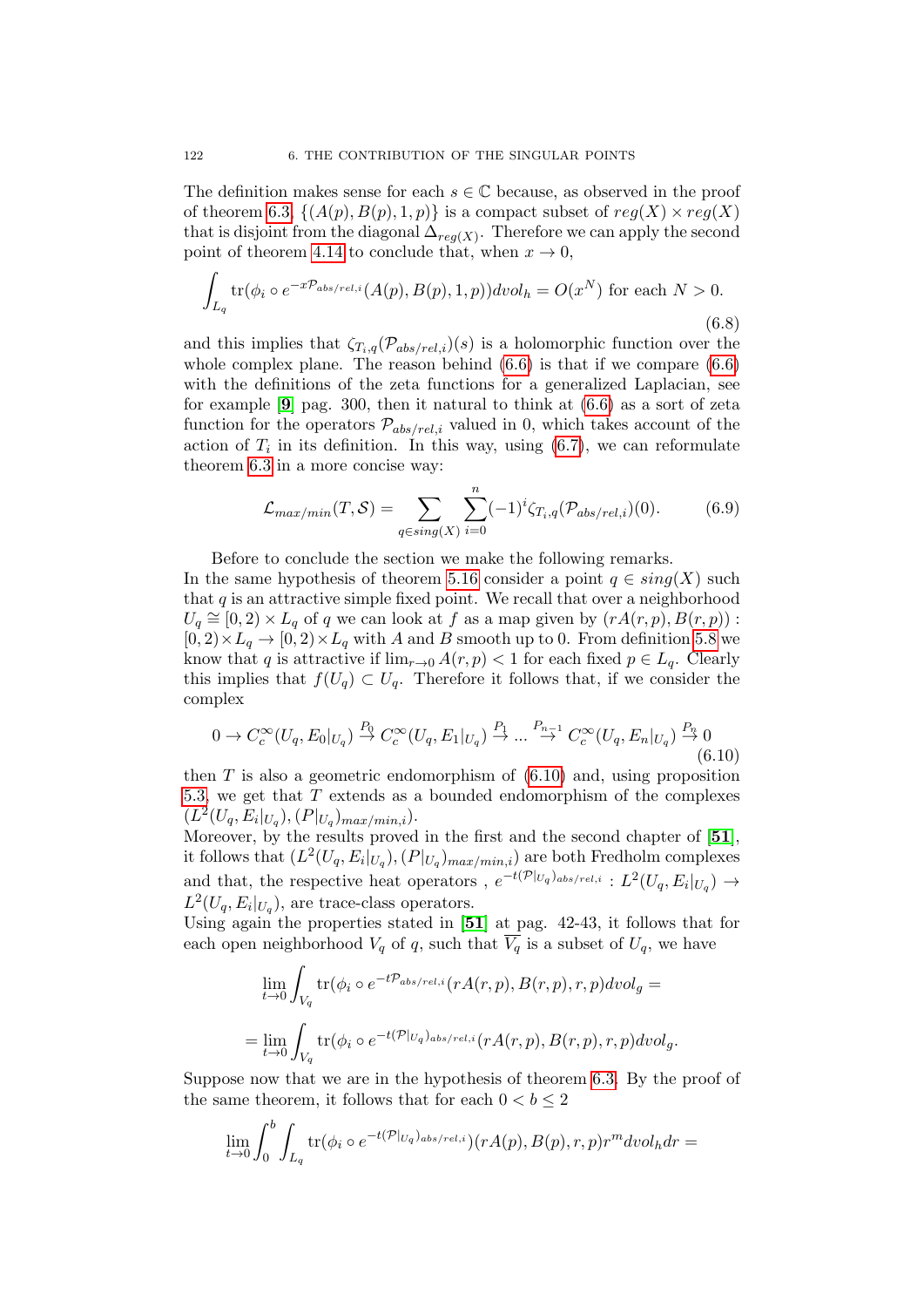1. FIRST CASE 123

$$
\int_0^\infty x^{-1} dx \int_{L_q} tr(\phi_i \circ e^{-x(\mathcal{P}|_{U_q})_{abs/rel,i}}) (A(p), B(p), 1, p) dvol_h
$$

that is it does not depend on the particular  $b$  we fixed. Therefore we can conclude that

$$
\lim_{t \to 0} \int_{U_q} \text{tr}(\phi_i \circ e^{-t\mathcal{P}_{abs/rel,i}}(rA(p), B(p), r, p) dvol_g =
$$
\n
$$
= \lim_{t \to 0} \int_{U_q} \text{tr}(\phi_i \circ e^{-t(\mathcal{P}|_{U_q})_{abs/rel,i}}(rA(p), B(p), r, p) dvol_g.
$$
\n(6.11)

Summarizing we obtained that it makes sense to define, for an attractive simple fixed point,  $L_{2,max/min}(T|_{U_q})$  as the  $L^2$ -Lefschetz numbers of T acting on the maximal/minimal extension of [\(6.10\)](#page-121-0) and that, under the hypothesis of theorem [6.3,](#page-119-0) it satisfies

<span id="page-122-0"></span>
$$
L_{2,max/min}(T|_{U_q}) = \lim_{t \to 0} \sum_{i=0}^{n} (-1)^i \int_{U_q} \text{tr}(\phi_i \circ e^{-t\mathcal{P}_{abs/rel,i}}(rA(p), B(p), r, p) dvol_g.
$$
\n(6.12)

Now we proceed making another remark before the conclusion.

As showed in the second section,  $T_i^*$ , the adjoint of  $T_i$ , has the following form:

<span id="page-122-2"></span>
$$
T_i^* = \theta_i \circ (f^{-1})^* \tag{6.13}
$$

where  $\theta_i = \tau \phi_i^*$  with  $\tau$  positive or negative function respectively if f preserves or reverses the orientation.

Moreover, a simple computation, shows that  $T^*$  is an endomorphism of the following Fredholm complexes:  $(L^2(M, E_i), P^t_{max/min,i})$ . By the fact that, if  $Q: H \to H$  is a trace-class operator acting on the Hilbert space H then also  $Q^*$  is trace-class and  $\text{Tr}(Q) = \text{Tr}(Q^*)$ , it follows that

$$
\text{Tr}(T_i \circ e^{-t\mathcal{P}_{abs/rel,i}}) = \text{Tr}(e^{-t\mathcal{P}_{abs/rel,i}} \circ T_i^*) = \text{Tr}(T_i^* \circ e^{-t\mathcal{P}_{abs/rel,i}}). \tag{6.14}
$$

In other words we proved that:

<span id="page-122-3"></span>
$$
L_{2,max/min}(T) = L_{2,min/max}(T^*)
$$
\n(6.15)

where T acts on  $(L^2(M, E_i), P_{max/min, i})$  and  $T^*$  acts on  $(L^2(M, E_i), P_{min/max, i}^t)$ . A second consequence is the following: consider a point  $q \in \text{sing}(X)$  such that  $q$  is a repulsive simple fixed point. Clearly, by the fact that  $f$  on  $U_q \cong C_2(L_q)$  takes the form  $f = (rA(p), B(p))$  it follows that  $f^{-1} =$  $(rG(p), B^{-1}(p))$  where  $G = \frac{1}{A \circ B^{-1}}$ . The fact that q is repulsive means that  $A > 1$ . Therefore it follows that q is an **attractive** simple fixed point for  $T^*$ .

Finally we are in positions to conclude with the following results:

<span id="page-122-1"></span>COROLLARY 6.4. In the same hypothesis of theorem [6.3;](#page-119-0) Suppose moreover that  $q \in sing(X)$  is an attractive fixed point. Then

$$
\sum_{i=0}^{n} (-1)^{i} \zeta_{T_i,q}(\mathcal{P}_{abs/rel,i})(0) = L_{2,max/min}(T|_{U_q}).
$$

In particular this tells us that  $\sum_{i=0}^{n}(-1)^{i}\zeta_{T_i,q}(\mathcal{P}_{abs/rel,i})(0)$  has a geometric meaning itself.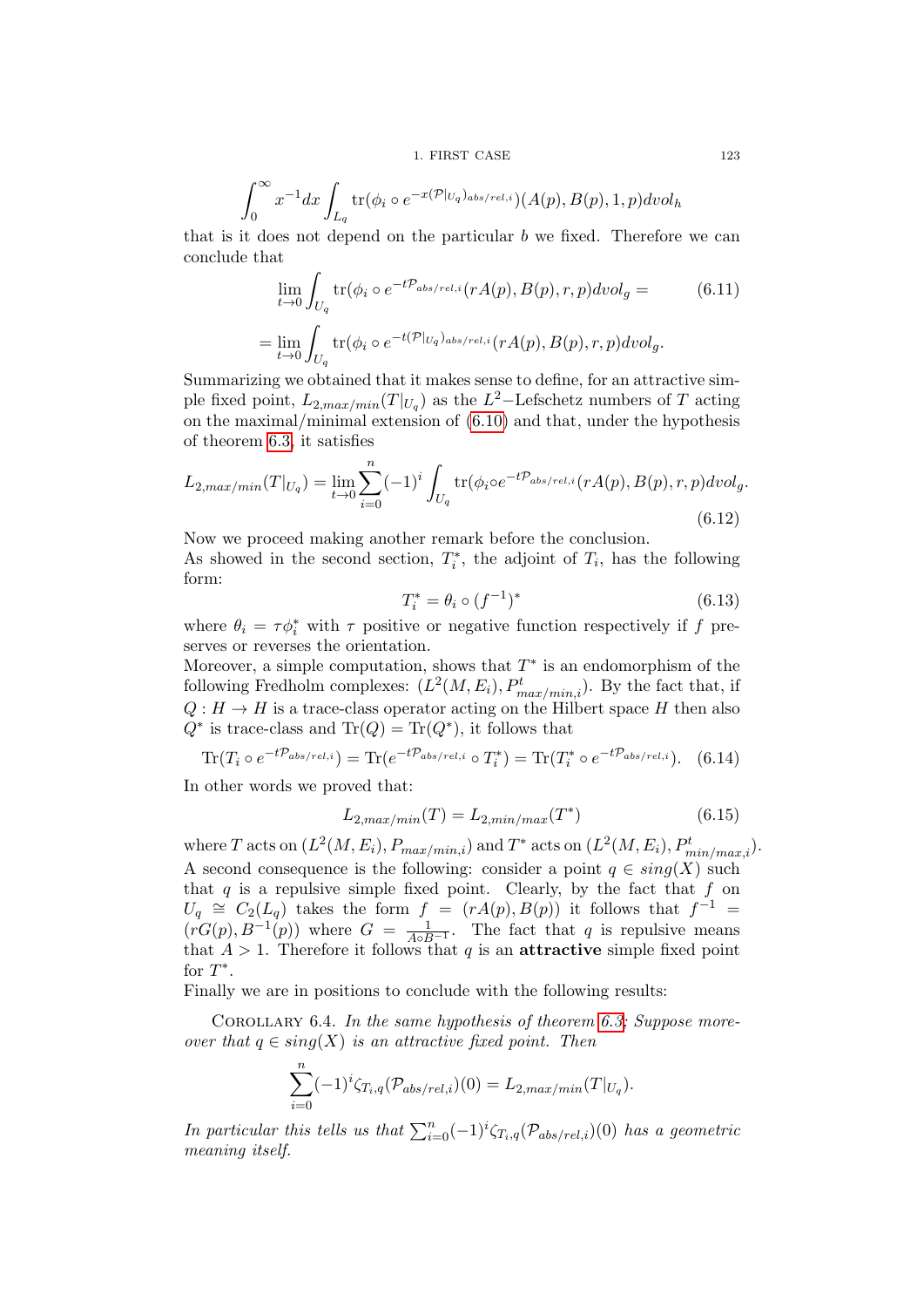PROOF. It follows immediately from theorem [6.3](#page-119-0) and [\(6.12\)](#page-122-0).  $\Box$ 

<span id="page-123-1"></span>THEOREM 6.5. In the same hypothesis of theorem [5.17.](#page-116-0) Suppose moreover that the first property stated at the beginning of the section holds. Then we have:

<span id="page-123-0"></span>
$$
L_{2,max/min}(T) = (6.16)
$$

$$
= \sum_{p \in Fix(f) \cap M} \sum_{i=0}^{n} \frac{(-1)^{i} \operatorname{Tr}(\phi_{i})}{|det(Id - d_{q}f)|} + \sum_{q \in sing(X)} \sum_{i=0}^{n} (-1)^{i} \zeta_{T_{i},q}(\mathcal{P}_{abs/rel,i})(0)
$$

where in  $(6.16)$  the contribution given by the singular points is calculated fixing any conic metric g on reg(X) and any metrics  $\rho_0, ..., \rho_n$  on  $E_0, ..., E_n$ which satisfy the hypothesis of theorem [6.3.](#page-119-0)

Moreover if each point  $q \in sing(X)$  is an attractive fixed point we have:

$$
L_{2,max/min}(T) = (6.17)
$$

$$
= \sum_{p \in Fix(f) \cap M} \sum_{i=0}^{n} \frac{(-1)^{i} \operatorname{Tr}(\theta_{i})}{|det(Id - d_{q}(f^{-1}))|} + \sum_{q \in sing(X)} L_{2,min/max}(T^{*}|_{U_{q}})
$$

while if each  $q \in \text{sing}(X)$  is a repulsive fixed point then we have :

$$
L_{2,max/min}(T) = (6.18)
$$

$$
= \sum_{p \in Fix(f) \cap M} \sum_{i=0}^n \frac{(-1)^i \operatorname{Tr}(\theta_i)}{|det(Id - d_q(f^{-1}))|} + \sum_{q \in sing(X)} L_{2,min/max}(T^*|_{U_q}).
$$

Finally we remark again that, when  $\mathcal{P}_i$  is a generalized Laplacian, the contribution given by the singular simplex fixed points, that is

$$
\mathcal{L}_{max/min}(T, S) = \sum_{q \in sing(X)} \sum_{i=0}^{n} (-1)^{i} \zeta_{T_i, q}(\mathcal{P}_{abs/rel, i})(0)
$$

does not depend on the particular conic metric that we fix on  $reg(X)$  and on the metrics  $\rho_0, ..., \rho_n$  that we fix on  $E_0, ..., E_n$ .

PROOF. As showed in corollary [5.18,](#page-116-1) when each  $\mathcal{P}_i$  is a generalized Laplacian, then  $L_{2,max/min}(T)$ ,  $\mathcal{L}(T, \mathcal{R})$  and  $\mathcal{L}_{max/min}(T, \mathcal{S})$  do not depend on the conic metric we fix on  $reg(X)$  and do not depend on the metrics we fix  $\rho_0, ..., \rho_n$  on  $E_0, ..., E_n$ . Therefore, without loss of generality, we can assume that for each  $q \in sing(X)$ , using the isomorphism  $\chi_q: U_q \to C_2(L_q)$  of [\(6.1\)](#page-118-1), the conic metric g satisfies  $g = dr^2 + r^2h$  with h that does not depend on r and that each metric  $\rho_i$  on  $E_i$  does not depend on r in a neighborhood of  $\partial M$ . In this way we are in position to apply theorem [6.3](#page-119-0) and so [\(6.16\)](#page-123-0) follows combining the theorems [5.17](#page-116-0) and [6.3.](#page-119-0) Moreover this tell us that, in [\(6.16\)](#page-123-0), the contribution of the singular points is well defined and does not depend on the metrics  $g, \rho_0, ..., \rho_n$  (satisfying the assumptions of theorem [6.3\)](#page-119-0) used to calculate it. The second assertion follows from corollary [6.4](#page-122-1) while the last assertion follows from  $(6.13)$  and  $(6.15)$ .

Remark 6.1. We stress on the fact that, unlike theorem [6.3,](#page-119-0) in theorem [6.5](#page-123-1) there are not assumptions about the conic metric g on  $reg(X)$  and about the metrics  $\rho_0, ..., \rho_n$  on  $E_0, ..., E_n$  respectively.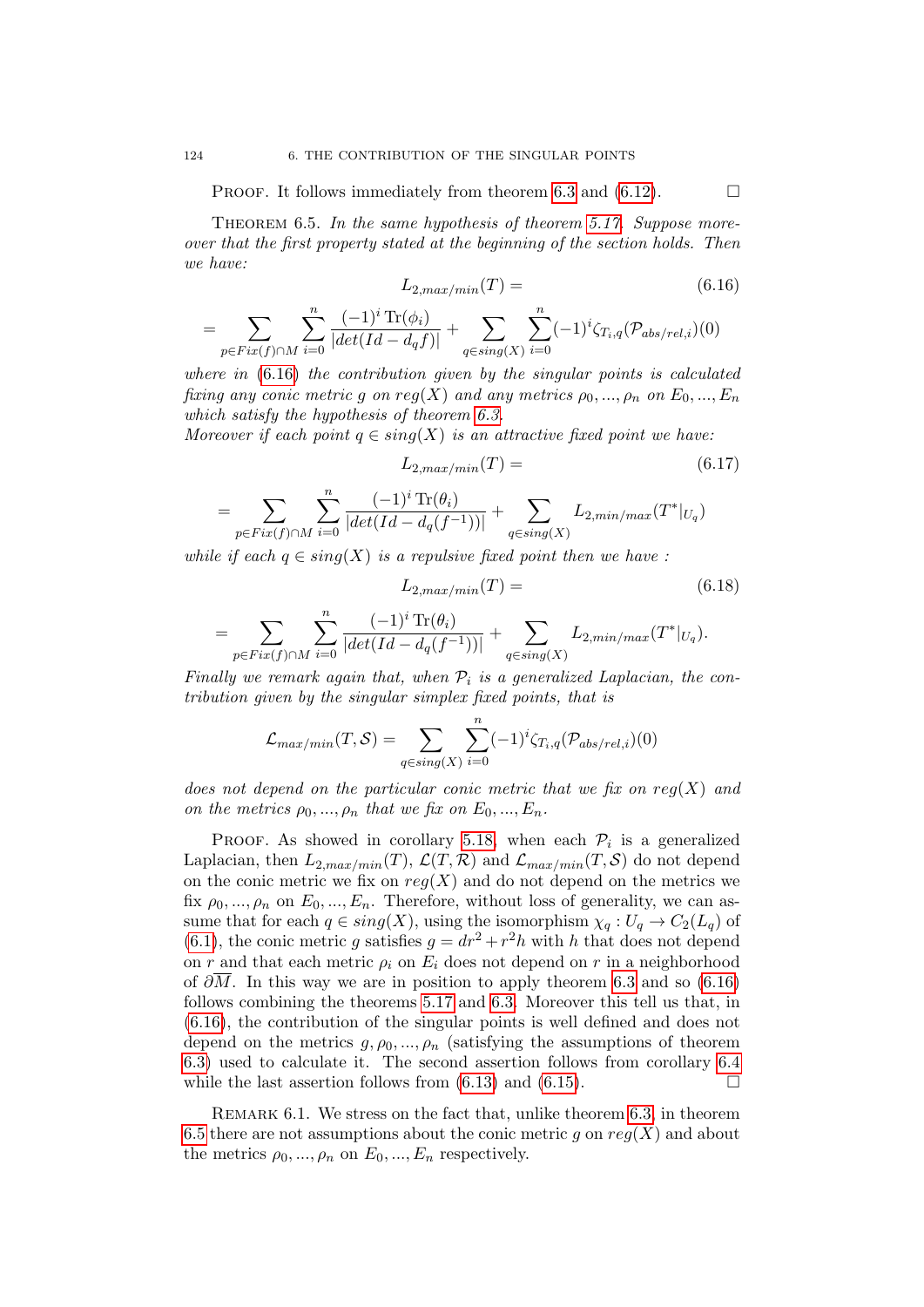Finally we conclude the section with the following comment.

The condition that we required at the beginning of the subsection for each operator  $P_i$ , that each  $A_k$  does not depend from x, might appear as to be too strong at first right. Obviously this is indeed a strong assumption but it is at the same time quite natural because the most natural complex arising in differential geometry, the de Rham complex, satisfies this assumption. The requirement  $(6.1)$ , about the behavior of f near the point p, is justified by the idea to evaluate  $\mathcal{L}_{max/min}(T, \mathcal{S})$  using the scaling invariance of the heat kernel, see lemma [4.17.](#page-102-0) In fact if  $f = (rA(r, p), B(r, p))$  then, after

the scaling invariance is used, we get in our expression the term  $tr(\phi_i \circ$  $e^{-tr^{-2\nu} \mathcal{P}_{abs/rel,i}}(A(r,p),B(r,p),1,p)).$  To have that this last expression make sense we need that  $(A(r, p), B(r, p), 1, p) \in \mathcal{G}(f)$  and therefore this leads us to assume  $(6.1)$ .

### 2. The case of a short complex

The aim of this subsection is to give a formula for the  $L^2$ -Lefschetz numbers in the particular case of a short complex, that is is an elliptic conic operator  $P: C_c^{\infty}(M, E) \to C_c^{\infty}(M, E)$ , using the result stated in proposition [4.18.](#page-103-0) To do this we start describing our geometric situation which is the same of the previous results with some additional requirements: let  $X$  be a compact and oriented manifold with conical singularities of dimension  $m+1$ . Let M be its regular part and let  $\overline{M}$  be the compact manifold with boundary which desingularize X. Endow M with a conic metric g. Let  $(E, \rho)$  be a vector bundle endowed with a metric (riemannian or hermitian) according if E is complex or real. Let  $(\overline{E}, \rho)$  be the extension of  $(E, \rho)$  over  $\overline{M}$ . Let  $T = (T_1, T_2)$  be a geometric endomorphism where, as we already know,  $T_i = \phi_i \circ f^*$  with  $f: \overline{M} \to \overline{M}$  is a diffeomorphism as described in definition [5.1](#page-106-0) and  $\phi: f^*E \to E$  a bundle homorphism. Suppose that  $Fix(f)$  is made only by simple fixed points. Finally, suppose that in each neighborhood  $U_q \cong C_2(L_q)$  of  $q \in sing(X)$  the operator P take the form

$$
P = \frac{n}{2r} + \frac{\partial}{\partial r} + \frac{1}{r}S\tag{6.19}
$$

where  $S \in \text{Diff}^1(N, E_N)$  is an elliptic operator and the map f take the form

<span id="page-124-3"></span>
$$
f = (rc, B(p)), \ c \neq 1 \tag{6.20}
$$

where  $c > 0$  and depends only on q.

<span id="page-124-2"></span>THEOREM 6.6. In the same hypothesis of theorem [6.3;](#page-119-0) suppose moreover that the properties described above hold. Then for each  $q \in \text{sing}(X)$  we have:

<span id="page-124-0"></span>
$$
\zeta_{T_0,q}(P_{max}^t \circ P_{min})(0) = \frac{c^{\frac{1-n}{2}}}{4} \int_0^\infty e^{-\frac{u(c^2+1)}{4}} \sum_{\lambda \in \text{spec } S} I_{p^+(\lambda)}(\frac{uc}{2}) du \operatorname{Tr}(\tilde{\Phi}_{0,\lambda,q})
$$
\n(6.21)

and analogously

<span id="page-124-1"></span>
$$
\zeta_{T_1,q}(P_{min} \circ P_{max}^t)(0) = \frac{c^{\frac{1-n}{2}}}{4} \int_0^\infty e^{-\frac{u(c^2+1)}{4}} \sum_{\lambda \in \text{spec } S} I_{p^{-}(\lambda)}(\frac{uc}{2}) du \operatorname{Tr}(\tilde{\Phi}_{1,\lambda,q})
$$
\n(6.22)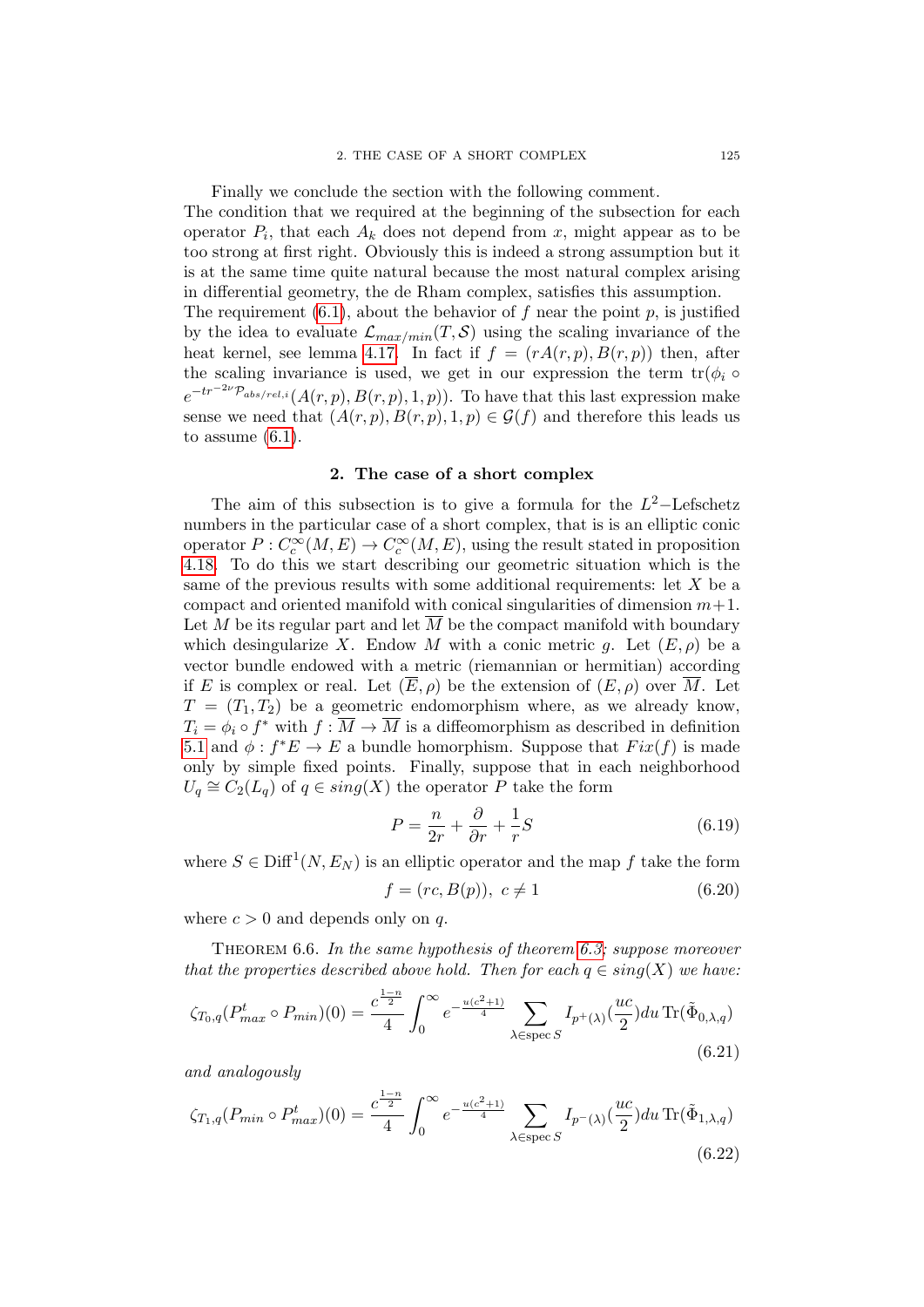where

$$
\text{Tr}(\tilde{\Phi}_{j,\lambda,q}) = \int_{L_q} \text{tr}(\phi_j \Phi_{\lambda,q}(B(p), p)) \, dvol_h, \ j = 0, 1.
$$

PROOF. We give the proof only for  $(6.21)$  because for  $(6.22)$  is completely analogous. To prove the assertion we have to calculate

$$
\lim_{t \to 0} \int_{reg(C_2(L_q))} \text{tr}(T_0 \circ e^{-P_{max}^t \circ P_{min}}) dvol_g.
$$

By the assumptions we are in position to use the second statement of propo-sition [4.18](#page-103-0) and therefore it is clear that the smooth kernel of  $T_0 \circ e^{-P_{max}^t \circ P_{min}}$ is

$$
\sum_{\text{Espec } S} \frac{1}{2t} (crs)^{\frac{1-n}{2}} I_{p^+(\lambda)} \left(\frac{crs}{2t}\right) e^{-\frac{c^2r^2+s^2}{4t}} \phi_0 \Phi_\lambda(B(p), q) \tag{6.23}
$$

In this way we have to calculate

 $\lambda$ 

$$
\lim_{t \to 0} \int_0^2 \sum_{\lambda \in \text{spec } S} \frac{1}{2t} (cr^2)^{\frac{1-n}{2}} I_{p^+(\lambda)}(\frac{cr^2}{2t}) e^{-\frac{r^2(c^2+1)}{4t}} r^m dr \int_{L_q} \text{tr}(\phi_0 \Phi_\lambda(B(p), q)) dvol_h.
$$

Clearly  $\int_{L_q}$  tr $(\phi_0 \Phi_\lambda(B(p), q)) \text{d}vol_h$  does not depend on t and so, if we label it Tr $(\tilde{\Phi}_{0,\lambda,q})$ , our task now is to calculate

$$
\lim_{t \to 0} \int_0^2 \sum_{\lambda \in \text{spec } S} \frac{1}{2t} (cr^2)^{\frac{1-n}{2}} I_{p^+(\lambda)} \left( \frac{cr^2}{2t} \right) e^{-\frac{r^2(c^2+1)}{4t}} r^m dr.
$$

To do this put  $\frac{r^2}{t} = u$ . Then  $r dr = \frac{t du}{2}$  $\frac{du}{2}$ . Moreover when r goes to 2 u goes to  $\frac{4}{t}$  while when r goes to 0 u goes to zero. So, applying this change of variable, we get

$$
\lim_{t\to 0}\frac{c^{\frac{1-n}2}}4\int_0^{\frac4t}e^{-\frac{u(c^2+1)}4}\sum_{\lambda\in\mathrm{spec}\, S}I_{p^+(\lambda)}(\frac{uc}2)du.
$$

Now, by the asymptotic behavior of the integrand, we know that this limit exists and is equal to

$$
\frac{c^{\frac{1-n}{2}}}{4}\int_0^\infty e^{-\frac{u(c^2+1)}{4}}\sum_{\lambda\in\mathrm{spec}\, S}I_{p^+(\lambda)}(\frac{uc}{2})du.
$$

So we proved the statement.  $\Box$ 

 $+$ 

From theorem [6.6](#page-124-2) we have the following immediate corollary:

COROLLARY 6.7. In the same hypothesis of theorem [6.6](#page-124-2) but without any assumptions about the conic metric g on reg(X) and the metric  $\rho$  on E. Suppose moreover that  $P^t \circ P : C_c^{\infty}(M, E) \to C_c^{\infty}(M, E)$  is a generalized Laplacian. Then we have the following formula:

<span id="page-125-0"></span>
$$
L_{2,min}(T) = \sum_{q \in M \cap Fix(f)} \sum_{j=0}^{1} \frac{(-1)^j \operatorname{Tr}(\phi_j)}{|det(Id - d_q f)|} + \sum_{q \in sing(X)} \frac{c^{\frac{1-n}{2}}}{4} \int_0^\infty e^{-\frac{u(c^2+1)}{4}} \sum_{\lambda \in \text{spec } S} I_{p^+(\lambda)}(\frac{uc}{2}) du \operatorname{Tr}(\tilde{\Phi}_{0,\lambda,q}) +
$$
(6.24)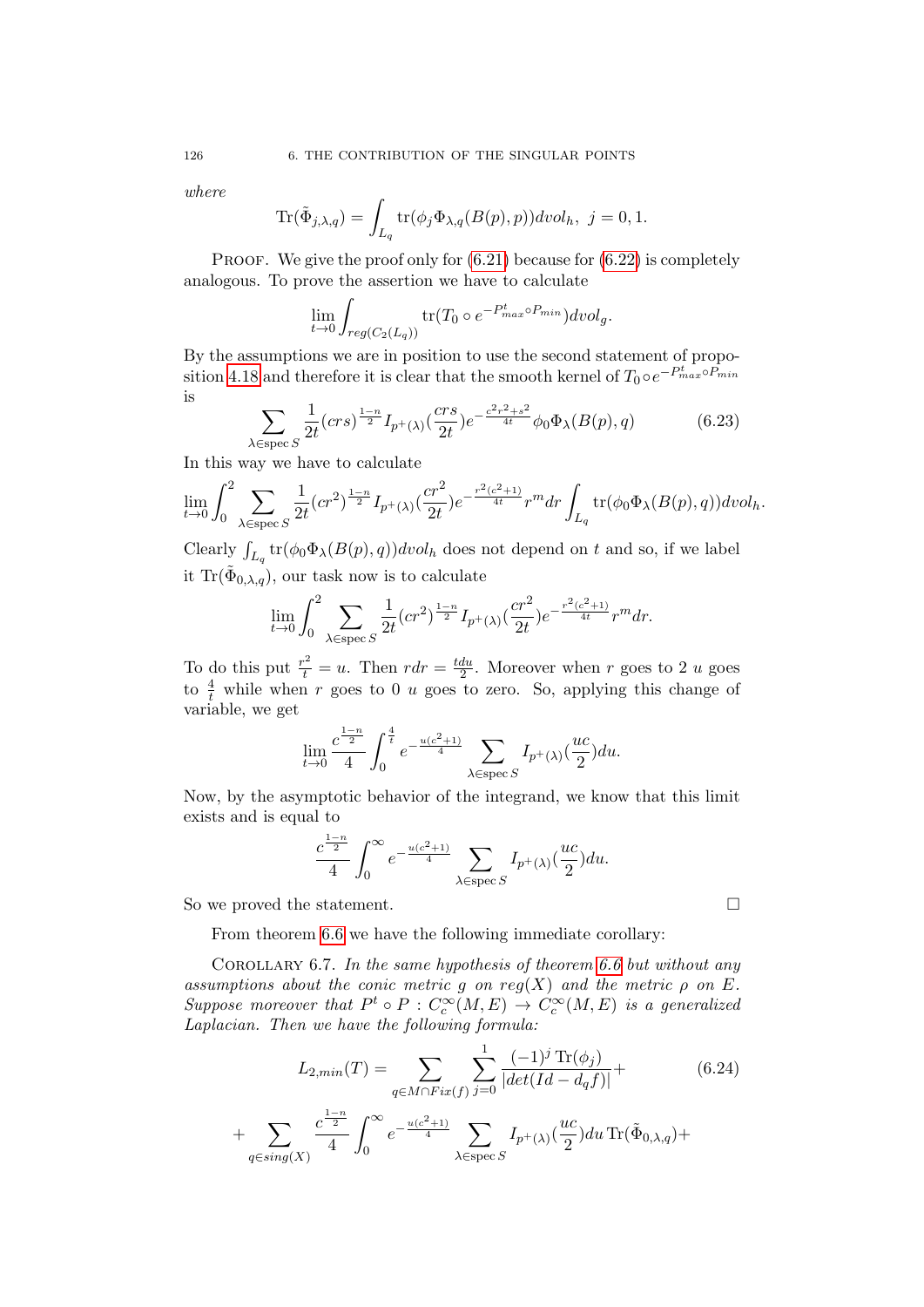$$
-\sum_{q \in sing(X)} \int_0^\infty e^{-\frac{u(c^2+1)}{4}}\sum_{\lambda \in \mathrm{spec}\, S} I_{p^-(\lambda)}(\frac{uc}{2})du \,\mathrm{Tr}(\tilde{\Phi}_{1,\lambda,q})
$$

where the contribution of the singular points is calculated fixing any conic metric g on reg(X) and any metric  $\rho$  on E which satisfy the assumptions of theorem [6.6.](#page-124-2)

PROOF. As observed in the proof of theorem [6.5,](#page-123-1) by the fact that  $P^t \circ P$ is a generalized Laplacian, it follows that  $\mathcal{L}(T, \mathcal{S})$  does not depend on the conic metric we fix on  $reg(X)$  and does not depend on the metric  $\rho$  we fix on E. Therefore, without loss of generality, we can assume that for each  $q \in sing(X)$ , using the isomorphism  $\chi_q: U_q \to C_2(L_q)$  of [\(6.1\)](#page-118-1), the conic metric g satisfies  $g = dr^2 + r^2h$  with h that does not depend on r and that each metric  $\rho_i$  on  $E_i$  does not depend on r in a neighborhood of  $\partial \overline{M}$ . In this way we are in position to apply theorem [6.6](#page-124-2) and therefore [\(6.24\)](#page-125-0) follows.  $\Box$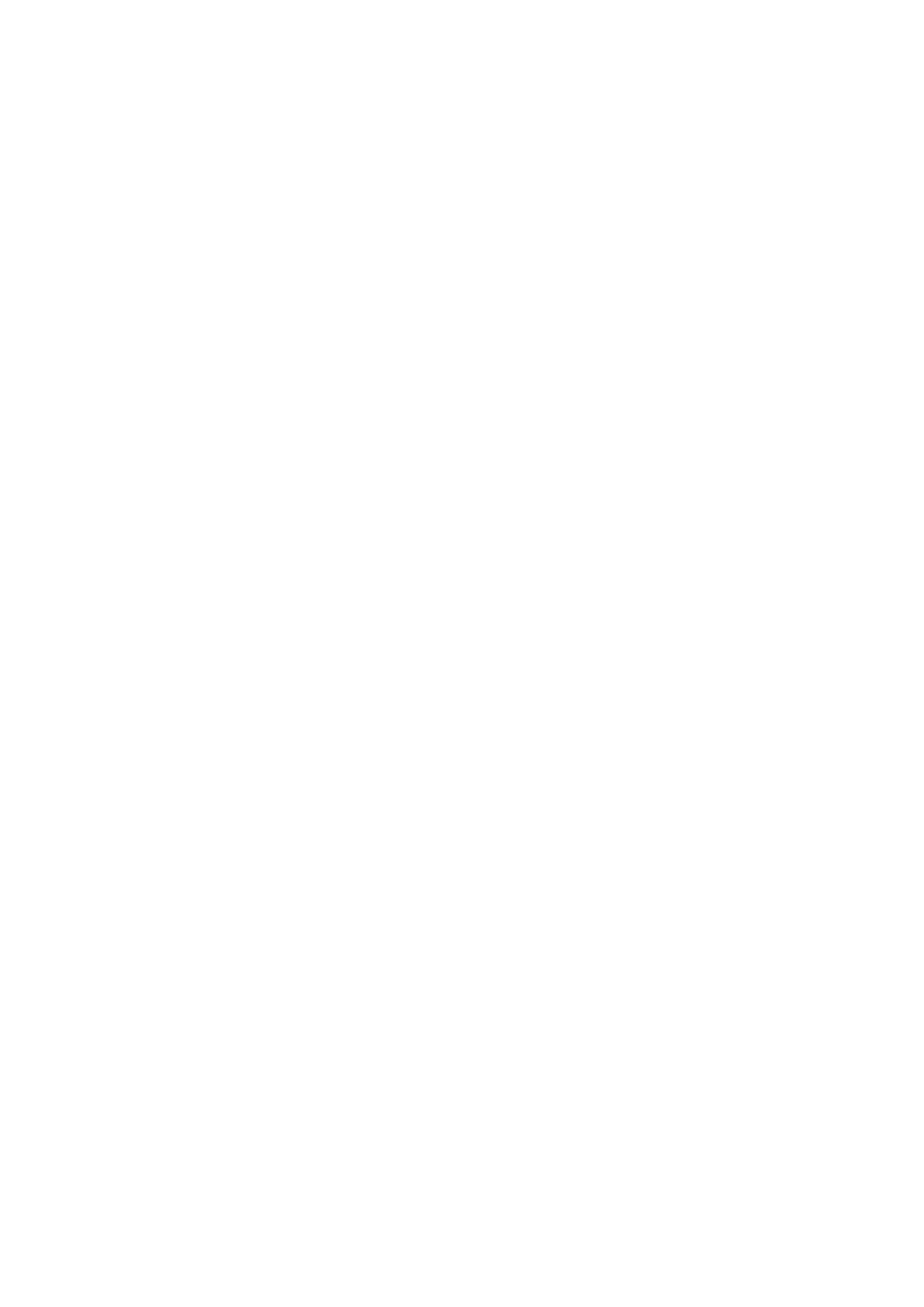### CHAPTER 7

## A thorough analysis of the de Rham case

In this chapter we deal with the  $L^2$ -de Rham complexes over a compact manifold with conical singularities endowed with a conic metric over its regular part. The first section contains the applications of the previous results. In particular we give some formulas in the case that each  $q \in$  $sing(X)$  is an attractive fixed point. Finally the last section contains some consequences arising from Cheeger's work on the heat kernel.

#### 1. Applications of the previous results

As remarked previously, theorems [5.17](#page-116-0) and [6.5,](#page-123-1) corollary [6.4](#page-122-1) and in particular [\(6.16\)](#page-123-0) hold for the Hilbert complexes  $(L^2\Omega^i(M,g), d_{max/min,i}).$ More explicitly, we have the following result:

<span id="page-128-4"></span>THEOREM 7.1. Let  $X$  be a compact and oriented manifold with isolated conical singularities and of dimension  $m + 1$ . Let g be a conic metric over its regular part reg(X). Let  $f: X \to X$  a map induced by a diffeomorphism  $f : \overline{M} \to \overline{M}$  which fixes each connected component of  $\partial M$ . Consider  $T :=$  $(df)^* \circ f^*$ , the natural endomorphism of the de Rham complex induced by f. Finally suppose that f has only simple fixed points. Then we have:

<span id="page-128-1"></span>
$$
L_{2,max/min}(T) = \sum_{q \in Fix(f) \cap reg(X)} sgn \det(Id - d_q f) + \mathcal{L}_{max/min}(T, S). \tag{7.1}
$$

If in a neighborhood of each simple fixed point  $q$  f satisfies the condition described in [\(6.1\)](#page-118-1), then we have:  $L_{2,max/min}(T) =$ 

<span id="page-128-0"></span>
$$
=\sum_{q\in Fix(f)\cap reg(X)} sgn\det(Id - d_qf) + \sum_{q\in sing(X)} \sum_{i=0}^{m+1} (-1)^i \zeta_{T_i,q}(\Delta_{abs/rel,i})(0)
$$
\n(7.2)

where in  $(7.2)$  the contribution of the singular points is calculated using any conic metric  $g$  on  $reg(x)$  such that, again through the isomorphism  $\chi_q$  :  $U_q$   $\rightarrow$   $C_2(L_q)$  of [\(6.1\)](#page-118-1), g takes the form  $dr^2 + r^2h$  and h does not depend on r.

In particular if each  $q \in sing(X)$  is an attractive simple fixed point then we have:

<span id="page-128-2"></span>
$$
L_{2,max/min}(T) = \sum_{q \in Fix(f) \cap reg(X)} sgn \det(Id - d_q f) + \sum_{q \in sing(X)} L_{2,max/min}(T|_{U_q}).
$$
\n(7.3)

while if each  $q \in sing(X)$  is a repulsive simple fixed point then we have:

<span id="page-128-3"></span>
$$
L_{2,max/min}(T) = (7.4)
$$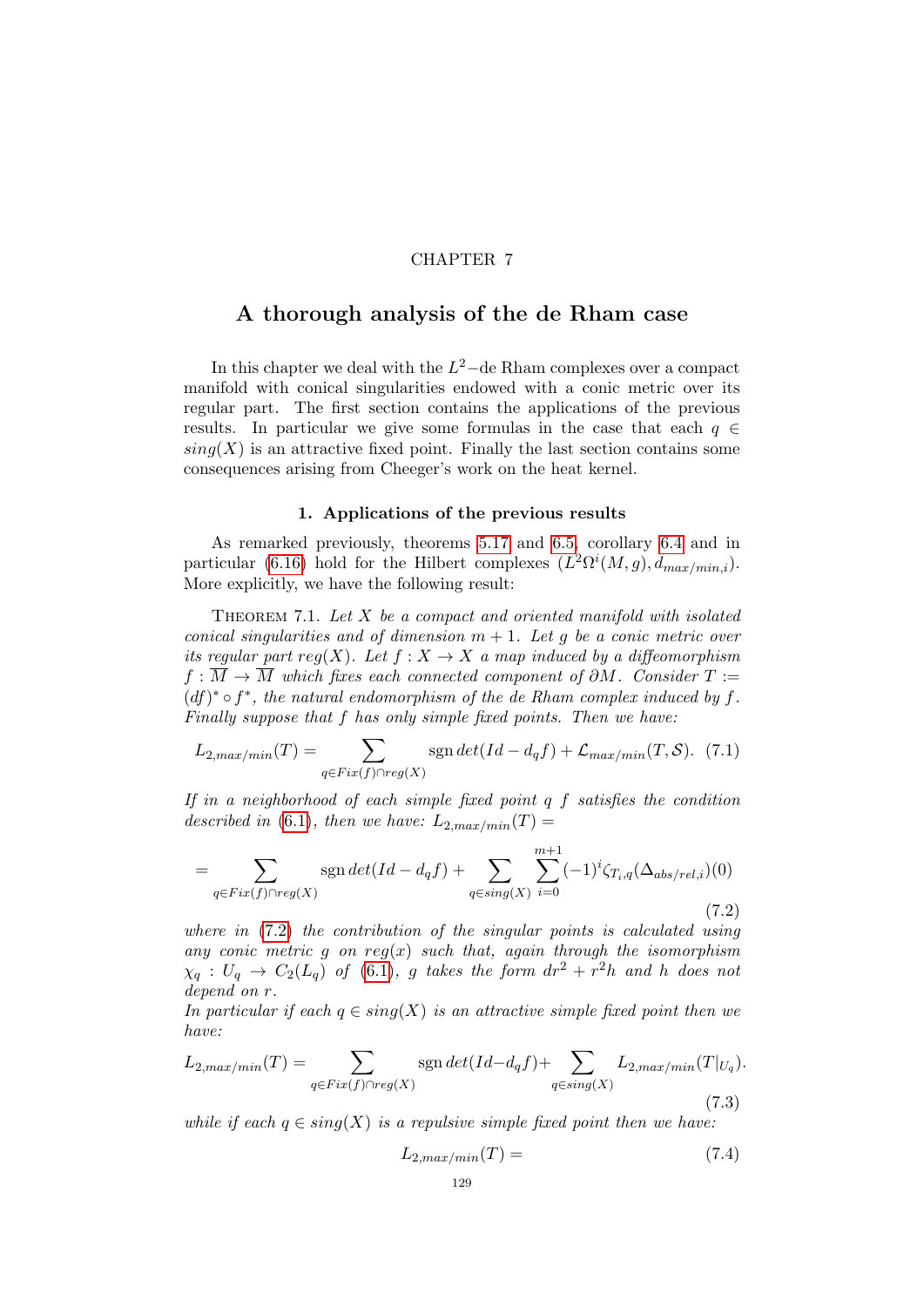130 7. A THOROUGH ANALYSIS OF THE DE RHAM CASE

$$
= \sum_{q \in Fix(f) \cap reg(X)} sgn \det(Id - d_q(f^{-1})) + \sum_{q \in sing(X)} L_{2, min/man}(T^*|_{U_q}).
$$

Moreover in [\(7.2\)](#page-128-0) the member on the right, that is  $\mathcal{L}_{max/min}(T, \mathcal{S})$ , does not depend on the particular conic metric that we fix on  $reg(X)$ .

PROOF. [\(7.1\)](#page-128-1) follows immediately from theorem [5.17.](#page-116-0) In particular the expression for  $\mathcal{L}_{max/min}(T, \mathcal{R})$  follows by a standard argument of linear alge-bra; see for example [[4](#page-136-2)] or [[62](#page-138-2)]. [\(7.2\)](#page-128-0) follows as in the proof of theorem  $(6.5)$ ; in particular, as remarked in the proof of lemma [4.17,](#page-102-0) the scaling invariance property for the heat operator associated to positive self-adjoint extension of  $\Delta_i$ , was proved by Cheeger in [[25](#page-137-2)]. Finally [\(7.3\)](#page-128-2) and [\(7.4\)](#page-128-3) follows again from theorem [6.5.](#page-123-1)  $\Box$ 

By the fact that  $f: X \to X$  is induced by a diffeomorphism of  $\overline{M}$  it follows that the map f satisfies  $f(sinq(X)) = sinq(X)$  and  $f(req(X)) =$ reg(X). This implies, see for example [[38](#page-137-3)], that if we fix a perversity p then  $f$  induces a well defined map,  $f^*$ , between the intersection cohomology groups respect to the perversity p. In particular we have  $f^*: \overline{I^m}H(X) \to$  $I^{\overline{m}}H(X)$  and  $f^*: I^{\underline{m}}H(X) \to I^{\underline{m}}H(X)$ . Therefore it is natural to define in this context, as it is showed in [[40](#page-137-0)], the intersection Lefschetz number respects to a given perversity  $p$  as

$$
I^{p}L(f) = \sum_{i=0}^{n} \text{tr}(f^{*} : I^{p}H^{i}(X) \to I^{p}H^{i}(X)).
$$
 (7.5)

 $I^pL(f)$  is deeply studied, from a topological point of view, in [[40](#page-137-0)] and [[41](#page-137-4)] in the more general context of a stratified pseudomanifold; our goal in the next corollaries is to give an analytic description of  $I^{\overline{m}}L(f)$  and  $I^{\underline{m}}L(f)$ when  $X$  is a compact manifold with conical singularities. In particular in [\(7.10\)](#page-130-0) we will give an analytic proof of a formula already proved in [[40](#page-137-0)]. So, using theorem [7.1](#page-128-1) and theorem [4.13,](#page-102-1) we get the following results:

<span id="page-129-0"></span>PROPOSITION 7.2. In the same hypothesis of theorem [7.1;](#page-128-4) let  $q \in sing(X)$ be an attractive fixed point . Let  $U_q$  be an open neighborhood of  $q$  isomorphic to  $C_2(L_q)$  and suppose that f satisfies [\(6.1\)](#page-118-1) and g takes the form  $g = dr^2 + r^2h$  where h does not depend on r. Then, for  $i < \frac{m+1}{2}$ , we have:

$$
\text{Tr}((f|_{U_q})^* : H^i_{2,max}(U_q, g|_{U_q}) \to H^i_{2,max}(U_q, g|_{U_q})) = \tag{7.6}
$$

$$
= \text{Tr}(B^* : H^i(L_q) \to H^i(L_q)).
$$

PROOF. As it is showed in  $[24]$  $[24]$  $[24]$ , in  $(4.13)$  the isomorphism between  $H_{2,max}^{i}(reg(C_{2}(L_{q})), g)$  and  $H^{i}(L_{q}),$  for  $i < \frac{m}{2} + \frac{1}{2}$  $\frac{1}{2}$ , is given by the pull-back  $\pi^*$  where  $\pi : (0, b) \times F \to F$  is the projection on the second factor and inverse is given by  $v_a$ , the evaluation map in a, where a is any point  $(0, 2)$ . Now by the hypothesis, over  $U_q$  f can be written as  $(rA(p), B(p))$ . An immediate check shows that  $\pi^* \circ B^* = B^* \circ \pi^*$  and therefore  $\text{Tr}((f|_{U_q})^*) = \text{Tr}(B^*)$ .  $\Box$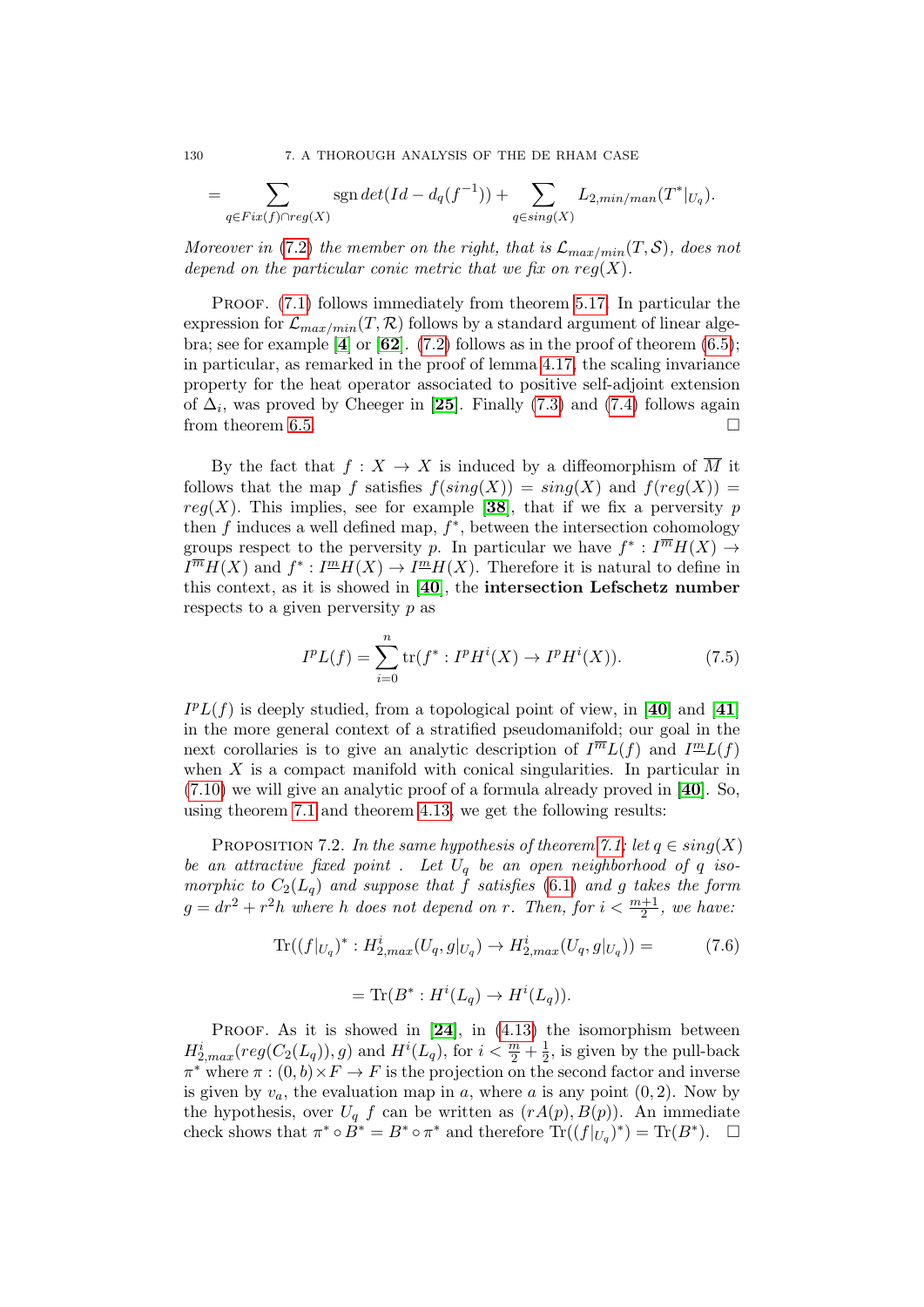<span id="page-130-4"></span>COROLLARY 7.3. In the same hypothesis of theorem [7.1,](#page-128-4) suppose moreover that near each point  $q \in sing(X)$  f satisfies [\(6.1\)](#page-118-1). Then we have:

<span id="page-130-1"></span>
$$
I^{\underline{m}}L(f) = \sum_{q \in Fix(f) \cap reg(X)} \operatorname{sgn} \det(Id - d_q f) + \sum_{q \in sing(X)} \sum_{i=0}^{m+1} (-1)^i \zeta_{T_i, q}(\Delta_{abs, i})(0)
$$
\n(7.7)

and analogously

<span id="page-130-2"></span>
$$
I^{\overline{m}}L(f) = \sum_{q \in Fix(f) \cap reg(X)} \operatorname{sgn} \det(Id - d_q f) + \sum_{q \in sing(X)} \sum_{i=0}^{m+1} (-1)^i \zeta_{T_i, q}(\Delta_{rel, i})(0)
$$
\n(7.8)

Finally, if  $q \in sing(X)$  is an attractive fixed point, then we have

<span id="page-130-3"></span>
$$
\sum_{i=0}^{m+1} (-1)^i \zeta_{T_i,q}(\Delta_{abs,i})(0) = \sum_{i < \frac{m}{2} + \frac{1}{2}} (-1)^i \operatorname{tr}(B^* : H^i(L_q) \to H^i(L_q)) \quad (7.9)
$$

and therefore from [\(7.7\)](#page-130-1) we get:

<span id="page-130-0"></span>
$$
I^{\underline{m}}L(f) = L_{2,max}(T) = \sum_{q \in Fix(f) \cap reg(X)} \text{sgn} \det(Id - d_q f) + \sum_{q \in Sing(X)} \sum_{i < \frac{m+1}{2}} (-1)^i \text{Tr}(B^* : H^i(L_q) \to H^i(L_q)). \tag{7.10}
$$

PROOF. As in theorem [7.1,](#page-128-4) to get the Lefschetz numbers, we can use a conic metric g such that, in each neighborhood  $U_q$  of  $q \in sing(X)$ , using the isomorphism  $\chi_q: U_q \to C_2(L_q)$ , g takes the form  $g = dr^2 + r^2h$  where h does not depend on r. Now  $(7.7)$  and  $(7.8)$  follow immediately by the previously theorems. Finally [\(7.9\)](#page-130-3) and [\(7.10\)](#page-130-0) follow immediately from proposition [7.2.](#page-129-0)  $\Box$ 

Finally we have this last corollary; before stating it we recall that a manifold with conical singularities of dimension  $m + 1$  is a Witt space if  $m+1$  is even or, when it is odd, if  $H^{\frac{m}{2}}(L_q) = 0$  for each link  $L_q$ . For more details see, for example, [[38](#page-137-3)] .

COROLLARY 7.4. In the same hypothesis of corollary [7.3.](#page-130-4) Suppose moreover that  $X$  is a Witt space. Then we get:

<span id="page-130-5"></span>
$$
L_{2,max}(T) = L_{2,min}(T), \mathcal{L}_{max}(T, S) = \mathcal{L}_{min}(T, S) \quad (7.11)
$$

and, if each  $q \in sing(X)$  is an attractive fixed point then

<span id="page-130-6"></span>
$$
\mathcal{L}_{max}(T, S) = \mathcal{L}_{min}(T, S) = \sum_{q \in sing(X)} L_{2,max}(T|_{U_q}) = \sum_{q \in sing(X)} L_{2,min}(T|_{U_q}) = \sum_{\{q \in sing(X)\}} \sum_{\{q \in Sing(X)\}} (-1)^i \operatorname{Tr}(B_a^* : H^i(L_q) \to H^i(L_q)).
$$
\n(7.12)

$$
q \in sing(X) \text{ is } \frac{m+1}{2}
$$
  
Finally if each  $q \in sing(X)$  is repulsive then we have:

<span id="page-130-7"></span>
$$
\mathcal{L}_{max}(T, \mathcal{S}) = \mathcal{L}_{min}(T, \mathcal{S}) = \sum_{q \in sing(X)} L_{2,max}(T^*|_{U_q}) = \sum_{q \in sing(X)} L_{2,min}(T^*|_{U_q}).
$$
\n(7.13)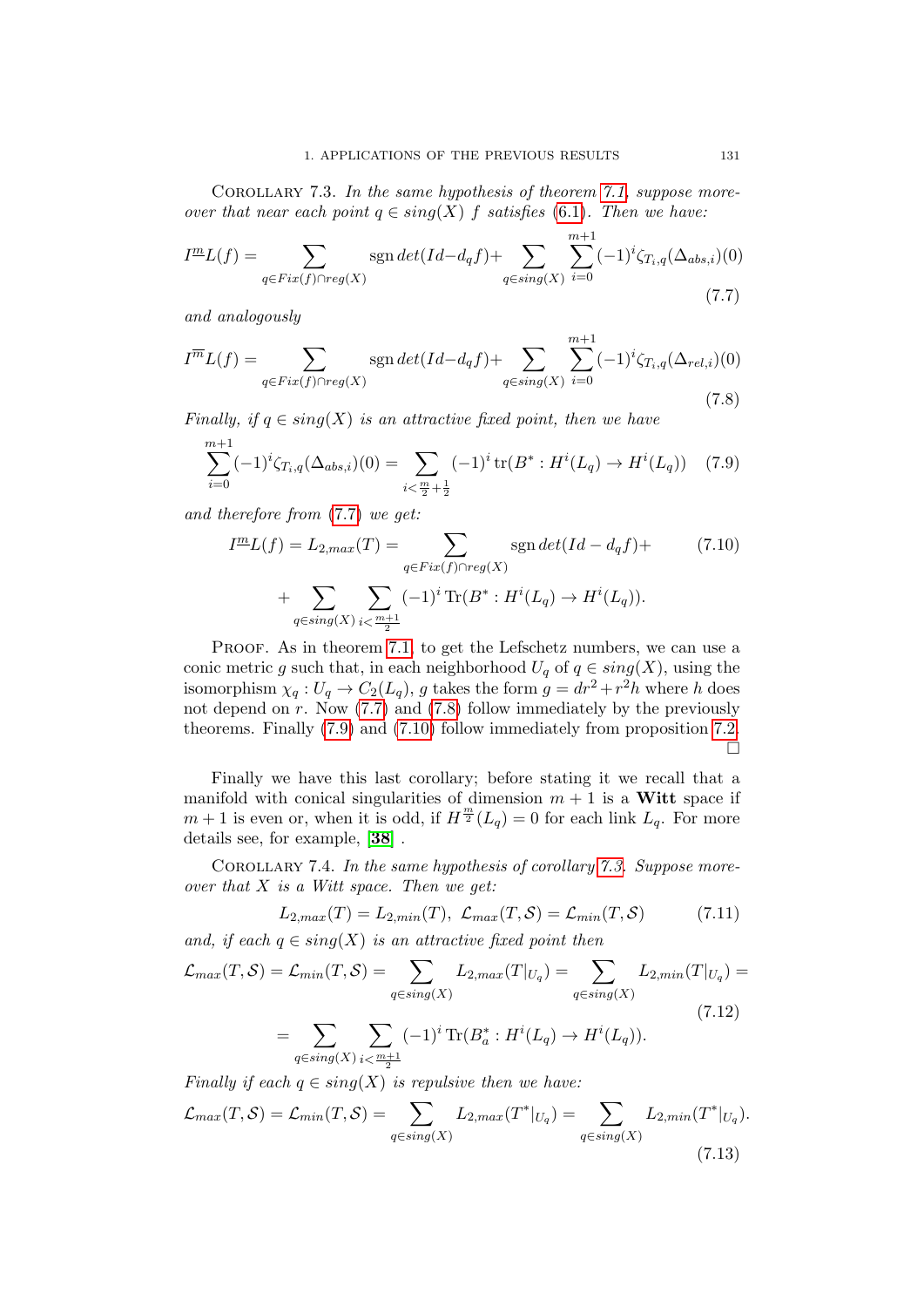PROOF.  $(7.11)$  follows by the fact that, as it is showed in [[24](#page-136-3)], if X is a Witt space then for each  $i, \Delta_i : \Omega_c^i (reg(X)) \to \Omega_c^i (reg(X))$  is essentially selfadjoint as unbounded operator acting on  $L^2\Omega(\text{reg}(X), g)$  and this implies that  $d_{max,i} = d_{min,i}$  for  $i = 0, ..., m + 1$ . [\(7.12\)](#page-130-6) follows by [\(7.11\)](#page-130-5) combined with  $(7.3)$  and  $(7.10)$ . Finally  $(7.13)$  follows from the fact that X is Witt and from theorem [6.5.](#page-123-1)

## 2. Some further results arising from Cheeger's work on the heat kernel

The aim of this section is to approach the  $L^2$ -Lefschetz numbers of the  $L^2$ -de Rham complex using the results of Cheeger stated in [[24](#page-136-3)] and in [[25](#page-137-2)]. For simplicity assume that  $X$  is a Witt space. As recalled previously, if X is a Witt space and if over  $reg(X)$  we put a conic metric, then  $\Delta_i: L^2\Omega^*(reg(X), g) \to L^2\Omega^*(reg(X), g)$  is essentially self-adjoint for each  $i = 0, \dots, m+1$ , with core domain given by the smooth compactly supported forms. In particular this implies that, if  $dim X = m + 1$ , then for each  $i = 0, ..., m + 1, d_{max,i} = d_{min,i}$ . Therefore, for each map  $f: X \to X$  that induces a geometric endomorphism  $T$  as in theorem [7.1,](#page-128-4) we have just one  $L^2$ -Lefschetz number that we label  $L_2(T)$ .

Now we recall briefly the results we need and we refer to [[24](#page-136-3)] and in particular to  $[25]$  $[25]$  $[25]$ , section 3, for the complete details and for the proofs. Let N be an oriented closed manifold of dimension m and let  $C(N)$  be the cone over N. Endow  $reg(C(N))$  with a conic metric  $g = dr^2 + r^2h$  where h is a riemannian metric over N. In the mentioned papers Cheeger introduce four types of differential forms over  $reg(C(N))$ , called forms of type 1, 2, 3 and 4, such that each eigenform of  $\Delta_i$ , the Laplacian acting on the *i*-forms over  $req(C(N))$ , can be expressed as convergent sum of these forms. For the definition of these forms see [[25](#page-137-2)] pag. 586-588. The main reason to introduce these four types of forms is that now we can break the heat operator in four pieces, see [[25](#page-137-2)] pag. 90-92:

$$
e^{-t\Delta_i} = 1e^{-t\Delta_i} + 2e^{-t\Delta_i} + 3e^{-t\Delta_i} + 4e^{-t\Delta_i}
$$

where, for each  $l = 1, ..., 4$ ,  $l e^{-t\Delta_i}$  is the heat operator built using the *i*-forms of type *l*. As it is showed in  $[25]$  $[25]$  $[25]$ , pag. 590-592, it is possible to give an explicit expression for  $le^{-t\Delta_i}$ . In particular for type 1 forms we have:

$$
e^{-t\Delta_i} = (r_1r_2)^{a(i)} \sum_j \int_0^\infty e^{-t\lambda^2} J_{\nu_j(i)}(\lambda r_1) J_{\nu_j(i)}(\lambda r_2) \lambda d\lambda \phi_j^i(p_1) \otimes \phi_j^i(p_2) =
$$
\n(7.14)

<span id="page-131-0"></span>
$$
= (r_1 r_2)^{a(i)} \sum_j \frac{1}{2t} e^{-\frac{r_1^2 + r_2^2}{4t}} I_{\nu_j(i)}(\frac{r_1 r_2}{2t}) \phi_j^i(p_1) \otimes \phi_j^i(p_2)
$$
(7.15)

where  $I_{\nu_j(i)}$  is the modified Bessel function (see [[51](#page-137-1)] pag. 67),  $a(i) = \frac{1}{2}(1 +$  $2i - m$ ,  $\nu_j(i) = (\mu_j + a^2(i))^{\frac{1}{2}}$  and  $a_j^{\pm}(i) = a(i) \pm \nu_j(i)$ . The corresponding expression for type 2 forms is

<span id="page-131-1"></span>
$$
e^{-t\Delta_i} = \sum_j d_1 d_2 ((r_1 r_2)^{a(i-1)} \int_0^\infty e^{-t\lambda^2} J_{\nu_j(i-1)}(\lambda r_1)
$$
 (7.16)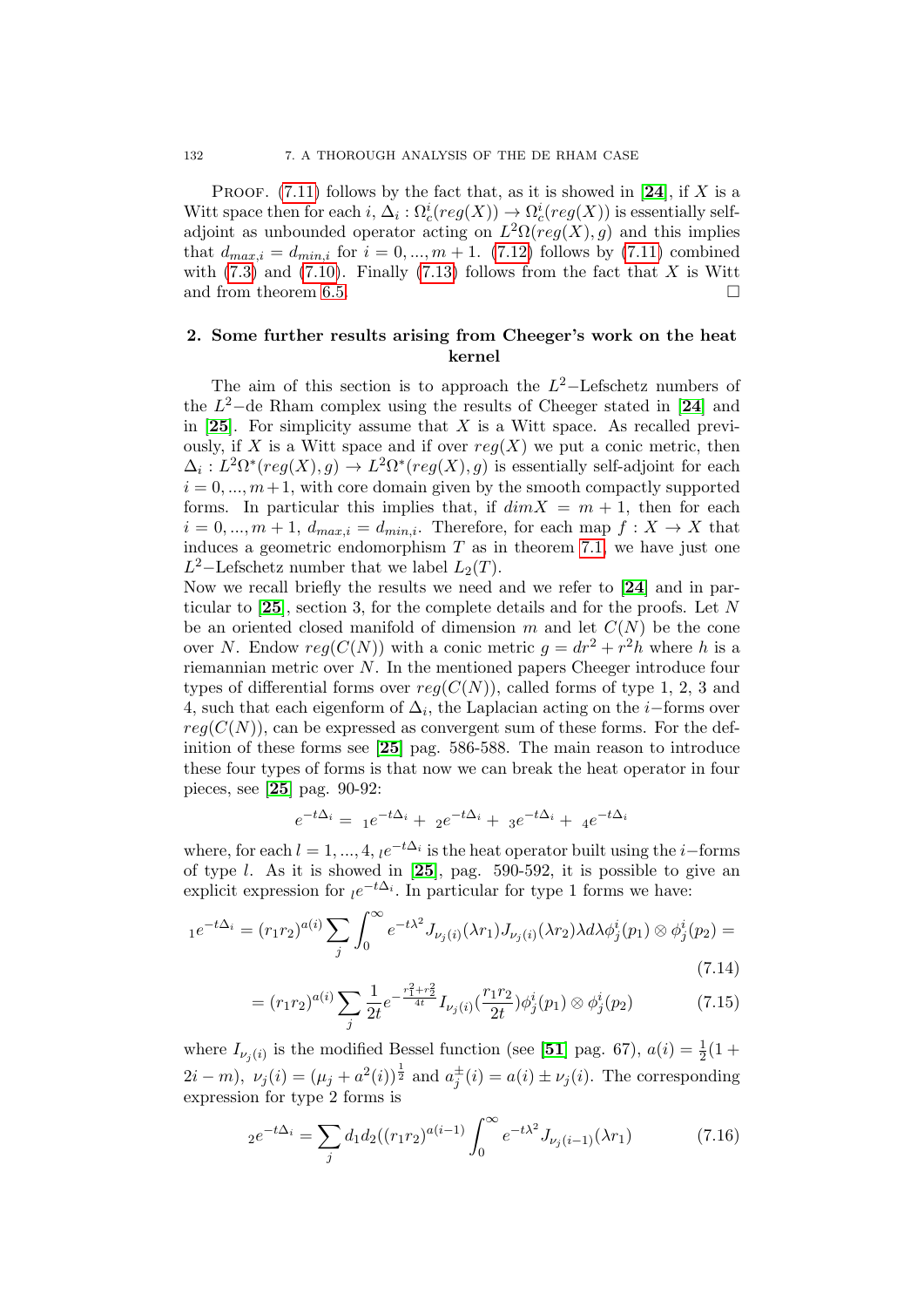$$
J_{\nu_j(i-1)}(\lambda r_2)\lambda^{-1}d\lambda\phi_j^{i-1}(p_1)\otimes\phi_j^{i-1}(p_2)).
$$

The expression for forms of type 3 is:

<span id="page-132-1"></span>
$$
3e^{-t\Delta_i} = \sum_j \int_0^\infty e^{-t\lambda^2} ((-a(i-1)r_1^{a(i-1)}J_{\nu_j(i-1)}(\lambda r_1) + (7.17) + r_1^{a(i-1)+1}J'_{\nu_j(i-1)}(\lambda r_1)\lambda) \frac{d\phi_j^{i-1}(p_1)}{\sqrt{\mu_j}} +
$$
  
+  $r_1^{a(i-1)-1}J_{\nu_j(i-1)}(\lambda r_1)dr_1 \wedge \sqrt{\mu_j} \phi_j^{i-1}(p_1) \otimes ((-a(i-1)r_2^{a(i-1)}J_{\nu_j}(\lambda r_2) ++ r_2^{a(i-1)+1}J'_{\nu_j(i-1)}(\lambda r_2)\lambda) \frac{d\phi_j^{i-1}(p_2)}{\sqrt{\mu_j}} + r_2^{a(i-1)-1}J_{\nu_j}(\lambda r_2)dr_2 \wedge \sqrt{\mu_j} \phi_j^{i-1}(p_2)\lambda^{-1}d\lambda$ 

Finally for forms of type 4 we have:

$$
4e^{-t\Delta_i} = (r_1r_2)^{a(i-1)} \sum_j \int_0^\infty e^{-t\lambda^2} J_{\nu_j(i-2)}(\lambda r_1)
$$
  

$$
J_{\nu_j(i-2)}(\lambda r_2) \lambda d\lambda dr_1 \wedge \frac{d\phi_j^{i-2}(p_1)}{\sqrt{\mu_j}} \otimes dr_2 \wedge \frac{d\phi_j^{i-2}(p_2)}{\sqrt{\mu_j}} =
$$
  

$$
= (r_1r_2)^{a(i-2)} \sum_j \frac{1}{2t} e^{-\frac{r_1^2 + r_2^2}{4t}} I_{\nu_j(i-2)}(\frac{r_1r_2}{2t}) dr_1 \wedge \frac{d\phi_j^{i-2}(p_1)}{\sqrt{\mu_j}} \otimes dr_2 \wedge \frac{d\phi_j^{i-2}(p_2)}{\sqrt{\mu_j}}
$$
(7.18)

<span id="page-132-0"></span>Now suppose that for each point  $q \in sing(X)$ , over a neighborhood  $U_q \cong$  $C_2(L_q)$ , f satisfies [\(6.20\)](#page-124-3).

Using Cheeger's results recalled above, it make sense to break  $T \circ e^{-t\Delta_i}$ , over  $C_2(L_q)$ , as a sum of four pieces such that:

$$
\lim_{t \to 0} \text{Tr}(T \circ e^{-t\Delta_i}) = \lim_{t \to 0} \text{Tr}(T \circ 1e^{-t\Delta_i} + T \circ 2e^{-t\Delta_i} + T \circ 3e^{-t\Delta_i} + T \circ 4e^{-t\Delta_i}).
$$
\n(7.19)

Moreover, using [\(5.11\)](#page-111-1), [\(6.20\)](#page-124-3), [\(7.15\)](#page-131-0) and [\(7.18\)](#page-132-0) it is clear that on  $reg(C_2(L_q))$ we have:

<span id="page-132-2"></span>
$$
\text{tr}(T \circ 1e^{-t\Delta_i})(r, p) = (cr^2)^{a(i)} \sum_j \frac{1}{2t} e^{-\frac{r^2(c^2+1)}{4t}} I_{\nu_j(i)}(\frac{cr^2}{2t}) \text{tr}(B^*\phi_j^i \otimes B^*\phi_j^i)
$$
\n(7.20)

and analogously

$$
\operatorname{tr}(T \circ \ _{4}e^{-t\Delta_{i}})(r,p) = \tag{7.21}
$$

$$
(cr^2)^{a(i-2)}\sum_j\frac{1}{2t}e^{-\frac{r^2(c^2+1)}{4t}}I_{\nu_j(i-2)}(\frac{cr^2}{2t})\operatorname{tr}(dr\wedge\frac{d(B^*\phi_j^{i-2})}{\sqrt{\mu_j}}\otimes dr\wedge\frac{d(B^*\phi_j^{i-2})}{\sqrt{\mu_j}}).
$$

Now we are in position to state the following result:

THEOREM 7.5. Let X, g and f be as in theorem [7.1](#page-128-4) such that  $dim X =$  $m + 1$ . Suppose moreover that X is a Witt space and that, on each neighborhood  $U_q \cong C_2(L_q)$  of each point  $q \in sing(X)$ , f satisfies [\(6.20\)](#page-124-3) and g takes the form  $g = dr^2 + r^2h$  where h does not depend on r. Then, for each  $q \in sing(X)$ , we have:

(1) The forms of type 1 give a contribution only in degree 0.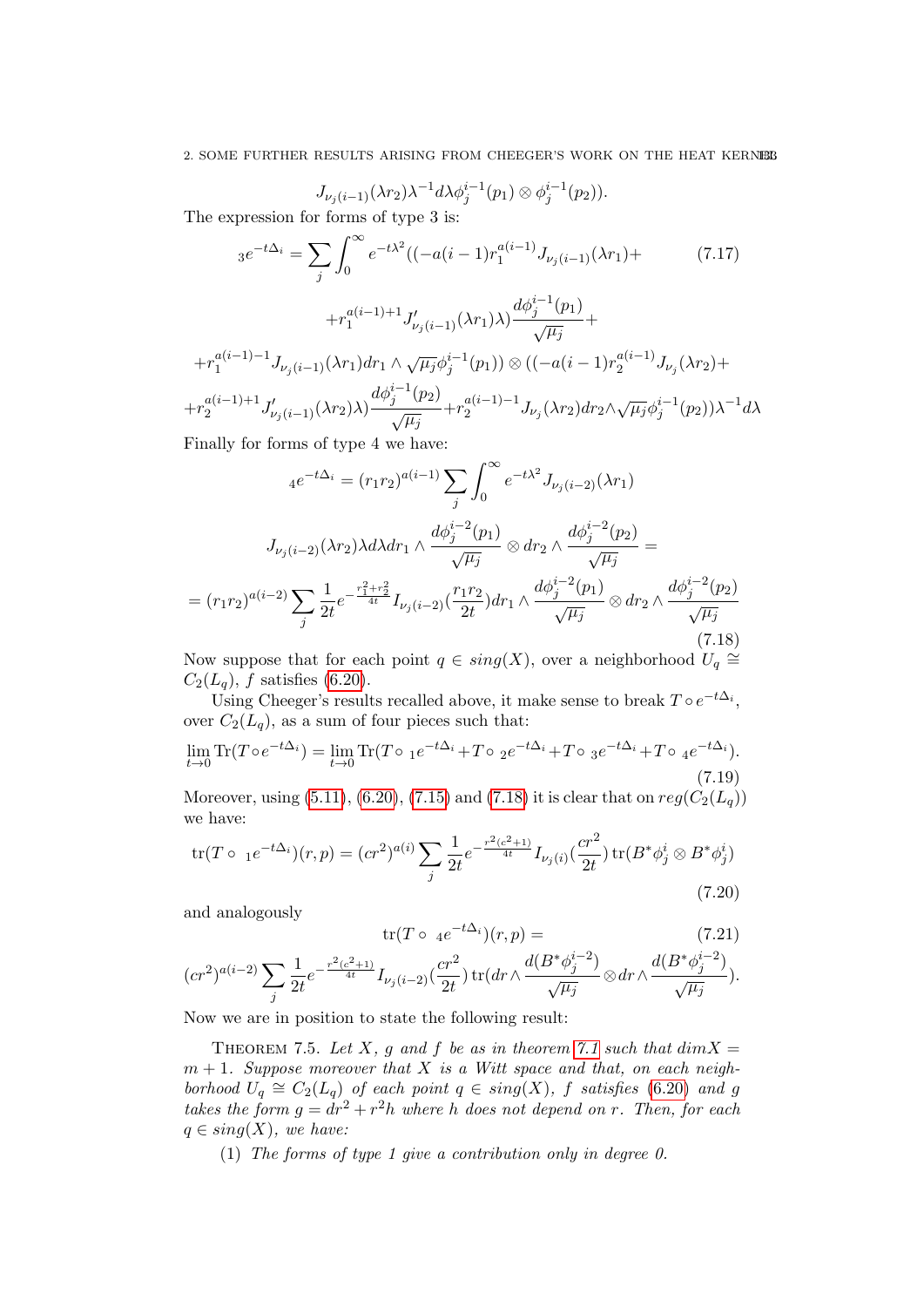(2) The contribution given by q in degree zero depends only on the forms of type 1 and we have

$$
\zeta_{T_0,q}(\Delta_0)(0) = \frac{c^{\frac{1-m}{2}}}{4} \left( \int_0^\infty e^{-u(c^2+1)} \sum_j I_{\nu_j(0)}(\frac{cu}{2}) du \right) \left( \text{Tr}(B^* \phi_j^i \otimes B^* \phi_j^i) \right)
$$
\n(7.22)

(3) The forms of type  $\lambda$  give a contribution only in degree 2 and this contribution is  $+ \Delta$ 22

$$
\text{Tr}(T_2 \circ 4e^{-t\Delta_2}) = \qquad (7.23)
$$
\n
$$
\frac{c^{\frac{1-m}{2}}}{4} \left( \int_0^\infty e^{-\frac{u(c^2+1)}{4}} \sum_j I_{\nu_j(0)} \left( \frac{cu}{2} \right) du \right) (\text{Tr}(dr \wedge \frac{d(B^*\phi_j^{i-2})}{\sqrt{\mu_j}} \otimes dr \wedge \frac{d(B^*\phi_j^{i-2})}{\sqrt{\mu_j}})).
$$
\n(7.24)

- where  $\text{Tr}(T_2 \circ 4e^{-t\Delta_2})$  is taken over  $reg(C_2(L_q))$ .
- (4) The contribution given by q in the others degrees, that is  $i \neq 0, 2$ , depends only on the forms of type 2 and 3.

PROOF. First of all we note that from  $(7.15)$ ,  $(7.16)$ ,  $(7.17)$  and  $(7.18)$  it follows that  $_1e^{-t\Delta_i} = e^{-t\Delta_i}$  for  $i = 0$  and that  $_4e^{-t\Delta_i}$  occurs only for  $i \geq 2$ . Now, using [\(7.15\)](#page-131-0) and [\(7.20\)](#page-132-2) we know that, over  $reg(C_2(L_q))$ ,

$$
\lim_{t \to 0} \text{Tr}(T_i \circ 1e^{-t\Delta_i}) =
$$

$$
=\lim_{t\to 0}\int_0^2\int_{L_q}(cr^2)^{a(i)}\sum_{j}\frac{1}{2t}e^{-\frac{r^2(c^2+1)}{4t}}I_{\nu_j(i)}(\frac{cr^2}{2t})\mathop{\rm tr}(B^*\phi^i_j\otimes B^*\phi^i_j)r^mdrdvol_h.
$$

Clearly this last term it is in turn equal to

$$
\lim_{t \to 0} \left( \left( \int_0^2 (cr^2)^{a(i)} \frac{1}{2t} e^{-\frac{r^2(c^2+1)}{4t}} \sum_j I_{\nu_j(i)} \left( \frac{cr^2}{2t} \right) r^m dr \right) (\text{Tr}(B^* \phi_j^i \otimes B^* \phi_j^i)) \right)
$$
\n(7.24)

and therefore, to get the first two points we have to calculate

$$
\lim_{t \to 0} \int_0^2 (cr^2)^{a(i)} \frac{1}{2t} e^{-\frac{r^2(c^2+1)}{4t}} \sum_j I_{\nu_j(i)} \left(\frac{cr^2}{2t}\right) r^m dr \tag{7.25}
$$

First of all remember that  $a(i) = \frac{1}{2}(1-m+2i)$ ; therefore  $r^{2a(i)}r^m = r^{2i+1}$ . Now put  $\frac{r^2}{t} = u$ . It follows immediately that  $dr = \frac{tdu}{2r}$  $rac{tdu}{2r}$ . Now, by the fact that  $r^2 = tu$  it follows that  $r^{2i+1} = tiu^i r$  and therefore we also get  $r^{2i+1}dr = \frac{t^{i+1}u^i du}{2}$  $\frac{u^i du}{2}$ . Moreover when r goes to 2 then u goes to  $\frac{2}{t}$  and when r goes to 0 then u goes to 0. In this way we have

<span id="page-133-0"></span>
$$
\lim_{t \to 0} \frac{c^{a(i)}}{4} t^i \int_0^{\frac{2}{t}} e^{-u(c^2+1)} \sum_j I_{\nu_j(i)} \left(\frac{c^2 u}{2}\right) u^i du \tag{7.26}
$$

Now, by the asymptotic behavior of the integrand it follows that

$$
\lim_{t \to 0} \frac{c^{a(i)}}{4} \int_0^{\frac{2}{t}} e^{-u(c^2+1)} \sum_j I_{\nu_j(i)} \left(\frac{c^2 u}{2}\right) u^i du =
$$
  
= 
$$
\frac{c^{a(i)}}{4} \int_0^\infty e^{-u(c^2+1)} \sum_j I_{\nu_j(i)} \left(\frac{c^2 u}{2}\right) u^i du.
$$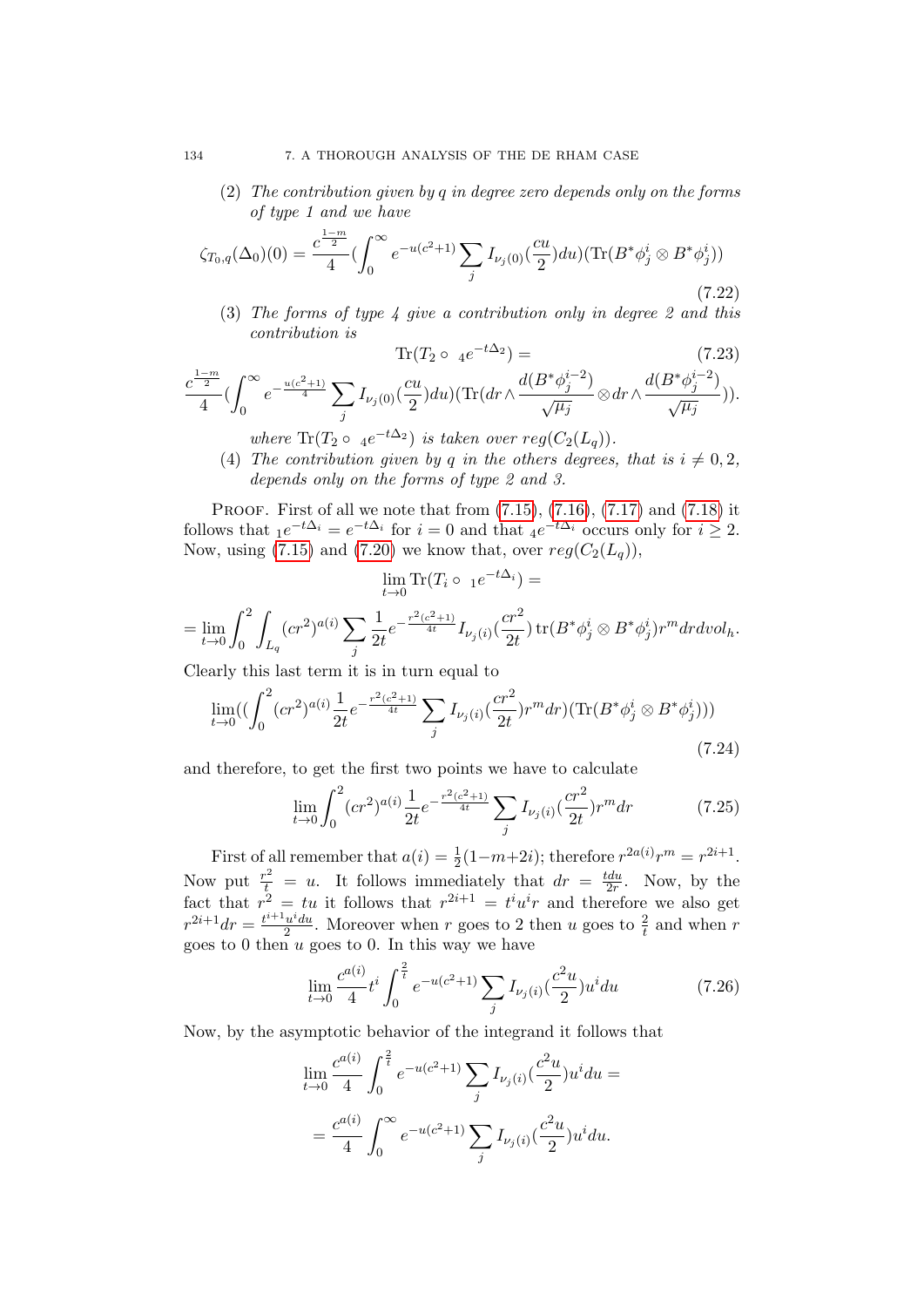#### 2. SOME FURTHER RESULTS ARISING FROM CHEEGER'S WORK ON THE HEAT KERNEL

Therefore we can conclude that

$$
(7.26) = \begin{cases} \frac{c^{\frac{1-m}{2}}}{4} \int_0^\infty e^{-u(c^2+1)} \sum_j I_{\nu_j(0)}(\frac{c^2u}{2}) du & i = 0\\ 0 & i > 0 \end{cases}
$$
 (7.27)

In this way we proved the first and the second assertion. For the third statement the proof is completely analogous to the previous one. Also in this case it is clear that in order to establish the assertion we have to calculate:

$$
\lim_{t \to 0} c^{a(i-2)+1} \int_0^2 \frac{1}{2t} e^{-\frac{r^2(c^2+1)}{4t}} \sum_j I_{\nu_j(i-2)} \left(\frac{cr^2}{2t}\right) r^{2i-3} dr.
$$

Now if we put again  $\frac{r^2}{t} = u$  the remaining part of the proof is completely analogous to that one of the first two points.

Finally the last point follows from the first three points.  $\Box$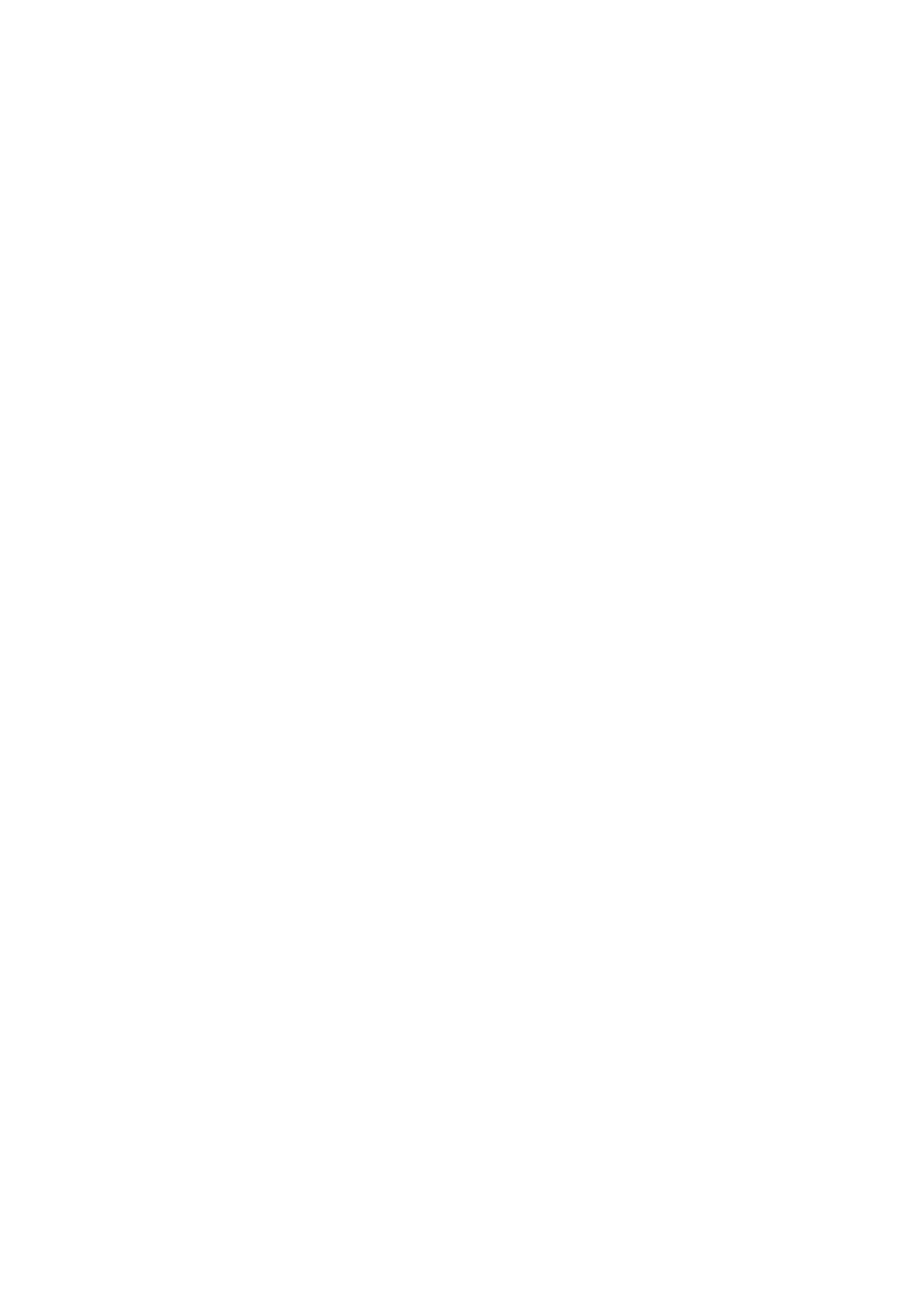## Bibliography

- [1] P. Albin, E. Leichtnam, R. Mazzeo, P. Piazza. The signature package on Witt spaces. Annales Scientifiques de l'École Normale Supérieure, vol. 45 (2), 241–310, 2012.
- [2] M. Anderson.  $L^2$  harmonic forms on complete riemannian manifolds. Geometry and Analysis on Manifolds, (Katata/ Kyoto), Lecture Notes in Math., 1339, 1–19, 1989.
- <span id="page-136-0"></span>[3] M. F. Atiyah, R. Bott. A Lefschetz fixed point formula for elliptic complexes, I. Ann. Math., 86, 374–407, 1967.
- <span id="page-136-2"></span>[4] M. F. Atiyah, R. Bott. A Lefschetz fixed point formula for elliptic complexes, II. Ann. Math., 88, 451–491, (1968).
- [5] M. Banagl. Topological invariants of stratified spaces. Springer Monographs in Mathematics, Springer-Verlag, New York, 2006.
- [6] F. Bei. General perversities and  $L^2$  de Rham and Hodge theorems on stratified pseudomanifolds. To appear on Bulletin the Sciences Mathématiques.
- [7] F.Bei. The  $L^2$ -Atiyah-Bott-Lefschetz theorem on manifold with conical singularieties. An heat kernel approach. See http://arxiv.org/abs/1211.2745.
- [8] F.Bei. Poincaré duality, Hilbert complexes and geometric applications. See http://arxiv.org/abs/1209.3528.
- <span id="page-136-1"></span>[9] N. Berline, E. Getzler, M. Vergne. Heat kernels and Dirac operators. Springer-Verlag, New York, 1992.
- [10] J. M. Bismut. The Atiyah-Singer theorems, a probabilistic approach. Part II: The Lefschetz fixed point formulas. J. Funct. Anal., 57(3), 329–348, 1984.
- [11] J. M. Bismut. Infinitesimal Lefschetz formulas: A heat equation proof. J. Funct. Anal., 62, 437–457, 1985.
- [12] A. Borel e alt. Intersection cohomology. Progress in Mathematics, vol 50, Birkhauser, Boston, 1984.
- [13] J. Brasselet, G. Hector, M. Saralegi.  $L^2$ -cohomologie des espaces statifiés. Manuscripta Math., 76, 21–32, 1992.
- [14] J. Brasselet, A. Legrand. Un complexe de formes différentielles à croissance bornée sur une variété stratifiée. Ann. Scuola Norm. Sup. Pisa, 21  $(2)$ , 213–234, 1994.
- [15] V. A. Brenner, M. A. Shubin. The Atiyah-Bott-Lefschetz formula for elliptic complexes on manifold with boundary. J. Soviet Math., 64, 1069–1111, 1993.
- [16] J. Bruning, M. Lesch. Hilbert complexes. J. Func. Anal. , 108, 88–132, 1992.
- [17] J. Bruning, M. Lesch. Kähler-Hodge theory of conformally complex cones. Geom. Func. Analysis, 3, 439–473, 1993.
- [18] J. Brüning, R. Seeley. Regular Singular Asymptotics. Adv. Math., 58, 133–148, 1985.
- [19] J. Brüning, R. Seeley. The resolvent expansion for second order regular singular operators. J. Func. Anal., 73 , 369–429, 1987.
- [20] J. Brüning, R. Seeley. An index theorem for first order regular singular operators. Amer. J. Math., 110 , 659–714, 1988.
- [21] J. Brüning, R. Seeley. The expansion of the resolvent near a singular stratum of conical type. J. Funct. Anal. 95, 255–290, 1991.
- [22] G. Carron.  $L^2$  harmonic forms on non compact manifold. Available on ArXiv: http://arxiv.org/abs/0704.3194.
- [23] J. Cheeger. On the Hodge theory of Riemannian pseudomanifolds. In Proceedings of symposia in pure mathematics, vol 36, Amer. Math. Soc., 91–106, 1980.
- <span id="page-136-3"></span>[24] J. Cheeger. On the spectral geometry of spaces with cone-like singularities. *Proc. Nat.* Acad. Sci. USA vol. 76 ( 5), 2103–2106, 1979.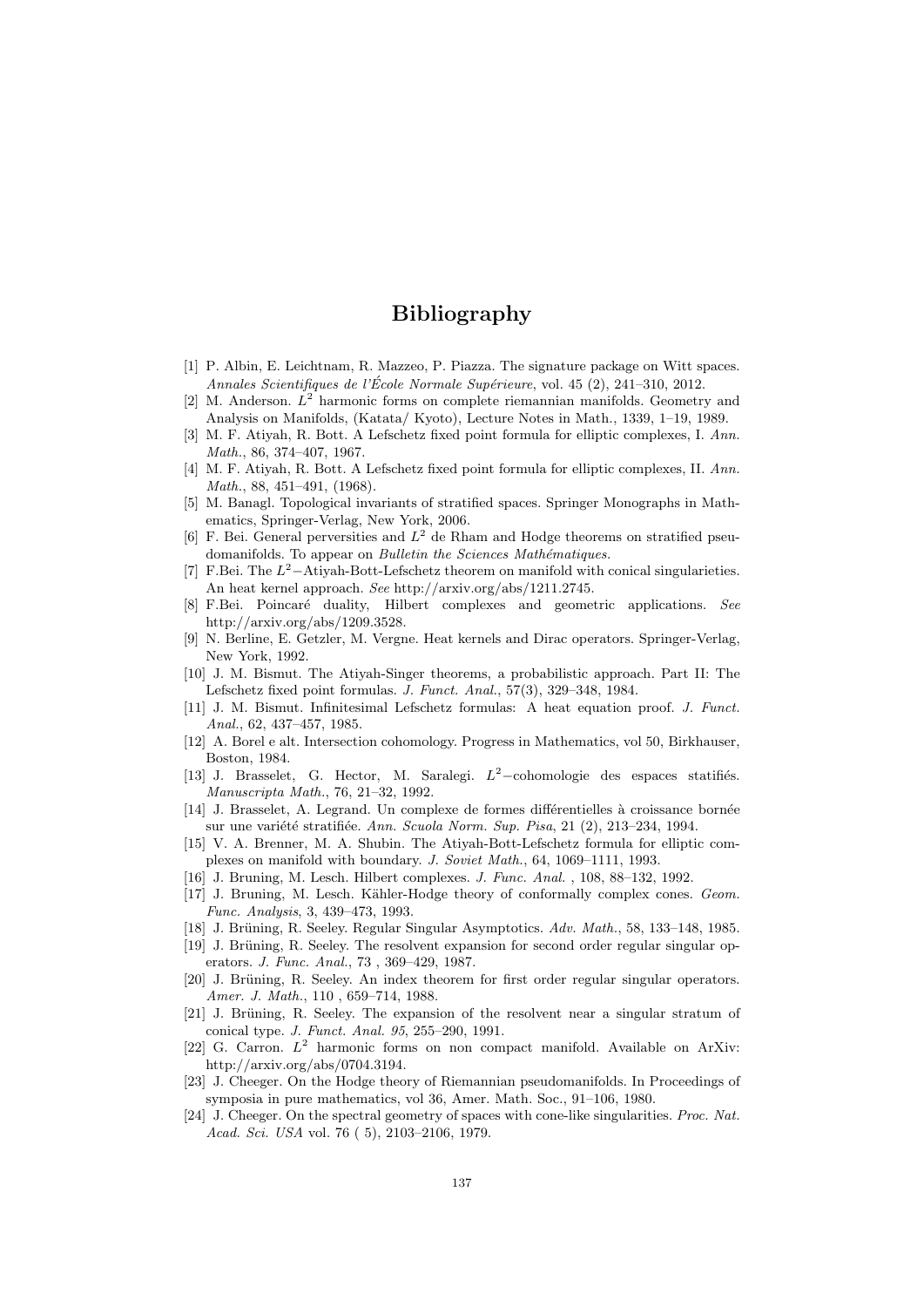#### 138 BIBLIOGRAPHY

- <span id="page-137-2"></span>[25] J. Cheeger. Spectral geometry of singular riemannian spaces. J. Differential Geometry, 18, 575–6657, 1983.
- [26] J. Cheeger, X. Dai.  $L^2$  cohomology of a non-isolated conical singularity and nonmultiplicativity of the signature. Riemannian Topology and Geometric Structures on Manifolds, Progress in Mathematics, Birkhauser, Volume 271, 1–24, 2009.
- [27] J. Cheeger, M. Goresky, R. MacPherson.  $L^2$ –Cohomology and Intersection Homology of Singular Algebraic Varieties. Annals of Math. Studies, Princeton University Press, Princeton, NJ, Volume 102, 303–340, 1982.
- [28] J. Davis, P. Kirk. Lecture notes in algebraic topology. Vol. 35 of Graduate Studies in Math., American Mathematical Society, 2001.
- [29] G. de Rham. Differential manifolds: forms, currents, harmonic forms. Springer-Verlag, 1984.
- [30] N. T. Dunford, J. T. Schwartz. Linear operator Part II: Spectral theory. Wiley, 1963.
- [31] G. Friedman. An introduction to intersection homology with general perversity functions. Topology of Stratified Spaces, Mathematical Sciences Research Institute Publications 58, Cambridge University Press, New York, 177–222, 2010.
- [32] G. Friedman. Intersection homology with general perversities. Geom. Dedicata, 148, 103–135, 2010.
- [33] G. Friedman. Singular chain intersection homology for traditional and superperversities. Trans. Amer. Math. Soc., 359, 1977–2019, 2007.
- [34] G. Friedman, E. Hunsicker. Additivity and non additivity for perverse signatures. To appear on Journal für die reine und angewandte Mathematik.
- [35] J. B. Gil, G. A. Mendoza. Adjoints of elliptic cone operators. Amer. J. Math., 125, 357–408, 2003.
- [36] P. B. Gilkey. Lefschetz fixed point formulas and the heat equations. Comm. Pure Appl. Math., 48, 91–147, 1979.
- [37] P. B. Gilkey. Invariance theory, the heat equations and the Atiyah-Singer index theorem. Mathematics Lecture Series, 11. Publish or Perish, Wilmington, DE, 1984.
- <span id="page-137-3"></span>[38] M. Goresky, R. MacPherson. Intersection homology theory. Topology, 19, 135–162, 1980.
- [39] M. Goresky, R. MacPherson. Intersection homology II. Invent. Math., 72, 77–129, 1983.
- <span id="page-137-0"></span>[40] M. Goresky, R. MacPherson. Lefschetz fixed point theorem for intersection homology. Comment. Math. Helvetici, 60, 366–391, 1985.
- <span id="page-137-4"></span>[41] M. Goresky, R. MacPherson Local contribution to the Lefschetz fixed point formula. Inv. Math., 111, 1–33, 1993.
- [42] A. Hatcher. Algebraic topology. Cambridge University Press, 2002.
- [43] V. C. Hsiang, V. Pati.  $L^2$ -cohomology of normal algebraic surface, I. Inv. Math., 81, 395–412, 1985.
- [44] E. Hunsicker. Hodge and signature theorems for a family of manifolds with fibre bundle boundary. Geom. Topol., 11, 1581–1622, 2007.
- [45] E. Hunsicker, R. Mazzeo. Harmonic forms on manifolds with edges. Int. Math. Res. Not., 52, 3229–3272, 2005.
- [46] H. King. Topological invariance of intersection homology without sheaves. Topology Appl., 20, 149–160, 1985.
- [47] F. Kirwan, J. Woolf. An inroduction to intersection homology theory. Second edition, Chapman & Hall/CRC, Boca Raton, FL, 2006.
- [48] K. Kodaira. Harmonic fields in riemannian manifolds (Generalized Potential Theory). Ann. Math., 50, 587–665, 1949.
- [49] T. Kotake. The fixed point theorem of Atiyah-Bott via parabolic operator. Comm. Pure and Appl. Math., 22, 789–806, 1969.
- [50] J. Lafferty, Y. Yu, W. Zhang. A direct geometric proof of the Lefschetz fixed point formulas. Trans. Am. Math. Soc., 329, 571–573, 1992.
- <span id="page-137-1"></span>[51] M. Lesch. Operators of Fuchs type, conic singularities and asymptotic methods. Teubner Texte zur Mathematik Vol. 136, Teubner–Verlag, Leipzig, 1997.
- [52] E. Looijenga.  $L^2$ -cohomology of locally symmetric varieties. Compositio Math., 67, 3–20,1989.